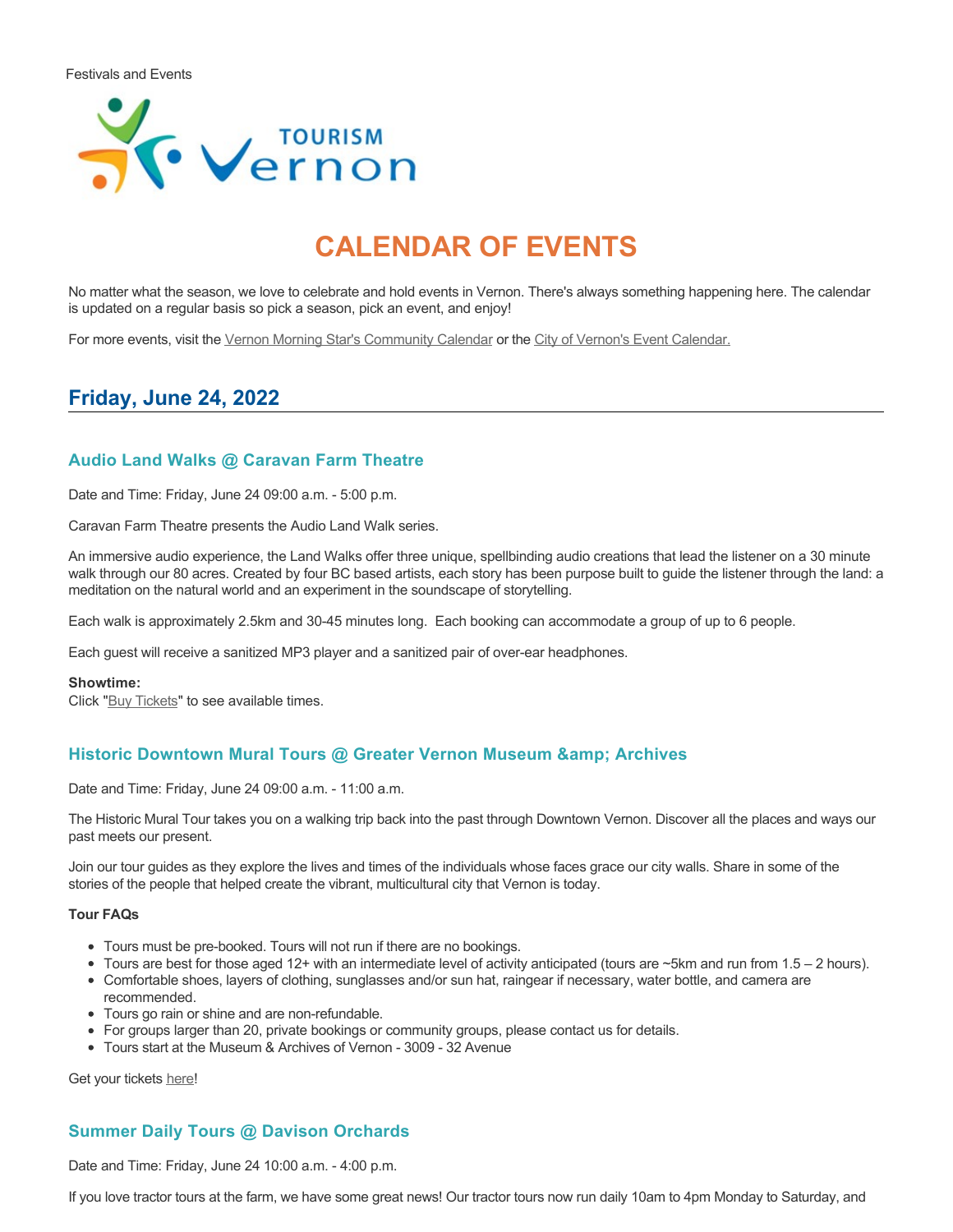## **The Audio Land Walks @ Caravan Farm Theatre**

Date and Time: Friday, June 24 01:00 p.m. - 4:30 p.m.

Caravan Farm Theatre presents the Audio Land Walk series.

An immersive audio experience, the Land Walks offer three unique, spellbinding audio creations that lead the listener on a 45 minute walk through our 80 acres. Created by four BC based artists, each story has been purpose built to guide the listener through the land: a meditation on the natural world and an experiment in the soundscape of storytelling.

Each walk is approximately 2.5km and 40-55 minutes long. Bookings can accommodate groups up to 6 people.

For more information and to buy tickets visit their [website!](https://caravanfarmtheatre.com/show/the-land-walks/)

## **Polson Artisan Night Market @ Polson Park**

Date and Time: Friday, June 24 04:00 p.m. - 8:00 p.m.

From May 20 to September 2, 2022, the Polson Artisan Night Market will be operating in Polson Park, Vernon BC.

Join us Friday nights at this fun event featuring 50 vendors from the surrounding area.

Come check out a mix of skilled local producers, makers and growers each week.

## Travel the World Theme Dinner - 1913 Restaurant @ Vernon Golf & Country Club

Date and Time: Friday, June 24 05:00 p.m. - 9:00 p.m.

Come check out 1913 Restaurant at the Vernon Golf and Country Club for Travel the World Theme Dinners.

## **Live Music @ Marten Brewing Bar & amp; Grill**

Date and Time: Friday, June 24 07:00 p.m. - 11:30 p.m.

Join Marten Brewing Bar & Grill every Friday night this summer for live music!

### **Upcoming atractions:**

- June 10- The Jaz Tex
- June 17- Tracey Lyn
- June 24-James Hay
- July 1- Three Scotch In
- July 8- Conroy Ross
- July 15- Mozi Bones
- July 22- Marv Machura
- July 29- Poppa Dawg
- Aug 5- Steve Smith
- Aug 12- Makayla Gough

# **Saturday, June 25, 2022**

## **Community Celebration of Summer @ Silver Star Mountain Resort**

Date and Time: Saturday, June 25 07:00 a.m. - 3:00 p.m.

Celebrate the arrival of summer at Silver Star with a FREE community celebration on June 25. The full day of programming features sports events, cultural highlights, and a live performance by the Okanagan's own daysormay.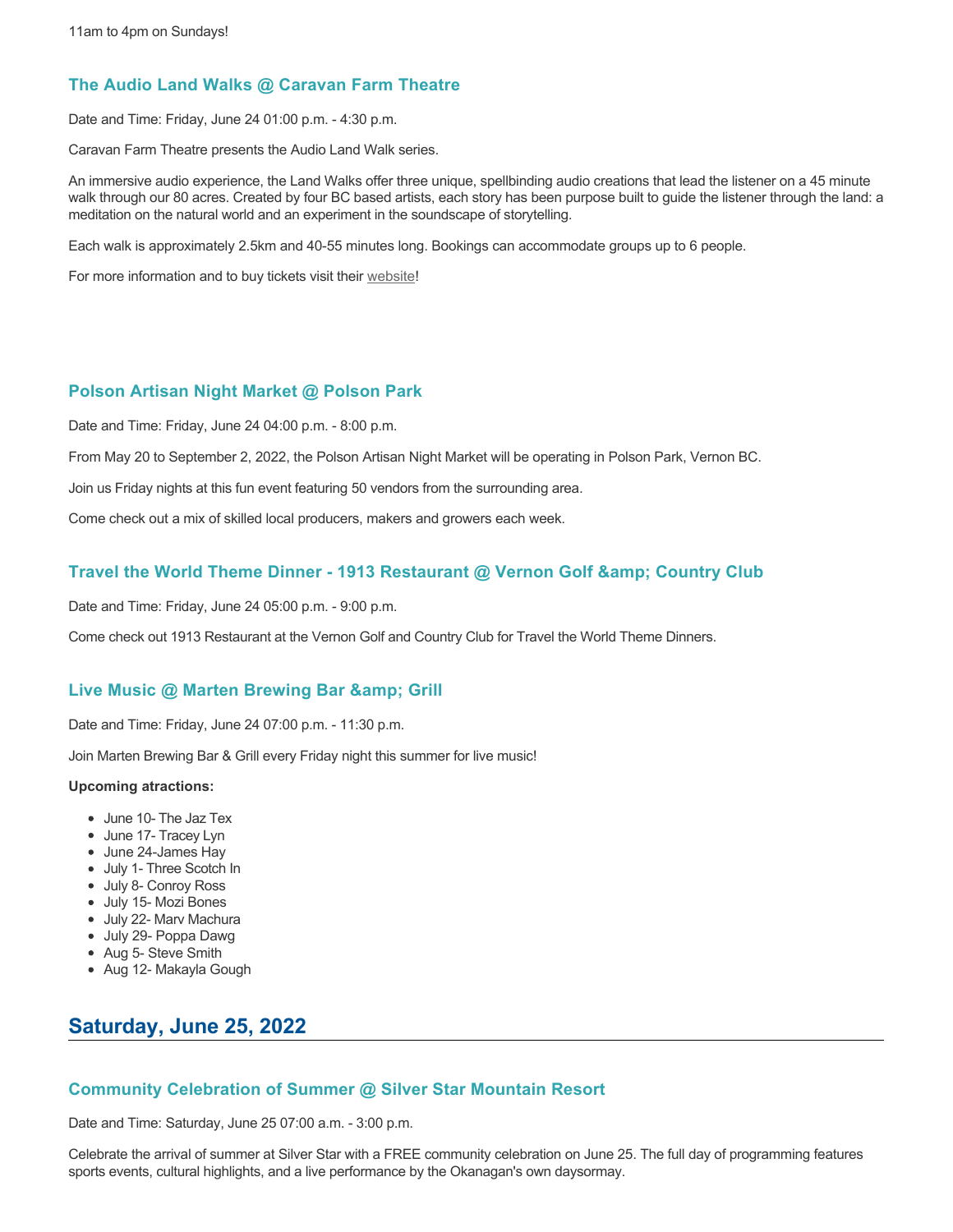### **SCHEDULE:**

- 7am Slay the Dragon Trail Running Race
- 10am SilverStar Bike Park Opens
- 10am-3pm Polson Park Artisan Market
- 1:30-3pm Cultural highlights
- 3pm Live concert by daysormay

# **Slay the Dragon Trail Running Races @ SilverStar Mountain Resort**

Date and Time: Saturday, June 25 08:00 a.m. - 8:00 p.m.

Welcome to Slay the Dragon with 3 distances to choose from: 13km, 25km, 50km Trail Running Race located at beautiful Silver Star Mountain Resort, located a short drive up the mountain from the gorgeous lakes of Vernon, BC.

In this trail running event we will take you through technical and cruisey single track, crazy fun climbs with long thigh shredding descents. This course is designed for all levels of trail runners, by trail runners, so you can expect priority to be placed on a challenging, crazy fun, well flagged, fantastically aided course with the mightiest of volunteers!

Register [here](https://ultrasignup.com/register.aspx?did=88718)!

# **Black Paw Open @ The Rise Golf Course**

Date and Time: Saturday, June 25 09:00 a.m. - 3:30 p.m.

Join the Rise Glolf Course for a 2-day competitive tournament with a relaxed social atmosphere. Available to Men & Women. Official handicap not needed but players with an official Golf Canada handicap will be flighted while players with no official handicap will compete in the Open division. Club Members will con currently compete for the Club Championship.

36 hole individual stroke play.

Includes golf, cart, tee gift, cocktail party, dinner @ Match Eatery and prizes.

For more information and to registar visit their [webiste](https://www.therisegolf.ca/black-paw-open/)!

# **Goat Yoga @ O'Keefe Ranch**

Date and Time: Saturday, June 25 09:00 a.m. - 12:00 p.m.

Yoga with Goats is back! Join Samantha Richardson for a season of yoga with four legged friends.

Ticket includes a one-hour yoga session prior to the Ranch opening. Yoga is located outdoors in the company of the Ranch's goats. Each goat has its own personality to woo you over, whether they are looking for some extra scratches, trying to make you laugh or just want to take a nap under your downward dog, you never know what they will do!

Afterwards, enjoy the Ranches grounds, take a tour of the mansion, visit the general store, and explore the buildings. Each ticket includes a complimentary general store candy bag. If you book on a Saturday, you can also enjoy the many role play artists including live music and song, demonstrations, school sessions and much, much more. Allow yourself about 2 hours to see the grounds and another hour if you stay for lunch.

To book your tickets click [here!](https://tickets.ticketseller.ca/TheatreManager/1/login&event=3417)

# **Audio Land Walks @ Caravan Farm Theatre**

Date and Time: Saturday, June 25 09:00 a.m. - 5:00 p.m.

Caravan Farm Theatre presents the Audio Land Walk series.

An immersive audio experience, the Land Walks offer three unique, spellbinding audio creations that lead the listener on a 30 minute walk through our 80 acres. Created by four BC based artists, each story has been purpose built to guide the listener through the land: a meditation on the natural world and an experiment in the soundscape of storytelling.

Each walk is approximately 2.5km and 30-45 minutes long. Each booking can accommodate a group of up to 6 people.

Each guest will receive a sanitized MP3 player and a sanitized pair of over-ear headphones.

### **Showtime:**

Click "[Buy Tickets](https://caravanfarmtheatre.com/show/the-land-walks/?ct=t%28EMAIL_CAMPAIGN_4_19_2022_13_43SEASON+2022%29&mc_cid=c02afad356&mc_eid=4778eb8892)" to see available times.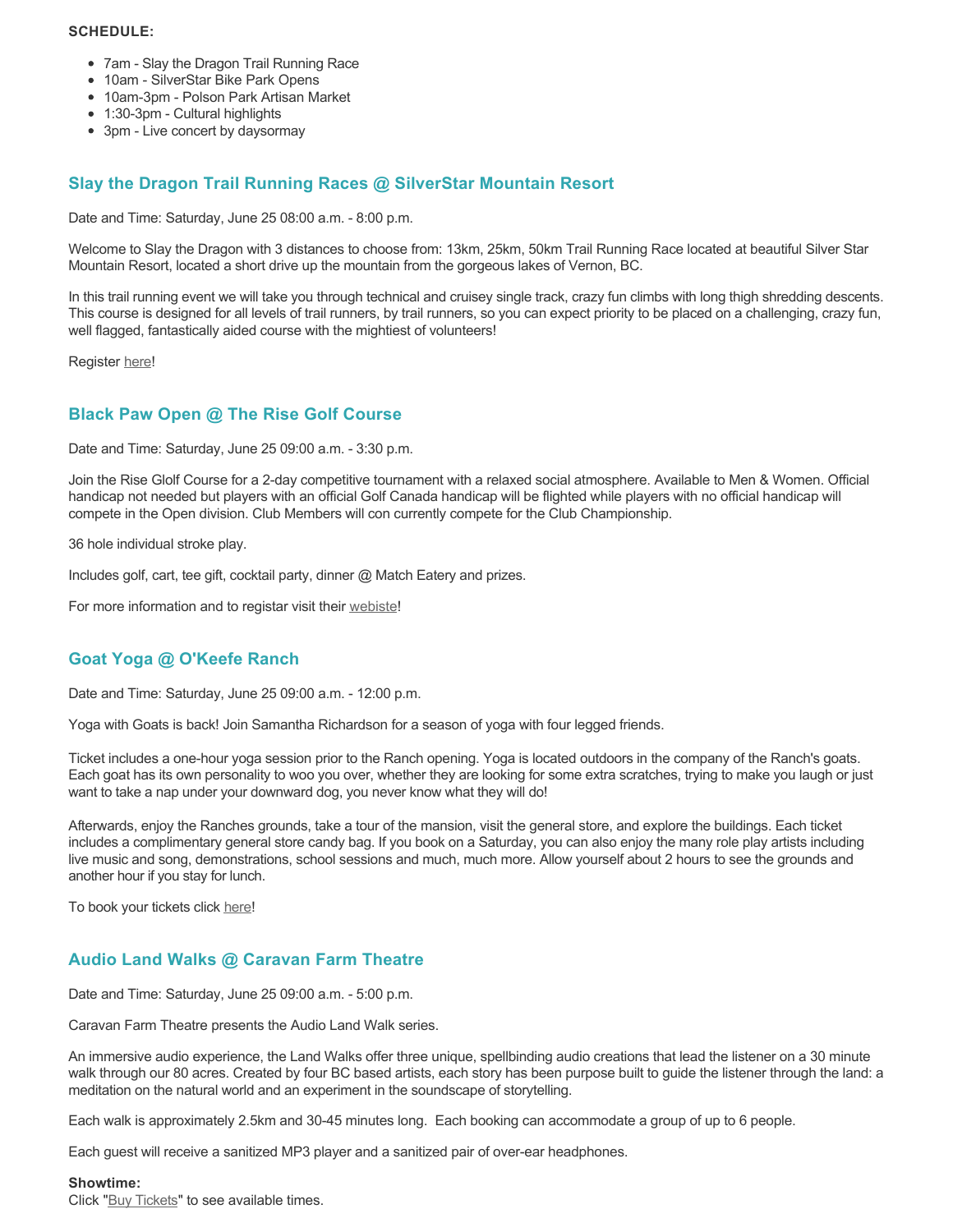## **Connecting with Plants Kids Workshop @ Allan Brooks Nature Centre**

Date and Time: Saturday, June 25 10:00 a.m. - 11:30 a.m.

Mikaela Cannon is a wilderness guide with a passion for plants and sharing her knowledge! In this workshop on Saturday, June 25th she will teach kids how to identify local plants and explain their importance. Kids will have time to observe the various plants along our grasslands trail and draw a plant of their choice. The group will then discuss; how plants are different from one another, what kind of habitat they live in, and what types of animals or insects were interacting with the plants. This workshop is suitable for kids ages 5-11 years old.

#### **Children must be accompanied by an adult throughout the entire workshop.**

Please ensure everyone in your group is dressed for the weather and wearing closed toe shoes. Meet at the Allan Brooks Nature Centre playground around 9:50am.

Click [here](https://abnc.ca/abnc-event/connecting-with-plants-kids-workshop/) for tickets!

## **Summer Daily Tours @ Davison Orchards**

Date and Time: Saturday, June 25 10:00 a.m. - 4:00 p.m.

If you love tractor tours at the farm, we have some great news! Our tractor tours now run daily 10am to 4pm Monday to Saturday, and 11am to 4pm on Sundays!

## **Guided Trail Tour @ Allan Brooks Nature Centre**

Date and Time: Saturday, June 25 10:00 a.m. - 10:30 a.m.

Join us on a short walk through our rare and delicate grassland ecosystem! Learn about grassland plants and animals, their special traits that allow them to live in this hot, dry habitat and how they interact. Touch, smell, and feel as we explore the wilderness all around us! This tour starts at the trailhead and follows an easy gravel path loop around the centre.

**Fee:** \$5.00 per person *(youth under 16 + ABNC members are FREE!). Registration is required.* 

\*\*\*Please note, ABNC programming will be cancelled should the temperatures exceed 35C, for the safety of all patrons and staff.

Visit their [website](https://abnc.ca/events/events-calendar/) to register!

## **Summer Drop-in Presentations: Basically Bees @ Planet Bee**

Date and Time: Saturday, June 25 11:00 a.m. - 11:30 a.m.

*"Basically Bees"* - 20-30 minutes - **\$5.00** / person (3 and up) - Great for all ages!

Topics covered includes species of bees, the lifecycle of the honey bee, and pollination.

Included with all drop-in presentations:

- Guided viewing of our indoor observatory hives. Now that we have a new understanding of the inner workings of a colony, let's see if we can spot the queen, guard bees, and if we're lucky, a live bee dance!
- Assisted honey tasting of our 20+ varieties of honey.
- Upon request and weather dependent: Guided walk-through of our bee-friendly garden

*(No booking necessary, but groups of 10 or more are recommended to call in advance.)*

## **Nature Talk @ Allan Brooks Nature Centre**

Date and Time: Saturday, June 25 11:30 a.m. - 12:00 p.m.

Meet them in their grassland theatre for a short nature talk! Their ABNC interpreters will use some of our natural materials and props to teach you more about our local plants and animals and give you an up close look. A new theme every week! There is no need to preregister, simply check-in at the Interpretive Centre upon arrival and find a seat on one of our benches, or bring your own lawn chair. Nature Talks are free, but a donation is appreciated.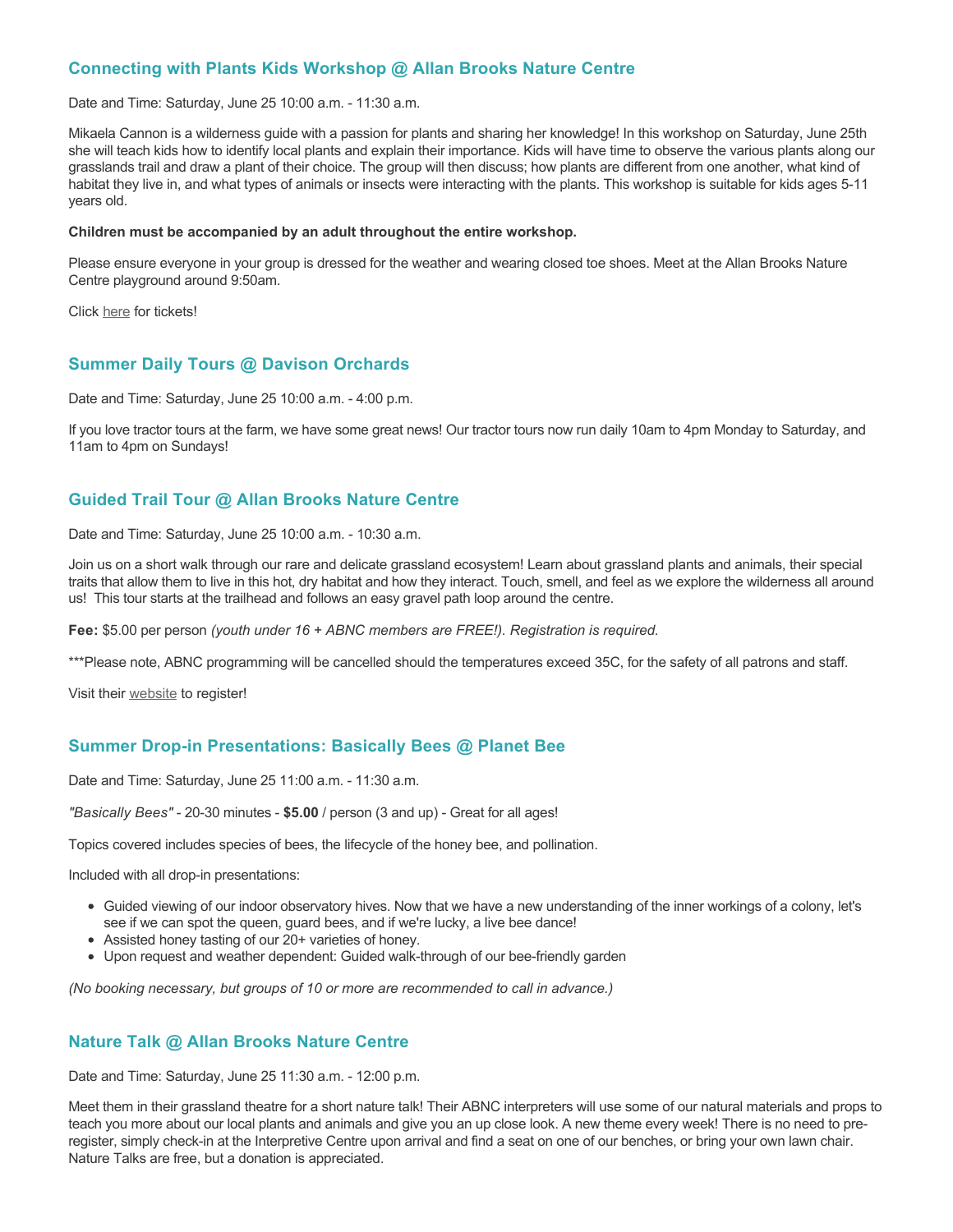## **Summer Drop-in Presentations: All About Bees @ Planet Bee**

Date and Time: Saturday, June 25 12:00 p.m. - 1:15 p.m.

Learn all about Bees!

*"All ABout Bees"* - 60-75 minutes - **\$15.00** / person (3 and up, recommended for ages 13+)

Includes all topics above plus pollen, royal jelly, propolis, and mead. Time permitting, we are happy to expand into any other areas of interest related to bees.

## **What's Included**

1 hour PowerPoint presentation followed by a guided viewing of our indoor observatory hives.

- Now that we have a new understanding of the inner workings of a colony, let's see if we can spot the queen, guard bees, and if we're lucky, a live bee dance!
- Assisted honey tasting of our 20+ varieties of honey.
- Upon request and weather dependent: Guided walk-through of our bee-friendly garden.
- Personalized 150g jar of honey for each guest.

## **The Audio Land Walks @ Caravan Farm Theatre**

Date and Time: Saturday, June 25 01:00 p.m. - 4:30 p.m.

Caravan Farm Theatre presents the Audio Land Walk series.

An immersive audio experience, the Land Walks offer three unique, spellbinding audio creations that lead the listener on a 45 minute walk through our 80 acres. Created by four BC based artists, each story has been purpose built to guide the listener through the land: a meditation on the natural world and an experiment in the soundscape of storytelling.

Each walk is approximately 2.5km and 40-55 minutes long. Bookings can accommodate groups up to 6 people.

For more information and to buy tickets visit their [website!](https://caravanfarmtheatre.com/show/the-land-walks/)

## **Interior Savings Unplug and Play @ Heritage Park**

Date and Time: Saturday, June 25 01:00 p.m. - 3:00 p.m.

Interior Savings Unplug and Play has been reimagined for 2022!

Join Unplug and Paly Vernon at the pop-up neighbourhood park day #2 and discover what's in an Unplug and Play Box.

Expect to see ice cream, give-aways, entertainment, fun activities, and more!

## **Summer Drop-in Presentations: Basically Bees @ Planet Bee**

Date and Time: Saturday, June 25 02:00 p.m. - 2:30 p.m.

*"Basically Bees"* - 20-30 minutes - **\$5.00** / person (3 and up) - Great for all ages!

Topics covered includes species of bees, the lifecycle of the honey bee, and pollination.

Included with all drop-in presentations:

- Guided viewing of our indoor observatory hives. Now that we have a new understanding of the inner workings of a colony, let's see if we can spot the queen, guard bees, and if we're lucky, a live bee dance!
- Assisted honey tasting of our 20+ varieties of honey.
- Upon request and weather dependent: Guided walk-through of our bee-friendly garden

*(No booking necessary, but groups of 10 or more are recommended to call in advance.)*

## **Vernon Proms Ancora and friends: Celtic music @ The Peace Lutheran Church**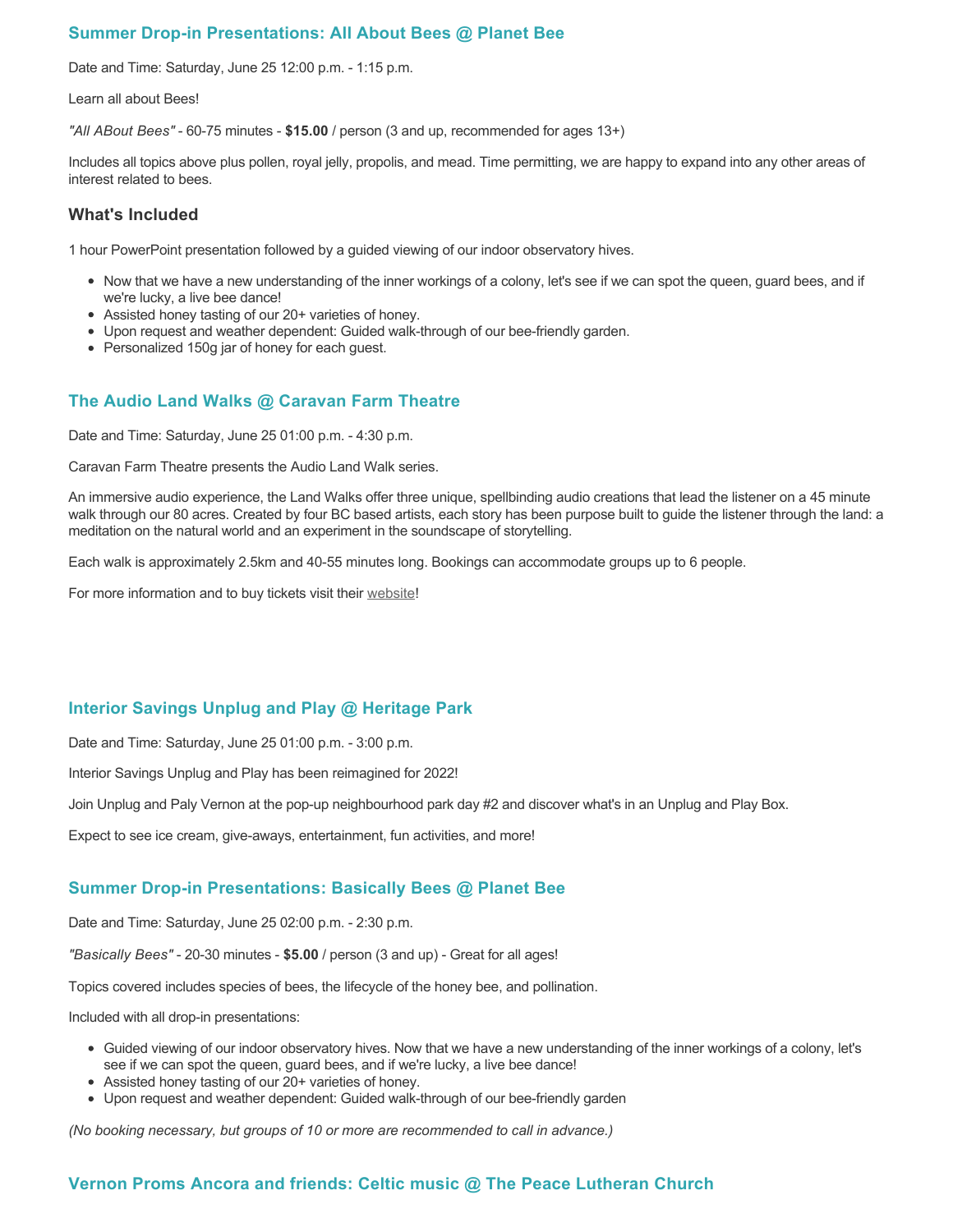Date and Time: Saturday, June 25 03:00 p.m. - 4:30 p.m.

Come and join Ancora and Friends for a trip to the Emerald Isle. This delightful folk concert will be conducted by Terry Logan, accompanied on piano by Jenn Britton and on flute, penny whistle and bodhran by Lynn Hadfield.

By donation.

[More info](https://proms.eventcalendarapp.com/u/36415/evt_external_62845d7084cce5260a3f538b?repeatId=evt_external_62845d7084cce5260a3f538b)

# **Sunday, June 26, 2022**

## **Black Paw Open @ The Rise Golf Course**

Date and Time: Sunday, June 26 09:00 a.m. - 3:30 p.m.

Join the Rise Glolf Course for a 2-day competitive tournament with a relaxed social atmosphere. Available to Men & Women. Official handicap not needed but players with an official Golf Canada handicap will be flighted while players with no official handicap will compete in the Open division. Club Members will con currently compete for the Club Championship.

36 hole individual stroke play.

Includes golf, cart, tee gift, cocktail party, dinner @ Match Eatery and prizes.

For more information and to registar visit their [webiste](https://www.therisegolf.ca/black-paw-open/)!

## **Audio Land Walks @ Caravan Farm Theatre**

Date and Time: Sunday, June 26 09:00 a.m. - 5:00 p.m.

Caravan Farm Theatre presents the Audio Land Walk series.

An immersive audio experience, the Land Walks offer three unique, spellbinding audio creations that lead the listener on a 30 minute walk through our 80 acres. Created by four BC based artists, each story has been purpose built to guide the listener through the land: a meditation on the natural world and an experiment in the soundscape of storytelling.

Each walk is approximately 2.5km and 30-45 minutes long. Each booking can accommodate a group of up to 6 people.

Each guest will receive a sanitized MP3 player and a sanitized pair of over-ear headphones.

#### **Showtime:**

Click "[Buy Tickets](https://caravanfarmtheatre.com/show/the-land-walks/?ct=t%28EMAIL_CAMPAIGN_4_19_2022_13_43SEASON+2022%29&mc_cid=c02afad356&mc_eid=4778eb8892)" to see available times.

## **Yoga + Mimosas @ Predator Ridge Resort**

Date and Time: Sunday, June 26 10:00 a.m.

Grace & Flow is back at [Predator Ridge Resort](https://www.predatorridge.com/events) to bring you *Yoga + Mimosa's!* One ticket includes a 60 min yoga flow on the outdoor Lavender Platform set amongst gorgeous lavender fields.

After Savasana enjoy a juicy mimosa while taking in the view of one of the Okanagan's many treasures.

Class begins at 10 am. Access the Lavender Platform by vehicle in the Predator Ridge Commonage Neighbourhood. All levels welcome.

\*Please book early as spaces are limited\*

All classes are outdoors so please prepare for the weather. Vaccination passports not required.

Must bring your own yoga mat, no spare mats available to borrow. Directions to the platform will be emailed out to you along with a waiver once purchase is confirmed.

# **CATWALK @ Lake Country Art Gallery**

Date and Time: Sunday, June 26 11:00 a.m. - 3:00 p.m.

In partnership with the Okanagan Humane Society, the Lake Country Art Gallery presents CATWALK, a fundraiser and adoption day,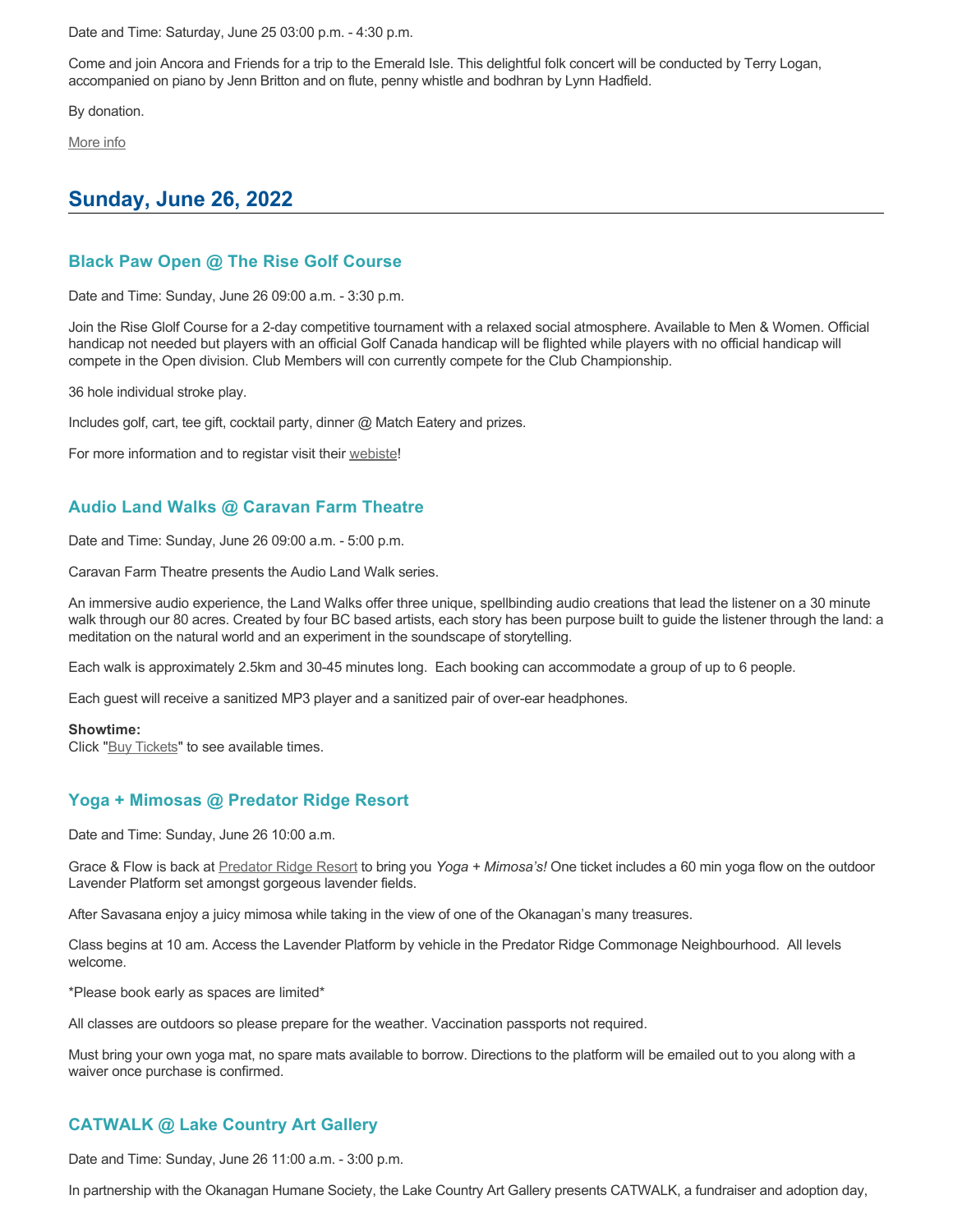helping cats and kittens find forever homes.

CATWALK will feature wearable art for cats, a 'hissing' photo booth, cat treats, and cats and kittens available for adoption.

Come by the gallery on Sunday, June 26th, between 11am and 3pm, and get some feline love.

All proceeds support the Okanagan Humane Society and the Lake Country Art Gallery.

## **Summer Daily Tours @ Davison Orchards**

Date and Time: Sunday, June 26 11:00 a.m. - 4:00 p.m.

If you love tractor tours at the farm, we have some great news! Our tractor tours now run daily 10am to 4pm Monday to Saturday, and 11am to 4pm on Sundays!

## **Summer Drop-in Presentations: Basically Bees @ Planet Bee**

Date and Time: Sunday, June 26 11:00 a.m. - 11:30 a.m.

*"Basically Bees"* - 20-30 minutes - **\$5.00** / person (3 and up) - Great for all ages!

Topics covered includes species of bees, the lifecycle of the honey bee, and pollination.

Included with all drop-in presentations:

- Guided viewing of our indoor observatory hives. Now that we have a new understanding of the inner workings of a colony, let's see if we can spot the queen, guard bees, and if we're lucky, a live bee dance!
- Assisted honey tasting of our 20+ varieties of honey.
- Upon request and weather dependent: Guided walk-through of our bee-friendly garden

*(No booking necessary, but groups of 10 or more are recommended to call in advance.)*

## **Summer Drop-in Presentations: All About Bees @ Planet Bee**

Date and Time: Sunday, June 26 12:00 p.m. - 1:15 p.m.

Learn all about Bees!

*"All ABout Bees"* - 60-75 minutes - **\$15.00** / person (3 and up, recommended for ages 13+)

Includes all topics above plus pollen, royal jelly, propolis, and mead. Time permitting, we are happy to expand into any other areas of interest related to bees.

## **What's Included**

1 hour PowerPoint presentation followed by a guided viewing of our indoor observatory hives.

- Now that we have a new understanding of the inner workings of a colony, let's see if we can spot the queen, guard bees, and if we're lucky, a live bee dance!
- Assisted honey tasting of our 20+ varieties of honey.
- Upon request and weather dependent: Guided walk-through of our bee-friendly garden.
- Personalized 150g jar of honey for each guest.

# **The Audio Land Walks @ Caravan Farm Theatre**

Date and Time: Sunday, June 26 01:00 p.m. - 4:30 p.m.

Caravan Farm Theatre presents the Audio Land Walk series.

An immersive audio experience, the Land Walks offer three unique, spellbinding audio creations that lead the listener on a 45 minute walk through our 80 acres. Created by four BC based artists, each story has been purpose built to guide the listener through the land: a meditation on the natural world and an experiment in the soundscape of storytelling.

Each walk is approximately 2.5km and 40-55 minutes long. Bookings can accommodate groups up to 6 people.

For more information and to buy tickets visit their [website!](https://caravanfarmtheatre.com/show/the-land-walks/)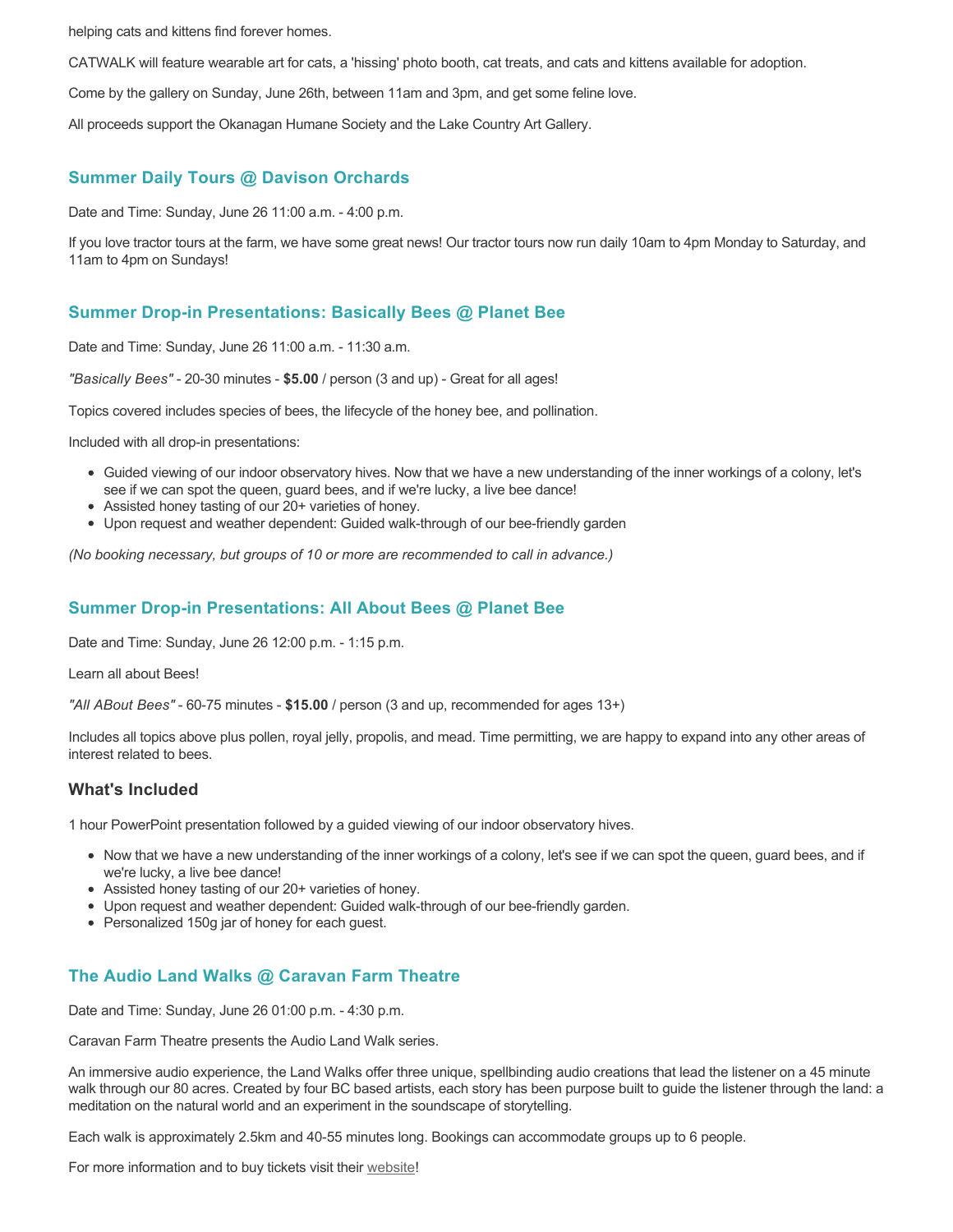## **Summer Drop-in Presentations: Basically Bees @ Planet Bee**

Date and Time: Sunday, June 26 02:00 p.m. - 2:30 p.m.

*"Basically Bees"* - 20-30 minutes - **\$5.00** / person (3 and up) - Great for all ages!

Topics covered includes species of bees, the lifecycle of the honey bee, and pollination.

Included with all drop-in presentations:

- Guided viewing of our indoor observatory hives. Now that we have a new understanding of the inner workings of a colony, let's see if we can spot the queen, guard bees, and if we're lucky, a live bee dance!
- Assisted honey tasting of our 20+ varieties of honey.
- Upon request and weather dependent: Guided walk-through of our bee-friendly garden

*(No booking necessary, but groups of 10 or more are recommended to call in advance.)*

## **Vernon Proms Okanagan Recorder Orchestra @ The Peace Lutheran Church**

Date and Time: Sunday, June 26 02:00 p.m. - 3:30 p.m.

Join The Okanagan Recorder Orchestra - a group of enthusiastic recorder players - for a concert of delightful music of various genres, ranging from Renaissance to contemporary.

By donation.

[More info](https://proms.eventcalendarapp.com/u/36415/evt_external_62845d7184cce5260a3f539d?repeatId=evt_external_62845d7184cce5260a3f539d)

## **Vernon Proms Partners in Crime @ The Peace Lutheran Church**

Date and Time: Sunday, June 26 07:30 p.m. - 8:00 p.m.

Music works for violin, viola, and harpsichord by two of the greatest Baroque composers and good friends: *J.S.Bach* and *G.F.Telemann*. And a bit of comedy. Cvetozar Vutev, violin/viola, Curtis Howell, harpsichord.

Tickets \$25/\$20 (children 12 y.o. and younger are free)

[More info/Tickets](https://proms.eventcalendarapp.com/u/36415/evt_external_62845d7084cce5260a3f5389?repeatId=evt_external_62845d7084cce5260a3f5389)

## **The Glorious Sons @ Vernon & District Performing Arts Centre**

Date and Time: Sunday, June 26 07:50 p.m. - 9:50 p.m.

Following the release of their brand-new tracks 'Daylight" and 'Young King' two-time JUNO Award-winning rock band The Glorious Sons have announced The Unfinished Business Tour and will play at the Vernon and District Performing Arts Centre on June 26th.

\$56.00 Per Person \$211.50 VIP Seating Platinum Seating Row D and E

### **PROOF OF FULL VACCINATION WILL BE REQUIRED (2 dose)**

**Get your tickets [here](https://tickets.ticketseller.ca/TheatreManager/1/login&event=3139)!**

# **Monday, June 27, 2022**

## **Vernon Farmer's Market @ Kal Tire Place Parking Lot**

Date and Time: Monday, June 27 08:00 a.m. - 1:00 p.m.

Join us every Monday and Thursday morning from 8:00 am to 1:00 pm from April to October for the Vernon Farmers' Market!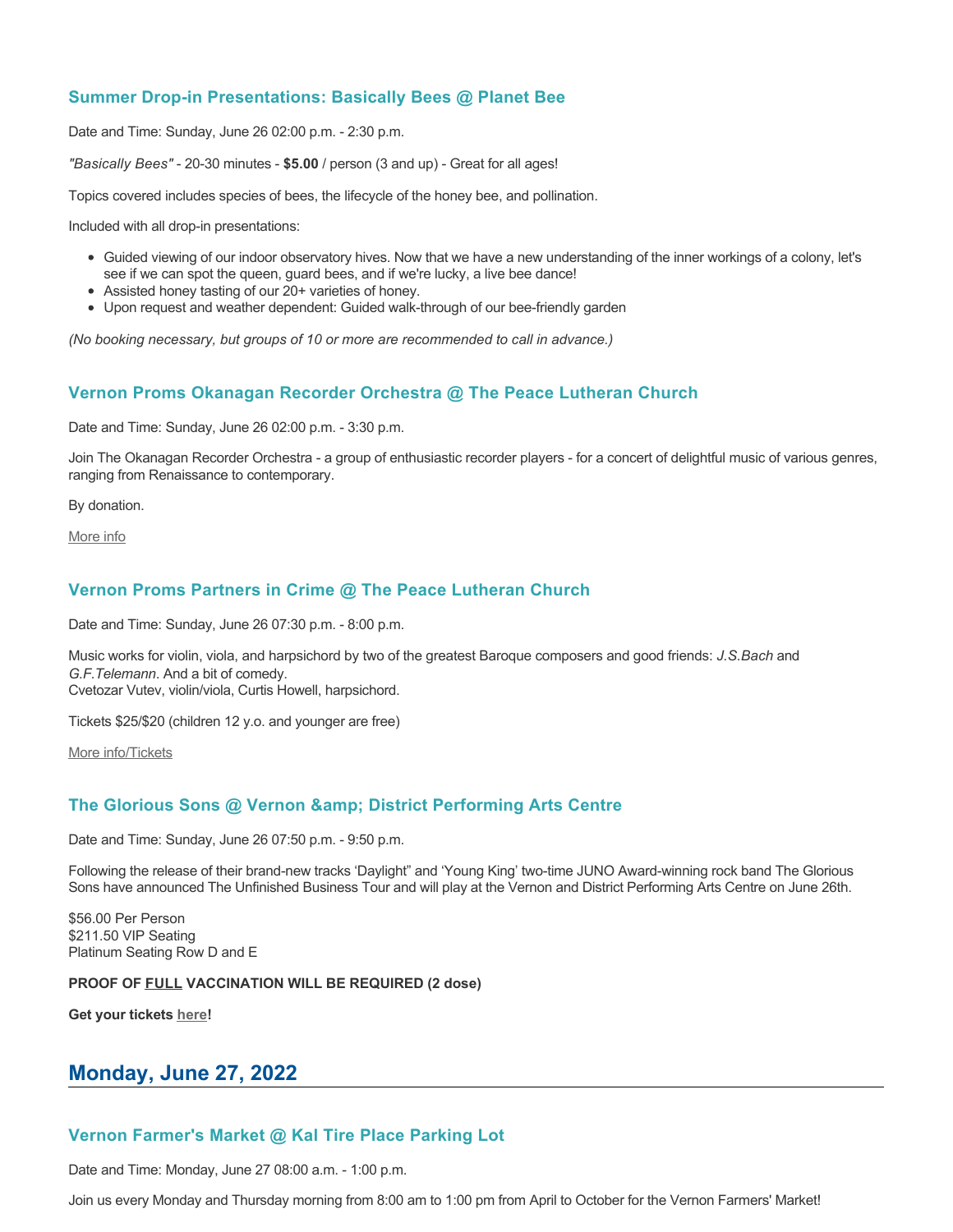We are proud to be one of the Okanagan's oldest farmers' markets! Our market showcases a diverse number of delicious foods and one-of-a-kind products, which are all grown, made or baked by our local vendors. Discover fresh produce, fruit, eggs, meat, cheese, baked goods, plants, flowers, hand crafted products & so much more at the Vernon Farmers' Market!

# **Audio Land Walks @ Caravan Farm Theatre**

Date and Time: Monday, June 27 09:00 a.m. - 5:00 p.m.

Caravan Farm Theatre presents the Audio Land Walk series.

An immersive audio experience, the Land Walks offer three unique, spellbinding audio creations that lead the listener on a 30 minute walk through our 80 acres. Created by four BC based artists, each story has been purpose built to guide the listener through the land: a meditation on the natural world and an experiment in the soundscape of storytelling.

Each walk is approximately 2.5km and 30-45 minutes long. Each booking can accommodate a group of up to 6 people.

Each guest will receive a sanitized MP3 player and a sanitized pair of over-ear headphones.

#### **Showtime:**

Click "[Buy Tickets](https://caravanfarmtheatre.com/show/the-land-walks/?ct=t%28EMAIL_CAMPAIGN_4_19_2022_13_43SEASON+2022%29&mc_cid=c02afad356&mc_eid=4778eb8892)" to see available times.

## **Summer Daily Tours @ Davison Orchards**

Date and Time: Monday, June 27 10:00 a.m. - 4:00 p.m.

If you love tractor tours at the farm, we have some great news! Our tractor tours now run daily 10am to 4pm Monday to Saturday, and 11am to 4pm on Sundays!

## **Vernon Proms Fish on Five @ The Polson Park Band Shell**

Date and Time: Monday, June 27 06:00 p.m. - 7:30 p.m.

Enjoy Monday evening at the Polson Park with this brass ensemble! All five musicians reside in the Okanagan and are regular players in the Okanagan Symphony Orchestra.High entertainment value is guaranteed! Bring your family and friends. And, don't forget a lawn chair or a blanket. By donation

[More info](https://proms.eventcalendarapp.com/u/36415/evt_external_62845d7084cce5260a3f5388?repeatId=evt_external_62845d7084cce5260a3f5388)

# **Tuesday, June 28, 2022**

## **Audio Land Walks @ Caravan Farm Theatre**

Date and Time: Tuesday, June 28 09:00 a.m. - 5:00 p.m.

Caravan Farm Theatre presents the Audio Land Walk series.

An immersive audio experience, the Land Walks offer three unique, spellbinding audio creations that lead the listener on a 30 minute walk through our 80 acres. Created by four BC based artists, each story has been purpose built to guide the listener through the land: a meditation on the natural world and an experiment in the soundscape of storytelling.

Each walk is approximately 2.5km and 30-45 minutes long. Each booking can accommodate a group of up to 6 people.

Each guest will receive a sanitized MP3 player and a sanitized pair of over-ear headphones.

#### **Showtime:**

Click "[Buy Tickets](https://caravanfarmtheatre.com/show/the-land-walks/?ct=t%28EMAIL_CAMPAIGN_4_19_2022_13_43SEASON+2022%29&mc_cid=c02afad356&mc_eid=4778eb8892)" to see available times.

# **Summer Daily Tours @ Davison Orchards**

Date and Time: Tuesday, June 28 10:00 a.m. - 4:00 p.m.

If you love tractor tours at the farm, we have some great news! Our tractor tours now run daily 10am to 4pm Monday to Saturday, and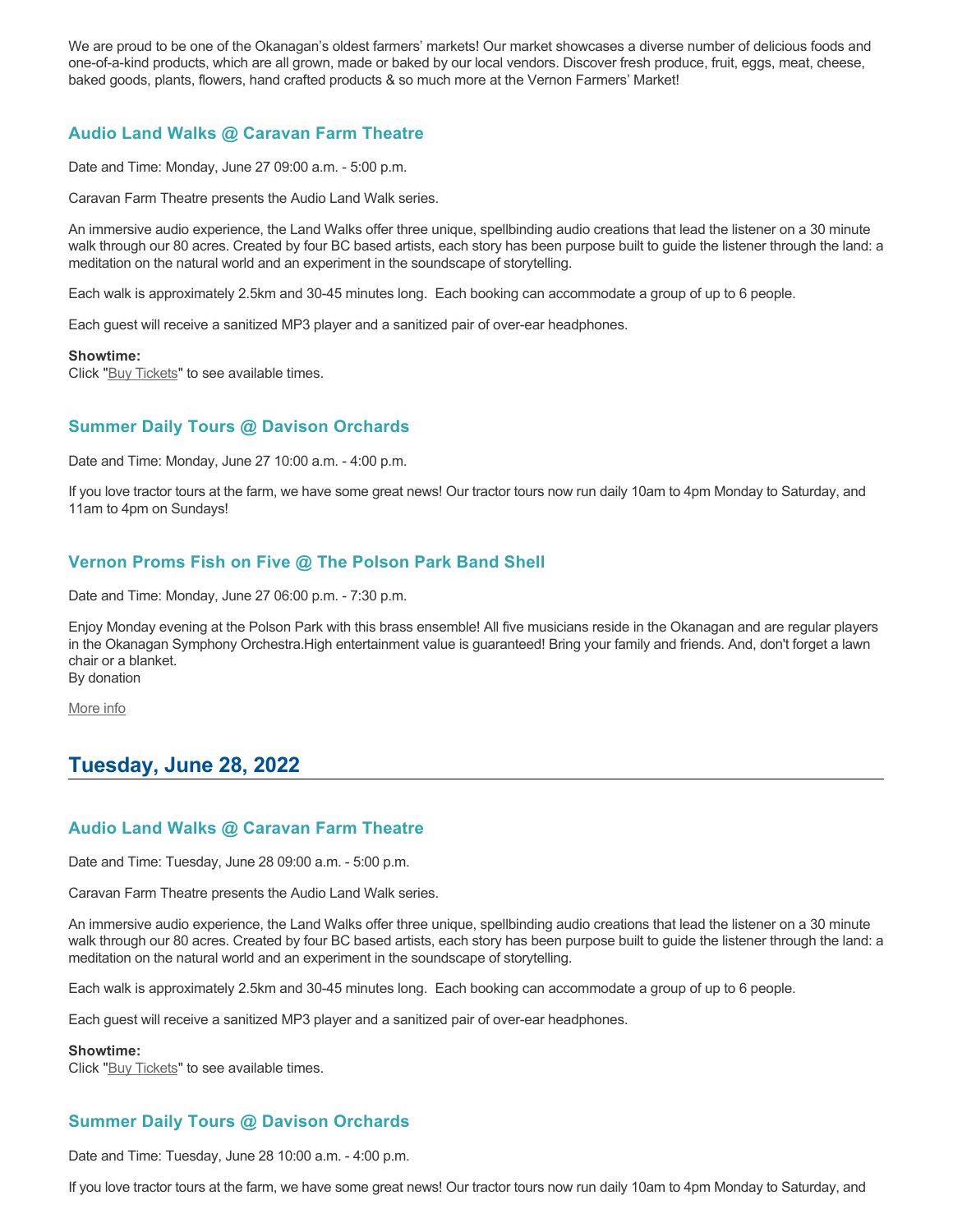## **Private Tours @ Mackie Lake House**

Date and Time: Tuesday, June 28 10:00 a.m. - 4:00 p.m.

A tale of three teapots, a rattlesnake hunting Reverend, and a gift from the King of Naples! Discover these and a multitude of other fascinating stories at this historic grand home.

Pre-booked tours are available starting May 1, 2022. Tours can be booked from 10am-4pm Tuesdays, Wednesdays and Thursdays ONLY. We are currently unable to facilitate weekend tours due to spring and summer events.

Please call 250-545-1019 to reserve.

Tickets are \$13 per person – \$5 for young children.

Refreshing beverages are available for purchase after your tour as you enjoy the grounds at Mackie Lake House.

## **Kalamalka Garden (K'nmaĺka? Sәnqâĺtәn) Indigenous Garden Tours @ Okanagan College**

Date and Time: Tuesday, June 28 02:00 p.m. - 3:30 p.m.

The tour of Kalamalka Garden will allow visitors to learn a brief history of Syilx (pronounced: see-eel), who are the Indigenous people of the Okanagan - and the Captikʷł (pronounced: chap-teek-cool) which are the stories, laws and cultural values of the Syilx Okanagan people, which have been passed down from generation to generation by oral tradition. Through these ancient stories, the Syilx have preserved their worldwide view and relationship with nature. Here at the Kalamalka Garden, guests will get to experience first hand the beauty and importance of both the Indigenous plant life and the traditional Indigenous knowledge that has existed for thousands of years, and still exists today.

Guests will have the opportunity to learn to identify traditional plants, understand how these plants are used for medicinal and food purposes, and see demonstrations of how to harvest and use the plants.

The tour presenter will provide short workshop on an Indigenous garden product and how it is grown, harvested and made into a gift. The workshop will explore the elements of traditional foods and medicines, history of the Okanagan area, Indigenous gardening techniques, and samples of foods from the garden.

# **Tour Details**

**DURATION:** Tours are available on Tuesdays and Thursdays starting at 2:00pm Tours are 1 hour – 1.5 hour.

### **RATES:**

\$30.00 – Adults \$5.00 – Children under 16 years old

All proceeds from the Garden Tours are used for operations.

Get your tickets [here!](https://www.eventbrite.ca/e/kalamalka-garden-tour-tickets-158617843239)

## **Historic Downtown Mural Tours @ Greater Vernon Museum & Archives**

Date and Time: Tuesday, June 28 06:00 p.m. - 8:00 p.m.

The Historic Mural Tour takes you on a walking trip back into the past through Downtown Vernon. Discover all the places and ways our past meets our present.

Join our tour guides as they explore the lives and times of the individuals whose faces grace our city walls. Share in some of the stories of the people that helped create the vibrant, multicultural city that Vernon is today.

### **Tour FAQs**

- Tours must be pre-booked. Tours will not run if there are no bookings.
- Tours are best for those aged 12+ with an intermediate level of activity anticipated (tours are  $\sim$ 5km and run from 1.5 2 hours).
- Comfortable shoes, layers of clothing, sunglasses and/or sun hat, raingear if necessary, water bottle, and camera are recommended.
- Tours go rain or shine and are non-refundable.
- For groups larger than 20, private bookings or community groups, please contact us for details.
- Tours start at the Museum & Archives of Vernon 3009 32nd Avenue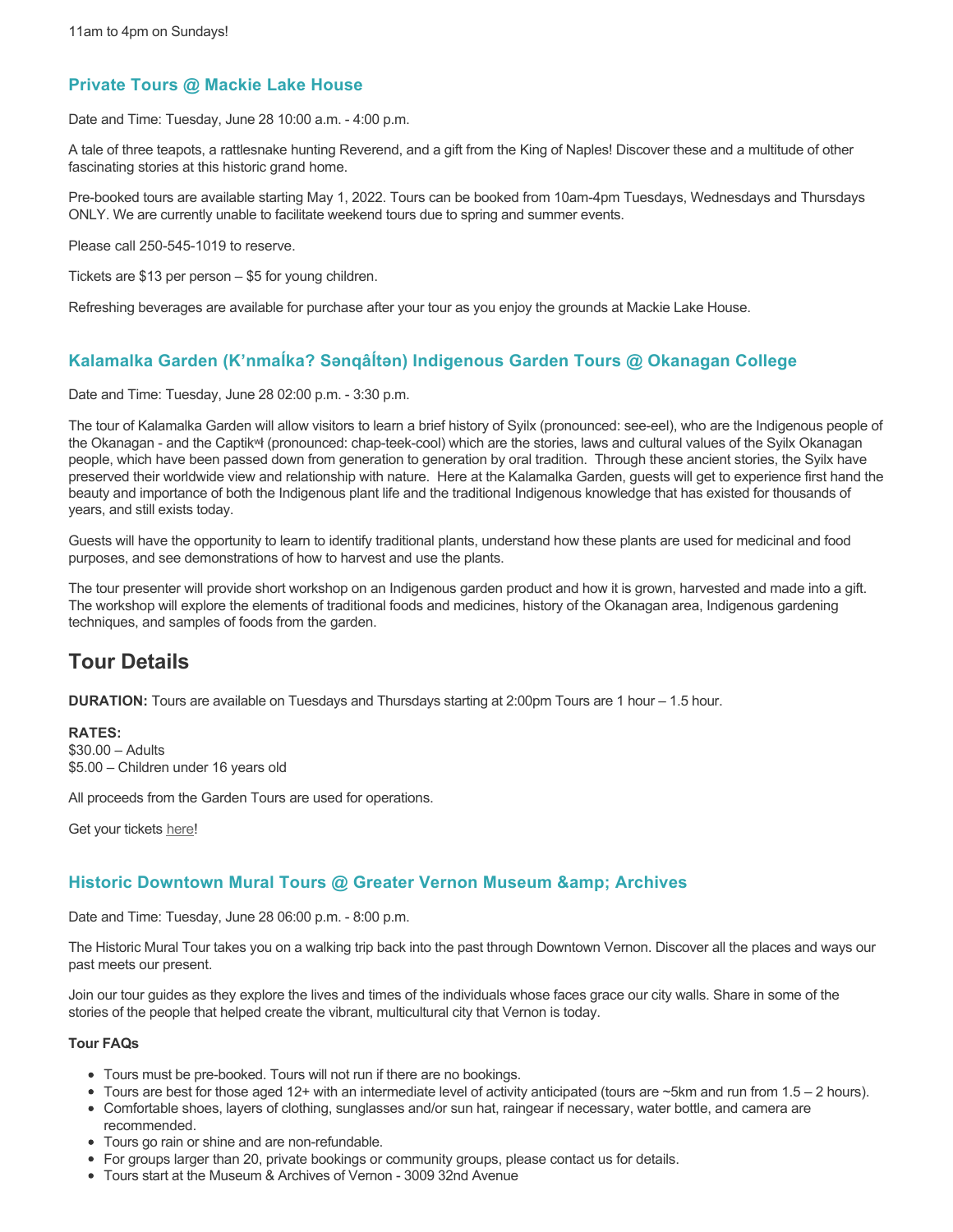# **Wednesday, June 29, 2022**

## **Goat Yoga @ O'Keefe Ranch**

Date and Time: Wednesday, June 29 09:00 a.m. - 12:00 p.m.

Yoga with Goats is back! Join Samantha Richardson for a season of yoga with four legged friends.

Ticket includes a one-hour yoga session prior to the Ranch opening. Yoga is located outdoors in the company of the Ranch's goats. Each goat has its own personality to woo you over, whether they are looking for some extra scratches, trying to make you laugh or just want to take a nap under your downward dog, you never know what they will do!

Afterwards, enjoy the Ranches grounds, take a tour of the mansion, visit the general store, and explore the buildings. Each ticket includes a complimentary general store candy bag. If you book on a Saturday, you can also enjoy the many role play artists including live music and song, demonstrations, school sessions and much, much more. Allow yourself about 2 hours to see the grounds and another hour if you stay for lunch.

To book your tickets click [here!](https://tickets.ticketseller.ca/TheatreManager/1/login&event=3417)

## **Audio Land Walks @ Caravan Farm Theatre**

Date and Time: Wednesday, June 29 09:00 a.m. - 5:00 p.m.

Caravan Farm Theatre presents the Audio Land Walk series.

An immersive audio experience, the Land Walks offer three unique, spellbinding audio creations that lead the listener on a 30 minute walk through our 80 acres. Created by four BC based artists, each story has been purpose built to guide the listener through the land: a meditation on the natural world and an experiment in the soundscape of storytelling.

Each walk is approximately 2.5km and 30-45 minutes long. Each booking can accommodate a group of up to 6 people.

Each guest will receive a sanitized MP3 player and a sanitized pair of over-ear headphones.

#### **Showtime:**

Click "[Buy Tickets](https://caravanfarmtheatre.com/show/the-land-walks/?ct=t%28EMAIL_CAMPAIGN_4_19_2022_13_43SEASON+2022%29&mc_cid=c02afad356&mc_eid=4778eb8892)" to see available times.

## **Summer Daily Tours @ Davison Orchards**

Date and Time: Wednesday, June 29 10:00 a.m. - 4:00 p.m.

If you love tractor tours at the farm, we have some great news! Our tractor tours now run daily 10am to 4pm Monday to Saturday, and 11am to 4pm on Sundays!

### **Private Tours @ Mackie Lake House**

Date and Time: Wednesday, June 29 10:00 a.m. - 4:00 p.m.

A tale of three teapots, a rattlesnake hunting Reverend, and a gift from the King of Naples! Discover these and a multitude of other fascinating stories at this historic grand home.

Pre-booked tours are available starting May 1, 2022. Tours can be booked from 10am-4pm Tuesdays, Wednesdays and Thursdays ONLY. We are currently unable to facilitate weekend tours due to spring and summer events.

Please call 250-545-1019 to reserve.

Tickets are \$13 per person – \$5 for young children.

Refreshing beverages are available for purchase after your tour as you enjoy the grounds at Mackie Lake House.

# **Sunset Stretch & Sip @ Predator Ridge Resort**

Date and Time: Wednesday, June 29 06:00 p.m.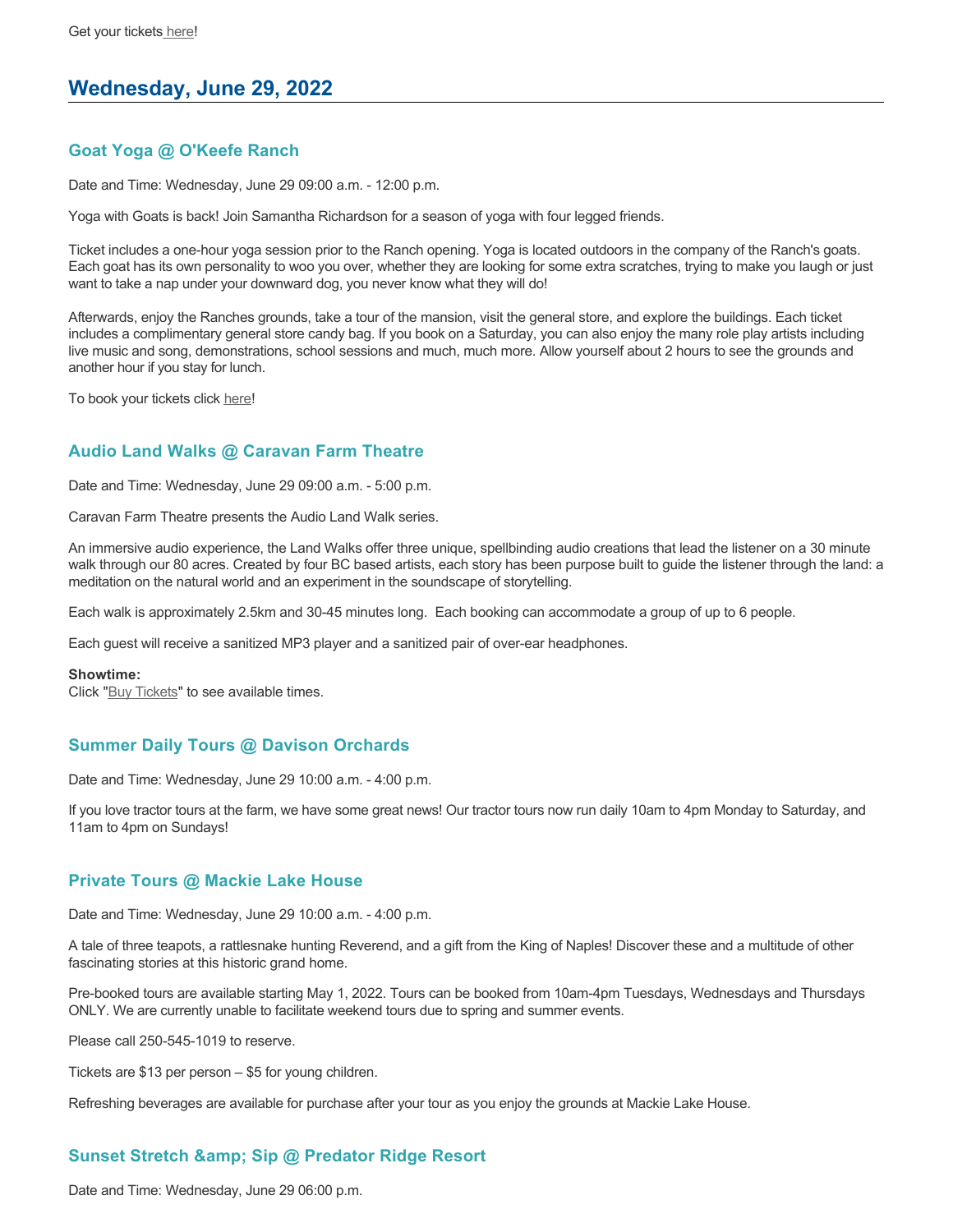Wind down on with us from 6-8pm with a deep stretch on the outdoor yoga platform at [Predator Ridge](https://www.predatorridge.com/events) while watching the sunset . One ticket includes a guided moderate 18-minute hike up to the platform, a 60 minute yoga flow while you take in the spectacular view of Okanagan Lake and move and flow with your breath.

After Savasana enjoy a glass of local Okanagan wine as you watch the sunset over the hills from the Namaste Platform.

This class is a perfect end to a long day of riding, hiking or golfing. We meet at 6pm: directions to the meeting spot will be emailed to you once purchase is confirmed. Please wear hiking shoes, bring water, and your own mat. All levels welcome.

Purchase your own individual box of charcuterie from [Crudité & Co.](https://cruditeandco.com/product/picnic-platter/) and we will bring it to the platform for you to enjoy after class! Order must be placed with plenty of notice, minimum 48 hours.

\*Please book early as spaces are limited\*

All classes are outdoors so please prepare for the weather. Vaccination passports not required.

## **Wahine Wednesday (SUP'n Social Paddle Night) @ Kalavida Surf Shop**

Date and Time: Wednesday, June 29 06:00 p.m.

A weekly womens SUP'n social paddle night! Wahine Wednesdays are all about the girls getting together on the water – *The Ladies of the Lake!* Launching from Kal Beach, each week will include something a little different – it could be a soothing sunset paddle, a cruise alongside the Okanagan Rail Trail, story telling, or maybe even a yoga move or two.

#### **How to Register?**

No need to pre-register, just drop in and register between 5pm-5:45pm each Wednesday.

#### **What's Included?**

Beverages, snacks and good vibes are supplied after the paddle. Each week will feature a new sponsor

#### **How Much?**

\$5.00 with your own board and gear \$20.00 – Includes board rental (includes pfd and paddle)

#### **Who should join in?**

This is a group paddle for those who have some experience paddle boarding. If you are new to SUP, we encourage you to rent a couple of times before joining a Wahine Paddle Night.

#### **Wahine Warm-Up**

5:30-5:50pm – Get warmed up before the official start of the paddle. 6pm: Group departs from Kal Beach

### **Where to Park?**

We have limited space in our parking lot. If you have your own board, drop it at Kal Beach on the West side of the beach and park at Kal Beach Parking Lot or along WestKal Road. We have staff at the beach from 5:30pm onward so your board should be safe there.

Check their [website](https://kalavidasurfshop.com/wahine-wednesday-kalavida/) or [Facebook](https://www.facebook.com/kalavidasurfshop/) for more details!

## **Vernon Proms Sean Bray's Peach Band @ National Altitude Training Centre Auditorium**

Date and Time: Wednesday, June 29 07:30 p.m. - 9:15 p.m.

"A real honest hybrid of instrumental Americana roots with a jazzimprov sensibility. Memorable, accessible melodies with beautiful harmonycomplete with twists and turns in the road."

Tickets \$25/\$20 (children 12 y.o. and younger are free)

[More info/Tickets](https://proms.eventcalendarapp.com/u/36415/evt_external_62845d7084cce5260a3f5394?repeatId=evt_external_62845d7084cce5260a3f5394)

# **Thursday, June 30, 2022**

## **Vernon Farmer's Market @ Kal Tire Place Parking Lot**

Date and Time: Thursday, June 30 08:00 a.m. - 1:00 p.m.

Join us every Monday and Thursday morning from 8:00 am to 1:00 pm from April to October for the Vernon Farmers' Market!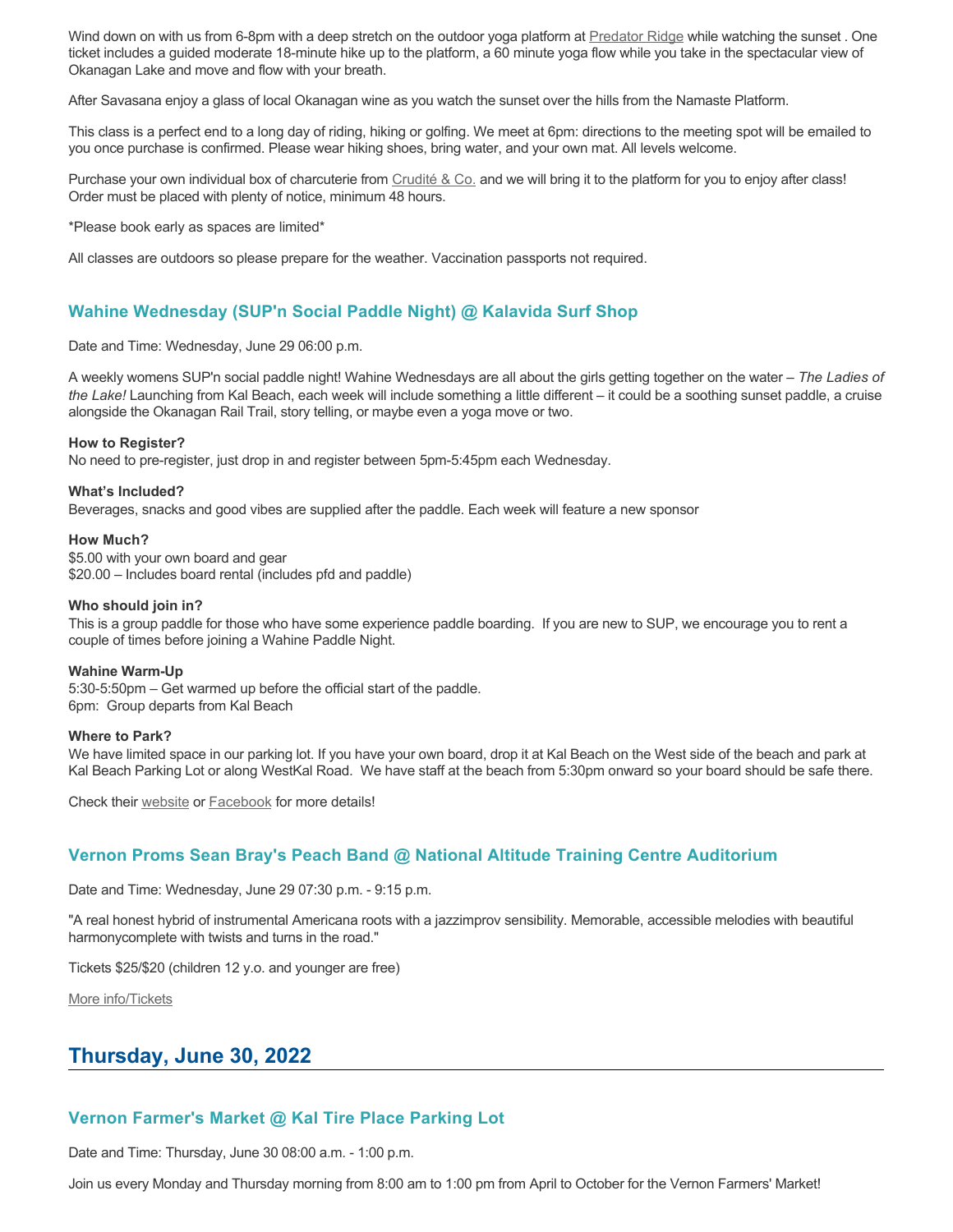We are proud to be one of the Okanagan's oldest farmers' markets! Our market showcases a diverse number of delicious foods and one-of-a-kind products, which are all grown, made or baked by our local vendors. Discover fresh produce, fruit, eggs, meat, cheese, baked goods, plants, flowers, hand crafted products & so much more at the Vernon Farmers' Market!

## **Funtastic Slo Pitch Tournament**

Date and Time: Thursday, June 30 09:00 a.m. - 6:00 p.m.

Funtastic is a mixed slo-pitch tournament, **6 men – 4 women** on the field at all times. In Vernon we run 2 different co-ed tournaments at the same time: a guaranteed 4 Game tournament and a guaranteed 5 Game tournament. Within each tournament we try to group teams based on their ability. Because of the nature of Funtastic, costumes are encouraged and rewarded. There are about 60 costume teams each year. Prizes will be given to best-costumed teams as well as most sportsmanlike teams. We of course still give prizes to the teams that win their division.

This is an adult tournament. All slo-pitch tournament participants must be at least 16 years of age. All beer garden attendees must be at least 19 years of age.

Funtastic is a fun co-ed tournament. We have set divisions based on playing levels from 1 to 8 with #1 being seasoned "A" ball players to #8 being you play once a year. We also have the Subway Costume Division and special prizing for teams that dress up in costumes.

## **Audio Land Walks @ Caravan Farm Theatre**

Date and Time: Thursday, June 30 09:00 a.m. - 5:00 p.m.

Caravan Farm Theatre presents the Audio Land Walk series.

An immersive audio experience, the Land Walks offer three unique, spellbinding audio creations that lead the listener on a 30 minute walk through our 80 acres. Created by four BC based artists, each story has been purpose built to guide the listener through the land: a meditation on the natural world and an experiment in the soundscape of storytelling.

Each walk is approximately 2.5km and 30-45 minutes long. Each booking can accommodate a group of up to 6 people.

Each guest will receive a sanitized MP3 player and a sanitized pair of over-ear headphones.

#### **Showtime:**

Click "[Buy Tickets](https://caravanfarmtheatre.com/show/the-land-walks/?ct=t%28EMAIL_CAMPAIGN_4_19_2022_13_43SEASON+2022%29&mc_cid=c02afad356&mc_eid=4778eb8892)" to see available times.

## **Summer Daily Tours @ Davison Orchards**

Date and Time: Thursday, June 30 10:00 a.m. - 4:00 p.m.

If you love tractor tours at the farm, we have some great news! Our tractor tours now run daily 10am to 4pm Monday to Saturday, and 11am to 4pm on Sundays!

### **Private Tours @ Mackie Lake House**

Date and Time: Thursday, June 30 10:00 a.m. - 4:00 p.m.

A tale of three teapots, a rattlesnake hunting Reverend, and a gift from the King of Naples! Discover these and a multitude of other fascinating stories at this historic grand home.

Pre-booked tours are available starting May 1, 2022. Tours can be booked from 10am-4pm Tuesdays, Wednesdays and Thursdays ONLY. We are currently unable to facilitate weekend tours due to spring and summer events.

Please call 250-545-1019 to reserve.

Tickets are \$13 per person – \$5 for young children.

Refreshing beverages are available for purchase after your tour as you enjoy the grounds at Mackie Lake House.

# **Kalamalka Garden (K'nmaĺka? Sәnqâĺtәn) Indigenous Garden Tours @ Okanagan College**

Date and Time: Thursday, June 30 02:00 p.m. - 3:30 p.m.

The tour of Kalamalka Garden will allow visitors to learn a brief history of Syilx (pronounced: see-eel), who are the Indigenous people of the Okanagan - and the Captikʷł (pronounced: chap-teek-cool) which are the stories, laws and cultural values of the Syilx Okanagan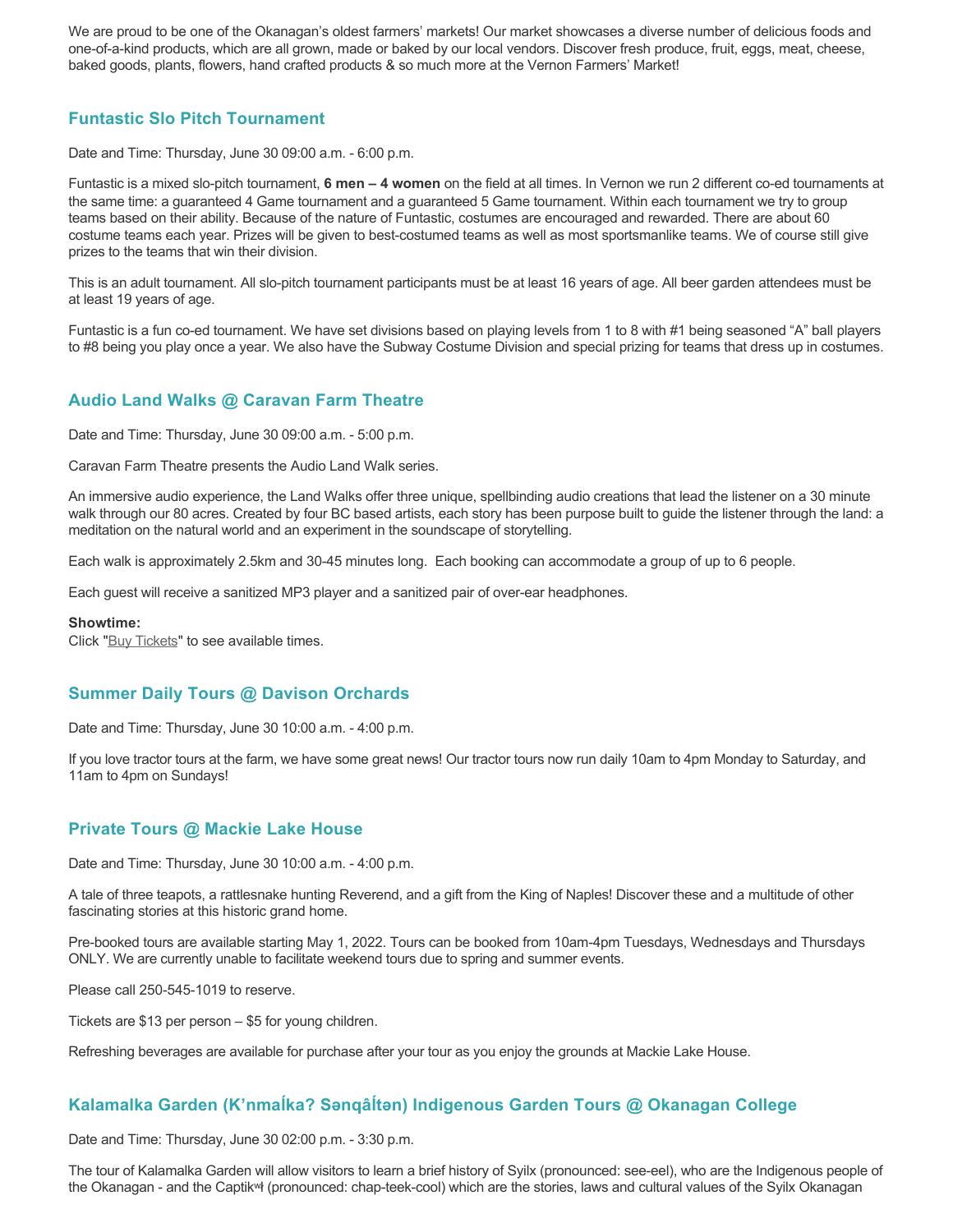people, which have been passed down from generation to generation by oral tradition. Through these ancient stories, the Syilx have preserved their worldwide view and relationship with nature. Here at the Kalamalka Garden, guests will get to experience first hand the beauty and importance of both the Indigenous plant life and the traditional Indigenous knowledge that has existed for thousands of years, and still exists today.

Guests will have the opportunity to learn to identify traditional plants, understand how these plants are used for medicinal and food purposes, and see demonstrations of how to harvest and use the plants.

The tour presenter will provide short workshop on an Indigenous garden product and how it is grown, harvested and made into a gift. The workshop will explore the elements of traditional foods and medicines, history of the Okanagan area, Indigenous gardening techniques, and samples of foods from the garden.

# **Tour Details**

**DURATION:** Tours are available on Tuesdays and Thursdays starting at 2:00pm Tours are 1 hour – 1.5 hour.

### **RATES:**

\$30.00 – Adults \$5.00 – Children under 16 years old

All proceeds from the Garden Tours are used for operations.

Get your tickets [here!](https://www.eventbrite.ca/e/kalamalka-garden-tour-tickets-158617843239)

# **Music at Mackie Summer Concert Series @ Mackie Lake House**

Date and Time: Thursday, June 30 05:00 p.m. - 10:00 p.m.

### **Music at Mackie Summer Concert Series**

We're dedicating the first performance to all Father's and hope they had a wonderful Father's Day.

We're pleased to once again offer six (6) music events for the 2022 summer concert series. We will offer package sales and/or individual sales to each music event. Tickets go on sale in early April!

(Thursday) June 30th - We welcome back [Amy Bishop.](https://protect-ca.mimecast.com/s/97KDCk8v46IYY8Pc4eTtT?domain=mackiehouse.us3.list-manage.com) The crowd went crazy for this artist last year and we love the fact that she's joining us for our series. We will have [Shabbang Food Truck](https://protect-ca.mimecast.com/s/hGWiClxw48FOO0jTKiFD6?domain=mackiehouse.us3.list-manage.com) on site for this performance so please bring your appetite!

(Friday) July 8th - TBD

(Friday) July 22nd - [Josh + Bex](https://protect-ca.mimecast.com/s/LfcBCmOx47s11B9u0QwFr?domain=mackiehouse.us3.list-manage.com)

This sensational folk duo will be bringing their original material and we are sure they will be a crowd pleaser. Once again, please save room and buy dinner at **Gord Oh's Food Truck** which will be on site for the performance.

### (Friday) August 12th - [Under the Rocks Band](https://protect-ca.mimecast.com/s/wmzjCoVz4AhlljQujeM8P?domain=mackiehouse.us3.list-manage.com)

We're going to have a lot of fun with this band and we're hoping that all the bluegrass lovers out there will join us for their first-time performance at Mackie Lake House. We just know you won't be able to stay in your seat! [Mi Taqueria Mexican Cantina](https://protect-ca.mimecast.com/s/IidvCp8A59IQQ17s1mbiS?domain=mackiehouse.us3.list-manage.com) will be providing some delicious Mexican food for your dinner purchase.

#### (Friday) August 26th - [Emily Rault Duo](https://protect-ca.mimecast.com/s/1ZJZCq7B4AsLLKVczxAAc?domain=mackiehouse.us3.list-manage.com)

This young singer comes to us from Vancouver. She'll be offering a bit of Motown, a bit of Jazz, and will just be returning from a European tour, in time to perform for us at Mackie Lake House.

(Friday) Sept. 9th - We end our season with the Lent Brothers and Neil Fraser. Most of you will be familiar with their smooth blues sound and jazz repertoire. It'll be a great way to wind up our season. Make sure you don't miss it. [Mi Taqueria Mexican Cantina](https://protect-ca.mimecast.com/s/mUjmCr8D4gIwwPWTPinKw?domain=mackiehouse.us3.list-manage.com) will be the food truck on site for this event.

Ticket sales begin April 2022 on [ticketseller.ca.](https://ticketseller.ca/) You do not want to miss your chance to see all these great artists!

## **Anime Night @ The Towne Theatre Featuring Princess Mononoke**

Date and Time: Thursday, June 30 07:15 p.m. - 9:00 p.m.

Join the Vernon Towne Theatre on Thursday June 30th for Anime Night!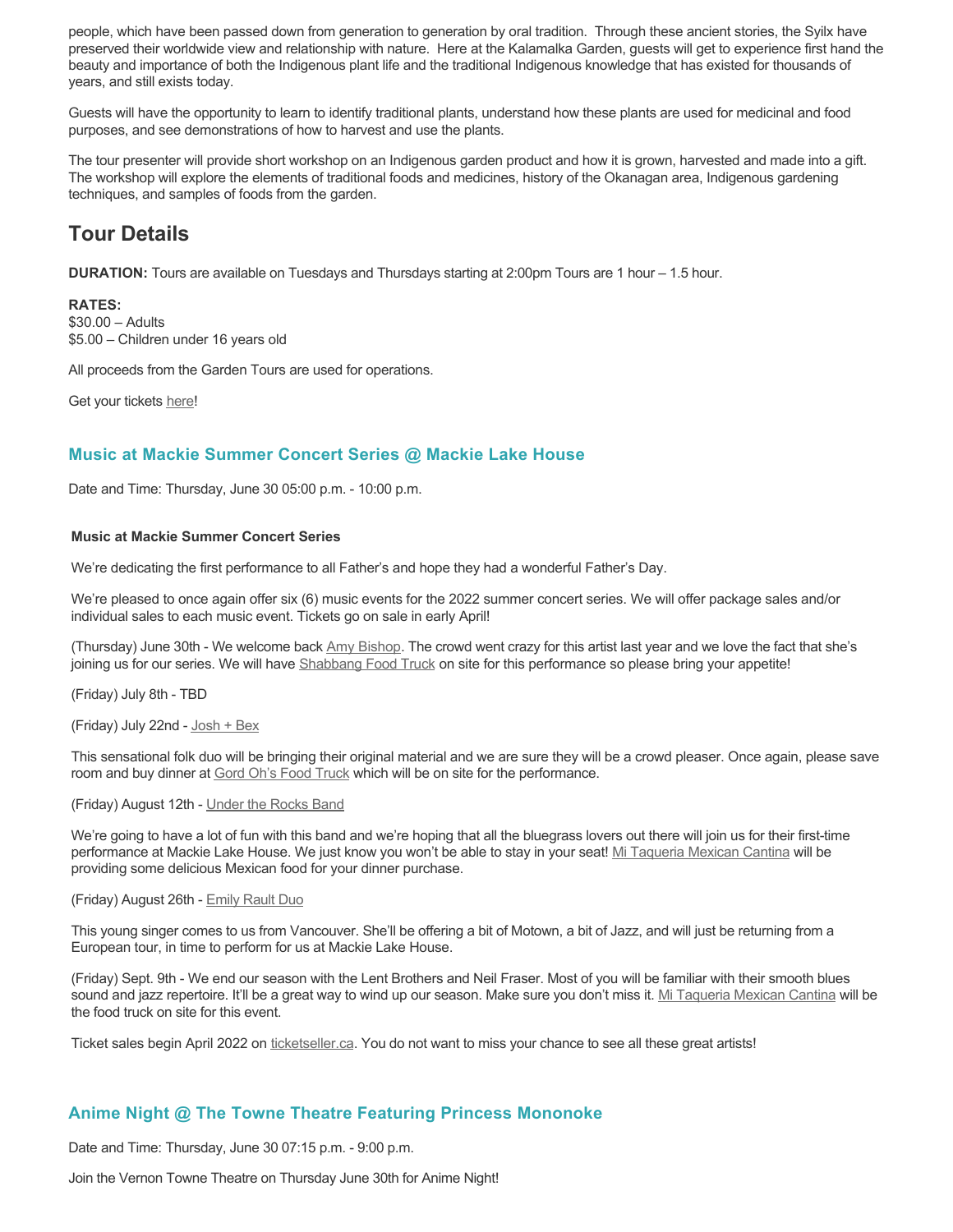From Academy Award®-winning director Hayao Miyazaki, comes the 25th anniversary of the epic masterpiece that has dazzled audiences worldwide with its breathtaking imagination, exhilarating battles, and deep humanity.

Inflicted with a deadly curse, the young warrior Ashitaka heads west in search of a cure. There, he stumbles into a bitter conflict between Lady Eboshi, the proud people of Iron Town, and the enigmatic Princess Mononoke, a young girl raised by wolves, who will stop at nothing to prevent the humans from destroying her home and the forest spirits and animal gods who live there. Featuring the voice talents of Gillian Anderson, Billy Crudup, Claire Danes, Jada Pinkett Smith, and Billy Bob Thornton.

# **Friday, July 1, 2022**

## **Canada Day @ Davison Orchards**

Date and Time: Friday, July 1 09:00 a.m. - 5:00 p.m.

We are bringing back the giant cake to celebrate Canada Day this year!

Come celebrate Canada day with free cake! Cake cutting begins at 10am (while supplies last). Staff and customers are encouraged to wear Red and White in celebration of Canada's 155th birthday. Take a farm tour and learn some interesting trivia about Canada you might even win a prize!

# **Audio Land Walks @ Caravan Farm Theatre**

Date and Time: Friday, July 1 09:00 a.m. - 5:00 p.m.

Caravan Farm Theatre presents the Audio Land Walk series.

An immersive audio experience, the Land Walks offer three unique, spellbinding audio creations that lead the listener on a 30 minute walk through our 80 acres. Created by four BC based artists, each story has been purpose built to guide the listener through the land: a meditation on the natural world and an experiment in the soundscape of storytelling.

Each walk is approximately 2.5km and 30-45 minutes long. Each booking can accommodate a group of up to 6 people.

Each guest will receive a sanitized MP3 player and a sanitized pair of over-ear headphones.

### **Showtime:**

Click "[Buy Tickets](https://caravanfarmtheatre.com/show/the-land-walks/?ct=t%28EMAIL_CAMPAIGN_4_19_2022_13_43SEASON+2022%29&mc_cid=c02afad356&mc_eid=4778eb8892)" to see available times.

## **Funtastic Slo Pitch Tournament**

Date and Time: Friday, July 1 09:00 a.m. - 6:00 p.m.

Funtastic is a mixed slo-pitch tournament, **6 men – 4 women** on the field at all times. In Vernon we run 2 different co-ed tournaments at the same time: a guaranteed 4 Game tournament and a guaranteed 5 Game tournament. Within each tournament we try to group teams based on their ability. Because of the nature of Funtastic, costumes are encouraged and rewarded. There are about 60 costume teams each year. Prizes will be given to best-costumed teams as well as most sportsmanlike teams. We of course still give prizes to the teams that win their division.

This is an adult tournament. All slo-pitch tournament participants must be at least 16 years of age. All beer garden attendees must be at least 19 years of age.

Funtastic is a fun co-ed tournament. We have set divisions based on playing levels from 1 to 8 with #1 being seasoned "A" ball players to #8 being you play once a year. We also have the Subway Costume Division and special prizing for teams that dress up in costumes.

## **Historic Downtown Mural Tours @ Greater Vernon Museum & Archives**

Date and Time: Friday, July 1 09:00 a.m. - 11:00 a.m.

The Historic Mural Tour takes you on a walking trip back into the past through Downtown Vernon. Discover all the places and ways our past meets our present.

Join our tour guides as they explore the lives and times of the individuals whose faces grace our city walls. Share in some of the stories of the people that helped create the vibrant, multicultural city that Vernon is today.

### **Tour FAQs**

Tours must be pre-booked. Tours will not run if there are no bookings.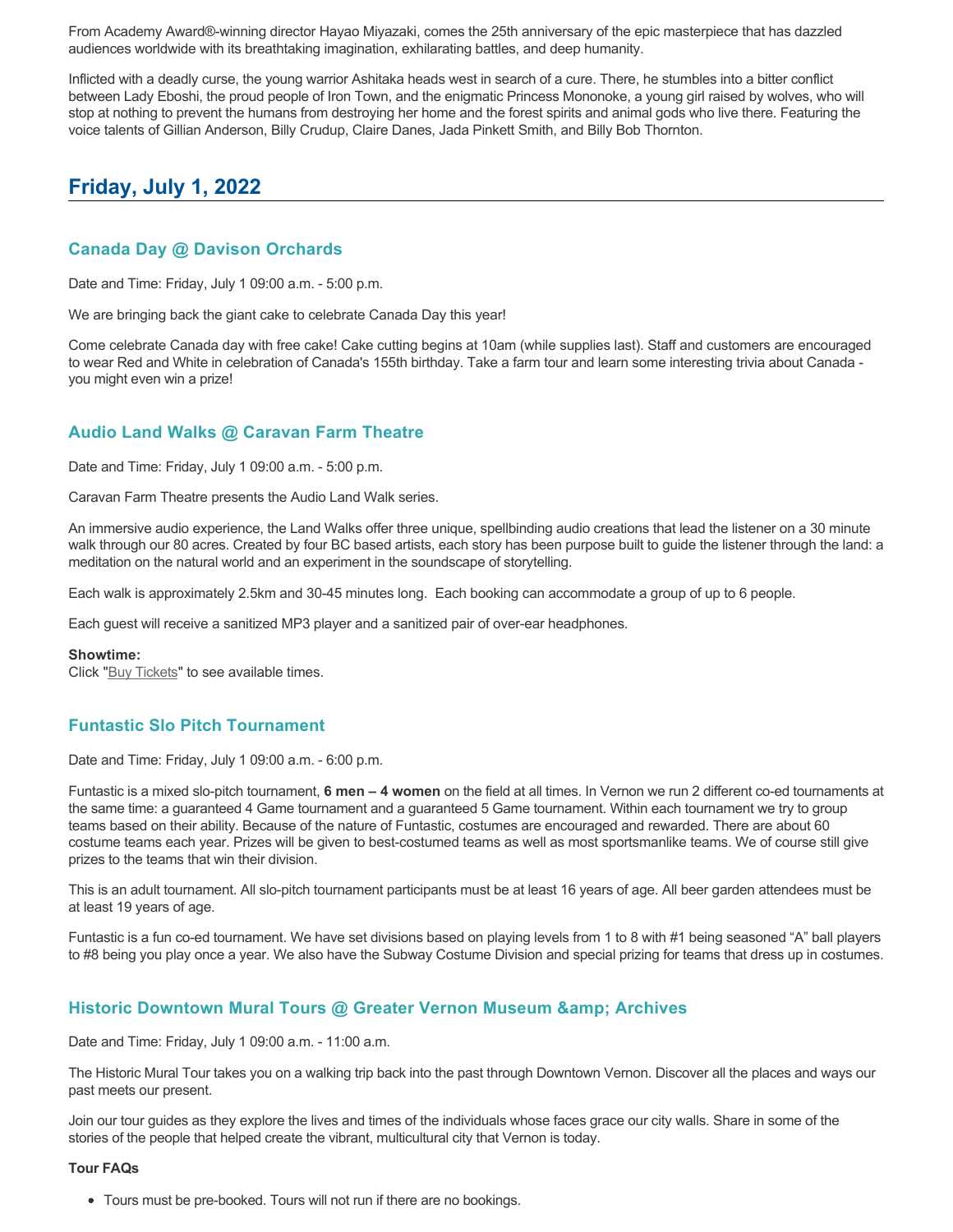- Tours are best for those aged 12+ with an intermediate level of activity anticipated (tours are ~5km and run from 1.5 2 hours).
- Comfortable shoes, layers of clothing, sunglasses and/or sun hat, raingear if necessary, water bottle, and camera are recommended.
- Tours go rain or shine and are non-refundable.
- For groups larger than 20, private bookings or community groups, please contact us for details.
- Tours start at the Museum & Archives of Vernon 3009 32 Avenue

Get your tickets [here!](https://www.eventbrite.com/e/historic-downtown-mural-tours-tickets-304983342387)

## **Summer Daily Tours @ Davison Orchards**

Date and Time: Friday, July 1 10:00 a.m. - 4:00 p.m.

If you love tractor tours at the farm, we have some great news! Our tractor tours now run daily 10am to 4pm Monday to Saturday, and 11am to 4pm on Sundays!

## **Summer Drop-in Presentations: Basically Bees @ Planet Bee**

Date and Time: Friday, July 1 11:00 a.m. - 11:30 a.m.

*"Basically Bees"* - 20-30 minutes - **\$5.00** / person (3 and up) - Great for all ages!

Topics covered includes species of bees, the lifecycle of the honey bee, and pollination.

Included with all drop-in presentations:

- Guided viewing of our indoor observatory hives. Now that we have a new understanding of the inner workings of a colony, let's see if we can spot the queen, guard bees, and if we're lucky, a live bee dance!
- Assisted honey tasting of our 20+ varieties of honey.
- Upon request and weather dependent: Guided walk-through of our bee-friendly garden

*(No booking necessary, but groups of 10 or more are recommended to call in advance.)*

# **Summer Drop-in Presentations: All About Bees @ Planet Bee**

Date and Time: Friday, July 1 12:00 p.m. - 1:15 p.m.

Learn all about Bees!

*"All ABout Bees"* - 60-75 minutes - **\$15.00** / person (3 and up, recommended for ages 13+)

Includes all topics above plus pollen, royal jelly, propolis, and mead. Time permitting, we are happy to expand into any other areas of interest related to bees.

## **What's Included**

1 hour PowerPoint presentation followed by a guided viewing of our indoor observatory hives.

- Now that we have a new understanding of the inner workings of a colony, let's see if we can spot the queen, guard bees, and if we're lucky, a live bee dance!
- Assisted honey tasting of our 20+ varieties of honey.
- Upon request and weather dependent: Guided walk-through of our bee-friendly garden.
- Personalized 150g jar of honey for each quest.

# **The Audio Land Walks @ Caravan Farm Theatre**

Date and Time: Friday, July 1 01:00 p.m. - 4:30 p.m.

Caravan Farm Theatre presents the Audio Land Walk series.

An immersive audio experience, the Land Walks offer three unique, spellbinding audio creations that lead the listener on a 45 minute walk through our 80 acres. Created by four BC based artists, each story has been purpose built to guide the listener through the land: a meditation on the natural world and an experiment in the soundscape of storytelling.

Each walk is approximately 2.5km and 40-55 minutes long. Bookings can accommodate groups up to 6 people.

For more information and to buy tickets visit their [website!](https://caravanfarmtheatre.com/show/the-land-walks/)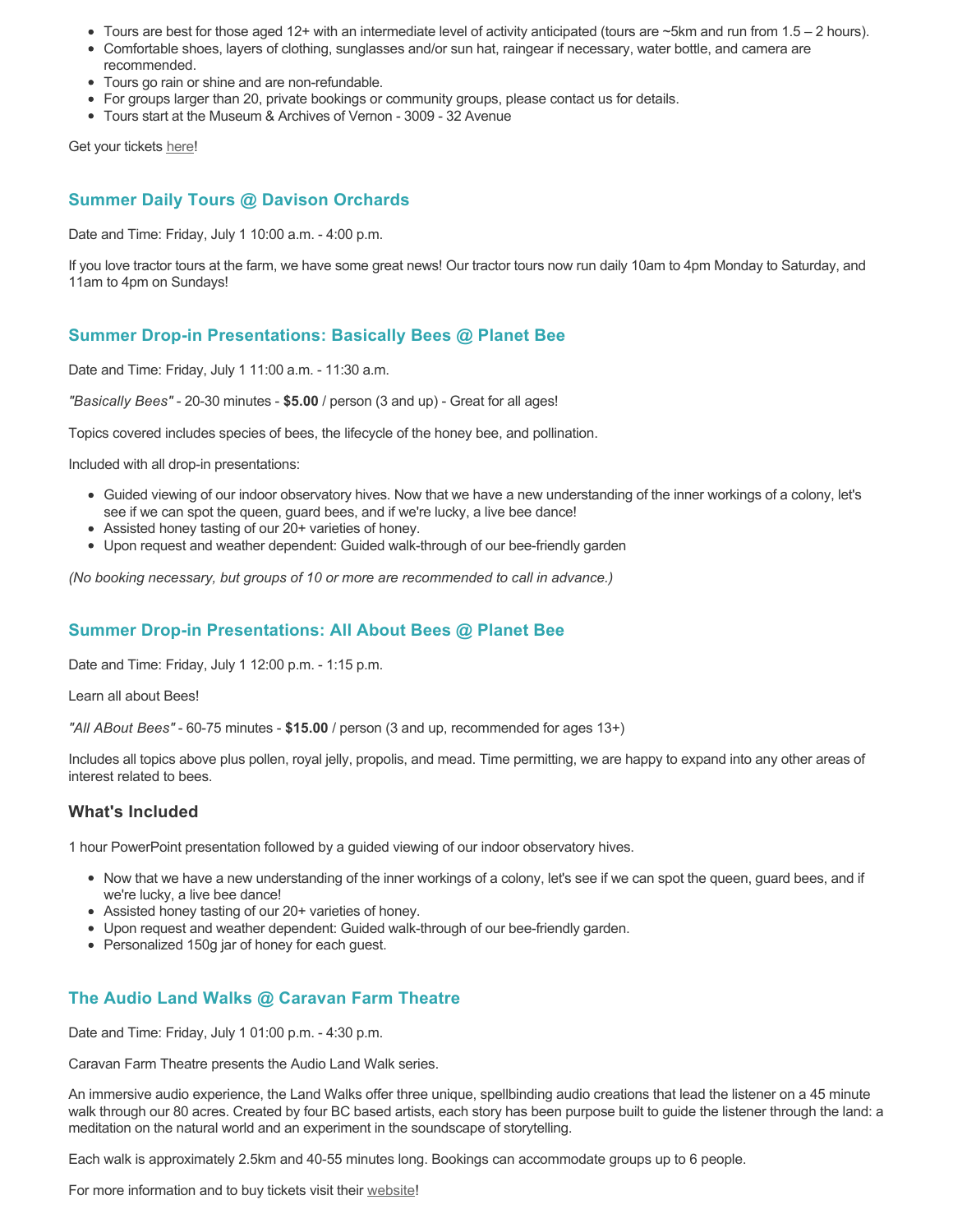# **Summer Drop-in Presentations: Basically Bees @ Planet Bee**

Date and Time: Friday, July 1 02:00 p.m. - 2:30 p.m.

*"Basically Bees"* - 20-30 minutes - **\$5.00** / person (3 and up) - Great for all ages!

Topics covered includes species of bees, the lifecycle of the honey bee, and pollination.

Included with all drop-in presentations:

- Guided viewing of our indoor observatory hives. Now that we have a new understanding of the inner workings of a colony, let's see if we can spot the queen, guard bees, and if we're lucky, a live bee dance!
- Assisted honey tasting of our 20+ varieties of honey.
- Upon request and weather dependent: Guided walk-through of our bee-friendly garden

## **Polson Artisan Night Market @ Polson Park**

Date and Time: Friday, July 1 04:00 p.m. - 8:00 p.m.

From May 20 to September 2, 2022, the Polson Artisan Night Market will be operating in Polson Park, Vernon BC.

Join us Friday nights at this fun event featuring 50 vendors from the surrounding area.

Come check out a mix of skilled local producers, makers and growers each week.

## **Live Music @ Marten Brewing Bar & amp; Grill**

Date and Time: Friday, July 1 07:00 p.m. - 11:30 p.m.

Join Marten Brewing Bar & Grill every Friday night this summer for live music!

### **Upcoming atractions:**

- June 10- The Jaz Tex
- June 17- Tracey Lyn
- June 24-James Hay
- July 1- Three Scotch In
- July 8- Conroy Ross
- July 15- Mozi Bones
- July 22- Marv Machura
- July 29- Poppa Dawg
- Aug 5- Steve Smith
- Aug 12- Makayla Gough

# **Saturday, July 2, 2022**

# **Goat Yoga @ O'Keefe Ranch**

Date and Time: Saturday, July 2 09:00 a.m. - 12:00 p.m.

Yoga with Goats is back! Join Samantha Richardson for a season of yoga with four legged friends.

Ticket includes a one-hour yoga session prior to the Ranch opening. Yoga is located outdoors in the company of the Ranch's goats. Each goat has its own personality to woo you over, whether they are looking for some extra scratches, trying to make you laugh or just want to take a nap under your downward dog, you never know what they will do!

Afterwards, enjoy the Ranches grounds, take a tour of the mansion, visit the general store, and explore the buildings. Each ticket includes a complimentary general store candy bag. If you book on a Saturday, you can also enjoy the many role play artists including live music and song, demonstrations, school sessions and much, much more. Allow yourself about 2 hours to see the grounds and another hour if you stay for lunch.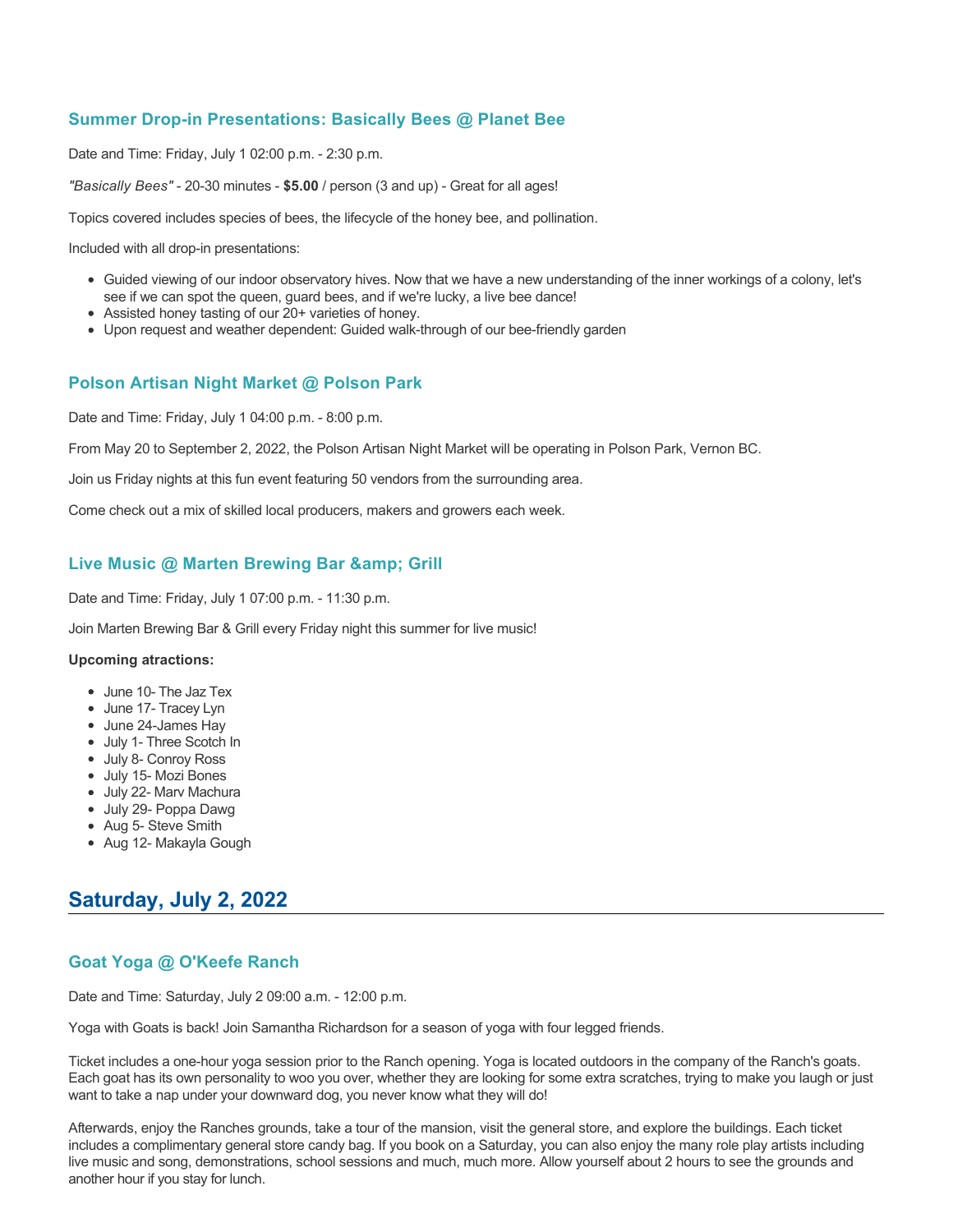## **Funtastic Slo Pitch Tournament**

Date and Time: Saturday, July 2 09:00 a.m. - 6:00 p.m.

Funtastic is a mixed slo-pitch tournament, **6 men – 4 women** on the field at all times. In Vernon we run 2 different co-ed tournaments at the same time: a guaranteed 4 Game tournament and a guaranteed 5 Game tournament. Within each tournament we try to group teams based on their ability. Because of the nature of Funtastic, costumes are encouraged and rewarded. There are about 60 costume teams each year. Prizes will be given to best-costumed teams as well as most sportsmanlike teams. We of course still give prizes to the teams that win their division.

This is an adult tournament. All slo-pitch tournament participants must be at least 16 years of age. All beer garden attendees must be at least 19 years of age.

Funtastic is a fun co-ed tournament. We have set divisions based on playing levels from 1 to 8 with #1 being seasoned "A" ball players to #8 being you play once a year. We also have the Subway Costume Division and special prizing for teams that dress up in costumes.

## **Audio Land Walks @ Caravan Farm Theatre**

Date and Time: Saturday, July 2 09:00 a.m. - 5:00 p.m.

Caravan Farm Theatre presents the Audio Land Walk series.

An immersive audio experience, the Land Walks offer three unique, spellbinding audio creations that lead the listener on a 30 minute walk through our 80 acres. Created by four BC based artists, each story has been purpose built to guide the listener through the land: a meditation on the natural world and an experiment in the soundscape of storytelling.

Each walk is approximately 2.5km and 30-45 minutes long. Each booking can accommodate a group of up to 6 people.

Each guest will receive a sanitized MP3 player and a sanitized pair of over-ear headphones.

#### **Showtime:**

Click "[Buy Tickets](https://caravanfarmtheatre.com/show/the-land-walks/?ct=t%28EMAIL_CAMPAIGN_4_19_2022_13_43SEASON+2022%29&mc_cid=c02afad356&mc_eid=4778eb8892)" to see available times.

## **Dog Days of Summer Art Show & amp; Sale @ The Vernon Community Art Centre**

Date and Time: Saturday, July 2 09:00 a.m. - 5:00 p.m.

We often hear about the "dog days" of summer but what does the expression actually mean and what does it have to do with dogs? Some suggest its about the hot sultry days of summer, while others suggest it's when dogs go mad from the heat. Historically, 'dog days' were associated with the star system Sirius (known as the "Dog Star") because it rises simultaneously with the sun during the hottest days. Here at the Arts Centre, the Dog Days of Summer is a celebration of our loyal companions and a chance for local artists and makers to create pieces that spoil the hounds and inspire the humans.

Artists and makers have been invited to create everything from fine art to functional artisan goods using any medium they wish (clay, metal, glass, paint, fibre/textiles, leather, wood, photos etc). You can hope to see tons of dog dishes, cozy beds, clothes, keychains, paw prints, paintings, portraits, accessories, and sculptures.

Visit the art show and sale from July 2-25th, Mon-Thurs 9-9, Fri-Sat 9-5, and Sunday 12-4pm.

Located at the entrance to Polson Park.

## **Summer Daily Tours @ Davison Orchards**

Date and Time: Saturday, July 2 10:00 a.m. - 4:00 p.m.

If you love tractor tours at the farm, we have some great news! Our tractor tours now run daily 10am to 4pm Monday to Saturday, and 11am to 4pm on Sundays!

### **Guided Trail Tour @ Allan Brooks Nature Centre**

Date and Time: Saturday, July 2 10:00 a.m. - 10:30 a.m.

Join us on a short walk through our rare and delicate grassland ecosystem! Learn about grassland plants and animals, their special traits that allow them to live in this hot, dry habitat and how they interact. Touch, smell, and feel as we explore the wilderness all around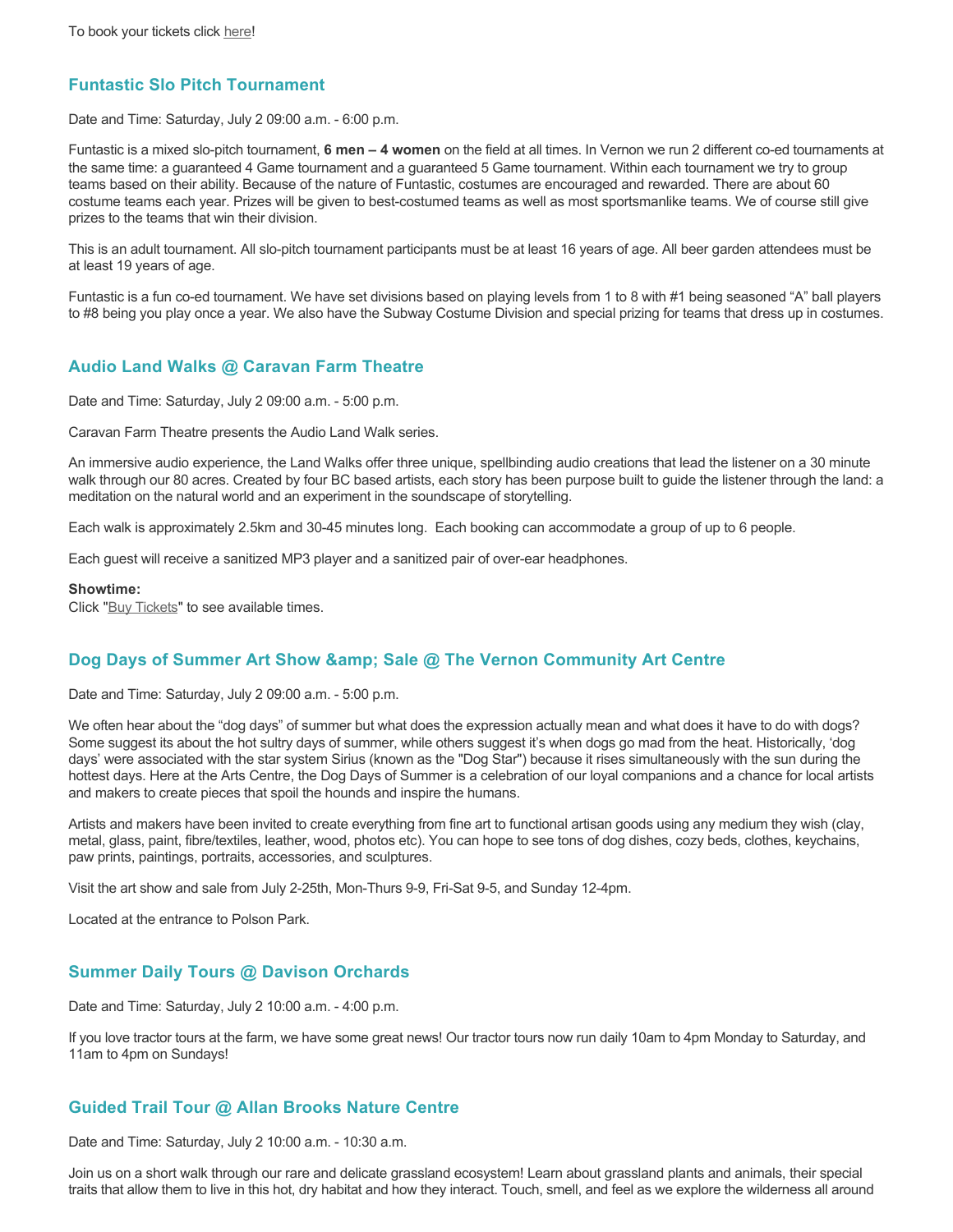us! This tour starts at the trailhead and follows an easy gravel path loop around the centre.

**Fee:** \$5.00 per person *(youth under 16 + ABNC members are FREE!). Registration is required.* 

\*\*\*Please note, ABNC programming will be cancelled should the temperatures exceed 35C, for the safety of all patrons and staff.

Visit their [website](https://abnc.ca/events/events-calendar/) to register!

## **Summer Drop-in Presentations: Basically Bees @ Planet Bee**

Date and Time: Saturday, July 2 11:00 a.m. - 11:30 a.m.

*"Basically Bees"* - 20-30 minutes - **\$5.00** / person (3 and up) - Great for all ages!

Topics covered includes species of bees, the lifecycle of the honey bee, and pollination.

Included with all drop-in presentations:

- Guided viewing of our indoor observatory hives. Now that we have a new understanding of the inner workings of a colony, let's see if we can spot the queen, guard bees, and if we're lucky, a live bee dance!
- Assisted honey tasting of our 20+ varieties of honey.
- Upon request and weather dependent: Guided walk-through of our bee-friendly garden

*(No booking necessary, but groups of 10 or more are recommended to call in advance.)*

## **Nature Talk @ Allan Brooks Nature Centre**

Date and Time: Saturday, July 2 11:30 a.m. - 12:00 p.m.

Meet them in their grassland theatre for a short nature talk! Their ABNC interpreters will use some of our natural materials and props to teach you more about our local plants and animals and give you an up close look. A new theme every week! There is no need to preregister, simply check-in at the Interpretive Centre upon arrival and find a seat on one of our benches, or bring your own lawn chair. Nature Talks are free, but a donation is appreciated.

## **Summer Drop-in Presentations: All About Bees @ Planet Bee**

Date and Time: Saturday, July 2 12:00 p.m. - 1:15 p.m.

Learn all about Bees!

*"All ABout Bees"* - 60-75 minutes - **\$15.00** / person (3 and up, recommended for ages 13+)

Includes all topics above plus pollen, royal jelly, propolis, and mead. Time permitting, we are happy to expand into any other areas of interest related to bees.

### **What's Included**

1 hour PowerPoint presentation followed by a guided viewing of our indoor observatory hives.

- Now that we have a new understanding of the inner workings of a colony, let's see if we can spot the queen, guard bees, and if we're lucky, a live bee dance!
- Assisted honey tasting of our 20+ varieties of honey.
- Upon request and weather dependent: Guided walk-through of our bee-friendly garden.
- Personalized 150g jar of honey for each guest.

# **The Audio Land Walks @ Caravan Farm Theatre**

Date and Time: Saturday, July 2 01:00 p.m. - 4:30 p.m.

Caravan Farm Theatre presents the Audio Land Walk series.

An immersive audio experience, the Land Walks offer three unique, spellbinding audio creations that lead the listener on a 45 minute walk through our 80 acres. Created by four BC based artists, each story has been purpose built to guide the listener through the land: a meditation on the natural world and an experiment in the soundscape of storytelling.

Each walk is approximately 2.5km and 40-55 minutes long. Bookings can accommodate groups up to 6 people.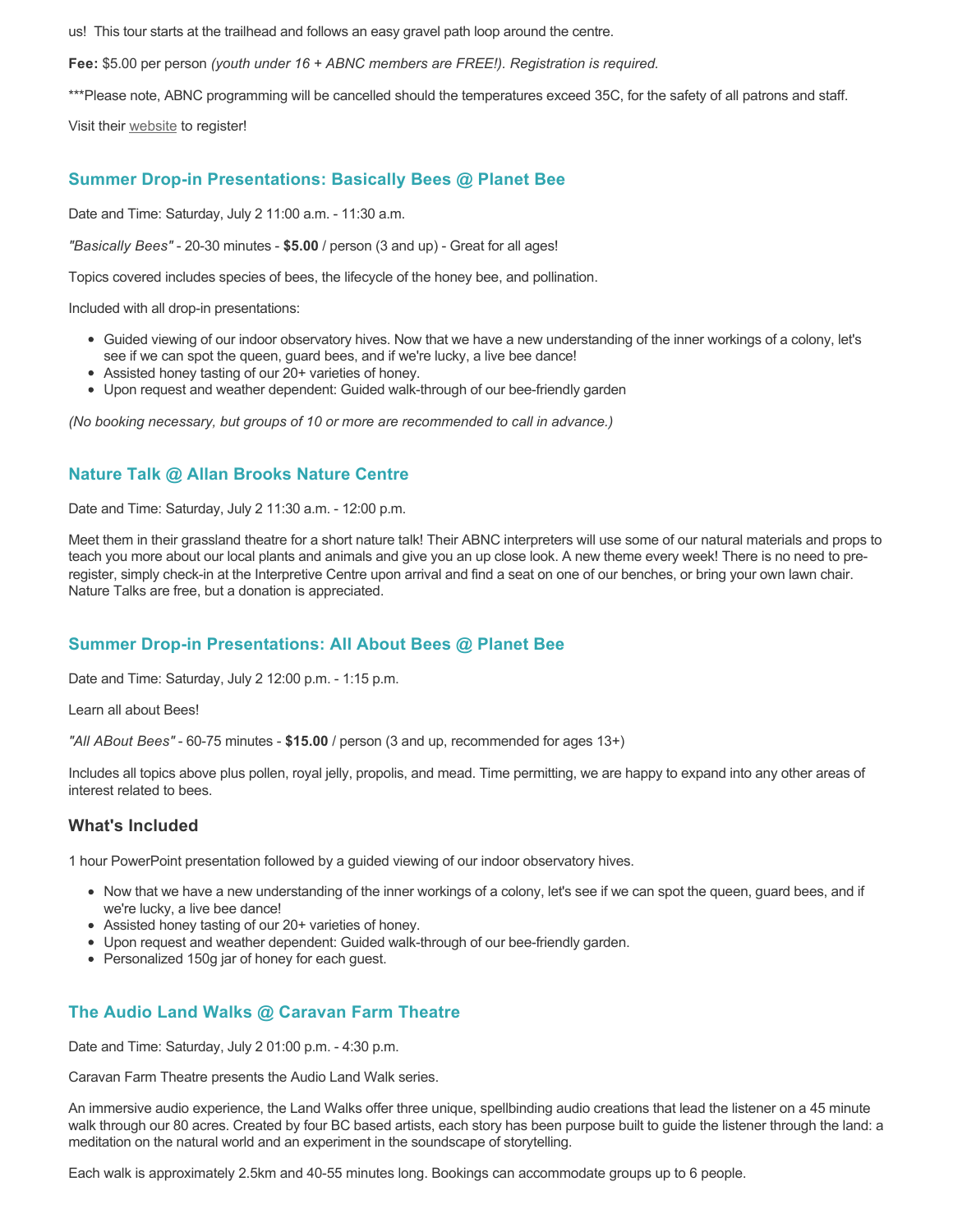# **Summer Drop-in Presentations: Basically Bees @ Planet Bee**

Date and Time: Saturday, July 2 02:00 p.m. - 2:30 p.m.

*"Basically Bees"* - 20-30 minutes - **\$5.00** / person (3 and up) - Great for all ages!

Topics covered includes species of bees, the lifecycle of the honey bee, and pollination.

Included with all drop-in presentations:

- Guided viewing of our indoor observatory hives. Now that we have a new understanding of the inner workings of a colony, let's see if we can spot the queen, guard bees, and if we're lucky, a live bee dance!
- Assisted honey tasting of our 20+ varieties of honey.
- Upon request and weather dependent: Guided walk-through of our bee-friendly garden

## **Vernon Proms Alexandra Babbel Vocal Studio Concert @ The Peace Lutheran Church**

Date and Time: Saturday, July 2 03:00 p.m. - 4:30 p.m.

Pupils of Alexandra Babbel with bright futures in singing will perform classical favourites. Accompanied by Graham Vink and offering repertoire from *Purcell to Barber* these young artists will delight you with their love for the classical arts and their fresh approach.

By donation.

[More info](https://proms.eventcalendarapp.com/u/36415/evt_external_62845d7084cce5260a3f5387?repeatId=evt_external_62845d7084cce5260a3f5387)

## **Vernon Proms Crossfire Big Band @ The Polson Park Band Shell**

Date and Time: Saturday, July 2 06:00 p.m. - 7:30 p.m.

Enjoy Saturday evening at the Polson Park with Kelowna's top 16 piece **Big Band,** playing and sharing our live music for the pure joy of it.

**The Crossfire Big Band** is a 16 member group consisting of:

- 5 Saxes
- 4 Trombones
- 4 Trumpets
- Keyboards
- Bass and Drums

The band plays a wide range of music including hits of the big band era, ballroom dance standards, contemporary big band jazz charts, cover tunes such as favourites from Michael Buble, Sinatra, Tom Jones and many more.

By donation.

[More info](https://proms.eventcalendarapp.com/u/36415/evt_external_62845d7084cce5260a3f5387?repeatId=evt_external_62845d7084cce5260a3f5387)

## **The Sweet Caroline Tour - A tribute to Neil Diamond @ Vernon & District Performing Arts Centre**

Date and Time: Saturday, July 2 08:00 p.m. - 10:00 p.m.

Neil Diamond - the consummate American singer-songwriter whose deep, resounding voice and timeless tunes have made him one of the world's most loved and lauded artists, earning him numerous Top Ten hits, Grammy awards and induction into the Rock and Roll Hall of Fame.

Now comes The Sweet Caroline Tour: A Tribute to Neil Diamond, putting all those well-loved classics back on stage and in the spotlight, showcased by a world-class international band and produced especially for the theatre.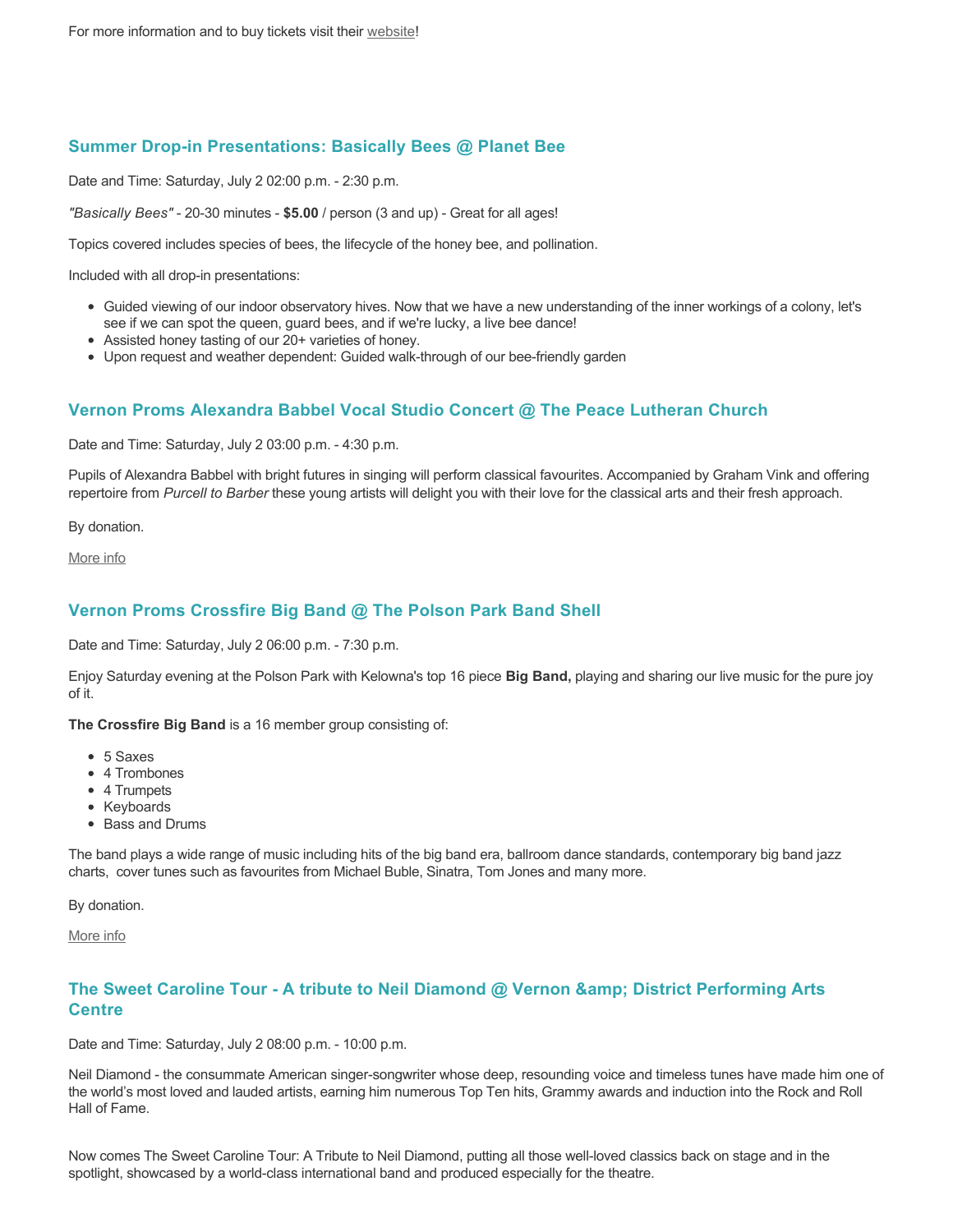Take a step back into the glory days of music and musicianship with this beautiful tribute concert, featuring Sweet Caroline, Cherry Cherry, Red Red Wine, Crunchy Granola Suite, Shilo, Cracklin' Rosie, You Don't Bring Me Flowers, Holly Holy, Desiree, Forever In Blue Jeans, Song Sung Blue, Brother Love's Travelling Salvation Show, I Am… I Said, Girl You'll Be a Woman Soon and more.

\$54.00 Groups 6+ (Per Person) \$37.25 Child 13 & Under \*includes all fees and tax

Get your tickets [here!](https://tickets.ticketseller.ca/TheatreManager/1/login&event=3352)

# **Sunday, July 3, 2022**

## **Audio Land Walks @ Caravan Farm Theatre**

Date and Time: Sunday, July 3 09:00 a.m. - 5:00 p.m.

Caravan Farm Theatre presents the Audio Land Walk series.

An immersive audio experience, the Land Walks offer three unique, spellbinding audio creations that lead the listener on a 30 minute walk through our 80 acres. Created by four BC based artists, each story has been purpose built to guide the listener through the land: a meditation on the natural world and an experiment in the soundscape of storytelling.

Each walk is approximately 2.5km and 30-45 minutes long. Each booking can accommodate a group of up to 6 people.

Each guest will receive a sanitized MP3 player and a sanitized pair of over-ear headphones.

#### **Showtime:**

Click "[Buy Tickets](https://caravanfarmtheatre.com/show/the-land-walks/?ct=t%28EMAIL_CAMPAIGN_4_19_2022_13_43SEASON+2022%29&mc_cid=c02afad356&mc_eid=4778eb8892)" to see available times.

## **Funtastic Slo Pitch Tournament**

Date and Time: Sunday, July 3 09:00 a.m. - 6:00 p.m.

Funtastic is a mixed slo-pitch tournament, **6 men – 4 women** on the field at all times. In Vernon we run 2 different co-ed tournaments at the same time: a guaranteed 4 Game tournament and a guaranteed 5 Game tournament. Within each tournament we try to group teams based on their ability. Because of the nature of Funtastic, costumes are encouraged and rewarded. There are about 60 costume teams each year. Prizes will be given to best-costumed teams as well as most sportsmanlike teams. We of course still give prizes to the teams that win their division.

This is an adult tournament. All slo-pitch tournament participants must be at least 16 years of age. All beer garden attendees must be at least 19 years of age.

Funtastic is a fun co-ed tournament. We have set divisions based on playing levels from 1 to 8 with #1 being seasoned "A" ball players to #8 being you play once a year. We also have the Subway Costume Division and special prizing for teams that dress up in costumes.

### **Yoga + Mimosas @ Predator Ridge Resort**

Date and Time: Sunday, July 3 10:00 a.m.

Grace & Flow is back at [Predator Ridge Resort](https://www.predatorridge.com/events) to bring you *Yoga + Mimosa's!* One ticket includes a 60 min yoga flow on the outdoor Lavender Platform set amongst gorgeous lavender fields.

After Savasana enjoy a juicy mimosa while taking in the view of one of the Okanagan's many treasures.

Class begins at 10 am. Access the Lavender Platform by vehicle in the Predator Ridge Commonage Neighbourhood. All levels welcome.

\*Please book early as spaces are limited\*

All classes are outdoors so please prepare for the weather. Vaccination passports not required.

Must bring your own yoga mat, no spare mats available to borrow. Directions to the platform will be emailed out to you along with a waiver once purchase is confirmed.

# **Summer Drop-in Presentations: Basically Bees @ Planet Bee**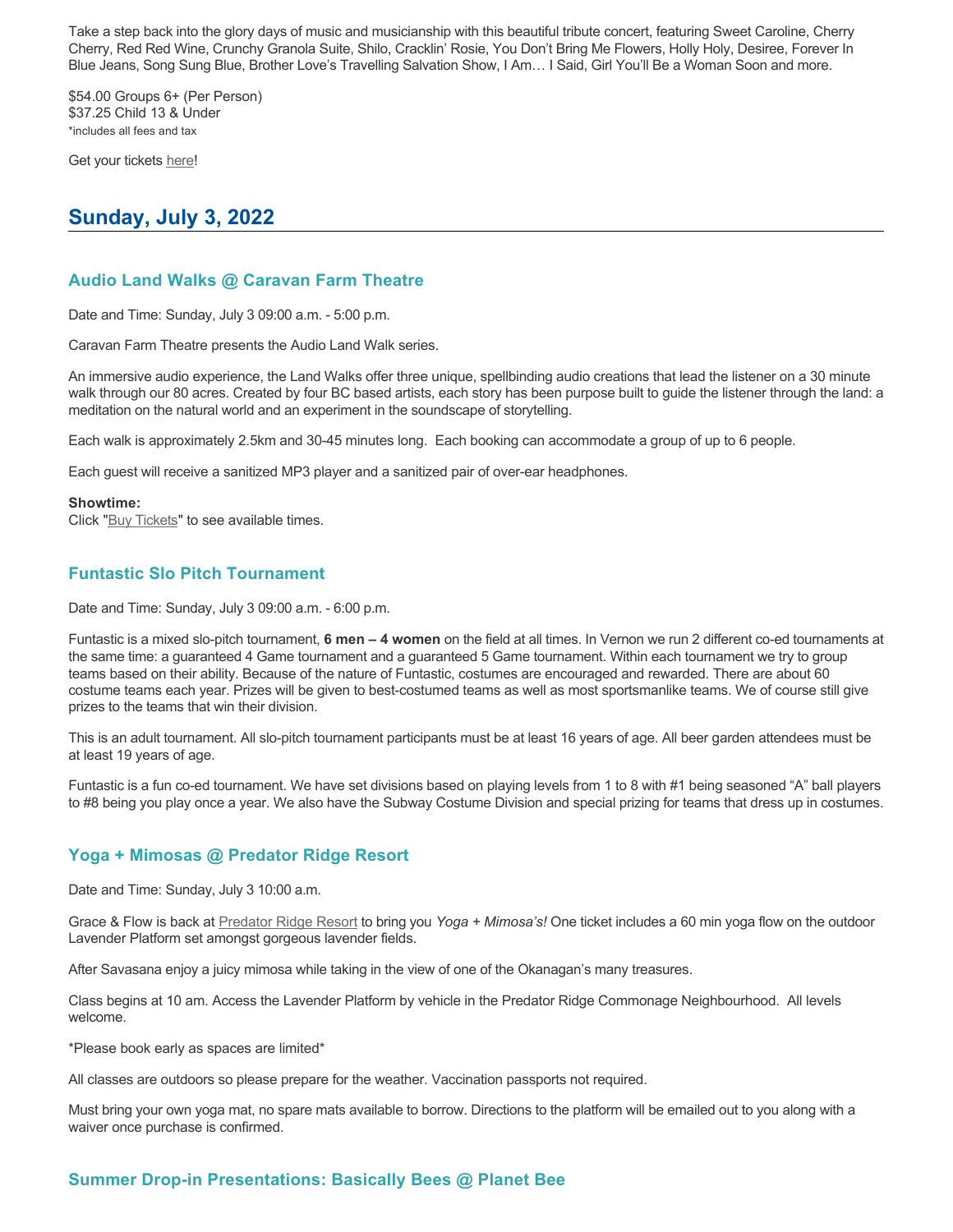Date and Time: Sunday, July 3 11:00 a.m. - 11:30 a.m.

*"Basically Bees"* - 20-30 minutes - **\$5.00** / person (3 and up) - Great for all ages!

Topics covered includes species of bees, the lifecycle of the honey bee, and pollination.

Included with all drop-in presentations:

- Guided viewing of our indoor observatory hives. Now that we have a new understanding of the inner workings of a colony, let's see if we can spot the queen, guard bees, and if we're lucky, a live bee dance!
- Assisted honey tasting of our 20+ varieties of honey.
- Upon request and weather dependent: Guided walk-through of our bee-friendly garden

*(No booking necessary, but groups of 10 or more are recommended to call in advance.)*

## **Summer Daily Tours @ Davison Orchards**

Date and Time: Sunday, July 3 11:00 a.m. - 4:00 p.m.

If you love tractor tours at the farm, we have some great news! Our tractor tours now run daily 10am to 4pm Monday to Saturday, and 11am to 4pm on Sundays!

## **Summer Drop-in Presentations: All About Bees @ Planet Bee**

Date and Time: Sunday, July 3 12:00 p.m. - 1:15 p.m.

Learn all about Bees!

*"All ABout Bees"* - 60-75 minutes - **\$15.00** / person (3 and up, recommended for ages 13+)

Includes all topics above plus pollen, royal jelly, propolis, and mead. Time permitting, we are happy to expand into any other areas of interest related to bees.

### **What's Included**

1 hour PowerPoint presentation followed by a guided viewing of our indoor observatory hives.

- Now that we have a new understanding of the inner workings of a colony, let's see if we can spot the queen, guard bees, and if we're lucky, a live bee dance!
- Assisted honey tasting of our 20+ varieties of honey.
- Upon request and weather dependent: Guided walk-through of our bee-friendly garden.
- Personalized 150g jar of honey for each guest.

## **Dog Days of Summer Art Show & amp; Sale @ The Vernon Community Art Centre**

Date and Time: Sunday, July 3 12:00 p.m. - 4:00 p.m.

We often hear about the "dog days" of summer but what does the expression actually mean and what does it have to do with dogs? Some suggest its about the hot sultry days of summer, while others suggest it's when dogs go mad from the heat. Historically, 'dog days' were associated with the star system Sirius (known as the "Dog Star") because it rises simultaneously with the sun during the hottest days. Here at the Arts Centre, the Dog Days of Summer is a celebration of our loyal companions and a chance for local artists and makers to create pieces that spoil the hounds and inspire the humans.

Artists and makers have been invited to create everything from fine art to functional artisan goods using any medium they wish (clay, metal, glass, paint, fibre/textiles, leather, wood, photos etc). You can hope to see tons of dog dishes, cozy beds, clothes, keychains, paw prints, paintings, portraits, accessories, and sculptures.

Visit the art show and sale from July 2-25th, Mon-Thurs 9-9, Fri-Sat 9-5, and Sunday 12-4pm.

Located at the entrance to Polson Park.

## **The Audio Land Walks @ Caravan Farm Theatre**

Date and Time: Sunday, July 3 01:00 p.m. - 4:30 p.m.

Caravan Farm Theatre presents the Audio Land Walk series.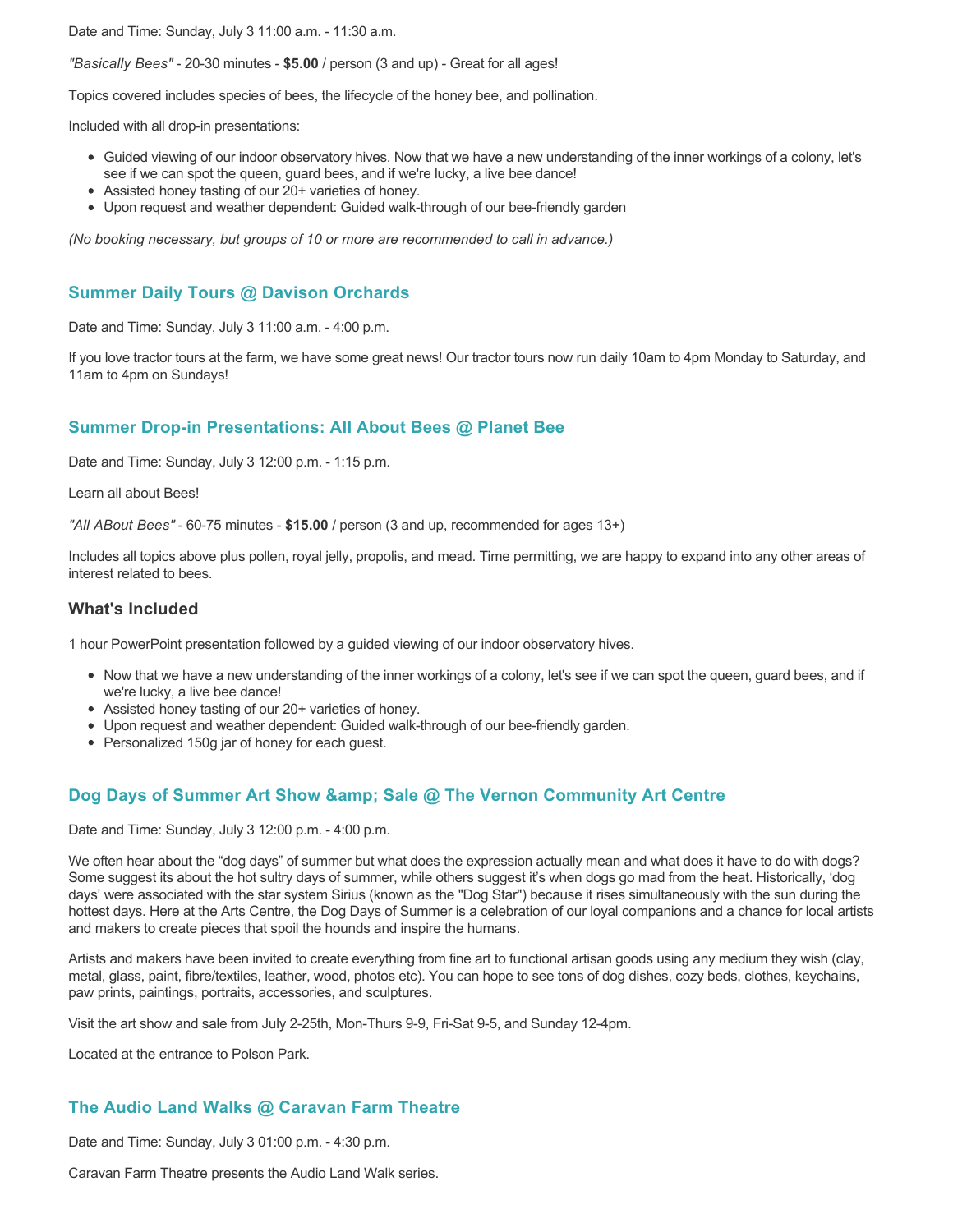An immersive audio experience, the Land Walks offer three unique, spellbinding audio creations that lead the listener on a 45 minute walk through our 80 acres. Created by four BC based artists, each story has been purpose built to guide the listener through the land: a meditation on the natural world and an experiment in the soundscape of storytelling.

Each walk is approximately 2.5km and 40-55 minutes long. Bookings can accommodate groups up to 6 people.

For more information and to buy tickets visit their [website!](https://caravanfarmtheatre.com/show/the-land-walks/)

## **Vernon Proms Voix du Coeur @ The Peace Lutheran Church**

Date and Time: Sunday, July 3 02:00 p.m. - 3:30 p.m.

Opera arias and art songs by the local trio who were entertaining senior's residences during COVID-19. With Jay Laflamme, soprano, Peter Johner, tenor, Denis Letourneau, violin/tenor, and Sylvain Vallee, guest piano.

By donation

[More info](https://proms.eventcalendarapp.com/u/36415/evt_external_62845d7084cce5260a3f5396?repeatId=evt_external_62845d7084cce5260a3f5396)

## **Summer Drop-in Presentations: Basically Bees @ Planet Bee**

Date and Time: Sunday, July 3 02:00 p.m. - 2:30 p.m.

*"Basically Bees"* - 20-30 minutes - **\$5.00** / person (3 and up) - Great for all ages!

Topics covered includes species of bees, the lifecycle of the honey bee, and pollination.

Included with all drop-in presentations:

- Guided viewing of our indoor observatory hives. Now that we have a new understanding of the inner workings of a colony, let's see if we can spot the queen, guard bees, and if we're lucky, a live bee dance!
- Assisted honey tasting of our 20+ varieties of honey.
- Upon request and weather dependent: Guided walk-through of our bee-friendly garden

### **Live Model Drawing @ Local Losers**

Date and Time: Sunday, July 3 06:00 p.m. - 8:00 p.m.

Live model drawing is a drop in bring your own supplies event! Each class we have different models that pose in a variety of poses for you to draw. This event is facilitated by Rylan Broadbent! This event is 18+ due to nudity, as well we maintain a safe and respectful environment in these sessions. If this is broken you will be asked to leave.

Cost: \$12

Purchase Tickets [HERE!](https://www.locallosers.ca/events)

### **Vernon Proms Alan Rinehart & Duo Promessa @ The Peace Lutheran Church**

Date and Time: Sunday, July 3 07:30 p.m. - 9:00 p.m.

Evening of guitar and vocal music with Alan Rinehart, Classical Guitars guitar, and *Duo Promessa* - Kevin Robinson, Classical Guitar and Siobhan Raupach, Soprano

Tickets: \$25/\$20 (Children 12 y.o. and younger are free)

[More info/Tickets](https://proms.eventcalendarapp.com/u/36415/evt_external_62845d7184cce5260a3f539a?repeatId=evt_external_62845d7184cce5260a3f539a)

# **Monday, July 4, 2022**

**Vernon Farmer's Market @ Kal Tire Place Parking Lot**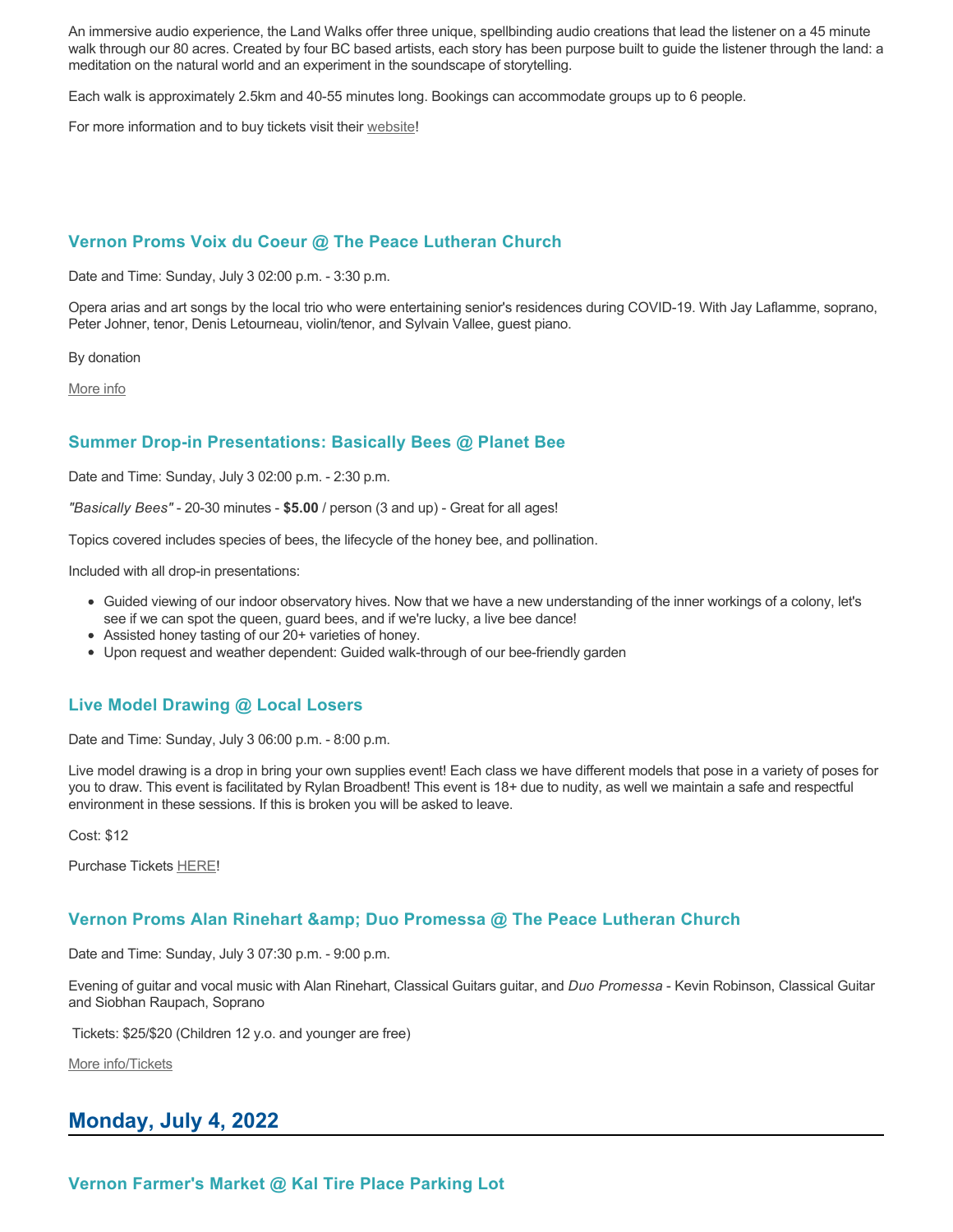Date and Time: Monday, July 4 08:00 a.m. - 1:00 p.m.

Join us every Monday and Thursday morning from 8:00 am to 1:00 pm from April to October for the Vernon Farmers' Market!

We are proud to be one of the Okanagan's oldest farmers' markets! Our market showcases a diverse number of delicious foods and one-of-a-kind products, which are all grown, made or baked by our local vendors. Discover fresh produce, fruit, eggs, meat, cheese, baked goods, plants, flowers, hand crafted products & so much more at the Vernon Farmers' Market!

## **Audio Land Walks @ Caravan Farm Theatre**

Date and Time: Monday, July 4 09:00 a.m. - 5:00 p.m.

Caravan Farm Theatre presents the Audio Land Walk series.

An immersive audio experience, the Land Walks offer three unique, spellbinding audio creations that lead the listener on a 30 minute walk through our 80 acres. Created by four BC based artists, each story has been purpose built to guide the listener through the land: a meditation on the natural world and an experiment in the soundscape of storytelling.

Each walk is approximately 2.5km and 30-45 minutes long. Each booking can accommodate a group of up to 6 people.

Each guest will receive a sanitized MP3 player and a sanitized pair of over-ear headphones.

**Showtime:**

Click "[Buy Tickets](https://caravanfarmtheatre.com/show/the-land-walks/?ct=t%28EMAIL_CAMPAIGN_4_19_2022_13_43SEASON+2022%29&mc_cid=c02afad356&mc_eid=4778eb8892)" to see available times.

# **Dog Days of Summer Art Show & amp: Sale @ The Vernon Community Art Centre**

Date and Time: Monday, July 4 09:00 a.m. - 9:00 p.m.

We often hear about the "dog days" of summer but what does the expression actually mean and what does it have to do with dogs? Some suggest its about the hot sultry days of summer, while others suggest it's when dogs go mad from the heat. Historically, 'dog days' were associated with the star system Sirius (known as the "Dog Star") because it rises simultaneously with the sun during the hottest days. Here at the Arts Centre, the Dog Days of Summer is a celebration of our loyal companions and a chance for local artists and makers to create pieces that spoil the hounds and inspire the humans.

Artists and makers have been invited to create everything from fine art to functional artisan goods using any medium they wish (clay, metal, glass, paint, fibre/textiles, leather, wood, photos etc). You can hope to see tons of dog dishes, cozy beds, clothes, keychains, paw prints, paintings, portraits, accessories, and sculptures.

Visit the art show and sale from July 2-25th, Mon-Thurs 9-9, Fri-Sat 9-5, and Sunday 12-4pm.

Located at the entrance to Polson Park.

# **Summer Daily Tours @ Davison Orchards**

Date and Time: Monday, July 4 10:00 a.m. - 4:00 p.m.

If you love tractor tours at the farm, we have some great news! Our tractor tours now run daily 10am to 4pm Monday to Saturday, and 11am to 4pm on Sundays!

## **Summer Drop-in Presentations: Basically Bees @ Planet Bee**

Date and Time: Monday, July 4 11:00 a.m. - 11:30 a.m.

*"Basically Bees"* - 20-30 minutes - **\$5.00** / person (3 and up) - Great for all ages!

Topics covered includes species of bees, the lifecycle of the honey bee, and pollination.

Included with all drop-in presentations:

- Guided viewing of our indoor observatory hives. Now that we have a new understanding of the inner workings of a colony, let's see if we can spot the queen, guard bees, and if we're lucky, a live bee dance!
- Assisted honey tasting of our 20+ varieties of honey.
- Upon request and weather dependent: Guided walk-through of our bee-friendly garden

*(No booking necessary, but groups of 10 or more are recommended to call in advance.)*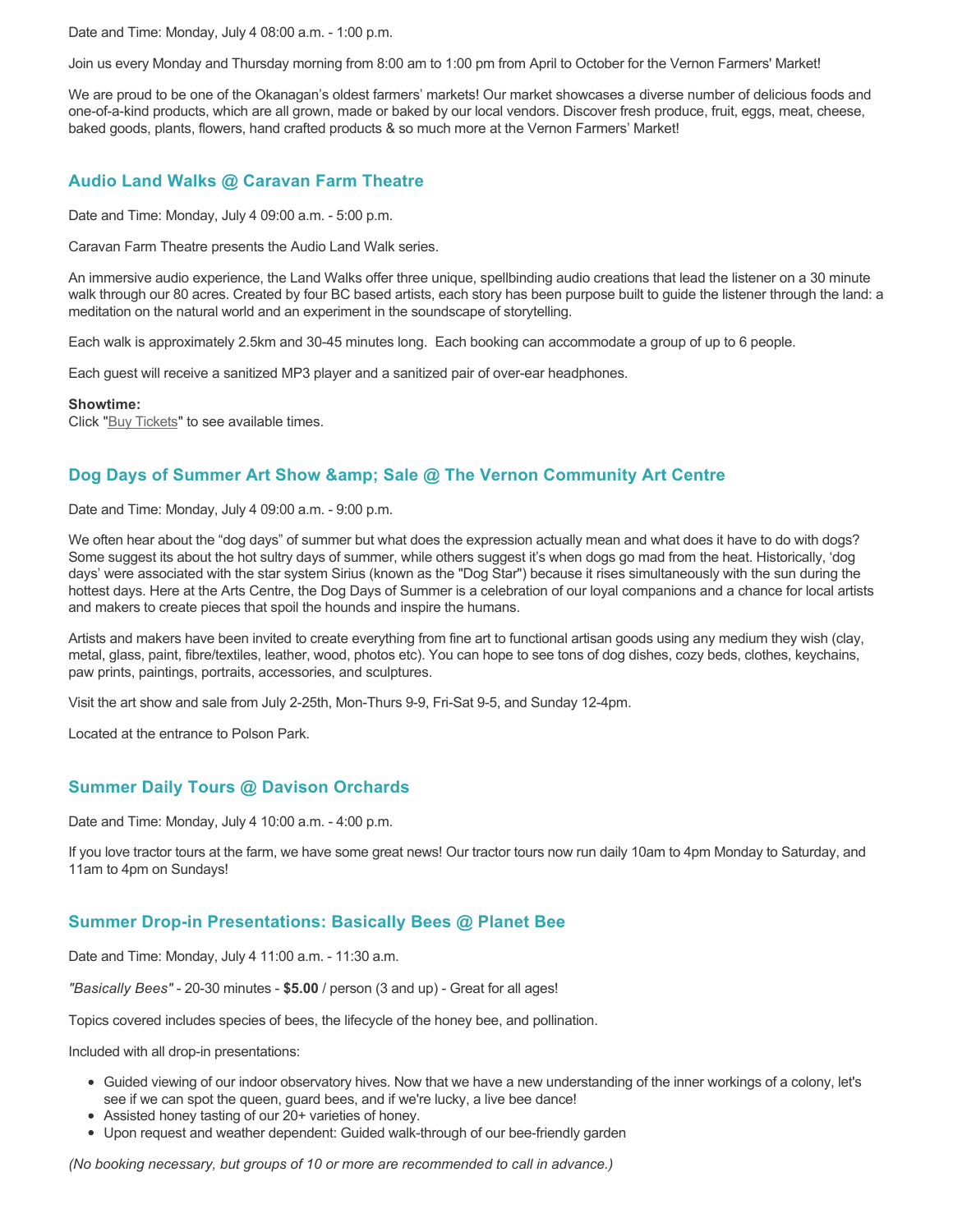## **Summer Drop-in Presentations: All About Bees @ Planet Bee**

Date and Time: Monday, July 4 12:00 p.m. - 1:15 p.m.

Learn all about Bees!

*"All ABout Bees"* - 60-75 minutes - **\$15.00** / person (3 and up, recommended for ages 13+)

Includes all topics above plus pollen, royal jelly, propolis, and mead. Time permitting, we are happy to expand into any other areas of interest related to bees.

## **What's Included**

1 hour PowerPoint presentation followed by a guided viewing of our indoor observatory hives.

- Now that we have a new understanding of the inner workings of a colony, let's see if we can spot the queen, guard bees, and if we're lucky, a live bee dance!
- Assisted honey tasting of our 20+ varieties of honey.
- Upon request and weather dependent: Guided walk-through of our bee-friendly garden.
- Personalized 150g jar of honey for each guest.

# **Summer Drop-in Presentations: Basically Bees @ Planet Bee**

Date and Time: Monday, July 4 02:00 p.m. - 2:30 p.m.

*"Basically Bees"* - 20-30 minutes - **\$5.00** / person (3 and up) - Great for all ages!

Topics covered includes species of bees, the lifecycle of the honey bee, and pollination.

Included with all drop-in presentations:

- Guided viewing of our indoor observatory hives. Now that we have a new understanding of the inner workings of a colony, let's see if we can spot the queen, guard bees, and if we're lucky, a live bee dance!
- Assisted honey tasting of our 20+ varieties of honey.
- Upon request and weather dependent: Guided walk-through of our bee-friendly garden

## **Vernon Proms The Slide Rule Trombone Quartet @ The Polson Park Band Shell**

Date and Time: Monday, July 4 06:00 p.m. - 7:30 p.m.

Monday evening at Polson Park: The Slide Rule Trombone Quartet will be performing an entertaining and eclectic program of light classical and pop favourites from Bach, Mozart, The Beatles, A.C. Jobim, Duke Ellington, Scott Joplin and many others.

By donation.

[More info](https://proms.eventcalendarapp.com/u/36415/evt_external_62845d7084cce5260a3f5398?repeatId=evt_external_62845d7084cce5260a3f5398)

# **Tuesday, July 5, 2022**

## **Dog Days of Summer Art Show & amp; Sale @ The Vernon Community Art Centre**

Date and Time: Tuesday, July 5 09:00 a.m. - 9:00 p.m.

We often hear about the "dog days" of summer but what does the expression actually mean and what does it have to do with dogs? Some suggest its about the hot sultry days of summer, while others suggest it's when dogs go mad from the heat. Historically, 'dog days' were associated with the star system Sirius (known as the "Dog Star") because it rises simultaneously with the sun during the hottest days. Here at the Arts Centre, the Dog Days of Summer is a celebration of our loyal companions and a chance for local artists and makers to create pieces that spoil the hounds and inspire the humans.

Artists and makers have been invited to create everything from fine art to functional artisan goods using any medium they wish (clay, metal, glass, paint, fibre/textiles, leather, wood, photos etc). You can hope to see tons of dog dishes, cozy beds, clothes, keychains, paw prints, paintings, portraits, accessories, and sculptures.

Visit the art show and sale from July 2-25th, Mon-Thurs 9-9, Fri-Sat 9-5, and Sunday 12-4pm.

Located at the entrance to Polson Park.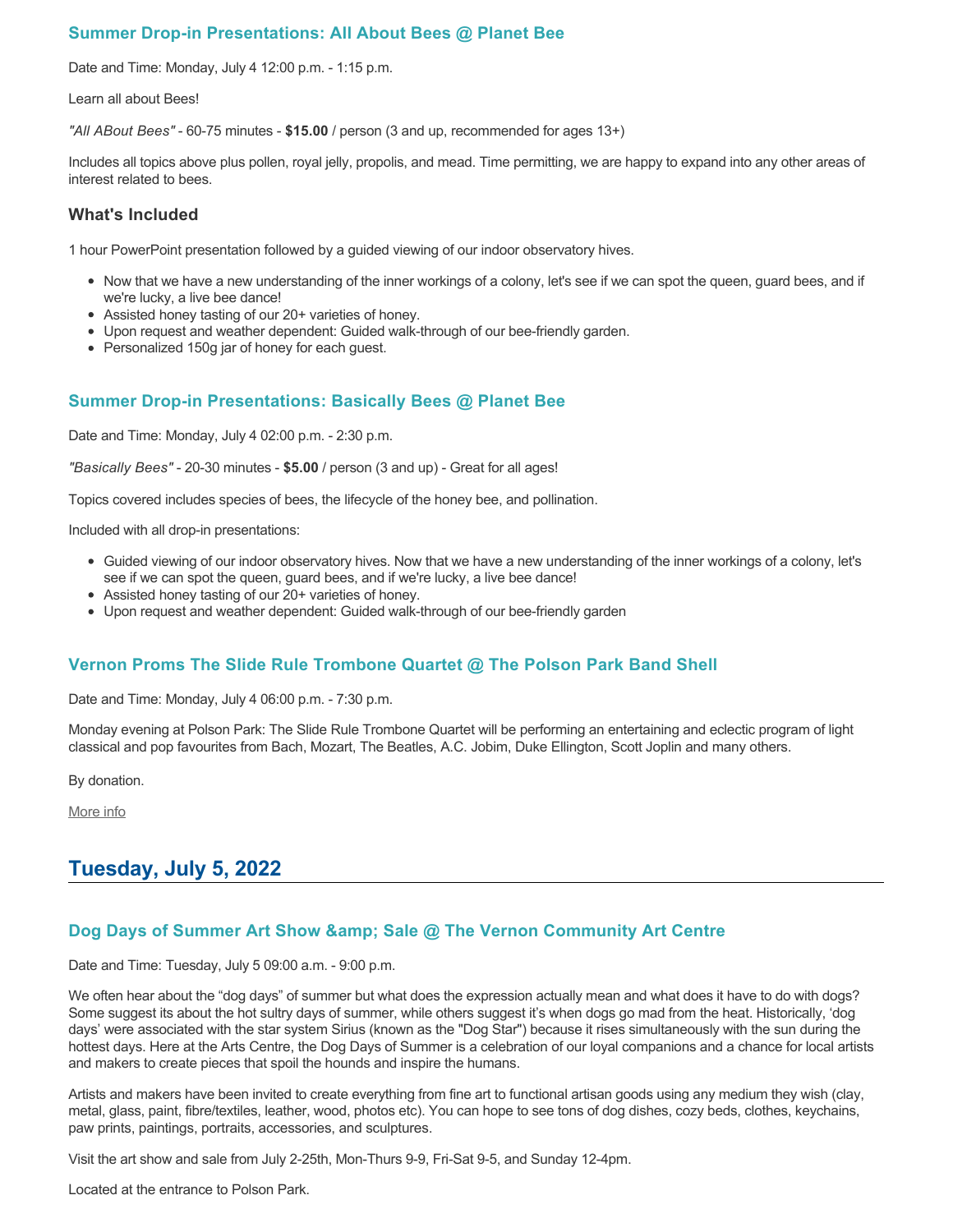# **Audio Land Walks @ Caravan Farm Theatre**

Date and Time: Tuesday, July 5 09:00 a.m. - 5:00 p.m.

Caravan Farm Theatre presents the Audio Land Walk series.

An immersive audio experience, the Land Walks offer three unique, spellbinding audio creations that lead the listener on a 30 minute walk through our 80 acres. Created by four BC based artists, each story has been purpose built to guide the listener through the land: a meditation on the natural world and an experiment in the soundscape of storytelling.

Each walk is approximately 2.5km and 30-45 minutes long. Each booking can accommodate a group of up to 6 people.

Each guest will receive a sanitized MP3 player and a sanitized pair of over-ear headphones.

#### **Showtime:**

Click "[Buy Tickets](https://caravanfarmtheatre.com/show/the-land-walks/?ct=t%28EMAIL_CAMPAIGN_4_19_2022_13_43SEASON+2022%29&mc_cid=c02afad356&mc_eid=4778eb8892)" to see available times.

# **Summer Daily Tours @ Davison Orchards**

Date and Time: Tuesday, July 5 10:00 a.m. - 4:00 p.m.

If you love tractor tours at the farm, we have some great news! Our tractor tours now run daily 10am to 4pm Monday to Saturday, and 11am to 4pm on Sundays!

## **Private Tours @ Mackie Lake House**

Date and Time: Tuesday, July 5 10:00 a.m. - 4:00 p.m.

A tale of three teapots, a rattlesnake hunting Reverend, and a gift from the King of Naples! Discover these and a multitude of other fascinating stories at this historic grand home.

Pre-booked tours are available starting May 1, 2022. Tours can be booked from 10am-4pm Tuesdays, Wednesdays and Thursdays ONLY. We are currently unable to facilitate weekend tours due to spring and summer events.

Please call 250-545-1019 to reserve.

Tickets are \$13 per person – \$5 for young children.

Refreshing beverages are available for purchase after your tour as you enjoy the grounds at Mackie Lake House.

# **Summer Drop-in Presentations: Basically Bees @ Planet Bee**

Date and Time: Tuesday, July 5 11:00 a.m. - 11:30 a.m.

*"Basically Bees"* - 20-30 minutes - **\$5.00** / person (3 and up) - Great for all ages!

Topics covered includes species of bees, the lifecycle of the honey bee, and pollination.

Included with all drop-in presentations:

- Guided viewing of our indoor observatory hives. Now that we have a new understanding of the inner workings of a colony, let's see if we can spot the queen, guard bees, and if we're lucky, a live bee dance!
- Assisted honey tasting of our 20+ varieties of honey.
- Upon request and weather dependent: Guided walk-through of our bee-friendly garden

*(No booking necessary, but groups of 10 or more are recommended to call in advance.)*

# **Summer Drop-in Presentations: All About Bees @ Planet Bee**

Date and Time: Tuesday, July 5 12:00 p.m. - 1:15 p.m.

Learn all about Bees!

*"All ABout Bees"* - 60-75 minutes - **\$15.00** / person (3 and up, recommended for ages 13+)

Includes all topics above plus pollen, royal jelly, propolis, and mead. Time permitting, we are happy to expand into any other areas of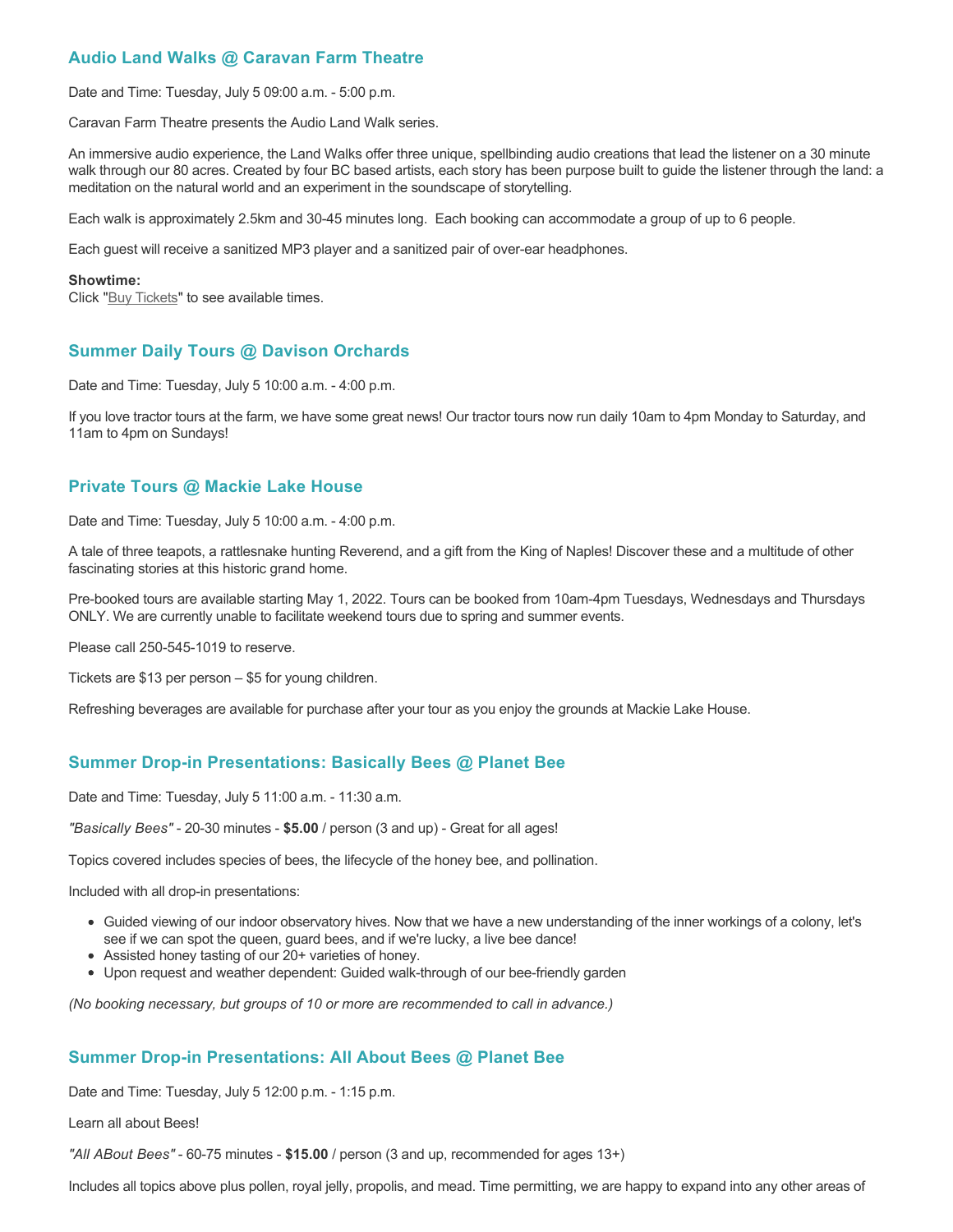interest related to bees.

## **What's Included**

1 hour PowerPoint presentation followed by a guided viewing of our indoor observatory hives.

- Now that we have a new understanding of the inner workings of a colony, let's see if we can spot the queen, guard bees, and if we're lucky, a live bee dance!
- Assisted honey tasting of our 20+ varieties of honey.
- Upon request and weather dependent: Guided walk-through of our bee-friendly garden.
- Personalized 150g jar of honey for each guest.

# **Kalamalka Garden (K'nmaĺka? Sәnqâĺtәn) Indigenous Garden Tours @ Okanagan College**

Date and Time: Tuesday, July 5 02:00 p.m. - 3:30 p.m.

The tour of Kalamalka Garden will allow visitors to learn a brief history of Syilx (pronounced: see-eel), who are the Indigenous people of the Okanagan - and the Captikʷł (pronounced: chap-teek-cool) which are the stories, laws and cultural values of the Syilx Okanagan people, which have been passed down from generation to generation by oral tradition. Through these ancient stories, the Syilx have preserved their worldwide view and relationship with nature. Here at the Kalamalka Garden, guests will get to experience first hand the beauty and importance of both the Indigenous plant life and the traditional Indigenous knowledge that has existed for thousands of years, and still exists today.

Guests will have the opportunity to learn to identify traditional plants, understand how these plants are used for medicinal and food purposes, and see demonstrations of how to harvest and use the plants.

The tour presenter will provide short workshop on an Indigenous garden product and how it is grown, harvested and made into a gift. The workshop will explore the elements of traditional foods and medicines, history of the Okanagan area, Indigenous gardening techniques, and samples of foods from the garden.

# **Tour Details**

**DURATION:** Tours are available on Tuesdays and Thursdays starting at 2:00pm Tours are 1 hour – 1.5 hour.

**RATES:** \$30.00 – Adults \$5.00 – Children under 16 years old

All proceeds from the Garden Tours are used for operations.

Get your tickets [here!](https://www.eventbrite.ca/e/kalamalka-garden-tour-tickets-158617843239)

## **Summer Drop-in Presentations: Basically Bees @ Planet Bee**

Date and Time: Tuesday, July 5 02:00 p.m. - 2:30 p.m.

*"Basically Bees"* - 20-30 minutes - **\$5.00** / person (3 and up) - Great for all ages!

Topics covered includes species of bees, the lifecycle of the honey bee, and pollination.

Included with all drop-in presentations:

- Guided viewing of our indoor observatory hives. Now that we have a new understanding of the inner workings of a colony, let's see if we can spot the queen, guard bees, and if we're lucky, a live bee dance!
- Assisted honey tasting of our 20+ varieties of honey.
- Upon request and weather dependent: Guided walk-through of our bee-friendly garden

## **Live Music @ Range Lounge & Grill (Predator Ridge Resort)**

Date and Time: Tuesday, July 5 05:00 p.m. - 7:00 p.m.

During the summer, join us every Tuesday from 5 -7pm for our series of live music performances by local Okanagan artists.

Join us in Range & Lounge Grill to enjoy dinner during the event (dinner reservations are recommended).

### **Historic Downtown Mural Tours @ Greater Vernon Museum & Archives**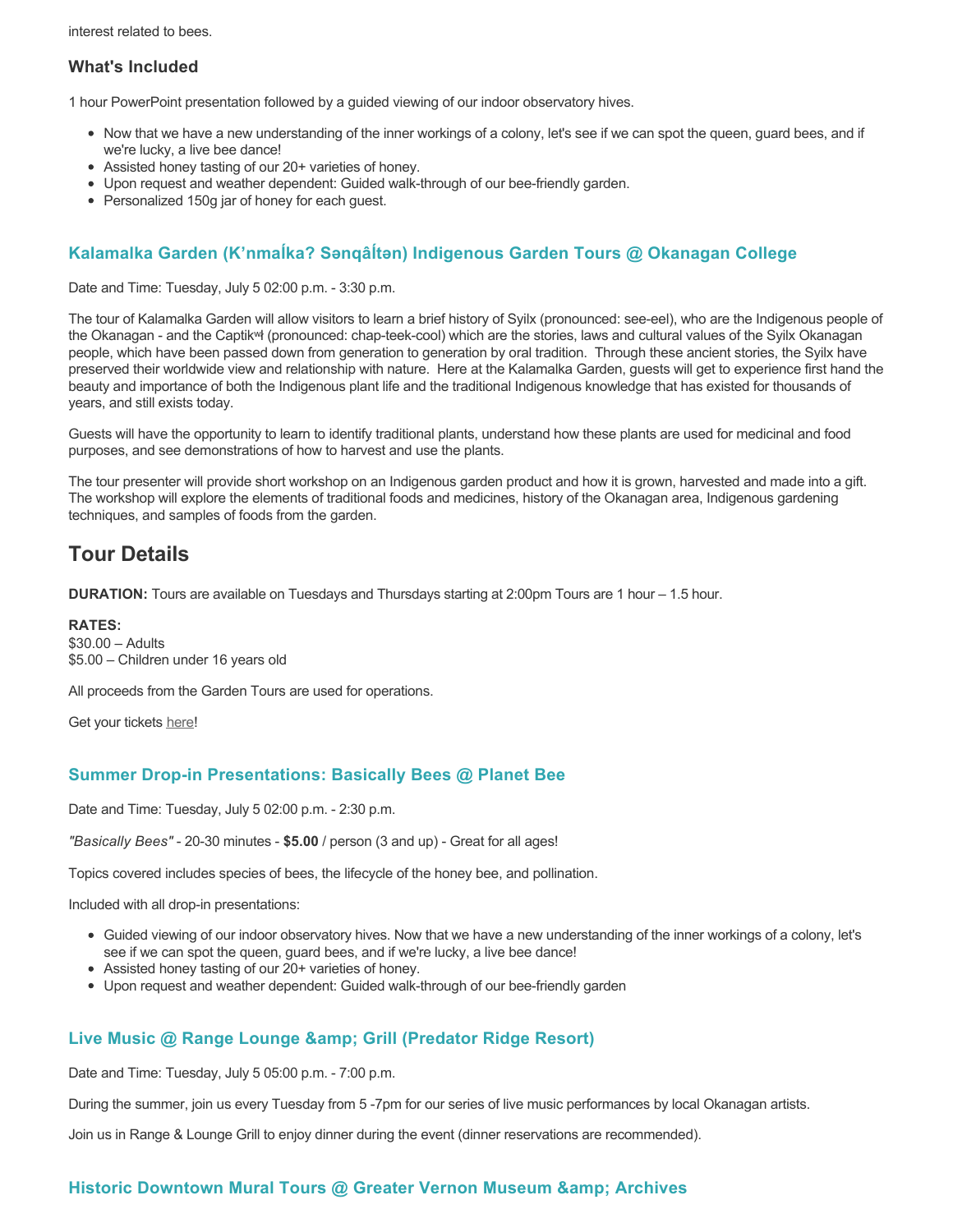Date and Time: Tuesday, July 5 06:00 p.m. - 8:00 p.m.

The Historic Mural Tour takes you on a walking trip back into the past through Downtown Vernon. Discover all the places and ways our past meets our present.

Join our tour guides as they explore the lives and times of the individuals whose faces grace our city walls. Share in some of the stories of the people that helped create the vibrant, multicultural city that Vernon is today.

### **Tour FAQs**

- Tours must be pre-booked. Tours will not run if there are no bookings.
- Tours are best for those aged 12+ with an intermediate level of activity anticipated (tours are ~5km and run from 1.5 2 hours).
- Comfortable shoes, layers of clothing, sunglasses and/or sun hat, raingear if necessary, water bottle, and camera are recommended.
- Tours go rain or shine and are non-refundable.
- For groups larger than 20, private bookings or community groups, please contact us for details.
- Tours start at the Museum & Archives of Vernon 3009 32nd Avenue

Get your tickets [here!](https://www.eventbrite.com/e/historic-downtown-mural-tours-tickets-304983342387)

# **Wednesday, July 6, 2022**

# **Audio Land Walks @ Caravan Farm Theatre**

Date and Time: Wednesday, July 6 09:00 a.m. - 5:00 p.m.

Caravan Farm Theatre presents the Audio Land Walk series.

An immersive audio experience, the Land Walks offer three unique, spellbinding audio creations that lead the listener on a 30 minute walk through our 80 acres. Created by four BC based artists, each story has been purpose built to guide the listener through the land: a meditation on the natural world and an experiment in the soundscape of storytelling.

Each walk is approximately 2.5km and 30-45 minutes long. Each booking can accommodate a group of up to 6 people.

Each guest will receive a sanitized MP3 player and a sanitized pair of over-ear headphones.

### **Showtime:**

Click "[Buy Tickets](https://caravanfarmtheatre.com/show/the-land-walks/?ct=t%28EMAIL_CAMPAIGN_4_19_2022_13_43SEASON+2022%29&mc_cid=c02afad356&mc_eid=4778eb8892)" to see available times.

# **Dog Days of Summer Art Show & amp: Sale @ The Vernon Community Art Centre**

Date and Time: Wednesday, July 6 09:00 a.m. - 9:00 p.m.

We often hear about the "dog days" of summer but what does the expression actually mean and what does it have to do with dogs? Some suggest its about the hot sultry days of summer, while others suggest it's when dogs go mad from the heat. Historically, 'dog days' were associated with the star system Sirius (known as the "Dog Star") because it rises simultaneously with the sun during the hottest days. Here at the Arts Centre, the Dog Days of Summer is a celebration of our loyal companions and a chance for local artists and makers to create pieces that spoil the hounds and inspire the humans.

Artists and makers have been invited to create everything from fine art to functional artisan goods using any medium they wish (clay, metal, glass, paint, fibre/textiles, leather, wood, photos etc). You can hope to see tons of dog dishes, cozy beds, clothes, keychains, paw prints, paintings, portraits, accessories, and sculptures.

Visit the art show and sale from July 2-25th, Mon-Thurs 9-9, Fri-Sat 9-5, and Sunday 12-4pm.

Located at the entrance to Polson Park.

# **Summer Daily Tours @ Davison Orchards**

Date and Time: Wednesday, July 6 10:00 a.m. - 4:00 p.m.

If you love tractor tours at the farm, we have some great news! Our tractor tours now run daily 10am to 4pm Monday to Saturday, and 11am to 4pm on Sundays!

## **Private Tours @ Mackie Lake House**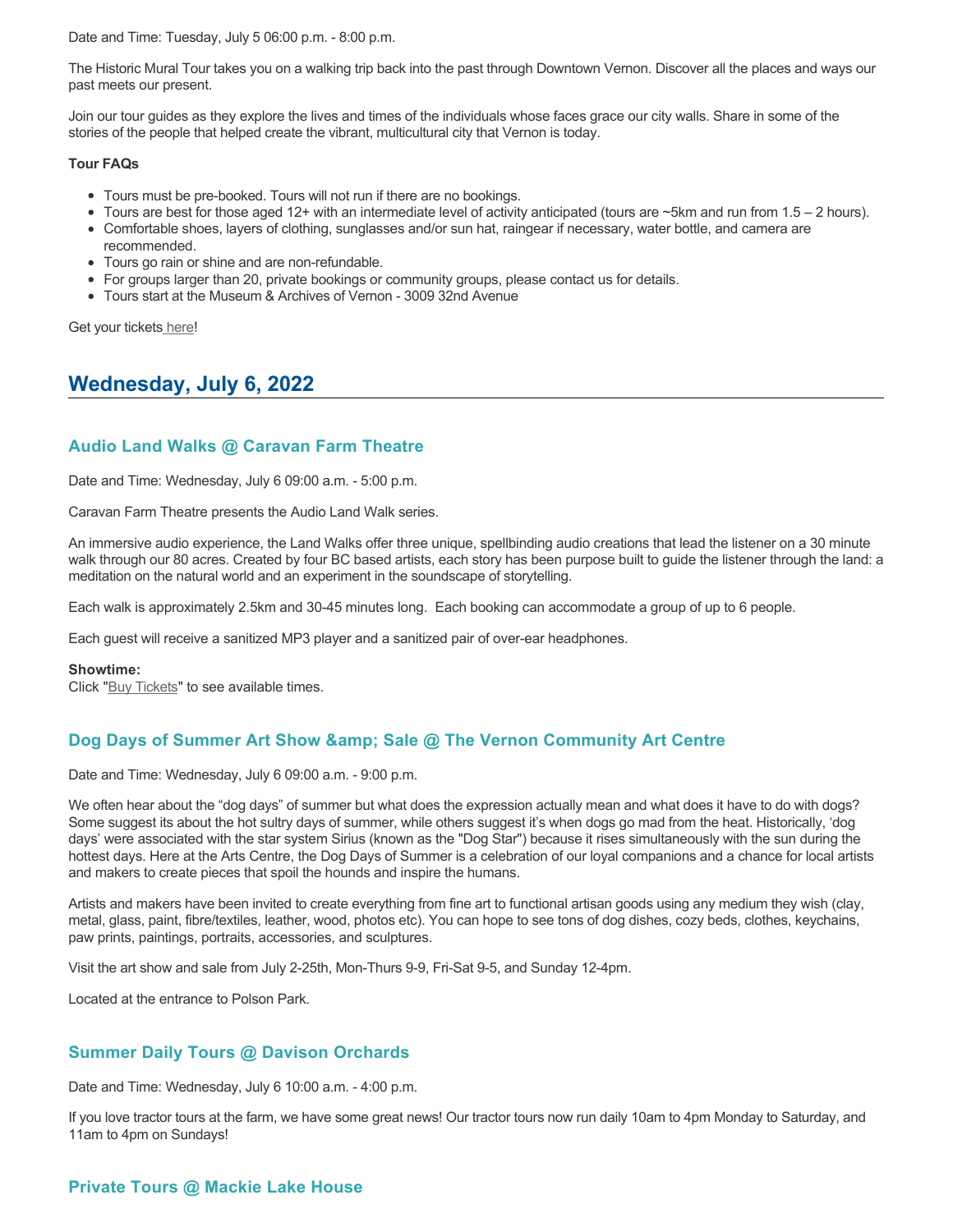Date and Time: Wednesday, July 6 10:00 a.m. - 4:00 p.m.

A tale of three teapots, a rattlesnake hunting Reverend, and a gift from the King of Naples! Discover these and a multitude of other fascinating stories at this historic grand home.

Pre-booked tours are available starting May 1, 2022. Tours can be booked from 10am-4pm Tuesdays, Wednesdays and Thursdays ONLY. We are currently unable to facilitate weekend tours due to spring and summer events.

Please call 250-545-1019 to reserve.

Tickets are \$13 per person – \$5 for young children.

Refreshing beverages are available for purchase after your tour as you enjoy the grounds at Mackie Lake House.

## **Summer Drop-in Presentations: Basically Bees @ Planet Bee**

Date and Time: Wednesday, July 6 11:00 a.m. - 11:30 a.m.

*"Basically Bees"* - 20-30 minutes - **\$5.00** / person (3 and up) - Great for all ages!

Topics covered includes species of bees, the lifecycle of the honey bee, and pollination.

Included with all drop-in presentations:

- Guided viewing of our indoor observatory hives. Now that we have a new understanding of the inner workings of a colony, let's see if we can spot the queen, guard bees, and if we're lucky, a live bee dance!
- Assisted honey tasting of our 20+ varieties of honey.
- Upon request and weather dependent: Guided walk-through of our bee-friendly garden

*(No booking necessary, but groups of 10 or more are recommended to call in advance.)*

## **Summer Drop-in Presentations: All About Bees @ Planet Bee**

Date and Time: Wednesday, July 6 12:00 p.m. - 1:15 p.m.

Learn all about Bees!

*"All ABout Bees"* - 60-75 minutes - **\$15.00** / person (3 and up, recommended for ages 13+)

Includes all topics above plus pollen, royal jelly, propolis, and mead. Time permitting, we are happy to expand into any other areas of interest related to bees.

## **What's Included**

1 hour PowerPoint presentation followed by a guided viewing of our indoor observatory hives.

- Now that we have a new understanding of the inner workings of a colony, let's see if we can spot the queen, guard bees, and if we're lucky, a live bee dance!
- Assisted honey tasting of our 20+ varieties of honey.
- Upon request and weather dependent: Guided walk-through of our bee-friendly garden.
- Personalized 150g jar of honey for each quest.

# **Summer Drop-in Presentations: Basically Bees @ Planet Bee**

Date and Time: Wednesday, July 6 02:00 p.m. - 2:30 p.m.

*"Basically Bees"* - 20-30 minutes - **\$5.00** / person (3 and up) - Great for all ages!

Topics covered includes species of bees, the lifecycle of the honey bee, and pollination.

Included with all drop-in presentations:

- Guided viewing of our indoor observatory hives. Now that we have a new understanding of the inner workings of a colony, let's see if we can spot the queen, guard bees, and if we're lucky, a live bee dance!
- Assisted honey tasting of our 20+ varieties of honey.
- Upon request and weather dependent: Guided walk-through of our bee-friendly garden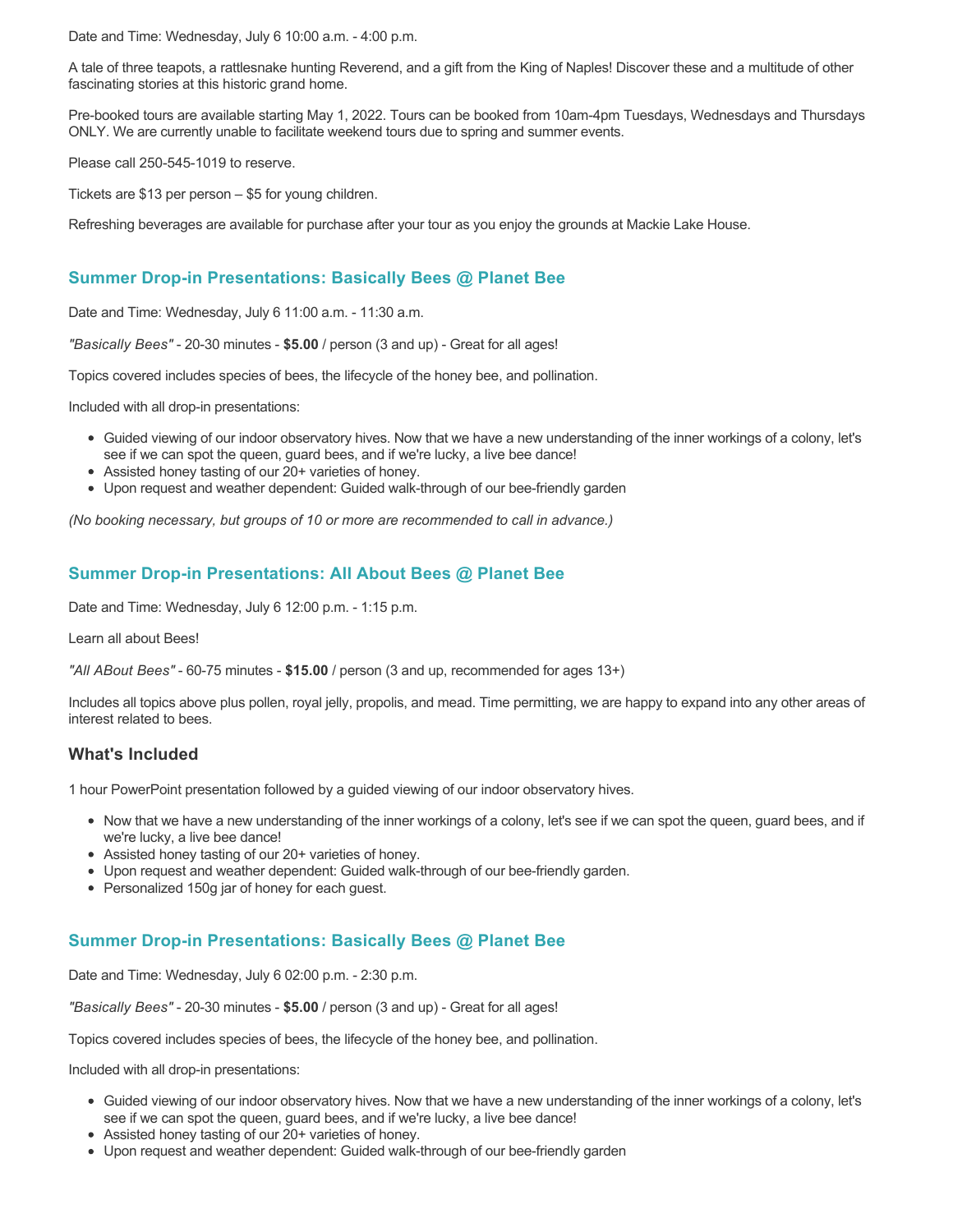# **Wahine Wednesday (SUP'n Social Paddle Night) @ Kalavida Surf Shop**

#### Date and Time: Wednesday, July 6 06:00 p.m.

A weekly womens SUP'n social paddle night! Wahine Wednesdays are all about the girls getting together on the water – *The Ladies of the Lake!* Launching from Kal Beach, each week will include something a little different – it could be a soothing sunset paddle, a cruise alongside the Okanagan Rail Trail, story telling, or maybe even a yoga move or two.

#### **How to Register?**

No need to pre-register, just drop in and register between 5pm-5:45pm each Wednesday.

#### **What's Included?**

Beverages, snacks and good vibes are supplied after the paddle. Each week will feature a new sponsor

#### **How Much?**

\$5.00 with your own board and gear \$20.00 – Includes board rental (includes pfd and paddle)

#### **Who should join in?**

This is a group paddle for those who have some experience paddle boarding. If you are new to SUP, we encourage you to rent a couple of times before joining a Wahine Paddle Night.

#### **Wahine Warm-Up**

5:30-5:50pm – Get warmed up before the official start of the paddle. 6pm: Group departs from Kal Beach

#### **Where to Park?**

We have limited space in our parking lot. If you have your own board, drop it at Kal Beach on the West side of the beach and park at Kal Beach Parking Lot or along WestKal Road. We have staff at the beach from 5:30pm onward so your board should be safe there.

Check their [website](https://kalavidasurfshop.com/wahine-wednesday-kalavida/) or [Facebook](https://www.facebook.com/kalavidasurfshop/) for more details!

## **Sunset Stretch & amp; Sip @ Predator Ridge Resort**

Date and Time: Wednesday, July 6 06:00 p.m.

Wind down on with us from 6-8pm with a deep stretch on the outdoor yoga platform at [Predator Ridge](https://www.predatorridge.com/events) while watching the sunset. One ticket includes a guided moderate 18-minute hike up to the platform, a 60 minute yoga flow while you take in the spectacular view of Okanagan Lake and move and flow with your breath.

After Savasana enjoy a glass of local Okanagan wine as you watch the sunset over the hills from the Namaste Platform.

This class is a perfect end to a long day of riding, hiking or golfing. We meet at 6pm: directions to the meeting spot will be emailed to you once purchase is confirmed. Please wear hiking shoes, bring water, and your own mat. All levels welcome.

Purchase your own individual box of charcuterie from [Crudité & Co.](https://cruditeandco.com/product/picnic-platter/) and we will bring it to the platform for you to enjoy after class! Order must be placed with plenty of notice, minimum 48 hours.

\*Please book early as spaces are limited\*

All classes are outdoors so please prepare for the weather. Vaccination passports not required.

### **Vernon Proms Accordion Around the World @ The National Altitude Training Centre Auditorium**

Date and Time: Wednesday, July 6 07:30 p.m. - 9:00 p.m.

An accordion wizard Kosta Bozhinov presents an eclectic program of Celtic, Balkan, folk, and jazz music. His own arrangements are mixed with exciting improvisation and original compositions.

Tickets \$25/\$20, children 12 y.o. and younger are free

[More info/Tickets](https://proms.eventcalendarapp.com/u/36415/evt_external_62845d7084cce5260a3f5391?repeatId=evt_external_62845d7084cce5260a3f5391)

### **Petunia and the Vipers @ Local Losers Studio & amp: Gallery**

Date and Time: Wednesday, July 6 08:00 p.m. - 10:00 p.m.

Local Losers is excited to announce that they will be welcoming Canadian legends Petunia and the Vipers to the Underground!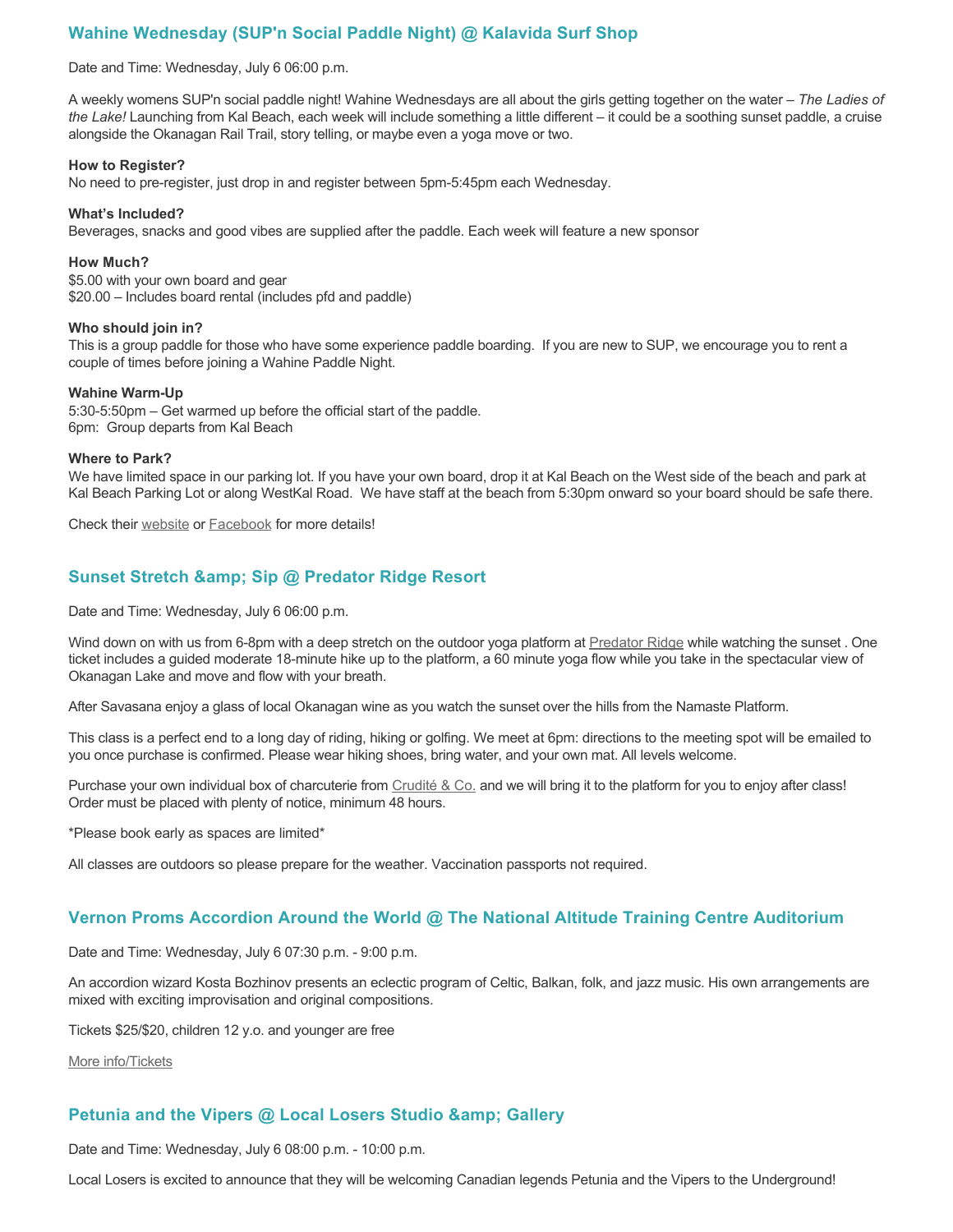Petunia & the Vipers' sound may not sit comfortably in one certain genre, but "Good Music" describes it well. A new music that springboards off of music of the past and jumps into the present day, left with only echoes of the past... It's good for your mind...

If you're planning on coming they would recommend pre buying your tickets as they think the show will sell out fast!

# **Thursday, July 7, 2022**

## **Vernon Farmer's Market @ Kal Tire Place Parking Lot**

Date and Time: Thursday, July 7 08:00 a.m. - 1:00 p.m.

Join us every Monday and Thursday morning from 8:00 am to 1:00 pm from April to October for the Vernon Farmers' Market!

We are proud to be one of the Okanagan's oldest farmers' markets! Our market showcases a diverse number of delicious foods and one-of-a-kind products, which are all grown, made or baked by our local vendors. Discover fresh produce, fruit, eggs, meat, cheese, baked goods, plants, flowers, hand crafted products & so much more at the Vernon Farmers' Market!

### **Audio Land Walks @ Caravan Farm Theatre**

Date and Time: Thursday, July 7 09:00 a.m. - 5:00 p.m.

Caravan Farm Theatre presents the Audio Land Walk series.

An immersive audio experience, the Land Walks offer three unique, spellbinding audio creations that lead the listener on a 30 minute walk through our 80 acres. Created by four BC based artists, each story has been purpose built to guide the listener through the land: a meditation on the natural world and an experiment in the soundscape of storytelling.

Each walk is approximately 2.5km and 30-45 minutes long. Each booking can accommodate a group of up to 6 people.

Each guest will receive a sanitized MP3 player and a sanitized pair of over-ear headphones.

#### **Showtime:**

Click "[Buy Tickets](https://caravanfarmtheatre.com/show/the-land-walks/?ct=t%28EMAIL_CAMPAIGN_4_19_2022_13_43SEASON+2022%29&mc_cid=c02afad356&mc_eid=4778eb8892)" to see available times.

### **Dog Days of Summer Art Show & amp: Sale @ The Vernon Community Art Centre**

Date and Time: Thursday, July 7 09:00 a.m. - 9:00 p.m.

We often hear about the "dog days" of summer but what does the expression actually mean and what does it have to do with dogs? Some suggest its about the hot sultry days of summer, while others suggest it's when dogs go mad from the heat. Historically, 'dog days' were associated with the star system Sirius (known as the "Dog Star") because it rises simultaneously with the sun during the hottest days. Here at the Arts Centre, the Dog Days of Summer is a celebration of our loyal companions and a chance for local artists and makers to create pieces that spoil the hounds and inspire the humans.

Artists and makers have been invited to create everything from fine art to functional artisan goods using any medium they wish (clay, metal, glass, paint, fibre/textiles, leather, wood, photos etc). You can hope to see tons of dog dishes, cozy beds, clothes, keychains, paw prints, paintings, portraits, accessories, and sculptures.

Visit the art show and sale from July 2-25th, Mon-Thurs 9-9, Fri-Sat 9-5, and Sunday 12-4pm.

Located at the entrance to Polson Park.

### **Summer Daily Tours @ Davison Orchards**

Date and Time: Thursday, July 7 10:00 a.m. - 4:00 p.m.

If you love tractor tours at the farm, we have some great news! Our tractor tours now run daily 10am to 4pm Monday to Saturday, and 11am to 4pm on Sundays!

## **Private Tours @ Mackie Lake House**

Date and Time: Thursday, July 7 10:00 a.m. - 4:00 p.m.

A tale of three teapots, a rattlesnake hunting Reverend, and a gift from the King of Naples! Discover these and a multitude of other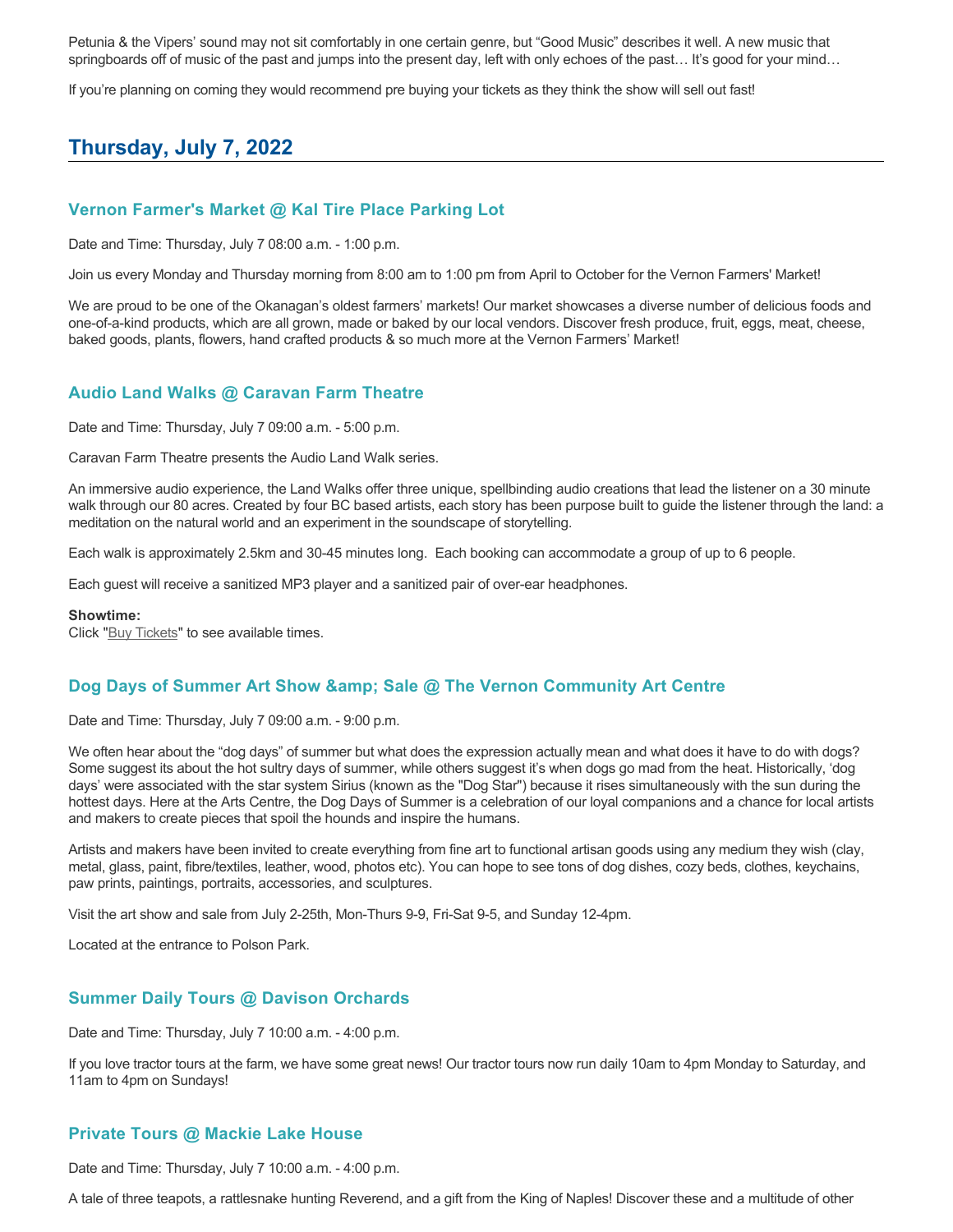fascinating stories at this historic grand home.

Pre-booked tours are available starting May 1, 2022. Tours can be booked from 10am-4pm Tuesdays, Wednesdays and Thursdays ONLY. We are currently unable to facilitate weekend tours due to spring and summer events.

Please call 250-545-1019 to reserve.

Tickets are \$13 per person – \$5 for young children.

Refreshing beverages are available for purchase after your tour as you enjoy the grounds at Mackie Lake House.

## **Summer Drop-in Presentations: Basically Bees @ Planet Bee**

Date and Time: Thursday, July 7 11:00 a.m. - 11:30 a.m.

*"Basically Bees"* - 20-30 minutes - **\$5.00** / person (3 and up) - Great for all ages!

Topics covered includes species of bees, the lifecycle of the honey bee, and pollination.

Included with all drop-in presentations:

- Guided viewing of our indoor observatory hives. Now that we have a new understanding of the inner workings of a colony, let's see if we can spot the queen, guard bees, and if we're lucky, a live bee dance!
- Assisted honey tasting of our 20+ varieties of honey.
- Upon request and weather dependent: Guided walk-through of our bee-friendly garden

*(No booking necessary, but groups of 10 or more are recommended to call in advance.)*

## **Summer Drop-in Presentations: All About Bees @ Planet Bee**

Date and Time: Thursday, July 7 12:00 p.m. - 1:15 p.m.

Learn all about Bees!

*"All ABout Bees"* - 60-75 minutes - **\$15.00** / person (3 and up, recommended for ages 13+)

Includes all topics above plus pollen, royal jelly, propolis, and mead. Time permitting, we are happy to expand into any other areas of interest related to bees.

### **What's Included**

1 hour PowerPoint presentation followed by a guided viewing of our indoor observatory hives.

- Now that we have a new understanding of the inner workings of a colony, let's see if we can spot the queen, guard bees, and if we're lucky, a live bee dance!
- Assisted honey tasting of our 20+ varieties of honey.
- Upon request and weather dependent: Guided walk-through of our bee-friendly garden.
- Personalized 150g jar of honey for each guest.

## **Kalamalka Garden (K'nmaĺka? Sәnqâĺtәn) Indigenous Garden Tours @ Okanagan College**

Date and Time: Thursday, July 7 02:00 p.m. - 3:30 p.m.

The tour of Kalamalka Garden will allow visitors to learn a brief history of Syilx (pronounced: see-eel), who are the Indigenous people of the Okanagan - and the Captikʷł (pronounced: chap-teek-cool) which are the stories, laws and cultural values of the Syilx Okanagan people, which have been passed down from generation to generation by oral tradition. Through these ancient stories, the Syilx have preserved their worldwide view and relationship with nature. Here at the Kalamalka Garden, guests will get to experience first hand the beauty and importance of both the Indigenous plant life and the traditional Indigenous knowledge that has existed for thousands of years, and still exists today.

Guests will have the opportunity to learn to identify traditional plants, understand how these plants are used for medicinal and food purposes, and see demonstrations of how to harvest and use the plants.

The tour presenter will provide short workshop on an Indigenous garden product and how it is grown, harvested and made into a gift. The workshop will explore the elements of traditional foods and medicines, history of the Okanagan area, Indigenous gardening techniques, and samples of foods from the garden.

# **Tour Details**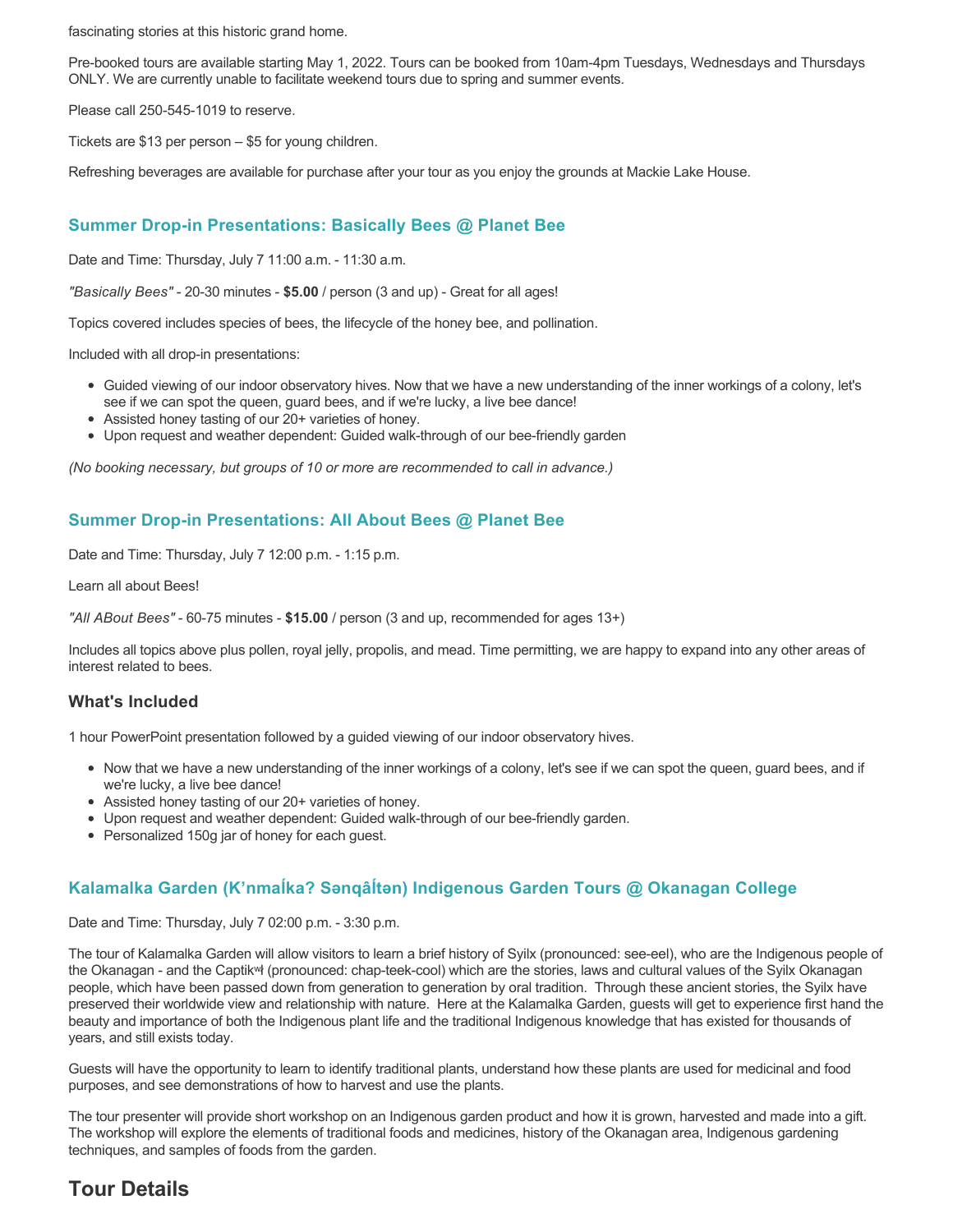**DURATION:** Tours are available on Tuesdays and Thursdays starting at 2:00pm Tours are 1 hour – 1.5 hour.

**RATES:** \$30.00 – Adults \$5.00 – Children under 16 years old

All proceeds from the Garden Tours are used for operations.

Get your tickets [here!](https://www.eventbrite.ca/e/kalamalka-garden-tour-tickets-158617843239)

## **Summer Drop-in Presentations: Basically Bees @ Planet Bee**

Date and Time: Thursday, July 7 02:00 p.m. - 2:30 p.m.

*"Basically Bees"* - 20-30 minutes - **\$5.00** / person (3 and up) - Great for all ages!

Topics covered includes species of bees, the lifecycle of the honey bee, and pollination.

Included with all drop-in presentations:

- Guided viewing of our indoor observatory hives. Now that we have a new understanding of the inner workings of a colony, let's see if we can spot the queen, guard bees, and if we're lucky, a live bee dance!
- Assisted honey tasting of our 20+ varieties of honey.
- Upon request and weather dependent: Guided walk-through of our bee-friendly garden

## **Downtown Sounds @ 2900 Plaza**

Date and Time: Thursday, July 7 06:00 p.m. - 7:30 p.m.

Join us at the 2900 Plaza every Thursday this summer to enjoy some awesome (free) music from 6pm-7:30pm!

July 7- Feet First

July 14- The Garcia Band

July 21- Forty Foot Fred

July 28- The Rockin Horse Band

August 4- The Shawn Lightfoot Band

August 11- The Keys

August 18- The Young'uns

August 25- Chipko Jones

Check the [Downtown Vernon Associations Facebook](https://www.facebook.com/downtownvernon/) for more details!

# **Friday, July 8, 2022**

## **Vernon's Sun Valley Cruise-in**

Date and Time: Friday, July 8 08:00 a.m. - 3:00 p.m.

The Sun Valley Cruise-In is all about cool rides, this popular classic car show weekend is open to all show vehicles including Customs, Antiques, Hot Rods, Street Rods, and Rat Rods, Old trucks, and Muscle Cars, Motorcycles, Imports, old and modern.

### **Weekend Overview**:

Friday, July 8th

Movie Night, The Old Towne Theatre. Enjoy the classic cruising and old time rock and roll soundtrack of 'American Graffiti' on the big screen. Dress up like it was 1962, view the movie, and enjoy us as we cruise downtown into the evening.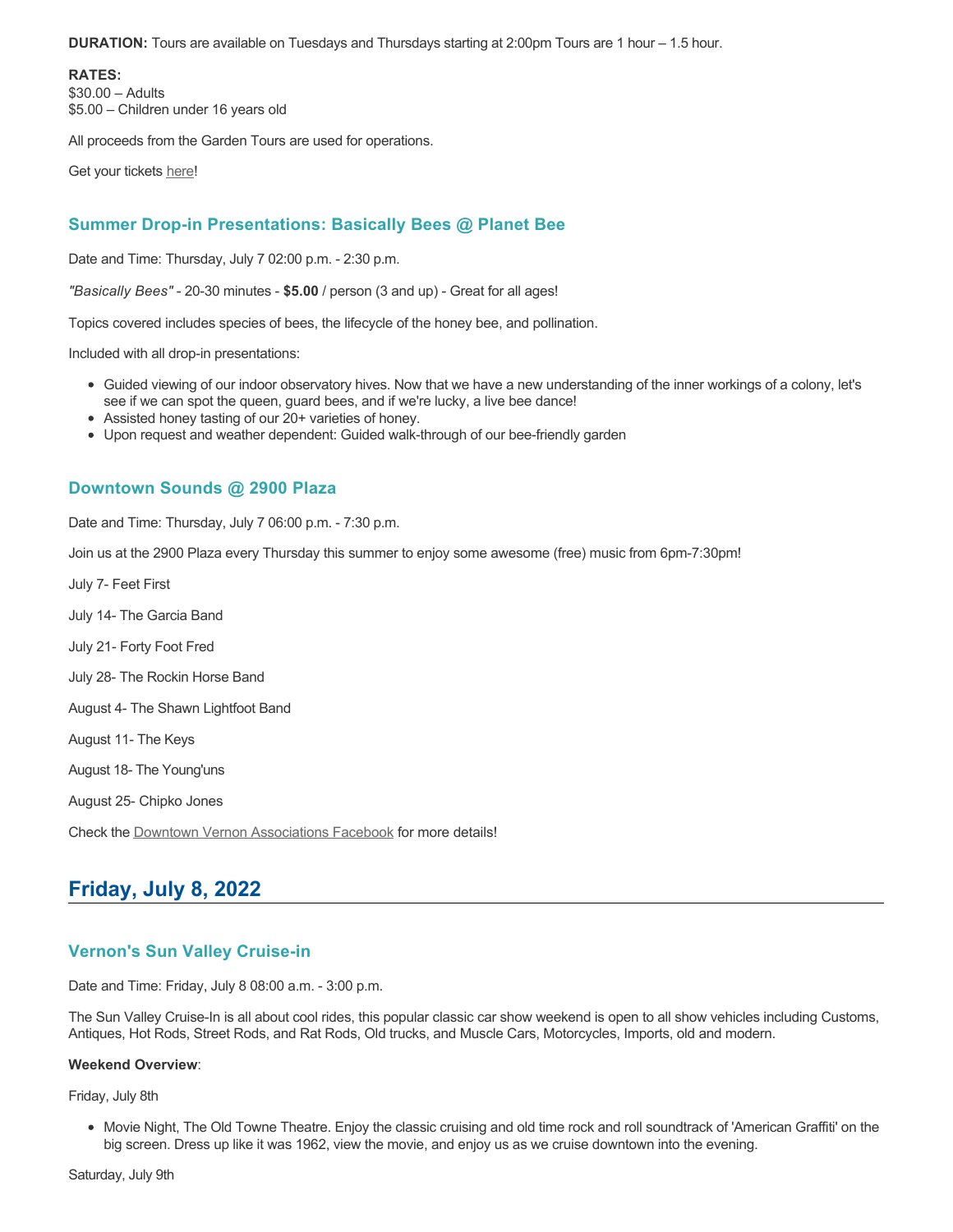- **Scenic Back-country Cruise**, The cruise starts at Watkin Motors and finishes up at the downtown show, mid afternoon.
- **Downtown Car Show**, 30th Avenue, Vernon. Join us for the traditional FREE downtown car show on 30th Avenue. All show vehicles should arrive and set up between 3:30 and 4:30 PM. For public safety, all vehicles must remain parked from 4:30 until the end of the show at 8:00 PM. Sorry, absolutely no exceptions to this reguslation.

Sunday, July 10th

### **The Grand Show, in Polson Park**

-8-10 am parking of show vehicles,

- Lion's Club pancake breakfast. One voucher for each vehicle; limited vouchers so register early.
- 10 am 3 pm Event. Awards 2:30 pm
- Live Music by the 'rockabilly' band 'Dixie Fried Hep Katz'
- Pin-up Pageant on the main stage at noon.
- Swap Meet around the edge grassy oval edge. Swap Meet entrants please refer to the swap meet rules.
- Food vendors

For more information visit thei[r website](https://www.vernoncruisein.com/)!

## **Audio Land Walks @ Caravan Farm Theatre**

Date and Time: Friday, July 8 09:00 a.m. - 5:00 p.m.

Caravan Farm Theatre presents the Audio Land Walk series.

An immersive audio experience, the Land Walks offer three unique, spellbinding audio creations that lead the listener on a 30 minute walk through our 80 acres. Created by four BC based artists, each story has been purpose built to guide the listener through the land: a meditation on the natural world and an experiment in the soundscape of storytelling.

Each walk is approximately 2.5km and 30-45 minutes long. Each booking can accommodate a group of up to 6 people.

Each guest will receive a sanitized MP3 player and a sanitized pair of over-ear headphones.

#### **Showtime:**

Click "[Buy Tickets](https://caravanfarmtheatre.com/show/the-land-walks/?ct=t%28EMAIL_CAMPAIGN_4_19_2022_13_43SEASON+2022%29&mc_cid=c02afad356&mc_eid=4778eb8892)" to see available times.

## **Dog Days of Summer Art Show & amp: Sale @ The Vernon Community Art Centre**

Date and Time: Friday, July 8 09:00 a.m. - 5:00 p.m.

We often hear about the "dog days" of summer but what does the expression actually mean and what does it have to do with dogs? Some suggest its about the hot sultry days of summer, while others suggest it's when dogs go mad from the heat. Historically, 'dog days' were associated with the star system Sirius (known as the "Dog Star") because it rises simultaneously with the sun during the hottest days. Here at the Arts Centre, the Dog Days of Summer is a celebration of our loyal companions and a chance for local artists and makers to create pieces that spoil the hounds and inspire the humans.

Artists and makers have been invited to create everything from fine art to functional artisan goods using any medium they wish (clay, metal, glass, paint, fibre/textiles, leather, wood, photos etc). You can hope to see tons of dog dishes, cozy beds, clothes, keychains, paw prints, paintings, portraits, accessories, and sculptures.

Visit the art show and sale from July 2-25th, Mon-Thurs 9-9, Fri-Sat 9-5, and Sunday 12-4pm.

Located at the entrance to Polson Park.

## **Historic Downtown Mural Tours @ Greater Vernon Museum & Archives**

Date and Time: Friday, July 8 09:00 a.m. - 11:00 a.m.

The Historic Mural Tour takes you on a walking trip back into the past through Downtown Vernon. Discover all the places and ways our past meets our present.

Join our tour guides as they explore the lives and times of the individuals whose faces grace our city walls. Share in some of the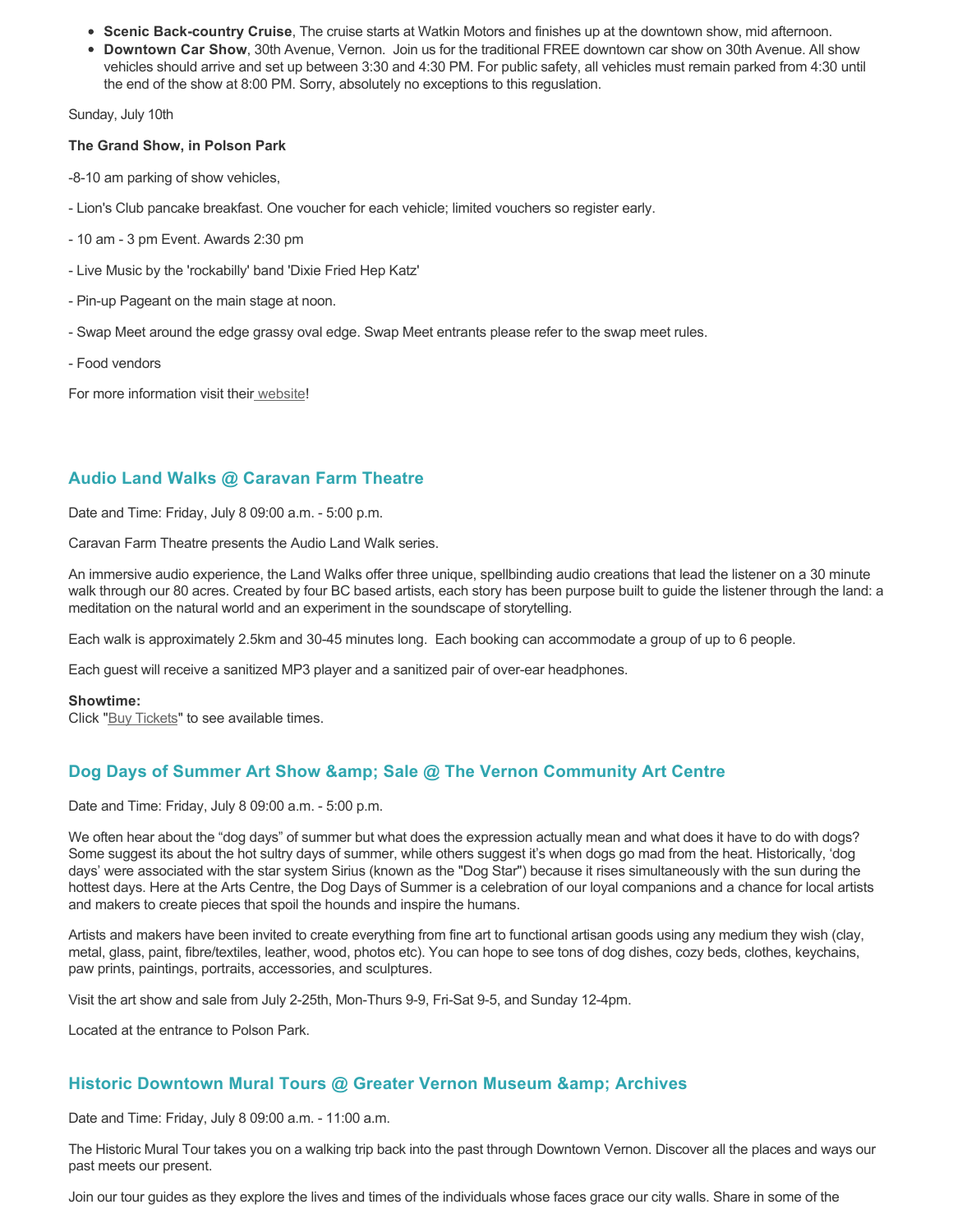stories of the people that helped create the vibrant, multicultural city that Vernon is today.

### **Tour FAQs**

- Tours must be pre-booked. Tours will not run if there are no bookings.
- Tours are best for those aged 12+ with an intermediate level of activity anticipated (tours are ~5km and run from 1.5 2 hours).
- Comfortable shoes, layers of clothing, sunglasses and/or sun hat, raingear if necessary, water bottle, and camera are recommended.
- Tours go rain or shine and are non-refundable.
- For groups larger than 20, private bookings or community groups, please contact us for details.
- Tours start at the Museum & Archives of Vernon 3009 32 Avenue

Get your tickets [here!](https://www.eventbrite.com/e/historic-downtown-mural-tours-tickets-304983342387)

## **Summer Daily Tours @ Davison Orchards**

Date and Time: Friday, July 8 10:00 a.m. - 4:00 p.m.

If you love tractor tours at the farm, we have some great news! Our tractor tours now run daily 10am to 4pm Monday to Saturday, and 11am to 4pm on Sundays!

## **Vernon Ribfest @ Vernon Curling Club**

Date and Time: Friday, July 8 11:00 a.m. - 9:00 p.m.

The Vernon Ribfest offers family fun with something for everyone; a community-sized BBQ, Live Classic Rock and Country Bands, Adult Beverage Service, Table Reservations, Media BBQ Contest, Kids Zone with unique attractions and Shuttle Bus service (by donation to the Schubert Centre Society).

Vernon Ribfest is happening on July 8-10, 2022 at the Curling Club at 3400 39th Ave Vernon BC. We look forward to seeing you there!

## **Summer Drop-in Presentations: Basically Bees @ Planet Bee**

Date and Time: Friday, July 8 11:00 a.m. - 11:30 a.m.

*"Basically Bees"* - 20-30 minutes - **\$5.00** / person (3 and up) - Great for all ages!

Topics covered includes species of bees, the lifecycle of the honey bee, and pollination.

Included with all drop-in presentations:

- Guided viewing of our indoor observatory hives. Now that we have a new understanding of the inner workings of a colony, let's see if we can spot the queen, guard bees, and if we're lucky, a live bee dance!
- Assisted honey tasting of our 20+ varieties of honey.
- Upon request and weather dependent: Guided walk-through of our bee-friendly garden

*(No booking necessary, but groups of 10 or more are recommended to call in advance.)*

# **Vernon Ribfest @ Vernon Curling Club**

Date and Time: Friday, July 8 11:00 a.m. - 9:00 p.m.

The Vernon Ribfest offers family fun with something for everyone; a community-sized BBQ, Live Classic Rock and Country Bands, Adult Beverage Service, Table Reservations, Media BBQ Contest, Kids Zone with unique attractions and Shuttle Bus service (by donation to the Schubert Centre Society).

Vernon Ribfest is happening on July 8-10, 2022 at the Curling Club at 3400 39th Ave Vernon BC. We look forward to seeing you there!

## **Summer Drop-in Presentations: All About Bees @ Planet Bee**

Date and Time: Friday, July 8 12:00 p.m. - 1:15 p.m.

Learn all about Bees!

*"All ABout Bees"* - 60-75 minutes - **\$15.00** / person (3 and up, recommended for ages 13+)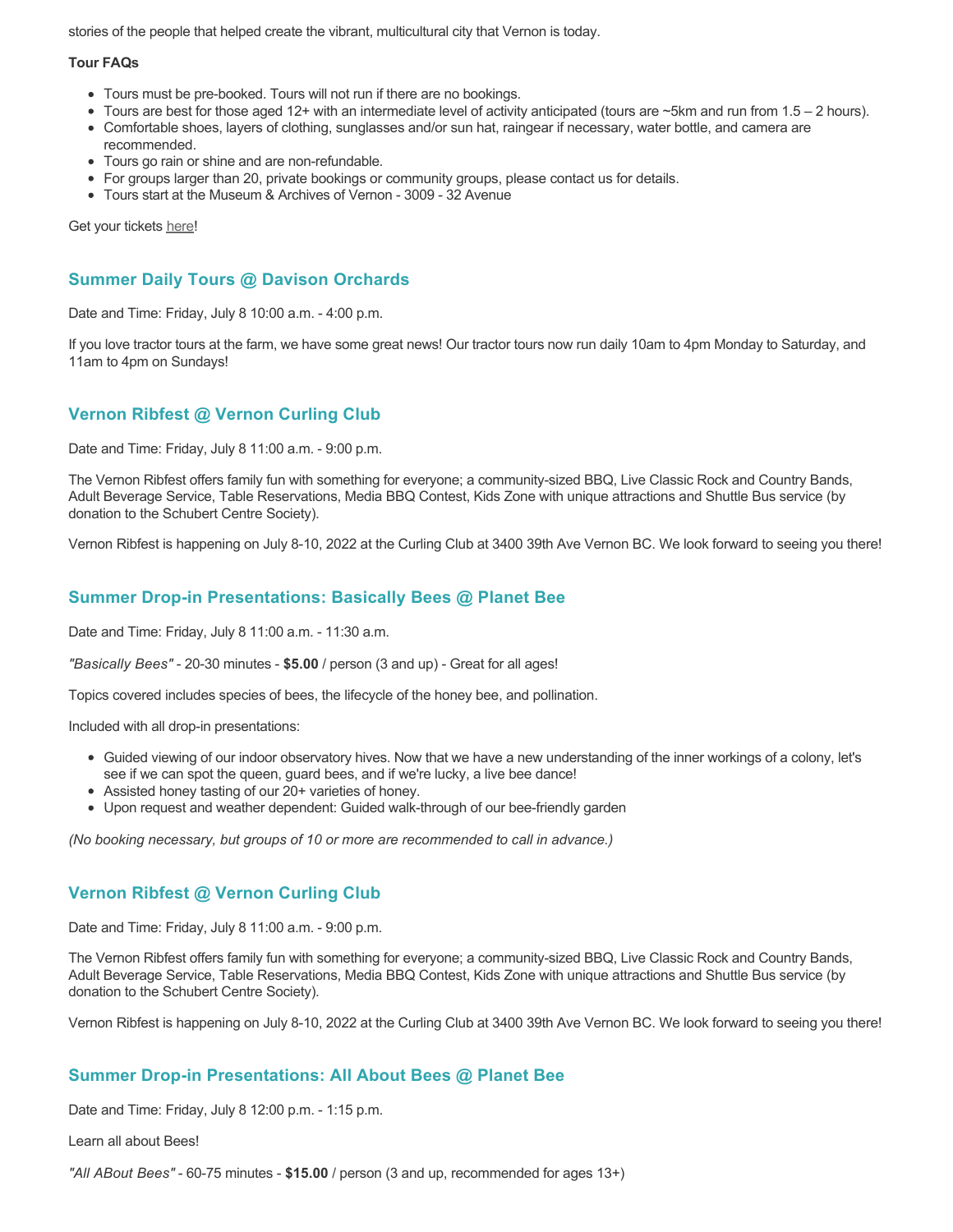Includes all topics above plus pollen, royal jelly, propolis, and mead. Time permitting, we are happy to expand into any other areas of interest related to bees.

## **What's Included**

1 hour PowerPoint presentation followed by a guided viewing of our indoor observatory hives.

- Now that we have a new understanding of the inner workings of a colony, let's see if we can spot the queen, guard bees, and if we're lucky, a live bee dance!
- Assisted honey tasting of our 20+ varieties of honey.
- Upon request and weather dependent: Guided walk-through of our bee-friendly garden.
- Personalized 150g jar of honey for each guest.

# **The Audio Land Walks @ Caravan Farm Theatre**

Date and Time: Friday, July 8 01:00 p.m. - 4:30 p.m.

Caravan Farm Theatre presents the Audio Land Walk series.

An immersive audio experience, the Land Walks offer three unique, spellbinding audio creations that lead the listener on a 45 minute walk through our 80 acres. Created by four BC based artists, each story has been purpose built to guide the listener through the land: a meditation on the natural world and an experiment in the soundscape of storytelling.

Each walk is approximately 2.5km and 40-55 minutes long. Bookings can accommodate groups up to 6 people.

For more information and to buy tickets visit their [website!](https://caravanfarmtheatre.com/show/the-land-walks/)

## **Summer Drop-in Presentations: Basically Bees @ Planet Bee**

Date and Time: Friday, July 8 02:00 p.m. - 2:30 p.m.

*"Basically Bees"* - 20-30 minutes - **\$5.00** / person (3 and up) - Great for all ages!

Topics covered includes species of bees, the lifecycle of the honey bee, and pollination.

Included with all drop-in presentations:

- Guided viewing of our indoor observatory hives. Now that we have a new understanding of the inner workings of a colony, let's see if we can spot the queen, guard bees, and if we're lucky, a live bee dance!
- Assisted honey tasting of our 20+ varieties of honey.
- Upon request and weather dependent: Guided walk-through of our bee-friendly garden

## **Polson Artisan Night Market @ Polson Park**

Date and Time: Friday, July 8 04:00 p.m. - 8:00 p.m.

From May 20 to September 2, 2022, the Polson Artisan Night Market will be operating in Polson Park, Vernon BC.

Join us Friday nights at this fun event featuring 50 vendors from the surrounding area.

Come check out a mix of skilled local producers, makers and growers each week.

## **Music at Mackie Summer Concert Series @ Mackie Lake House**

Date and Time: Friday, July 8 05:00 p.m. - 10:00 p.m.

### **Music at Mackie Summer Concert Series**

We're dedicating the first performance to all Father's and hope they had a wonderful Father's Day.

We're pleased to once again offer six (6) music events for the 2022 summer concert series. We will offer package sales and/or individual sales to each music event. Tickets go on sale in early April!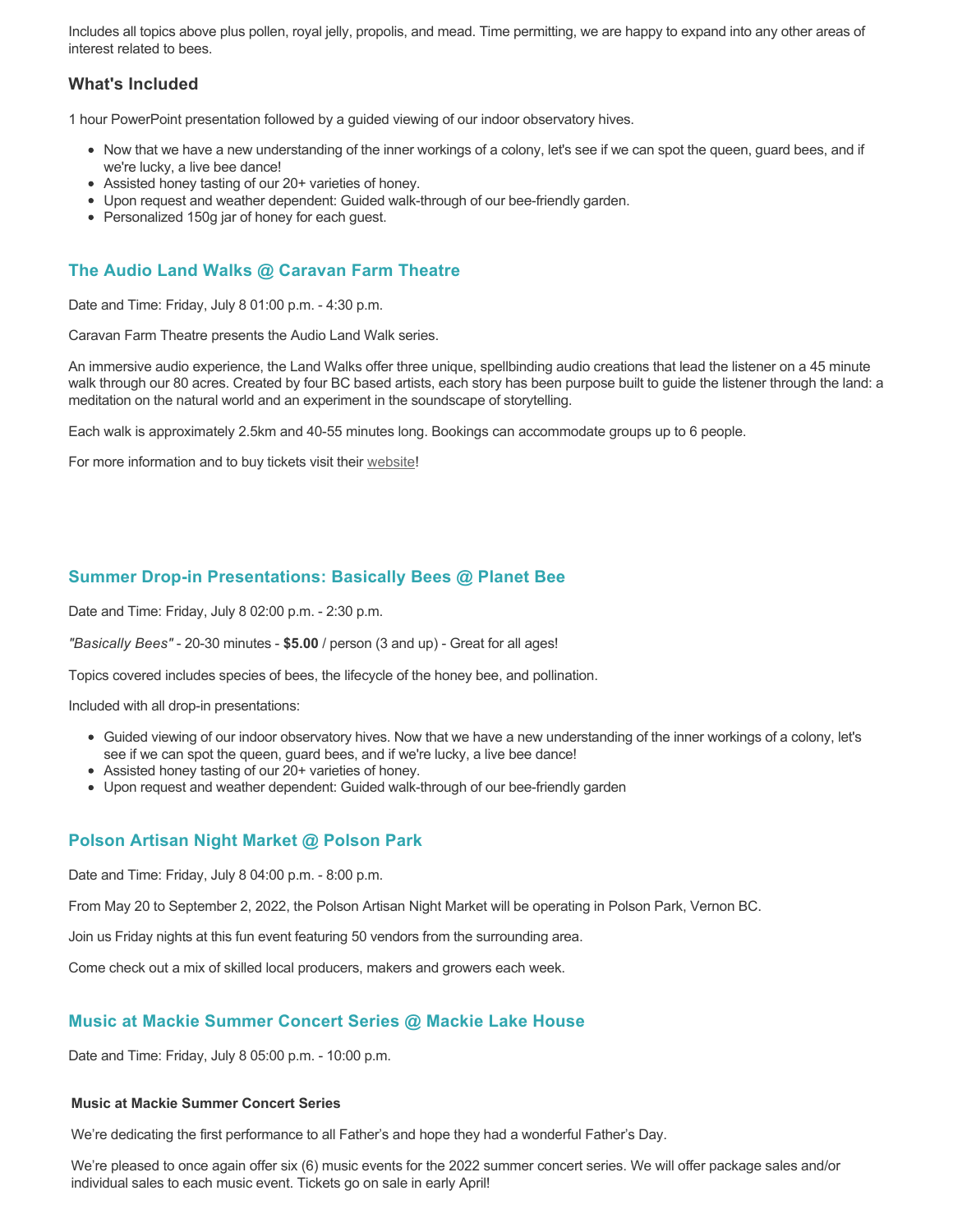(Thursday) June 30th - We welcome back [Amy Bishop.](https://protect-ca.mimecast.com/s/97KDCk8v46IYY8Pc4eTtT?domain=mackiehouse.us3.list-manage.com) The crowd went crazy for this artist last year and we love the fact that she's joining us for our series. We will have [Shabbang Food Truck](https://protect-ca.mimecast.com/s/hGWiClxw48FOO0jTKiFD6?domain=mackiehouse.us3.list-manage.com) on site for this performance so please bring your appetite!

(Friday) July 8th - TBD

(Friday) July 22nd - [Josh + Bex](https://protect-ca.mimecast.com/s/LfcBCmOx47s11B9u0QwFr?domain=mackiehouse.us3.list-manage.com)

This sensational folk duo will be bringing their original material and we are sure they will be a crowd pleaser. Once again, please save room and buy dinner at **Gord Oh's Food Truck** which will be on site for the performance.

(Friday) August 12th - [Under the Rocks Band](https://protect-ca.mimecast.com/s/wmzjCoVz4AhlljQujeM8P?domain=mackiehouse.us3.list-manage.com)

We're going to have a lot of fun with this band and we're hoping that all the bluegrass lovers out there will join us for their first-time performance at Mackie Lake House. We just know you won't be able to stay in your seat! [Mi Taqueria Mexican Cantina](https://protect-ca.mimecast.com/s/IidvCp8A59IQQ17s1mbiS?domain=mackiehouse.us3.list-manage.com) will be providing some delicious Mexican food for your dinner purchase.

#### (Friday) August 26th - [Emily Rault Duo](https://protect-ca.mimecast.com/s/1ZJZCq7B4AsLLKVczxAAc?domain=mackiehouse.us3.list-manage.com)

This young singer comes to us from Vancouver. She'll be offering a bit of Motown, a bit of Jazz, and will just be returning from a European tour, in time to perform for us at Mackie Lake House.

(Friday) Sept. 9th - We end our season with the Lent Brothers and Neil Fraser. Most of you will be familiar with their smooth blues sound and jazz repertoire. It'll be a great way to wind up our season. Make sure you don't miss it. [Mi Taqueria Mexican Cantina](https://protect-ca.mimecast.com/s/mUjmCr8D4gIwwPWTPinKw?domain=mackiehouse.us3.list-manage.com) will be the food truck on site for this event.

Ticket sales begin April 2022 on [ticketseller.ca.](https://ticketseller.ca/) You do not want to miss your chance to see all these great artists!

### **Friday Night Market @ The Vernon Community Arts Centre**

Date and Time: Friday, July 8 05:00 p.m. - 7:00 p.m.

Help the Vernon Community Arts Centre celebrate diversity in the arts! Come down to the Joining Hands Friday Night Market where you'll find an array of local art. Proceeds support local artists with diverse and differing abilities. The Joining Hands Program will be hosting these markets on the 2nd Friday of each month, as part of their Art for All initiative.

Mark your calendars and head down to the Vernon Community Arts Centre!

### Live Music @ Marten Brewing Bar & amp; Grill

Date and Time: Friday, July 8 07:00 p.m. - 11:30 p.m.

Join Marten Brewing Bar & Grill every Friday night this summer for live music!

#### **Upcoming atractions:**

- June 10- The Jaz Tex
- June 17- Tracev Lyn
- June 24-James Hay
- July 1- Three Scotch In
- July 8- Conroy Ross
- July 15- Mozi Bones
- July 22- Marv Machura
- July 29- Poppa Dawg
- Aug 5- Steve Smith
- Aug 12- Makayla Gough

# **Saturday, July 9, 2022**

### **Vernon's Sun Valley Cruise-in**

Date and Time: Saturday, July 9 08:00 a.m. - 3:00 p.m.

The Sun Valley Cruise-In is all about cool rides, this popular classic car show weekend is open to all show vehicles including Customs, Antiques, Hot Rods, Street Rods, and Rat Rods, Old trucks, and Muscle Cars, Motorcycles, Imports, old and modern.

#### **Weekend Overview**: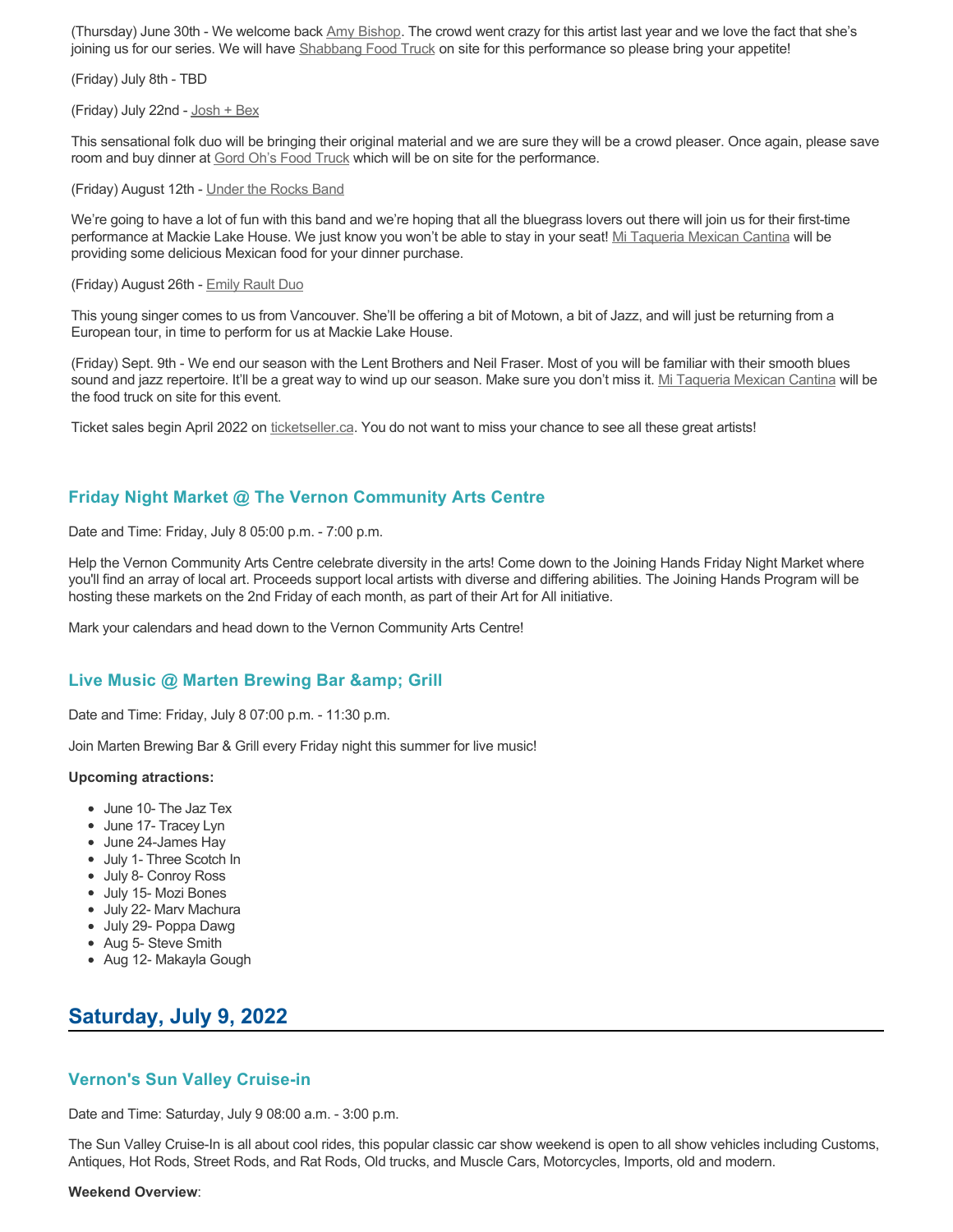#### Friday, July 8th

• Movie Night, The Old Towne Theatre. Enjoy the classic cruising and old time rock and roll soundtrack of 'American Graffiti' on the big screen. Dress up like it was 1962, view the movie, and enjoy us as we cruise downtown into the evening.

Saturday, July 9th

- **Scenic Back-country Cruise**, The cruise starts at Watkin Motors and finishes up at the downtown show, mid afternoon.
- **Downtown Car Show**, 30th Avenue, Vernon. Join us for the traditional FREE downtown car show on 30th Avenue. All show vehicles should arrive and set up between 3:30 and 4:30 PM. For public safety, all vehicles must remain parked from 4:30 until the end of the show at 8:00 PM. Sorry, absolutely no exceptions to this reguslation.

Sunday, July 10th

#### **The Grand Show, in Polson Park**

-8-10 am parking of show vehicles,

- Lion's Club pancake breakfast. One voucher for each vehicle; limited vouchers so register early.
- 10 am 3 pm Event. Awards 2:30 pm
- Live Music by the 'rockabilly' band 'Dixie Fried Hep Katz'
- Pin-up Pageant on the main stage at noon.
- Swap Meet around the edge grassy oval edge. Swap Meet entrants please refer to the swap meet rules.
- Food vendors

For more information visit thei[r website](https://www.vernoncruisein.com/)!

## **Dog Days of Summer Art Show & amp: Sale @ The Vernon Community Art Centre**

Date and Time: Saturday, July 9 09:00 a.m. - 5:00 p.m.

We often hear about the "dog days" of summer but what does the expression actually mean and what does it have to do with dogs? Some suggest its about the hot sultry days of summer, while others suggest it's when dogs go mad from the heat. Historically, 'dog days' were associated with the star system Sirius (known as the "Dog Star") because it rises simultaneously with the sun during the hottest days. Here at the Arts Centre, the Dog Days of Summer is a celebration of our loyal companions and a chance for local artists and makers to create pieces that spoil the hounds and inspire the humans.

Artists and makers have been invited to create everything from fine art to functional artisan goods using any medium they wish (clay, metal, glass, paint, fibre/textiles, leather, wood, photos etc). You can hope to see tons of dog dishes, cozy beds, clothes, keychains, paw prints, paintings, portraits, accessories, and sculptures.

Visit the art show and sale from July 2-25th, Mon-Thurs 9-9, Fri-Sat 9-5, and Sunday 12-4pm.

Located at the entrance to Polson Park.

## **Audio Land Walks @ Caravan Farm Theatre**

Date and Time: Saturday, July 9 09:00 a.m. - 5:00 p.m.

Caravan Farm Theatre presents the Audio Land Walk series.

An immersive audio experience, the Land Walks offer three unique, spellbinding audio creations that lead the listener on a 30 minute walk through our 80 acres. Created by four BC based artists, each story has been purpose built to guide the listener through the land: a meditation on the natural world and an experiment in the soundscape of storytelling.

Each walk is approximately 2.5km and 30-45 minutes long. Each booking can accommodate a group of up to 6 people.

Each guest will receive a sanitized MP3 player and a sanitized pair of over-ear headphones.

#### **Showtime:**

Click "[Buy Tickets](https://caravanfarmtheatre.com/show/the-land-walks/?ct=t%28EMAIL_CAMPAIGN_4_19_2022_13_43SEASON+2022%29&mc_cid=c02afad356&mc_eid=4778eb8892)" to see available times.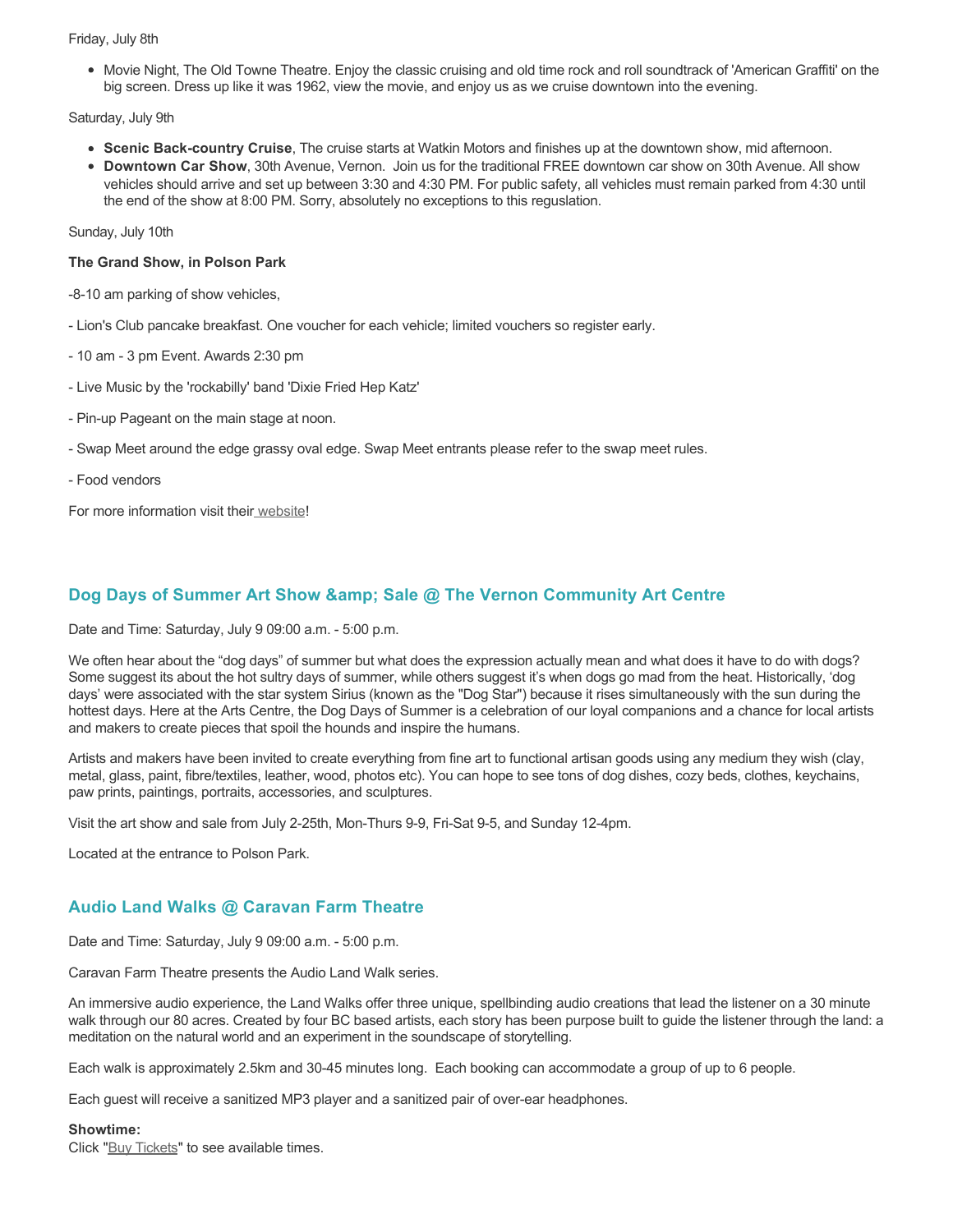## **Guided Trail Tour @ Allan Brooks Nature Centre**

Date and Time: Saturday, July 9 10:00 a.m. - 10:30 a.m.

Join us on a short walk through our rare and delicate grassland ecosystem! Learn about grassland plants and animals, their special traits that allow them to live in this hot, dry habitat and how they interact. Touch, smell, and feel as we explore the wilderness all around us! This tour starts at the trailhead and follows an easy gravel path loop around the centre.

**Fee:** \$5.00 per person *(youth under 16 + ABNC members are FREE!). Registration is required.* 

\*\*\*Please note, ABNC programming will be cancelled should the temperatures exceed 35C, for the safety of all patrons and staff.

Visit their [website](https://abnc.ca/events/events-calendar/) to register!

### **Summer Daily Tours @ Davison Orchards**

Date and Time: Saturday, July 9 10:00 a.m. - 4:00 p.m.

If you love tractor tours at the farm, we have some great news! Our tractor tours now run daily 10am to 4pm Monday to Saturday, and 11am to 4pm on Sundays!

## **Vernon Ribfest @ Vernon Curling Club**

Date and Time: Saturday, July 9 11:00 a.m. - 9:00 p.m.

The Vernon Ribfest offers family fun with something for everyone; a community-sized BBQ, Live Classic Rock and Country Bands, Adult Beverage Service, Table Reservations, Media BBQ Contest, Kids Zone with unique attractions and Shuttle Bus service (by donation to the Schubert Centre Society).

Vernon Ribfest is happening on July 8-10, 2022 at the Curling Club at 3400 39th Ave Vernon BC. We look forward to seeing you there!

### **Summer Drop-in Presentations: Basically Bees @ Planet Bee**

Date and Time: Saturday, July 9 11:00 a.m. - 11:30 a.m.

*"Basically Bees"* - 20-30 minutes - **\$5.00** / person (3 and up) - Great for all ages!

Topics covered includes species of bees, the lifecycle of the honey bee, and pollination.

Included with all drop-in presentations:

- Guided viewing of our indoor observatory hives. Now that we have a new understanding of the inner workings of a colony, let's see if we can spot the queen, guard bees, and if we're lucky, a live bee dance!
- Assisted honey tasting of our 20+ varieties of honey.
- Upon request and weather dependent: Guided walk-through of our bee-friendly garden

*(No booking necessary, but groups of 10 or more are recommended to call in advance.)*

### **Nature Talk @ Allan Brooks Nature Centre**

Date and Time: Saturday, July 9 11:30 a.m. - 12:00 p.m.

Meet them in their grassland theatre for a short nature talk! Their ABNC interpreters will use some of our natural materials and props to teach you more about our local plants and animals and give you an up close look. A new theme every week! There is no need to preregister, simply check-in at the Interpretive Centre upon arrival and find a seat on one of our benches, or bring your own lawn chair. Nature Talks are free, but a donation is appreciated.

### **Summer Drop-in Presentations: All About Bees @ Planet Bee**

Date and Time: Saturday, July 9 12:00 p.m. - 1:15 p.m.

Learn all about Bees!

*"All ABout Bees"* - 60-75 minutes - **\$15.00** / person (3 and up, recommended for ages 13+)

Includes all topics above plus pollen, royal jelly, propolis, and mead. Time permitting, we are happy to expand into any other areas of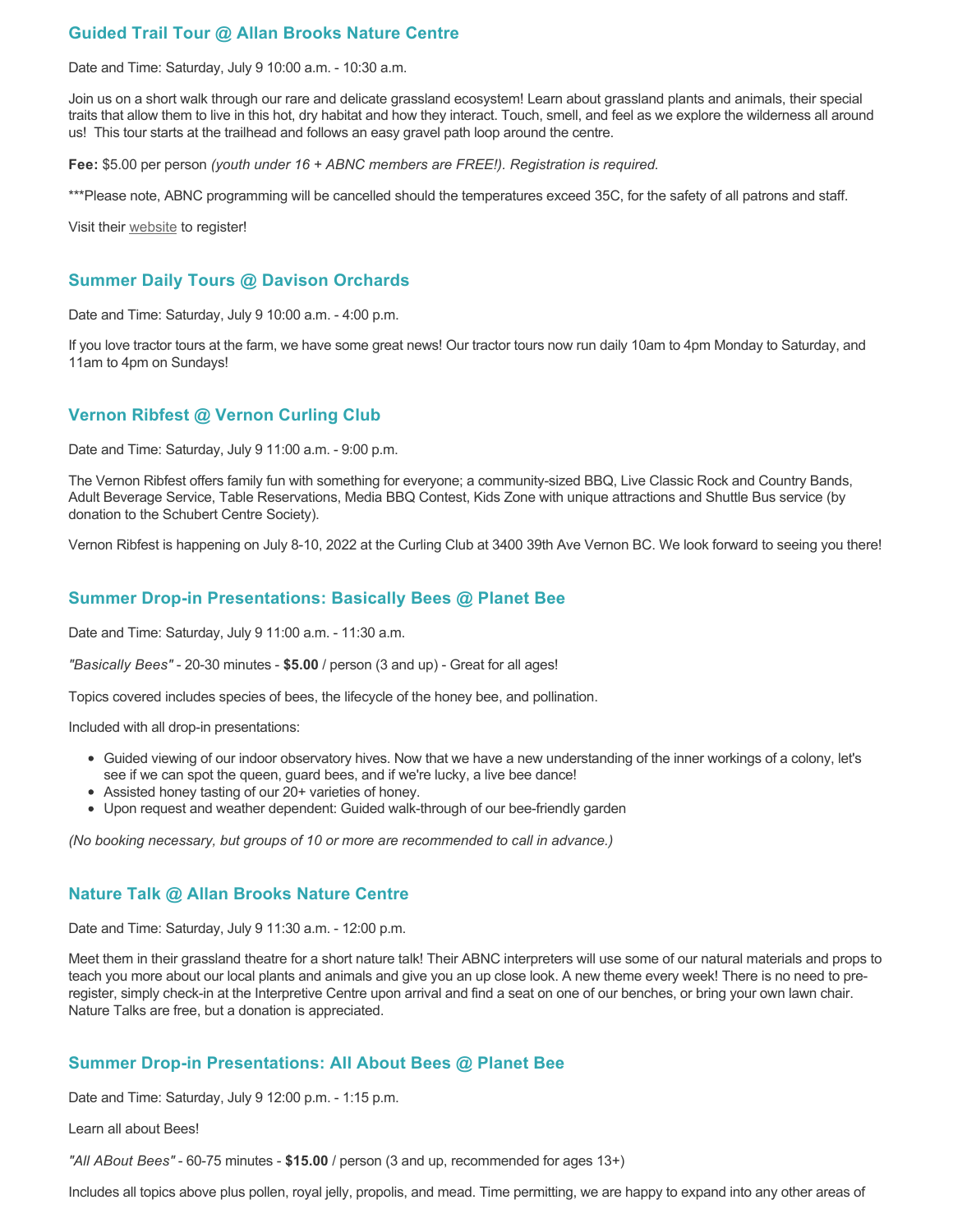interest related to bees.

## **What's Included**

1 hour PowerPoint presentation followed by a guided viewing of our indoor observatory hives.

- Now that we have a new understanding of the inner workings of a colony, let's see if we can spot the queen, guard bees, and if we're lucky, a live bee dance!
- Assisted honey tasting of our 20+ varieties of honey.
- Upon request and weather dependent: Guided walk-through of our bee-friendly garden.
- Personalized 150g jar of honey for each guest.

## **The Audio Land Walks @ Caravan Farm Theatre**

Date and Time: Saturday, July 9 01:00 p.m. - 4:30 p.m.

Caravan Farm Theatre presents the Audio Land Walk series.

An immersive audio experience, the Land Walks offer three unique, spellbinding audio creations that lead the listener on a 45 minute walk through our 80 acres. Created by four BC based artists, each story has been purpose built to guide the listener through the land: a meditation on the natural world and an experiment in the soundscape of storytelling.

Each walk is approximately 2.5km and 40-55 minutes long. Bookings can accommodate groups up to 6 people.

For more information and to buy tickets visit their [website!](https://caravanfarmtheatre.com/show/the-land-walks/)

## **Summer Drop-in Presentations: Basically Bees @ Planet Bee**

Date and Time: Saturday, July 9 02:00 p.m. - 2:30 p.m.

*"Basically Bees"* - 20-30 minutes - **\$5.00** / person (3 and up) - Great for all ages!

Topics covered includes species of bees, the lifecycle of the honey bee, and pollination.

Included with all drop-in presentations:

- Guided viewing of our indoor observatory hives. Now that we have a new understanding of the inner workings of a colony, let's see if we can spot the queen, guard bees, and if we're lucky, a live bee dance!
- Assisted honey tasting of our 20+ varieties of honey.
- Upon request and weather dependent: Guided walk-through of our bee-friendly garden

## **Vernon Proms All-Bach @ The Peace Lutheran Church**

Date and Time: Saturday, July 9 07:30 p.m. - 9:00 p.m.

The one and only J.S.Bach in our annual beloved production. Chamber ensemble and singers. Concertmaster Susan Schaffer. Terry Pitt-Brooke, chorus master.

Featured concert. Tickets \$40/\$35, children 12 y.o. and younger are free.

#### **All-Bach concert program:**

BWV 156 Ich steh mit einem Fuß im Grabe BWV 32 Liebster Jesu, mein Verlangen BWV 227 Jesu, meine Freude Aria for alto and continuo Jesu, der aus grosser Liebe from BWV 165 Adagio and Siciliano from Sonata No.1 in G minor BWV 1001 for solo violin

[More info/Tickets](https://proms.eventcalendarapp.com/u/36415/evt_external_62845d7084cce5260a3f538d?repeatId=evt_external_62845d7084cce5260a3f538d)

## **The OK, DOPE Stand-up Comedy Tour @ Marten Brewing Co.**

Date and Time: Saturday, July 9 08:00 p.m.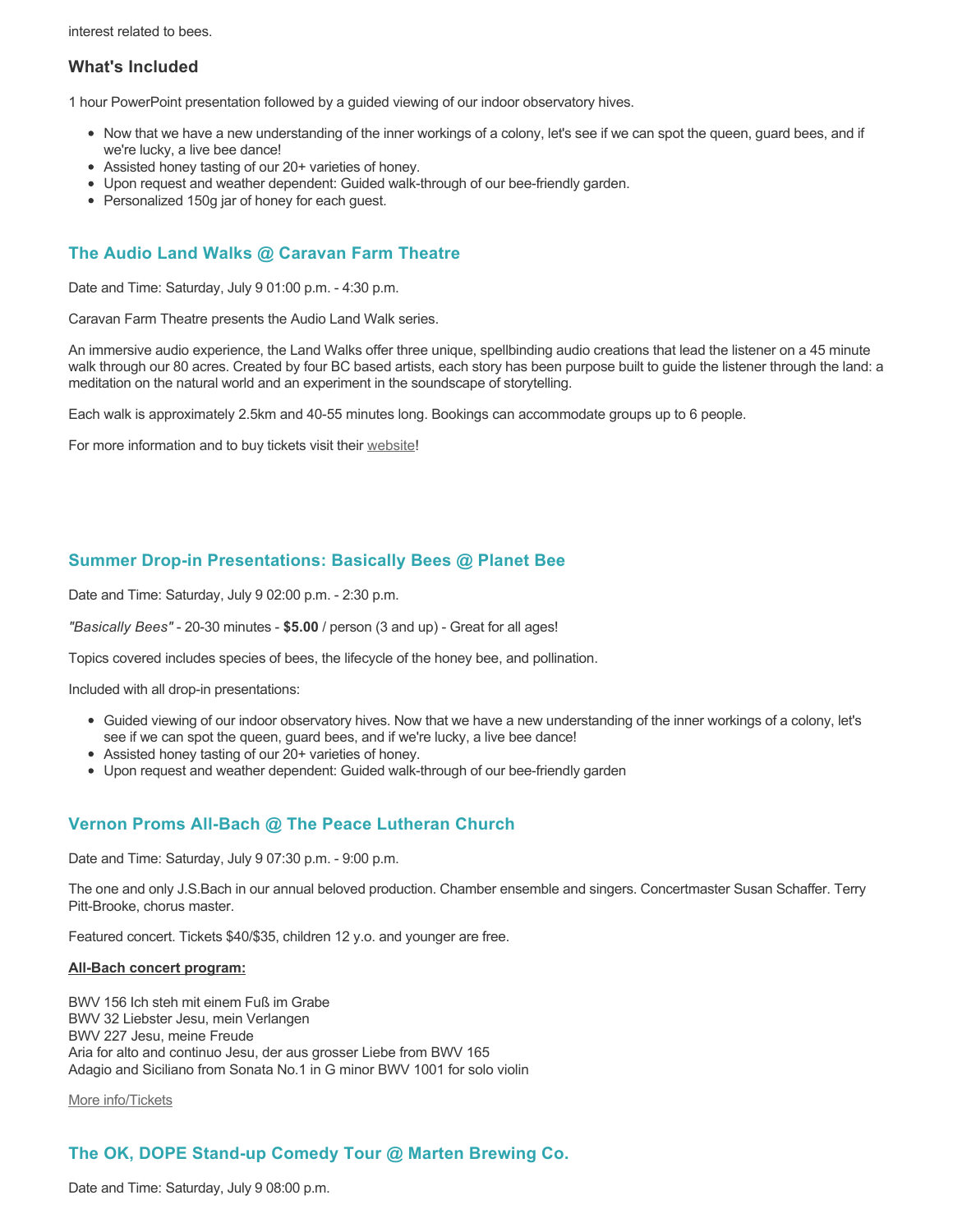OK, DOPE is proud to present one of Canada's most seasoned comedians, Simon King, live at Marten Brewing Co. Featuring Matt Baker and Nash Park.

#### Simon King

Simon King completely changes a room when he takes the stage. Aggressive, truly insightful and possessing a unique explosive delivery all his own, he bombards and challenges the audience with intelligent and flat out hilarious material at break neck speed. Along with his ability to seamlessly insert characters, impressions and improvisation makes him unlike anything else in the stand up comedy world. Being the kind of comic that comes along maybe once in a generation gets you noticed. It wasn't long before he was being invited to play some of the world's most prestigious comedy competitions and festival. From his appearances at: the San Francisco International Comedy Competition, the Seattle International Comedy Competition, The Winnipeg Comedy Festival, The Edmonton Comedy Festival, The Moncton Comedy Festival, The Vancouver International Comedy Festival, Just For Laughs North West, The NW Comedy Fest, The Kuala Lumpur Comedy Fest, Virgin Music Festival and The Just For Laughs Festival to his breakout performances at the prestigious HBO U.S. Comedy Arts Festival in Aspen and the HBO, TBS Comedy Festival in Las Vegas: he's made a huge impact wherever he's been. A workhorse and veteran performer with more than twenty years of professional stand up under his belt, Simon effortlessly plays everything from theatres to comedy clubs to dive bars. With numerous national television and radio appearances including Comedy Network, CBC, CTV, TBS, Comedy Central and TBS among many more his resume speaks for itself. Simon has released numerous albums that are regularly featured on Sirius and terrestrial radio and also multiple hour long specials including his latest "As Good As Or Better Than" directed by Rory Scovel.

#### Matt Baker

Your guide to laughter, Matt Baker is an adventurous guy with a goofy outlook on the world he lives in. His unique brand of comedy is light, silly and witty! Matt hails from the suburbs of Ontario and has travelled across Canada telling stories and jokes in small towns and big cities alike. Winner of the Just for Laughs Northwest Outsider's competition, Matt is a regular at Yuk Yuks and has performed at numerous festivals on the west coast! Matt Baker is a comedic act you won't want to miss!

#### Nash Park

Nash Park is an up-and-coming stand-up comedian born in the small town in northern BC. After high school Nash moved to Victoria BC and spent years chasing creative projects until he discovered his love for stand-up comedy. After just one taste, he was completely hooked. Since then Nash has been regularly performing his high-energy, hard-hitting stand-up to crowds all around Victoria and Vancouver Island. Nash is also behind OK, DOPE, a comedy collective that creates and produces live shows, podcasts, and comedic content. OK,DOPE's flagship production is The Late Night Show with Nash Park, a live monthly show that combines stand-up, improv, and sketch all within the structure of a classic late night talk show. Off stage you can hear him as one half of the OK, DOPE Podcast

Click [HERE](https://www.ok-dope.com/shows) to purchase tickets!

# **Sunday, July 10, 2022**

## **Vernon's Sun Valley Cruise-in**

Date and Time: Sunday, July 10 08:00 a.m. - 3:00 p.m.

The Sun Valley Cruise-In is all about cool rides, this popular classic car show weekend is open to all show vehicles including Customs, Antiques, Hot Rods, Street Rods, and Rat Rods, Old trucks, and Muscle Cars, Motorcycles, Imports, old and modern.

#### **Weekend Overview**:

#### Friday, July 8th

• Movie Night, The Old Towne Theatre. Enjoy the classic cruising and old time rock and roll soundtrack of 'American Graffiti' on the big screen. Dress up like it was 1962, view the movie, and enjoy us as we cruise downtown into the evening.

#### Saturday, July 9th

- **Scenic Back-country Cruise**, The cruise starts at Watkin Motors and finishes up at the downtown show, mid afternoon.
- **Downtown Car Show**, 30th Avenue, Vernon. Join us for the traditional FREE downtown car show on 30th Avenue. All show vehicles should arrive and set up between 3:30 and 4:30 PM. For public safety, all vehicles must remain parked from 4:30 until the end of the show at 8:00 PM. Sorry, absolutely no exceptions to this reguslation.

#### Sunday, July 10th

#### **The Grand Show, in Polson Park**

-8-10 am parking of show vehicles,

- Lion's Club pancake breakfast. One voucher for each vehicle; limited vouchers so register early.
- 10 am 3 pm Event. Awards 2:30 pm
- Live Music by the 'rockabilly' band 'Dixie Fried Hep Katz'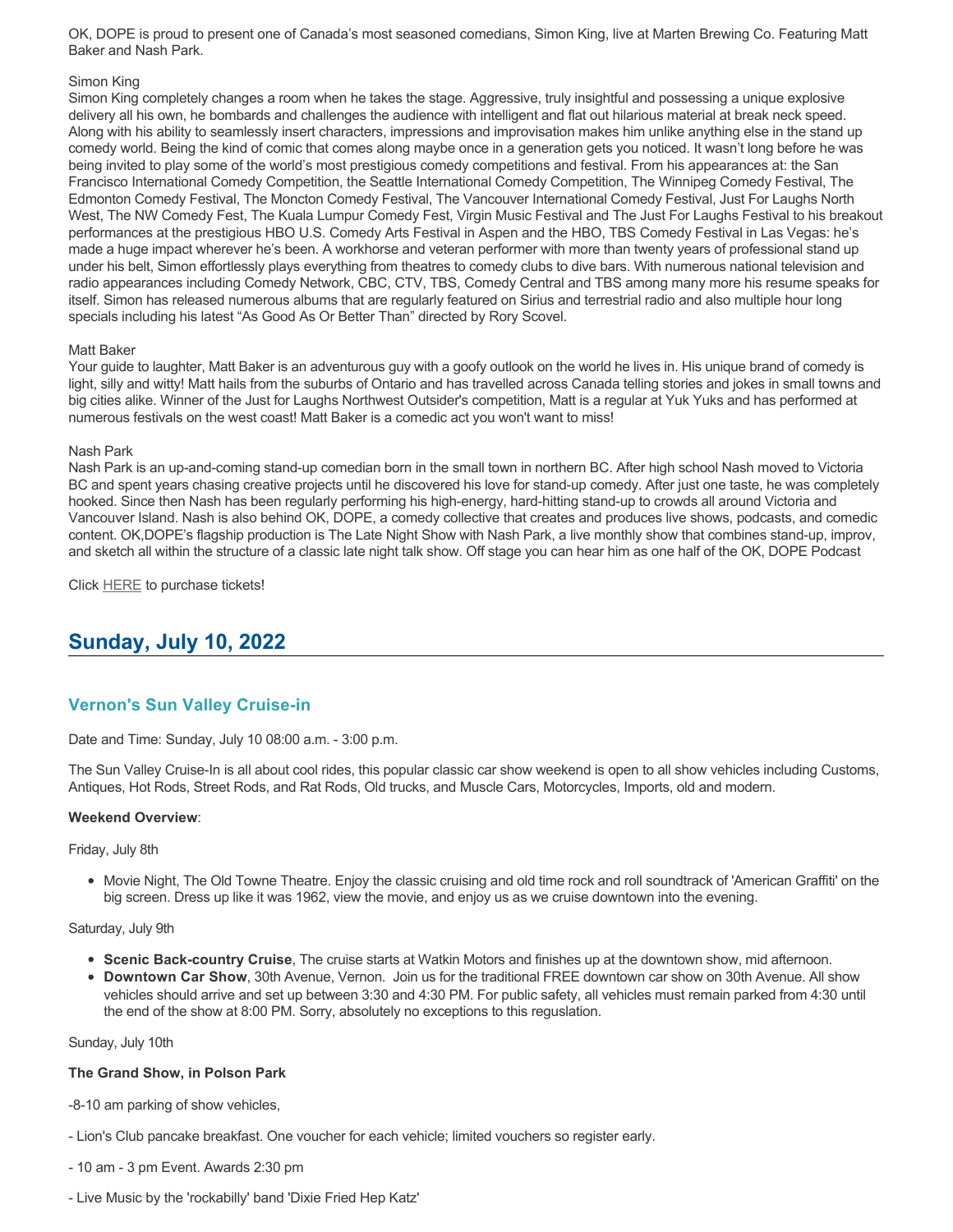- Pin-up Pageant on the main stage at noon.
- Swap Meet around the edge grassy oval edge. Swap Meet entrants please refer to the swap meet rules.
- Food vendors

For more information visit thei[r website](https://www.vernoncruisein.com/)!

## **Audio Land Walks @ Caravan Farm Theatre**

Date and Time: Sunday, July 10 09:00 a.m. - 5:00 p.m.

Caravan Farm Theatre presents the Audio Land Walk series.

An immersive audio experience, the Land Walks offer three unique, spellbinding audio creations that lead the listener on a 30 minute walk through our 80 acres. Created by four BC based artists, each story has been purpose built to guide the listener through the land: a meditation on the natural world and an experiment in the soundscape of storytelling.

Each walk is approximately 2.5km and 30-45 minutes long. Each booking can accommodate a group of up to 6 people.

Each guest will receive a sanitized MP3 player and a sanitized pair of over-ear headphones.

#### **Showtime:**

Click "[Buy Tickets](https://caravanfarmtheatre.com/show/the-land-walks/?ct=t%28EMAIL_CAMPAIGN_4_19_2022_13_43SEASON+2022%29&mc_cid=c02afad356&mc_eid=4778eb8892)" to see available times.

## **Yoga + Mimosas @ Predator Ridge Resort**

Date and Time: Sunday, July 10 10:00 a.m.

Grace & Flow is back at [Predator Ridge Resort](https://www.predatorridge.com/events) to bring you *Yoga + Mimosa's!* One ticket includes a 60 min yoga flow on the outdoor Lavender Platform set amongst gorgeous lavender fields.

After Savasana enjoy a juicy mimosa while taking in the view of one of the Okanagan's many treasures.

Class begins at 10 am. Access the Lavender Platform by vehicle in the Predator Ridge Commonage Neighbourhood. All levels welcome.

\*Please book early as spaces are limited\*

All classes are outdoors so please prepare for the weather. Vaccination passports not required.

Must bring your own yoga mat, no spare mats available to borrow. Directions to the platform will be emailed out to you along with a waiver once purchase is confirmed.

## **Sun Valley Cruise-In Car Show @ Polson Park**

Date and Time: Sunday, July 10 10:00 a.m. - 3:00 p.m.

Welcome to the North Okanagan's favorite car show; the 'Sun Valley Cruise-In' located in Vernon, BC.

The Sun Valley Cruise-In is all about cool rides, this popular classic car show weekend is open to all show vehicles including Customs, Antiques, Hot Rods, Street Rods, and Rat Rods, Old trucks, and Muscle Cars, Motorcycles, Imports, old and modern.

For over 20 years cool rides have gathered in from western Canada and the US northwest, for a fun filled weekend of automotive activities and displays.

- Event T-shirts and Button Front Shirts will be offered for sale
- Live Music
- Pin-up Pageant
- Awards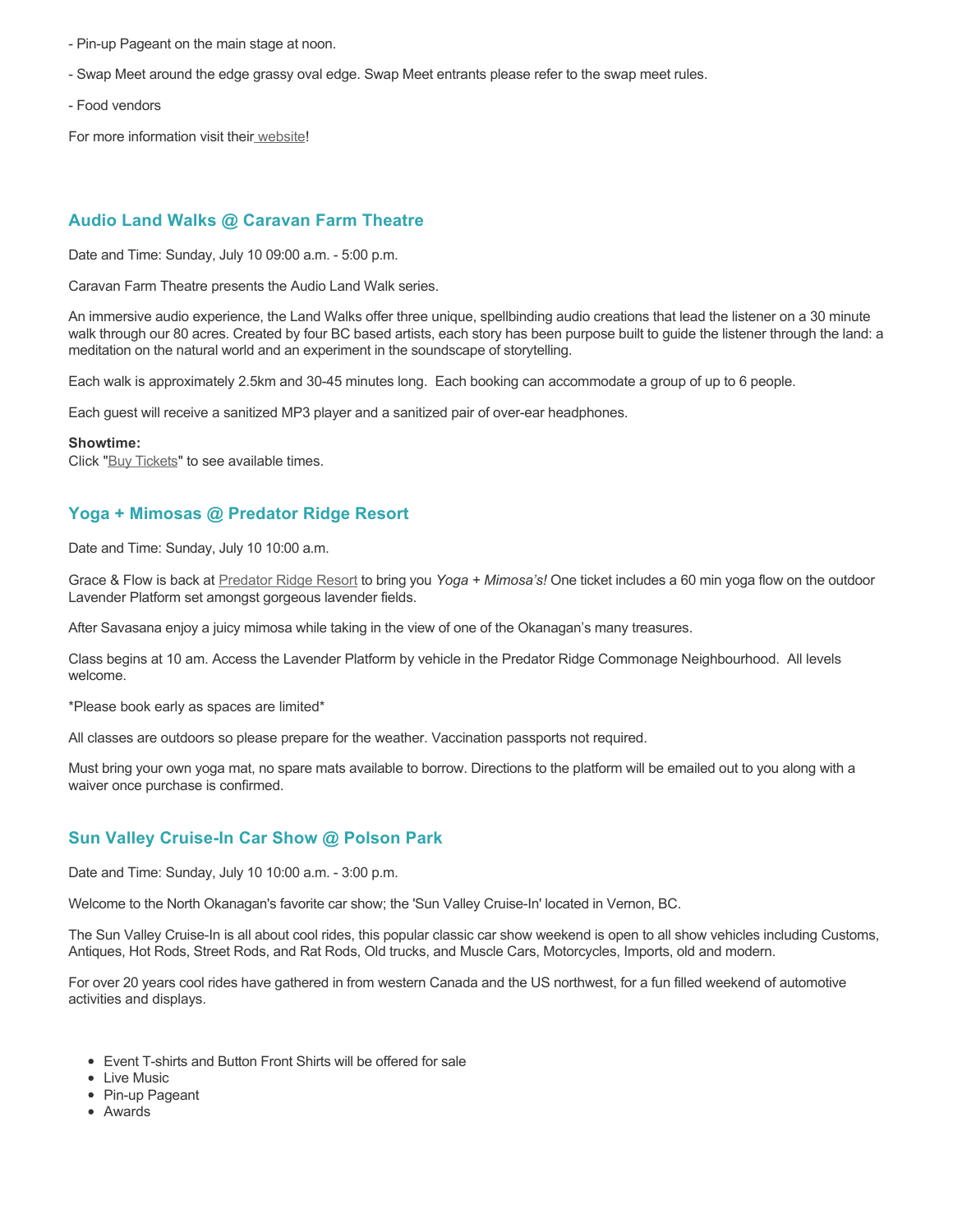## **Summer Daily Tours @ Davison Orchards**

Date and Time: Sunday, July 10 11:00 a.m. - 4:00 p.m.

If you love tractor tours at the farm, we have some great news! Our tractor tours now run daily 10am to 4pm Monday to Saturday, and 11am to 4pm on Sundays!

## **Summer Drop-in Presentations: Basically Bees @ Planet Bee**

Date and Time: Sunday, July 10 11:00 a.m. - 11:30 a.m.

*"Basically Bees"* - 20-30 minutes - **\$5.00** / person (3 and up) - Great for all ages!

Topics covered includes species of bees, the lifecycle of the honey bee, and pollination.

Included with all drop-in presentations:

- Guided viewing of our indoor observatory hives. Now that we have a new understanding of the inner workings of a colony, let's see if we can spot the queen, guard bees, and if we're lucky, a live bee dance!
- Assisted honey tasting of our 20+ varieties of honey.
- Upon request and weather dependent: Guided walk-through of our bee-friendly garden

*(No booking necessary, but groups of 10 or more are recommended to call in advance.)*

## **Vernon Ribfest @ Vernon Curling Club**

Date and Time: Sunday, July 10 11:00 a.m. - 9:00 p.m.

The Vernon Ribfest offers family fun with something for everyone; a community-sized BBQ, Live Classic Rock and Country Bands, Adult Beverage Service, Table Reservations, Media BBQ Contest, Kids Zone with unique attractions and Shuttle Bus service (by donation to the Schubert Centre Society).

Vernon Ribfest is happening on July 8-10, 2022 at the Curling Club at 3400 39th Ave Vernon BC. We look forward to seeing you there!

## **Dog Days of Summer Art Show & amp; Sale @ The Vernon Community Art Centre**

Date and Time: Sunday, July 10 12:00 p.m. - 4:00 p.m.

We often hear about the "dog days" of summer but what does the expression actually mean and what does it have to do with dogs? Some suggest its about the hot sultry days of summer, while others suggest it's when dogs go mad from the heat. Historically, 'dog days' were associated with the star system Sirius (known as the "Dog Star") because it rises simultaneously with the sun during the hottest days. Here at the Arts Centre, the Dog Days of Summer is a celebration of our loyal companions and a chance for local artists and makers to create pieces that spoil the hounds and inspire the humans.

Artists and makers have been invited to create everything from fine art to functional artisan goods using any medium they wish (clay, metal, glass, paint, fibre/textiles, leather, wood, photos etc). You can hope to see tons of dog dishes, cozy beds, clothes, keychains, paw prints, paintings, portraits, accessories, and sculptures.

Visit the art show and sale from July 2-25th, Mon-Thurs 9-9, Fri-Sat 9-5, and Sunday 12-4pm.

Located at the entrance to Polson Park.

## **Summer Drop-in Presentations: All About Bees @ Planet Bee**

Date and Time: Sunday, July 10 12:00 p.m. - 1:15 p.m.

Learn all about Bees!

*"All ABout Bees"* - 60-75 minutes - **\$15.00** / person (3 and up, recommended for ages 13+)

Includes all topics above plus pollen, royal jelly, propolis, and mead. Time permitting, we are happy to expand into any other areas of interest related to bees.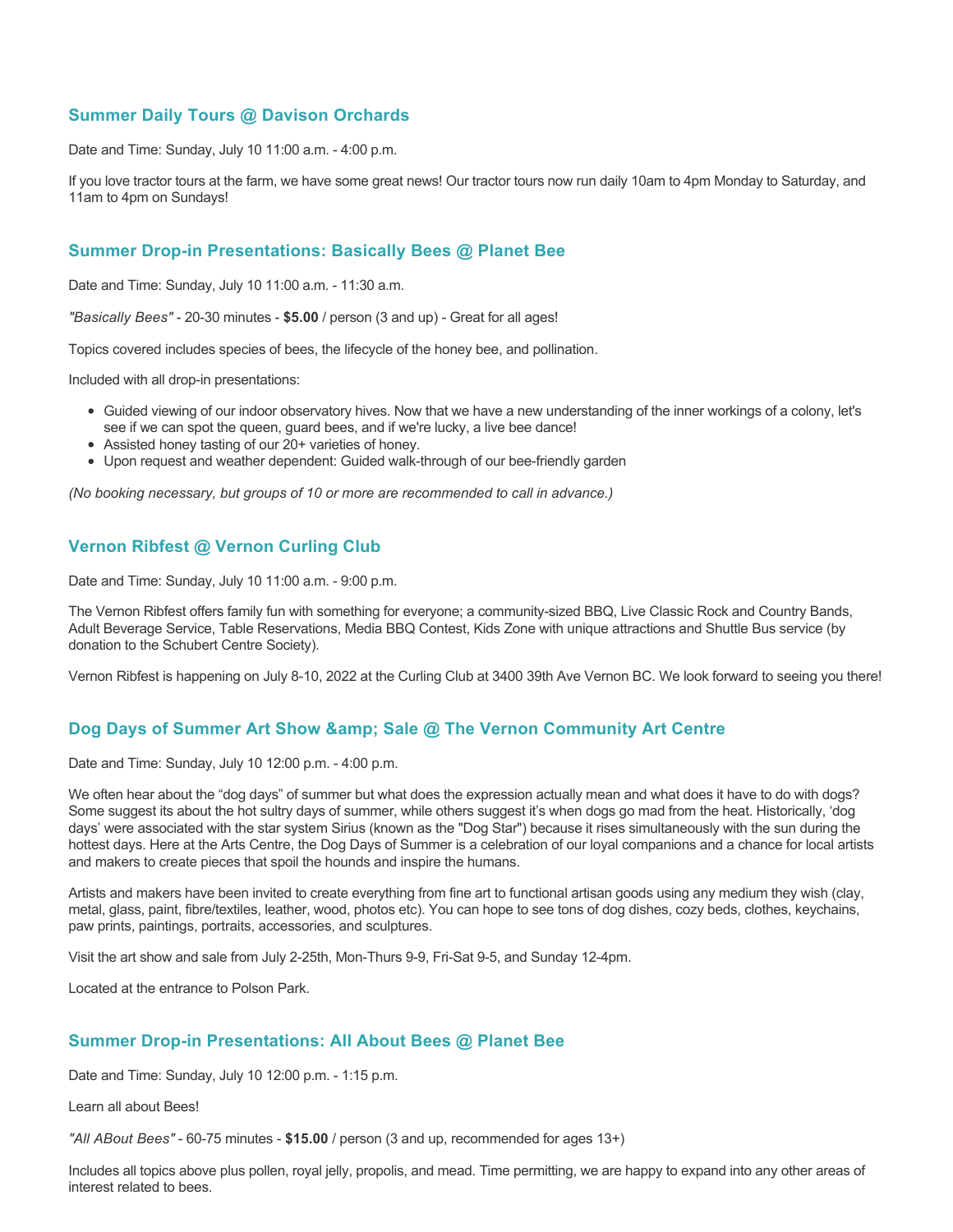## **What's Included**

1 hour PowerPoint presentation followed by a guided viewing of our indoor observatory hives.

- Now that we have a new understanding of the inner workings of a colony, let's see if we can spot the queen, guard bees, and if we're lucky, a live bee dance!
- Assisted honey tasting of our 20+ varieties of honey.
- Upon request and weather dependent: Guided walk-through of our bee-friendly garden.
- Personalized 150g jar of honey for each guest.

## **The Audio Land Walks @ Caravan Farm Theatre**

Date and Time: Sunday, July 10 01:00 p.m. - 4:30 p.m.

Caravan Farm Theatre presents the Audio Land Walk series.

An immersive audio experience, the Land Walks offer three unique, spellbinding audio creations that lead the listener on a 45 minute walk through our 80 acres. Created by four BC based artists, each story has been purpose built to guide the listener through the land: a meditation on the natural world and an experiment in the soundscape of storytelling.

Each walk is approximately 2.5km and 40-55 minutes long. Bookings can accommodate groups up to 6 people.

For more information and to buy tickets visit their [website!](https://caravanfarmtheatre.com/show/the-land-walks/)

## **Summer Drop-in Presentations: Basically Bees @ Planet Bee**

Date and Time: Sunday, July 10 02:00 p.m. - 2:30 p.m.

*"Basically Bees"* - 20-30 minutes - **\$5.00** / person (3 and up) - Great for all ages!

Topics covered includes species of bees, the lifecycle of the honey bee, and pollination.

Included with all drop-in presentations:

- Guided viewing of our indoor observatory hives. Now that we have a new understanding of the inner workings of a colony, let's see if we can spot the queen, guard bees, and if we're lucky, a live bee dance!
- Assisted honey tasting of our 20+ varieties of honey.
- Upon request and weather dependent: Guided walk-through of our bee-friendly garden

## **Vernon Proms From Monteverdi to Mozart @ The Peace Lutheran Church**

Date and Time: Sunday, July 10 03:00 p.m. - 4:30 p.m.

A musical journey from the time of Monteverdi to Mozart. Enjoy beautiful solos, duets, quartets, and much more! Be transported by Tracy Fehr's soaring soprano, Seraphim Vocal Ensemble's delicate harmonies (Tracy Fehr, Heather Allen, Olivia Walsh and Colin Cross), Olivia Walsh's warm cello, and Dennis Nordlund on harpsichord.

Tickets \$25/\$20, children 12 y.o. and younger are free.

[More info/Tickets](https://proms.eventcalendarapp.com/u/36415/evt_external_62845d7084cce5260a3f5395?repeatId=evt_external_62845d7084cce5260a3f5395)

## **Vernon Proms Accordion&Fiddle: World Music @ The Peace Lutheran Church**

Date and Time: Sunday, July 10 07:30 p.m. - 9:00 p.m.

A kaleidoscope of the world music with a fiddle champion **Michael Burnyeat** and an accordion wizard **Kosta Bozhinov** (Vancouver). Enjoy Bulgarian, Hungarian, French, Canadian, Eastern European music, tango, etc.

Tickets \$25/\$20, children 12 y.o. and younger are free.

[More info/Tickets](https://proms.eventcalendarapp.com/u/36415/evt_external_62845d7084cce5260a3f538f?repeatId=evt_external_62845d7084cce5260a3f538f)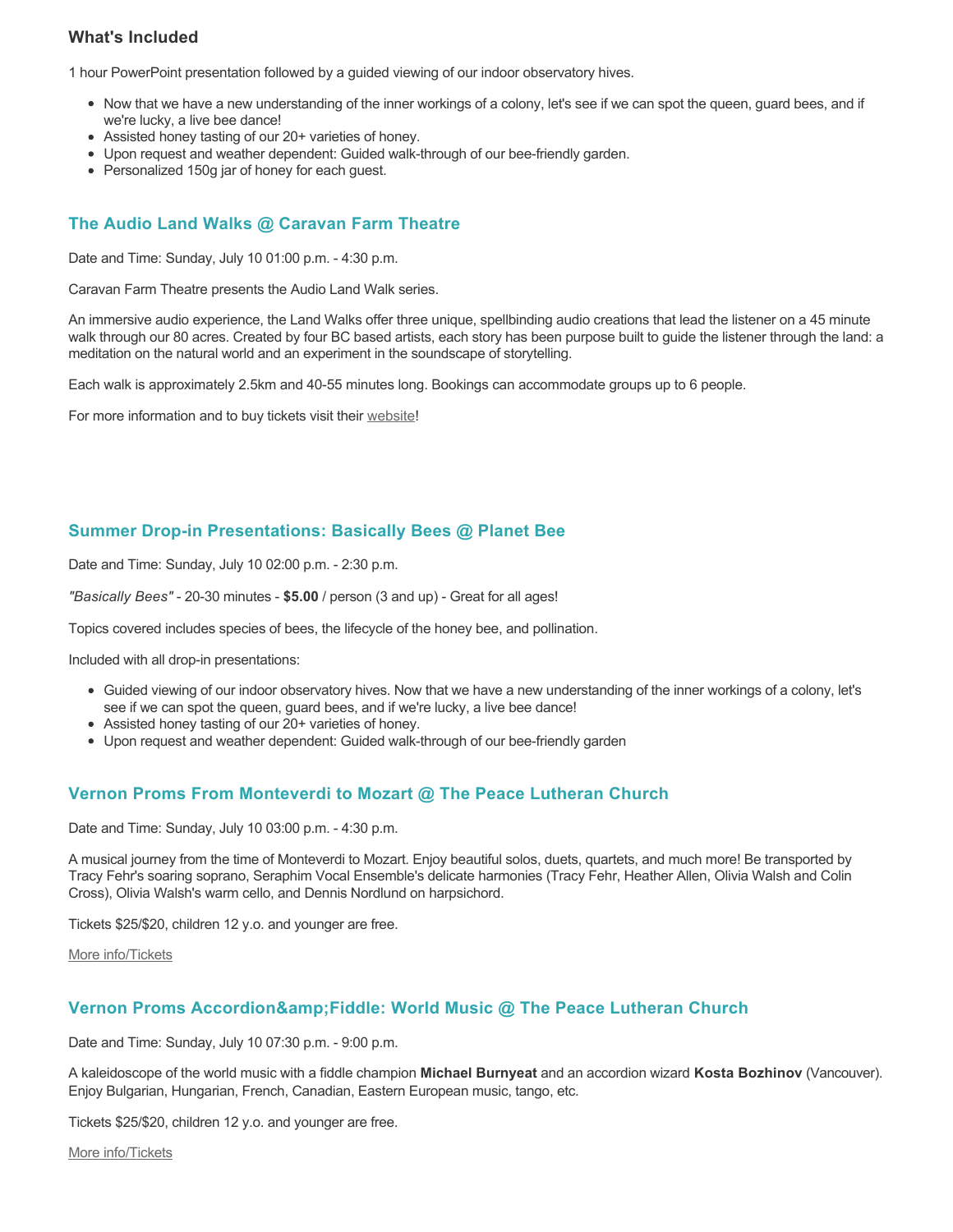## **Vernon Farmer's Market @ Kal Tire Place Parking Lot**

Date and Time: Monday, July 11 08:00 a.m. - 1:00 p.m.

Join us every Monday and Thursday morning from 8:00 am to 1:00 pm from April to October for the Vernon Farmers' Market!

We are proud to be one of the Okanagan's oldest farmers' markets! Our market showcases a diverse number of delicious foods and one-of-a-kind products, which are all grown, made or baked by our local vendors. Discover fresh produce, fruit, eggs, meat, cheese, baked goods, plants, flowers, hand crafted products & so much more at the Vernon Farmers' Market!

## **Audio Land Walks @ Caravan Farm Theatre**

Date and Time: Monday, July 11 09:00 a.m. - 5:00 p.m.

Caravan Farm Theatre presents the Audio Land Walk series.

An immersive audio experience, the Land Walks offer three unique, spellbinding audio creations that lead the listener on a 30 minute walk through our 80 acres. Created by four BC based artists, each story has been purpose built to guide the listener through the land: a meditation on the natural world and an experiment in the soundscape of storytelling.

Each walk is approximately 2.5km and 30-45 minutes long. Each booking can accommodate a group of up to 6 people.

Each guest will receive a sanitized MP3 player and a sanitized pair of over-ear headphones.

#### **Showtime:**

Click "[Buy Tickets](https://caravanfarmtheatre.com/show/the-land-walks/?ct=t%28EMAIL_CAMPAIGN_4_19_2022_13_43SEASON+2022%29&mc_cid=c02afad356&mc_eid=4778eb8892)" to see available times.

## **Dog Days of Summer Art Show & amp: Sale @ The Vernon Community Art Centre**

Date and Time: Monday, July 11 09:00 a.m. - 9:00 p.m.

We often hear about the "dog days" of summer but what does the expression actually mean and what does it have to do with dogs? Some suggest its about the hot sultry days of summer, while others suggest it's when dogs go mad from the heat. Historically, 'dog days' were associated with the star system Sirius (known as the "Dog Star") because it rises simultaneously with the sun during the hottest days. Here at the Arts Centre, the Dog Days of Summer is a celebration of our loyal companions and a chance for local artists and makers to create pieces that spoil the hounds and inspire the humans.

Artists and makers have been invited to create everything from fine art to functional artisan goods using any medium they wish (clay, metal, glass, paint, fibre/textiles, leather, wood, photos etc). You can hope to see tons of dog dishes, cozy beds, clothes, keychains, paw prints, paintings, portraits, accessories, and sculptures.

Visit the art show and sale from July 2-25th, Mon-Thurs 9-9, Fri-Sat 9-5, and Sunday 12-4pm.

Located at the entrance to Polson Park.

## **Summer Daily Tours @ Davison Orchards**

Date and Time: Monday, July 11 10:00 a.m. - 4:00 p.m.

If you love tractor tours at the farm, we have some great news! Our tractor tours now run daily 10am to 4pm Monday to Saturday, and 11am to 4pm on Sundays!

## **Summer Drop-in Presentations: Basically Bees @ Planet Bee**

Date and Time: Monday, July 11 11:00 a.m. - 11:30 a.m.

*"Basically Bees"* - 20-30 minutes - **\$5.00** / person (3 and up) - Great for all ages!

Topics covered includes species of bees, the lifecycle of the honey bee, and pollination.

Included with all drop-in presentations:

Guided viewing of our indoor observatory hives. Now that we have a new understanding of the inner workings of a colony, let's see if we can spot the queen, guard bees, and if we're lucky, a live bee dance!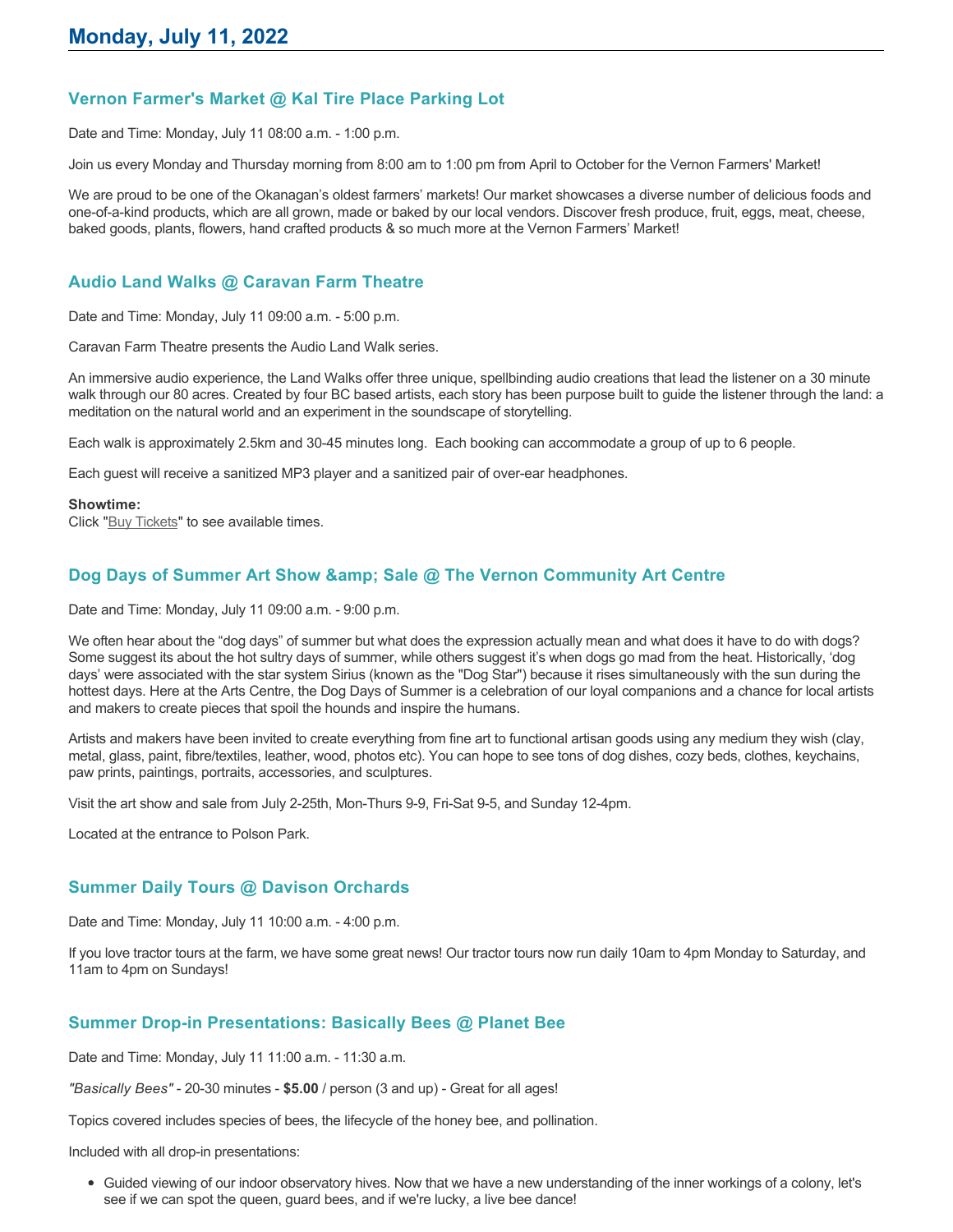- Assisted honey tasting of our 20+ varieties of honey.
- Upon request and weather dependent: Guided walk-through of our bee-friendly garden

*(No booking necessary, but groups of 10 or more are recommended to call in advance.)*

## **Summer Drop-in Presentations: All About Bees @ Planet Bee**

Date and Time: Monday, July 11 12:00 p.m. - 1:15 p.m.

Learn all about Bees!

*"All ABout Bees"* - 60-75 minutes - **\$15.00** / person (3 and up, recommended for ages 13+)

Includes all topics above plus pollen, royal jelly, propolis, and mead. Time permitting, we are happy to expand into any other areas of interest related to bees.

### **What's Included**

1 hour PowerPoint presentation followed by a guided viewing of our indoor observatory hives.

- Now that we have a new understanding of the inner workings of a colony, let's see if we can spot the queen, guard bees, and if we're lucky, a live bee dance!
- Assisted honey tasting of our 20+ varieties of honey.
- Upon request and weather dependent: Guided walk-through of our bee-friendly garden.
- Personalized 150g jar of honey for each quest.

## **Summer Drop-in Presentations: Basically Bees @ Planet Bee**

Date and Time: Monday, July 11 02:00 p.m. - 2:30 p.m.

*"Basically Bees"* - 20-30 minutes - **\$5.00** / person (3 and up) - Great for all ages!

Topics covered includes species of bees, the lifecycle of the honey bee, and pollination.

Included with all drop-in presentations:

- Guided viewing of our indoor observatory hives. Now that we have a new understanding of the inner workings of a colony, let's see if we can spot the queen, guard bees, and if we're lucky, a live bee dance!
- Assisted honey tasting of our 20+ varieties of honey.
- Upon request and weather dependent: Guided walk-through of our bee-friendly garden

## **Vernon Proms Wind Jammers @ Polson Park**

Date and Time: Monday, July 11 06:00 p.m. - 7:00 p.m.

A mix of popular tunes for woodwind quintet. *#EasyListening*

By donation

[More info](https://proms.eventcalendarapp.com/u/36415/evt_external_62845d7184cce5260a3f539e?repeatId=evt_external_62845d7184cce5260a3f539e)

## **Vernon Proms Celtic Folk Music @ Polson Park**

Date and Time: Monday, July 11 07:30 p.m. - 8:30 p.m.

Fiery and luscious Celtic music with a fiddle champion **Michael Burnyeat** and an accordion wizard **Kosta Bozhinov** (Vancouver). *#world music*

By donation

[More info](https://proms.eventcalendarapp.com/u/36415/evt_external_62845d7084cce5260a3f5393?repeatId=evt_external_62845d7084cce5260a3f5393)

# **Tuesday, July 12, 2022**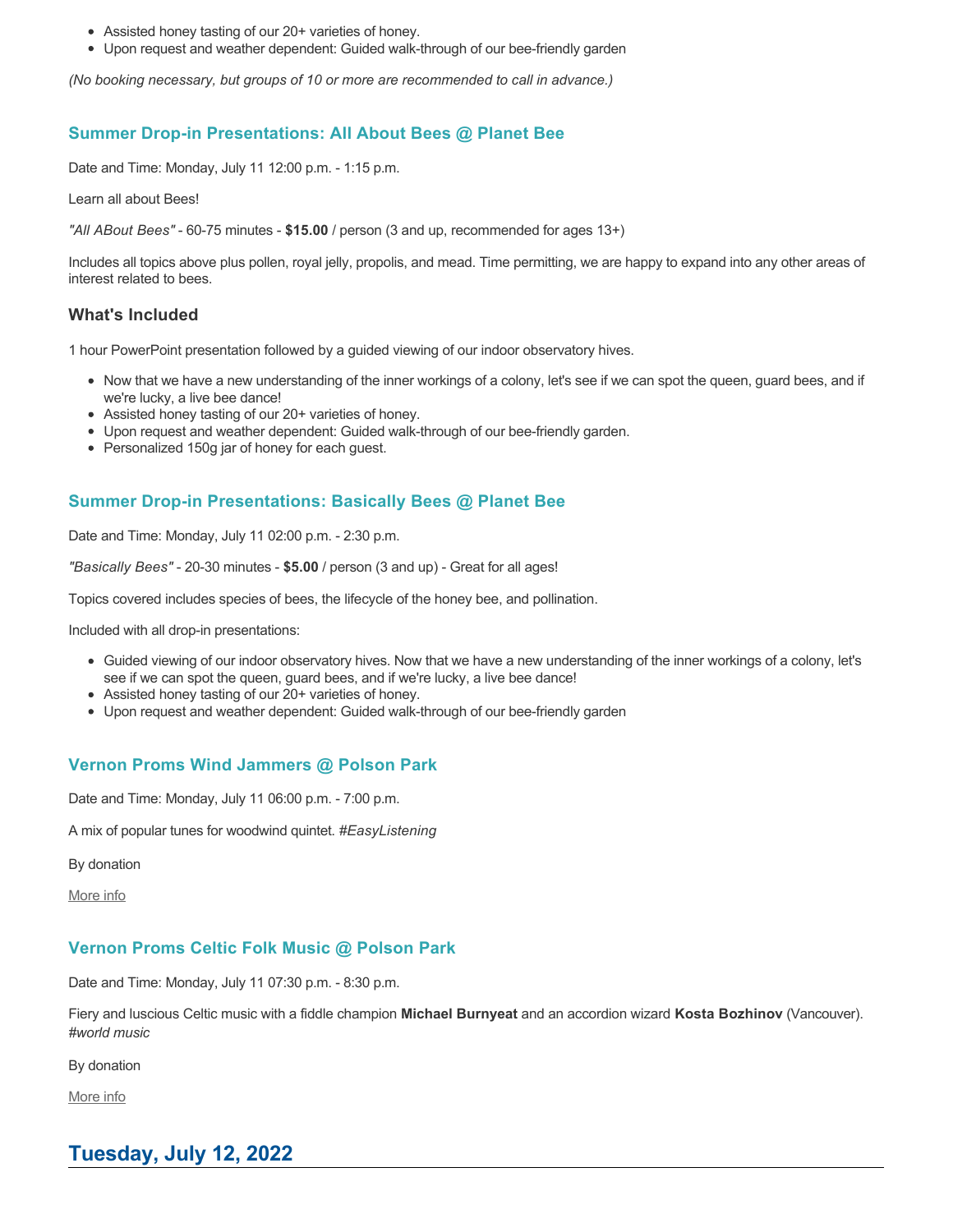## Dog Days of Summer Art Show & amp; Sale @ The Vernon Community Art Centre

Date and Time: Tuesday, July 12 09:00 a.m. - 9:00 p.m.

We often hear about the "dog days" of summer but what does the expression actually mean and what does it have to do with dogs? Some suggest its about the hot sultry days of summer, while others suggest it's when dogs go mad from the heat. Historically, 'dog days' were associated with the star system Sirius (known as the "Dog Star") because it rises simultaneously with the sun during the hottest days. Here at the Arts Centre, the Dog Days of Summer is a celebration of our loyal companions and a chance for local artists and makers to create pieces that spoil the hounds and inspire the humans.

Artists and makers have been invited to create everything from fine art to functional artisan goods using any medium they wish (clay, metal, glass, paint, fibre/textiles, leather, wood, photos etc). You can hope to see tons of dog dishes, cozy beds, clothes, keychains, paw prints, paintings, portraits, accessories, and sculptures.

Visit the art show and sale from July 2-25th, Mon-Thurs 9-9, Fri-Sat 9-5, and Sunday 12-4pm.

Located at the entrance to Polson Park.

## **Audio Land Walks @ Caravan Farm Theatre**

Date and Time: Tuesday, July 12 09:00 a.m. - 5:00 p.m.

Caravan Farm Theatre presents the Audio Land Walk series.

An immersive audio experience, the Land Walks offer three unique, spellbinding audio creations that lead the listener on a 30 minute walk through our 80 acres. Created by four BC based artists, each story has been purpose built to guide the listener through the land: a meditation on the natural world and an experiment in the soundscape of storytelling.

Each walk is approximately 2.5km and 30-45 minutes long. Each booking can accommodate a group of up to 6 people.

Each guest will receive a sanitized MP3 player and a sanitized pair of over-ear headphones.

#### **Showtime:**

Click "**[Buy Tickets](https://caravanfarmtheatre.com/show/the-land-walks/?ct=t%28EMAIL_CAMPAIGN_4_19_2022_13_43SEASON+2022%29&mc_cid=c02afad356&mc_eid=4778eb8892)**" to see available times.

## **Black Horse @ Caravan Farm Theatre**

Date and Time: Tuesday, July 12 09:00 a.m. - 10:00 p.m.

#### **A SPECTACULAR NEW MUSICAL BY LINZ KENYON**

*Blackhorse* is a horse powered love story by Okinawan cowboy poet and raconteur Linz Kenyon, and marks a return to a spectacular incorporation of the horse as stage machine – a concept pioneered by Estelle Shook and Linz Kenyon in earlier works like *Cowboy King* and *IOU Land*.

Audiences can expect the same gritty, hilarious rural poetry and bust-out-of-the-gates indie rock score that is Linz's hallmark, as well as spectacular staging featuring six horses and a team of local horsewomen, led by heavy horse pulling champ Joyce Marchant. *Blackhorse* is the contemporary tale of a BC couple struggling to raise a family, own a home and cope with one parent away at work in the Alberta oilpatch.

[Tickets](https://caravanfarmtheatre.com/show/blackhorse-2/?ct=t%28EMAIL_CAMPAIGN_4_19_2022_13_43SEASON+2022%29&mc_cid=c02afad356&mc_eid=4778eb8892) go on sale April 25, 2022.

## **Summer Daily Tours @ Davison Orchards**

Date and Time: Tuesday, July 12 10:00 a.m. - 4:00 p.m.

If you love tractor tours at the farm, we have some great news! Our tractor tours now run daily 10am to 4pm Monday to Saturday, and 11am to 4pm on Sundays!

### **Private Tours @ Mackie Lake House**

Date and Time: Tuesday, July 12 10:00 a.m. - 4:00 p.m.

A tale of three teapots, a rattlesnake hunting Reverend, and a gift from the King of Naples! Discover these and a multitude of other fascinating stories at this historic grand home.

Pre-booked tours are available starting May 1, 2022. Tours can be booked from 10am-4pm Tuesdays, Wednesdays and Thursdays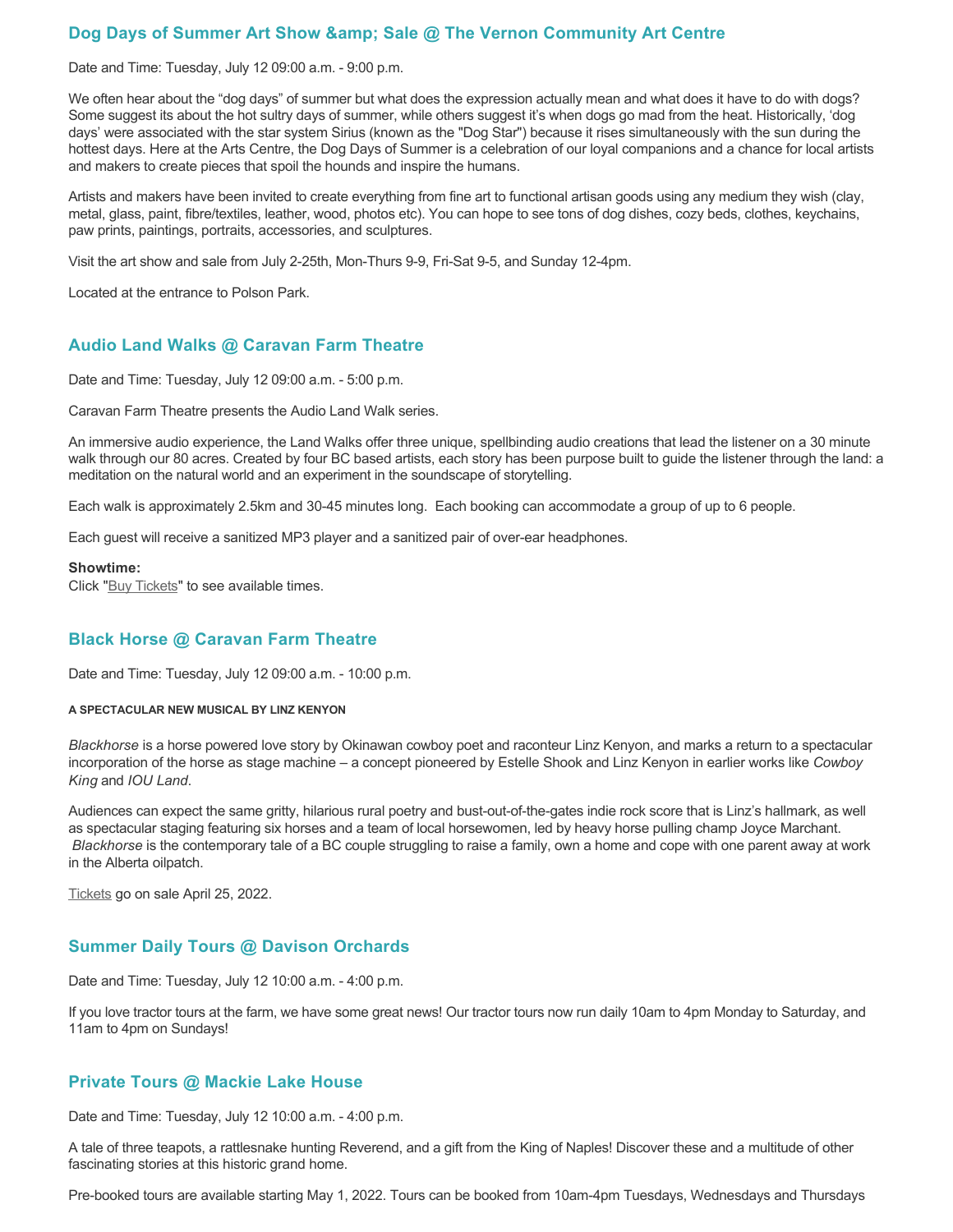ONLY. We are currently unable to facilitate weekend tours due to spring and summer events.

Please call 250-545-1019 to reserve.

Tickets are \$13 per person – \$5 for young children.

Refreshing beverages are available for purchase after your tour as you enjoy the grounds at Mackie Lake House.

### **Summer Drop-in Presentations: Basically Bees @ Planet Bee**

Date and Time: Tuesday, July 12 11:00 a.m. - 11:30 a.m.

*"Basically Bees"* - 20-30 minutes - **\$5.00** / person (3 and up) - Great for all ages!

Topics covered includes species of bees, the lifecycle of the honey bee, and pollination.

Included with all drop-in presentations:

- Guided viewing of our indoor observatory hives. Now that we have a new understanding of the inner workings of a colony, let's see if we can spot the queen, guard bees, and if we're lucky, a live bee dance!
- Assisted honey tasting of our 20+ varieties of honey.
- Upon request and weather dependent: Guided walk-through of our bee-friendly garden

*(No booking necessary, but groups of 10 or more are recommended to call in advance.)*

## **Summer Drop-in Presentations: All About Bees @ Planet Bee**

Date and Time: Tuesday, July 12 12:00 p.m. - 1:15 p.m.

Learn all about Bees!

*"All ABout Bees"* - 60-75 minutes - **\$15.00** / person (3 and up, recommended for ages 13+)

Includes all topics above plus pollen, royal jelly, propolis, and mead. Time permitting, we are happy to expand into any other areas of interest related to bees.

### **What's Included**

1 hour PowerPoint presentation followed by a guided viewing of our indoor observatory hives.

- Now that we have a new understanding of the inner workings of a colony, let's see if we can spot the queen, guard bees, and if we're lucky, a live bee dance!
- Assisted honey tasting of our 20+ varieties of honey.
- Upon request and weather dependent: Guided walk-through of our bee-friendly garden.
- Personalized 150g jar of honey for each guest.

## **Kalamalka Garden (K'nmaĺka? Sәnqâĺtәn) Indigenous Garden Tours @ Okanagan College**

Date and Time: Tuesday, July 12 02:00 p.m. - 3:30 p.m.

The tour of Kalamalka Garden will allow visitors to learn a brief history of Syilx (pronounced: see-eel), who are the Indigenous people of the Okanagan - and the Captikʷł (pronounced: chap-teek-cool) which are the stories, laws and cultural values of the Syilx Okanagan people, which have been passed down from generation to generation by oral tradition. Through these ancient stories, the Syilx have preserved their worldwide view and relationship with nature. Here at the Kalamalka Garden, guests will get to experience first hand the beauty and importance of both the Indigenous plant life and the traditional Indigenous knowledge that has existed for thousands of years, and still exists today.

Guests will have the opportunity to learn to identify traditional plants, understand how these plants are used for medicinal and food purposes, and see demonstrations of how to harvest and use the plants.

The tour presenter will provide short workshop on an Indigenous garden product and how it is grown, harvested and made into a gift. The workshop will explore the elements of traditional foods and medicines, history of the Okanagan area, Indigenous gardening techniques, and samples of foods from the garden.

# **Tour Details**

**DURATION:** Tours are available on Tuesdays and Thursdays starting at 2:00pm Tours are 1 hour – 1.5 hour.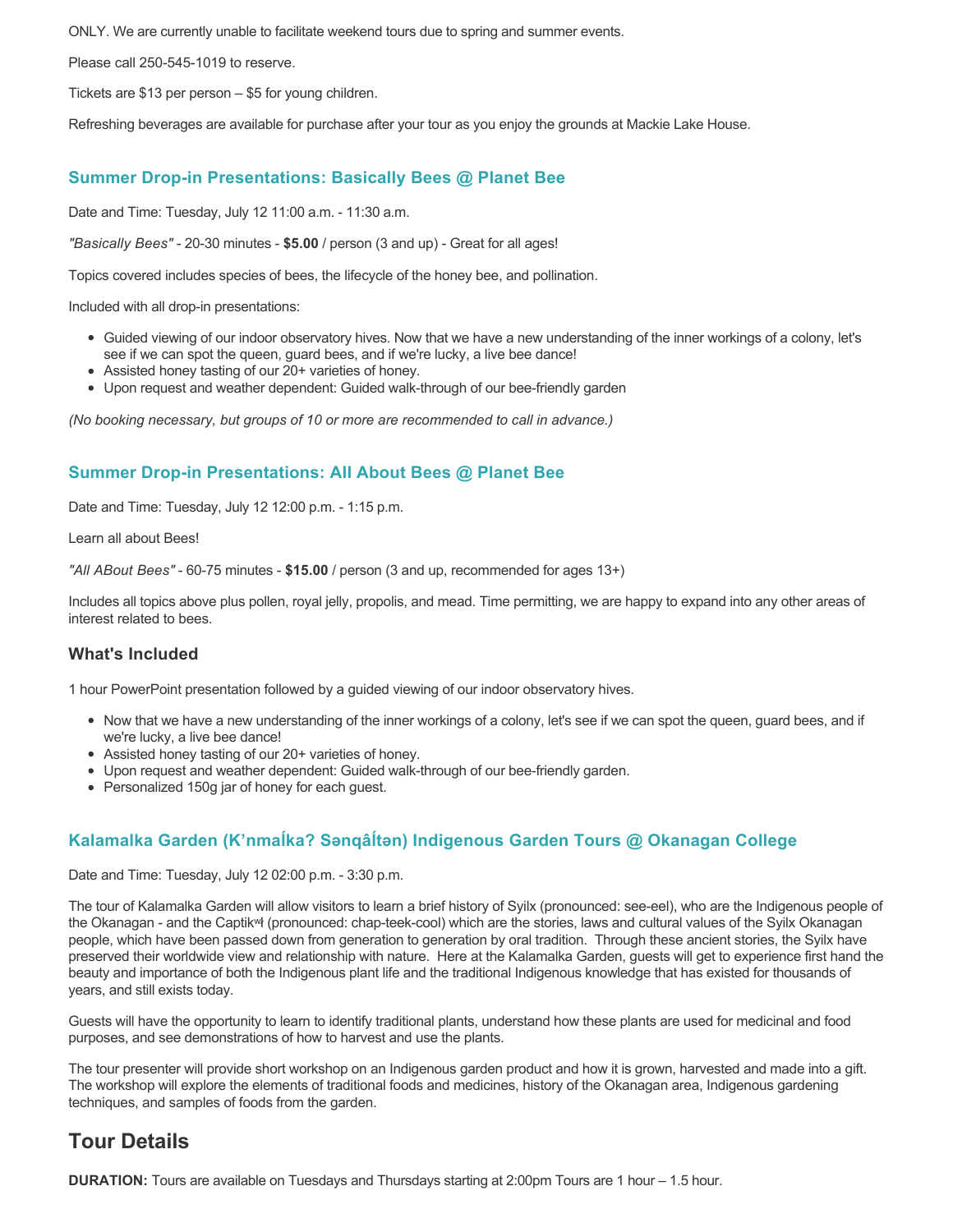**RATES:** \$30.00 – Adults \$5.00 – Children under 16 years old

All proceeds from the Garden Tours are used for operations.

Get your tickets [here!](https://www.eventbrite.ca/e/kalamalka-garden-tour-tickets-158617843239)

## **Summer Drop-in Presentations: Basically Bees @ Planet Bee**

Date and Time: Tuesday, July 12 02:00 p.m. - 2:30 p.m.

*"Basically Bees"* - 20-30 minutes - **\$5.00** / person (3 and up) - Great for all ages!

Topics covered includes species of bees, the lifecycle of the honey bee, and pollination.

Included with all drop-in presentations:

- Guided viewing of our indoor observatory hives. Now that we have a new understanding of the inner workings of a colony, let's see if we can spot the queen, guard bees, and if we're lucky, a live bee dance!
- Assisted honey tasting of our 20+ varieties of honey.
- Upon request and weather dependent: Guided walk-through of our bee-friendly garden

## **Live Music @ Range Lounge & Grill (Predator Ridge Resort)**

Date and Time: Tuesday, July 12 05:00 p.m. - 7:00 p.m.

During the summer, join us every Tuesday from 5 -7pm for our series of live music performances by local Okanagan artists.

Join us in Range & Lounge Grill to enjoy dinner during the event (dinner reservations are recommended).

## **Historic Downtown Mural Tours @ Greater Vernon Museum & Archives**

Date and Time: Tuesday, July 12 06:00 p.m. - 8:00 p.m.

The Historic Mural Tour takes you on a walking trip back into the past through Downtown Vernon. Discover all the places and ways our past meets our present.

Join our tour guides as they explore the lives and times of the individuals whose faces grace our city walls. Share in some of the stories of the people that helped create the vibrant, multicultural city that Vernon is today.

#### **Tour FAQs**

- Tours must be pre-booked. Tours will not run if there are no bookings.
- Tours are best for those aged 12+ with an intermediate level of activity anticipated (tours are ~5km and run from 1.5 2 hours).
- Comfortable shoes, layers of clothing, sunglasses and/or sun hat, raingear if necessary, water bottle, and camera are recommended.
- Tours go rain or shine and are non-refundable.
- For groups larger than 20, private bookings or community groups, please contact us for details.
- Tours start at the Museum & Archives of Vernon 3009 32nd Avenue

Get your tickets [here!](https://www.eventbrite.com/e/historic-downtown-mural-tours-tickets-304983342387)

# **Wednesday, July 13, 2022**

## **Black Horse @ Caravan Farm Theatre**

Date and Time: Wednesday, July 13 09:00 a.m. - 10:00 p.m.

#### **A SPECTACULAR NEW MUSICAL BY LINZ KENYON**

*Blackhorse* is a horse powered love story by Okinawan cowboy poet and raconteur Linz Kenyon, and marks a return to a spectacular incorporation of the horse as stage machine – a concept pioneered by Estelle Shook and Linz Kenyon in earlier works like *Cowboy King* and *IOU Land*.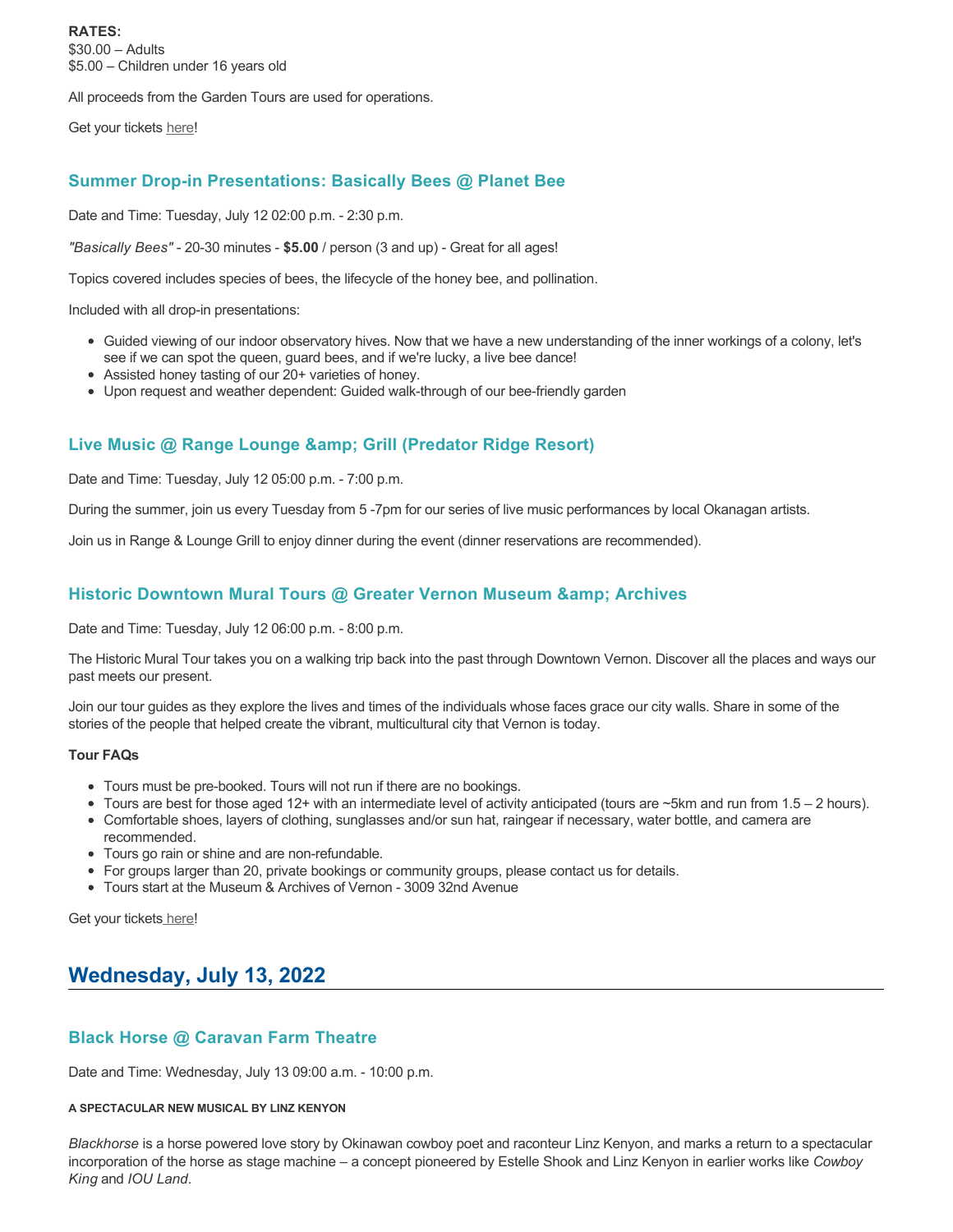Audiences can expect the same gritty, hilarious rural poetry and bust-out-of-the-gates indie rock score that is Linz's hallmark, as well as spectacular staging featuring six horses and a team of local horsewomen, led by heavy horse pulling champ Joyce Marchant. *Blackhorse* is the contemporary tale of a BC couple struggling to raise a family, own a home and cope with one parent away at work in the Alberta oilpatch.

[Tickets](https://caravanfarmtheatre.com/show/blackhorse-2/?ct=t%28EMAIL_CAMPAIGN_4_19_2022_13_43SEASON+2022%29&mc_cid=c02afad356&mc_eid=4778eb8892) go on sale April 25, 2022.

## **Audio Land Walks @ Caravan Farm Theatre**

Date and Time: Wednesday, July 13 09:00 a.m. - 5:00 p.m.

Caravan Farm Theatre presents the Audio Land Walk series.

An immersive audio experience, the Land Walks offer three unique, spellbinding audio creations that lead the listener on a 30 minute walk through our 80 acres. Created by four BC based artists, each story has been purpose built to guide the listener through the land: a meditation on the natural world and an experiment in the soundscape of storytelling.

Each walk is approximately 2.5km and 30-45 minutes long. Each booking can accommodate a group of up to 6 people.

Each guest will receive a sanitized MP3 player and a sanitized pair of over-ear headphones.

**Showtime:**

Click "[Buy Tickets](https://caravanfarmtheatre.com/show/the-land-walks/?ct=t%28EMAIL_CAMPAIGN_4_19_2022_13_43SEASON+2022%29&mc_cid=c02afad356&mc_eid=4778eb8892)" to see available times.

## Dog Days of Summer Art Show & amp; Sale @ The Vernon Community Art Centre

Date and Time: Wednesday, July 13 09:00 a.m. - 9:00 p.m.

We often hear about the "dog days" of summer but what does the expression actually mean and what does it have to do with dogs? Some suggest its about the hot sultry days of summer, while others suggest it's when dogs go mad from the heat. Historically, 'dog days' were associated with the star system Sirius (known as the "Dog Star") because it rises simultaneously with the sun during the hottest days. Here at the Arts Centre, the Dog Days of Summer is a celebration of our loyal companions and a chance for local artists and makers to create pieces that spoil the hounds and inspire the humans.

Artists and makers have been invited to create everything from fine art to functional artisan goods using any medium they wish (clay, metal, glass, paint, fibre/textiles, leather, wood, photos etc). You can hope to see tons of dog dishes, cozy beds, clothes, keychains, paw prints, paintings, portraits, accessories, and sculptures.

Visit the art show and sale from July 2-25th, Mon-Thurs 9-9, Fri-Sat 9-5, and Sunday 12-4pm.

Located at the entrance to Polson Park.

### **Goat Yoga @ O'Keefe Ranch**

Date and Time: Wednesday, July 13 09:00 a.m. - 12:00 p.m.

Yoga with Goats is back! Join Samantha Richardson for a season of yoga with four legged friends.

Ticket includes a one-hour yoga session prior to the Ranch opening. Yoga is located outdoors in the company of the Ranch's goats. Each goat has its own personality to woo you over, whether they are looking for some extra scratches, trying to make you laugh or just want to take a nap under your downward dog, you never know what they will do!

Afterwards, enjoy the Ranches grounds, take a tour of the mansion, visit the general store, and explore the buildings. Each ticket includes a complimentary general store candy bag. If you book on a Saturday, you can also enjoy the many role play artists including live music and song, demonstrations, school sessions and much, much more. Allow yourself about 2 hours to see the grounds and another hour if you stay for lunch.

To book your tickets click [here!](https://tickets.ticketseller.ca/TheatreManager/1/login&event=3417)

## **Summer Daily Tours @ Davison Orchards**

Date and Time: Wednesday, July 13 10:00 a.m. - 4:00 p.m.

If you love tractor tours at the farm, we have some great news! Our tractor tours now run daily 10am to 4pm Monday to Saturday, and 11am to 4pm on Sundays!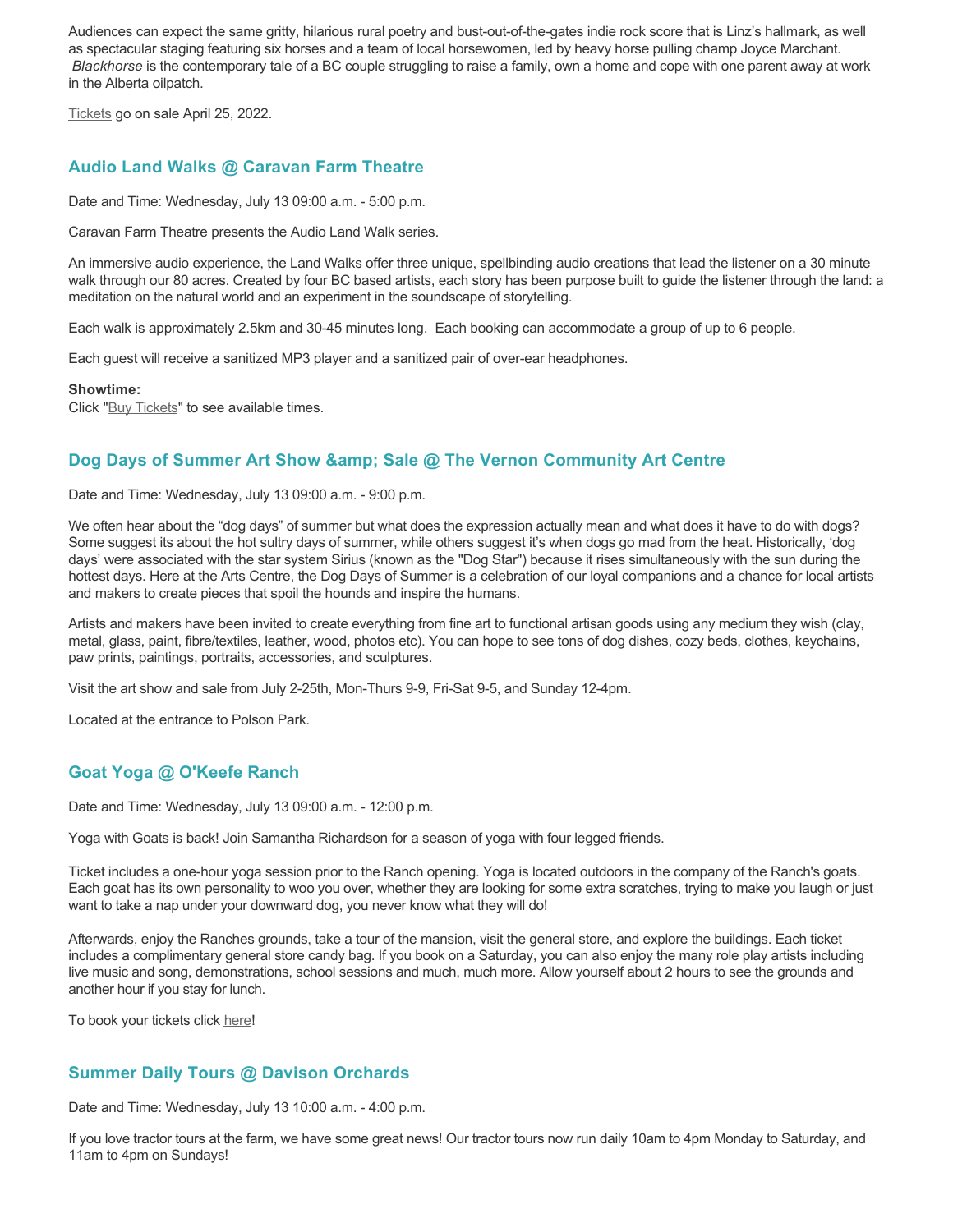## **Private Tours @ Mackie Lake House**

Date and Time: Wednesday, July 13 10:00 a.m. - 4:00 p.m.

A tale of three teapots, a rattlesnake hunting Reverend, and a gift from the King of Naples! Discover these and a multitude of other fascinating stories at this historic grand home.

Pre-booked tours are available starting May 1, 2022. Tours can be booked from 10am-4pm Tuesdays, Wednesdays and Thursdays ONLY. We are currently unable to facilitate weekend tours due to spring and summer events.

Please call 250-545-1019 to reserve.

Tickets are \$13 per person – \$5 for young children.

Refreshing beverages are available for purchase after your tour as you enjoy the grounds at Mackie Lake House.

## **Summer Drop-in Presentations: Basically Bees @ Planet Bee**

Date and Time: Wednesday, July 13 11:00 a.m. - 11:30 a.m.

*"Basically Bees"* - 20-30 minutes - **\$5.00** / person (3 and up) - Great for all ages!

Topics covered includes species of bees, the lifecycle of the honey bee, and pollination.

Included with all drop-in presentations:

- Guided viewing of our indoor observatory hives. Now that we have a new understanding of the inner workings of a colony, let's see if we can spot the queen, guard bees, and if we're lucky, a live bee dance!
- Assisted honey tasting of our 20+ varieties of honey.
- Upon request and weather dependent: Guided walk-through of our bee-friendly garden

*(No booking necessary, but groups of 10 or more are recommended to call in advance.)*

## **Summer Drop-in Presentations: All About Bees @ Planet Bee**

Date and Time: Wednesday, July 13 12:00 p.m. - 1:15 p.m.

Learn all about Bees!

*"All ABout Bees"* - 60-75 minutes - **\$15.00** / person (3 and up, recommended for ages 13+)

Includes all topics above plus pollen, royal jelly, propolis, and mead. Time permitting, we are happy to expand into any other areas of interest related to bees.

## **What's Included**

1 hour PowerPoint presentation followed by a guided viewing of our indoor observatory hives.

- Now that we have a new understanding of the inner workings of a colony, let's see if we can spot the queen, guard bees, and if we're lucky, a live bee dance!
- Assisted honey tasting of our 20+ varieties of honey.
- Upon request and weather dependent: Guided walk-through of our bee-friendly garden.
- Personalized 150g jar of honey for each guest.

## **Summer Drop-in Presentations: Basically Bees @ Planet Bee**

Date and Time: Wednesday, July 13 02:00 p.m. - 2:30 p.m.

*"Basically Bees"* - 20-30 minutes - **\$5.00** / person (3 and up) - Great for all ages!

Topics covered includes species of bees, the lifecycle of the honey bee, and pollination.

Included with all drop-in presentations:

- Guided viewing of our indoor observatory hives. Now that we have a new understanding of the inner workings of a colony, let's see if we can spot the queen, guard bees, and if we're lucky, a live bee dance!
- Assisted honey tasting of our 20+ varieties of honey.
- Upon request and weather dependent: Guided walk-through of our bee-friendly garden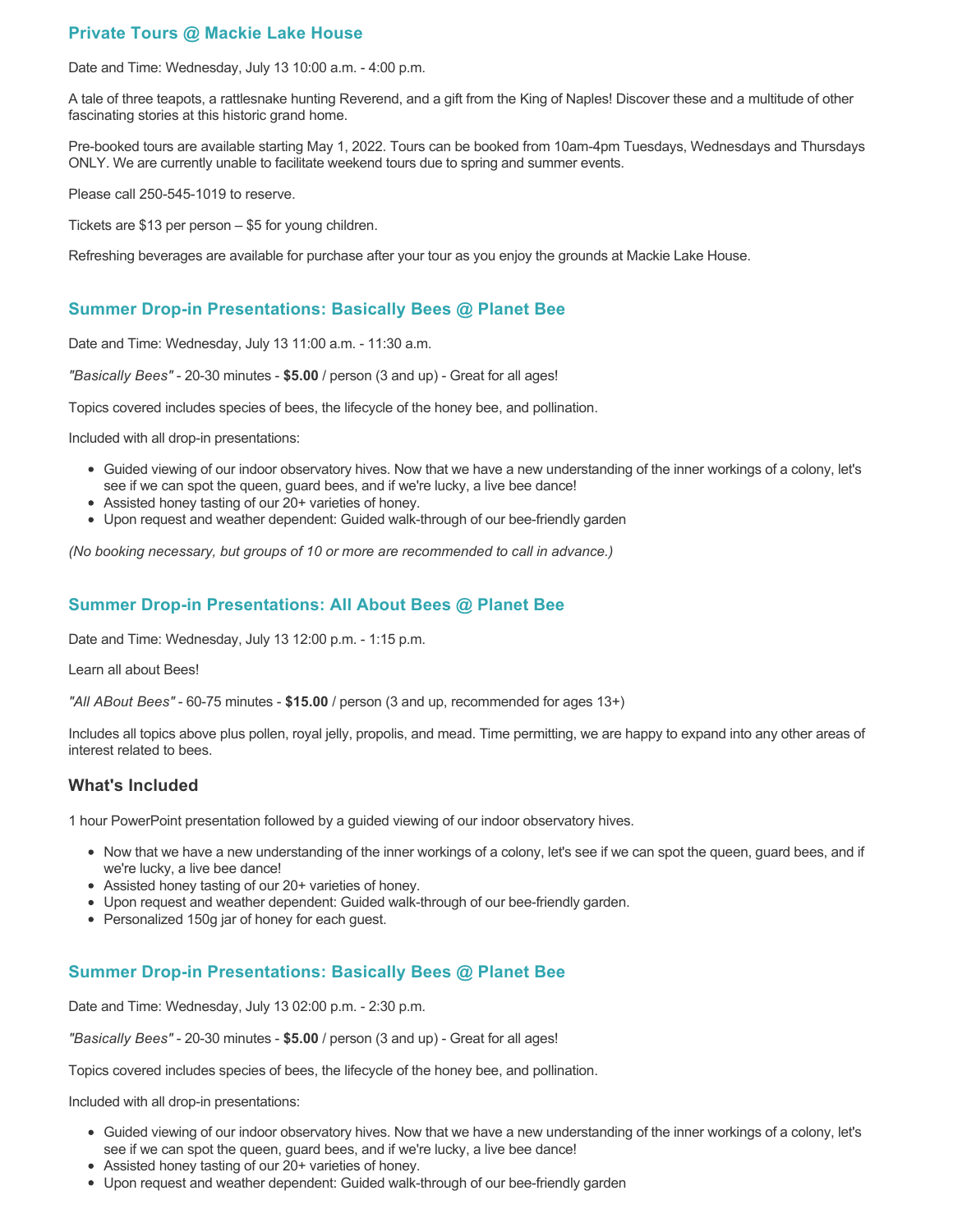## **Okanagan Celebrity Classic Golf Tournament @ Predator Ridge Resort**

Date and Time: Wednesday, July 13 05:00 p.m. - 11:00 p.m.

The 5th annual Okanagan Celebrity Classic brought to you by Bellamy Homes is once again back at Predator Ridge for July 13 & 14, 2022 and will bring together a star-studded group to play 18 holes of golf on the world-class course, all while raising funds for the community.

Through the support of our sponsors, golfers and celebrities, since it began this event has raised over \$1,100,000 for local charities. The event President and Founder, Patrick Sullivan, has a mission to support families from across the interior of British Columbia. He is therefore thrilled to announce that the 2022 Okanagan Celebrity Classic has partnered with Mamas for Mamas as the beneficiary of the funds raised this year. Mamas for Mamas is a national charitable organization that supports mothers and caregivers in crisis for kids by providing ongoing support to individuals and families facing various poverty-related struggles. Their mission is to change the landscape of poverty through innovative approaches to financial barriers faced by struggling families.

## **Sunset Stretch & amp; Sip @ Predator Ridge Resort**

Date and Time: Wednesday, July 13 06:00 p.m.

Wind down on with us from 6-8pm with a deep stretch on the outdoor yoga platform at [Predator Ridge](https://www.predatorridge.com/events) while watching the sunset. One ticket includes a guided moderate 18-minute hike up to the platform, a 60 minute yoga flow while you take in the spectacular view of Okanagan Lake and move and flow with your breath.

After Savasana enjoy a glass of local Okanagan wine as you watch the sunset over the hills from the Namaste Platform.

This class is a perfect end to a long day of riding, hiking or golfing. We meet at 6pm: directions to the meeting spot will be emailed to you once purchase is confirmed. Please wear hiking shoes, bring water, and your own mat. All levels welcome.

Purchase your own individual box of charcuterie from [Crudité & Co.](https://cruditeandco.com/product/picnic-platter/) and we will bring it to the platform for you to enjoy after class! Order must be placed with plenty of notice, minimum 48 hours.

\*Please book early as spaces are limited\*

All classes are outdoors so please prepare for the weather. Vaccination passports not required.

## **Wahine Wednesday (SUP'n Social Paddle Night) @ Kalavida Surf Shop**

Date and Time: Wednesday, July 13 06:00 p.m.

A weekly womens SUP'n social paddle night! Wahine Wednesdays are all about the girls getting together on the water – *The Ladies of the Lake!* Launching from Kal Beach, each week will include something a little different – it could be a soothing sunset paddle, a cruise alongside the Okanagan Rail Trail, story telling, or maybe even a yoga move or two.

#### **How to Register?**

No need to pre-register, just drop in and register between 5pm-5:45pm each Wednesday.

#### **What's Included?**

Beverages, snacks and good vibes are supplied after the paddle. Each week will feature a new sponsor

#### **How Much?**

\$5.00 with your own board and gear \$20.00 – Includes board rental (includes pfd and paddle)

#### **Who should join in?**

This is a group paddle for those who have some experience paddle boarding. If you are new to SUP, we encourage you to rent a couple of times before joining a Wahine Paddle Night.

#### **Wahine Warm-Up**

5:30-5:50pm – Get warmed up before the official start of the paddle. 6pm: Group departs from Kal Beach

#### **Where to Park?**

We have limited space in our parking lot. If you have your own board, drop it at Kal Beach on the West side of the beach and park at Kal Beach Parking Lot or along WestKal Road. We have staff at the beach from 5:30pm onward so your board should be safe there.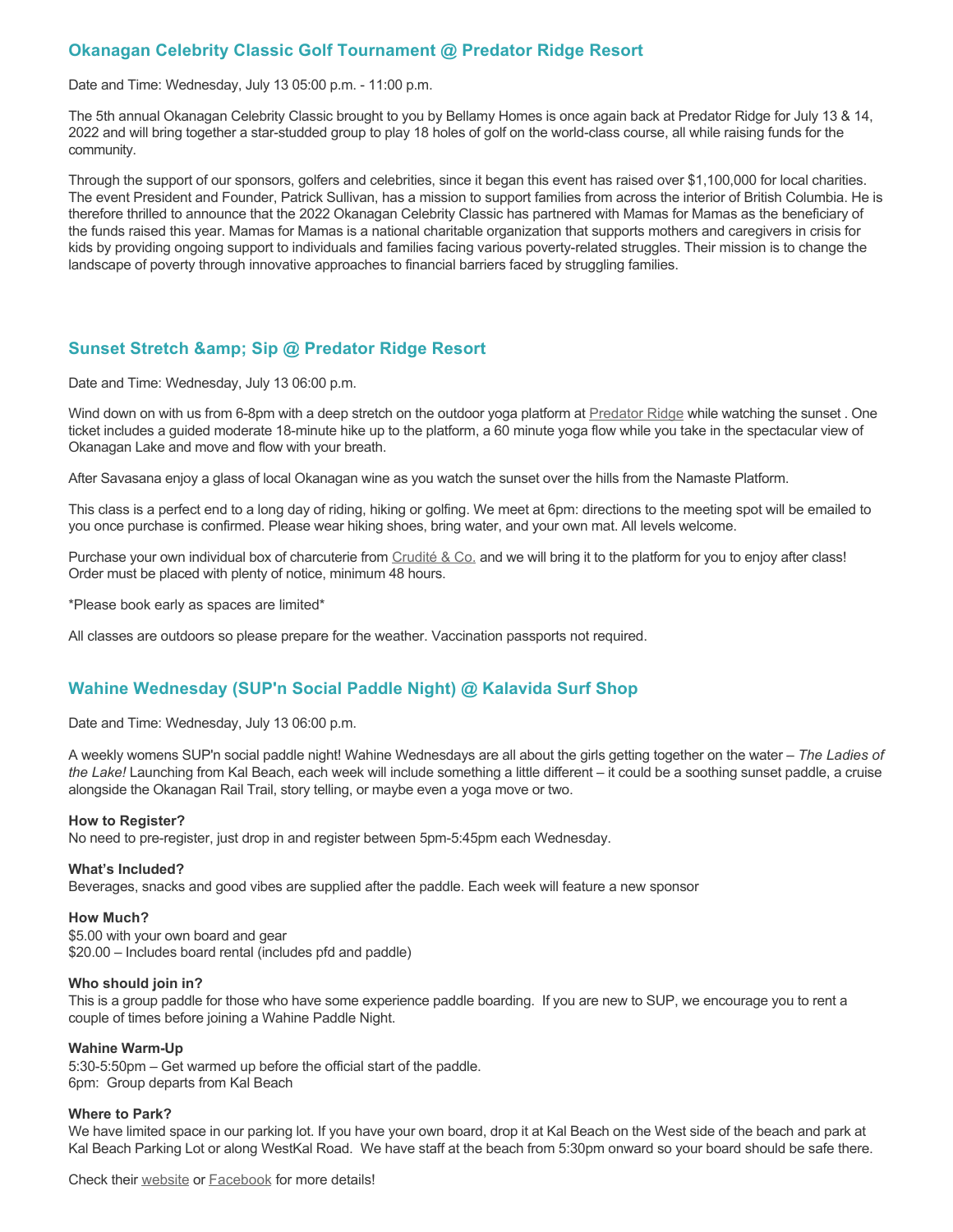## **Vernon Farmer's Market @ Kal Tire Place Parking Lot**

Date and Time: Thursday, July 14 08:00 a.m. - 1:00 p.m.

Join us every Monday and Thursday morning from 8:00 am to 1:00 pm from April to October for the Vernon Farmers' Market!

We are proud to be one of the Okanagan's oldest farmers' markets! Our market showcases a diverse number of delicious foods and one-of-a-kind products, which are all grown, made or baked by our local vendors. Discover fresh produce, fruit, eggs, meat, cheese, baked goods, plants, flowers, hand crafted products & so much more at the Vernon Farmers' Market!

## **Okanagan Celebrity Classic Golf Tournament @ Predator Ridge Resort**

Date and Time: Thursday, July 14 08:00 a.m. - 11:00 p.m.

The 5th annual Okanagan Celebrity Classic brought to you by Bellamy Homes is once again back at Predator Ridge for July 13 & 14, 2022 and will bring together a star-studded group to play 18 holes of golf on the world-class course, all while raising funds for the community.

Through the support of our sponsors, golfers and celebrities, since it began this event has raised over \$1,100,000 for local charities. The event President and Founder, Patrick Sullivan, has a mission to support families from across the interior of British Columbia. He is therefore thrilled to announce that the 2022 Okanagan Celebrity Classic has partnered with Mamas for Mamas as the beneficiary of the funds raised this year. Mamas for Mamas is a national charitable organization that supports mothers and caregivers in crisis for kids by providing ongoing support to individuals and families facing various poverty-related struggles. Their mission is to change the landscape of poverty through innovative approaches to financial barriers faced by struggling families.

## **Black Horse @ Caravan Farm Theatre**

Date and Time: Thursday, July 14 09:00 a.m. - 10:00 p.m.

#### **A SPECTACULAR NEW MUSICAL BY LINZ KENYON**

*Blackhorse* is a horse powered love story by Okinawan cowboy poet and raconteur Linz Kenyon, and marks a return to a spectacular incorporation of the horse as stage machine – a concept pioneered by Estelle Shook and Linz Kenyon in earlier works like *Cowboy King* and *IOU Land*.

Audiences can expect the same gritty, hilarious rural poetry and bust-out-of-the-gates indie rock score that is Linz's hallmark, as well as spectacular staging featuring six horses and a team of local horsewomen, led by heavy horse pulling champ Joyce Marchant. *Blackhorse* is the contemporary tale of a BC couple struggling to raise a family, own a home and cope with one parent away at work in the Alberta oilpatch.

[Tickets](https://caravanfarmtheatre.com/show/blackhorse-2/?ct=t%28EMAIL_CAMPAIGN_4_19_2022_13_43SEASON+2022%29&mc_cid=c02afad356&mc_eid=4778eb8892) go on sale April 25, 2022.

## **Audio Land Walks @ Caravan Farm Theatre**

Date and Time: Thursday, July 14 09:00 a.m. - 5:00 p.m.

Caravan Farm Theatre presents the Audio Land Walk series.

An immersive audio experience, the Land Walks offer three unique, spellbinding audio creations that lead the listener on a 30 minute walk through our 80 acres. Created by four BC based artists, each story has been purpose built to guide the listener through the land: a meditation on the natural world and an experiment in the soundscape of storytelling.

Each walk is approximately 2.5km and 30-45 minutes long. Each booking can accommodate a group of up to 6 people.

Each guest will receive a sanitized MP3 player and a sanitized pair of over-ear headphones.

#### **Showtime:**

Click "[Buy Tickets](https://caravanfarmtheatre.com/show/the-land-walks/?ct=t%28EMAIL_CAMPAIGN_4_19_2022_13_43SEASON+2022%29&mc_cid=c02afad356&mc_eid=4778eb8892)" to see available times.

## **Dog Days of Summer Art Show & amp; Sale @ The Vernon Community Art Centre**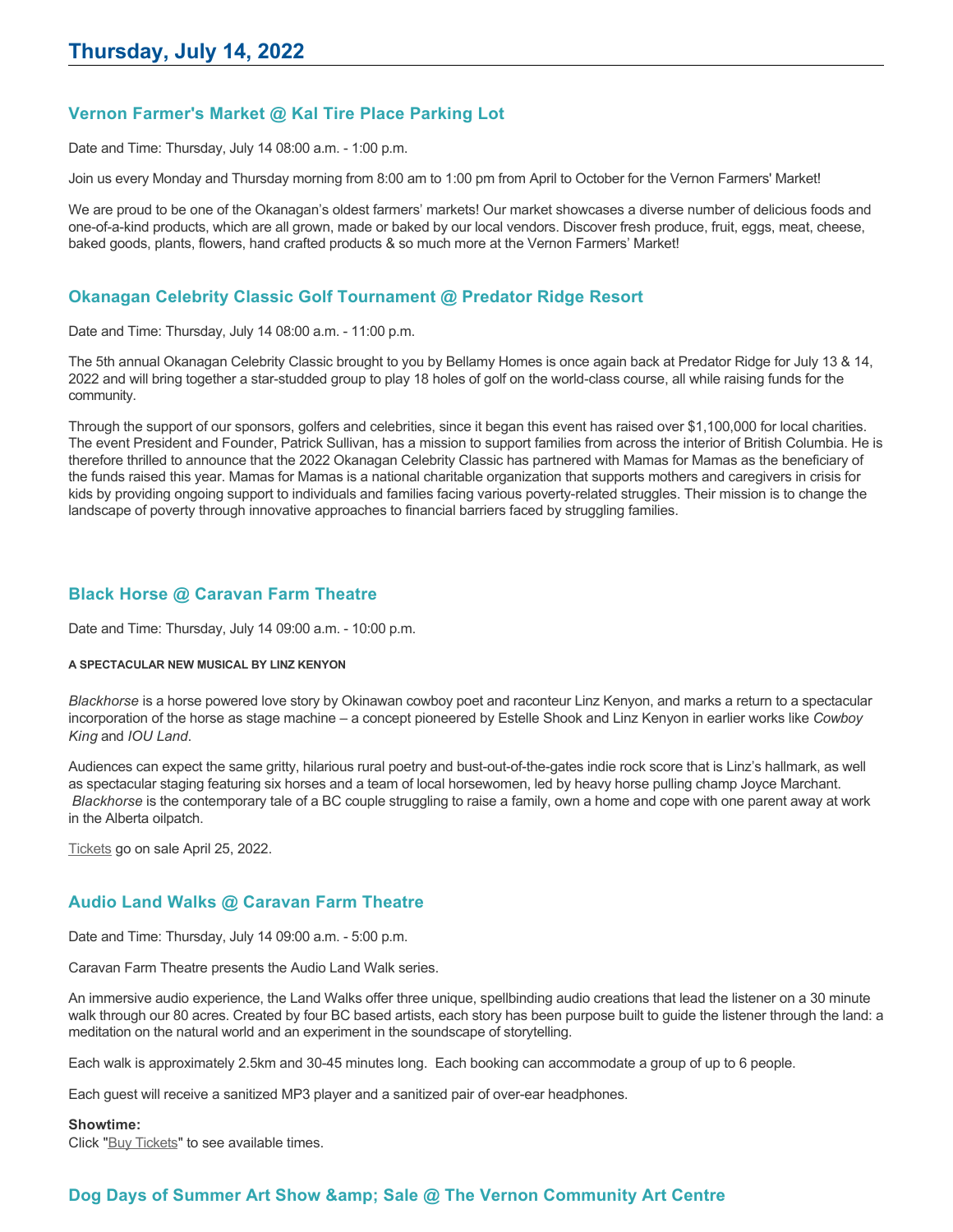Date and Time: Thursday, July 14 09:00 a.m. - 9:00 p.m.

We often hear about the "dog days" of summer but what does the expression actually mean and what does it have to do with dogs? Some suggest its about the hot sultry days of summer, while others suggest it's when dogs go mad from the heat. Historically, 'dog days' were associated with the star system Sirius (known as the "Dog Star") because it rises simultaneously with the sun during the hottest days. Here at the Arts Centre, the Dog Days of Summer is a celebration of our loyal companions and a chance for local artists and makers to create pieces that spoil the hounds and inspire the humans.

Artists and makers have been invited to create everything from fine art to functional artisan goods using any medium they wish (clay, metal, glass, paint, fibre/textiles, leather, wood, photos etc). You can hope to see tons of dog dishes, cozy beds, clothes, keychains, paw prints, paintings, portraits, accessories, and sculptures.

Visit the art show and sale from July 2-25th, Mon-Thurs 9-9, Fri-Sat 9-5, and Sunday 12-4pm.

Located at the entrance to Polson Park.

## **Summer Daily Tours @ Davison Orchards**

Date and Time: Thursday, July 14 10:00 a.m. - 4:00 p.m.

If you love tractor tours at the farm, we have some great news! Our tractor tours now run daily 10am to 4pm Monday to Saturday, and 11am to 4pm on Sundays!

## **Private Tours @ Mackie Lake House**

Date and Time: Thursday, July 14 10:00 a.m. - 4:00 p.m.

A tale of three teapots, a rattlesnake hunting Reverend, and a gift from the King of Naples! Discover these and a multitude of other fascinating stories at this historic grand home.

Pre-booked tours are available starting May 1, 2022. Tours can be booked from 10am-4pm Tuesdays, Wednesdays and Thursdays ONLY. We are currently unable to facilitate weekend tours due to spring and summer events.

Please call 250-545-1019 to reserve.

Tickets are \$13 per person – \$5 for young children.

Refreshing beverages are available for purchase after your tour as you enjoy the grounds at Mackie Lake House.

## **Summer Drop-in Presentations: Basically Bees @ Planet Bee**

Date and Time: Thursday, July 14 11:00 a.m. - 11:30 a.m.

*"Basically Bees"* - 20-30 minutes - **\$5.00** / person (3 and up) - Great for all ages!

Topics covered includes species of bees, the lifecycle of the honey bee, and pollination.

Included with all drop-in presentations:

- Guided viewing of our indoor observatory hives. Now that we have a new understanding of the inner workings of a colony, let's see if we can spot the queen, guard bees, and if we're lucky, a live bee dance!
- Assisted honey tasting of our 20+ varieties of honey.
- Upon request and weather dependent: Guided walk-through of our bee-friendly garden

*(No booking necessary, but groups of 10 or more are recommended to call in advance.)*

## **Summer Drop-in Presentations: All About Bees @ Planet Bee**

Date and Time: Thursday, July 14 12:00 p.m. - 1:15 p.m.

Learn all about Bees!

*"All ABout Bees"* - 60-75 minutes - **\$15.00** / person (3 and up, recommended for ages 13+)

Includes all topics above plus pollen, royal jelly, propolis, and mead. Time permitting, we are happy to expand into any other areas of interest related to bees.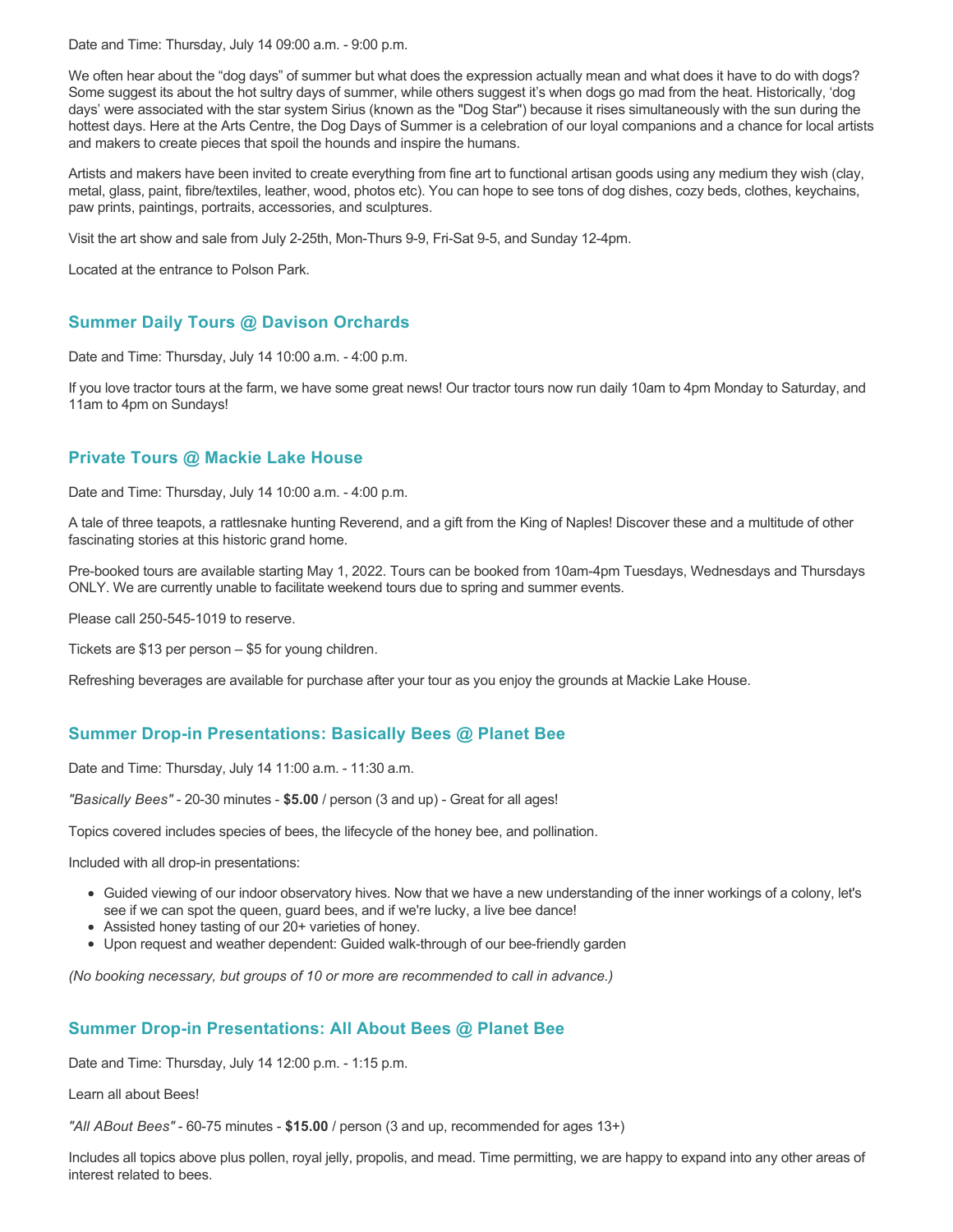## **What's Included**

1 hour PowerPoint presentation followed by a guided viewing of our indoor observatory hives.

- Now that we have a new understanding of the inner workings of a colony, let's see if we can spot the queen, guard bees, and if we're lucky, a live bee dance!
- Assisted honey tasting of our 20+ varieties of honey.
- Upon request and weather dependent: Guided walk-through of our bee-friendly garden.
- Personalized 150g jar of honey for each quest.

## **Kalamalka Garden (K'nmaĺka? Sәnqâĺtәn) Indigenous Garden Tours @ Okanagan College**

Date and Time: Thursday, July 14 02:00 p.m. - 3:30 p.m.

The tour of Kalamalka Garden will allow visitors to learn a brief history of Syilx (pronounced: see-eel), who are the Indigenous people of the Okanagan - and the Captikʷł (pronounced: chap-teek-cool) which are the stories, laws and cultural values of the Syilx Okanagan people, which have been passed down from generation to generation by oral tradition. Through these ancient stories, the Syilx have preserved their worldwide view and relationship with nature. Here at the Kalamalka Garden, guests will get to experience first hand the beauty and importance of both the Indigenous plant life and the traditional Indigenous knowledge that has existed for thousands of years, and still exists today.

Guests will have the opportunity to learn to identify traditional plants, understand how these plants are used for medicinal and food purposes, and see demonstrations of how to harvest and use the plants.

The tour presenter will provide short workshop on an Indigenous garden product and how it is grown, harvested and made into a gift. The workshop will explore the elements of traditional foods and medicines, history of the Okanagan area, Indigenous gardening techniques, and samples of foods from the garden.

# **Tour Details**

**DURATION:** Tours are available on Tuesdays and Thursdays starting at 2:00pm Tours are 1 hour – 1.5 hour.

**RATES:** \$30.00 – Adults \$5.00 – Children under 16 years old

All proceeds from the Garden Tours are used for operations.

Get your tickets [here!](https://www.eventbrite.ca/e/kalamalka-garden-tour-tickets-158617843239)

## **Summer Drop-in Presentations: Basically Bees @ Planet Bee**

Date and Time: Thursday, July 14 02:00 p.m. - 2:30 p.m.

*"Basically Bees"* - 20-30 minutes - **\$5.00** / person (3 and up) - Great for all ages!

Topics covered includes species of bees, the lifecycle of the honey bee, and pollination.

Included with all drop-in presentations:

- Guided viewing of our indoor observatory hives. Now that we have a new understanding of the inner workings of a colony, let's see if we can spot the queen, guard bees, and if we're lucky, a live bee dance!
- Assisted honey tasting of our 20+ varieties of honey.
- Upon request and weather dependent: Guided walk-through of our bee-friendly garden

## **Downtown Sounds @ 2900 Plaza**

Date and Time: Thursday, July 14 06:00 p.m. - 7:30 p.m.

Join us at the 2900 Plaza every Thursday this summer to enjoy some awesome (free) music from 6pm-7:30pm!

July 7- Feet First

July 14- The Garcia Band

July 21- Forty Foot Fred

July 28- The Rockin Horse Band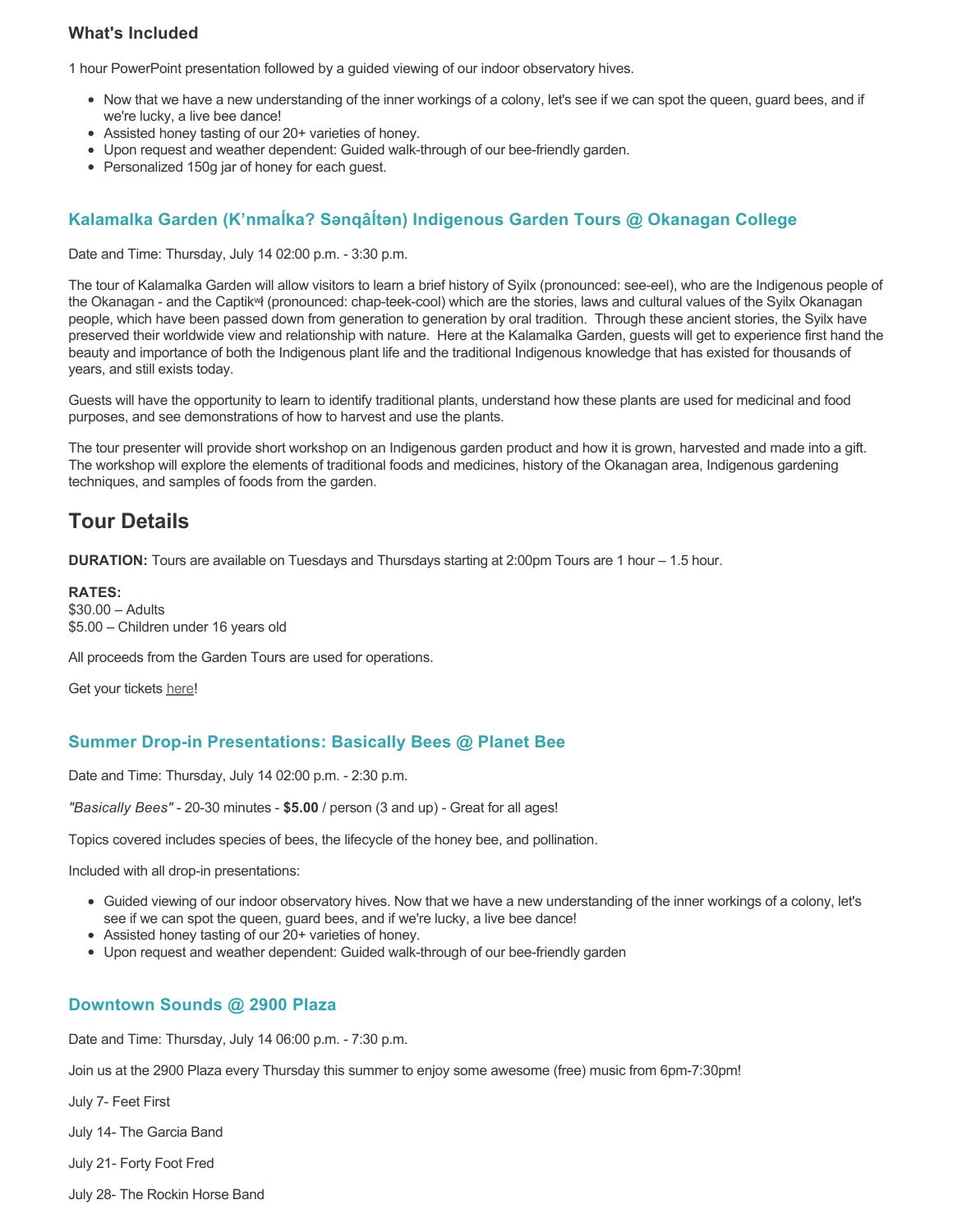August 4- The Shawn Lightfoot Band August 11- The Keys August 18- The Young'uns August 25- Chipko Jones Check the [Downtown Vernon Associations Facebook](https://www.facebook.com/downtownvernon/) for more details!

# **Friday, July 15, 2022**

## **Dog Days of Summer Art Show & amp; Sale @ The Vernon Community Art Centre**

Date and Time: Friday, July 15 09:00 a.m. - 5:00 p.m.

We often hear about the "dog days" of summer but what does the expression actually mean and what does it have to do with dogs? Some suggest its about the hot sultry days of summer, while others suggest it's when dogs go mad from the heat. Historically, 'dog days' were associated with the star system Sirius (known as the "Dog Star") because it rises simultaneously with the sun during the hottest days. Here at the Arts Centre, the Dog Days of Summer is a celebration of our loyal companions and a chance for local artists and makers to create pieces that spoil the hounds and inspire the humans.

Artists and makers have been invited to create everything from fine art to functional artisan goods using any medium they wish (clay, metal, glass, paint, fibre/textiles, leather, wood, photos etc). You can hope to see tons of dog dishes, cozy beds, clothes, keychains, paw prints, paintings, portraits, accessories, and sculptures.

Visit the art show and sale from July 2-25th, Mon-Thurs 9-9, Fri-Sat 9-5, and Sunday 12-4pm.

Located at the entrance to Polson Park.

## **Audio Land Walks @ Caravan Farm Theatre**

Date and Time: Friday, July 15 09:00 a.m. - 5:00 p.m.

Caravan Farm Theatre presents the Audio Land Walk series.

An immersive audio experience, the Land Walks offer three unique, spellbinding audio creations that lead the listener on a 30 minute walk through our 80 acres. Created by four BC based artists, each story has been purpose built to guide the listener through the land: a meditation on the natural world and an experiment in the soundscape of storytelling.

Each walk is approximately 2.5km and 30-45 minutes long. Each booking can accommodate a group of up to 6 people.

Each guest will receive a sanitized MP3 player and a sanitized pair of over-ear headphones.

#### **Showtime:**

Click "[Buy Tickets](https://caravanfarmtheatre.com/show/the-land-walks/?ct=t%28EMAIL_CAMPAIGN_4_19_2022_13_43SEASON+2022%29&mc_cid=c02afad356&mc_eid=4778eb8892)" to see available times.

## **Black Horse @ Caravan Farm Theatre**

Date and Time: Friday, July 15 09:00 a.m. - 10:00 p.m.

#### **A SPECTACULAR NEW MUSICAL BY LINZ KENYON**

*Blackhorse* is a horse powered love story by Okinawan cowboy poet and raconteur Linz Kenyon, and marks a return to a spectacular incorporation of the horse as stage machine – a concept pioneered by Estelle Shook and Linz Kenyon in earlier works like *Cowboy King* and *IOU Land*.

Audiences can expect the same gritty, hilarious rural poetry and bust-out-of-the-gates indie rock score that is Linz's hallmark, as well as spectacular staging featuring six horses and a team of local horsewomen, led by heavy horse pulling champ Joyce Marchant. *Blackhorse* is the contemporary tale of a BC couple struggling to raise a family, own a home and cope with one parent away at work in the Alberta oilpatch.

[Tickets](https://caravanfarmtheatre.com/show/blackhorse-2/?ct=t%28EMAIL_CAMPAIGN_4_19_2022_13_43SEASON+2022%29&mc_cid=c02afad356&mc_eid=4778eb8892) go on sale April 25, 2022.

## **Historic Downtown Mural Tours @ Greater Vernon Museum & Archives**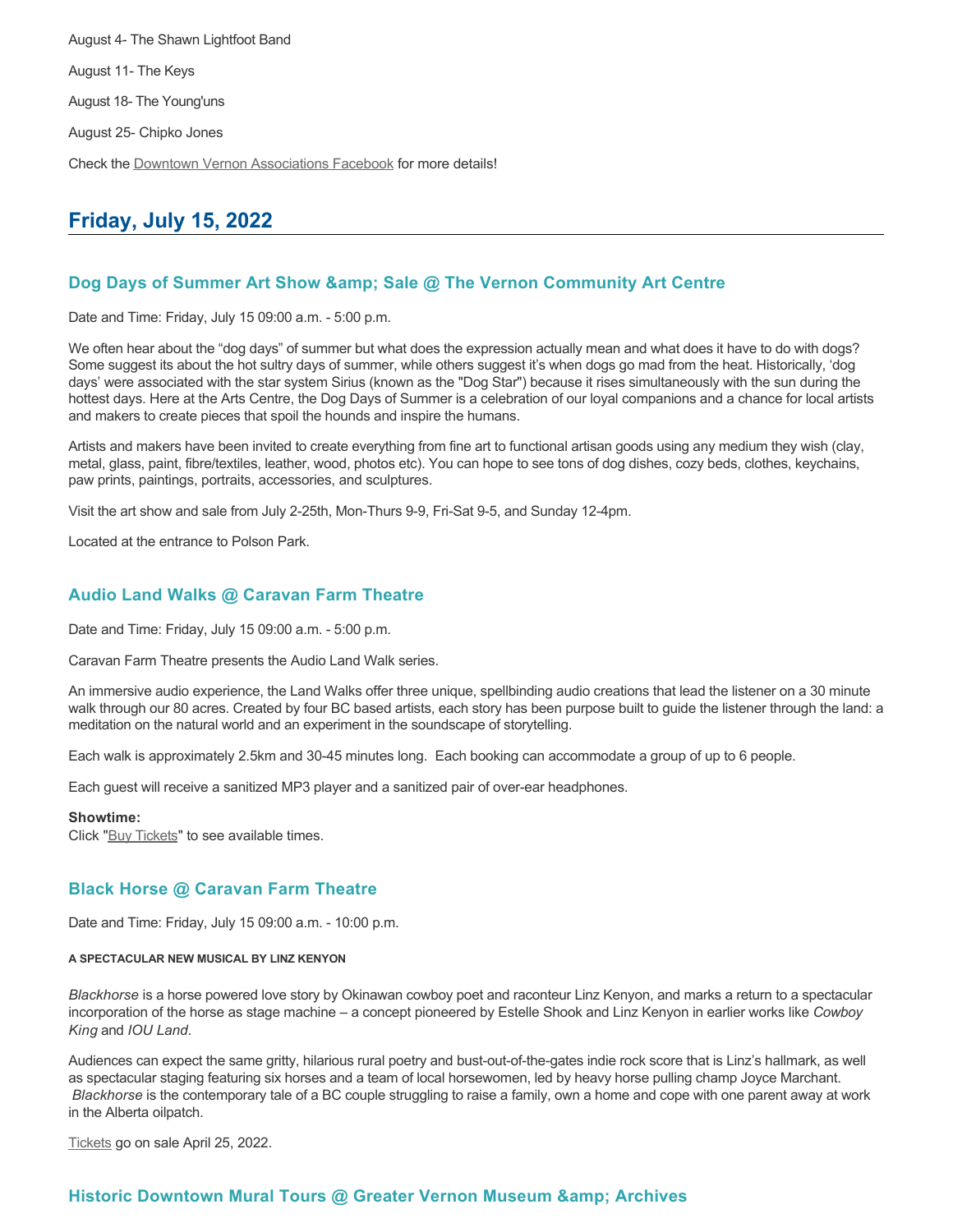Date and Time: Friday, July 15 09:00 a.m. - 11:00 a.m.

The Historic Mural Tour takes you on a walking trip back into the past through Downtown Vernon. Discover all the places and ways our past meets our present.

Join our tour guides as they explore the lives and times of the individuals whose faces grace our city walls. Share in some of the stories of the people that helped create the vibrant, multicultural city that Vernon is today.

#### **Tour FAQs**

- Tours must be pre-booked. Tours will not run if there are no bookings.
- Tours are best for those aged 12+ with an intermediate level of activity anticipated (tours are ~5km and run from 1.5 2 hours).
- Comfortable shoes, layers of clothing, sunglasses and/or sun hat, raingear if necessary, water bottle, and camera are recommended.
- Tours go rain or shine and are non-refundable.
- For groups larger than 20, private bookings or community groups, please contact us for details.
- Tours start at the Museum & Archives of Vernon 3009 32 Avenue

Get your tickets [here!](https://www.eventbrite.com/e/historic-downtown-mural-tours-tickets-304983342387)

## **Summer Daily Tours @ Davison Orchards**

Date and Time: Friday, July 15 10:00 a.m. - 4:00 p.m.

If you love tractor tours at the farm, we have some great news! Our tractor tours now run daily 10am to 4pm Monday to Saturday, and 11am to 4pm on Sundays!

## **Summer Drop-in Presentations: Basically Bees @ Planet Bee**

Date and Time: Friday, July 15 11:00 a.m. - 11:30 a.m.

*"Basically Bees"* - 20-30 minutes - **\$5.00** / person (3 and up) - Great for all ages!

Topics covered includes species of bees, the lifecycle of the honey bee, and pollination.

Included with all drop-in presentations:

- Guided viewing of our indoor observatory hives. Now that we have a new understanding of the inner workings of a colony, let's see if we can spot the queen, guard bees, and if we're lucky, a live bee dance!
- Assisted honey tasting of our 20+ varieties of honey.
- Upon request and weather dependent: Guided walk-through of our bee-friendly garden

*(No booking necessary, but groups of 10 or more are recommended to call in advance.)*

## **Summer Drop-in Presentations: All About Bees @ Planet Bee**

Date and Time: Friday, July 15 12:00 p.m. - 1:15 p.m.

Learn all about Bees!

*"All ABout Bees"* - 60-75 minutes - **\$15.00** / person (3 and up, recommended for ages 13+)

Includes all topics above plus pollen, royal jelly, propolis, and mead. Time permitting, we are happy to expand into any other areas of interest related to bees.

## **What's Included**

1 hour PowerPoint presentation followed by a guided viewing of our indoor observatory hives.

- Now that we have a new understanding of the inner workings of a colony, let's see if we can spot the queen, guard bees, and if we're lucky, a live bee dance!
- Assisted honey tasting of our 20+ varieties of honey.
- Upon request and weather dependent: Guided walk-through of our bee-friendly garden.
- Personalized 150g jar of honey for each guest.

## **The Audio Land Walks @ Caravan Farm Theatre**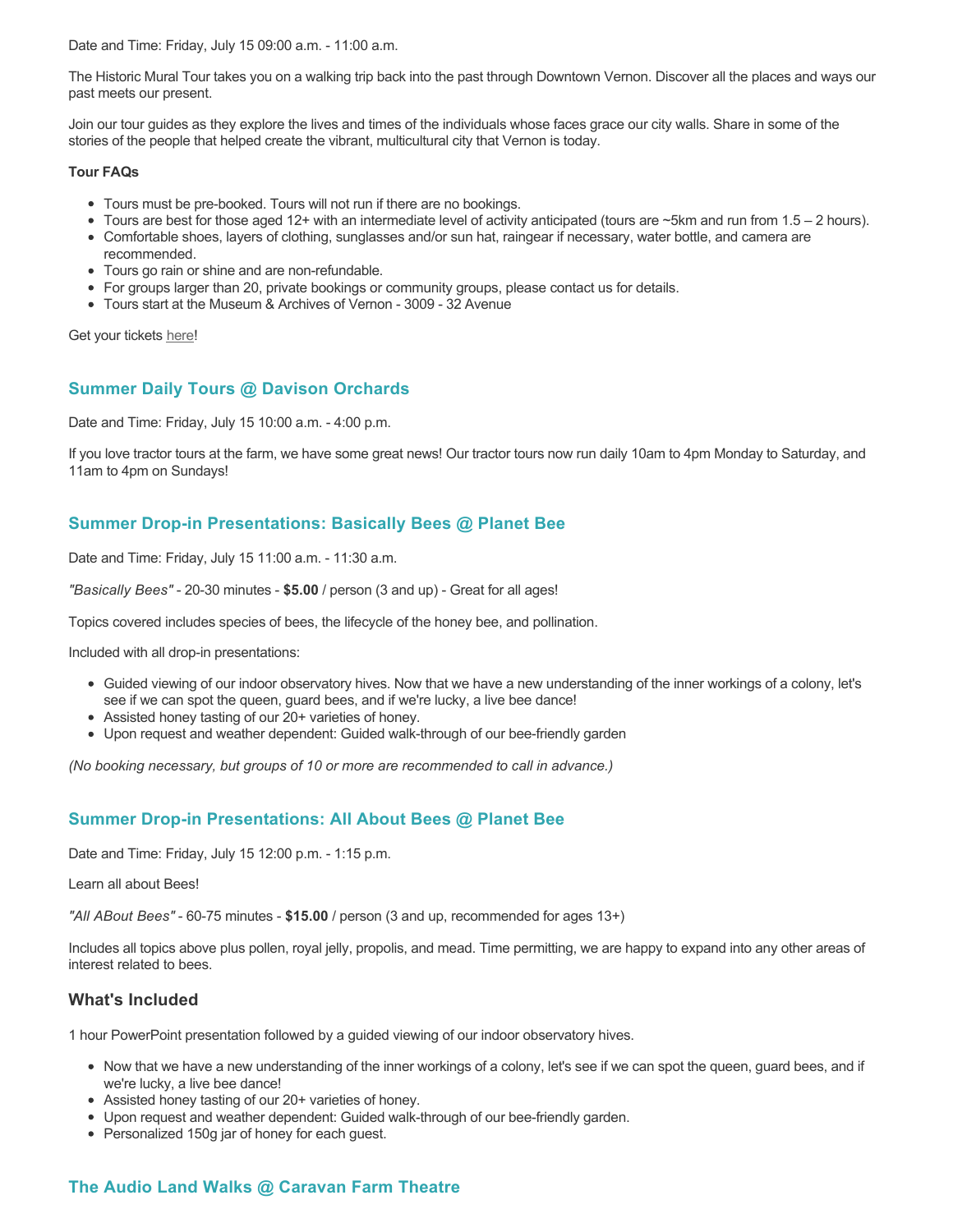Date and Time: Friday, July 15 01:00 p.m. - 4:30 p.m.

Caravan Farm Theatre presents the Audio Land Walk series.

An immersive audio experience, the Land Walks offer three unique, spellbinding audio creations that lead the listener on a 45 minute walk through our 80 acres. Created by four BC based artists, each story has been purpose built to guide the listener through the land: a meditation on the natural world and an experiment in the soundscape of storytelling.

Each walk is approximately 2.5km and 40-55 minutes long. Bookings can accommodate groups up to 6 people.

For more information and to buy tickets visit their [website!](https://caravanfarmtheatre.com/show/the-land-walks/)

## **Summer Drop-in Presentations: Basically Bees @ Planet Bee**

Date and Time: Friday, July 15 02:00 p.m. - 2:30 p.m.

*"Basically Bees"* - 20-30 minutes - **\$5.00** / person (3 and up) - Great for all ages!

Topics covered includes species of bees, the lifecycle of the honey bee, and pollination.

Included with all drop-in presentations:

- Guided viewing of our indoor observatory hives. Now that we have a new understanding of the inner workings of a colony, let's see if we can spot the queen, guard bees, and if we're lucky, a live bee dance!
- Assisted honey tasting of our 20+ varieties of honey.
- Upon request and weather dependent: Guided walk-through of our bee-friendly garden

## **Polson Artisan Night Market @ Polson Park**

Date and Time: Friday, July 15 04:00 p.m. - 8:00 p.m.

From May 20 to September 2, 2022, the Polson Artisan Night Market will be operating in Polson Park, Vernon BC.

Join us Friday nights at this fun event featuring 50 vendors from the surrounding area.

Come check out a mix of skilled local producers, makers and growers each week.

## **Live Music @ Marten Brewing Bar & amp; Grill**

Date and Time: Friday, July 15 07:00 p.m. - 11:30 p.m.

Join Marten Brewing Bar & Grill every Friday night this summer for live music!

#### **Upcoming atractions:**

- June 10- The Jaz Tex
- June 17- Tracey Lyn
- June 24-James Hay
- July 1- Three Scotch In
- July 8- Conroy Ross
- July 15- Mozi Bones
- July 22- Marv Machura
- July 29- Poppa Dawg
- Aug 5- Steve Smith
- Aug 12- Makayla Gough

## **Vernon Proms Flute Impressions @ Peace Lutheran Church**

Date and Time: Friday, July 15 07:30 p.m. - 9:00 p.m.

Awash yourself in the pure sound of the flute in this concert that included works for two flutes and piano. From the bird sounds of Vivaldi's "Il Cardellino" to the beauty of Debussy's "Petite Suite" to the modern lyricism of Piazolla's "Oblivion" and Ian Clarke's "Maya", Flute Impressions takes you on a journey of beauty melodies throughout the centuries.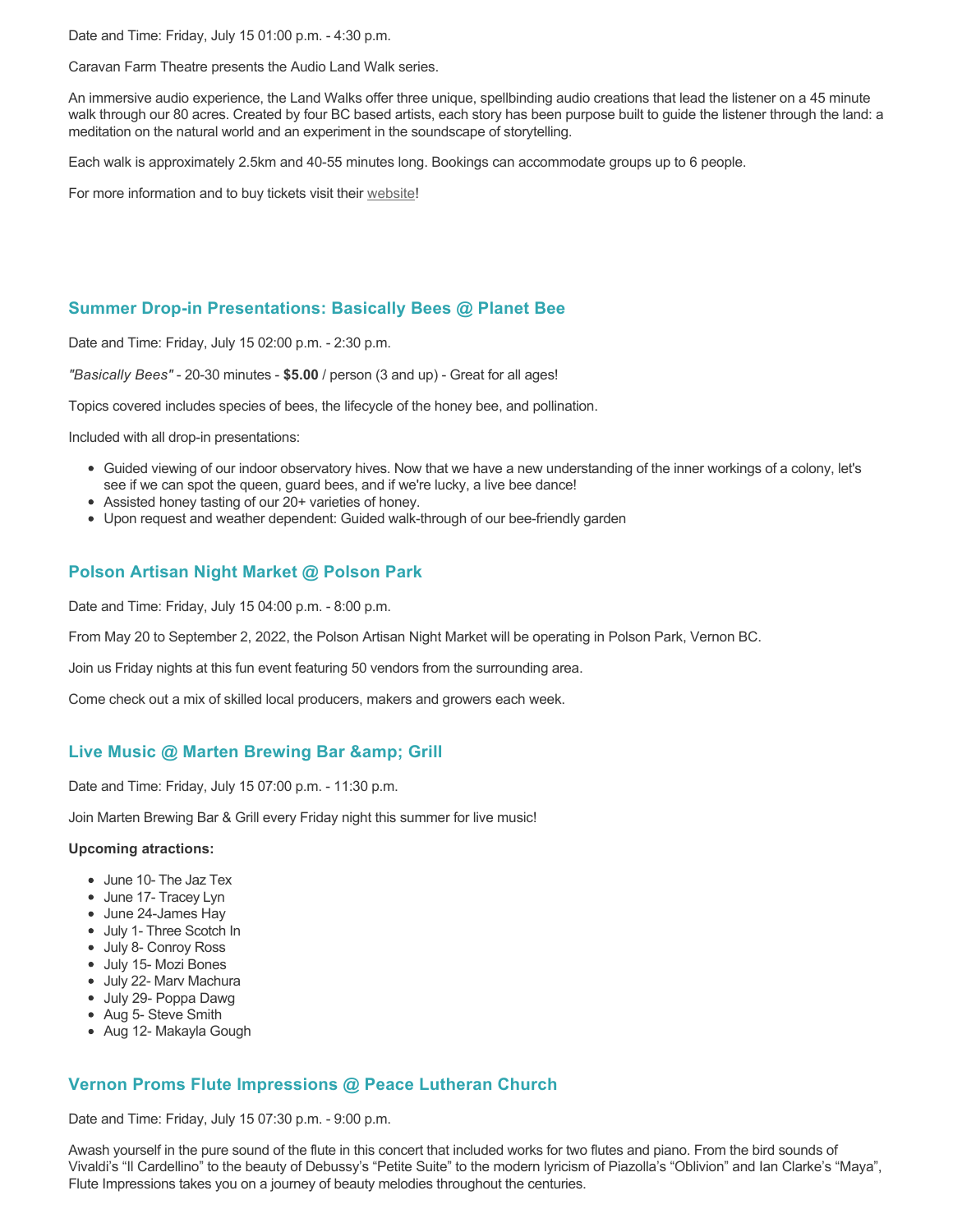Tickets \$25/\$20, children 12y.o. and younger are free.

[More info](https://proms.eventcalendarapp.com/u/36415/evt_external_62845d7184cce5260a3f539c?repeatId=evt_external_62845d7184cce5260a3f539c)

# **Saturday, July 16, 2022**

## **Soup2Nutz Duathalon @ SilverStar Mountain Resort & amp; Sovereign Lake**

Date and Time: Saturday, July 16 08:00 a.m. - 8:00 p.m.

Soup 2 Nutz is a super fun 16 km Mountain Bike and 10 km Trail Running event that can be done solo or as a team! This event consists of some of the best trails Silver Star Mountain Provincial Park has to offer, rolling overrugged double track, fun flowy single track, tough climbs and some sweet descents. This exhilarating course will test your skills and fitness as you explore the terrian of Silver Star Mountain Provincial Park.

Register [here](https://ultrasignup.com/register.aspx?did=87196)!

## **Summer Market Festival @ Swan Lake Market & Garden**

Date and Time: Saturday, July 16 08:30 a.m. - 6:00 p.m.

Join Swan Lake Market & Garden in celebrating the summer season!

This is a time we can all come together as a community and have a little fun and enjoy some casual entertainment and food in the Market Gardens.

There will be live music, food trucks, local artisans and vendors as well as activities for the kids and surprise giveaways!

Admission is free!

## **Dog Days of Summer Art Show & amp; Sale @ The Vernon Community Art Centre**

Date and Time: Saturday, July 16 09:00 a.m. - 5:00 p.m.

We often hear about the "dog days" of summer but what does the expression actually mean and what does it have to do with dogs? Some suggest its about the hot sultry days of summer, while others suggest it's when dogs go mad from the heat. Historically, 'dog days' were associated with the star system Sirius (known as the "Dog Star") because it rises simultaneously with the sun during the hottest days. Here at the Arts Centre, the Dog Days of Summer is a celebration of our loyal companions and a chance for local artists and makers to create pieces that spoil the hounds and inspire the humans.

Artists and makers have been invited to create everything from fine art to functional artisan goods using any medium they wish (clay, metal, glass, paint, fibre/textiles, leather, wood, photos etc). You can hope to see tons of dog dishes, cozy beds, clothes, keychains, paw prints, paintings, portraits, accessories, and sculptures.

Visit the art show and sale from July 2-25th, Mon-Thurs 9-9, Fri-Sat 9-5, and Sunday 12-4pm.

Located at the entrance to Polson Park.

## **Black Horse @ Caravan Farm Theatre**

Date and Time: Saturday, July 16 09:00 a.m. - 10:00 p.m.

#### **A SPECTACULAR NEW MUSICAL BY LINZ KENYON**

*Blackhorse* is a horse powered love story by Okinawan cowboy poet and raconteur Linz Kenyon, and marks a return to a spectacular incorporation of the horse as stage machine – a concept pioneered by Estelle Shook and Linz Kenyon in earlier works like *Cowboy King* and *IOU Land*.

Audiences can expect the same gritty, hilarious rural poetry and bust-out-of-the-gates indie rock score that is Linz's hallmark, as well as spectacular staging featuring six horses and a team of local horsewomen, led by heavy horse pulling champ Joyce Marchant. *Blackhorse* is the contemporary tale of a BC couple struggling to raise a family, own a home and cope with one parent away at work in the Alberta oilpatch.

[Tickets](https://caravanfarmtheatre.com/show/blackhorse-2/?ct=t%28EMAIL_CAMPAIGN_4_19_2022_13_43SEASON+2022%29&mc_cid=c02afad356&mc_eid=4778eb8892) go on sale April 25, 2022.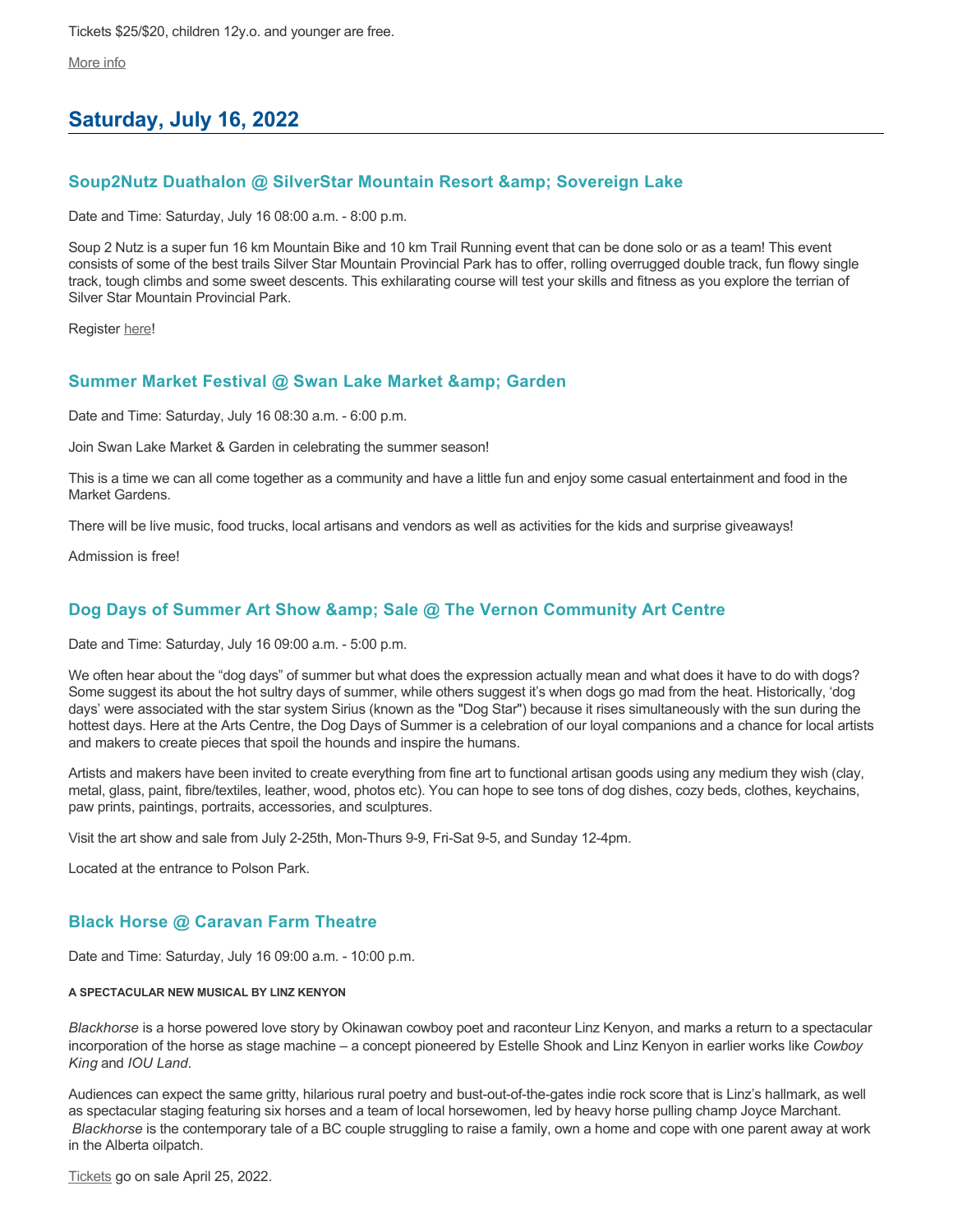## **Audio Land Walks @ Caravan Farm Theatre**

Date and Time: Saturday, July 16 09:00 a.m. - 5:00 p.m.

Caravan Farm Theatre presents the Audio Land Walk series.

An immersive audio experience, the Land Walks offer three unique, spellbinding audio creations that lead the listener on a 30 minute walk through our 80 acres. Created by four BC based artists, each story has been purpose built to guide the listener through the land: a meditation on the natural world and an experiment in the soundscape of storytelling.

Each walk is approximately 2.5km and 30-45 minutes long. Each booking can accommodate a group of up to 6 people.

Each guest will receive a sanitized MP3 player and a sanitized pair of over-ear headphones.

#### **Showtime:**

Click "[Buy Tickets](https://caravanfarmtheatre.com/show/the-land-walks/?ct=t%28EMAIL_CAMPAIGN_4_19_2022_13_43SEASON+2022%29&mc_cid=c02afad356&mc_eid=4778eb8892)" to see available times.

## **Guided Trail Tour @ Allan Brooks Nature Centre**

Date and Time: Saturday, July 16 10:00 a.m. - 10:30 a.m.

Join us on a short walk through our rare and delicate grassland ecosystem! Learn about grassland plants and animals, their special traits that allow them to live in this hot, dry habitat and how they interact. Touch, smell, and feel as we explore the wilderness all around us! This tour starts at the trailhead and follows an easy gravel path loop around the centre.

**Fee:** \$5.00 per person *(youth under 16 + ABNC members are FREE!). Registration is required.* 

\*\*\*Please note, ABNC programming will be cancelled should the temperatures exceed 35C, for the safety of all patrons and staff.

Visit their [website](https://abnc.ca/events/events-calendar/) to register!

## **Summer Daily Tours @ Davison Orchards**

Date and Time: Saturday, July 16 10:00 a.m. - 4:00 p.m.

If you love tractor tours at the farm, we have some great news! Our tractor tours now run daily 10am to 4pm Monday to Saturday, and 11am to 4pm on Sundays!

## **Vintage Tractor Pull @ O'Keefe Ranch**

Date and Time: Saturday, July 16 11:00 a.m. - 3:00 p.m.

Ever wanted to learn how to drive a tractor? Want a tour of the machinery? The Pioneer Power Club is working with O'Keefe Ranch to give you an intimate tractor experience. They are also celebrating the 101st birthday of one of their vintage Tractor Pulls.

Doors open at 10AM, vintage tractor pull celebration begins at 11AM.

## **Summer Drop-in Presentations: Basically Bees @ Planet Bee**

Date and Time: Saturday, July 16 11:00 a.m. - 11:30 a.m.

*"Basically Bees"* - 20-30 minutes - **\$5.00** / person (3 and up) - Great for all ages!

Topics covered includes species of bees, the lifecycle of the honey bee, and pollination.

Included with all drop-in presentations:

- Guided viewing of our indoor observatory hives. Now that we have a new understanding of the inner workings of a colony, let's see if we can spot the queen, guard bees, and if we're lucky, a live bee dance!
- Assisted honey tasting of our 20+ varieties of honey.
- Upon request and weather dependent: Guided walk-through of our bee-friendly garden

*(No booking necessary, but groups of 10 or more are recommended to call in advance.)*

## **Nature Talk @ Allan Brooks Nature Centre**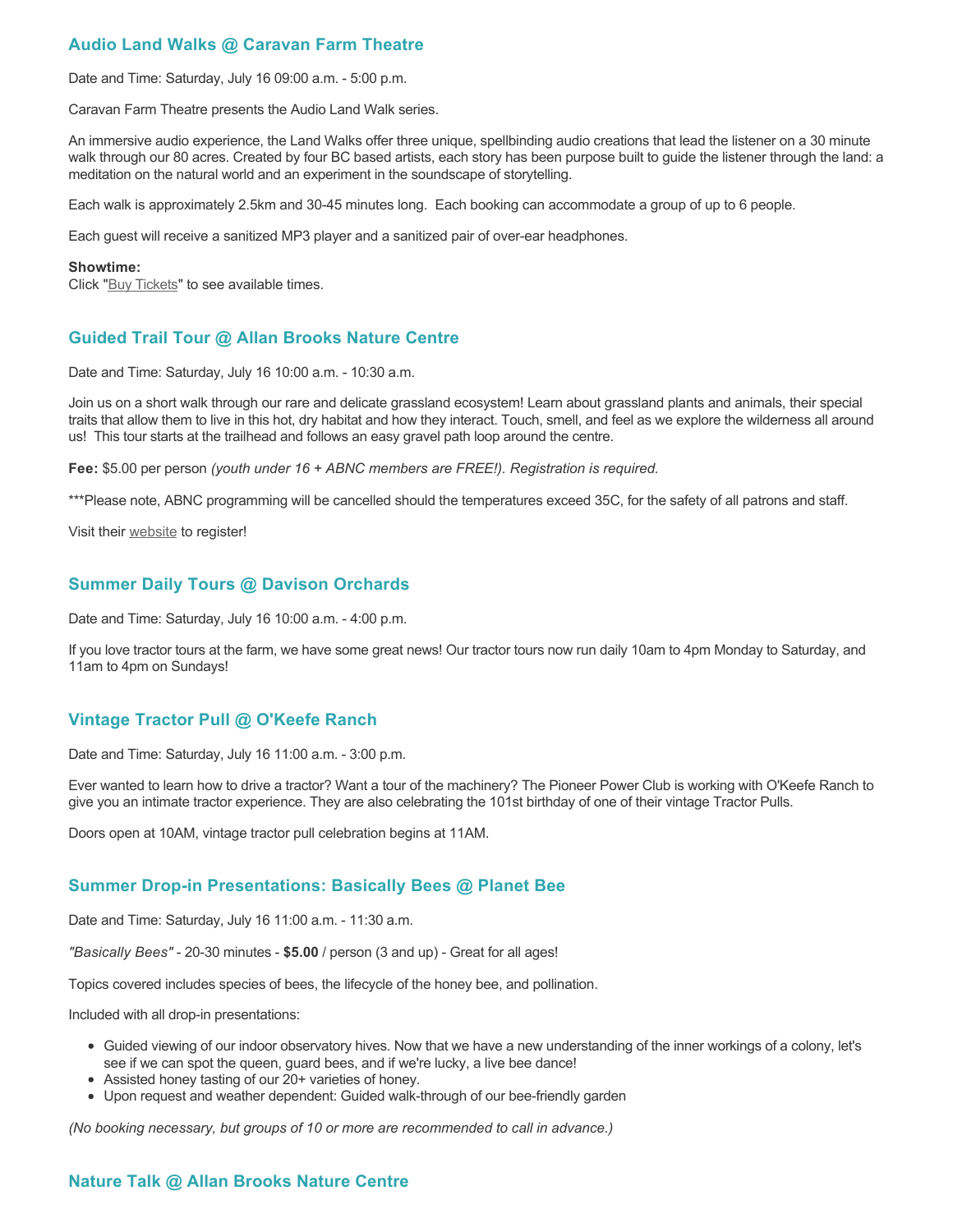Date and Time: Saturday, July 16 11:30 a.m. - 12:00 p.m.

Meet them in their grassland theatre for a short nature talk! Their ABNC interpreters will use some of our natural materials and props to teach you more about our local plants and animals and give you an up close look. A new theme every week! There is no need to preregister, simply check-in at the Interpretive Centre upon arrival and find a seat on one of our benches, or bring your own lawn chair. Nature Talks are free, but a donation is appreciated.

## **Summer Drop-in Presentations: All About Bees @ Planet Bee**

Date and Time: Saturday, July 16 12:00 p.m. - 1:15 p.m.

Learn all about Bees!

*"All ABout Bees"* - 60-75 minutes - **\$15.00** / person (3 and up, recommended for ages 13+)

Includes all topics above plus pollen, royal jelly, propolis, and mead. Time permitting, we are happy to expand into any other areas of interest related to bees.

## **What's Included**

1 hour PowerPoint presentation followed by a guided viewing of our indoor observatory hives.

- Now that we have a new understanding of the inner workings of a colony, let's see if we can spot the queen, guard bees, and if we're lucky, a live bee dance!
- Assisted honey tasting of our 20+ varieties of honey.
- Upon request and weather dependent: Guided walk-through of our bee-friendly garden.
- Personalized 150g jar of honey for each guest.

## **The Audio Land Walks @ Caravan Farm Theatre**

Date and Time: Saturday, July 16 01:00 p.m. - 4:30 p.m.

Caravan Farm Theatre presents the Audio Land Walk series.

An immersive audio experience, the Land Walks offer three unique, spellbinding audio creations that lead the listener on a 45 minute walk through our 80 acres. Created by four BC based artists, each story has been purpose built to guide the listener through the land: a meditation on the natural world and an experiment in the soundscape of storytelling.

Each walk is approximately 2.5km and 40-55 minutes long. Bookings can accommodate groups up to 6 people.

For more information and to buy tickets visit their [website!](https://caravanfarmtheatre.com/show/the-land-walks/)

## **Vernon Proms Oko Baroquo: A mixed bag of early music @ The Peace Lutheran Church**

Date and Time: Saturday, July 16 02:00 p.m. - 3:30 p.m.

A mixed bag of early music: a little bit of this and a little bit of that...

By donation.

[More info](https://proms.eventcalendarapp.com/u/36415/evt_external_62845d7084cce5260a3f5390?repeatId=evt_external_62845d7084cce5260a3f5390)

### **Summer Drop-in Presentations: Basically Bees @ Planet Bee**

Date and Time: Saturday, July 16 02:00 p.m. - 2:30 p.m.

*"Basically Bees"* - 20-30 minutes - **\$5.00** / person (3 and up) - Great for all ages!

Topics covered includes species of bees, the lifecycle of the honey bee, and pollination.

Included with all drop-in presentations:

Guided viewing of our indoor observatory hives. Now that we have a new understanding of the inner workings of a colony, let's see if we can spot the queen, guard bees, and if we're lucky, a live bee dance!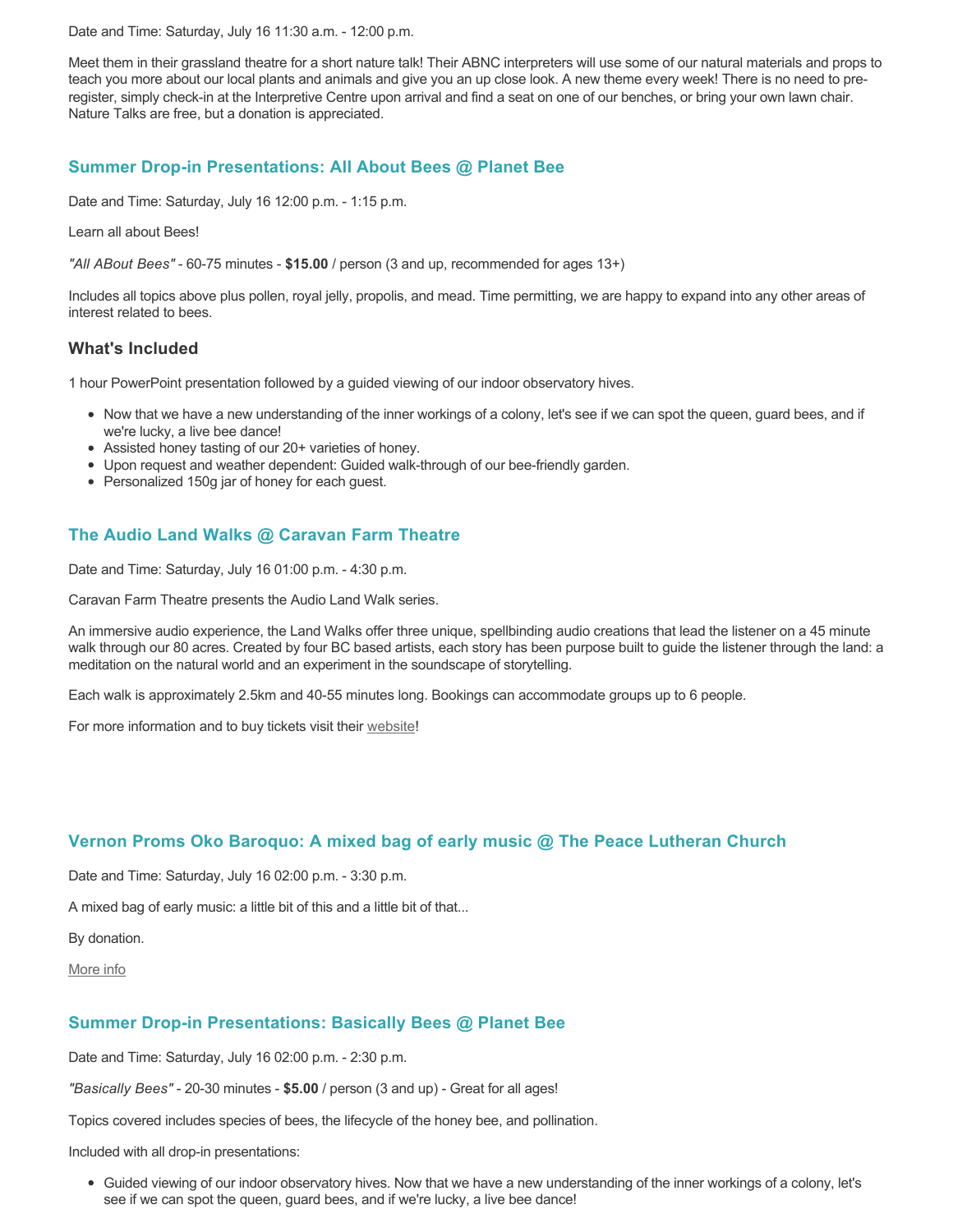- Assisted honey tasting of our 20+ varieties of honey.
- Upon request and weather dependent: Guided walk-through of our bee-friendly garden

### **Vernon Proms Jennifer Scott @ The Peace Lutheran Church**

Date and Time: Saturday, July 16 07:30 p.m. - 9:00 p.m.

A fabulous evening of jazz with Jennifer Scott, a Vancouver-based jazz vocalist and pianist, and her husband, bassist Rene Worst.

Jennifer Scott & Rene Worst are two of Canada's most respected musicians.

Collectively they have travelled throughout North America, the former Soviet Union & Europe working with artists as divergent as Jerry Douglas, Chet Baker, Moira Smiley, Clark Terry, Jon Batiste, David Bowie and many more!

As a duo, they have recorded two critically acclaimed CDs, Duets & the recently released Pairings.

Both are in demand as studio musicians, live performers and clinicians.

Tickets \$25/\$20, children 12y.o. and younger are free.

[More info](https://proms.eventcalendarapp.com/u/36415/evt_external_62845d7084cce5260a3f5392?repeatId=evt_external_62845d7084cce5260a3f5392)

# **Sunday, July 17, 2022**

## **Dirty Feet Trail Races - Trail Run #3 @ Kalamalka Provincial Park**

Date and Time: Sunday, July 17 08:00 a.m. - 2:00 p.m.

#### **JULY 17TH – VERNON, BC – 5KM, 10KM, 21KM**

#### **DIRTY FEET TRAIL RUN #3**

Trail Running Race in Kalamalka Prov. Park. Finish your run at the beach for a refreshing swim afterwards! Beautiful trails and beautiful views!

Sign up early this race will be capped at 300 people. Thanks in advance for signing up early.

#### **DISTANCES**

5km, 10km and 21km courses available! This run offers a 5km, 10km and 21km. Pick the distance that suits you and come out for an awesome day on the trails. There are great draw prizes to win so make sure to stick around to see what's new from our sponsors!!

#### **TRAILS:**

The trails in Kalamalka Provincial Park are a mix of rocks and dirt and can be very dusty. These trails are surrounded by great scenery with the lake and the rocky hills, there should be some great views along the way. There will be sections of the race on double track trails to allow for passing and spreading out of the group however there will be a good portion of single track as well. The course is well marked with Dirty Feet flags and arrows.

#### **RACE SHIRTS AND MERCHANDISE**

New Dirty Feet T-shirt available at the race. Shirts are on sale for \$25. Hoodies and Hats will be available to purchase at the event. Cash and credit card are accepted. Check out the new shirts at the race!

#### **RACE PACKAGE PICK-UP**

Friday July 15th from 3-5pm and Saturday July 16th from 11-1pm in Vernon at [The Starting Block](https://startingblock.ca/) in Vernon. – 3100 29 Ave,

For out of towners that cannot make these times you can pick them up on race day at the race location from 8am-8:45am.

#### **RACER CHECK IN**

Begins July 17th at 8:00am at Start/Finish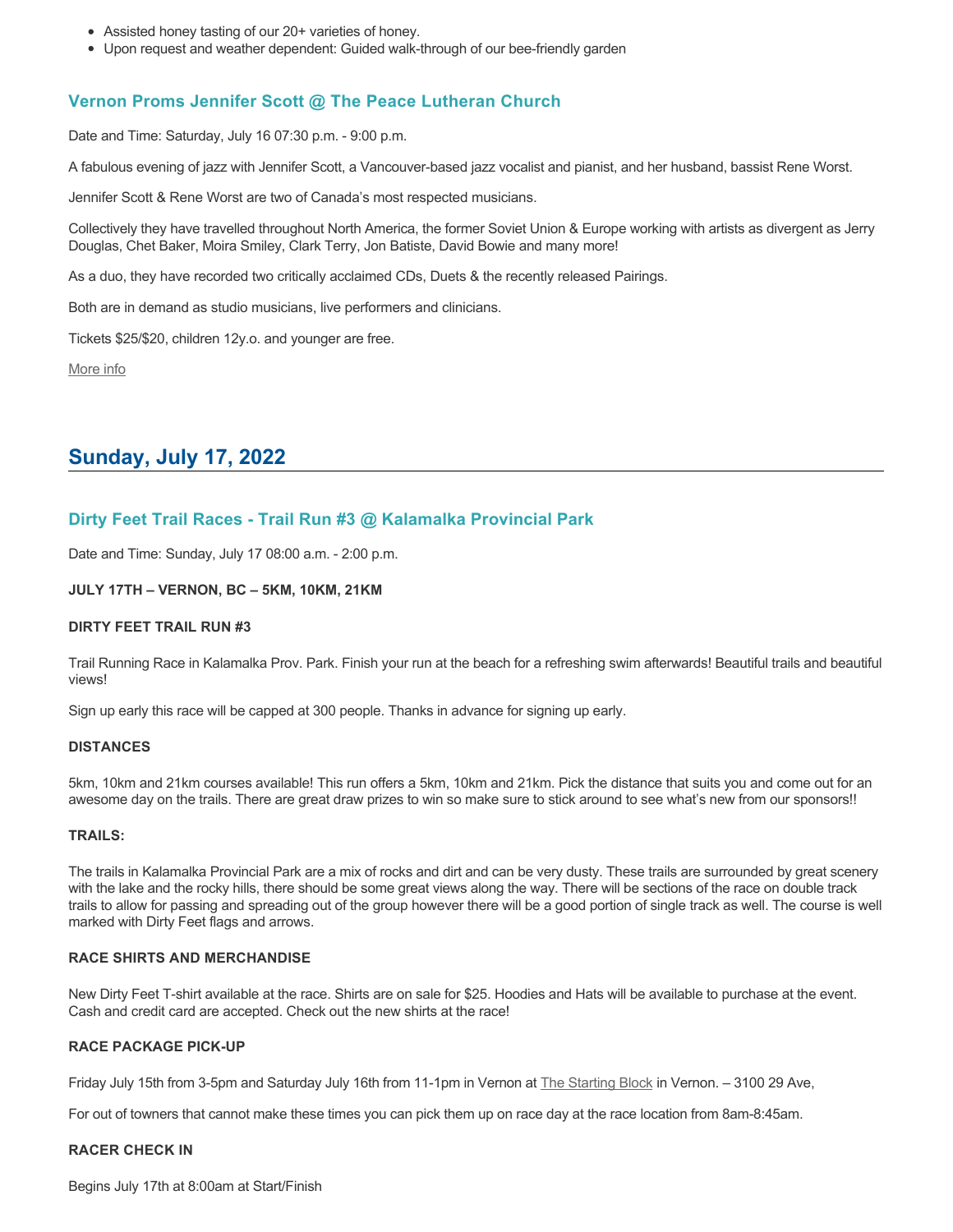#### **RACE START TIMES**

21 km at 9:00am

10 km at 9:30am

5 km at 9:45am

### **ENTRY FEES \***

5 km early entry fee is \$40 includes GST.

10 km early entry fee is \$50 includes GST.

21 km race early entry fee is \$65 includes GST.

\*Entry Fees will increase by \$5 on January 1st, 2022 – and increase by \$5 – 1 week (July 10th) before the race.

\*Entry fees do not include on-line processing fee.

If you would like to volunteer please email INFO@DIRTYFEET.CA regarding volunteering for this event.

### **ON-LINE REGISTRATION DEADLINE**

On line registration last day is July 16th, 2022. [Click here to Register!](https://raceroster.com/events/2022/56251/dirty-feet-trail-run-race-3?fbclid=IwAR1Z8VZD1XeFPyZXyeXkPbnLk8PVpsKxZfjrRq3R4B_98OQTA__Yci53QLg)

## **Audio Land Walks @ Caravan Farm Theatre**

Date and Time: Sunday, July 17 09:00 a.m. - 5:00 p.m.

Caravan Farm Theatre presents the Audio Land Walk series.

An immersive audio experience, the Land Walks offer three unique, spellbinding audio creations that lead the listener on a 30 minute walk through our 80 acres. Created by four BC based artists, each story has been purpose built to guide the listener through the land: a meditation on the natural world and an experiment in the soundscape of storytelling.

Each walk is approximately 2.5km and 30-45 minutes long. Each booking can accommodate a group of up to 6 people.

Each guest will receive a sanitized MP3 player and a sanitized pair of over-ear headphones.

#### **Showtime:**

Click "[Buy Tickets](https://caravanfarmtheatre.com/show/the-land-walks/?ct=t%28EMAIL_CAMPAIGN_4_19_2022_13_43SEASON+2022%29&mc_cid=c02afad356&mc_eid=4778eb8892)" to see available times.

## **Black Horse @ Caravan Farm Theatre**

Date and Time: Sunday, July 17 09:00 a.m. - 10:00 p.m.

#### **A SPECTACULAR NEW MUSICAL BY LINZ KENYON**

*Blackhorse* is a horse powered love story by Okinawan cowboy poet and raconteur Linz Kenyon, and marks a return to a spectacular incorporation of the horse as stage machine – a concept pioneered by Estelle Shook and Linz Kenyon in earlier works like *Cowboy King* and *IOU Land*.

Audiences can expect the same gritty, hilarious rural poetry and bust-out-of-the-gates indie rock score that is Linz's hallmark, as well as spectacular staging featuring six horses and a team of local horsewomen, led by heavy horse pulling champ Joyce Marchant. *Blackhorse* is the contemporary tale of a BC couple struggling to raise a family, own a home and cope with one parent away at work in the Alberta oilpatch.

[Tickets](https://caravanfarmtheatre.com/show/blackhorse-2/?ct=t%28EMAIL_CAMPAIGN_4_19_2022_13_43SEASON+2022%29&mc_cid=c02afad356&mc_eid=4778eb8892) go on sale April 25, 2022.

## **Yoga + Mimosas @ Predator Ridge Resort**

Date and Time: Sunday, July 17 10:00 a.m.

Grace & Flow is back at [Predator Ridge Resort](https://www.predatorridge.com/events) to bring you *Yoga + Mimosa's!* One ticket includes a 60 min yoga flow on the outdoor Lavender Platform set amongst gorgeous lavender fields.

After Savasana enjoy a juicy mimosa while taking in the view of one of the Okanagan's many treasures.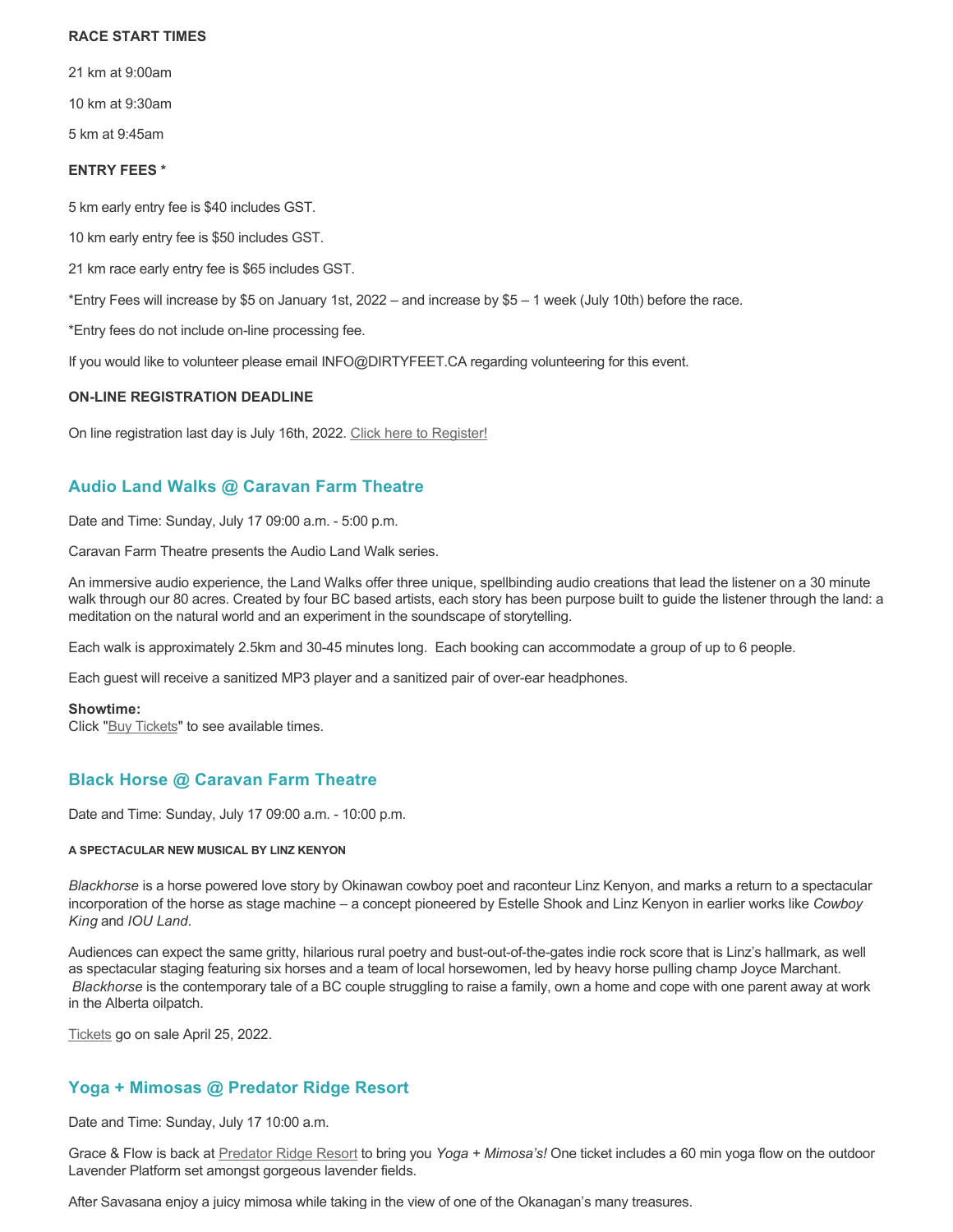Class begins at 10 am. Access the Lavender Platform by vehicle in the Predator Ridge Commonage Neighbourhood. All levels welcome.

\*Please book early as spaces are limited\*

All classes are outdoors so please prepare for the weather. Vaccination passports not required.

Must bring your own yoga mat, no spare mats available to borrow. Directions to the platform will be emailed out to you along with a waiver once purchase is confirmed.

## **Summer Daily Tours @ Davison Orchards**

Date and Time: Sunday, July 17 11:00 a.m. - 4:00 p.m.

If you love tractor tours at the farm, we have some great news! Our tractor tours now run daily 10am to 4pm Monday to Saturday, and 11am to 4pm on Sundays!

### **Summer Drop-in Presentations: Basically Bees @ Planet Bee**

Date and Time: Sunday, July 17 11:00 a.m. - 11:30 a.m.

*"Basically Bees"* - 20-30 minutes - **\$5.00** / person (3 and up) - Great for all ages!

Topics covered includes species of bees, the lifecycle of the honey bee, and pollination.

Included with all drop-in presentations:

- Guided viewing of our indoor observatory hives. Now that we have a new understanding of the inner workings of a colony, let's see if we can spot the queen, guard bees, and if we're lucky, a live bee dance!
- Assisted honey tasting of our 20+ varieties of honey.
- Upon request and weather dependent: Guided walk-through of our bee-friendly garden

*(No booking necessary, but groups of 10 or more are recommended to call in advance.)*

## **Summer Drop-in Presentations: All About Bees @ Planet Bee**

Date and Time: Sunday, July 17 12:00 p.m. - 1:15 p.m.

Learn all about Bees!

*"All ABout Bees"* - 60-75 minutes - **\$15.00** / person (3 and up, recommended for ages 13+)

Includes all topics above plus pollen, royal jelly, propolis, and mead. Time permitting, we are happy to expand into any other areas of interest related to bees.

### **What's Included**

1 hour PowerPoint presentation followed by a guided viewing of our indoor observatory hives.

- Now that we have a new understanding of the inner workings of a colony, let's see if we can spot the queen, guard bees, and if we're lucky, a live bee dance!
- Assisted honey tasting of our 20+ varieties of honey.
- Upon request and weather dependent: Guided walk-through of our bee-friendly garden.
- Personalized 150g jar of honey for each quest.

## **Dog Days of Summer Art Show & amp; Sale @ The Vernon Community Art Centre**

Date and Time: Sunday, July 17 12:00 p.m. - 4:00 p.m.

We often hear about the "dog days" of summer but what does the expression actually mean and what does it have to do with dogs? Some suggest its about the hot sultry days of summer, while others suggest it's when dogs go mad from the heat. Historically, 'dog days' were associated with the star system Sirius (known as the "Dog Star") because it rises simultaneously with the sun during the hottest days. Here at the Arts Centre, the Dog Days of Summer is a celebration of our loyal companions and a chance for local artists and makers to create pieces that spoil the hounds and inspire the humans.

Artists and makers have been invited to create everything from fine art to functional artisan goods using any medium they wish (clay,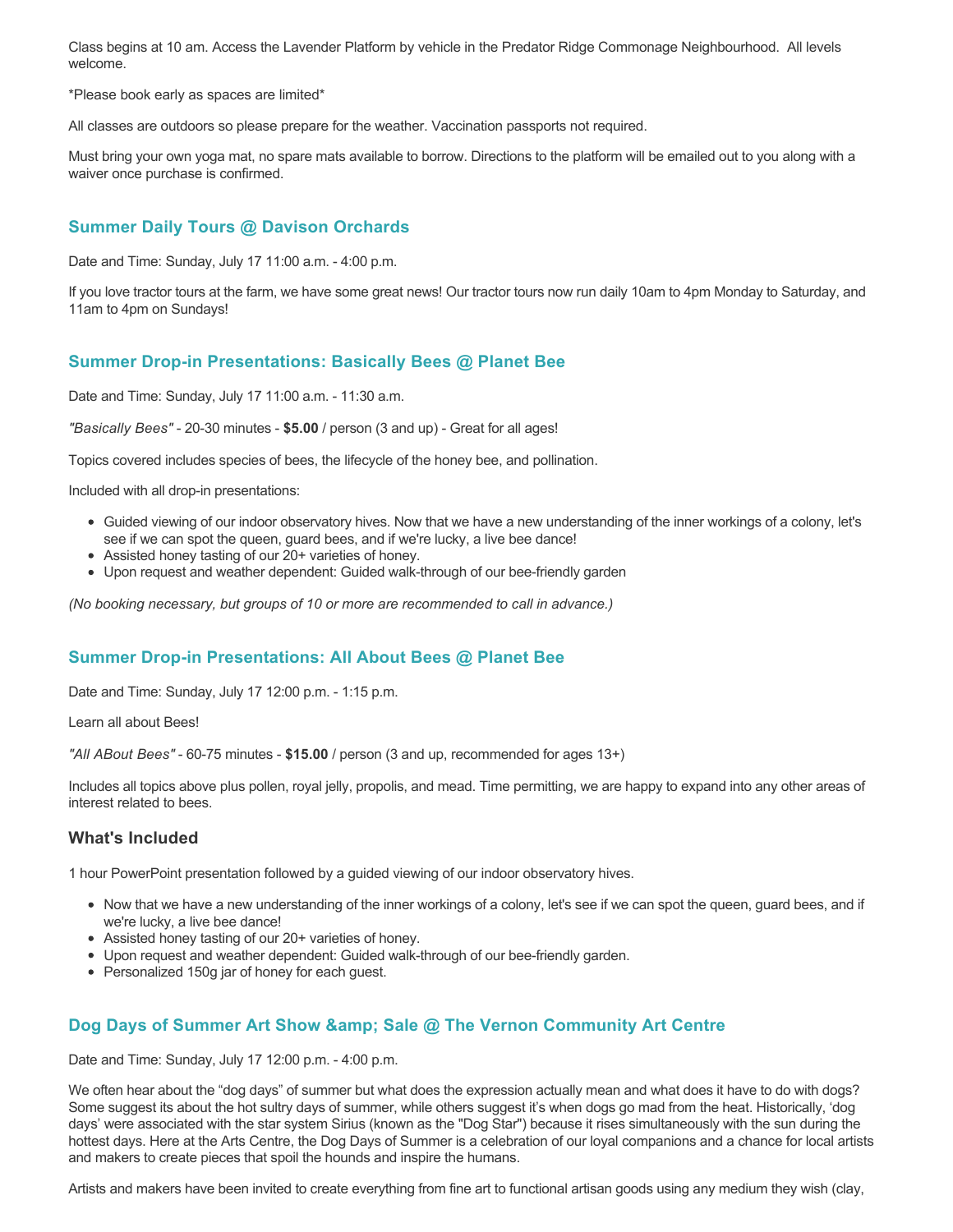metal, glass, paint, fibre/textiles, leather, wood, photos etc). You can hope to see tons of dog dishes, cozy beds, clothes, keychains, paw prints, paintings, portraits, accessories, and sculptures.

Visit the art show and sale from July 2-25th, Mon-Thurs 9-9, Fri-Sat 9-5, and Sunday 12-4pm.

Located at the entrance to Polson Park.

### **The Audio Land Walks @ Caravan Farm Theatre**

Date and Time: Sunday, July 17 01:00 p.m. - 4:30 p.m.

Caravan Farm Theatre presents the Audio Land Walk series.

An immersive audio experience, the Land Walks offer three unique, spellbinding audio creations that lead the listener on a 45 minute walk through our 80 acres. Created by four BC based artists, each story has been purpose built to guide the listener through the land: a meditation on the natural world and an experiment in the soundscape of storytelling.

Each walk is approximately 2.5km and 40-55 minutes long. Bookings can accommodate groups up to 6 people.

For more information and to buy tickets visit their [website!](https://caravanfarmtheatre.com/show/the-land-walks/)

### **Summer Drop-in Presentations: Basically Bees @ Planet Bee**

Date and Time: Sunday, July 17 02:00 p.m. - 2:30 p.m.

*"Basically Bees"* - 20-30 minutes - **\$5.00** / person (3 and up) - Great for all ages!

Topics covered includes species of bees, the lifecycle of the honey bee, and pollination.

Included with all drop-in presentations:

- Guided viewing of our indoor observatory hives. Now that we have a new understanding of the inner workings of a colony, let's see if we can spot the queen, guard bees, and if we're lucky, a live bee dance!
- Assisted honey tasting of our 20+ varieties of honey.
- Upon request and weather dependent: Guided walk-through of our bee-friendly garden

### **Vernon Proms Gala Concert "Art in Life" @ The Peace Lutheran Church**

Date and Time: Sunday, July 17 07:30 p.m. - 9:00 p.m.

The final Gala concert "Art in Life" with Sycamore String Quartet and vocal soloists. Vernon only, Sun Jul 17th. The program includes a premiere of Imant Raminsh's song cycle *O Language Where Language Ends* for a string quintet, mezzo-soprano and baritone, commissioned by the Proms; *Fratres by Arvo Part* (cello and piano); *Suite on Ukrainian Folk Themes, Op. 45, by Boris Lyatoshynsky*, composed in 1944, for a string quartet; and a selection of vocal gems.

[More info/Tickets](https://proms.eventcalendarapp.com/u/36415/evt_external_62845d7084cce5260a3f538c?repeatId=evt_external_62845d7084cce5260a3f538c)

## **Monday, July 18, 2022**

### **Vernon Farmer's Market @ Kal Tire Place Parking Lot**

Date and Time: Monday, July 18 08:00 a.m. - 1:00 p.m.

Join us every Monday and Thursday morning from 8:00 am to 1:00 pm from April to October for the Vernon Farmers' Market!

We are proud to be one of the Okanagan's oldest farmers' markets! Our market showcases a diverse number of delicious foods and one-of-a-kind products, which are all grown, made or baked by our local vendors. Discover fresh produce, fruit, eggs, meat, cheese, baked goods, plants, flowers, hand crafted products & so much more at the Vernon Farmers' Market!

## **Black Horse @ Caravan Farm Theatre**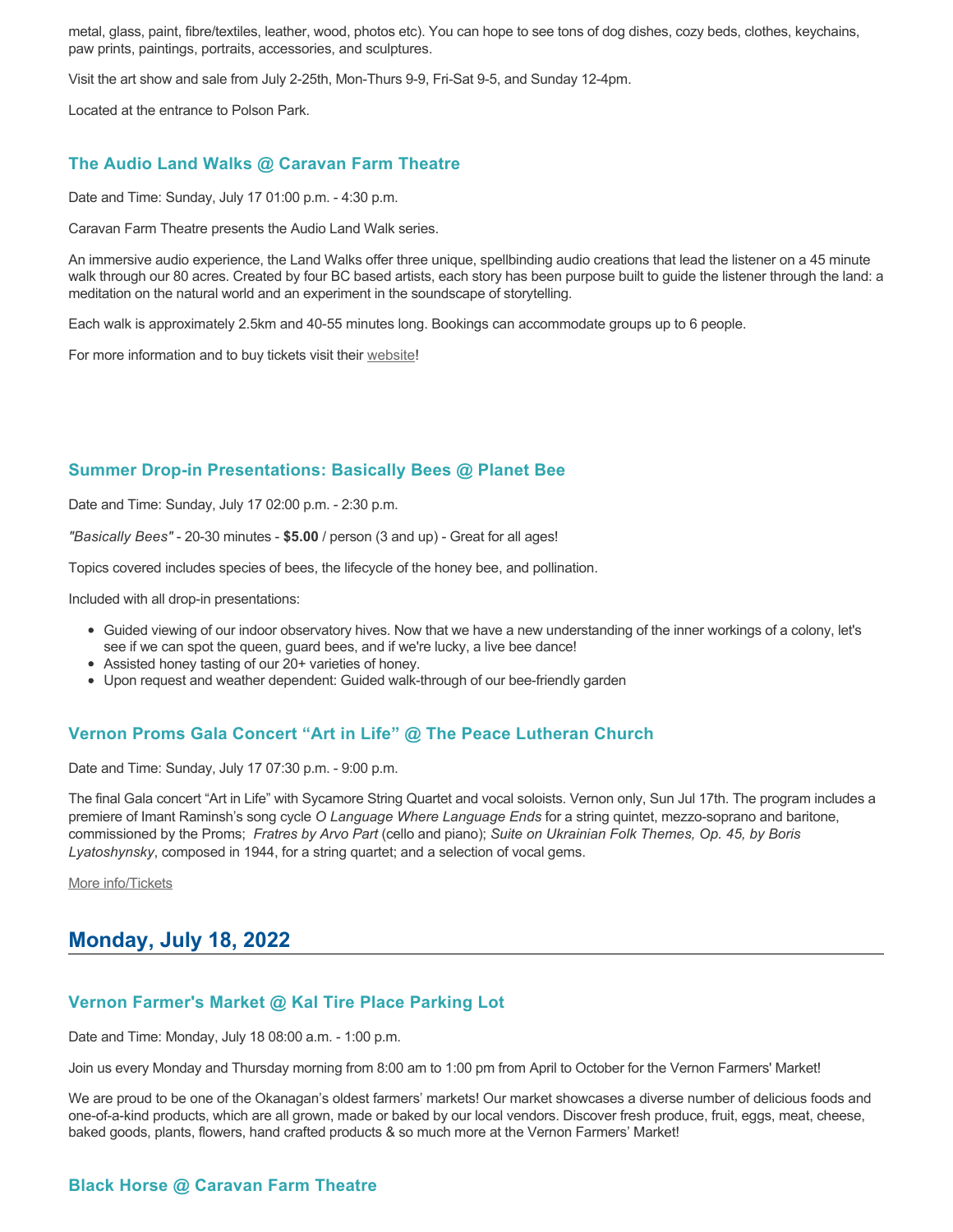Date and Time: Monday, July 18 09:00 a.m. - 10:00 p.m.

#### **A SPECTACULAR NEW MUSICAL BY LINZ KENYON**

*Blackhorse* is a horse powered love story by Okinawan cowboy poet and raconteur Linz Kenyon, and marks a return to a spectacular incorporation of the horse as stage machine – a concept pioneered by Estelle Shook and Linz Kenyon in earlier works like *Cowboy King* and *IOU Land*.

Audiences can expect the same gritty, hilarious rural poetry and bust-out-of-the-gates indie rock score that is Linz's hallmark, as well as spectacular staging featuring six horses and a team of local horsewomen, led by heavy horse pulling champ Joyce Marchant. *Blackhorse* is the contemporary tale of a BC couple struggling to raise a family, own a home and cope with one parent away at work in the Alberta oilpatch.

[Tickets](https://caravanfarmtheatre.com/show/blackhorse-2/?ct=t%28EMAIL_CAMPAIGN_4_19_2022_13_43SEASON+2022%29&mc_cid=c02afad356&mc_eid=4778eb8892) go on sale April 25, 2022.

## **Audio Land Walks @ Caravan Farm Theatre**

Date and Time: Monday, July 18 09:00 a.m. - 5:00 p.m.

Caravan Farm Theatre presents the Audio Land Walk series.

An immersive audio experience, the Land Walks offer three unique, spellbinding audio creations that lead the listener on a 30 minute walk through our 80 acres. Created by four BC based artists, each story has been purpose built to guide the listener through the land: a meditation on the natural world and an experiment in the soundscape of storytelling.

Each walk is approximately 2.5km and 30-45 minutes long. Each booking can accommodate a group of up to 6 people.

Each guest will receive a sanitized MP3 player and a sanitized pair of over-ear headphones.

#### **Showtime:**

Click "[Buy Tickets](https://caravanfarmtheatre.com/show/the-land-walks/?ct=t%28EMAIL_CAMPAIGN_4_19_2022_13_43SEASON+2022%29&mc_cid=c02afad356&mc_eid=4778eb8892)" to see available times.

## **Dog Days of Summer Art Show & amp: Sale @ The Vernon Community Art Centre**

Date and Time: Monday, July 18 09:00 a.m. - 9:00 p.m.

We often hear about the "dog days" of summer but what does the expression actually mean and what does it have to do with dogs? Some suggest its about the hot sultry days of summer, while others suggest it's when dogs go mad from the heat. Historically, 'dog days' were associated with the star system Sirius (known as the "Dog Star") because it rises simultaneously with the sun during the hottest days. Here at the Arts Centre, the Dog Days of Summer is a celebration of our loyal companions and a chance for local artists and makers to create pieces that spoil the hounds and inspire the humans.

Artists and makers have been invited to create everything from fine art to functional artisan goods using any medium they wish (clay, metal, glass, paint, fibre/textiles, leather, wood, photos etc). You can hope to see tons of dog dishes, cozy beds, clothes, keychains, paw prints, paintings, portraits, accessories, and sculptures.

Visit the art show and sale from July 2-25th, Mon-Thurs 9-9, Fri-Sat 9-5, and Sunday 12-4pm.

Located at the entrance to Polson Park.

## **Summer Daily Tours @ Davison Orchards**

Date and Time: Monday, July 18 10:00 a.m. - 4:00 p.m.

If you love tractor tours at the farm, we have some great news! Our tractor tours now run daily 10am to 4pm Monday to Saturday, and 11am to 4pm on Sundays!

## **Summer Drop-in Presentations: Basically Bees @ Planet Bee**

Date and Time: Monday, July 18 11:00 a.m. - 11:30 a.m.

*"Basically Bees"* - 20-30 minutes - **\$5.00** / person (3 and up) - Great for all ages!

Topics covered includes species of bees, the lifecycle of the honey bee, and pollination.

Included with all drop-in presentations: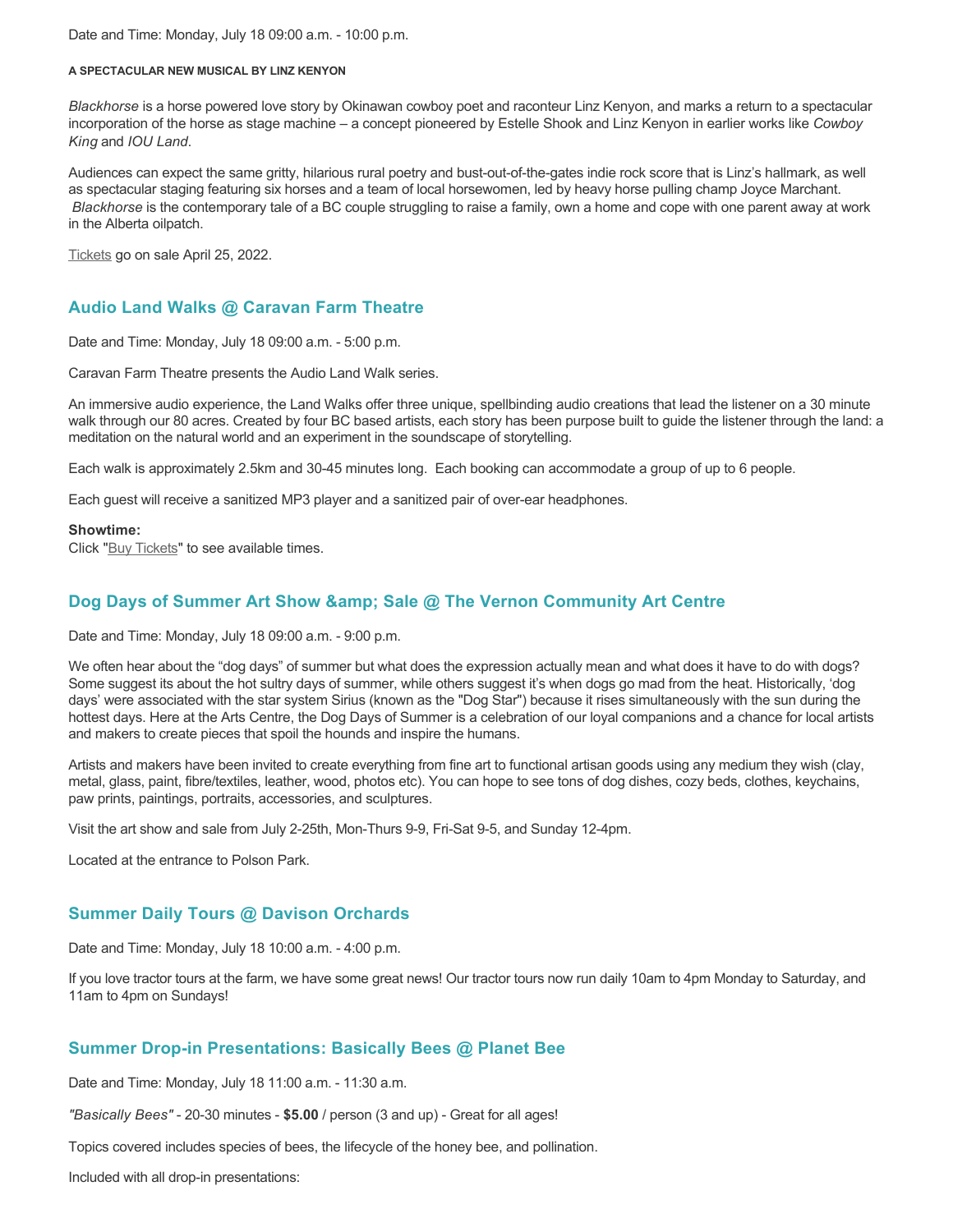- Guided viewing of our indoor observatory hives. Now that we have a new understanding of the inner workings of a colony, let's see if we can spot the queen, guard bees, and if we're lucky, a live bee dance!
- Assisted honey tasting of our 20+ varieties of honey.
- Upon request and weather dependent: Guided walk-through of our bee-friendly garden

*(No booking necessary, but groups of 10 or more are recommended to call in advance.)*

## **Summer Drop-in Presentations: All About Bees @ Planet Bee**

Date and Time: Monday, July 18 12:00 p.m. - 1:15 p.m.

Learn all about Bees!

*"All ABout Bees"* - 60-75 minutes - **\$15.00** / person (3 and up, recommended for ages 13+)

Includes all topics above plus pollen, royal jelly, propolis, and mead. Time permitting, we are happy to expand into any other areas of interest related to bees.

### **What's Included**

1 hour PowerPoint presentation followed by a guided viewing of our indoor observatory hives.

- Now that we have a new understanding of the inner workings of a colony, let's see if we can spot the queen, guard bees, and if we're lucky, a live bee dance!
- Assisted honey tasting of our 20+ varieties of honey.
- Upon request and weather dependent: Guided walk-through of our bee-friendly garden.
- Personalized 150g jar of honey for each guest.

## **Summer Drop-in Presentations: Basically Bees @ Planet Bee**

Date and Time: Monday, July 18 02:00 p.m. - 2:30 p.m.

*"Basically Bees"* - 20-30 minutes - **\$5.00** / person (3 and up) - Great for all ages!

Topics covered includes species of bees, the lifecycle of the honey bee, and pollination.

Included with all drop-in presentations:

- Guided viewing of our indoor observatory hives. Now that we have a new understanding of the inner workings of a colony, let's see if we can spot the queen, guard bees, and if we're lucky, a live bee dance!
- Assisted honey tasting of our 20+ varieties of honey.
- Upon request and weather dependent: Guided walk-through of our bee-friendly garden

# **Tuesday, July 19, 2022**

## **Audio Land Walks @ Caravan Farm Theatre**

Date and Time: Tuesday, July 19 09:00 a.m. - 5:00 p.m.

Caravan Farm Theatre presents the Audio Land Walk series.

An immersive audio experience, the Land Walks offer three unique, spellbinding audio creations that lead the listener on a 30 minute walk through our 80 acres. Created by four BC based artists, each story has been purpose built to guide the listener through the land: a meditation on the natural world and an experiment in the soundscape of storytelling.

Each walk is approximately 2.5km and 30-45 minutes long. Each booking can accommodate a group of up to 6 people.

Each guest will receive a sanitized MP3 player and a sanitized pair of over-ear headphones.

#### **Showtime:**

Click "[Buy Tickets](https://caravanfarmtheatre.com/show/the-land-walks/?ct=t%28EMAIL_CAMPAIGN_4_19_2022_13_43SEASON+2022%29&mc_cid=c02afad356&mc_eid=4778eb8892)" to see available times.

## **Black Horse @ Caravan Farm Theatre**

Date and Time: Tuesday, July 19 09:00 a.m. - 10:00 p.m.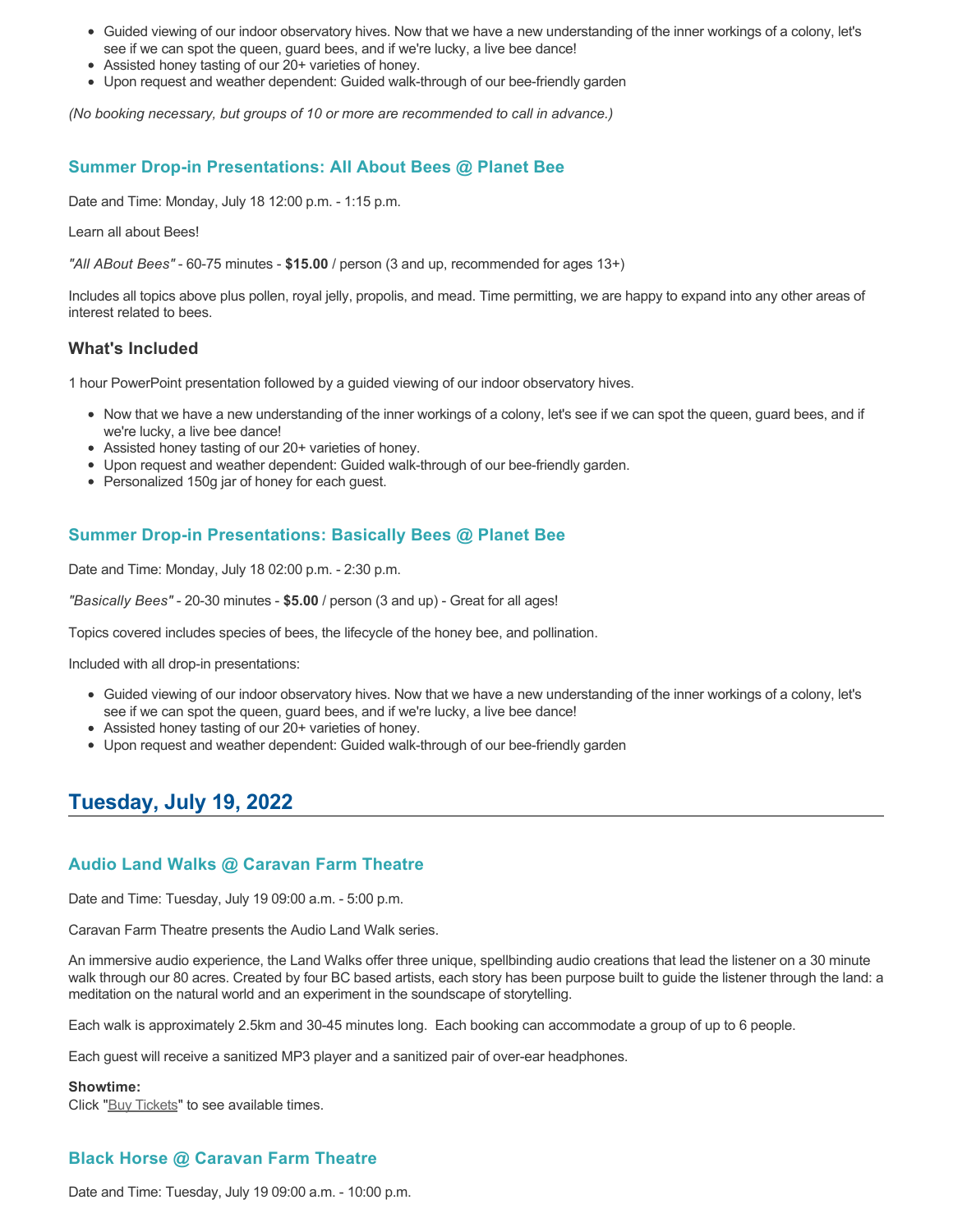#### **A SPECTACULAR NEW MUSICAL BY LINZ KENYON**

*Blackhorse* is a horse powered love story by Okinawan cowboy poet and raconteur Linz Kenyon, and marks a return to a spectacular incorporation of the horse as stage machine – a concept pioneered by Estelle Shook and Linz Kenyon in earlier works like *Cowboy King* and *IOU Land*.

Audiences can expect the same gritty, hilarious rural poetry and bust-out-of-the-gates indie rock score that is Linz's hallmark, as well as spectacular staging featuring six horses and a team of local horsewomen, led by heavy horse pulling champ Joyce Marchant. *Blackhorse* is the contemporary tale of a BC couple struggling to raise a family, own a home and cope with one parent away at work in the Alberta oilpatch.

[Tickets](https://caravanfarmtheatre.com/show/blackhorse-2/?ct=t%28EMAIL_CAMPAIGN_4_19_2022_13_43SEASON+2022%29&mc_cid=c02afad356&mc_eid=4778eb8892) go on sale April 25, 2022.

## **Dog Days of Summer Art Show & amp; Sale @ The Vernon Community Art Centre**

Date and Time: Tuesday, July 19 09:00 a.m. - 9:00 p.m.

We often hear about the "dog days" of summer but what does the expression actually mean and what does it have to do with dogs? Some suggest its about the hot sultry days of summer, while others suggest it's when dogs go mad from the heat. Historically, 'dog days' were associated with the star system Sirius (known as the "Dog Star") because it rises simultaneously with the sun during the hottest days. Here at the Arts Centre, the Dog Days of Summer is a celebration of our loyal companions and a chance for local artists and makers to create pieces that spoil the hounds and inspire the humans.

Artists and makers have been invited to create everything from fine art to functional artisan goods using any medium they wish (clay, metal, glass, paint, fibre/textiles, leather, wood, photos etc). You can hope to see tons of dog dishes, cozy beds, clothes, keychains, paw prints, paintings, portraits, accessories, and sculptures.

Visit the art show and sale from July 2-25th, Mon-Thurs 9-9, Fri-Sat 9-5, and Sunday 12-4pm.

Located at the entrance to Polson Park.

### **Summer Daily Tours @ Davison Orchards**

Date and Time: Tuesday, July 19 10:00 a.m. - 4:00 p.m.

If you love tractor tours at the farm, we have some great news! Our tractor tours now run daily 10am to 4pm Monday to Saturday, and 11am to 4pm on Sundays!

## **Private Tours @ Mackie Lake House**

Date and Time: Tuesday, July 19 10:00 a.m. - 4:00 p.m.

A tale of three teapots, a rattlesnake hunting Reverend, and a gift from the King of Naples! Discover these and a multitude of other fascinating stories at this historic grand home.

Pre-booked tours are available starting May 1, 2022. Tours can be booked from 10am-4pm Tuesdays, Wednesdays and Thursdays ONLY. We are currently unable to facilitate weekend tours due to spring and summer events.

Please call 250-545-1019 to reserve.

Tickets are \$13 per person – \$5 for young children.

Refreshing beverages are available for purchase after your tour as you enjoy the grounds at Mackie Lake House.

## **Summer Drop-in Presentations: Basically Bees @ Planet Bee**

Date and Time: Tuesday, July 19 11:00 a.m. - 11:30 a.m.

*"Basically Bees"* - 20-30 minutes - **\$5.00** / person (3 and up) - Great for all ages!

Topics covered includes species of bees, the lifecycle of the honey bee, and pollination.

Included with all drop-in presentations:

- Guided viewing of our indoor observatory hives. Now that we have a new understanding of the inner workings of a colony, let's see if we can spot the queen, guard bees, and if we're lucky, a live bee dance!
- Assisted honey tasting of our 20+ varieties of honey.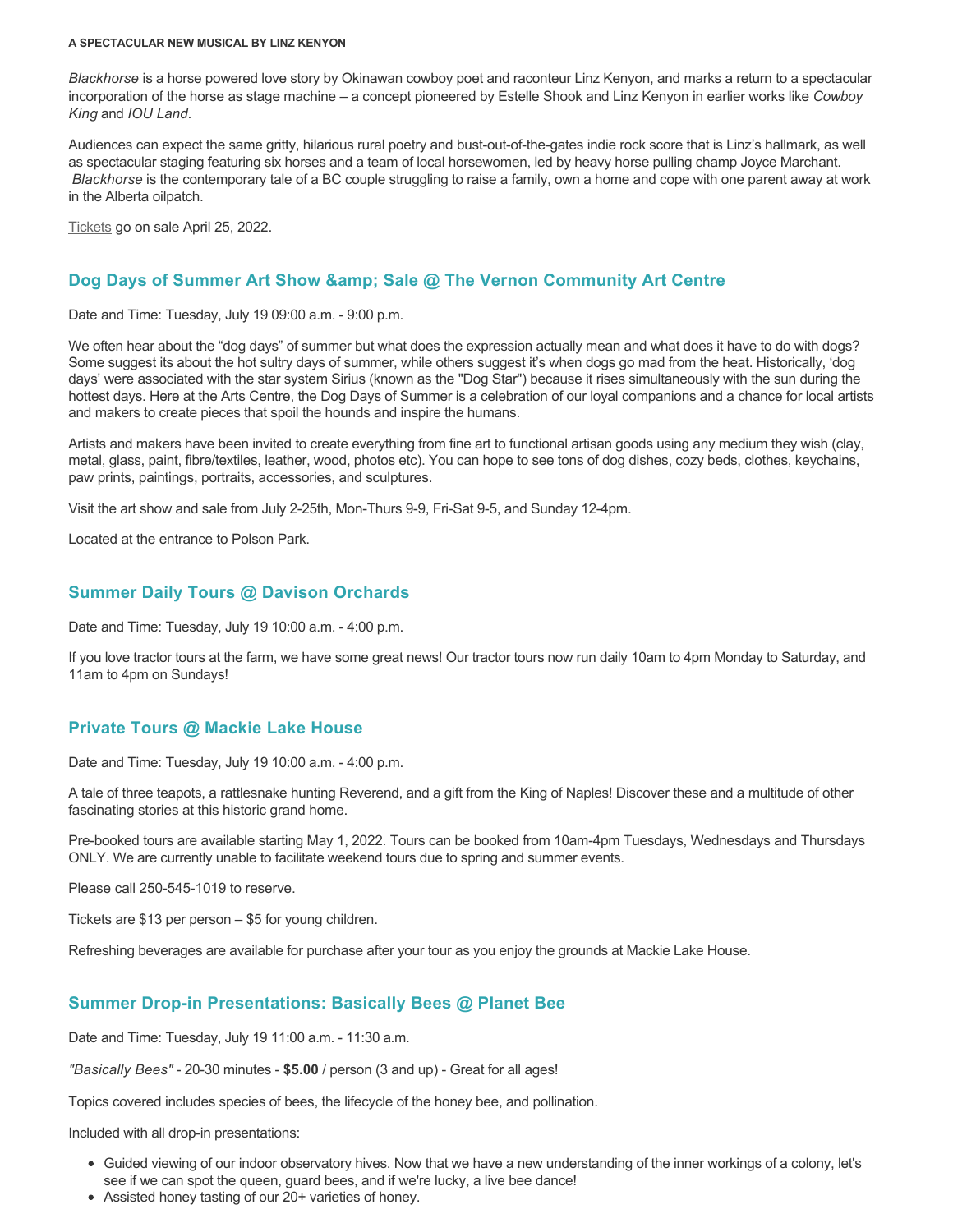Upon request and weather dependent: Guided walk-through of our bee-friendly garden

*(No booking necessary, but groups of 10 or more are recommended to call in advance.)*

## **Summer Drop-in Presentations: All About Bees @ Planet Bee**

Date and Time: Tuesday, July 19 12:00 p.m. - 1:15 p.m.

Learn all about Bees!

*"All ABout Bees"* - 60-75 minutes - **\$15.00** / person (3 and up, recommended for ages 13+)

Includes all topics above plus pollen, royal jelly, propolis, and mead. Time permitting, we are happy to expand into any other areas of interest related to bees.

### **What's Included**

1 hour PowerPoint presentation followed by a guided viewing of our indoor observatory hives.

- Now that we have a new understanding of the inner workings of a colony, let's see if we can spot the queen, guard bees, and if we're lucky, a live bee dance!
- Assisted honey tasting of our 20+ varieties of honey.
- Upon request and weather dependent: Guided walk-through of our bee-friendly garden.
- Personalized 150g jar of honey for each guest.

## **Kalamalka Garden (K'nmaĺka? Sәnqâĺtәn) Indigenous Garden Tours @ Okanagan College**

Date and Time: Tuesday, July 19 02:00 p.m. - 3:30 p.m.

The tour of Kalamalka Garden will allow visitors to learn a brief history of Syilx (pronounced: see-eel), who are the Indigenous people of the Okanagan - and the Captikʷł (pronounced: chap-teek-cool) which are the stories, laws and cultural values of the Syilx Okanagan people, which have been passed down from generation to generation by oral tradition. Through these ancient stories, the Syilx have preserved their worldwide view and relationship with nature. Here at the Kalamalka Garden, guests will get to experience first hand the beauty and importance of both the Indigenous plant life and the traditional Indigenous knowledge that has existed for thousands of years, and still exists today.

Guests will have the opportunity to learn to identify traditional plants, understand how these plants are used for medicinal and food purposes, and see demonstrations of how to harvest and use the plants.

The tour presenter will provide short workshop on an Indigenous garden product and how it is grown, harvested and made into a gift. The workshop will explore the elements of traditional foods and medicines, history of the Okanagan area, Indigenous gardening techniques, and samples of foods from the garden.

# **Tour Details**

**DURATION:** Tours are available on Tuesdays and Thursdays starting at 2:00pm Tours are 1 hour – 1.5 hour.

#### **RATES:**

\$30.00 – Adults \$5.00 – Children under 16 years old

All proceeds from the Garden Tours are used for operations.

Get your tickets [here!](https://www.eventbrite.ca/e/kalamalka-garden-tour-tickets-158617843239)

## **Summer Drop-in Presentations: Basically Bees @ Planet Bee**

Date and Time: Tuesday, July 19 02:00 p.m. - 2:30 p.m.

*"Basically Bees"* - 20-30 minutes - **\$5.00** / person (3 and up) - Great for all ages!

Topics covered includes species of bees, the lifecycle of the honey bee, and pollination.

Included with all drop-in presentations:

- Guided viewing of our indoor observatory hives. Now that we have a new understanding of the inner workings of a colony, let's see if we can spot the queen, guard bees, and if we're lucky, a live bee dance!
- Assisted honey tasting of our 20+ varieties of honey.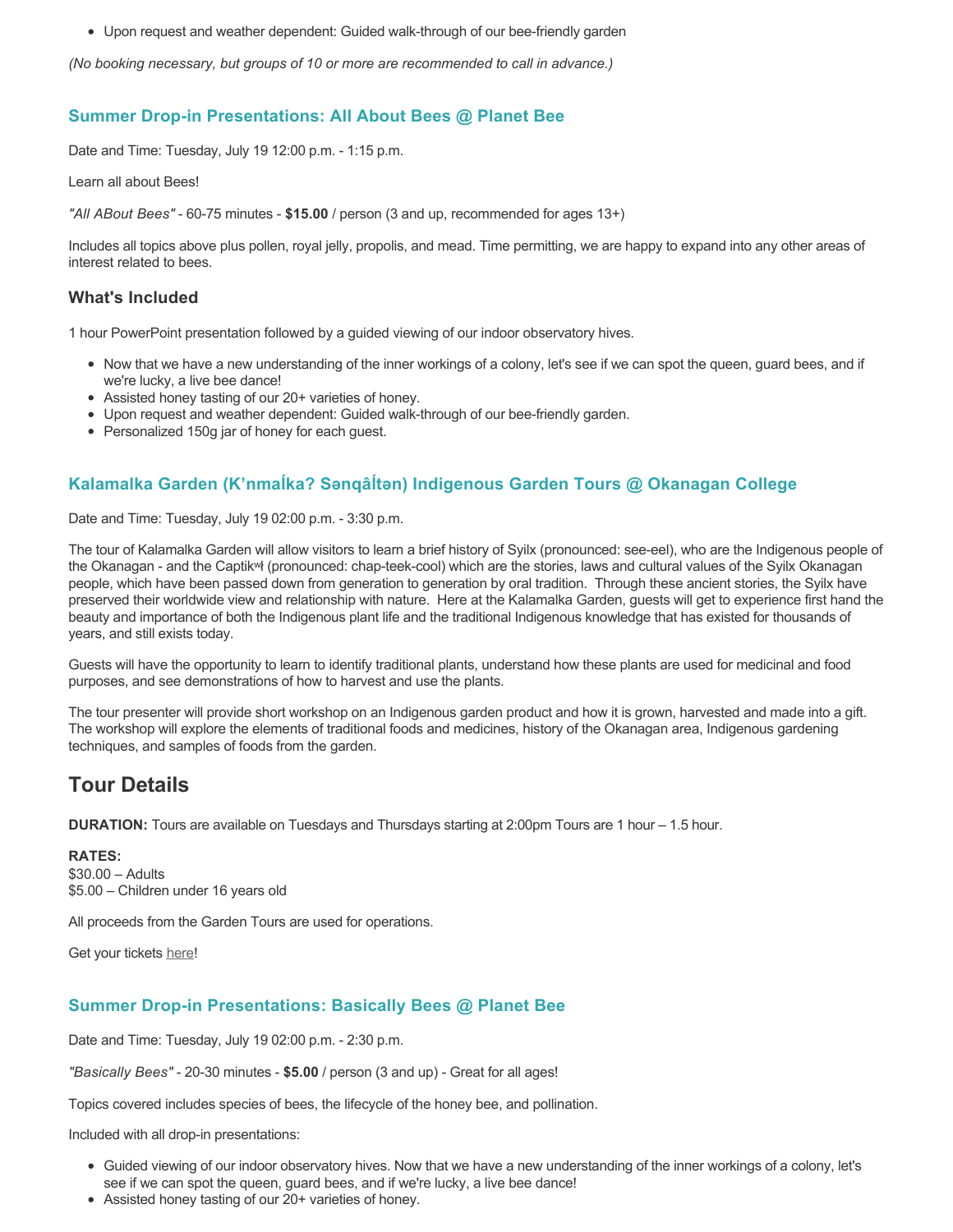Upon request and weather dependent: Guided walk-through of our bee-friendly garden

## **Live Music @ Range Lounge & Grill (Predator Ridge Resort)**

Date and Time: Tuesday, July 19 05:00 p.m. - 7:00 p.m.

During the summer, join us every Tuesday from 5 -7pm for our series of live music performances by local Okanagan artists.

Join us in Range & Lounge Grill to enjoy dinner during the event (dinner reservations are recommended).

## **Historic Downtown Mural Tours @ Greater Vernon Museum & Archives**

Date and Time: Tuesday, July 19 06:00 p.m. - 8:00 p.m.

The Historic Mural Tour takes you on a walking trip back into the past through Downtown Vernon. Discover all the places and ways our past meets our present.

Join our tour guides as they explore the lives and times of the individuals whose faces grace our city walls. Share in some of the stories of the people that helped create the vibrant, multicultural city that Vernon is today.

#### **Tour FAQs**

- Tours must be pre-booked. Tours will not run if there are no bookings.
- Tours are best for those aged 12+ with an intermediate level of activity anticipated (tours are  $\sim$ 5km and run from 1.5 2 hours).
- Comfortable shoes, layers of clothing, sunglasses and/or sun hat, raingear if necessary, water bottle, and camera are recommended.
- Tours go rain or shine and are non-refundable.
- For groups larger than 20, private bookings or community groups, please contact us for details.
- Tours start at the Museum & Archives of Vernon 3009 32nd Avenue

Get your tickets [here!](https://www.eventbrite.com/e/historic-downtown-mural-tours-tickets-304983342387)

# **Wednesday, July 20, 2022**

## **Black Horse @ Caravan Farm Theatre**

Date and Time: Wednesday, July 20 09:00 a.m. - 10:00 p.m.

#### **A SPECTACULAR NEW MUSICAL BY LINZ KENYON**

*Blackhorse* is a horse powered love story by Okinawan cowboy poet and raconteur Linz Kenyon, and marks a return to a spectacular incorporation of the horse as stage machine – a concept pioneered by Estelle Shook and Linz Kenyon in earlier works like *Cowboy King* and *IOU Land*.

Audiences can expect the same gritty, hilarious rural poetry and bust-out-of-the-gates indie rock score that is Linz's hallmark, as well as spectacular staging featuring six horses and a team of local horsewomen, led by heavy horse pulling champ Joyce Marchant. *Blackhorse* is the contemporary tale of a BC couple struggling to raise a family, own a home and cope with one parent away at work in the Alberta oilpatch.

[Tickets](https://caravanfarmtheatre.com/show/blackhorse-2/?ct=t%28EMAIL_CAMPAIGN_4_19_2022_13_43SEASON+2022%29&mc_cid=c02afad356&mc_eid=4778eb8892) go on sale April 25, 2022.

## **Audio Land Walks @ Caravan Farm Theatre**

Date and Time: Wednesday, July 20 09:00 a.m. - 5:00 p.m.

Caravan Farm Theatre presents the Audio Land Walk series.

An immersive audio experience, the Land Walks offer three unique, spellbinding audio creations that lead the listener on a 30 minute walk through our 80 acres. Created by four BC based artists, each story has been purpose built to guide the listener through the land: a meditation on the natural world and an experiment in the soundscape of storytelling.

Each walk is approximately 2.5km and 30-45 minutes long. Each booking can accommodate a group of up to 6 people.

Each guest will receive a sanitized MP3 player and a sanitized pair of over-ear headphones.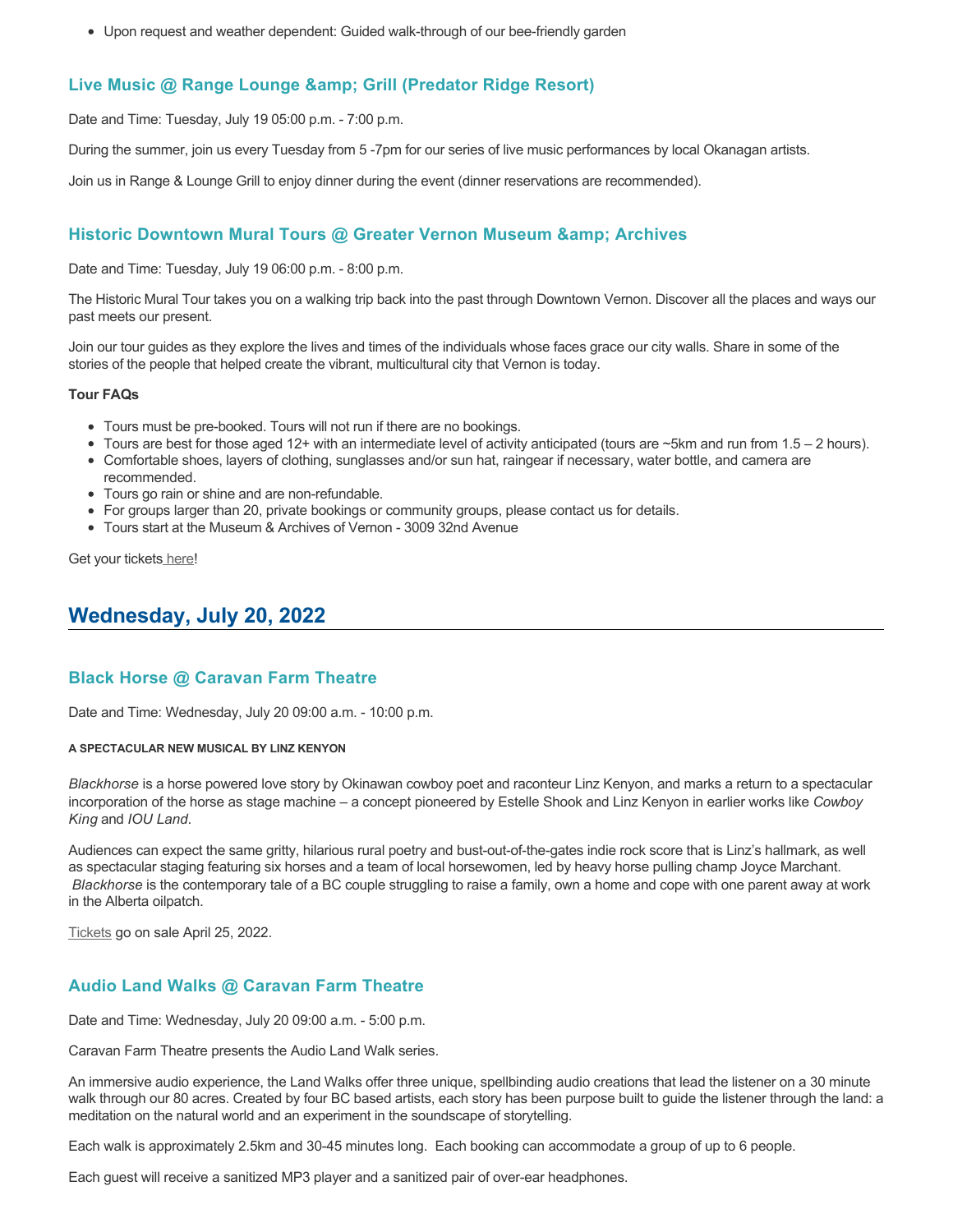## Dog Days of Summer Art Show & Sale @ The Vernon Community Art Centre

Date and Time: Wednesday, July 20 09:00 a.m. - 9:00 p.m.

We often hear about the "dog days" of summer but what does the expression actually mean and what does it have to do with dogs? Some suggest its about the hot sultry days of summer, while others suggest it's when dogs go mad from the heat. Historically, 'dog days' were associated with the star system Sirius (known as the "Dog Star") because it rises simultaneously with the sun during the hottest days. Here at the Arts Centre, the Dog Days of Summer is a celebration of our loyal companions and a chance for local artists and makers to create pieces that spoil the hounds and inspire the humans.

Artists and makers have been invited to create everything from fine art to functional artisan goods using any medium they wish (clay, metal, glass, paint, fibre/textiles, leather, wood, photos etc). You can hope to see tons of dog dishes, cozy beds, clothes, keychains, paw prints, paintings, portraits, accessories, and sculptures.

Visit the art show and sale from July 2-25th, Mon-Thurs 9-9, Fri-Sat 9-5, and Sunday 12-4pm.

Located at the entrance to Polson Park.

## **Summer Daily Tours @ Davison Orchards**

Date and Time: Wednesday, July 20 10:00 a.m. - 4:00 p.m.

If you love tractor tours at the farm, we have some great news! Our tractor tours now run daily 10am to 4pm Monday to Saturday, and 11am to 4pm on Sundays!

## **Private Tours @ Mackie Lake House**

Date and Time: Wednesday, July 20 10:00 a.m. - 4:00 p.m.

A tale of three teapots, a rattlesnake hunting Reverend, and a gift from the King of Naples! Discover these and a multitude of other fascinating stories at this historic grand home.

Pre-booked tours are available starting May 1, 2022. Tours can be booked from 10am-4pm Tuesdays, Wednesdays and Thursdays ONLY. We are currently unable to facilitate weekend tours due to spring and summer events.

Please call 250-545-1019 to reserve.

Tickets are \$13 per person – \$5 for young children.

Refreshing beverages are available for purchase after your tour as you enjoy the grounds at Mackie Lake House.

## **Summer Drop-in Presentations: Basically Bees @ Planet Bee**

Date and Time: Wednesday, July 20 11:00 a.m. - 11:30 a.m.

*"Basically Bees"* - 20-30 minutes - **\$5.00** / person (3 and up) - Great for all ages!

Topics covered includes species of bees, the lifecycle of the honey bee, and pollination.

Included with all drop-in presentations:

- Guided viewing of our indoor observatory hives. Now that we have a new understanding of the inner workings of a colony, let's see if we can spot the queen, guard bees, and if we're lucky, a live bee dance!
- Assisted honey tasting of our 20+ varieties of honey.
- Upon request and weather dependent: Guided walk-through of our bee-friendly garden

*(No booking necessary, but groups of 10 or more are recommended to call in advance.)*

## **Summer Drop-in Presentations: All About Bees @ Planet Bee**

Date and Time: Wednesday, July 20 12:00 p.m. - 1:15 p.m.

Learn all about Bees!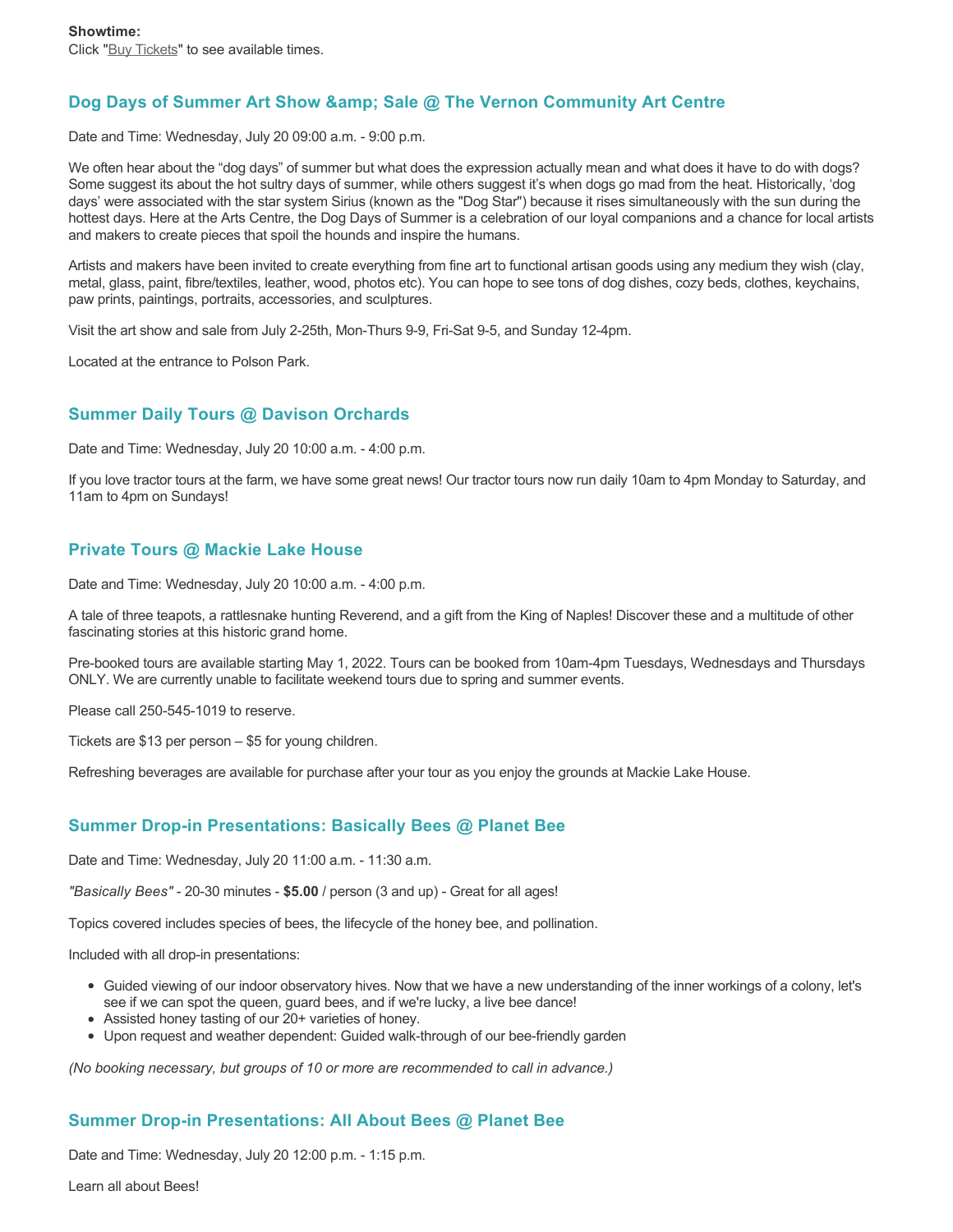*"All ABout Bees"* - 60-75 minutes - **\$15.00** / person (3 and up, recommended for ages 13+)

Includes all topics above plus pollen, royal jelly, propolis, and mead. Time permitting, we are happy to expand into any other areas of interest related to bees.

## **What's Included**

1 hour PowerPoint presentation followed by a guided viewing of our indoor observatory hives.

- Now that we have a new understanding of the inner workings of a colony, let's see if we can spot the queen, guard bees, and if we're lucky, a live bee dance!
- Assisted honey tasting of our 20+ varieties of honey.
- Upon request and weather dependent: Guided walk-through of our bee-friendly garden.
- Personalized 150g jar of honey for each guest.

## **Summer Drop-in Presentations: Basically Bees @ Planet Bee**

Date and Time: Wednesday, July 20 02:00 p.m. - 2:30 p.m.

*"Basically Bees"* - 20-30 minutes - **\$5.00** / person (3 and up) - Great for all ages!

Topics covered includes species of bees, the lifecycle of the honey bee, and pollination.

Included with all drop-in presentations:

- Guided viewing of our indoor observatory hives. Now that we have a new understanding of the inner workings of a colony, let's see if we can spot the queen, guard bees, and if we're lucky, a live bee dance!
- Assisted honey tasting of our 20+ varieties of honey.
- Upon request and weather dependent: Guided walk-through of our bee-friendly garden

### **Midsummer Eve of the Arts**

Date and Time: Wednesday, July 20 05:00 p.m. - 10:00 p.m.

The 36th annual art auction event, Midsummer's Eve of the Arts, will take place on **Wednesday, July 20th, 2022**. Once again, this year's fundraiser will be a hybrid of live and virtual formats, allowing those who aren't able to attend in person to still take part in the silent and live auctions!

Enjoy a vibrant evening of art and celebration as we look towards the bright future for the VPAG and art in Greater Vernon. Funds raised during the live and silent auctions provide important support to the Gallery throughout the year.

By donating to this year's Midsummer's Eve of the Arts, you will be investing into the future of British Columbia's arts and culture. The deadline for artists' donations is **June 21st, 2022 at 5:00 PM**. There are no application fees.

If you or anyone you know would like to be a part of this year's MEA by donating artwork, you can drop off the artwork and donation form at the gallery no later than June 21, 2022 by 5:00 PM.

More details to come.

## **Wahine Wednesday (SUP'n Social Paddle Night) @ Kalavida Surf Shop**

Date and Time: Wednesday, July 20 06:00 p.m.

A weekly womens SUP'n social paddle night! Wahine Wednesdays are all about the girls getting together on the water – *The Ladies of the Lake!* Launching from Kal Beach, each week will include something a little different – it could be a soothing sunset paddle, a cruise alongside the Okanagan Rail Trail, story telling, or maybe even a yoga move or two.

#### **How to Register?**

No need to pre-register, just drop in and register between 5pm-5:45pm each Wednesday.

#### **What's Included?**

Beverages, snacks and good vibes are supplied after the paddle. Each week will feature a new sponsor

#### **How Much?**

\$5.00 with your own board and gear \$20.00 – Includes board rental (includes pfd and paddle)

#### **Who should join in?**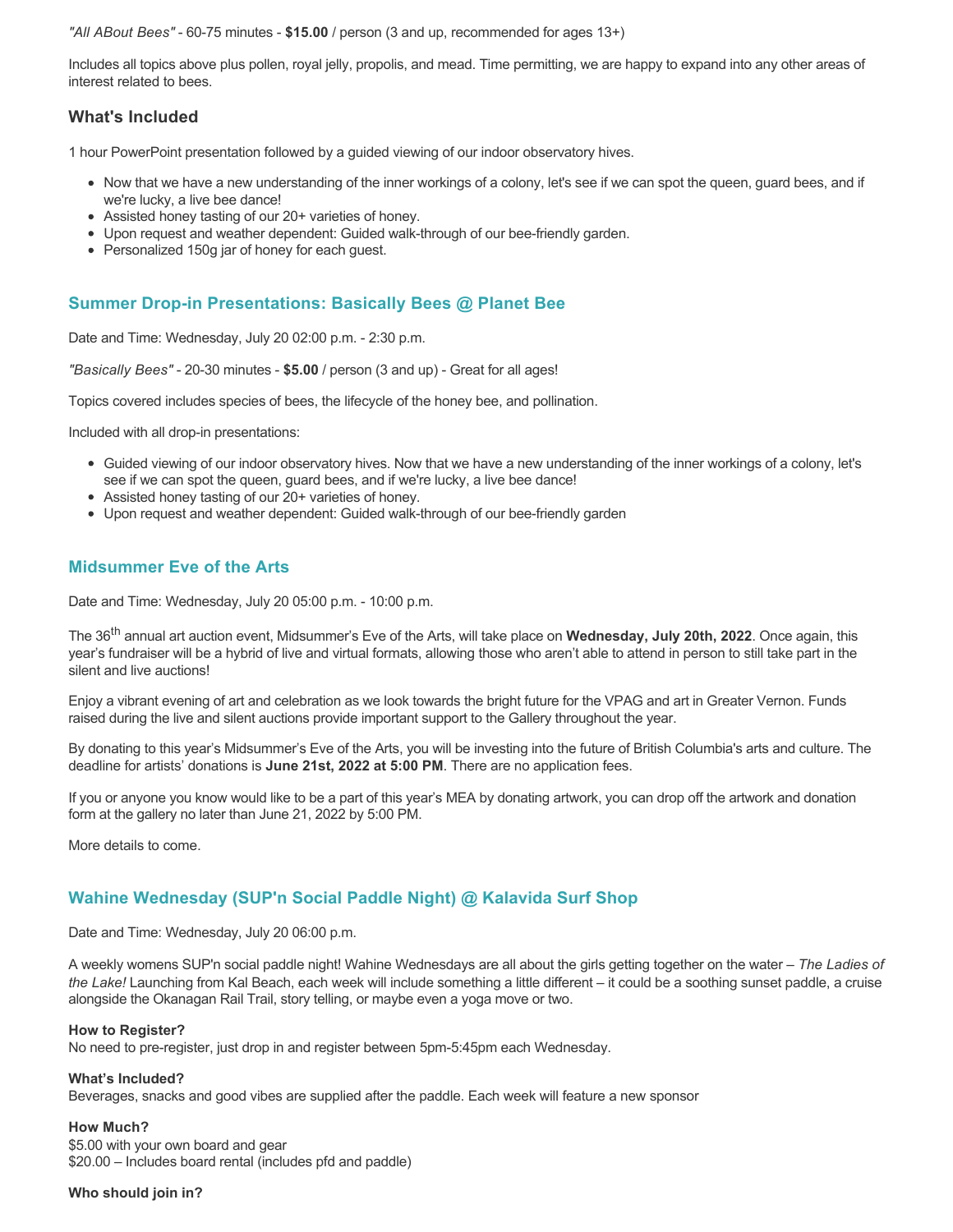This is a group paddle for those who have some experience paddle boarding. If you are new to SUP, we encourage you to rent a couple of times before joining a Wahine Paddle Night.

#### **Wahine Warm-Up**

5:30-5:50pm – Get warmed up before the official start of the paddle. 6pm: Group departs from Kal Beach

#### **Where to Park?**

We have limited space in our parking lot. If you have your own board, drop it at Kal Beach on the West side of the beach and park at Kal Beach Parking Lot or along WestKal Road. We have staff at the beach from 5:30pm onward so your board should be safe there.

Check their [website](https://kalavidasurfshop.com/wahine-wednesday-kalavida/) or [Facebook](https://www.facebook.com/kalavidasurfshop/) for more details!

## **Sunset Stretch & amp; Sip @ Predator Ridge Resort**

Date and Time: Wednesday, July 20 06:00 p.m.

Wind down on with us from 6-8pm with a deep stretch on the outdoor yoga platform at [Predator Ridge](https://www.predatorridge.com/events) while watching the sunset . One ticket includes a guided moderate 18-minute hike up to the platform, a 60 minute yoga flow while you take in the spectacular view of Okanagan Lake and move and flow with your breath.

After Savasana enjoy a glass of local Okanagan wine as you watch the sunset over the hills from the Namaste Platform.

This class is a perfect end to a long day of riding, hiking or golfing. We meet at 6pm: directions to the meeting spot will be emailed to you once purchase is confirmed. Please wear hiking shoes, bring water, and your own mat. All levels welcome.

Purchase your own individual box of charcuterie from [Crudité & Co.](https://cruditeandco.com/product/picnic-platter/) and we will bring it to the platform for you to enjoy after class! Order must be placed with plenty of notice, minimum 48 hours.

\*Please book early as spaces are limited\*

All classes are outdoors so please prepare for the weather. Vaccination passports not required.

# **Thursday, July 21, 2022**

#### **Vernon Farmer's Market @ Kal Tire Place Parking Lot**

Date and Time: Thursday, July 21 08:00 a.m. - 1:00 p.m.

Join us every Monday and Thursday morning from 8:00 am to 1:00 pm from April to October for the Vernon Farmers' Market!

We are proud to be one of the Okanagan's oldest farmers' markets! Our market showcases a diverse number of delicious foods and one-of-a-kind products, which are all grown, made or baked by our local vendors. Discover fresh produce, fruit, eggs, meat, cheese, baked goods, plants, flowers, hand crafted products & so much more at the Vernon Farmers' Market!

### **Black Horse @ Caravan Farm Theatre**

Date and Time: Thursday, July 21 09:00 a.m. - 10:00 p.m.

#### **A SPECTACULAR NEW MUSICAL BY LINZ KENYON**

*Blackhorse* is a horse powered love story by Okinawan cowboy poet and raconteur Linz Kenyon, and marks a return to a spectacular incorporation of the horse as stage machine – a concept pioneered by Estelle Shook and Linz Kenyon in earlier works like *Cowboy King* and *IOU Land*.

Audiences can expect the same gritty, hilarious rural poetry and bust-out-of-the-gates indie rock score that is Linz's hallmark, as well as spectacular staging featuring six horses and a team of local horsewomen, led by heavy horse pulling champ Joyce Marchant. *Blackhorse* is the contemporary tale of a BC couple struggling to raise a family, own a home and cope with one parent away at work in the Alberta oilpatch.

[Tickets](https://caravanfarmtheatre.com/show/blackhorse-2/?ct=t%28EMAIL_CAMPAIGN_4_19_2022_13_43SEASON+2022%29&mc_cid=c02afad356&mc_eid=4778eb8892) go on sale April 25, 2022.

# **Audio Land Walks @ Caravan Farm Theatre**

Date and Time: Thursday, July 21 09:00 a.m. - 5:00 p.m.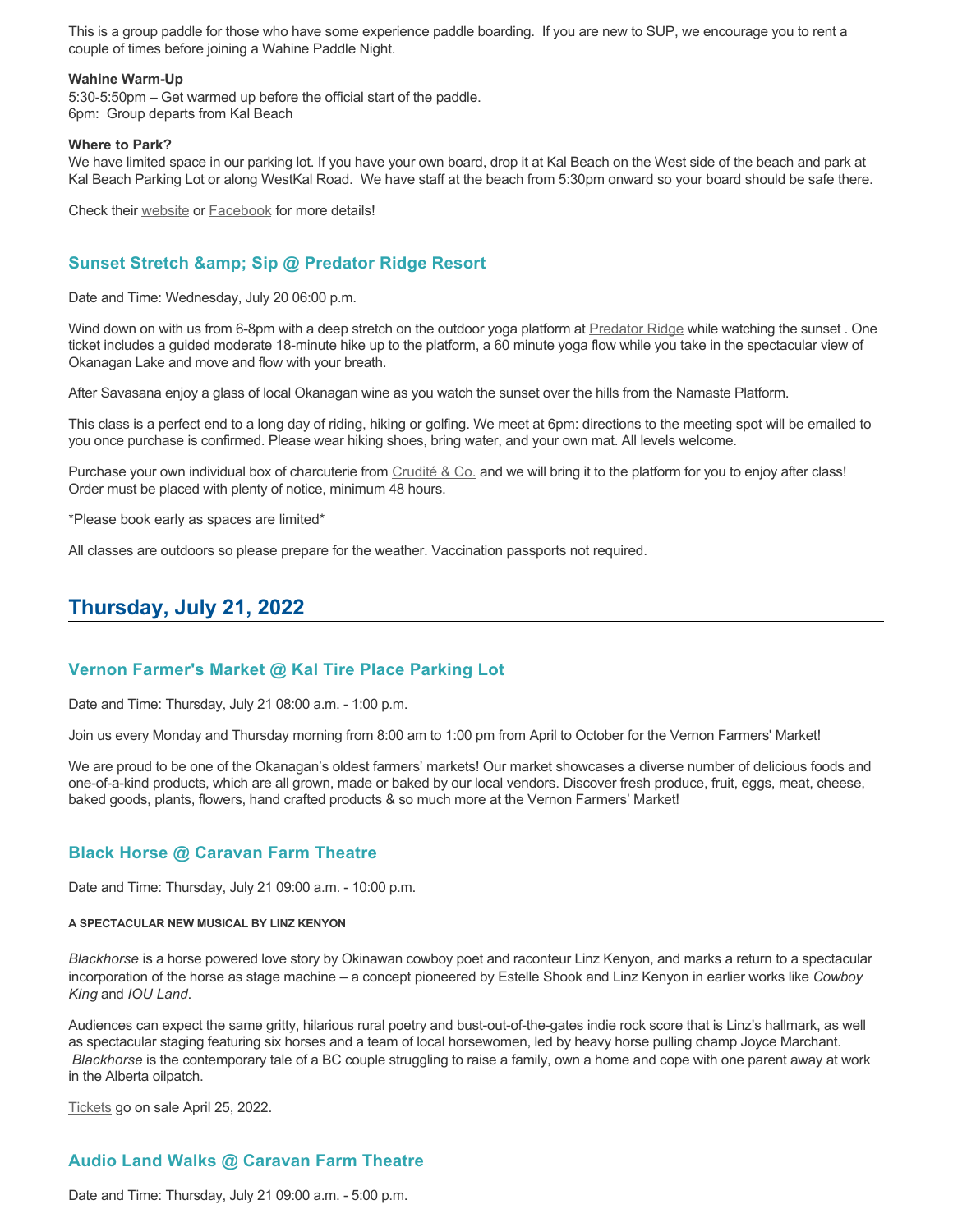Caravan Farm Theatre presents the Audio Land Walk series.

An immersive audio experience, the Land Walks offer three unique, spellbinding audio creations that lead the listener on a 30 minute walk through our 80 acres. Created by four BC based artists, each story has been purpose built to guide the listener through the land: a meditation on the natural world and an experiment in the soundscape of storytelling.

Each walk is approximately 2.5km and 30-45 minutes long. Each booking can accommodate a group of up to 6 people.

Each guest will receive a sanitized MP3 player and a sanitized pair of over-ear headphones.

#### **Showtime:**

Click "[Buy Tickets](https://caravanfarmtheatre.com/show/the-land-walks/?ct=t%28EMAIL_CAMPAIGN_4_19_2022_13_43SEASON+2022%29&mc_cid=c02afad356&mc_eid=4778eb8892)" to see available times.

### **Dog Days of Summer Art Show & amp: Sale @ The Vernon Community Art Centre**

Date and Time: Thursday, July 21 09:00 a.m. - 9:00 p.m.

We often hear about the "dog days" of summer but what does the expression actually mean and what does it have to do with dogs? Some suggest its about the hot sultry days of summer, while others suggest it's when dogs go mad from the heat. Historically, 'dog days' were associated with the star system Sirius (known as the "Dog Star") because it rises simultaneously with the sun during the hottest days. Here at the Arts Centre, the Dog Days of Summer is a celebration of our loyal companions and a chance for local artists and makers to create pieces that spoil the hounds and inspire the humans.

Artists and makers have been invited to create everything from fine art to functional artisan goods using any medium they wish (clay, metal, glass, paint, fibre/textiles, leather, wood, photos etc). You can hope to see tons of dog dishes, cozy beds, clothes, keychains, paw prints, paintings, portraits, accessories, and sculptures.

Visit the art show and sale from July 2-25th, Mon-Thurs 9-9, Fri-Sat 9-5, and Sunday 12-4pm.

Located at the entrance to Polson Park.

### **Summer Daily Tours @ Davison Orchards**

Date and Time: Thursday, July 21 10:00 a.m. - 4:00 p.m.

If you love tractor tours at the farm, we have some great news! Our tractor tours now run daily 10am to 4pm Monday to Saturday, and 11am to 4pm on Sundays!

#### **Private Tours @ Mackie Lake House**

Date and Time: Thursday, July 21 10:00 a.m. - 4:00 p.m.

A tale of three teapots, a rattlesnake hunting Reverend, and a gift from the King of Naples! Discover these and a multitude of other fascinating stories at this historic grand home.

Pre-booked tours are available starting May 1, 2022. Tours can be booked from 10am-4pm Tuesdays, Wednesdays and Thursdays ONLY. We are currently unable to facilitate weekend tours due to spring and summer events.

Please call 250-545-1019 to reserve.

Tickets are \$13 per person – \$5 for young children.

Refreshing beverages are available for purchase after your tour as you enjoy the grounds at Mackie Lake House.

#### **Summer Drop-in Presentations: Basically Bees @ Planet Bee**

Date and Time: Thursday, July 21 11:00 a.m. - 11:30 a.m.

*"Basically Bees"* - 20-30 minutes - **\$5.00** / person (3 and up) - Great for all ages!

Topics covered includes species of bees, the lifecycle of the honey bee, and pollination.

Included with all drop-in presentations:

- Guided viewing of our indoor observatory hives. Now that we have a new understanding of the inner workings of a colony, let's see if we can spot the queen, guard bees, and if we're lucky, a live bee dance!
- Assisted honey tasting of our 20+ varieties of honey.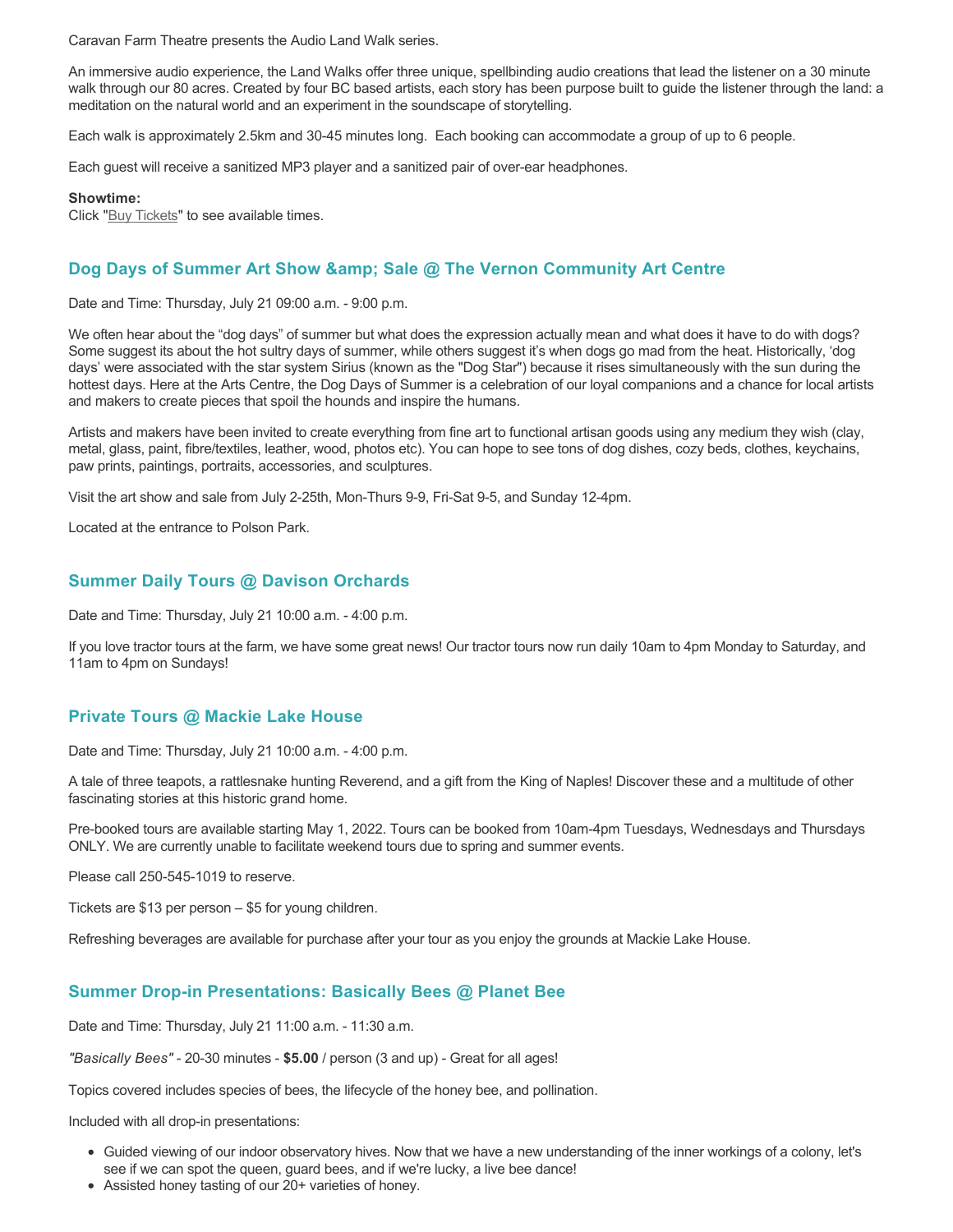Upon request and weather dependent: Guided walk-through of our bee-friendly garden

*(No booking necessary, but groups of 10 or more are recommended to call in advance.)*

## **Summer Drop-in Presentations: All About Bees @ Planet Bee**

Date and Time: Thursday, July 21 12:00 p.m. - 1:15 p.m.

Learn all about Bees!

*"All ABout Bees"* - 60-75 minutes - **\$15.00** / person (3 and up, recommended for ages 13+)

Includes all topics above plus pollen, royal jelly, propolis, and mead. Time permitting, we are happy to expand into any other areas of interest related to bees.

#### **What's Included**

1 hour PowerPoint presentation followed by a guided viewing of our indoor observatory hives.

- Now that we have a new understanding of the inner workings of a colony, let's see if we can spot the queen, guard bees, and if we're lucky, a live bee dance!
- Assisted honey tasting of our 20+ varieties of honey.
- Upon request and weather dependent: Guided walk-through of our bee-friendly garden.
- Personalized 150g jar of honey for each guest.

# **Kalamalka Garden (K'nmaĺka? Sәnqâĺtәn) Indigenous Garden Tours @ Okanagan College**

Date and Time: Thursday, July 21 02:00 p.m. - 3:30 p.m.

The tour of Kalamalka Garden will allow visitors to learn a brief history of Syilx (pronounced: see-eel), who are the Indigenous people of the Okanagan - and the Captikʷł (pronounced: chap-teek-cool) which are the stories, laws and cultural values of the Syilx Okanagan people, which have been passed down from generation to generation by oral tradition. Through these ancient stories, the Syilx have preserved their worldwide view and relationship with nature. Here at the Kalamalka Garden, guests will get to experience first hand the beauty and importance of both the Indigenous plant life and the traditional Indigenous knowledge that has existed for thousands of years, and still exists today.

Guests will have the opportunity to learn to identify traditional plants, understand how these plants are used for medicinal and food purposes, and see demonstrations of how to harvest and use the plants.

The tour presenter will provide short workshop on an Indigenous garden product and how it is grown, harvested and made into a gift. The workshop will explore the elements of traditional foods and medicines, history of the Okanagan area, Indigenous gardening techniques, and samples of foods from the garden.

# **Tour Details**

**DURATION:** Tours are available on Tuesdays and Thursdays starting at 2:00pm Tours are 1 hour – 1.5 hour.

#### **RATES:**

\$30.00 – Adults \$5.00 – Children under 16 years old

All proceeds from the Garden Tours are used for operations.

Get your tickets [here!](https://www.eventbrite.ca/e/kalamalka-garden-tour-tickets-158617843239)

# **Summer Drop-in Presentations: Basically Bees @ Planet Bee**

Date and Time: Thursday, July 21 02:00 p.m. - 2:30 p.m.

*"Basically Bees"* - 20-30 minutes - **\$5.00** / person (3 and up) - Great for all ages!

Topics covered includes species of bees, the lifecycle of the honey bee, and pollination.

Included with all drop-in presentations:

- Guided viewing of our indoor observatory hives. Now that we have a new understanding of the inner workings of a colony, let's see if we can spot the queen, guard bees, and if we're lucky, a live bee dance!
- Assisted honey tasting of our 20+ varieties of honey.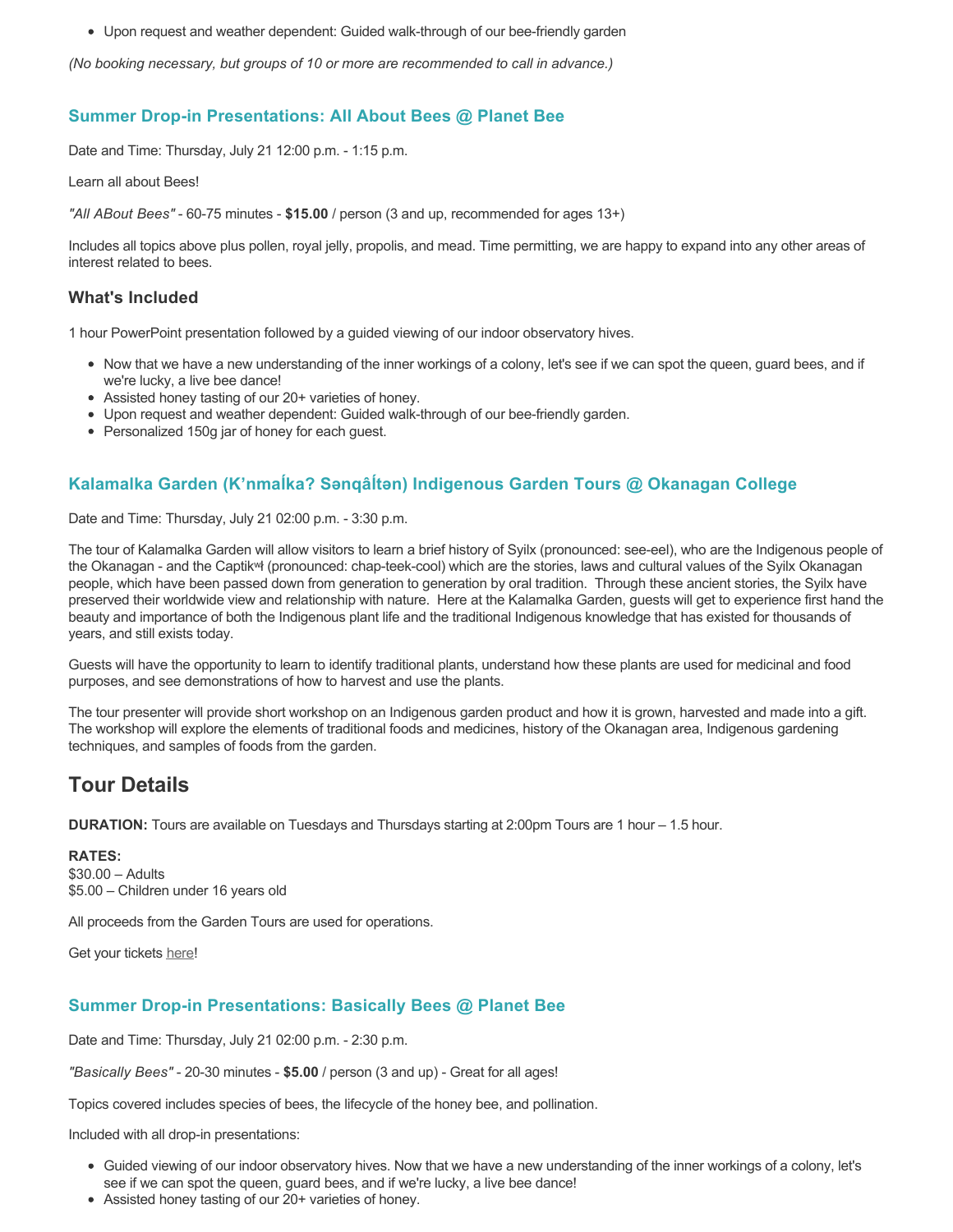Upon request and weather dependent: Guided walk-through of our bee-friendly garden

#### **Downtown Sounds @ 2900 Plaza**

Date and Time: Thursday, July 21 06:00 p.m. - 7:30 p.m. Join us at the 2900 Plaza every Thursday this summer to enjoy some awesome (free) music from 6pm-7:30pm! July 7- Feet First July 14- The Garcia Band July 21- Forty Foot Fred July 28- The Rockin Horse Band August 4- The Shawn Lightfoot Band August 11- The Keys August 18- The Young'uns August 25- Chipko Jones Check the [Downtown Vernon Associations Facebook](https://www.facebook.com/downtownvernon/) for more details!

### **Queer Family Game Night @ The Boarding House Cafe**

Date and Time: Thursday, July 21 07:00 p.m. - 9:00 p.m.

Come join the Family Resource Centre for a Queer Family Game Night! Starting on June 16th, families, adults, and allies of all ages are invited for a fun night of games at The Boarding House Cafe!

# **Friday, July 22, 2022**

### **Audio Land Walks @ Caravan Farm Theatre**

Date and Time: Friday, July 22 09:00 a.m. - 5:00 p.m.

Caravan Farm Theatre presents the Audio Land Walk series.

An immersive audio experience, the Land Walks offer three unique, spellbinding audio creations that lead the listener on a 30 minute walk through our 80 acres. Created by four BC based artists, each story has been purpose built to guide the listener through the land: a meditation on the natural world and an experiment in the soundscape of storytelling.

Each walk is approximately 2.5km and 30-45 minutes long. Each booking can accommodate a group of up to 6 people.

Each guest will receive a sanitized MP3 player and a sanitized pair of over-ear headphones.

#### **Showtime:**

Click "[Buy Tickets](https://caravanfarmtheatre.com/show/the-land-walks/?ct=t%28EMAIL_CAMPAIGN_4_19_2022_13_43SEASON+2022%29&mc_cid=c02afad356&mc_eid=4778eb8892)" to see available times.

### **Black Horse @ Caravan Farm Theatre**

Date and Time: Friday, July 22 09:00 a.m. - 10:00 p.m.

#### **A SPECTACULAR NEW MUSICAL BY LINZ KENYON**

*Blackhorse* is a horse powered love story by Okinawan cowboy poet and raconteur Linz Kenyon, and marks a return to a spectacular incorporation of the horse as stage machine – a concept pioneered by Estelle Shook and Linz Kenyon in earlier works like *Cowboy King* and *IOU Land*.

Audiences can expect the same gritty, hilarious rural poetry and bust-out-of-the-gates indie rock score that is Linz's hallmark, as well as spectacular staging featuring six horses and a team of local horsewomen, led by heavy horse pulling champ Joyce Marchant. *Blackhorse* is the contemporary tale of a BC couple struggling to raise a family, own a home and cope with one parent away at work in the Alberta oilpatch.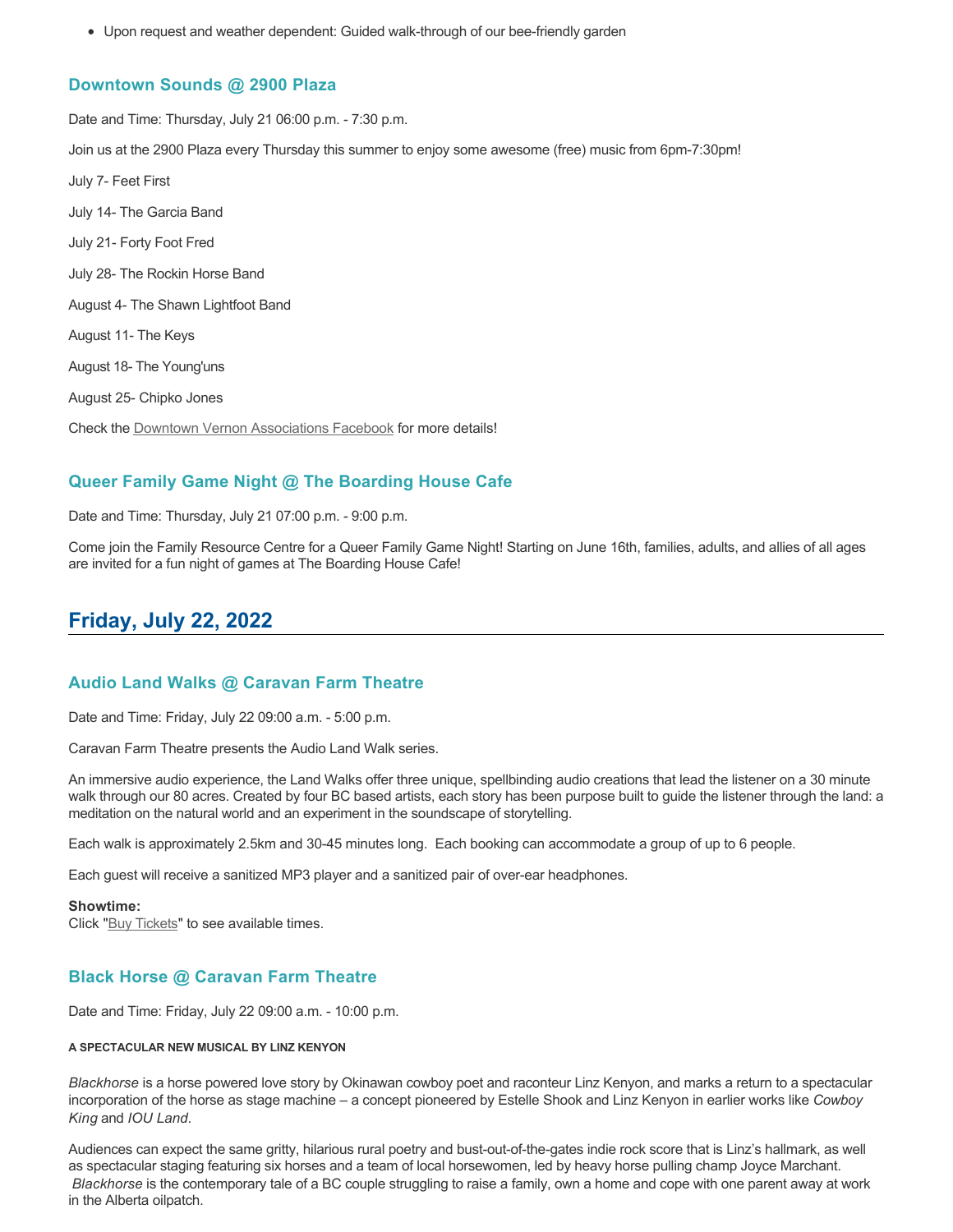# **Historic Downtown Mural Tours @ Greater Vernon Museum & Archives**

Date and Time: Friday, July 22 09:00 a.m. - 11:00 a.m.

The Historic Mural Tour takes you on a walking trip back into the past through Downtown Vernon. Discover all the places and ways our past meets our present.

Join our tour guides as they explore the lives and times of the individuals whose faces grace our city walls. Share in some of the stories of the people that helped create the vibrant, multicultural city that Vernon is today.

#### **Tour FAQs**

- Tours must be pre-booked. Tours will not run if there are no bookings.
- Tours are best for those aged 12+ with an intermediate level of activity anticipated (tours are ~5km and run from 1.5 2 hours).
- Comfortable shoes, layers of clothing, sunglasses and/or sun hat, raingear if necessary, water bottle, and camera are
- recommended. Tours go rain or shine and are non-refundable.
- For groups larger than 20, private bookings or community groups, please contact us for details.
- Tours start at the Museum & Archives of Vernon 3009 32 Avenue

Get your tickets [here!](https://www.eventbrite.com/e/historic-downtown-mural-tours-tickets-304983342387)

## **Summer Daily Tours @ Davison Orchards**

Date and Time: Friday, July 22 10:00 a.m. - 4:00 p.m.

If you love tractor tours at the farm, we have some great news! Our tractor tours now run daily 10am to 4pm Monday to Saturday, and 11am to 4pm on Sundays!

### **Summer Drop-in Presentations: Basically Bees @ Planet Bee**

Date and Time: Friday, July 22 11:00 a.m. - 11:30 a.m.

*"Basically Bees"* - 20-30 minutes - **\$5.00** / person (3 and up) - Great for all ages!

Topics covered includes species of bees, the lifecycle of the honey bee, and pollination.

Included with all drop-in presentations:

- Guided viewing of our indoor observatory hives. Now that we have a new understanding of the inner workings of a colony, let's see if we can spot the queen, guard bees, and if we're lucky, a live bee dance!
- Assisted honey tasting of our 20+ varieties of honey.
- Upon request and weather dependent: Guided walk-through of our bee-friendly garden

*(No booking necessary, but groups of 10 or more are recommended to call in advance.)*

### **Summer Drop-in Presentations: All About Bees @ Planet Bee**

Date and Time: Friday, July 22 12:00 p.m. - 1:15 p.m.

Learn all about Bees!

*"All ABout Bees"* - 60-75 minutes - **\$15.00** / person (3 and up, recommended for ages 13+)

Includes all topics above plus pollen, royal jelly, propolis, and mead. Time permitting, we are happy to expand into any other areas of interest related to bees.

### **What's Included**

1 hour PowerPoint presentation followed by a guided viewing of our indoor observatory hives.

- Now that we have a new understanding of the inner workings of a colony, let's see if we can spot the queen, guard bees, and if we're lucky, a live bee dance!
- Assisted honey tasting of our 20+ varieties of honey.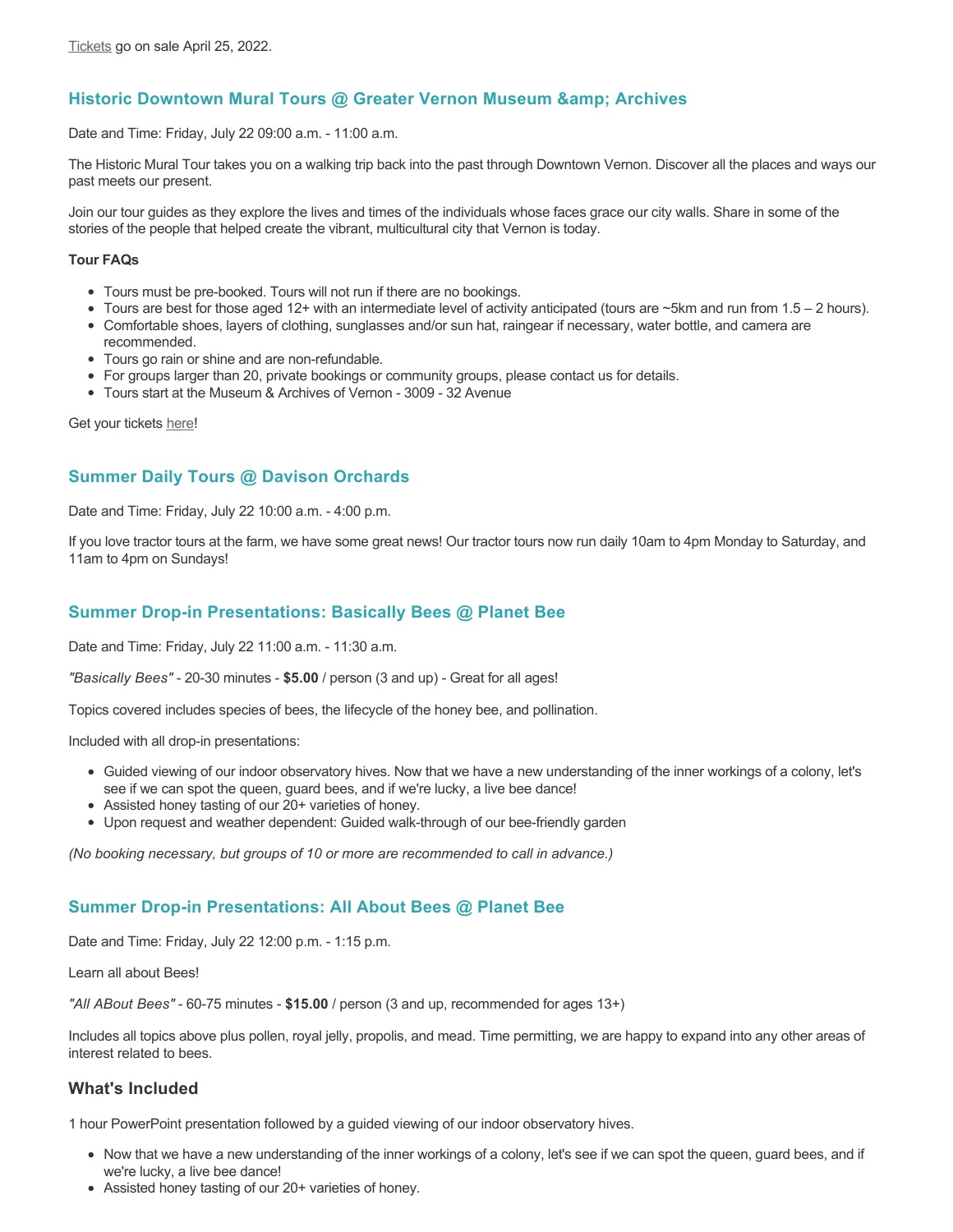- Upon request and weather dependent: Guided walk-through of our bee-friendly garden.
- Personalized 150g jar of honey for each guest.

### **Dog Days of Summer Art Show & amp; Sale @ The Vernon Community Art Centre**

Date and Time: Friday, July 22 12:00 p.m. - 4:00 p.m.

We often hear about the "dog days" of summer but what does the expression actually mean and what does it have to do with dogs? Some suggest its about the hot sultry days of summer, while others suggest it's when dogs go mad from the heat. Historically, 'dog days' were associated with the star system Sirius (known as the "Dog Star") because it rises simultaneously with the sun during the hottest days. Here at the Arts Centre, the Dog Days of Summer is a celebration of our loyal companions and a chance for local artists and makers to create pieces that spoil the hounds and inspire the humans.

Artists and makers have been invited to create everything from fine art to functional artisan goods using any medium they wish (clay, metal, glass, paint, fibre/textiles, leather, wood, photos etc). You can hope to see tons of dog dishes, cozy beds, clothes, keychains, paw prints, paintings, portraits, accessories, and sculptures.

Visit the art show and sale from July 2-25th, Mon-Thurs 9-9, Fri-Sat 9-5, and Sunday 12-4pm.

Located at the entrance to Polson Park.

### **The Audio Land Walks @ Caravan Farm Theatre**

Date and Time: Friday, July 22 01:00 p.m. - 4:30 p.m.

Caravan Farm Theatre presents the Audio Land Walk series.

An immersive audio experience, the Land Walks offer three unique, spellbinding audio creations that lead the listener on a 45 minute walk through our 80 acres. Created by four BC based artists, each story has been purpose built to guide the listener through the land: a meditation on the natural world and an experiment in the soundscape of storytelling.

Each walk is approximately 2.5km and 40-55 minutes long. Bookings can accommodate groups up to 6 people.

For more information and to buy tickets visit their [website!](https://caravanfarmtheatre.com/show/the-land-walks/)

#### **Summer Drop-in Presentations: Basically Bees @ Planet Bee**

Date and Time: Friday, July 22 02:00 p.m. - 2:30 p.m.

*"Basically Bees"* - 20-30 minutes - **\$5.00** / person (3 and up) - Great for all ages!

Topics covered includes species of bees, the lifecycle of the honey bee, and pollination.

Included with all drop-in presentations:

- Guided viewing of our indoor observatory hives. Now that we have a new understanding of the inner workings of a colony, let's see if we can spot the queen, guard bees, and if we're lucky, a live bee dance!
- Assisted honey tasting of our 20+ varieties of honey.
- Upon request and weather dependent: Guided walk-through of our bee-friendly garden

#### **Polson Artisan Night Market @ Polson Park**

Date and Time: Friday, July 22 04:00 p.m. - 8:00 p.m.

From May 20 to September 2, 2022, the Polson Artisan Night Market will be operating in Polson Park, Vernon BC.

Join us Friday nights at this fun event featuring 50 vendors from the surrounding area.

Come check out a mix of skilled local producers, makers and growers each week.

#### **Music at Mackie Summer Concert Series @ Mackie Lake House**

Date and Time: Friday, July 22 05:00 p.m. - 10:00 p.m.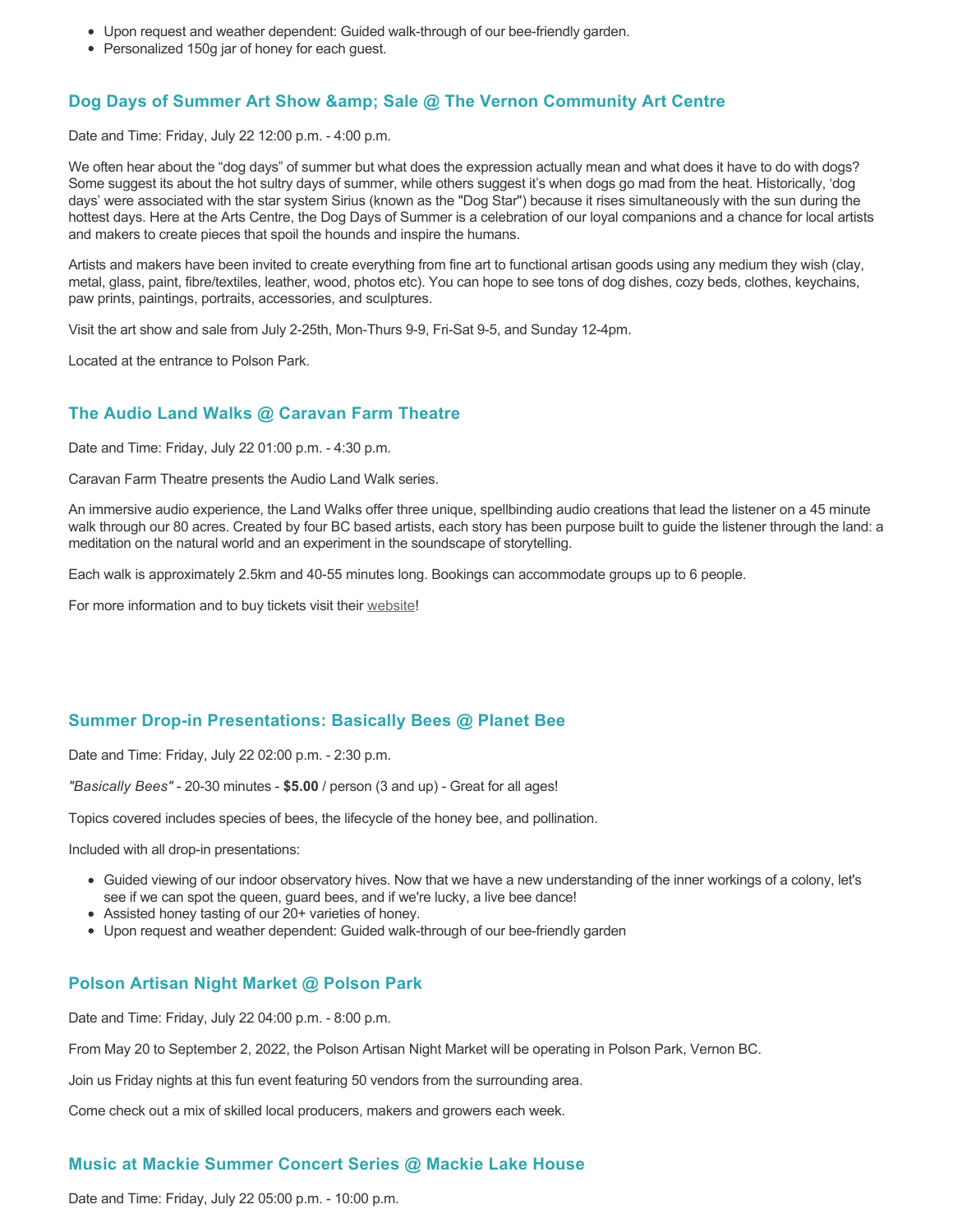#### **Music at Mackie Summer Concert Series**

We're dedicating the first performance to all Father's and hope they had a wonderful Father's Day.

We're pleased to once again offer six (6) music events for the 2022 summer concert series. We will offer package sales and/or individual sales to each music event. Tickets go on sale in early April!

(Thursday) June 30th - We welcome back [Amy Bishop.](https://protect-ca.mimecast.com/s/97KDCk8v46IYY8Pc4eTtT?domain=mackiehouse.us3.list-manage.com) The crowd went crazy for this artist last year and we love the fact that she's joining us for our series. We will have [Shabbang Food Truck](https://protect-ca.mimecast.com/s/hGWiClxw48FOO0jTKiFD6?domain=mackiehouse.us3.list-manage.com) on site for this performance so please bring your appetite!

(Friday) July 8th - TBD

(Friday) July 22nd - [Josh + Bex](https://protect-ca.mimecast.com/s/LfcBCmOx47s11B9u0QwFr?domain=mackiehouse.us3.list-manage.com)

This sensational folk duo will be bringing their original material and we are sure they will be a crowd pleaser. Once again, please save room and buy dinner at [Gord Oh's Food Truck](https://protect-ca.mimecast.com/s/oREECnxy4GFllAkujC-Hs?domain=mackiehouse.us3.list-manage.com) which will be on site for the performance.

(Friday) August 12th - [Under the Rocks Band](https://protect-ca.mimecast.com/s/wmzjCoVz4AhlljQujeM8P?domain=mackiehouse.us3.list-manage.com)

We're going to have a lot of fun with this band and we're hoping that all the bluegrass lovers out there will join us for their first-time performance at Mackie Lake House. We just know you won't be able to stay in your seat! [Mi Taqueria Mexican Cantina](https://protect-ca.mimecast.com/s/IidvCp8A59IQQ17s1mbiS?domain=mackiehouse.us3.list-manage.com) will be providing some delicious Mexican food for your dinner purchase.

#### (Friday) August 26th - [Emily Rault Duo](https://protect-ca.mimecast.com/s/1ZJZCq7B4AsLLKVczxAAc?domain=mackiehouse.us3.list-manage.com)

This young singer comes to us from Vancouver. She'll be offering a bit of Motown, a bit of Jazz, and will just be returning from a European tour, in time to perform for us at Mackie Lake House.

(Friday) Sept. 9th - We end our season with the Lent Brothers and Neil Fraser. Most of you will be familiar with their smooth blues sound and jazz repertoire. It'll be a great way to wind up our season. Make sure you don't miss it. [Mi Taqueria Mexican Cantina](https://protect-ca.mimecast.com/s/mUjmCr8D4gIwwPWTPinKw?domain=mackiehouse.us3.list-manage.com) will be the food truck on site for this event.

Ticket sales begin April 2022 on [ticketseller.ca.](https://ticketseller.ca/) You do not want to miss your chance to see all these great artists!

### Live Music @ Marten Brewing Bar & amp; Grill

Date and Time: Friday, July 22 07:00 p.m. - 11:30 p.m.

Join Marten Brewing Bar & Grill every Friday night this summer for live music!

#### **Upcoming atractions:**

- June 10- The Jaz Tex
- June 17- Tracey Lyn
- June 24-James Hay
- July 1- Three Scotch In
- July 8- Conroy Ross
- July 15- Mozi Bones
- July 22- Marv Machura
- July 29- Poppa Dawg
- Aug 5- Steve Smith
- Aug 12- Makayla Gough

# **Saturday, July 23, 2022**

#### **Liv Bombshell Enduro - Women's Mountain Bike Race @ SilverStar Mountain Resort**

Date and Time: Saturday, July 23 08:00 a.m. - 8:00 p.m.

Let's do it again! Our first race in 2019 was a huge success thanks to all the amazing ladies and volunteers that came out. We are very excited to have the second Bombshell race in the works for 2022. Obviously, 2022 will look a little different. Safety for everyone is our main priority and we are working hard to come up with creative ideas to make this a fun, rewarding and safe event for all.

Racing provides an opportunity to push your limits, embrace your inner competitive spirit, and to meet rad like-minded people. The most important thing with this race is to have FUN whether you are a first timer looking to take on a new challenge or you are a seasoned vet that is going pin-it-to-win-it. Either way the best part is hanging out with other bike-loving women.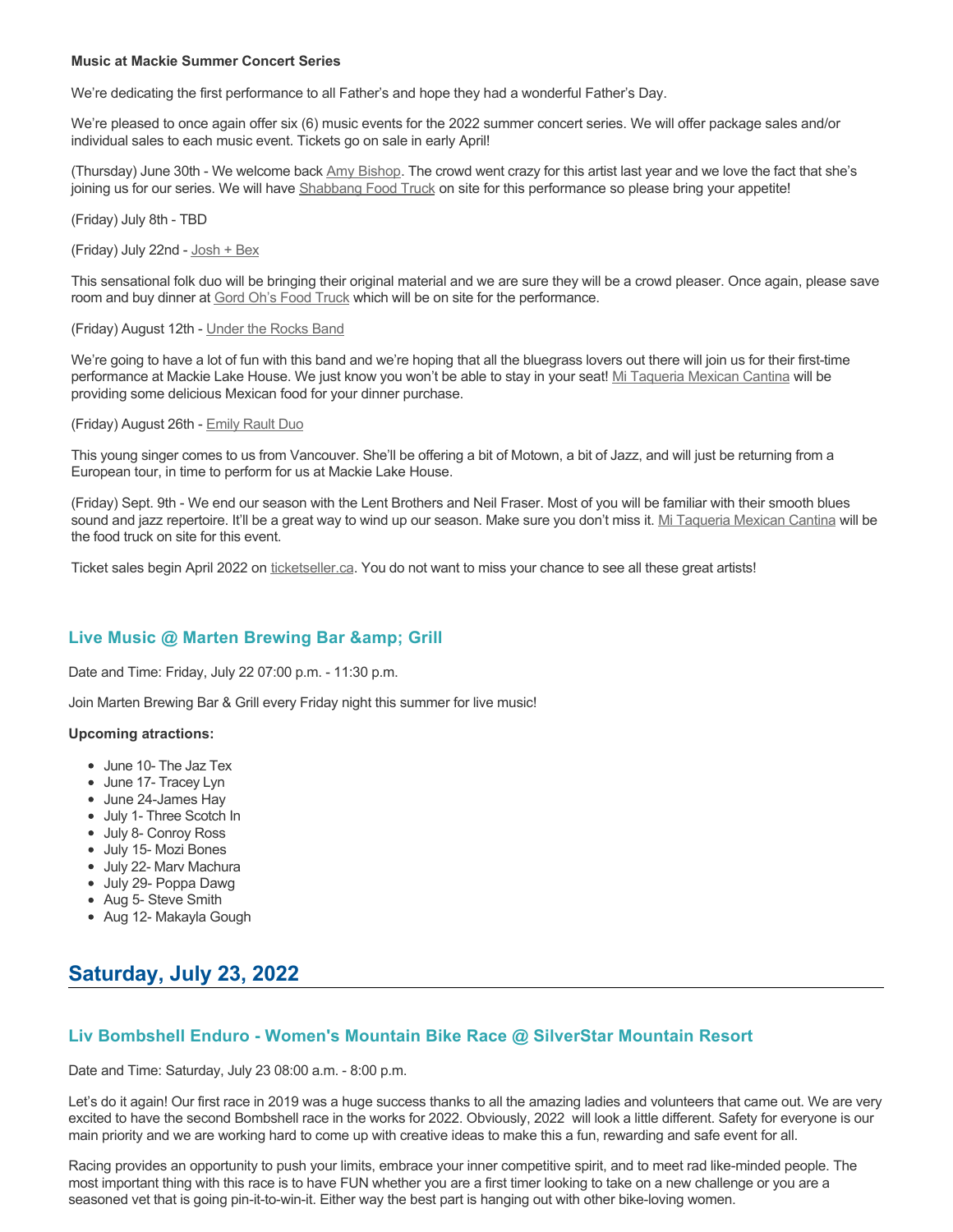Registration for this event is full, but please come out and cheer on these amazing racers!

# **Black Horse @ Caravan Farm Theatre**

Date and Time: Saturday, July 23 09:00 a.m. - 10:00 p.m.

#### **A SPECTACULAR NEW MUSICAL BY LINZ KENYON**

*Blackhorse* is a horse powered love story by Okinawan cowboy poet and raconteur Linz Kenyon, and marks a return to a spectacular incorporation of the horse as stage machine – a concept pioneered by Estelle Shook and Linz Kenyon in earlier works like *Cowboy King* and *IOU Land*.

Audiences can expect the same gritty, hilarious rural poetry and bust-out-of-the-gates indie rock score that is Linz's hallmark, as well as spectacular staging featuring six horses and a team of local horsewomen, led by heavy horse pulling champ Joyce Marchant. *Blackhorse* is the contemporary tale of a BC couple struggling to raise a family, own a home and cope with one parent away at work in the Alberta oilpatch.

[Tickets](https://caravanfarmtheatre.com/show/blackhorse-2/?ct=t%28EMAIL_CAMPAIGN_4_19_2022_13_43SEASON+2022%29&mc_cid=c02afad356&mc_eid=4778eb8892) go on sale April 25, 2022.

#### **Audio Land Walks @ Caravan Farm Theatre**

Date and Time: Saturday, July 23 09:00 a.m. - 5:00 p.m.

Caravan Farm Theatre presents the Audio Land Walk series.

An immersive audio experience, the Land Walks offer three unique, spellbinding audio creations that lead the listener on a 30 minute walk through our 80 acres. Created by four BC based artists, each story has been purpose built to guide the listener through the land: a meditation on the natural world and an experiment in the soundscape of storytelling.

Each walk is approximately 2.5km and 30-45 minutes long. Each booking can accommodate a group of up to 6 people.

Each guest will receive a sanitized MP3 player and a sanitized pair of over-ear headphones.

#### **Showtime:**

Click "[Buy Tickets](https://caravanfarmtheatre.com/show/the-land-walks/?ct=t%28EMAIL_CAMPAIGN_4_19_2022_13_43SEASON+2022%29&mc_cid=c02afad356&mc_eid=4778eb8892)" to see available times.

### **Dog Days of Summer Art Show & amp; Sale @ The Vernon Community Art Centre**

Date and Time: Saturday, July 23 09:00 a.m. - 5:00 p.m.

We often hear about the "dog days" of summer but what does the expression actually mean and what does it have to do with dogs? Some suggest its about the hot sultry days of summer, while others suggest it's when dogs go mad from the heat. Historically, 'dog days' were associated with the star system Sirius (known as the "Dog Star") because it rises simultaneously with the sun during the hottest days. Here at the Arts Centre, the Dog Days of Summer is a celebration of our loyal companions and a chance for local artists and makers to create pieces that spoil the hounds and inspire the humans.

Artists and makers have been invited to create everything from fine art to functional artisan goods using any medium they wish (clay, metal, glass, paint, fibre/textiles, leather, wood, photos etc). You can hope to see tons of dog dishes, cozy beds, clothes, keychains, paw prints, paintings, portraits, accessories, and sculptures.

Visit the art show and sale from July 2-25th, Mon-Thurs 9-9, Fri-Sat 9-5, and Sunday 12-4pm.

Located at the entrance to Polson Park.

### **Guided Trail Tour @ Allan Brooks Nature Centre**

Date and Time: Saturday, July 23 10:00 a.m. - 10:30 a.m.

Join us on a short walk through our rare and delicate grassland ecosystem! Learn about grassland plants and animals, their special traits that allow them to live in this hot, dry habitat and how they interact. Touch, smell, and feel as we explore the wilderness all around us! This tour starts at the trailhead and follows an easy gravel path loop around the centre.

**Fee:** \$5.00 per person *(youth under 16 + ABNC members are FREE!). Registration is required.* 

\*\*\*Please note, ABNC programming will be cancelled should the temperatures exceed 35C, for the safety of all patrons and staff.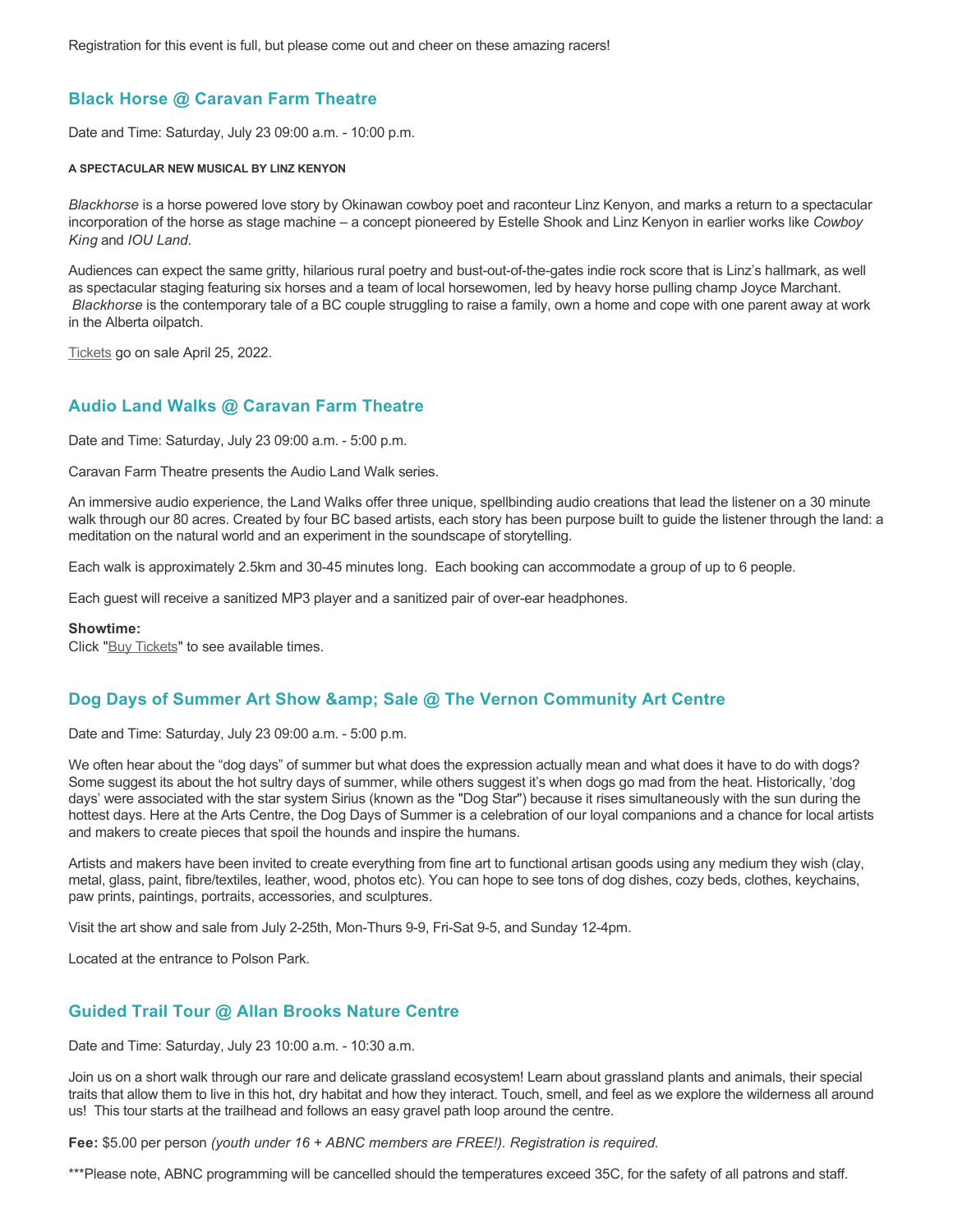## **Summer Daily Tours @ Davison Orchards**

Date and Time: Saturday, July 23 10:00 a.m. - 4:00 p.m.

If you love tractor tours at the farm, we have some great news! Our tractor tours now run daily 10am to 4pm Monday to Saturday, and 11am to 4pm on Sundays!

### **Summer Drop-in Presentations: Basically Bees @ Planet Bee**

Date and Time: Saturday, July 23 11:00 a.m. - 11:30 a.m.

*"Basically Bees"* - 20-30 minutes - **\$5.00** / person (3 and up) - Great for all ages!

Topics covered includes species of bees, the lifecycle of the honey bee, and pollination.

Included with all drop-in presentations:

- Guided viewing of our indoor observatory hives. Now that we have a new understanding of the inner workings of a colony, let's see if we can spot the queen, guard bees, and if we're lucky, a live bee dance!
- Assisted honey tasting of our 20+ varieties of honey.
- Upon request and weather dependent: Guided walk-through of our bee-friendly garden

*(No booking necessary, but groups of 10 or more are recommended to call in advance.)*

#### **Nature Talk @ Allan Brooks Nature Centre**

Date and Time: Saturday, July 23 11:30 a.m. - 12:00 p.m.

Meet them in their grassland theatre for a short nature talk! Their ABNC interpreters will use some of our natural materials and props to teach you more about our local plants and animals and give you an up close look. A new theme every week! There is no need to preregister, simply check-in at the Interpretive Centre upon arrival and find a seat on one of our benches, or bring your own lawn chair. Nature Talks are free, but a donation is appreciated.

### **Summer Drop-in Presentations: All About Bees @ Planet Bee**

Date and Time: Saturday, July 23 12:00 p.m. - 1:15 p.m.

Learn all about Bees!

*"All ABout Bees"* - 60-75 minutes - **\$15.00** / person (3 and up, recommended for ages 13+)

Includes all topics above plus pollen, royal jelly, propolis, and mead. Time permitting, we are happy to expand into any other areas of interest related to bees.

#### **What's Included**

1 hour PowerPoint presentation followed by a guided viewing of our indoor observatory hives.

- Now that we have a new understanding of the inner workings of a colony, let's see if we can spot the queen, guard bees, and if we're lucky, a live bee dance!
- Assisted honey tasting of our 20+ varieties of honey.
- Upon request and weather dependent: Guided walk-through of our bee-friendly garden.
- Personalized 150g jar of honey for each guest.

### **The Audio Land Walks @ Caravan Farm Theatre**

Date and Time: Saturday, July 23 01:00 p.m. - 4:30 p.m.

Caravan Farm Theatre presents the Audio Land Walk series.

An immersive audio experience, the Land Walks offer three unique, spellbinding audio creations that lead the listener on a 45 minute walk through our 80 acres. Created by four BC based artists, each story has been purpose built to guide the listener through the land: a meditation on the natural world and an experiment in the soundscape of storytelling.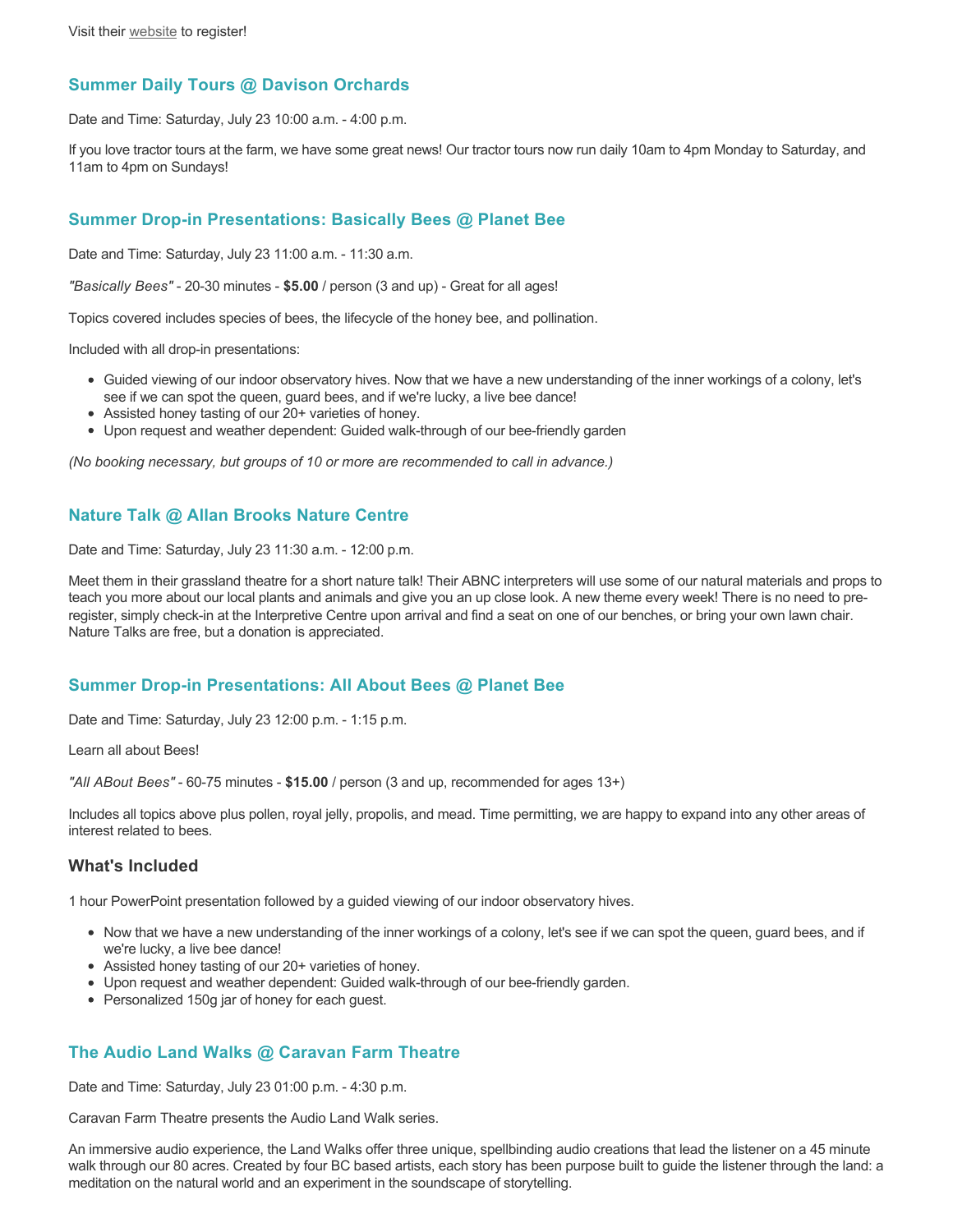Each walk is approximately 2.5km and 40-55 minutes long. Bookings can accommodate groups up to 6 people.

For more information and to buy tickets visit their [website!](https://caravanfarmtheatre.com/show/the-land-walks/)

# **Summer Music Festival @ The Caetani Centre**

Date and Time: Saturday, July 23 01:00 p.m. - 9:30 p.m.

#### *Rain or Shine! Bring a friend!*

Mark your calendars and get ready to dance and sing along — **Saturday July 23rd** on their day long festival of music.

The series showcases talent from all over the Okanagan and Canada with concerts taking place in the beautiful setting of the Caetani gardens.

#### *2022 Line Up*

#### **1pm – GATES OPEN**

1:30 – 2:15 Bran Sanders 2:30 – 3:15 Blue and Kelly Hopkins 3:30 – 4:15 Songwriter's Showcase (acts TBA) 4:30 – 5:30 Cod Gone Wild

#### **5:30 – 6:30 Break – Food trucks will be available on site**

6:30 to 7:45 Songs of the Southern Belles 8:00 – 9:30 Shred Kelly

**TICKETS: FULL DAY TICKET 1pm – 9:30pm:** \$85.00 **Day Pass Only 1pm – 5pm:** \$40.00 **Evening Pass Only 6pm –** 9:30**pm:** \$50.00

Buy tickets [here!](https://www.ticketseller.ca/tickets/event/caetani-summer-music-festival)

Bring your blankets, folding chairs, and even a picnic and enjoy a relaxing afternoon of music presented by the Caetani Cultural Centre.

# **Summer Drop-in Presentations: Basically Bees @ Planet Bee**

Date and Time: Saturday, July 23 02:00 p.m. - 2:30 p.m.

*"Basically Bees"* - 20-30 minutes - **\$5.00** / person (3 and up) - Great for all ages!

Topics covered includes species of bees, the lifecycle of the honey bee, and pollination.

Included with all drop-in presentations:

- Guided viewing of our indoor observatory hives. Now that we have a new understanding of the inner workings of a colony, let's see if we can spot the queen, guard bees, and if we're lucky, a live bee dance!
- Assisted honey tasting of our 20+ varieties of honey.
- Upon request and weather dependent: Guided walk-through of our bee-friendly garden

# **The Okanagan Military Tattoo @ Kal Tire Place**

Date and Time: Saturday, July 23 07:00 p.m. - 9:00 p.m.

A musical extravaganza of pipers, drummers, musicians, military bands, marching troops, multicultural dancers and singers of all ages brought together in an action packed, non-stop choreographed two-hour event. Featuring over 400 performers from all over North America paying tribute to our military past and present.

A musical tattoo is a demonstration of military drumming, piping and skills. Known as a 'tattoo' from when the British Army was fighting in Belgium 300 years ago, soldiers were called in from the pubs each night for curfew, or Doe den tap toe, Dutch for 'Turn off the taps, too'.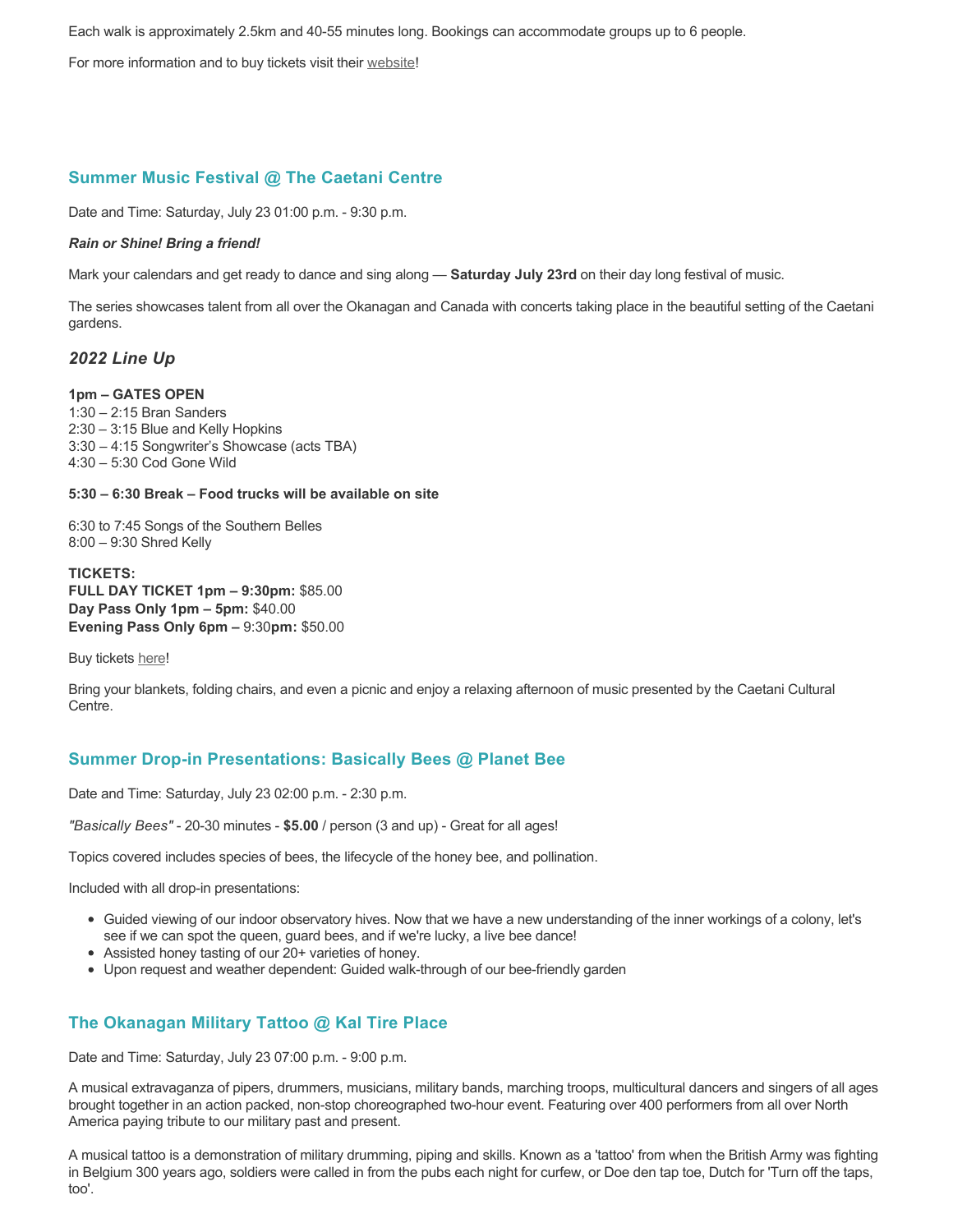The expression evolved to 'tap-too' and then 'tattoo': an exhilarating showcase of military bands, choirs and skills as well as the sounds and dances of today's finest performers from around the world.

The inaugural 2014 Okanagan Military Tattoo - A Celebration of Traditions, was the brainchild of a few valley pipers who thought Vernon would be the perfect place for a tattoo. In 2022, we're building on this exciting event for all ages, making it bigger and better than ever!

#### **Those with special needs please call the Box Office**

**Sections B to G & L to R** \$45.00 Adult \$40.00 Senior 55+/Veteran \$40.00 Student all ages \$40.00 Child

\*1 free youth ticket with the purchase of 1 regular Adult ticket Offer only available by calling the box office - 250-549-7469

**Sections H-K** \$55.00Adult \$50.00 Senior 55+/Veteran \$50.00 Student all ages \$50.00Child

**Section J** \$60.00 Adult

#### **PROOF OF FULL VACCINATION MAY BE REQUIRED (2 dose)**

10% Discount on 10 or more tickets World War II and/or Korean War veterans are free (Including caregiver/companion) excluding H, J and K.

Get your tickets [here!](https://tickets.ticketseller.ca/TheatreManager/1/login&event=3239)

# **Sunday, July 24, 2022**

#### **Audio Land Walks @ Caravan Farm Theatre**

Date and Time: Sunday, July 24 09:00 a.m. - 5:00 p.m.

Caravan Farm Theatre presents the Audio Land Walk series.

An immersive audio experience, the Land Walks offer three unique, spellbinding audio creations that lead the listener on a 30 minute walk through our 80 acres. Created by four BC based artists, each story has been purpose built to guide the listener through the land: a meditation on the natural world and an experiment in the soundscape of storytelling.

Each walk is approximately 2.5km and 30-45 minutes long. Each booking can accommodate a group of up to 6 people.

Each guest will receive a sanitized MP3 player and a sanitized pair of over-ear headphones.

#### **Showtime:**

Click "[Buy Tickets](https://caravanfarmtheatre.com/show/the-land-walks/?ct=t%28EMAIL_CAMPAIGN_4_19_2022_13_43SEASON+2022%29&mc_cid=c02afad356&mc_eid=4778eb8892)" to see available times.

# **Black Horse @ Caravan Farm Theatre**

Date and Time: Sunday, July 24 09:00 a.m. - 10:00 p.m.

#### **A SPECTACULAR NEW MUSICAL BY LINZ KENYON**

*Blackhorse* is a horse powered love story by Okinawan cowboy poet and raconteur Linz Kenyon, and marks a return to a spectacular incorporation of the horse as stage machine – a concept pioneered by Estelle Shook and Linz Kenyon in earlier works like *Cowboy King* and *IOU Land*.

Audiences can expect the same gritty, hilarious rural poetry and bust-out-of-the-gates indie rock score that is Linz's hallmark, as well as spectacular staging featuring six horses and a team of local horsewomen, led by heavy horse pulling champ Joyce Marchant. *Blackhorse* is the contemporary tale of a BC couple struggling to raise a family, own a home and cope with one parent away at work in the Alberta oilpatch.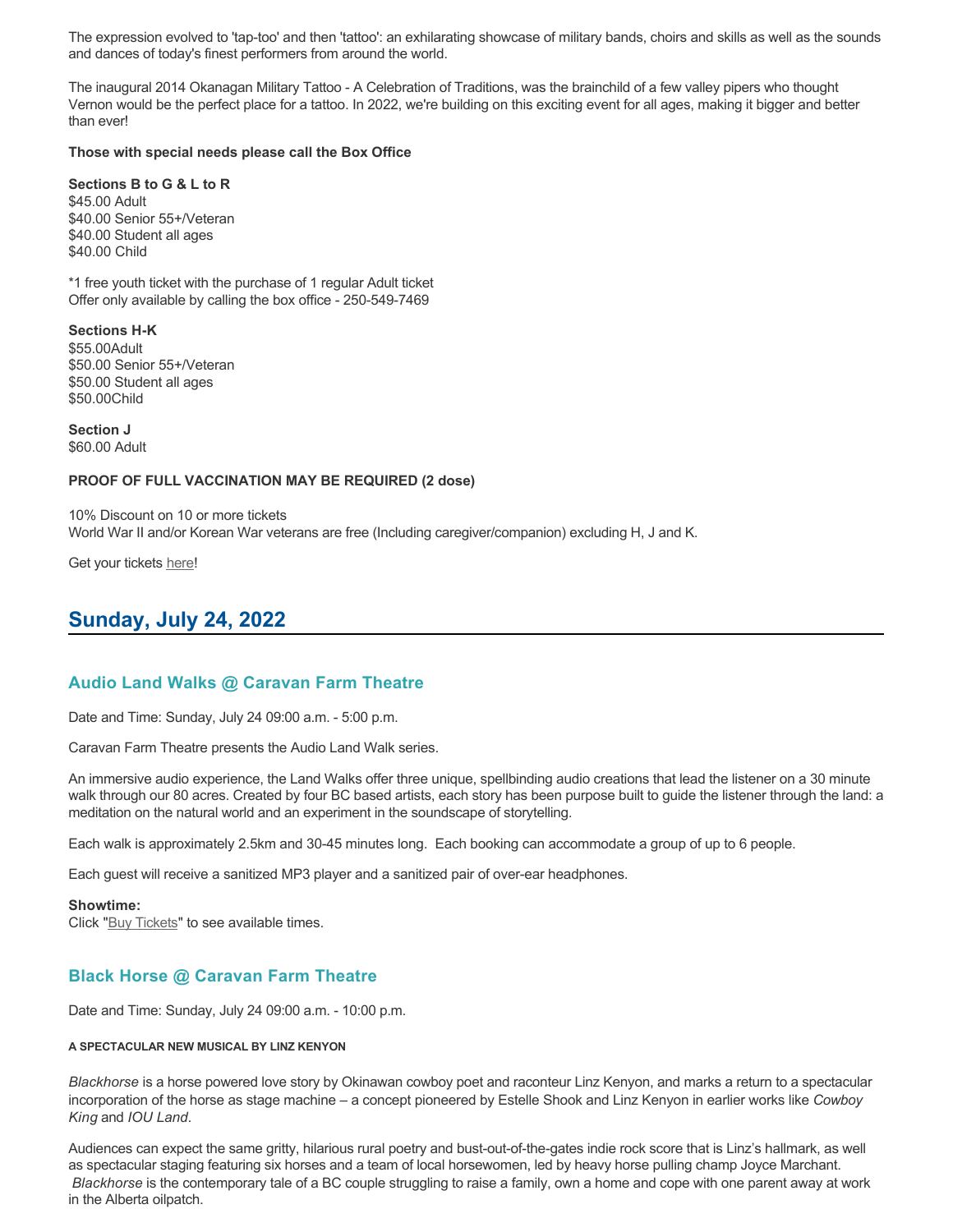# **Yoga + Mimosas @ Predator Ridge Resort**

Date and Time: Sunday, July 24 10:00 a.m.

Grace & Flow is back at [Predator Ridge Resort](https://www.predatorridge.com/events) to bring you *Yoga + Mimosa's!* One ticket includes a 60 min yoga flow on the outdoor Lavender Platform set amongst gorgeous lavender fields.

After Savasana enjoy a juicy mimosa while taking in the view of one of the Okanagan's many treasures.

Class begins at 10 am. Access the Lavender Platform by vehicle in the Predator Ridge Commonage Neighbourhood. All levels welcome.

\*Please book early as spaces are limited\*

All classes are outdoors so please prepare for the weather. Vaccination passports not required.

Must bring your own yoga mat, no spare mats available to borrow. Directions to the platform will be emailed out to you along with a waiver once purchase is confirmed.

# **Summer Daily Tours @ Davison Orchards**

Date and Time: Sunday, July 24 11:00 a.m. - 4:00 p.m.

If you love tractor tours at the farm, we have some great news! Our tractor tours now run daily 10am to 4pm Monday to Saturday, and 11am to 4pm on Sundays!

# **Summer Drop-in Presentations: Basically Bees @ Planet Bee**

Date and Time: Sunday, July 24 11:00 a.m. - 11:30 a.m.

*"Basically Bees"* - 20-30 minutes - **\$5.00** / person (3 and up) - Great for all ages!

Topics covered includes species of bees, the lifecycle of the honey bee, and pollination.

Included with all drop-in presentations:

- Guided viewing of our indoor observatory hives. Now that we have a new understanding of the inner workings of a colony, let's see if we can spot the queen, guard bees, and if we're lucky, a live bee dance!
- Assisted honey tasting of our 20+ varieties of honey.
- Upon request and weather dependent: Guided walk-through of our bee-friendly garden

*(No booking necessary, but groups of 10 or more are recommended to call in advance.)*

### **Summer Drop-in Presentations: All About Bees @ Planet Bee**

Date and Time: Sunday, July 24 12:00 p.m. - 1:15 p.m.

Learn all about Bees!

*"All ABout Bees"* - 60-75 minutes - **\$15.00** / person (3 and up, recommended for ages 13+)

Includes all topics above plus pollen, royal jelly, propolis, and mead. Time permitting, we are happy to expand into any other areas of interest related to bees.

### **What's Included**

1 hour PowerPoint presentation followed by a guided viewing of our indoor observatory hives.

- Now that we have a new understanding of the inner workings of a colony, let's see if we can spot the queen, guard bees, and if we're lucky, a live bee dance!
- Assisted honey tasting of our 20+ varieties of honey.
- Upon request and weather dependent: Guided walk-through of our bee-friendly garden.
- Personalized 150g jar of honey for each guest.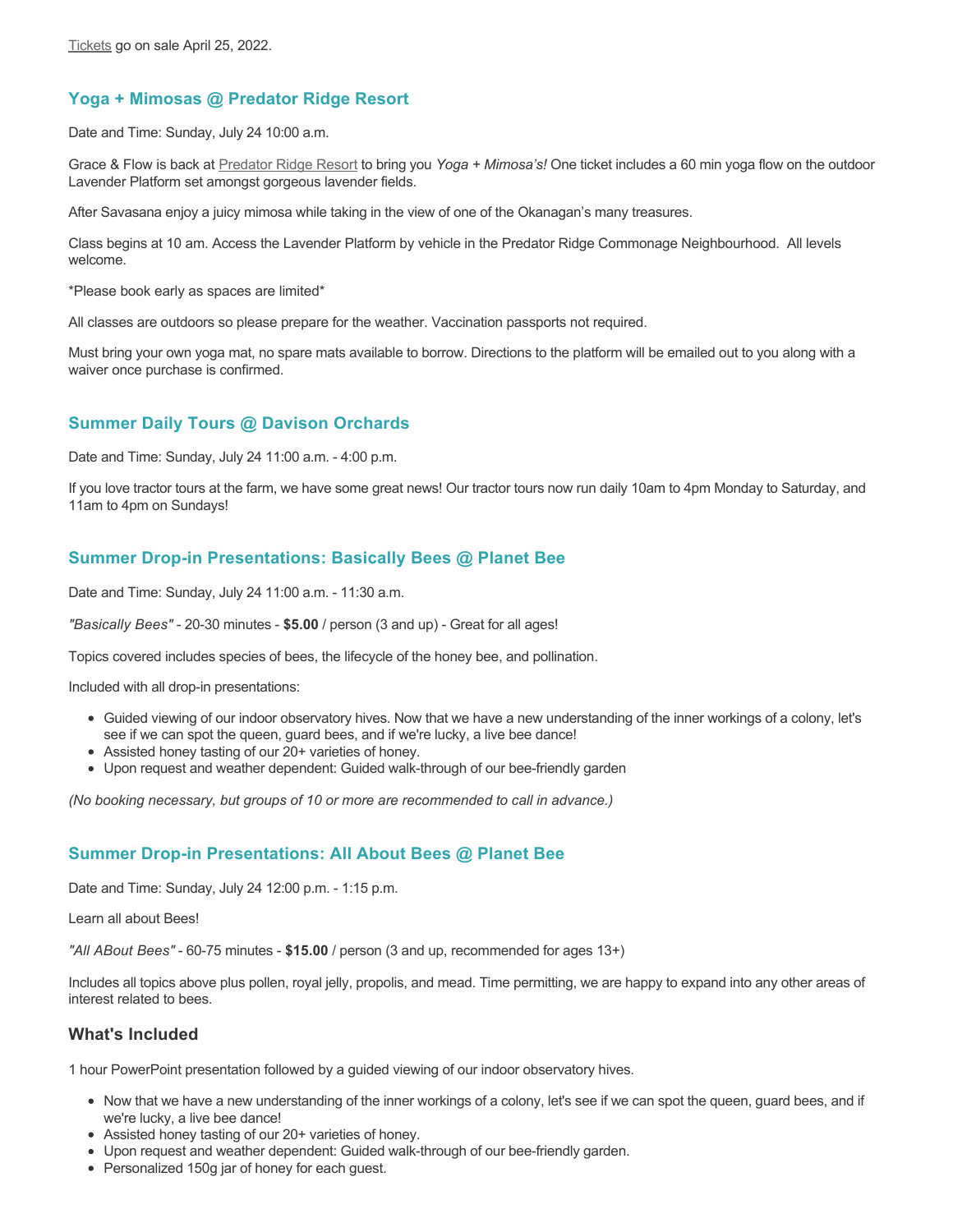## **Dog Days of Summer Art Show & amp: Sale @ The Vernon Community Art Centre**

Date and Time: Sunday, July 24 12:00 p.m. - 4:00 p.m.

We often hear about the "dog days" of summer but what does the expression actually mean and what does it have to do with dogs? Some suggest its about the hot sultry days of summer, while others suggest it's when dogs go mad from the heat. Historically, 'dog days' were associated with the star system Sirius (known as the "Dog Star") because it rises simultaneously with the sun during the hottest days. Here at the Arts Centre, the Dog Days of Summer is a celebration of our loyal companions and a chance for local artists and makers to create pieces that spoil the hounds and inspire the humans.

Artists and makers have been invited to create everything from fine art to functional artisan goods using any medium they wish (clay, metal, glass, paint, fibre/textiles, leather, wood, photos etc). You can hope to see tons of dog dishes, cozy beds, clothes, keychains, paw prints, paintings, portraits, accessories, and sculptures.

Visit the art show and sale from July 2-25th, Mon-Thurs 9-9, Fri-Sat 9-5, and Sunday 12-4pm.

Located at the entrance to Polson Park.

### **The Audio Land Walks @ Caravan Farm Theatre**

Date and Time: Sunday, July 24 01:00 p.m. - 4:30 p.m.

Caravan Farm Theatre presents the Audio Land Walk series.

An immersive audio experience, the Land Walks offer three unique, spellbinding audio creations that lead the listener on a 45 minute walk through our 80 acres. Created by four BC based artists, each story has been purpose built to guide the listener through the land: a meditation on the natural world and an experiment in the soundscape of storytelling.

Each walk is approximately 2.5km and 40-55 minutes long. Bookings can accommodate groups up to 6 people.

For more information and to buy tickets visit their [website!](https://caravanfarmtheatre.com/show/the-land-walks/)

### **The Okanagan Military Tattoo @ Kal Tire Place**

Date and Time: Sunday, July 24 02:00 p.m. - 4:00 p.m.

A musical extravaganza of pipers, drummers, musicians, military bands, marching troops, multicultural dancers and singers of all ages brought together in an action packed, non-stop choreographed two-hour event. Featuring over 400 performers from all over North America paying tribute to our military past and present.

A musical tattoo is a demonstration of military drumming, piping and skills. Known as a 'tattoo' from when the British Army was fighting in Belgium 300 years ago, soldiers were called in from the pubs each night for curfew, or Doe den tap toe, Dutch for 'Turn off the taps, too'.

The expression evolved to 'tap-too' and then 'tattoo': an exhilarating showcase of military bands, choirs and skills as well as the sounds and dances of today's finest performers from around the world.

The inaugural 2014 Okanagan Military Tattoo - A Celebration of Traditions, was the brainchild of a few valley pipers who thought Vernon would be the perfect place for a tattoo. In 2022, we're building on this exciting event for all ages, making it bigger and better than ever!

#### **Those with special needs please call the Box Office**

**Sections B to G & L to R** \$45.00 Adult \$40.00 Senior 55+/Veteran \$40.00 Student all ages \$40.00 Child

\*1 free youth ticket with the purchase of 1 regular Adult ticket Offer only available by calling the box office - 250-549-7469

**Sections H-K** \$55.00Adult \$50.00 Senior 55+/Veteran \$50.00 Student all ages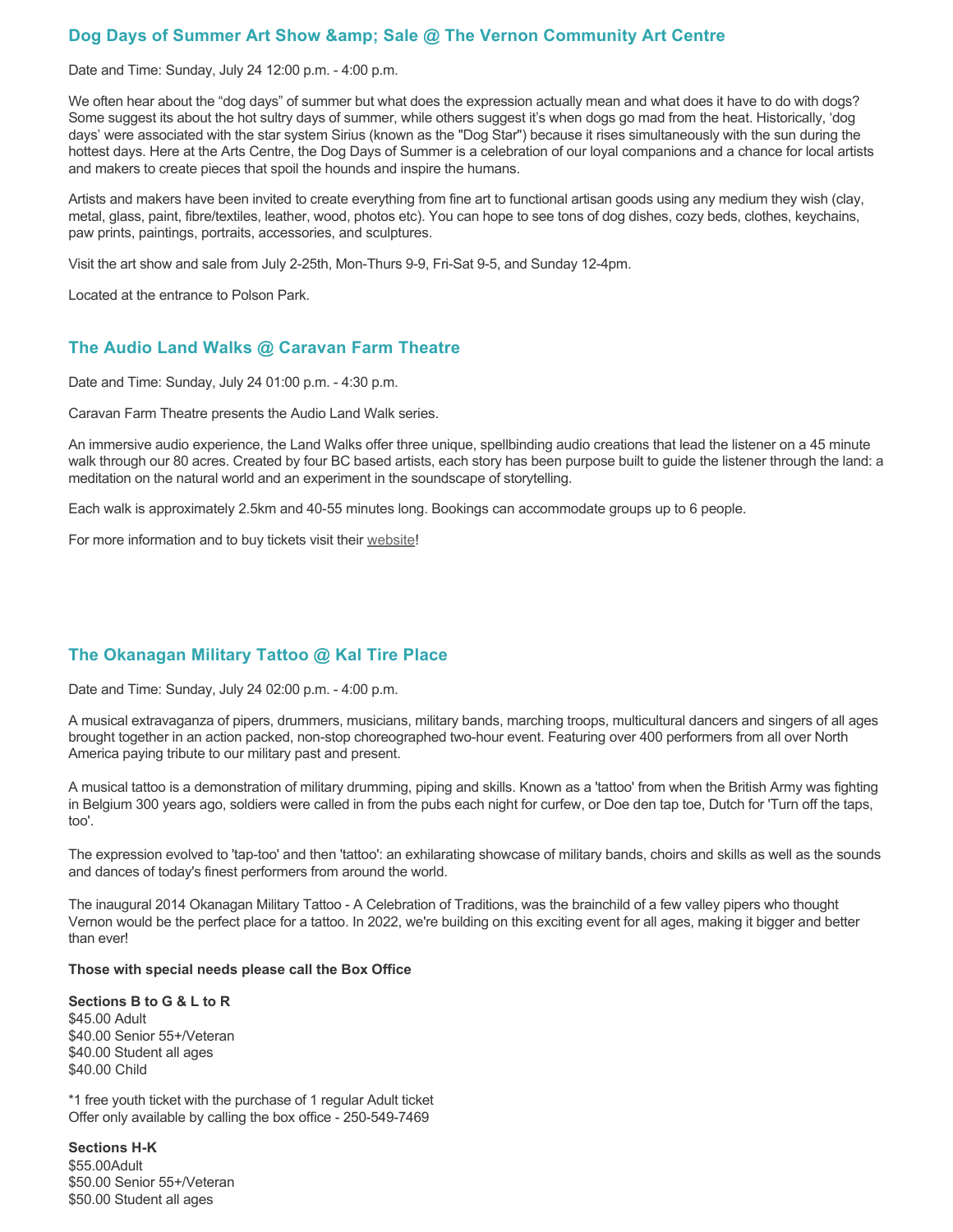\$50.00Child

**Section J** \$60.00 Adult

#### **PROOF OF FULL VACCINATION MAY BE REQUIRED (2 dose)**

10% Discount on 10 or more tickets World War II and/or Korean War veterans are free (Including caregiver/companion) excluding H, J and K.

Get your tickets [here!](https://tickets.ticketseller.ca/TheatreManager/1/login&event=3239)

## **Summer Drop-in Presentations: Basically Bees @ Planet Bee**

Date and Time: Sunday, July 24 02:00 p.m. - 2:30 p.m.

*"Basically Bees"* - 20-30 minutes - **\$5.00** / person (3 and up) - Great for all ages!

Topics covered includes species of bees, the lifecycle of the honey bee, and pollination.

Included with all drop-in presentations:

- Guided viewing of our indoor observatory hives. Now that we have a new understanding of the inner workings of a colony, let's see if we can spot the queen, guard bees, and if we're lucky, a live bee dance!
- Assisted honey tasting of our 20+ varieties of honey.
- Upon request and weather dependent: Guided walk-through of our bee-friendly garden

# **Monday, July 25, 2022**

### **Vernon Farmer's Market @ Kal Tire Place Parking Lot**

Date and Time: Monday, July 25 08:00 a.m. - 1:00 p.m.

Join us every Monday and Thursday morning from 8:00 am to 1:00 pm from April to October for the Vernon Farmers' Market!

We are proud to be one of the Okanagan's oldest farmers' markets! Our market showcases a diverse number of delicious foods and one-of-a-kind products, which are all grown, made or baked by our local vendors. Discover fresh produce, fruit, eggs, meat, cheese, baked goods, plants, flowers, hand crafted products & so much more at the Vernon Farmers' Market!

# **Black Horse @ Caravan Farm Theatre**

Date and Time: Monday, July 25 09:00 a.m. - 10:00 p.m.

#### **A SPECTACULAR NEW MUSICAL BY LINZ KENYON**

*Blackhorse* is a horse powered love story by Okinawan cowboy poet and raconteur Linz Kenyon, and marks a return to a spectacular incorporation of the horse as stage machine – a concept pioneered by Estelle Shook and Linz Kenyon in earlier works like *Cowboy King* and *IOU Land*.

Audiences can expect the same gritty, hilarious rural poetry and bust-out-of-the-gates indie rock score that is Linz's hallmark, as well as spectacular staging featuring six horses and a team of local horsewomen, led by heavy horse pulling champ Joyce Marchant. *Blackhorse* is the contemporary tale of a BC couple struggling to raise a family, own a home and cope with one parent away at work in the Alberta oilpatch.

[Tickets](https://caravanfarmtheatre.com/show/blackhorse-2/?ct=t%28EMAIL_CAMPAIGN_4_19_2022_13_43SEASON+2022%29&mc_cid=c02afad356&mc_eid=4778eb8892) go on sale April 25, 2022.

# **Audio Land Walks @ Caravan Farm Theatre**

Date and Time: Monday, July 25 09:00 a.m. - 5:00 p.m.

Caravan Farm Theatre presents the Audio Land Walk series.

An immersive audio experience, the Land Walks offer three unique, spellbinding audio creations that lead the listener on a 30 minute walk through our 80 acres. Created by four BC based artists, each story has been purpose built to guide the listener through the land: a meditation on the natural world and an experiment in the soundscape of storytelling.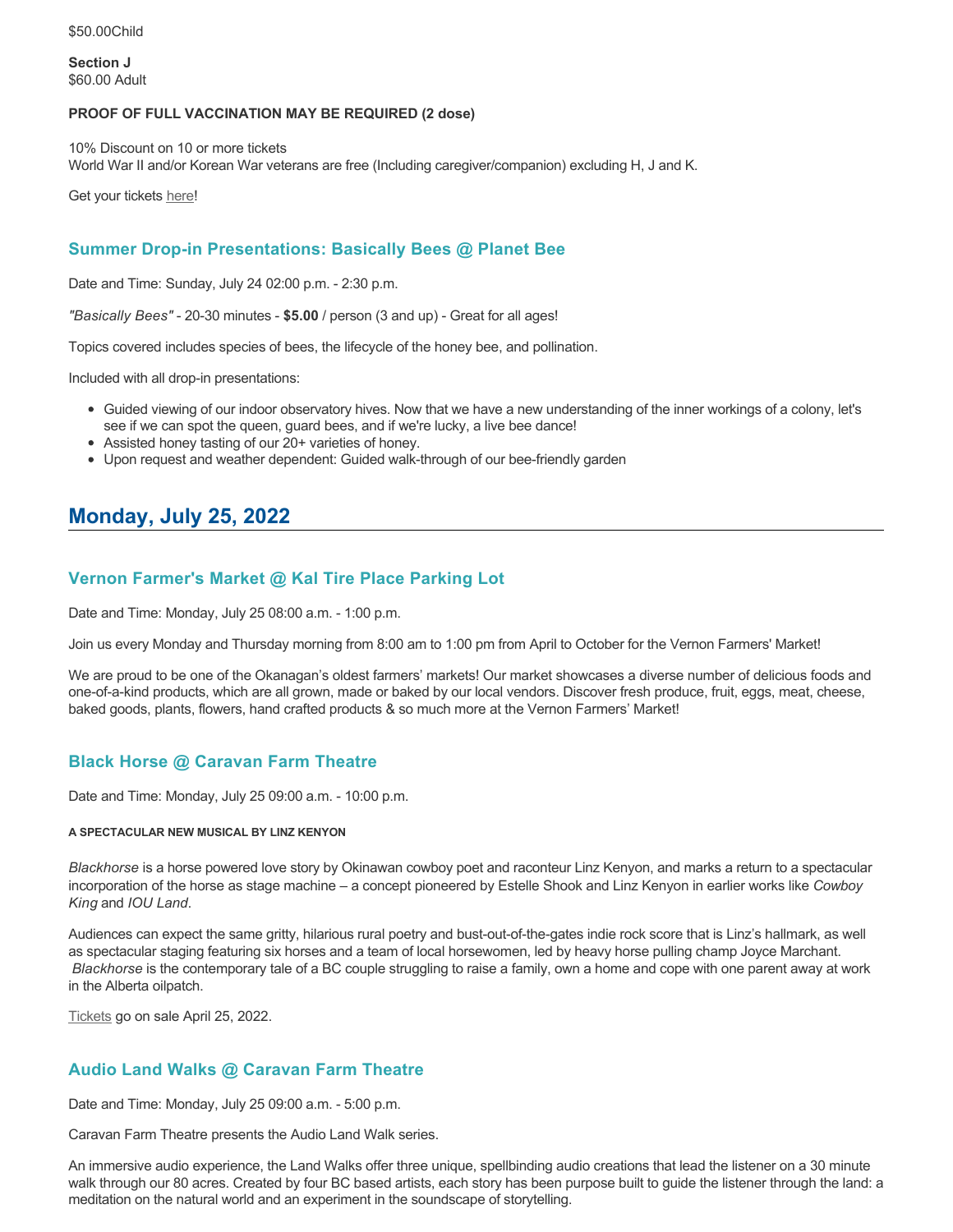Each walk is approximately 2.5km and 30-45 minutes long. Each booking can accommodate a group of up to 6 people.

Each guest will receive a sanitized MP3 player and a sanitized pair of over-ear headphones.

#### **Showtime:**

Click "[Buy Tickets](https://caravanfarmtheatre.com/show/the-land-walks/?ct=t%28EMAIL_CAMPAIGN_4_19_2022_13_43SEASON+2022%29&mc_cid=c02afad356&mc_eid=4778eb8892)" to see available times.

### **Dog Days of Summer Art Show & amp; Sale @ The Vernon Community Art Centre**

Date and Time: Monday, July 25 09:00 a.m. - 9:00 p.m.

We often hear about the "dog days" of summer but what does the expression actually mean and what does it have to do with dogs? Some suggest its about the hot sultry days of summer, while others suggest it's when dogs go mad from the heat. Historically, 'dog days' were associated with the star system Sirius (known as the "Dog Star") because it rises simultaneously with the sun during the hottest days. Here at the Arts Centre, the Dog Days of Summer is a celebration of our loyal companions and a chance for local artists and makers to create pieces that spoil the hounds and inspire the humans.

Artists and makers have been invited to create everything from fine art to functional artisan goods using any medium they wish (clay, metal, glass, paint, fibre/textiles, leather, wood, photos etc). You can hope to see tons of dog dishes, cozy beds, clothes, keychains, paw prints, paintings, portraits, accessories, and sculptures.

Visit the art show and sale from July 2-25th, Mon-Thurs 9-9, Fri-Sat 9-5, and Sunday 12-4pm.

Located at the entrance to Polson Park.

#### **Summer Daily Tours @ Davison Orchards**

Date and Time: Monday, July 25 10:00 a.m. - 4:00 p.m.

If you love tractor tours at the farm, we have some great news! Our tractor tours now run daily 10am to 4pm Monday to Saturday, and 11am to 4pm on Sundays!

#### **Summer Drop-in Presentations: Basically Bees @ Planet Bee**

Date and Time: Monday, July 25 11:00 a.m. - 11:30 a.m.

*"Basically Bees"* - 20-30 minutes - **\$5.00** / person (3 and up) - Great for all ages!

Topics covered includes species of bees, the lifecycle of the honey bee, and pollination.

Included with all drop-in presentations:

- Guided viewing of our indoor observatory hives. Now that we have a new understanding of the inner workings of a colony, let's see if we can spot the queen, guard bees, and if we're lucky, a live bee dance!
- Assisted honey tasting of our 20+ varieties of honey.
- Upon request and weather dependent: Guided walk-through of our bee-friendly garden

*(No booking necessary, but groups of 10 or more are recommended to call in advance.)*

#### **Summer Drop-in Presentations: All About Bees @ Planet Bee**

Date and Time: Monday, July 25 12:00 p.m. - 1:15 p.m.

Learn all about Bees!

*"All ABout Bees"* - 60-75 minutes - **\$15.00** / person (3 and up, recommended for ages 13+)

Includes all topics above plus pollen, royal jelly, propolis, and mead. Time permitting, we are happy to expand into any other areas of interest related to bees.

#### **What's Included**

1 hour PowerPoint presentation followed by a guided viewing of our indoor observatory hives.

- Now that we have a new understanding of the inner workings of a colony, let's see if we can spot the queen, guard bees, and if we're lucky, a live bee dance!
- Assisted honey tasting of our 20+ varieties of honey.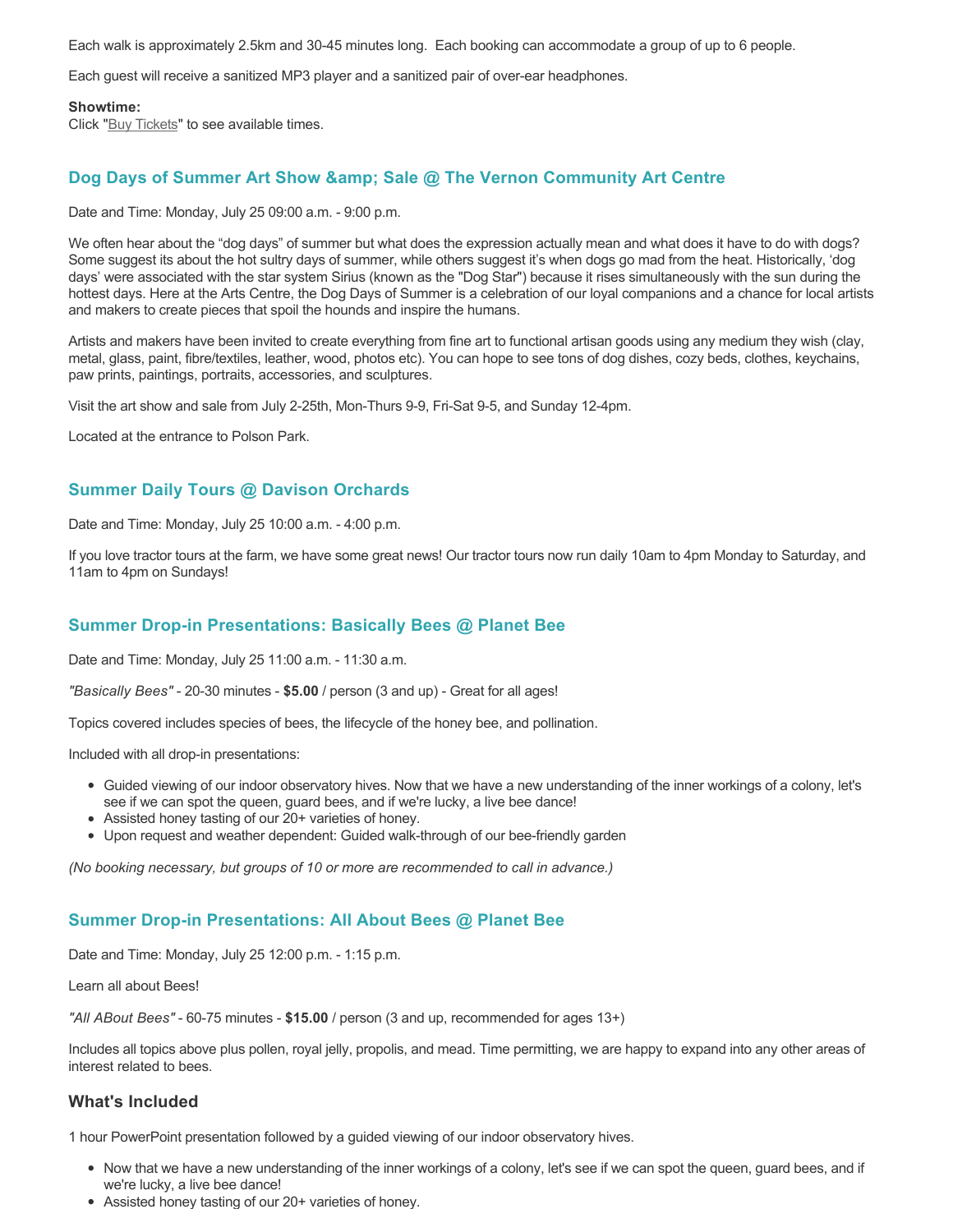- Upon request and weather dependent: Guided walk-through of our bee-friendly garden.
- Personalized 150g jar of honey for each guest.

# **Summer Drop-in Presentations: Basically Bees @ Planet Bee**

Date and Time: Monday, July 25 02:00 p.m. - 2:30 p.m.

*"Basically Bees"* - 20-30 minutes - **\$5.00** / person (3 and up) - Great for all ages!

Topics covered includes species of bees, the lifecycle of the honey bee, and pollination.

Included with all drop-in presentations:

- Guided viewing of our indoor observatory hives. Now that we have a new understanding of the inner workings of a colony, let's see if we can spot the queen, guard bees, and if we're lucky, a live bee dance!
- Assisted honey tasting of our 20+ varieties of honey.
- Upon request and weather dependent: Guided walk-through of our bee-friendly garden

# **Tuesday, July 26, 2022**

### **Audio Land Walks @ Caravan Farm Theatre**

Date and Time: Tuesday, July 26 09:00 a.m. - 5:00 p.m.

Caravan Farm Theatre presents the Audio Land Walk series.

An immersive audio experience, the Land Walks offer three unique, spellbinding audio creations that lead the listener on a 30 minute walk through our 80 acres. Created by four BC based artists, each story has been purpose built to guide the listener through the land: a meditation on the natural world and an experiment in the soundscape of storytelling.

Each walk is approximately 2.5km and 30-45 minutes long. Each booking can accommodate a group of up to 6 people.

Each guest will receive a sanitized MP3 player and a sanitized pair of over-ear headphones.

#### **Showtime:**

Click "[Buy Tickets](https://caravanfarmtheatre.com/show/the-land-walks/?ct=t%28EMAIL_CAMPAIGN_4_19_2022_13_43SEASON+2022%29&mc_cid=c02afad356&mc_eid=4778eb8892)" to see available times.

### **Black Horse @ Caravan Farm Theatre**

Date and Time: Tuesday, July 26 09:00 a.m. - 10:00 p.m.

#### **A SPECTACULAR NEW MUSICAL BY LINZ KENYON**

*Blackhorse* is a horse powered love story by Okinawan cowboy poet and raconteur Linz Kenyon, and marks a return to a spectacular incorporation of the horse as stage machine – a concept pioneered by Estelle Shook and Linz Kenyon in earlier works like *Cowboy King* and *IOU Land*.

Audiences can expect the same gritty, hilarious rural poetry and bust-out-of-the-gates indie rock score that is Linz's hallmark, as well as spectacular staging featuring six horses and a team of local horsewomen, led by heavy horse pulling champ Joyce Marchant. *Blackhorse* is the contemporary tale of a BC couple struggling to raise a family, own a home and cope with one parent away at work in the Alberta oilpatch.

[Tickets](https://caravanfarmtheatre.com/show/blackhorse-2/?ct=t%28EMAIL_CAMPAIGN_4_19_2022_13_43SEASON+2022%29&mc_cid=c02afad356&mc_eid=4778eb8892) go on sale April 25, 2022.

### **Summer Daily Tours @ Davison Orchards**

Date and Time: Tuesday, July 26 10:00 a.m. - 4:00 p.m.

If you love tractor tours at the farm, we have some great news! Our tractor tours now run daily 10am to 4pm Monday to Saturday, and 11am to 4pm on Sundays!

### **Private Tours @ Mackie Lake House**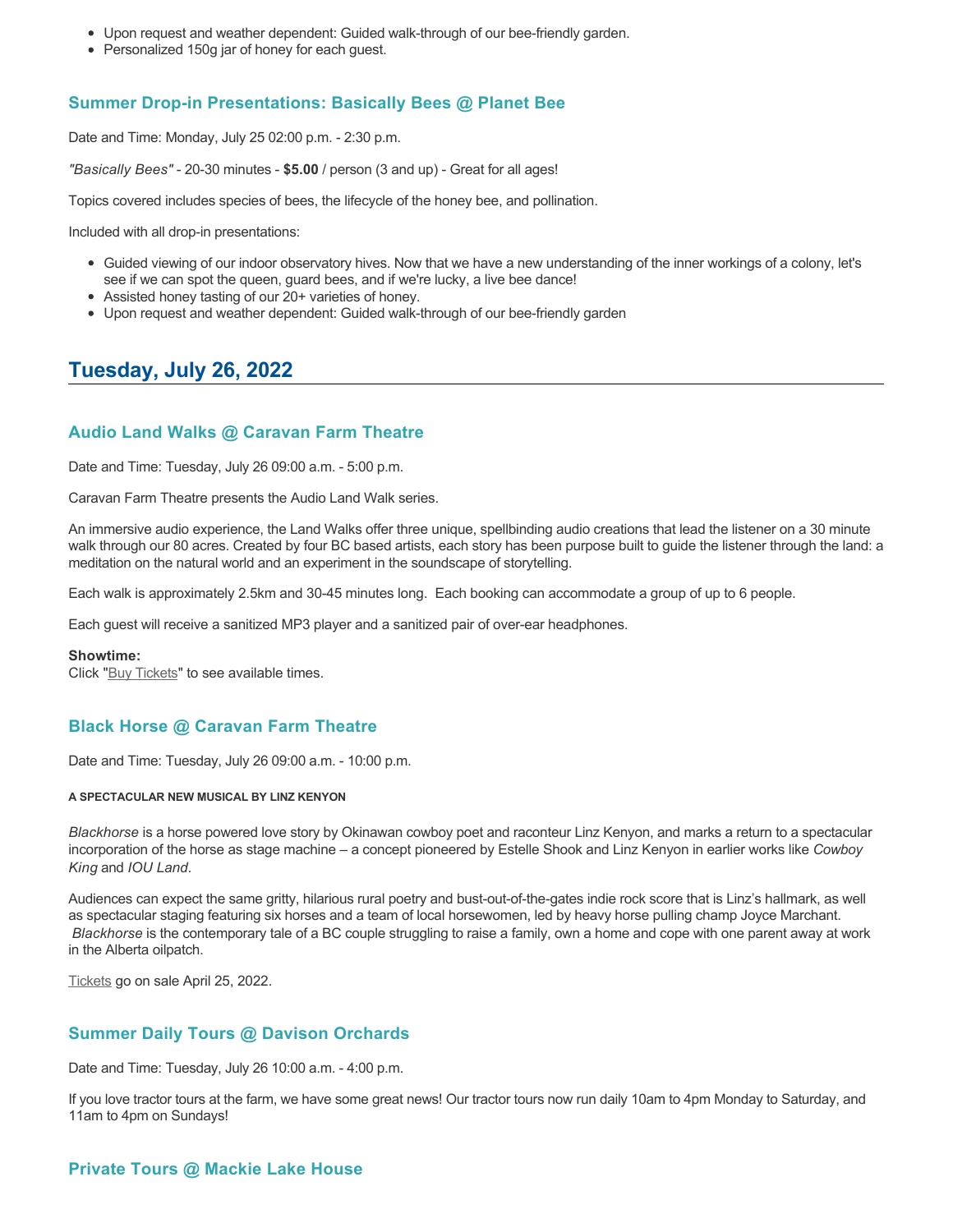Date and Time: Tuesday, July 26 10:00 a.m. - 4:00 p.m.

A tale of three teapots, a rattlesnake hunting Reverend, and a gift from the King of Naples! Discover these and a multitude of other fascinating stories at this historic grand home.

Pre-booked tours are available starting May 1, 2022. Tours can be booked from 10am-4pm Tuesdays, Wednesdays and Thursdays ONLY. We are currently unable to facilitate weekend tours due to spring and summer events.

Please call 250-545-1019 to reserve.

Tickets are \$13 per person – \$5 for young children.

Refreshing beverages are available for purchase after your tour as you enjoy the grounds at Mackie Lake House.

# **Summer Drop-in Presentations: Basically Bees @ Planet Bee**

Date and Time: Tuesday, July 26 11:00 a.m. - 11:30 a.m.

*"Basically Bees"* - 20-30 minutes - **\$5.00** / person (3 and up) - Great for all ages!

Topics covered includes species of bees, the lifecycle of the honey bee, and pollination.

Included with all drop-in presentations:

- Guided viewing of our indoor observatory hives. Now that we have a new understanding of the inner workings of a colony, let's see if we can spot the queen, guard bees, and if we're lucky, a live bee dance!
- Assisted honey tasting of our 20+ varieties of honey.
- Upon request and weather dependent: Guided walk-through of our bee-friendly garden

*(No booking necessary, but groups of 10 or more are recommended to call in advance.)*

## **Summer Drop-in Presentations: All About Bees @ Planet Bee**

Date and Time: Tuesday, July 26 12:00 p.m. - 1:15 p.m.

Learn all about Bees!

*"All ABout Bees"* - 60-75 minutes - **\$15.00** / person (3 and up, recommended for ages 13+)

Includes all topics above plus pollen, royal jelly, propolis, and mead. Time permitting, we are happy to expand into any other areas of interest related to bees.

### **What's Included**

1 hour PowerPoint presentation followed by a guided viewing of our indoor observatory hives.

- Now that we have a new understanding of the inner workings of a colony, let's see if we can spot the queen, guard bees, and if we're lucky, a live bee dance!
- Assisted honey tasting of our 20+ varieties of honey.
- Upon request and weather dependent: Guided walk-through of our bee-friendly garden.
- Personalized 150g jar of honey for each guest.

# **Kalamalka Garden (K'nmaĺka? Sәnqâĺtәn) Indigenous Garden Tours @ Okanagan College**

Date and Time: Tuesday, July 26 02:00 p.m. - 3:30 p.m.

The tour of Kalamalka Garden will allow visitors to learn a brief history of Syilx (pronounced: see-eel), who are the Indigenous people of the Okanagan - and the Captikʷł (pronounced: chap-teek-cool) which are the stories, laws and cultural values of the Syilx Okanagan people, which have been passed down from generation to generation by oral tradition. Through these ancient stories, the Syilx have preserved their worldwide view and relationship with nature. Here at the Kalamalka Garden, guests will get to experience first hand the beauty and importance of both the Indigenous plant life and the traditional Indigenous knowledge that has existed for thousands of years, and still exists today.

Guests will have the opportunity to learn to identify traditional plants, understand how these plants are used for medicinal and food purposes, and see demonstrations of how to harvest and use the plants.

The tour presenter will provide short workshop on an Indigenous garden product and how it is grown, harvested and made into a gift. The workshop will explore the elements of traditional foods and medicines, history of the Okanagan area, Indigenous gardening techniques, and samples of foods from the garden.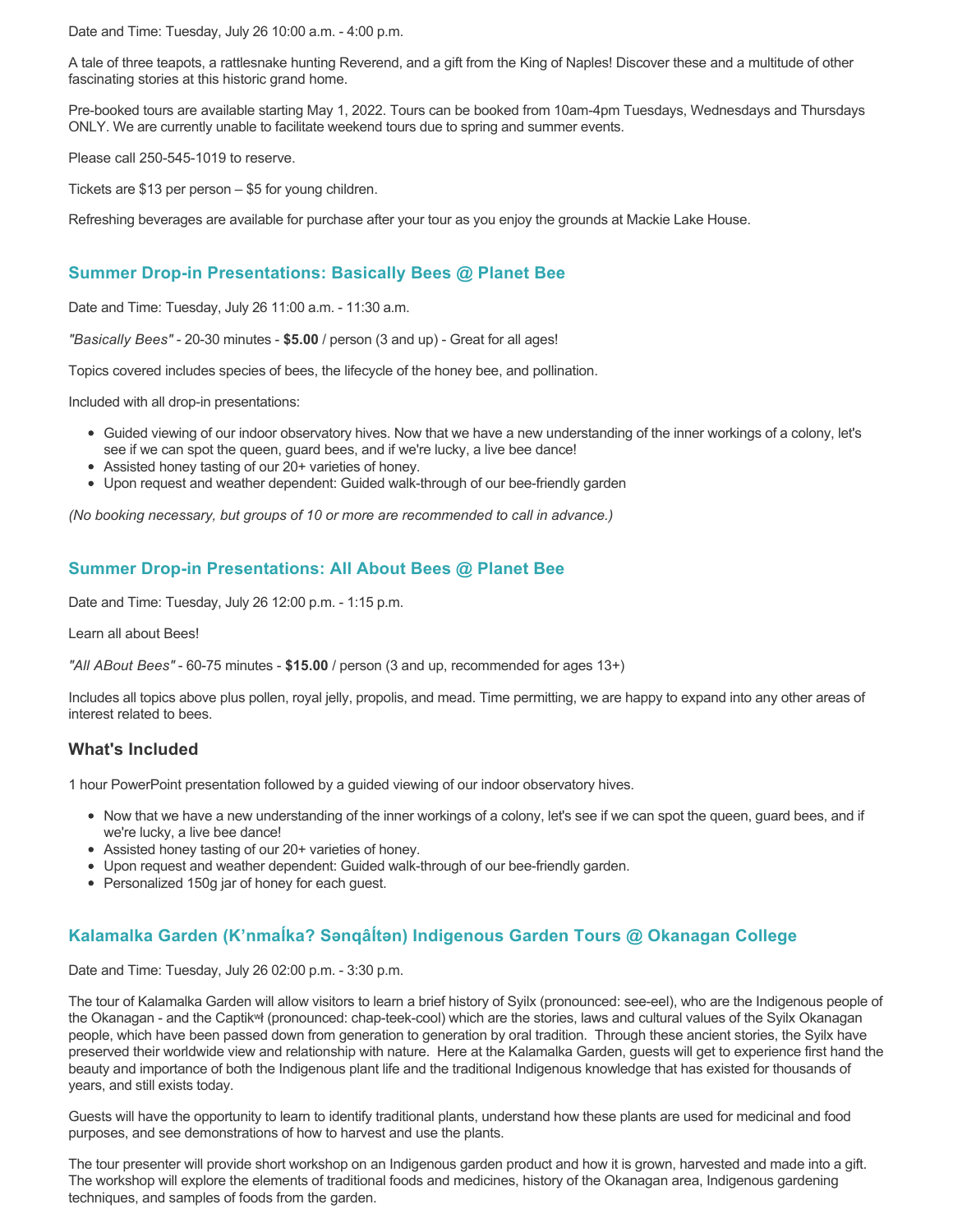# **Tour Details**

**DURATION:** Tours are available on Tuesdays and Thursdays starting at 2:00pm Tours are 1 hour – 1.5 hour.

**RATES:** \$30.00 – Adults \$5.00 – Children under 16 years old

All proceeds from the Garden Tours are used for operations.

Get your tickets [here!](https://www.eventbrite.ca/e/kalamalka-garden-tour-tickets-158617843239)

# **Summer Drop-in Presentations: Basically Bees @ Planet Bee**

Date and Time: Tuesday, July 26 02:00 p.m. - 2:30 p.m.

*"Basically Bees"* - 20-30 minutes - **\$5.00** / person (3 and up) - Great for all ages!

Topics covered includes species of bees, the lifecycle of the honey bee, and pollination.

Included with all drop-in presentations:

- Guided viewing of our indoor observatory hives. Now that we have a new understanding of the inner workings of a colony, let's see if we can spot the queen, guard bees, and if we're lucky, a live bee dance!
- Assisted honey tasting of our 20+ varieties of honey.
- Upon request and weather dependent: Guided walk-through of our bee-friendly garden

# **Live Music @ Range Lounge & Grill (Predator Ridge Resort)**

Date and Time: Tuesday, July 26 05:00 p.m. - 7:00 p.m.

During the summer, join us every Tuesday from 5 -7pm for our series of live music performances by local Okanagan artists.

Join us in Range & Lounge Grill to enjoy dinner during the event (dinner reservations are recommended).

# **Historic Downtown Mural Tours @ Greater Vernon Museum & Archives**

Date and Time: Tuesday, July 26 06:00 p.m. - 8:00 p.m.

The Historic Mural Tour takes you on a walking trip back into the past through Downtown Vernon. Discover all the places and ways our past meets our present.

Join our tour guides as they explore the lives and times of the individuals whose faces grace our city walls. Share in some of the stories of the people that helped create the vibrant, multicultural city that Vernon is today.

#### **Tour FAQs**

- Tours must be pre-booked. Tours will not run if there are no bookings.
- Tours are best for those aged 12+ with an intermediate level of activity anticipated (tours are ~5km and run from 1.5 2 hours).
- Comfortable shoes, layers of clothing, sunglasses and/or sun hat, raingear if necessary, water bottle, and camera are recommended.
- Tours go rain or shine and are non-refundable.
- For groups larger than 20, private bookings or community groups, please contact us for details.
- Tours start at the Museum & Archives of Vernon 3009 32nd Avenue

Get your tickets [here!](https://www.eventbrite.com/e/historic-downtown-mural-tours-tickets-304983342387)

# **Jethro Tull's Martin Barre - Aqualung 50th Anniversary Tour @ Vernon & amp; District Performing Arts Centre**

Date and Time: Tuesday, July 26 07:30 p.m. - 9:30 p.m.

Join the Martin Barre Band at the Vernon District Performing Arts Centre on July 26th, 2022.

The Martin's Aqualung 50th Anniversary show has been touring across Europe, and USA throughout 2022.Catch special guest and former Jethro Tull member Clive Bunker on select dates and all of Martin's Canadian tour.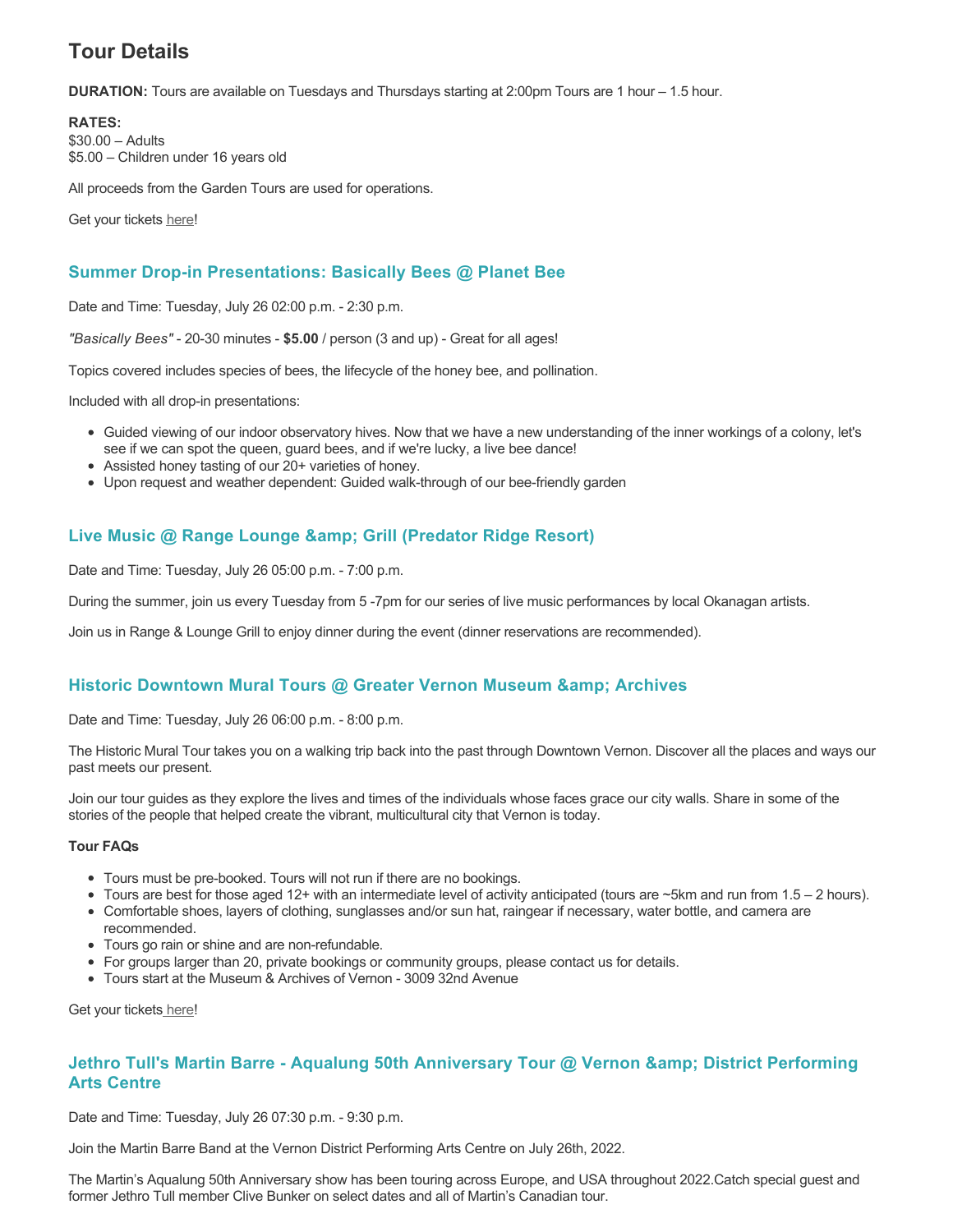In 1969, a band of four English musicians arrived in New York and literally took America by storm. Over the next 50 years, this legendary band accumulated over 65 million record sales and a following of loyal fans that are the envy of rock bands worldwide! This band was **Jethro Tull.** *Aqualung*, probably the most famous and celebrated of all of Jethro Tull's albums, is now celebrating 50 years since its release in 1971. At the centre of Tull's unique sound is guitarist Martin Barre, who is renowned for his formidable mastery of historic riffs, power chords and soaring melodic solos.

Martin is celebrating the 50th anniversary of the release of the iconic and legendary album *Aqualung* with a worldwide tour. He will be bringing a spectacular show playing the album in its entirety with his touring band **The Martin Barre Band** – featuring Dan Crisp on lead vocals, Alan Thomson on keyboard, and Darby Todd on drums; together with former Jethro Tull band member Clive Bunker on drums and percussion.

#### **The performance welcomes all ages.**

#### **For more infomation and background on the band vistit their [website!](https://martinbarre.com/martin-barre-tour/)**

Get your tickets [here!](https://tickets.ticketseller.ca/TheatreManager/1/login&event=2917)

# **Wednesday, July 27, 2022**

#### **Black Horse @ Caravan Farm Theatre**

Date and Time: Wednesday, July 27 09:00 a.m. - 10:00 p.m.

#### **A SPECTACULAR NEW MUSICAL BY LINZ KENYON**

*Blackhorse* is a horse powered love story by Okinawan cowboy poet and raconteur Linz Kenyon, and marks a return to a spectacular incorporation of the horse as stage machine – a concept pioneered by Estelle Shook and Linz Kenyon in earlier works like *Cowboy King* and *IOU Land*.

Audiences can expect the same gritty, hilarious rural poetry and bust-out-of-the-gates indie rock score that is Linz's hallmark, as well as spectacular staging featuring six horses and a team of local horsewomen, led by heavy horse pulling champ Joyce Marchant. *Blackhorse* is the contemporary tale of a BC couple struggling to raise a family, own a home and cope with one parent away at work in the Alberta oilpatch.

[Tickets](https://caravanfarmtheatre.com/show/blackhorse-2/?ct=t%28EMAIL_CAMPAIGN_4_19_2022_13_43SEASON+2022%29&mc_cid=c02afad356&mc_eid=4778eb8892) go on sale April 25, 2022.

### **Audio Land Walks @ Caravan Farm Theatre**

Date and Time: Wednesday, July 27 09:00 a.m. - 5:00 p.m.

Caravan Farm Theatre presents the Audio Land Walk series.

An immersive audio experience, the Land Walks offer three unique, spellbinding audio creations that lead the listener on a 30 minute walk through our 80 acres. Created by four BC based artists, each story has been purpose built to guide the listener through the land: a meditation on the natural world and an experiment in the soundscape of storytelling.

Each walk is approximately 2.5km and 30-45 minutes long. Each booking can accommodate a group of up to 6 people.

Each guest will receive a sanitized MP3 player and a sanitized pair of over-ear headphones.

#### **Showtime:**

Click "[Buy Tickets](https://caravanfarmtheatre.com/show/the-land-walks/?ct=t%28EMAIL_CAMPAIGN_4_19_2022_13_43SEASON+2022%29&mc_cid=c02afad356&mc_eid=4778eb8892)" to see available times.

### **Goat Yoga @ O'Keefe Ranch**

Date and Time: Wednesday, July 27 09:00 a.m. - 12:00 p.m.

Yoga with Goats is back! Join Samantha Richardson for a season of yoga with four legged friends.

Ticket includes a one-hour yoga session prior to the Ranch opening. Yoga is located outdoors in the company of the Ranch's goats. Each goat has its own personality to woo you over, whether they are looking for some extra scratches, trying to make you laugh or just want to take a nap under your downward dog, you never know what they will do!

Afterwards, enjoy the Ranches grounds, take a tour of the mansion, visit the general store, and explore the buildings. Each ticket includes a complimentary general store candy bag. If you book on a Saturday, you can also enjoy the many role play artists including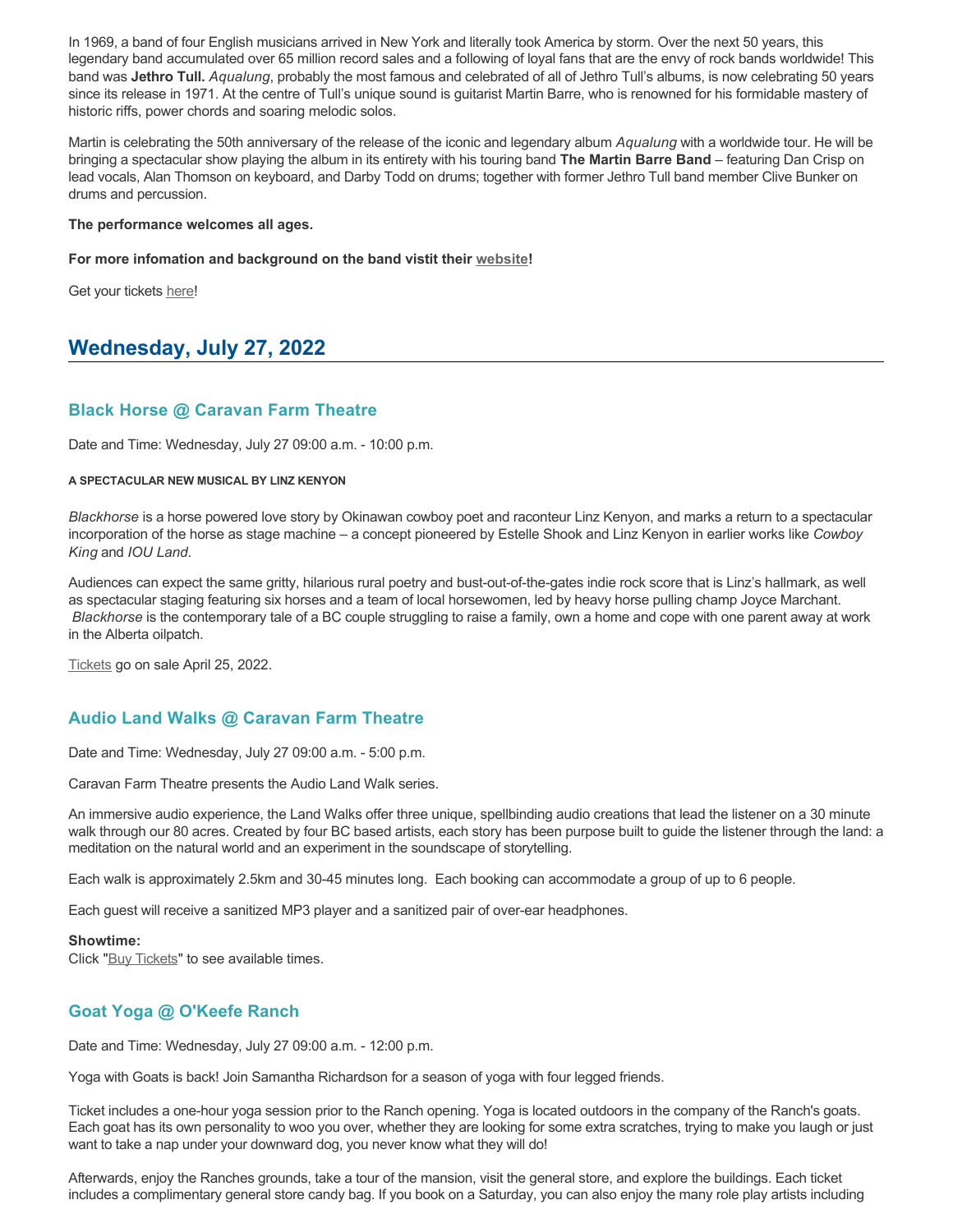live music and song, demonstrations, school sessions and much, much more. Allow yourself about 2 hours to see the grounds and another hour if you stay for lunch.

To book your tickets click [here!](https://tickets.ticketseller.ca/TheatreManager/1/login&event=3417)

# **Summertime Tea @ Mackie Lake House**

Date and Time: Wednesday, July 27 10:00 a.m. - 12:00 p.m.

Make sweet summer memories with the Mackie Lake House! You'll love their selection of teas, delicious sandwiches, and delicate desserts. Tea is served in elegant fine bone China on the beautiful verandah that overlooks Kalamalka Lake and Mackie's scenic gardens. You cannot beat this location! Tickets are \$49 per person, available [here](https://tickets.ticketseller.ca/TheatreManager/1/login&event=3455)!

#### **Summer Daily Tours @ Davison Orchards**

Date and Time: Wednesday, July 27 10:00 a.m. - 4:00 p.m.

If you love tractor tours at the farm, we have some great news! Our tractor tours now run daily 10am to 4pm Monday to Saturday, and 11am to 4pm on Sundays!

### **Private Tours @ Mackie Lake House**

Date and Time: Wednesday, July 27 10:00 a.m. - 4:00 p.m.

A tale of three teapots, a rattlesnake hunting Reverend, and a gift from the King of Naples! Discover these and a multitude of other fascinating stories at this historic grand home.

Pre-booked tours are available starting May 1, 2022. Tours can be booked from 10am-4pm Tuesdays, Wednesdays and Thursdays ONLY. We are currently unable to facilitate weekend tours due to spring and summer events.

Please call 250-545-1019 to reserve.

Tickets are \$13 per person – \$5 for young children.

Refreshing beverages are available for purchase after your tour as you enjoy the grounds at Mackie Lake House.

#### **Summer Drop-in Presentations: Basically Bees @ Planet Bee**

Date and Time: Wednesday, July 27 11:00 a.m. - 11:30 a.m.

*"Basically Bees"* - 20-30 minutes - **\$5.00** / person (3 and up) - Great for all ages!

Topics covered includes species of bees, the lifecycle of the honey bee, and pollination.

Included with all drop-in presentations:

- Guided viewing of our indoor observatory hives. Now that we have a new understanding of the inner workings of a colony, let's see if we can spot the queen, guard bees, and if we're lucky, a live bee dance!
- Assisted honey tasting of our 20+ varieties of honey.
- Upon request and weather dependent: Guided walk-through of our bee-friendly garden

*(No booking necessary, but groups of 10 or more are recommended to call in advance.)*

### **Summer Drop-in Presentations: All About Bees @ Planet Bee**

Date and Time: Wednesday, July 27 12:00 p.m. - 1:15 p.m.

Learn all about Bees!

*"All ABout Bees"* - 60-75 minutes - **\$15.00** / person (3 and up, recommended for ages 13+)

Includes all topics above plus pollen, royal jelly, propolis, and mead. Time permitting, we are happy to expand into any other areas of interest related to bees.

### **What's Included**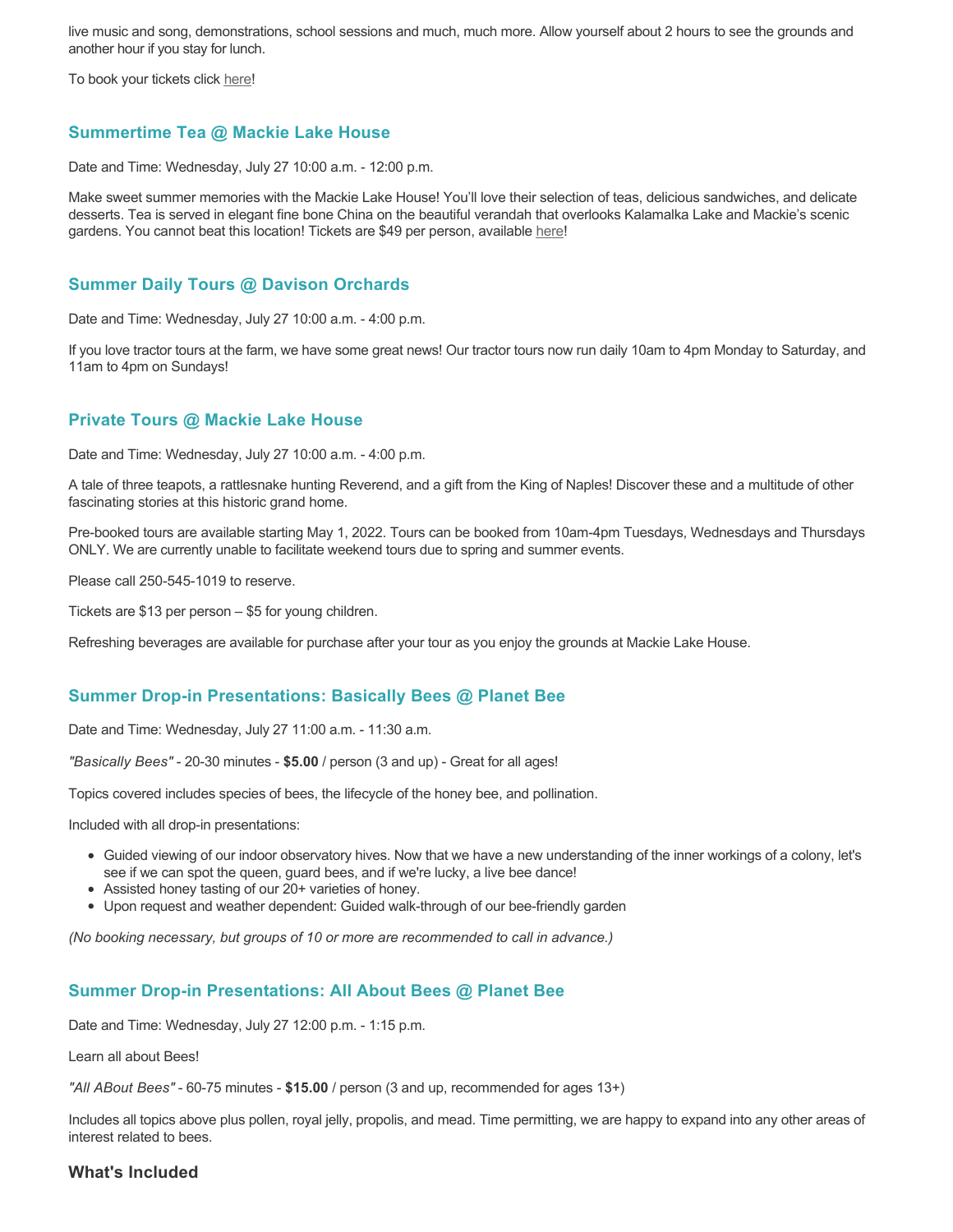1 hour PowerPoint presentation followed by a guided viewing of our indoor observatory hives.

- Now that we have a new understanding of the inner workings of a colony, let's see if we can spot the queen, guard bees, and if we're lucky, a live bee dance!
- Assisted honey tasting of our 20+ varieties of honey.
- Upon request and weather dependent: Guided walk-through of our bee-friendly garden.
- Personalized 150g jar of honey for each guest.

## **Summer Drop-in Presentations: Basically Bees @ Planet Bee**

Date and Time: Wednesday, July 27 02:00 p.m. - 2:30 p.m.

*"Basically Bees"* - 20-30 minutes - **\$5.00** / person (3 and up) - Great for all ages!

Topics covered includes species of bees, the lifecycle of the honey bee, and pollination.

Included with all drop-in presentations:

- Guided viewing of our indoor observatory hives. Now that we have a new understanding of the inner workings of a colony, let's see if we can spot the queen, guard bees, and if we're lucky, a live bee dance!
- Assisted honey tasting of our 20+ varieties of honey.
- Upon request and weather dependent: Guided walk-through of our bee-friendly garden

### **Summertime Tea @ Mackie Lake House**

Date and Time: Wednesday, July 27 02:00 p.m. - 4:00 p.m.

Make sweet summer memories with the Mackie Lake House! You'll love their selection of teas, delicious sandwiches, and delicate desserts. Tea is served in elegant fine bone China on the beautiful verandah that overlooks Kalamalka Lake and Mackie's scenic gardens. You cannot beat this location! Tickets are \$49 per person, available [here](https://tickets.ticketseller.ca/TheatreManager/1/login&event=3455)!

### **Wahine Wednesday (SUP'n Social Paddle Night) @ Kalavida Surf Shop**

Date and Time: Wednesday, July 27 06:00 p.m.

A weekly womens SUP'n social paddle night! Wahine Wednesdays are all about the girls getting together on the water – *The Ladies of the Lake!* Launching from Kal Beach, each week will include something a little different – it could be a soothing sunset paddle, a cruise alongside the Okanagan Rail Trail, story telling, or maybe even a yoga move or two.

#### **How to Register?**

No need to pre-register, just drop in and register between 5pm-5:45pm each Wednesday.

#### **What's Included?**

Beverages, snacks and good vibes are supplied after the paddle. Each week will feature a new sponsor

#### **How Much?**

\$5.00 with your own board and gear \$20.00 – Includes board rental (includes pfd and paddle)

#### **Who should join in?**

This is a group paddle for those who have some experience paddle boarding. If you are new to SUP, we encourage you to rent a couple of times before joining a Wahine Paddle Night.

#### **Wahine Warm-Up**

5:30-5:50pm – Get warmed up before the official start of the paddle. 6pm: Group departs from Kal Beach

#### **Where to Park?**

We have limited space in our parking lot. If you have your own board, drop it at Kal Beach on the West side of the beach and park at Kal Beach Parking Lot or along WestKal Road. We have staff at the beach from 5:30pm onward so your board should be safe there.

Check their [website](https://kalavidasurfshop.com/wahine-wednesday-kalavida/) or [Facebook](https://www.facebook.com/kalavidasurfshop/) for more details!

# **Sunset Stretch & amp; Sip @ Predator Ridge Resort**

Date and Time: Wednesday, July 27 06:00 p.m.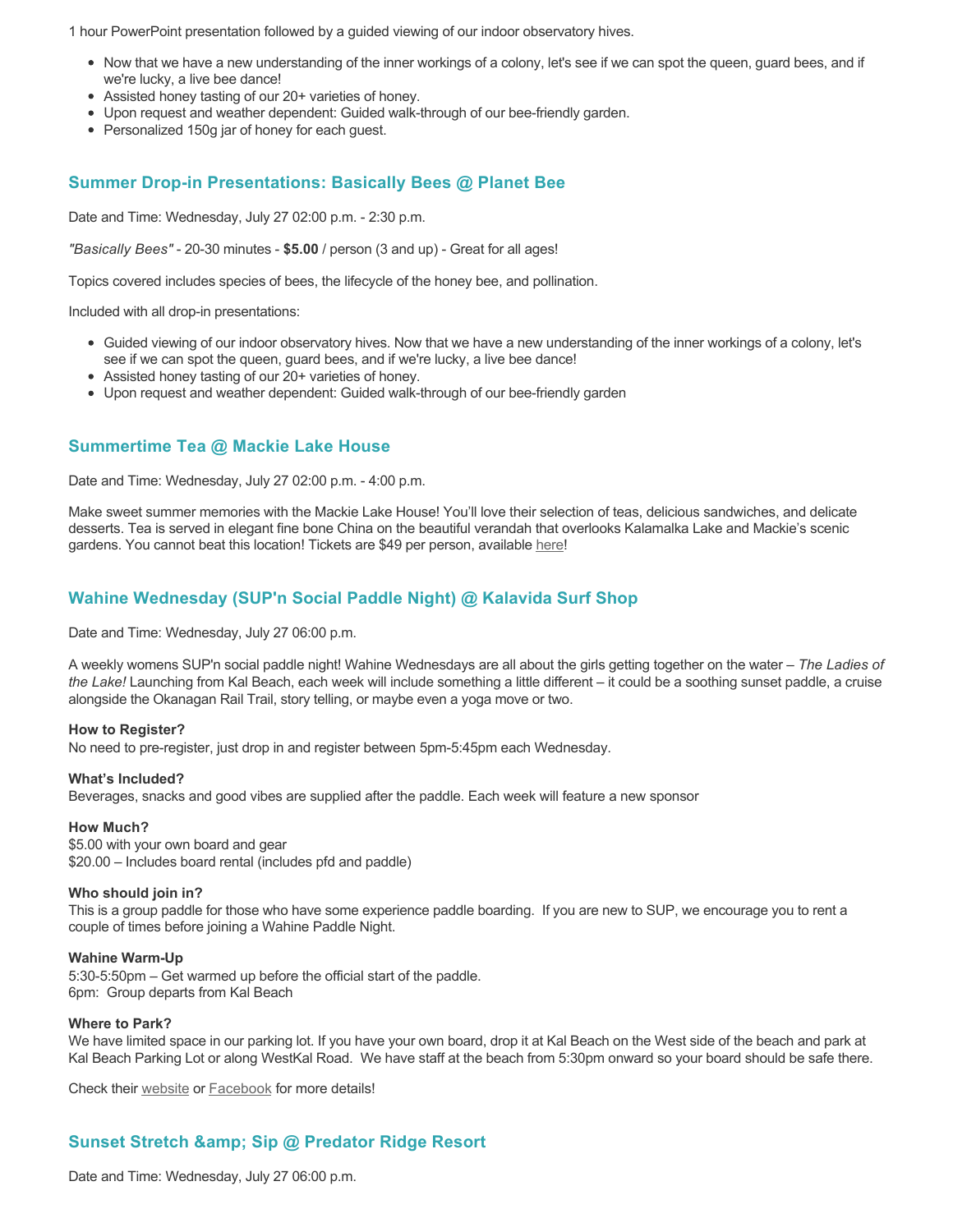Wind down on with us from 6-8pm with a deep stretch on the outdoor yoga platform at [Predator Ridge](https://www.predatorridge.com/events) while watching the sunset. One ticket includes a guided moderate 18-minute hike up to the platform, a 60 minute yoga flow while you take in the spectacular view of Okanagan Lake and move and flow with your breath.

After Savasana enjoy a glass of local Okanagan wine as you watch the sunset over the hills from the Namaste Platform.

This class is a perfect end to a long day of riding, hiking or golfing. We meet at 6pm: directions to the meeting spot will be emailed to you once purchase is confirmed. Please wear hiking shoes, bring water, and your own mat. All levels welcome.

Purchase your own individual box of charcuterie from [Crudité & Co.](https://cruditeandco.com/product/picnic-platter/) and we will bring it to the platform for you to enjoy after class! Order must be placed with plenty of notice, minimum 48 hours.

\*Please book early as spaces are limited\*

All classes are outdoors so please prepare for the weather. Vaccination passports not required.

# **Thursday, July 28, 2022**

#### **Vernon Farmer's Market @ Kal Tire Place Parking Lot**

Date and Time: Thursday, July 28 08:00 a.m. - 1:00 p.m.

Join us every Monday and Thursday morning from 8:00 am to 1:00 pm from April to October for the Vernon Farmers' Market!

We are proud to be one of the Okanagan's oldest farmers' markets! Our market showcases a diverse number of delicious foods and one-of-a-kind products, which are all grown, made or baked by our local vendors. Discover fresh produce, fruit, eggs, meat, cheese, baked goods, plants, flowers, hand crafted products & so much more at the Vernon Farmers' Market!

### **Crankworx Summer Series @ SilverStar Mountain Resort**

Date and Time: Thursday, July 28 08:30 a.m. - 4:30 p.m.

The festival will feature a Freestyle Mountain Bike (FMB) World Tour Slopestyle, with course designed and built by athlete Brett Rheeder, and include a variety of multi-discipline bike events for all levels and ages, as well as music, art, culture and great food. Each core festival pillar is designed to involve and engage core bike, food, tourism and travel audiences.

#### **Four Signature Competitions:**

- 1. FMB World Tour Slopestyle | spots available to qualify for Crankworx
- 2. Air DH | qualifier for Crankworx, categories including u19, u17 and u15
- 3. Dual Slalom | qualifier for Crankworx, categories including u19, u17 and u15
- 4. Pump Track | qualifier for Crankworx, categories including u19, u17 and u1 Challenge 5

The event is family friendly and includes daily live music, games, a outdoor bar, and BBQs.

#### **Weekend Schedule:**

July 28: Slopestyle Training: Dual Slalom July 29: Pump Track July 30: Air DH July 31: FMB Gold Slopestyle

For more information and athlete registration visit their [website](https://www.crankworx.com/crankworx-summer-series-canada/silverstar/)!

### **Black Horse @ Caravan Farm Theatre**

Date and Time: Thursday, July 28 09:00 a.m. - 10:00 p.m.

#### **A SPECTACULAR NEW MUSICAL BY LINZ KENYON**

*Blackhorse* is a horse powered love story by Okinawan cowboy poet and raconteur Linz Kenyon, and marks a return to a spectacular incorporation of the horse as stage machine – a concept pioneered by Estelle Shook and Linz Kenyon in earlier works like *Cowboy King* and *IOU Land*.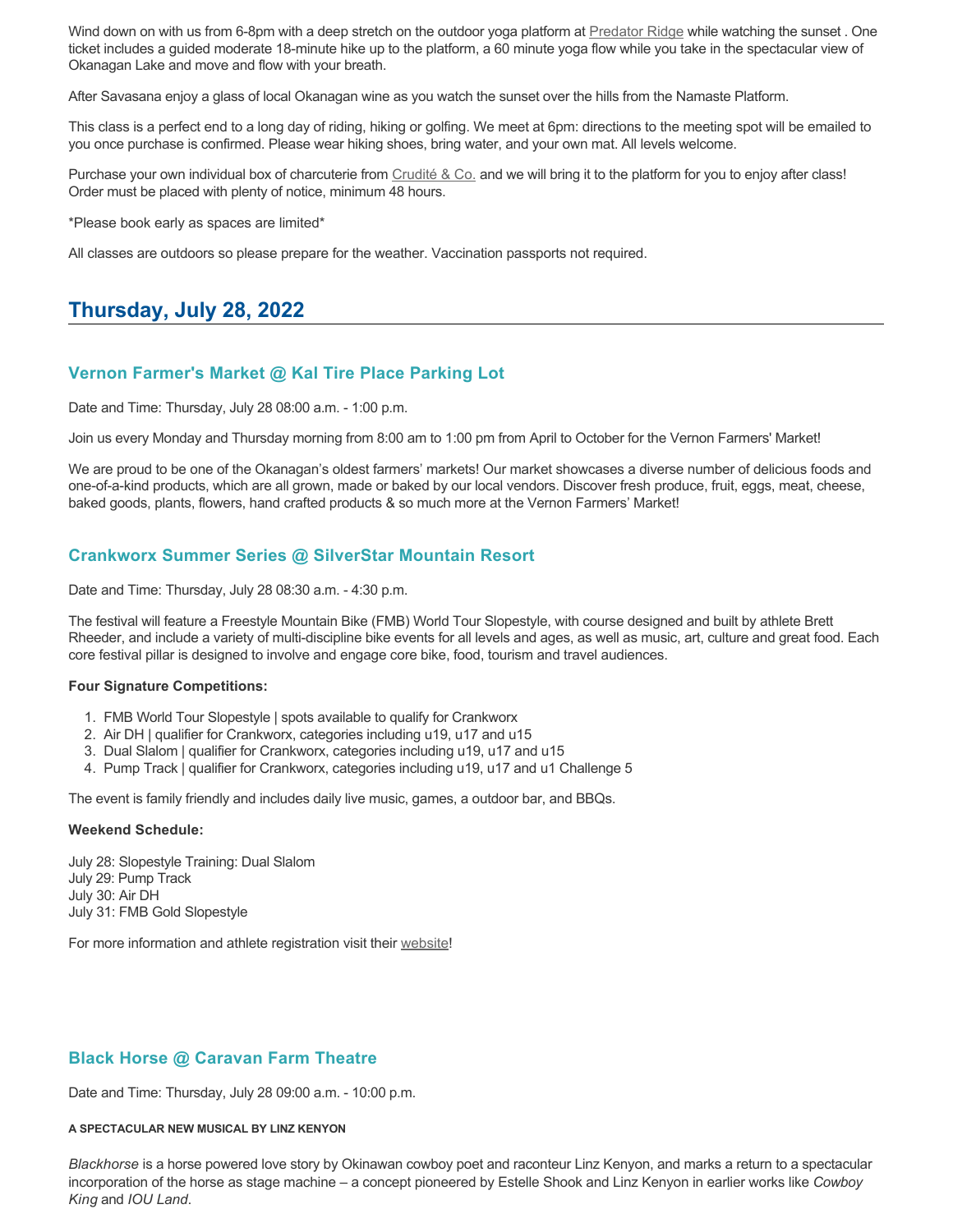Audiences can expect the same gritty, hilarious rural poetry and bust-out-of-the-gates indie rock score that is Linz's hallmark, as well as spectacular staging featuring six horses and a team of local horsewomen, led by heavy horse pulling champ Joyce Marchant. *Blackhorse* is the contemporary tale of a BC couple struggling to raise a family, own a home and cope with one parent away at work in the Alberta oilpatch.

[Tickets](https://caravanfarmtheatre.com/show/blackhorse-2/?ct=t%28EMAIL_CAMPAIGN_4_19_2022_13_43SEASON+2022%29&mc_cid=c02afad356&mc_eid=4778eb8892) go on sale April 25, 2022.

## **Audio Land Walks @ Caravan Farm Theatre**

Date and Time: Thursday, July 28 09:00 a.m. - 5:00 p.m.

Caravan Farm Theatre presents the Audio Land Walk series.

An immersive audio experience, the Land Walks offer three unique, spellbinding audio creations that lead the listener on a 30 minute walk through our 80 acres. Created by four BC based artists, each story has been purpose built to guide the listener through the land: a meditation on the natural world and an experiment in the soundscape of storytelling.

Each walk is approximately 2.5km and 30-45 minutes long. Each booking can accommodate a group of up to 6 people.

Each guest will receive a sanitized MP3 player and a sanitized pair of over-ear headphones.

#### **Showtime:**

Click "[Buy Tickets](https://caravanfarmtheatre.com/show/the-land-walks/?ct=t%28EMAIL_CAMPAIGN_4_19_2022_13_43SEASON+2022%29&mc_cid=c02afad356&mc_eid=4778eb8892)" to see available times.

# **Summer Daily Tours @ Davison Orchards**

Date and Time: Thursday, July 28 10:00 a.m. - 4:00 p.m.

If you love tractor tours at the farm, we have some great news! Our tractor tours now run daily 10am to 4pm Monday to Saturday, and 11am to 4pm on Sundays!

#### **Private Tours @ Mackie Lake House**

Date and Time: Thursday, July 28 10:00 a.m. - 4:00 p.m.

A tale of three teapots, a rattlesnake hunting Reverend, and a gift from the King of Naples! Discover these and a multitude of other fascinating stories at this historic grand home.

Pre-booked tours are available starting May 1, 2022. Tours can be booked from 10am-4pm Tuesdays, Wednesdays and Thursdays ONLY. We are currently unable to facilitate weekend tours due to spring and summer events.

Please call 250-545-1019 to reserve.

Tickets are \$13 per person – \$5 for young children.

Refreshing beverages are available for purchase after your tour as you enjoy the grounds at Mackie Lake House.

### **Summer Drop-in Presentations: Basically Bees @ Planet Bee**

Date and Time: Thursday, July 28 11:00 a.m. - 11:30 a.m.

*"Basically Bees"* - 20-30 minutes - **\$5.00** / person (3 and up) - Great for all ages!

Topics covered includes species of bees, the lifecycle of the honey bee, and pollination.

Included with all drop-in presentations:

- Guided viewing of our indoor observatory hives. Now that we have a new understanding of the inner workings of a colony, let's see if we can spot the queen, guard bees, and if we're lucky, a live bee dance!
- Assisted honey tasting of our 20+ varieties of honey.
- Upon request and weather dependent: Guided walk-through of our bee-friendly garden

*(No booking necessary, but groups of 10 or more are recommended to call in advance.)*

# **Summer Drop-in Presentations: All About Bees @ Planet Bee**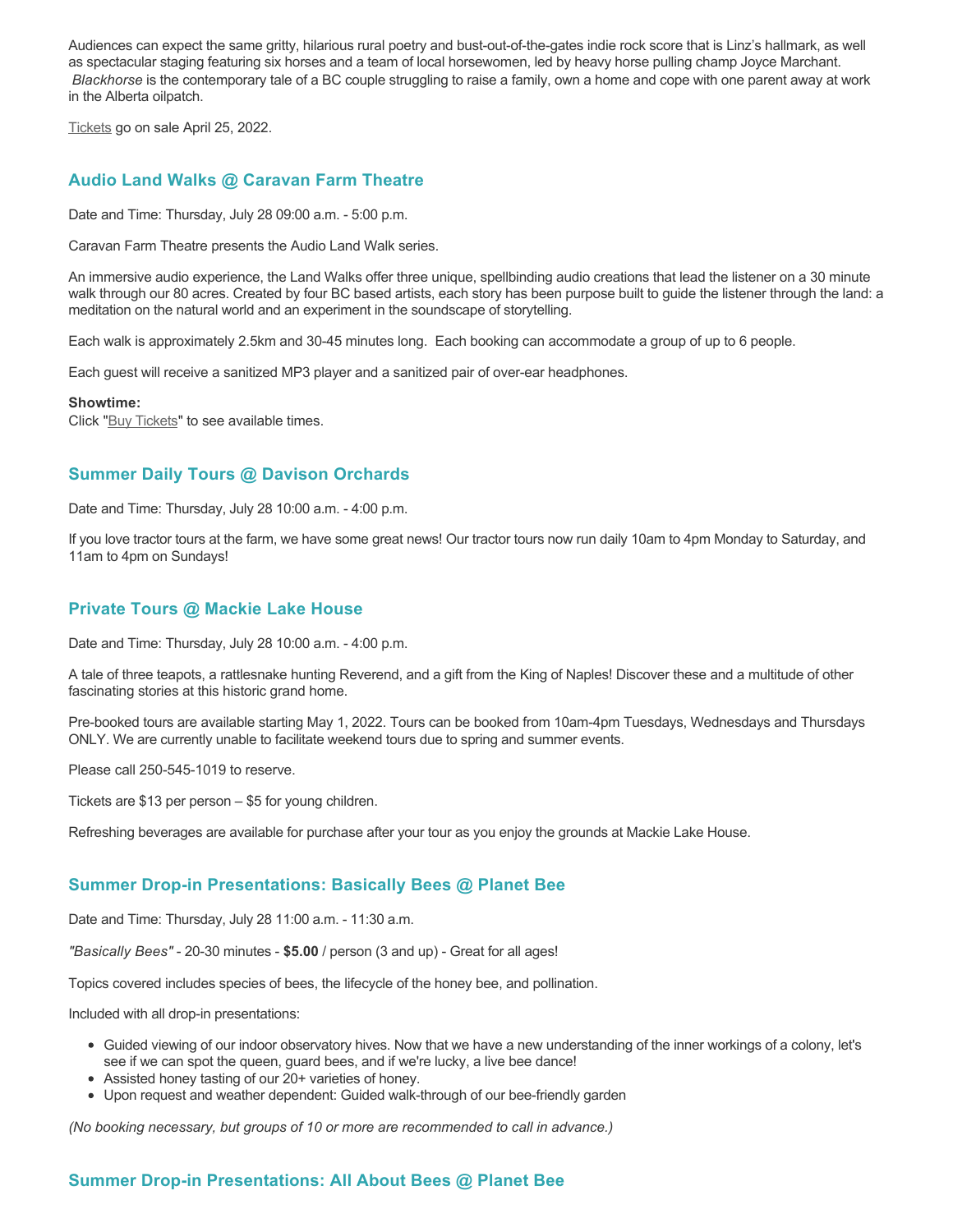Date and Time: Thursday, July 28 12:00 p.m. - 1:15 p.m.

Learn all about Bees!

*"All ABout Bees"* - 60-75 minutes - **\$15.00** / person (3 and up, recommended for ages 13+)

Includes all topics above plus pollen, royal jelly, propolis, and mead. Time permitting, we are happy to expand into any other areas of interest related to bees.

#### **What's Included**

1 hour PowerPoint presentation followed by a guided viewing of our indoor observatory hives.

- Now that we have a new understanding of the inner workings of a colony, let's see if we can spot the queen, guard bees, and if we're lucky, a live bee dance!
- Assisted honey tasting of our 20+ varieties of honey.
- Upon request and weather dependent: Guided walk-through of our bee-friendly garden.
- Personalized 150g jar of honey for each guest.

### **Summer Drop-in Presentations: Basically Bees @ Planet Bee**

Date and Time: Thursday, July 28 02:00 p.m. - 2:30 p.m.

*"Basically Bees"* - 20-30 minutes - **\$5.00** / person (3 and up) - Great for all ages!

Topics covered includes species of bees, the lifecycle of the honey bee, and pollination.

Included with all drop-in presentations:

- Guided viewing of our indoor observatory hives. Now that we have a new understanding of the inner workings of a colony, let's see if we can spot the queen, guard bees, and if we're lucky, a live bee dance!
- Assisted honey tasting of our 20+ varieties of honey.
- Upon request and weather dependent: Guided walk-through of our bee-friendly garden

# **Kalamalka Garden (K'nmaĺka? Sәnqâĺtәn) Indigenous Garden Tours @ Okanagan College**

Date and Time: Thursday, July 28 02:00 p.m. - 3:30 p.m.

The tour of Kalamalka Garden will allow visitors to learn a brief history of Syilx (pronounced: see-eel), who are the Indigenous people of the Okanagan - and the Captikʷł (pronounced: chap-teek-cool) which are the stories, laws and cultural values of the Syilx Okanagan people, which have been passed down from generation to generation by oral tradition. Through these ancient stories, the Syilx have preserved their worldwide view and relationship with nature. Here at the Kalamalka Garden, guests will get to experience first hand the beauty and importance of both the Indigenous plant life and the traditional Indigenous knowledge that has existed for thousands of years, and still exists today.

Guests will have the opportunity to learn to identify traditional plants, understand how these plants are used for medicinal and food purposes, and see demonstrations of how to harvest and use the plants.

The tour presenter will provide short workshop on an Indigenous garden product and how it is grown, harvested and made into a gift. The workshop will explore the elements of traditional foods and medicines, history of the Okanagan area, Indigenous gardening techniques, and samples of foods from the garden.

# **Tour Details**

**DURATION:** Tours are available on Tuesdays and Thursdays starting at 2:00pm Tours are 1 hour – 1.5 hour.

**RATES:** \$30.00 – Adults \$5.00 – Children under 16 years old

All proceeds from the Garden Tours are used for operations.

Get your tickets [here!](https://www.eventbrite.ca/e/kalamalka-garden-tour-tickets-158617843239)

### **Downtown Sounds @ 2900 Plaza**

Date and Time: Thursday, July 28 06:00 p.m. - 7:30 p.m.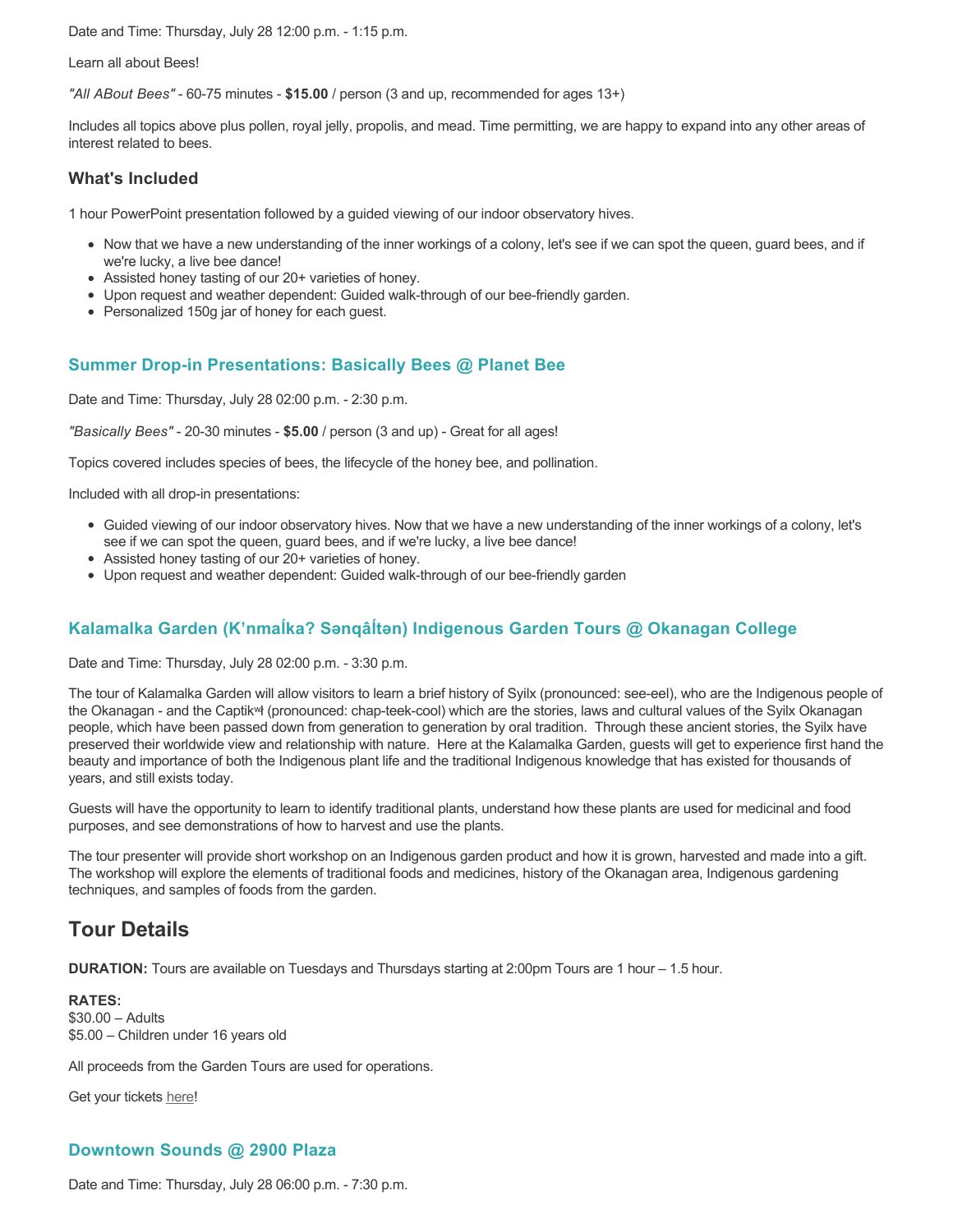Join us at the 2900 Plaza every Thursday this summer to enjoy some awesome (free) music from 6pm-7:30pm!

July 7- Feet First July 14- The Garcia Band July 21- Forty Foot Fred July 28- The Rockin Horse Band August 4- The Shawn Lightfoot Band August 11- The Keys August 18- The Young'uns August 25- Chipko Jones Check the [Downtown Vernon Associations Facebook](https://www.facebook.com/downtownvernon/) for more details!

# **Friday, July 29, 2022**

### **Crankworx Summer Series @ SilverStar Mountain Resort**

Date and Time: Friday, July 29 08:30 a.m. - 4:30 p.m.

The festival will feature a Freestyle Mountain Bike (FMB) World Tour Slopestyle, with course designed and built by athlete Brett Rheeder, and include a variety of multi-discipline bike events for all levels and ages, as well as music, art, culture and great food. Each core festival pillar is designed to involve and engage core bike, food, tourism and travel audiences.

#### **Four Signature Competitions:**

- 1. FMB World Tour Slopestyle | spots available to qualify for Crankworx
- 2. Air DH | qualifier for Crankworx, categories including u19, u17 and u15
- 3. Dual Slalom | qualifier for Crankworx, categories including u19, u17 and u15
- 4. Pump Track | qualifier for Crankworx, categories including u19, u17 and u1 Challenge 5

The event is family friendly and includes daily live music, games, a outdoor bar, and BBQs.

#### **Weekend Schedule:**

July 28: Slopestyle Training: Dual Slalom July 29: Pump Track July 30: Air DH July 31: FMB Gold Slopestyle

For more information and athlete registration visit their [website](https://www.crankworx.com/crankworx-summer-series-canada/silverstar/)!

# **Audio Land Walks @ Caravan Farm Theatre**

Date and Time: Friday, July 29 09:00 a.m. - 5:00 p.m.

Caravan Farm Theatre presents the Audio Land Walk series.

An immersive audio experience, the Land Walks offer three unique, spellbinding audio creations that lead the listener on a 30 minute walk through our 80 acres. Created by four BC based artists, each story has been purpose built to guide the listener through the land: a meditation on the natural world and an experiment in the soundscape of storytelling.

Each walk is approximately 2.5km and 30-45 minutes long. Each booking can accommodate a group of up to 6 people.

Each guest will receive a sanitized MP3 player and a sanitized pair of over-ear headphones.

#### **Showtime:**

Click "[Buy Tickets](https://caravanfarmtheatre.com/show/the-land-walks/?ct=t%28EMAIL_CAMPAIGN_4_19_2022_13_43SEASON+2022%29&mc_cid=c02afad356&mc_eid=4778eb8892)" to see available times.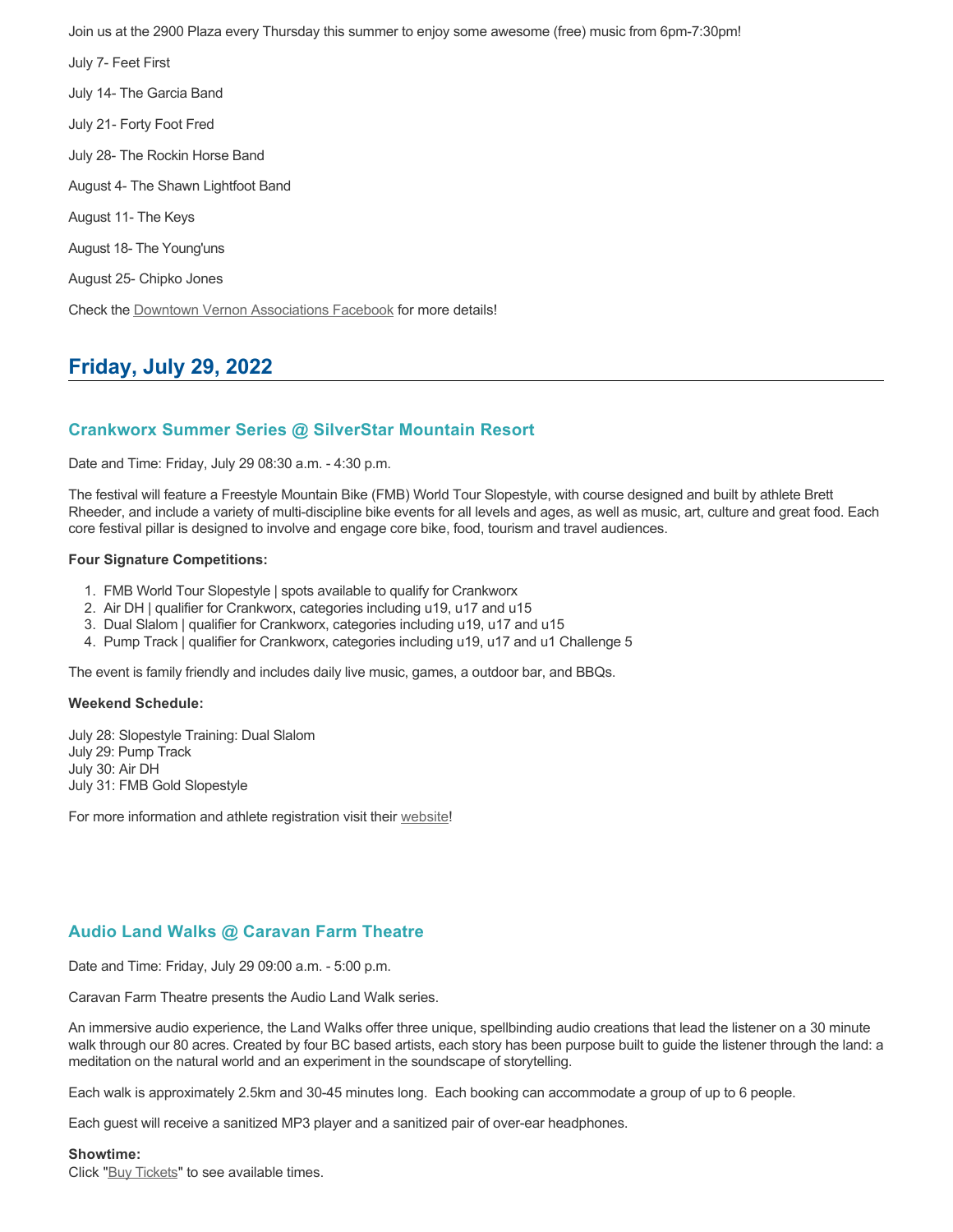# **Black Horse @ Caravan Farm Theatre**

Date and Time: Friday, July 29 09:00 a.m. - 10:00 p.m.

#### **A SPECTACULAR NEW MUSICAL BY LINZ KENYON**

*Blackhorse* is a horse powered love story by Okinawan cowboy poet and raconteur Linz Kenyon, and marks a return to a spectacular incorporation of the horse as stage machine – a concept pioneered by Estelle Shook and Linz Kenyon in earlier works like *Cowboy King* and *IOU Land*.

Audiences can expect the same gritty, hilarious rural poetry and bust-out-of-the-gates indie rock score that is Linz's hallmark, as well as spectacular staging featuring six horses and a team of local horsewomen, led by heavy horse pulling champ Joyce Marchant. *Blackhorse* is the contemporary tale of a BC couple struggling to raise a family, own a home and cope with one parent away at work in the Alberta oilpatch.

[Tickets](https://caravanfarmtheatre.com/show/blackhorse-2/?ct=t%28EMAIL_CAMPAIGN_4_19_2022_13_43SEASON+2022%29&mc_cid=c02afad356&mc_eid=4778eb8892) go on sale April 25, 2022.

## **Historic Downtown Mural Tours @ Greater Vernon Museum & Archives**

Date and Time: Friday, July 29 09:00 a.m. - 11:00 a.m.

The Historic Mural Tour takes you on a walking trip back into the past through Downtown Vernon. Discover all the places and ways our past meets our present.

Join our tour guides as they explore the lives and times of the individuals whose faces grace our city walls. Share in some of the stories of the people that helped create the vibrant, multicultural city that Vernon is today.

#### **Tour FAQs**

- Tours must be pre-booked. Tours will not run if there are no bookings.
- Tours are best for those aged 12+ with an intermediate level of activity anticipated (tours are ~5km and run from 1.5 2 hours).
- Comfortable shoes, layers of clothing, sunglasses and/or sun hat, raingear if necessary, water bottle, and camera are recommended.
- Tours go rain or shine and are non-refundable.
- For groups larger than 20, private bookings or community groups, please contact us for details.
- Tours start at the Museum & Archives of Vernon 3009 32 Avenue

Get your tickets [here!](https://www.eventbrite.com/e/historic-downtown-mural-tours-tickets-304983342387)

### **Summer Daily Tours @ Davison Orchards**

Date and Time: Friday, July 29 10:00 a.m. - 4:00 p.m.

If you love tractor tours at the farm, we have some great news! Our tractor tours now run daily 10am to 4pm Monday to Saturday, and 11am to 4pm on Sundays!

### **Summer Drop-in Presentations: Basically Bees @ Planet Bee**

Date and Time: Friday, July 29 11:00 a.m. - 11:30 a.m.

*"Basically Bees"* - 20-30 minutes - **\$5.00** / person (3 and up) - Great for all ages!

Topics covered includes species of bees, the lifecycle of the honey bee, and pollination.

Included with all drop-in presentations:

- Guided viewing of our indoor observatory hives. Now that we have a new understanding of the inner workings of a colony, let's see if we can spot the queen, guard bees, and if we're lucky, a live bee dance!
- Assisted honey tasting of our 20+ varieties of honey.
- Upon request and weather dependent: Guided walk-through of our bee-friendly garden

*(No booking necessary, but groups of 10 or more are recommended to call in advance.)*

### **Summer Drop-in Presentations: All About Bees @ Planet Bee**

Date and Time: Friday, July 29 12:00 p.m. - 1:15 p.m.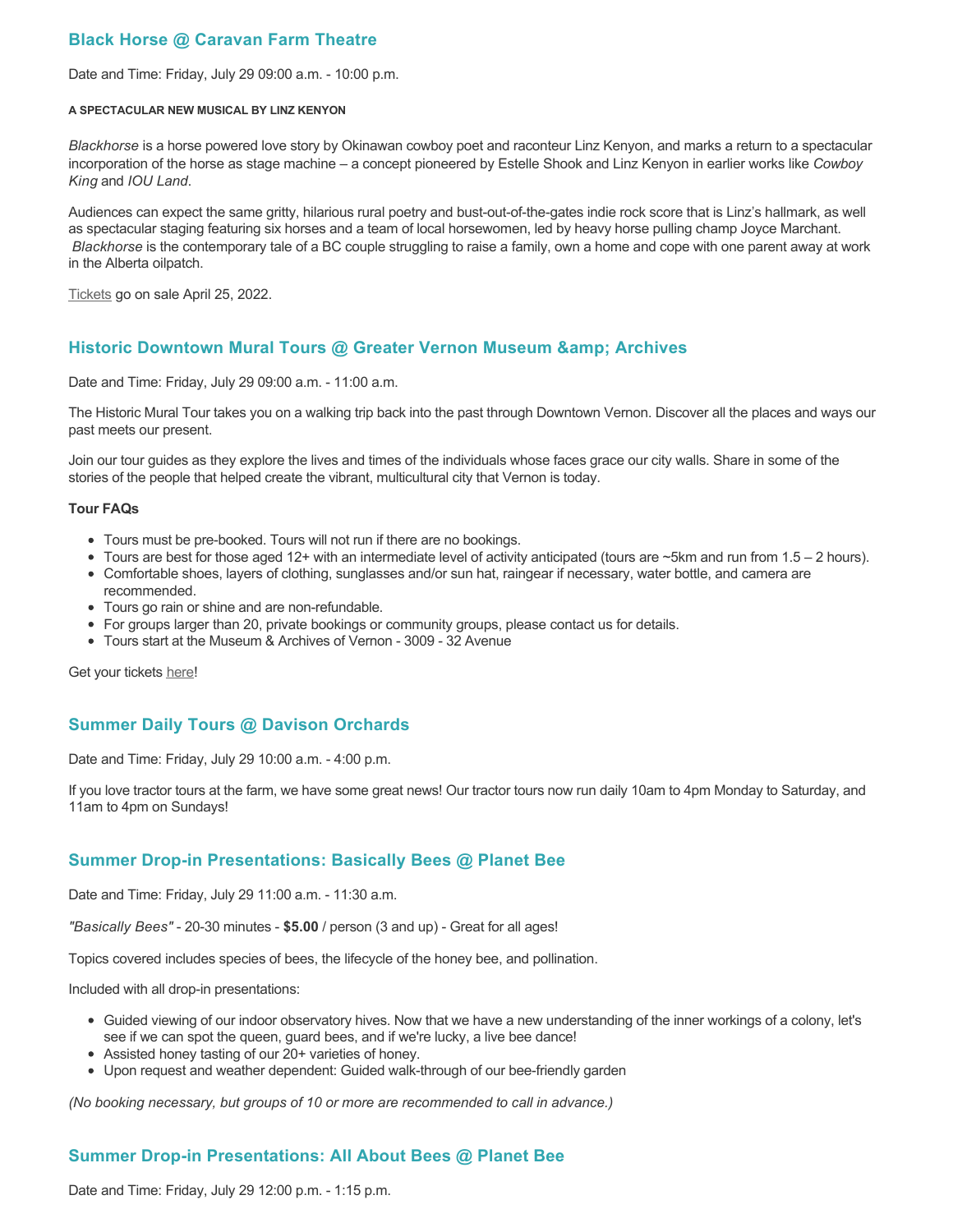Learn all about Bees!

*"All ABout Bees"* - 60-75 minutes - **\$15.00** / person (3 and up, recommended for ages 13+)

Includes all topics above plus pollen, royal jelly, propolis, and mead. Time permitting, we are happy to expand into any other areas of interest related to bees.

#### **What's Included**

1 hour PowerPoint presentation followed by a guided viewing of our indoor observatory hives.

- Now that we have a new understanding of the inner workings of a colony, let's see if we can spot the queen, guard bees, and if we're lucky, a live bee dance!
- Assisted honey tasting of our 20+ varieties of honey.
- Upon request and weather dependent: Guided walk-through of our bee-friendly garden.
- Personalized 150g jar of honey for each guest.

# **The Audio Land Walks @ Caravan Farm Theatre**

Date and Time: Friday, July 29 01:00 p.m. - 4:30 p.m.

Caravan Farm Theatre presents the Audio Land Walk series.

An immersive audio experience, the Land Walks offer three unique, spellbinding audio creations that lead the listener on a 45 minute walk through our 80 acres. Created by four BC based artists, each story has been purpose built to guide the listener through the land: a meditation on the natural world and an experiment in the soundscape of storytelling.

Each walk is approximately 2.5km and 40-55 minutes long. Bookings can accommodate groups up to 6 people.

For more information and to buy tickets visit their [website!](https://caravanfarmtheatre.com/show/the-land-walks/)

# **Summer Drop-in Presentations: Basically Bees @ Planet Bee**

Date and Time: Friday, July 29 02:00 p.m. - 2:30 p.m.

*"Basically Bees"* - 20-30 minutes - **\$5.00** / person (3 and up) - Great for all ages!

Topics covered includes species of bees, the lifecycle of the honey bee, and pollination.

Included with all drop-in presentations:

- Guided viewing of our indoor observatory hives. Now that we have a new understanding of the inner workings of a colony, let's see if we can spot the queen, guard bees, and if we're lucky, a live bee dance!
- Assisted honey tasting of our 20+ varieties of honey.
- Upon request and weather dependent: Guided walk-through of our bee-friendly garden

### **Polson Artisan Night Market @ Polson Park**

Date and Time: Friday, July 29 04:00 p.m. - 8:00 p.m.

From May 20 to September 2, 2022, the Polson Artisan Night Market will be operating in Polson Park, Vernon BC.

Join us Friday nights at this fun event featuring 50 vendors from the surrounding area.

Come check out a mix of skilled local producers, makers and growers each week.

### Live Music @ Marten Brewing Bar & amp; Grill

Date and Time: Friday, July 29 07:00 p.m. - 11:30 p.m.

Join Marten Brewing Bar & Grill every Friday night this summer for live music!

**Upcoming atractions:**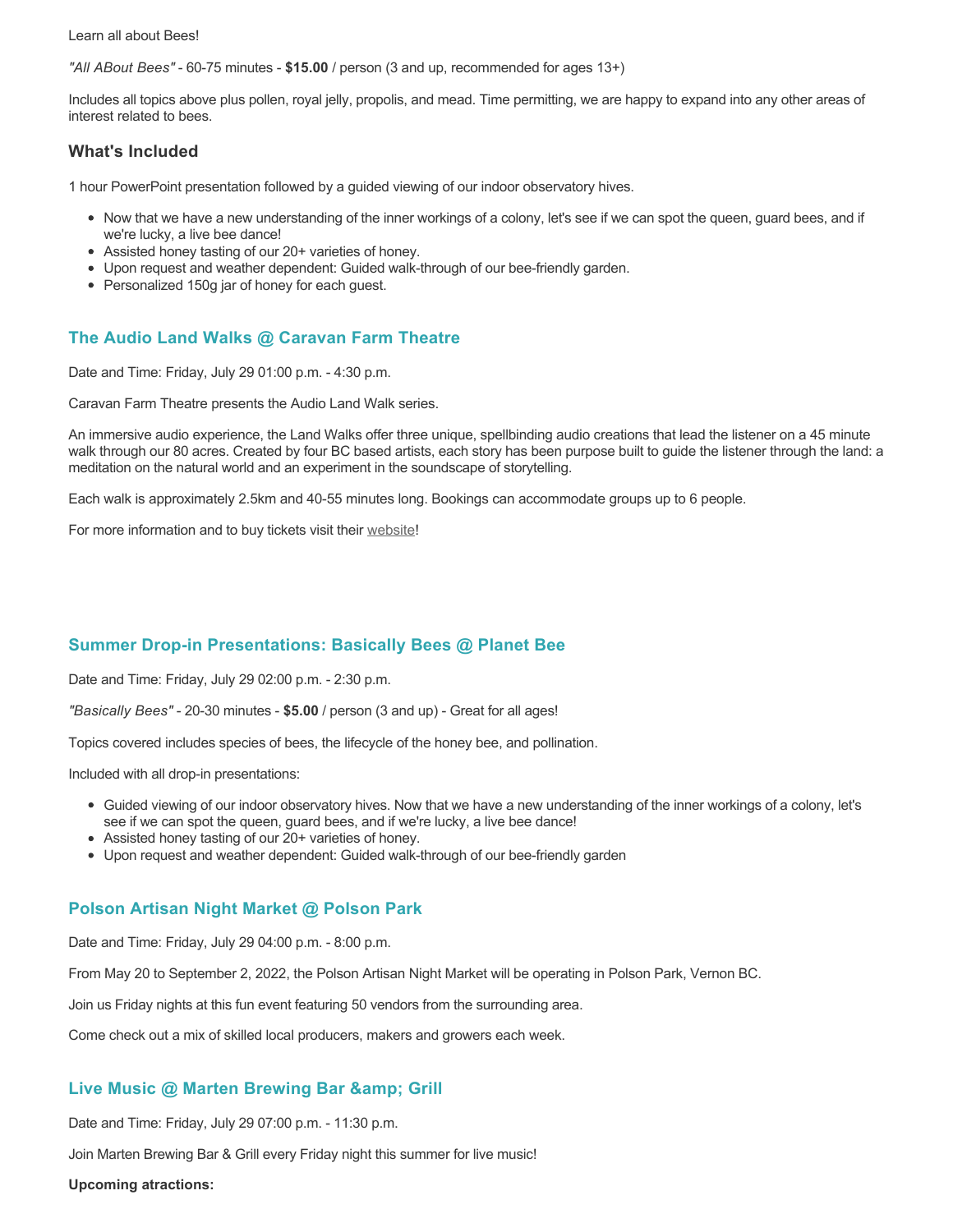- June 10- The Jaz Tex
- June 17- Tracey Lyn
- June 24-James Hay
- July 1- Three Scotch In
- July 8- Conroy Ross
- July 15- Mozi Bones
- July 22- Marv Machura
- July 29- Poppa Dawg
- Aug 5- Steve Smith
- Aug 12- Makayla Gough

# **Saturday, July 30, 2022**

## **Crankworx Summer Series @ SilverStar Mountain Resort**

Date and Time: Saturday, July 30 08:30 a.m. - 4:30 p.m.

The festival will feature a Freestyle Mountain Bike (FMB) World Tour Slopestyle, with course designed and built by athlete Brett Rheeder, and include a variety of multi-discipline bike events for all levels and ages, as well as music, art, culture and great food. Each core festival pillar is designed to involve and engage core bike, food, tourism and travel audiences.

#### **Four Signature Competitions:**

- 1. FMB World Tour Slopestyle | spots available to qualify for Crankworx
- 2. Air DH | qualifier for Crankworx, categories including u19, u17 and u15
- 3. Dual Slalom | qualifier for Crankworx, categories including u19, u17 and u15
- 4. Pump Track | qualifier for Crankworx, categories including u19, u17 and u1 Challenge 5

The event is family friendly and includes daily live music, games, a outdoor bar, and BBQs.

#### **Weekend Schedule:**

July 28: Slopestyle Training: Dual Slalom July 29: Pump Track July 30: Air DH July 31: FMB Gold Slopestyle

For more information and athlete registration visit their [website](https://www.crankworx.com/crankworx-summer-series-canada/silverstar/)!

# **Goat Yoga @ O'Keefe Ranch**

Date and Time: Saturday, July 30 09:00 a.m. - 12:00 p.m.

Yoga with Goats is back! Join Samantha Richardson for a season of yoga with four legged friends.

Ticket includes a one-hour yoga session prior to the Ranch opening. Yoga is located outdoors in the company of the Ranch's goats. Each goat has its own personality to woo you over, whether they are looking for some extra scratches, trying to make you laugh or just want to take a nap under your downward dog, you never know what they will do!

Afterwards, enjoy the Ranches grounds, take a tour of the mansion, visit the general store, and explore the buildings. Each ticket includes a complimentary general store candy bag. If you book on a Saturday, you can also enjoy the many role play artists including live music and song, demonstrations, school sessions and much, much more. Allow yourself about 2 hours to see the grounds and another hour if you stay for lunch.

To book your tickets click [here!](https://tickets.ticketseller.ca/TheatreManager/1/login&event=3417)

# **Black Horse @ Caravan Farm Theatre**

Date and Time: Saturday, July 30 09:00 a.m. - 10:00 p.m.

**A SPECTACULAR NEW MUSICAL BY LINZ KENYON**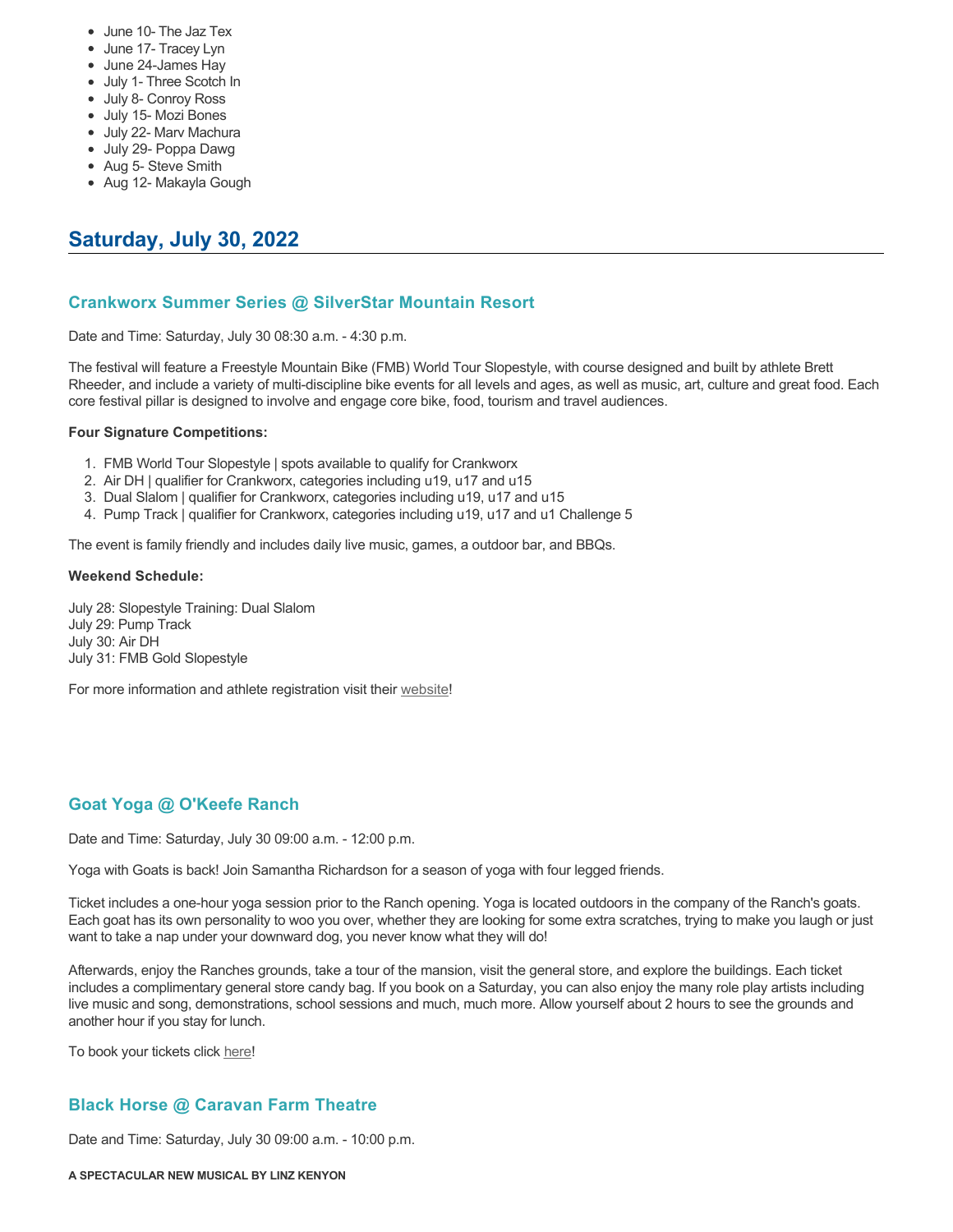*Blackhorse* is a horse powered love story by Okinawan cowboy poet and raconteur Linz Kenyon, and marks a return to a spectacular incorporation of the horse as stage machine – a concept pioneered by Estelle Shook and Linz Kenyon in earlier works like *Cowboy King* and *IOU Land*.

Audiences can expect the same gritty, hilarious rural poetry and bust-out-of-the-gates indie rock score that is Linz's hallmark, as well as spectacular staging featuring six horses and a team of local horsewomen, led by heavy horse pulling champ Joyce Marchant. *Blackhorse* is the contemporary tale of a BC couple struggling to raise a family, own a home and cope with one parent away at work in the Alberta oilpatch.

[Tickets](https://caravanfarmtheatre.com/show/blackhorse-2/?ct=t%28EMAIL_CAMPAIGN_4_19_2022_13_43SEASON+2022%29&mc_cid=c02afad356&mc_eid=4778eb8892) go on sale April 25, 2022.

# **Audio Land Walks @ Caravan Farm Theatre**

Date and Time: Saturday, July 30 09:00 a.m. - 5:00 p.m.

Caravan Farm Theatre presents the Audio Land Walk series.

An immersive audio experience, the Land Walks offer three unique, spellbinding audio creations that lead the listener on a 30 minute walk through our 80 acres. Created by four BC based artists, each story has been purpose built to guide the listener through the land: a meditation on the natural world and an experiment in the soundscape of storytelling.

Each walk is approximately 2.5km and 30-45 minutes long. Each booking can accommodate a group of up to 6 people.

Each guest will receive a sanitized MP3 player and a sanitized pair of over-ear headphones.

#### **Showtime:**

Click "[Buy Tickets](https://caravanfarmtheatre.com/show/the-land-walks/?ct=t%28EMAIL_CAMPAIGN_4_19_2022_13_43SEASON+2022%29&mc_cid=c02afad356&mc_eid=4778eb8892)" to see available times.

# **Guided Trail Tour @ Allan Brooks Nature Centre**

Date and Time: Saturday, July 30 10:00 a.m. - 10:30 a.m.

Join us on a short walk through our rare and delicate grassland ecosystem! Learn about grassland plants and animals, their special traits that allow them to live in this hot, dry habitat and how they interact. Touch, smell, and feel as we explore the wilderness all around us! This tour starts at the trailhead and follows an easy gravel path loop around the centre.

**Fee:** \$5.00 per person *(youth under 16 + ABNC members are FREE!). Registration is required.* 

\*\*\*Please note, ABNC programming will be cancelled should the temperatures exceed 35C, for the safety of all patrons and staff.

Visit their [website](https://abnc.ca/events/events-calendar/) to register!

### **Summer Daily Tours @ Davison Orchards**

Date and Time: Saturday, July 30 10:00 a.m. - 4:00 p.m.

If you love tractor tours at the farm, we have some great news! Our tractor tours now run daily 10am to 4pm Monday to Saturday, and 11am to 4pm on Sundays!

### **Summer Drop-in Presentations: Basically Bees @ Planet Bee**

Date and Time: Saturday, July 30 11:00 a.m. - 11:30 a.m.

*"Basically Bees"* - 20-30 minutes - **\$5.00** / person (3 and up) - Great for all ages!

Topics covered includes species of bees, the lifecycle of the honey bee, and pollination.

Included with all drop-in presentations:

- Guided viewing of our indoor observatory hives. Now that we have a new understanding of the inner workings of a colony, let's see if we can spot the queen, guard bees, and if we're lucky, a live bee dance!
- Assisted honey tasting of our 20+ varieties of honey.
- Upon request and weather dependent: Guided walk-through of our bee-friendly garden

*(No booking necessary, but groups of 10 or more are recommended to call in advance.)*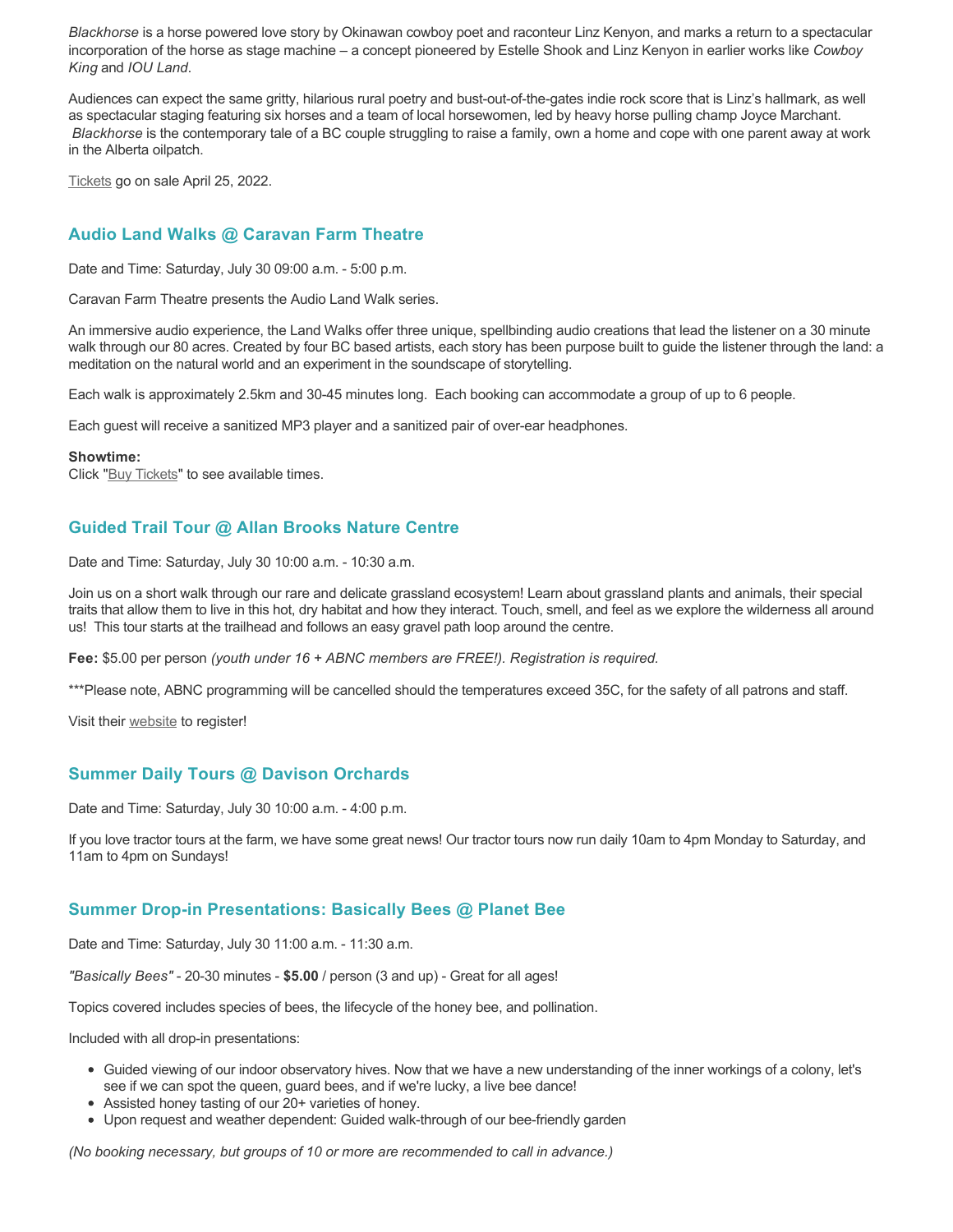# **Nature Talk @ Allan Brooks Nature Centre**

Date and Time: Saturday, July 30 11:30 a.m. - 12:00 p.m.

Meet them in their grassland theatre for a short nature talk! Their ABNC interpreters will use some of our natural materials and props to teach you more about our local plants and animals and give you an up close look. A new theme every week! There is no need to preregister, simply check-in at the Interpretive Centre upon arrival and find a seat on one of our benches, or bring your own lawn chair. Nature Talks are free, but a donation is appreciated.

# **Summer Drop-in Presentations: All About Bees @ Planet Bee**

Date and Time: Saturday, July 30 12:00 p.m. - 1:15 p.m.

#### Learn all about Bees!

*"All ABout Bees"* - 60-75 minutes - **\$15.00** / person (3 and up, recommended for ages 13+)

Includes all topics above plus pollen, royal jelly, propolis, and mead. Time permitting, we are happy to expand into any other areas of interest related to bees.

#### **What's Included**

1 hour PowerPoint presentation followed by a guided viewing of our indoor observatory hives.

- Now that we have a new understanding of the inner workings of a colony, let's see if we can spot the queen, guard bees, and if we're lucky, a live bee dance!
- Assisted honey tasting of our 20+ varieties of honey.
- Upon request and weather dependent: Guided walk-through of our bee-friendly garden.
- Personalized 150g jar of honey for each quest.

### **The Audio Land Walks @ Caravan Farm Theatre**

Date and Time: Saturday, July 30 01:00 p.m. - 4:30 p.m.

Caravan Farm Theatre presents the Audio Land Walk series.

An immersive audio experience, the Land Walks offer three unique, spellbinding audio creations that lead the listener on a 45 minute walk through our 80 acres. Created by four BC based artists, each story has been purpose built to guide the listener through the land: a meditation on the natural world and an experiment in the soundscape of storytelling.

Each walk is approximately 2.5km and 40-55 minutes long. Bookings can accommodate groups up to 6 people.

For more information and to buy tickets visit their [website!](https://caravanfarmtheatre.com/show/the-land-walks/)

### **Summer Drop-in Presentations: Basically Bees @ Planet Bee**

Date and Time: Saturday, July 30 02:00 p.m. - 2:30 p.m.

*"Basically Bees"* - 20-30 minutes - **\$5.00** / person (3 and up) - Great for all ages!

Topics covered includes species of bees, the lifecycle of the honey bee, and pollination.

Included with all drop-in presentations:

- Guided viewing of our indoor observatory hives. Now that we have a new understanding of the inner workings of a colony, let's see if we can spot the queen, guard bees, and if we're lucky, a live bee dance!
- Assisted honey tasting of our 20+ varieties of honey.
- Upon request and weather dependent: Guided walk-through of our bee-friendly garden

# **Sunday, July 31, 2022**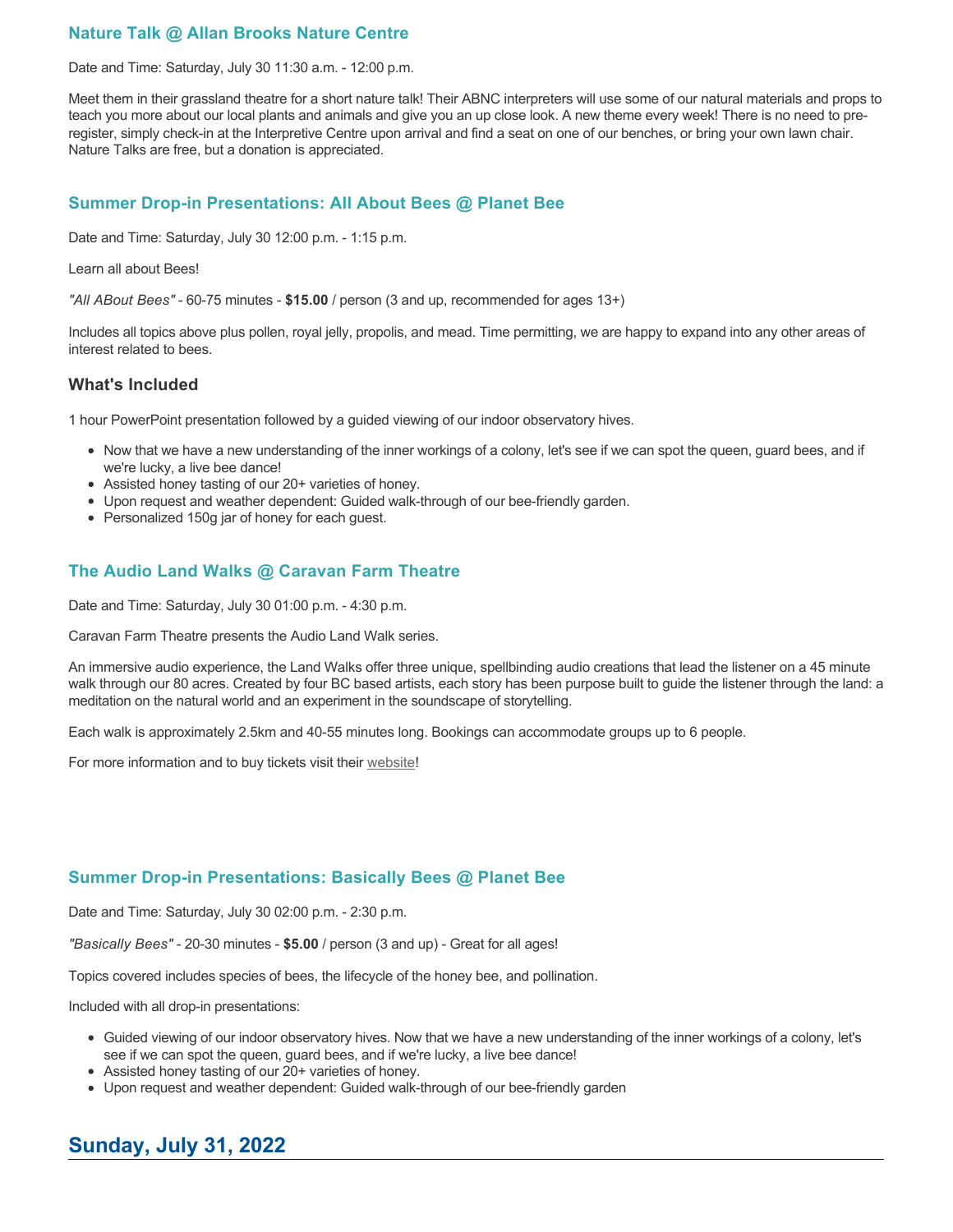## **Crankworx Summer Series @ SilverStar Mountain Resort**

Date and Time: Sunday, July 31 08:30 a.m. - 4:30 p.m.

The festival will feature a Freestyle Mountain Bike (FMB) World Tour Slopestyle, with course designed and built by athlete Brett Rheeder, and include a variety of multi-discipline bike events for all levels and ages, as well as music, art, culture and great food. Each core festival pillar is designed to involve and engage core bike, food, tourism and travel audiences.

#### **Four Signature Competitions:**

- 1. FMB World Tour Slopestyle | spots available to qualify for Crankworx
- 2. Air DH | qualifier for Crankworx, categories including u19, u17 and u15
- 3. Dual Slalom | qualifier for Crankworx, categories including u19, u17 and u15
- 4. Pump Track | qualifier for Crankworx, categories including u19, u17 and u1 Challenge 5

The event is family friendly and includes daily live music, games, a outdoor bar, and BBQs.

#### **Weekend Schedule:**

July 28: Slopestyle Training: Dual Slalom July 29: Pump Track July 30: Air DH July 31: FMB Gold Slopestyle

For more information and athlete registration visit their [website](https://www.crankworx.com/crankworx-summer-series-canada/silverstar/)!

## **Audio Land Walks @ Caravan Farm Theatre**

Date and Time: Sunday, July 31 09:00 a.m. - 5:00 p.m.

Caravan Farm Theatre presents the Audio Land Walk series.

An immersive audio experience, the Land Walks offer three unique, spellbinding audio creations that lead the listener on a 30 minute walk through our 80 acres. Created by four BC based artists, each story has been purpose built to guide the listener through the land: a meditation on the natural world and an experiment in the soundscape of storytelling.

Each walk is approximately 2.5km and 30-45 minutes long. Each booking can accommodate a group of up to 6 people.

Each guest will receive a sanitized MP3 player and a sanitized pair of over-ear headphones.

#### **Showtime:**

Click "[Buy Tickets](https://caravanfarmtheatre.com/show/the-land-walks/?ct=t%28EMAIL_CAMPAIGN_4_19_2022_13_43SEASON+2022%29&mc_cid=c02afad356&mc_eid=4778eb8892)" to see available times.

### **Black Horse @ Caravan Farm Theatre**

Date and Time: Sunday, July 31 09:00 a.m. - 10:00 p.m.

#### **A SPECTACULAR NEW MUSICAL BY LINZ KENYON**

*Blackhorse* is a horse powered love story by Okinawan cowboy poet and raconteur Linz Kenyon, and marks a return to a spectacular incorporation of the horse as stage machine – a concept pioneered by Estelle Shook and Linz Kenyon in earlier works like *Cowboy King* and *IOU Land*.

Audiences can expect the same gritty, hilarious rural poetry and bust-out-of-the-gates indie rock score that is Linz's hallmark, as well as spectacular staging featuring six horses and a team of local horsewomen, led by heavy horse pulling champ Joyce Marchant. *Blackhorse* is the contemporary tale of a BC couple struggling to raise a family, own a home and cope with one parent away at work in the Alberta oilpatch.

[Tickets](https://caravanfarmtheatre.com/show/blackhorse-2/?ct=t%28EMAIL_CAMPAIGN_4_19_2022_13_43SEASON+2022%29&mc_cid=c02afad356&mc_eid=4778eb8892) go on sale April 25, 2022.

# **Yoga + Mimosas @ Predator Ridge Resort**

Date and Time: Sunday, July 31 10:00 a.m.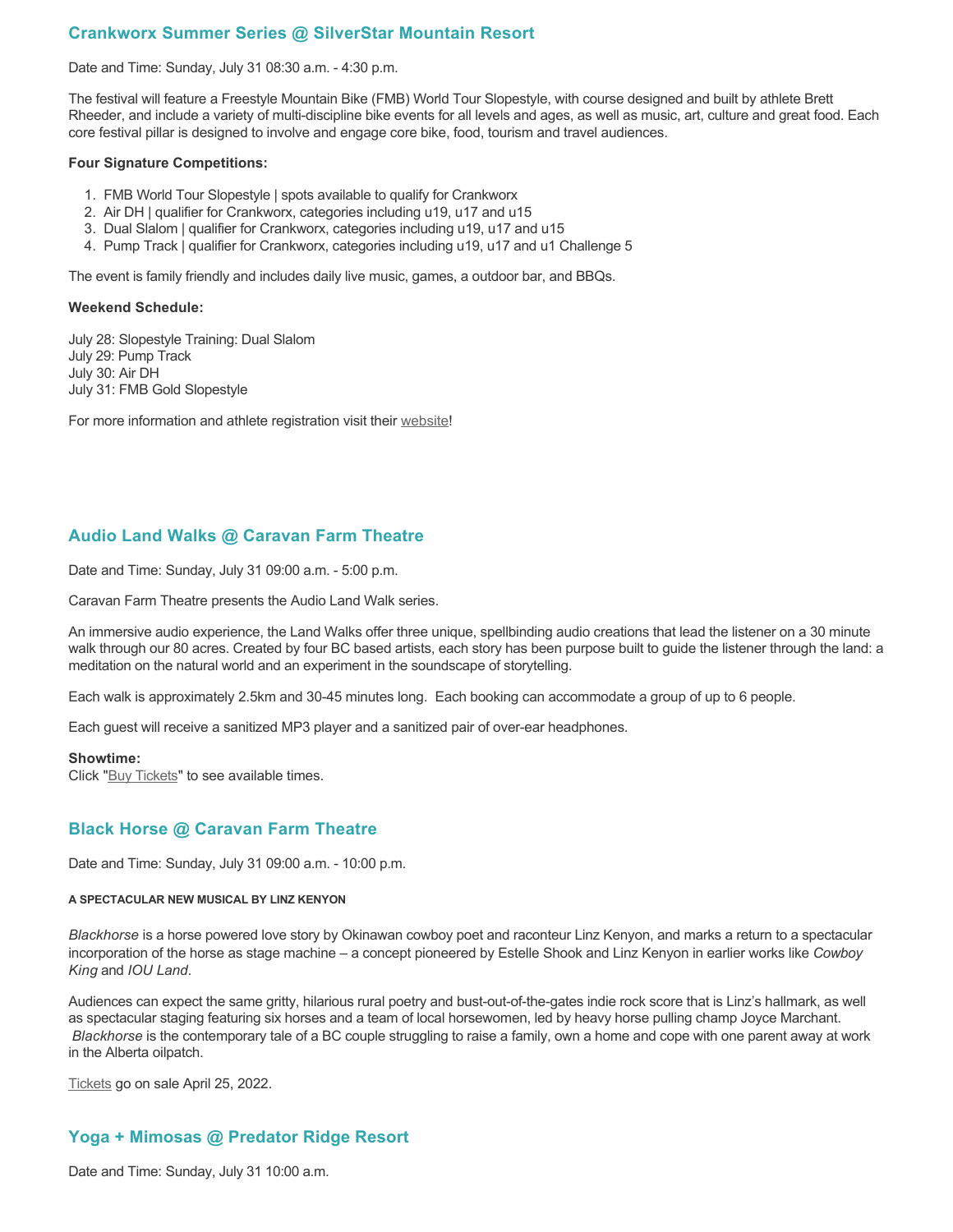Grace & Flow is back at [Predator Ridge Resort](https://www.predatorridge.com/events) to bring you *Yoga + Mimosa's!* One ticket includes a 60 min yoga flow on the outdoor Lavender Platform set amongst gorgeous lavender fields.

After Savasana enjoy a juicy mimosa while taking in the view of one of the Okanagan's many treasures.

Class begins at 10 am. Access the Lavender Platform by vehicle in the Predator Ridge Commonage Neighbourhood. All levels welcome.

\*Please book early as spaces are limited\*

All classes are outdoors so please prepare for the weather. Vaccination passports not required.

Must bring your own yoga mat, no spare mats available to borrow. Directions to the platform will be emailed out to you along with a waiver once purchase is confirmed.

#### **Summer Drop-in Presentations: Basically Bees @ Planet Bee**

Date and Time: Sunday, July 31 11:00 a.m. - 11:30 a.m.

*"Basically Bees"* - 20-30 minutes - **\$5.00** / person (3 and up) - Great for all ages!

Topics covered includes species of bees, the lifecycle of the honey bee, and pollination.

Included with all drop-in presentations:

- Guided viewing of our indoor observatory hives. Now that we have a new understanding of the inner workings of a colony, let's see if we can spot the queen, guard bees, and if we're lucky, a live bee dance!
- Assisted honey tasting of our 20+ varieties of honey.
- Upon request and weather dependent: Guided walk-through of our bee-friendly garden

*(No booking necessary, but groups of 10 or more are recommended to call in advance.)*

### **Summer Daily Tours @ Davison Orchards**

Date and Time: Sunday, July 31 11:00 a.m. - 4:00 p.m.

If you love tractor tours at the farm, we have some great news! Our tractor tours now run daily 10am to 4pm Monday to Saturday, and 11am to 4pm on Sundays!

### **Summer Drop-in Presentations: All About Bees @ Planet Bee**

Date and Time: Sunday, July 31 12:00 p.m. - 1:15 p.m.

Learn all about Bees!

*"All ABout Bees"* - 60-75 minutes - **\$15.00** / person (3 and up, recommended for ages 13+)

Includes all topics above plus pollen, royal jelly, propolis, and mead. Time permitting, we are happy to expand into any other areas of interest related to bees.

#### **What's Included**

1 hour PowerPoint presentation followed by a guided viewing of our indoor observatory hives.

- Now that we have a new understanding of the inner workings of a colony, let's see if we can spot the queen, guard bees, and if we're lucky, a live bee dance!
- Assisted honey tasting of our 20+ varieties of honey.
- Upon request and weather dependent: Guided walk-through of our bee-friendly garden.
- Personalized 150g jar of honey for each guest.

### **The Audio Land Walks @ Caravan Farm Theatre**

Date and Time: Sunday, July 31 01:00 p.m. - 4:30 p.m.

Caravan Farm Theatre presents the Audio Land Walk series.

An immersive audio experience, the Land Walks offer three unique, spellbinding audio creations that lead the listener on a 45 minute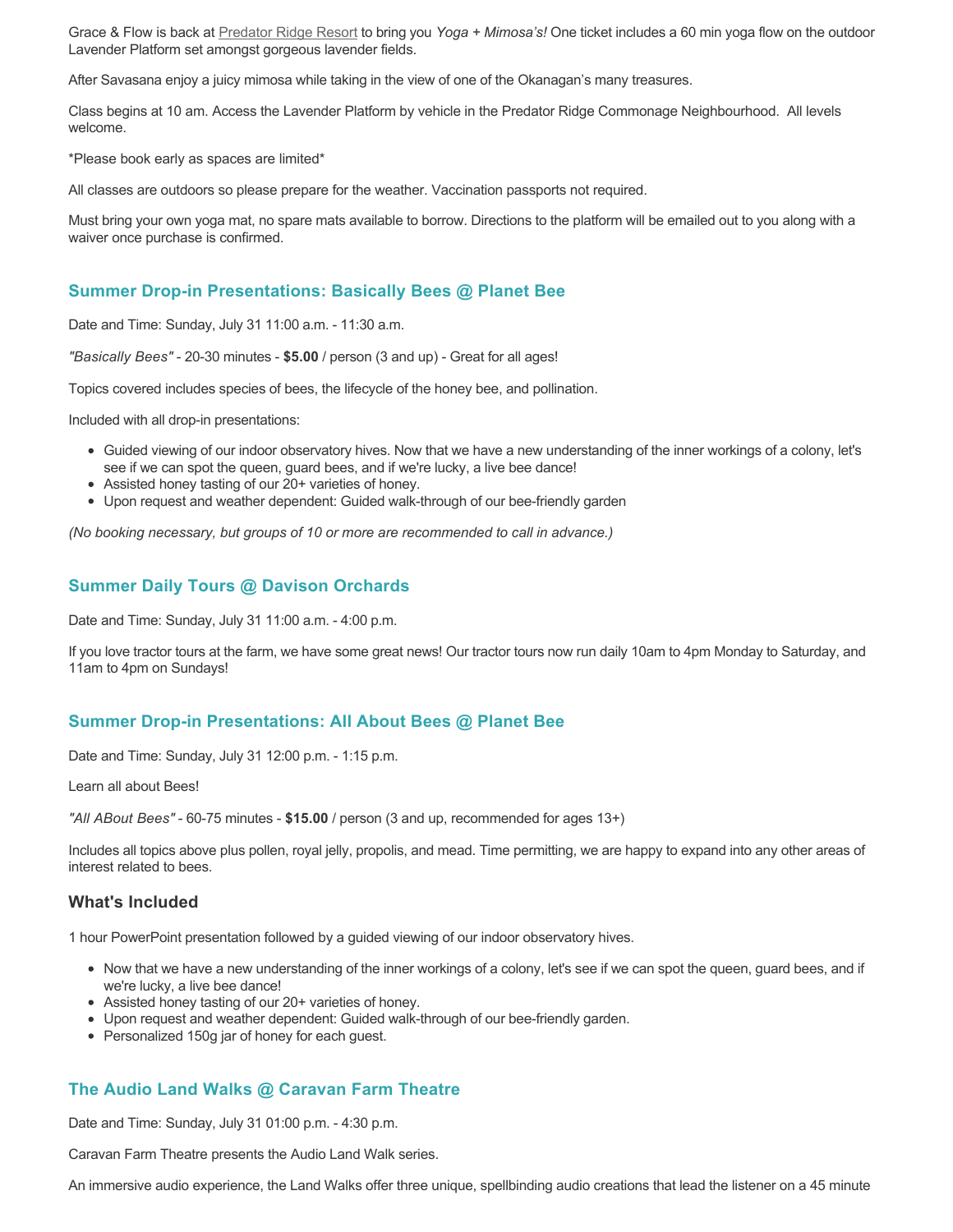walk through our 80 acres. Created by four BC based artists, each story has been purpose built to guide the listener through the land: a meditation on the natural world and an experiment in the soundscape of storytelling.

Each walk is approximately 2.5km and 40-55 minutes long. Bookings can accommodate groups up to 6 people.

For more information and to buy tickets visit their [website!](https://caravanfarmtheatre.com/show/the-land-walks/)

### **Summer Drop-in Presentations: Basically Bees @ Planet Bee**

Date and Time: Sunday, July 31 02:00 p.m. - 2:30 p.m.

*"Basically Bees"* - 20-30 minutes - **\$5.00** / person (3 and up) - Great for all ages!

Topics covered includes species of bees, the lifecycle of the honey bee, and pollination.

Included with all drop-in presentations:

- Guided viewing of our indoor observatory hives. Now that we have a new understanding of the inner workings of a colony, let's see if we can spot the queen, guard bees, and if we're lucky, a live bee dance!
- Assisted honey tasting of our 20+ varieties of honey.
- Upon request and weather dependent: Guided walk-through of our bee-friendly garden

# **Monday, August 1, 2022**

## **Vernon Farmer's Market @ Kal Tire Place Parking Lot**

Date and Time: Monday, August 1 08:00 a.m. - 1:00 p.m.

Join us every Monday and Thursday morning from 8:00 am to 1:00 pm from April to October for the Vernon Farmers' Market!

We are proud to be one of the Okanagan's oldest farmers' markets! Our market showcases a diverse number of delicious foods and one-of-a-kind products, which are all grown, made or baked by our local vendors. Discover fresh produce, fruit, eggs, meat, cheese, baked goods, plants, flowers, hand crafted products & so much more at the Vernon Farmers' Market!

### **Black Horse @ Caravan Farm Theatre**

Date and Time: Monday, August 1 09:00 a.m. - 10:00 p.m.

#### **A SPECTACULAR NEW MUSICAL BY LINZ KENYON**

*Blackhorse* is a horse powered love story by Okinawan cowboy poet and raconteur Linz Kenyon, and marks a return to a spectacular incorporation of the horse as stage machine – a concept pioneered by Estelle Shook and Linz Kenyon in earlier works like *Cowboy King* and *IOU Land*.

Audiences can expect the same gritty, hilarious rural poetry and bust-out-of-the-gates indie rock score that is Linz's hallmark, as well as spectacular staging featuring six horses and a team of local horsewomen, led by heavy horse pulling champ Joyce Marchant. *Blackhorse* is the contemporary tale of a BC couple struggling to raise a family, own a home and cope with one parent away at work in the Alberta oilpatch.

[Tickets](https://caravanfarmtheatre.com/show/blackhorse-2/?ct=t%28EMAIL_CAMPAIGN_4_19_2022_13_43SEASON+2022%29&mc_cid=c02afad356&mc_eid=4778eb8892) go on sale April 25, 2022.

### **Audio Land Walks @ Caravan Farm Theatre**

Date and Time: Monday, August 1 09:00 a.m. - 5:00 p.m.

Caravan Farm Theatre presents the Audio Land Walk series.

An immersive audio experience, the Land Walks offer three unique, spellbinding audio creations that lead the listener on a 30 minute walk through our 80 acres. Created by four BC based artists, each story has been purpose built to guide the listener through the land: a meditation on the natural world and an experiment in the soundscape of storytelling.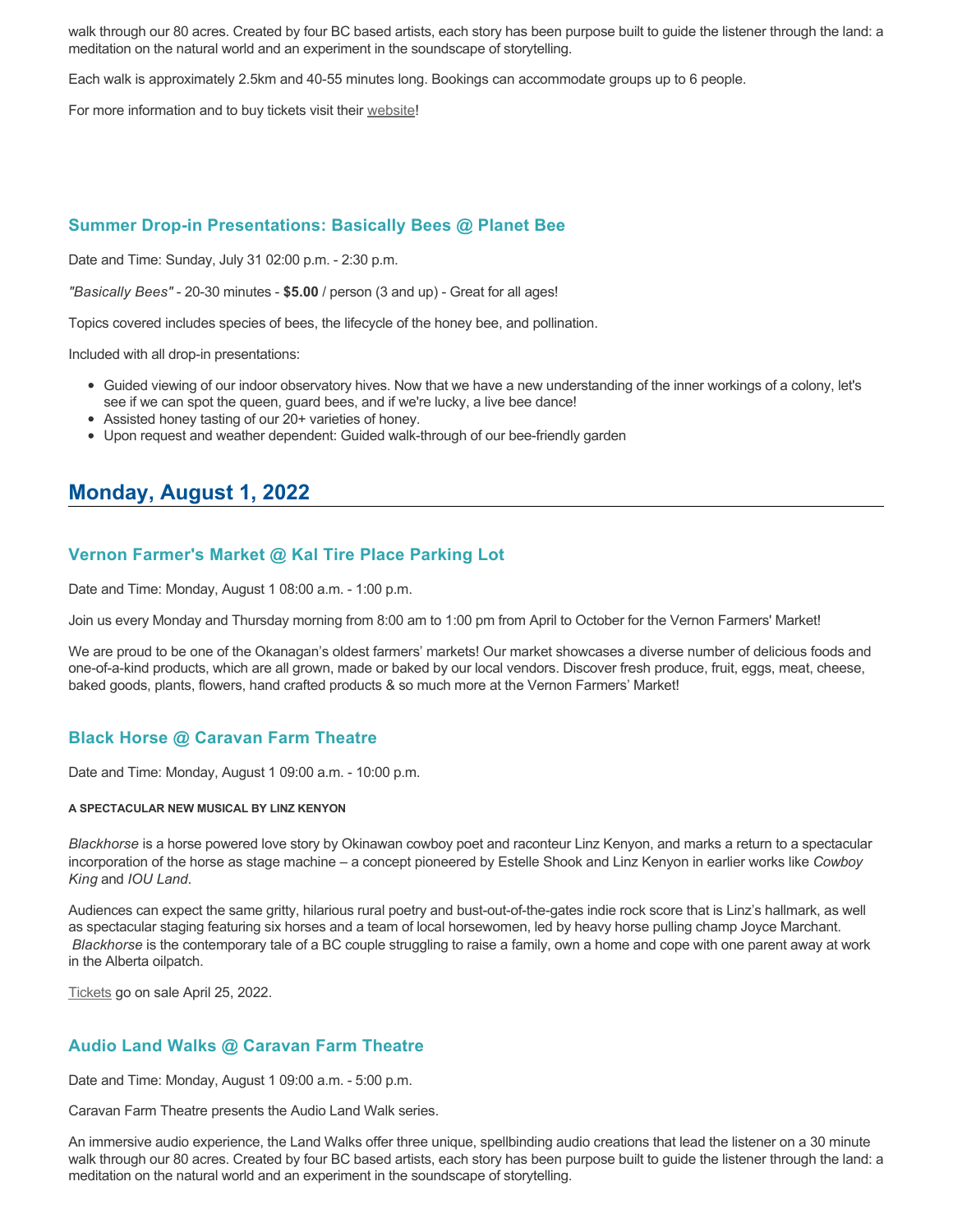Each walk is approximately 2.5km and 30-45 minutes long. Each booking can accommodate a group of up to 6 people.

Each guest will receive a sanitized MP3 player and a sanitized pair of over-ear headphones.

#### **Showtime:**

Click "[Buy Tickets](https://caravanfarmtheatre.com/show/the-land-walks/?ct=t%28EMAIL_CAMPAIGN_4_19_2022_13_43SEASON+2022%29&mc_cid=c02afad356&mc_eid=4778eb8892)" to see available times.

# **Summer Daily Tours @ Davison Orchards**

Date and Time: Monday, August 1 10:00 a.m. - 4:00 p.m.

If you love tractor tours at the farm, we have some great news! Our tractor tours now run daily 10am to 4pm Monday to Saturday, and 11am to 4pm on Sundays!

# **Summer Drop-in Presentations: Basically Bees @ Planet Bee**

Date and Time: Monday, August 1 11:00 a.m. - 11:30 a.m.

*"Basically Bees"* - 20-30 minutes - **\$5.00** / person (3 and up) - Great for all ages!

Topics covered includes species of bees, the lifecycle of the honey bee, and pollination.

Included with all drop-in presentations:

- Guided viewing of our indoor observatory hives. Now that we have a new understanding of the inner workings of a colony, let's see if we can spot the queen, guard bees, and if we're lucky, a live bee dance!
- Assisted honey tasting of our 20+ varieties of honey.
- Upon request and weather dependent: Guided walk-through of our bee-friendly garden

*(No booking necessary, but groups of 10 or more are recommended to call in advance.)*

## **Summer Drop-in Presentations: All About Bees @ Planet Bee**

Date and Time: Monday, August 1 12:00 p.m. - 1:15 p.m.

Learn all about Bees!

*"All ABout Bees"* - 60-75 minutes - **\$15.00** / person (3 and up, recommended for ages 13+)

Includes all topics above plus pollen, royal jelly, propolis, and mead. Time permitting, we are happy to expand into any other areas of interest related to bees.

#### **What's Included**

1 hour PowerPoint presentation followed by a guided viewing of our indoor observatory hives.

- Now that we have a new understanding of the inner workings of a colony, let's see if we can spot the queen, guard bees, and if we're lucky, a live bee dance!
- Assisted honey tasting of our 20+ varieties of honey.
- Upon request and weather dependent: Guided walk-through of our bee-friendly garden.
- Personalized 150g jar of honey for each guest.

### **Summer Drop-in Presentations: Basically Bees @ Planet Bee**

Date and Time: Monday, August 1 02:00 p.m. - 2:30 p.m.

*"Basically Bees"* - 20-30 minutes - **\$5.00** / person (3 and up) - Great for all ages!

Topics covered includes species of bees, the lifecycle of the honey bee, and pollination.

Included with all drop-in presentations:

- Guided viewing of our indoor observatory hives. Now that we have a new understanding of the inner workings of a colony, let's see if we can spot the queen, guard bees, and if we're lucky, a live bee dance!
- Assisted honey tasting of our 20+ varieties of honey.
- Upon request and weather dependent: Guided walk-through of our bee-friendly garden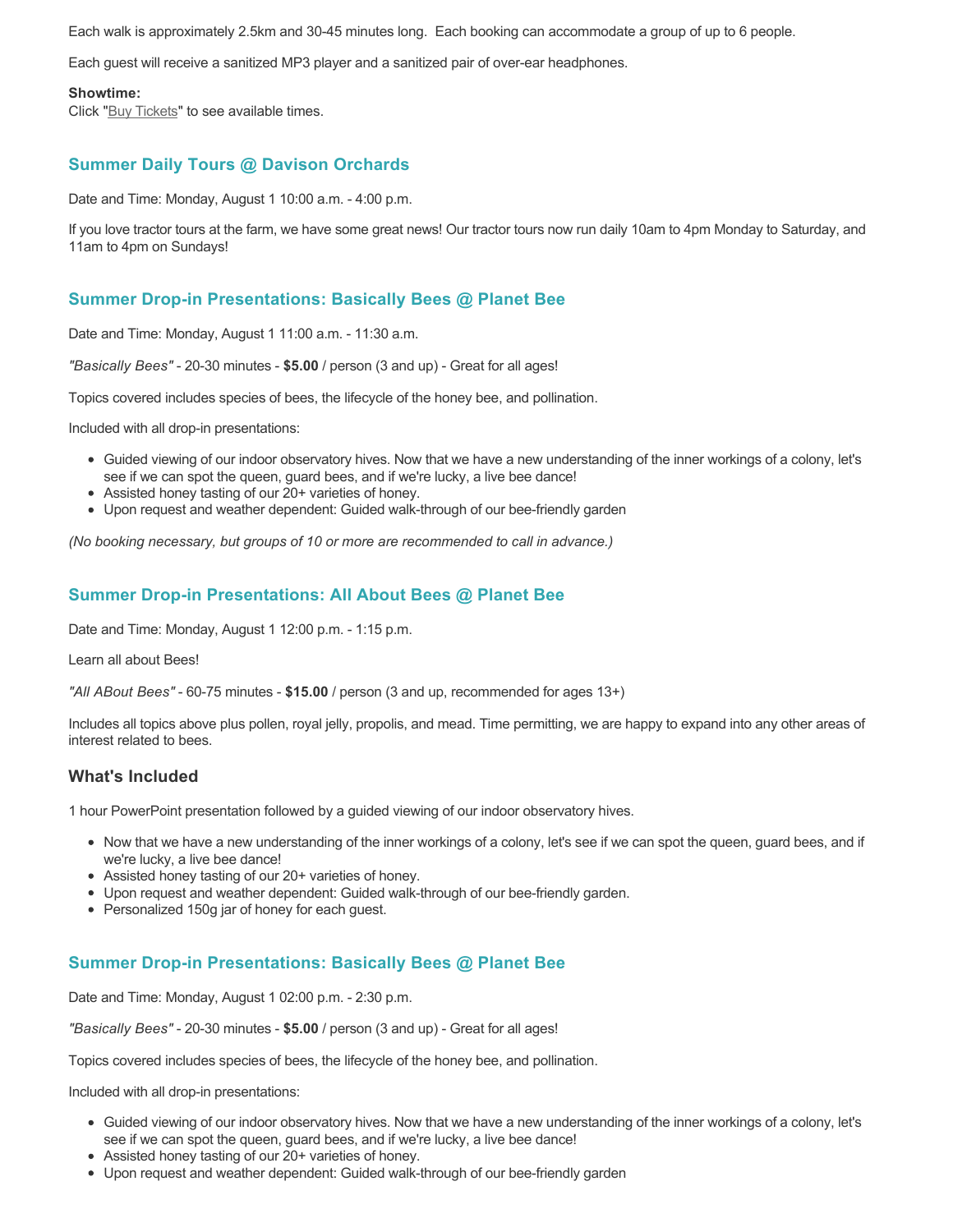# **Audio Land Walks @ Caravan Farm Theatre**

Date and Time: Tuesday, August 2 09:00 a.m. - 5:00 p.m.

Caravan Farm Theatre presents the Audio Land Walk series.

An immersive audio experience, the Land Walks offer three unique, spellbinding audio creations that lead the listener on a 30 minute walk through our 80 acres. Created by four BC based artists, each story has been purpose built to guide the listener through the land: a meditation on the natural world and an experiment in the soundscape of storytelling.

Each walk is approximately 2.5km and 30-45 minutes long. Each booking can accommodate a group of up to 6 people.

Each guest will receive a sanitized MP3 player and a sanitized pair of over-ear headphones.

#### **Showtime:**

Click "[Buy Tickets](https://caravanfarmtheatre.com/show/the-land-walks/?ct=t%28EMAIL_CAMPAIGN_4_19_2022_13_43SEASON+2022%29&mc_cid=c02afad356&mc_eid=4778eb8892)" to see available times.

#### **Black Horse @ Caravan Farm Theatre**

Date and Time: Tuesday, August 2 09:00 a.m. - 10:00 p.m.

#### **A SPECTACULAR NEW MUSICAL BY LINZ KENYON**

*Blackhorse* is a horse powered love story by Okinawan cowboy poet and raconteur Linz Kenyon, and marks a return to a spectacular incorporation of the horse as stage machine – a concept pioneered by Estelle Shook and Linz Kenyon in earlier works like *Cowboy King* and *IOU Land*.

Audiences can expect the same gritty, hilarious rural poetry and bust-out-of-the-gates indie rock score that is Linz's hallmark, as well as spectacular staging featuring six horses and a team of local horsewomen, led by heavy horse pulling champ Joyce Marchant. *Blackhorse* is the contemporary tale of a BC couple struggling to raise a family, own a home and cope with one parent away at work in the Alberta oilpatch.

[Tickets](https://caravanfarmtheatre.com/show/blackhorse-2/?ct=t%28EMAIL_CAMPAIGN_4_19_2022_13_43SEASON+2022%29&mc_cid=c02afad356&mc_eid=4778eb8892) go on sale April 25, 2022.

### **Summer Daily Tours @ Davison Orchards**

Date and Time: Tuesday, August 2 10:00 a.m. - 4:00 p.m.

If you love tractor tours at the farm, we have some great news! Our tractor tours now run daily 10am to 4pm Monday to Saturday, and 11am to 4pm on Sundays!

### **Private Tours @ Mackie Lake House**

Date and Time: Tuesday, August 2 10:00 a.m. - 4:00 p.m.

A tale of three teapots, a rattlesnake hunting Reverend, and a gift from the King of Naples! Discover these and a multitude of other fascinating stories at this historic grand home.

Pre-booked tours are available starting May 1, 2022. Tours can be booked from 10am-4pm Tuesdays, Wednesdays and Thursdays ONLY. We are currently unable to facilitate weekend tours due to spring and summer events.

Please call 250-545-1019 to reserve.

Tickets are \$13 per person – \$5 for young children.

Refreshing beverages are available for purchase after your tour as you enjoy the grounds at Mackie Lake House.

### **Summer Drop-in Presentations: Basically Bees @ Planet Bee**

Date and Time: Tuesday, August 2 11:00 a.m. - 11:30 a.m.

*"Basically Bees"* - 20-30 minutes - **\$5.00** / person (3 and up) - Great for all ages!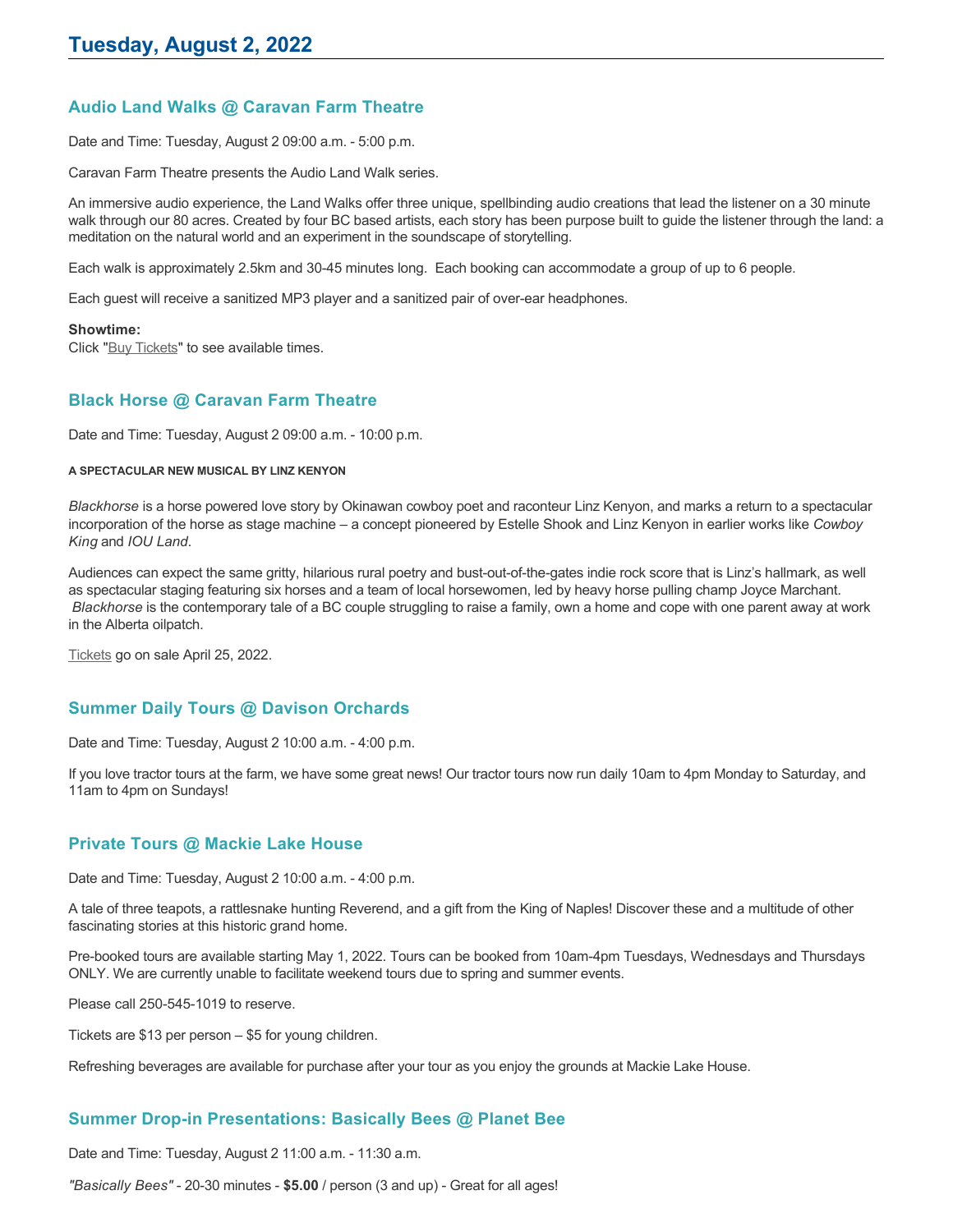Topics covered includes species of bees, the lifecycle of the honey bee, and pollination.

Included with all drop-in presentations:

- Guided viewing of our indoor observatory hives. Now that we have a new understanding of the inner workings of a colony, let's see if we can spot the queen, guard bees, and if we're lucky, a live bee dance!
- Assisted honey tasting of our 20+ varieties of honey.
- Upon request and weather dependent: Guided walk-through of our bee-friendly garden

*(No booking necessary, but groups of 10 or more are recommended to call in advance.)*

## **Summer Drop-in Presentations: All About Bees @ Planet Bee**

Date and Time: Tuesday, August 2 12:00 p.m. - 1:15 p.m.

Learn all about Bees!

*"All ABout Bees"* - 60-75 minutes - **\$15.00** / person (3 and up, recommended for ages 13+)

Includes all topics above plus pollen, royal jelly, propolis, and mead. Time permitting, we are happy to expand into any other areas of interest related to bees.

#### **What's Included**

1 hour PowerPoint presentation followed by a guided viewing of our indoor observatory hives.

- Now that we have a new understanding of the inner workings of a colony, let's see if we can spot the queen, guard bees, and if we're lucky, a live bee dance!
- Assisted honey tasting of our 20+ varieties of honey.
- Upon request and weather dependent: Guided walk-through of our bee-friendly garden.
- Personalized 150g jar of honey for each guest.

#### **Summer Drop-in Presentations: Basically Bees @ Planet Bee**

Date and Time: Tuesday, August 2 02:00 p.m. - 2:30 p.m.

*"Basically Bees"* - 20-30 minutes - **\$5.00** / person (3 and up) - Great for all ages!

Topics covered includes species of bees, the lifecycle of the honey bee, and pollination.

Included with all drop-in presentations:

- Guided viewing of our indoor observatory hives. Now that we have a new understanding of the inner workings of a colony, let's see if we can spot the queen, guard bees, and if we're lucky, a live bee dance!
- Assisted honey tasting of our 20+ varieties of honey.
- Upon request and weather dependent: Guided walk-through of our bee-friendly garden

### **Kalamalka Garden (K'nmaĺka? Sәnqâĺtәn) Indigenous Garden Tours @ Okanagan College**

Date and Time: Tuesday, August 2 02:00 p.m. - 3:30 p.m.

The tour of Kalamalka Garden will allow visitors to learn a brief history of Syilx (pronounced: see-eel), who are the Indigenous people of the Okanagan - and the Captikʷł (pronounced: chap-teek-cool) which are the stories, laws and cultural values of the Syilx Okanagan people, which have been passed down from generation to generation by oral tradition. Through these ancient stories, the Syilx have preserved their worldwide view and relationship with nature. Here at the Kalamalka Garden, guests will get to experience first hand the beauty and importance of both the Indigenous plant life and the traditional Indigenous knowledge that has existed for thousands of years, and still exists today.

Guests will have the opportunity to learn to identify traditional plants, understand how these plants are used for medicinal and food purposes, and see demonstrations of how to harvest and use the plants.

The tour presenter will provide short workshop on an Indigenous garden product and how it is grown, harvested and made into a gift. The workshop will explore the elements of traditional foods and medicines, history of the Okanagan area, Indigenous gardening techniques, and samples of foods from the garden.

# **Tour Details**

**DURATION:** Tours are available on Tuesdays and Thursdays starting at 2:00pm Tours are 1 hour – 1.5 hour.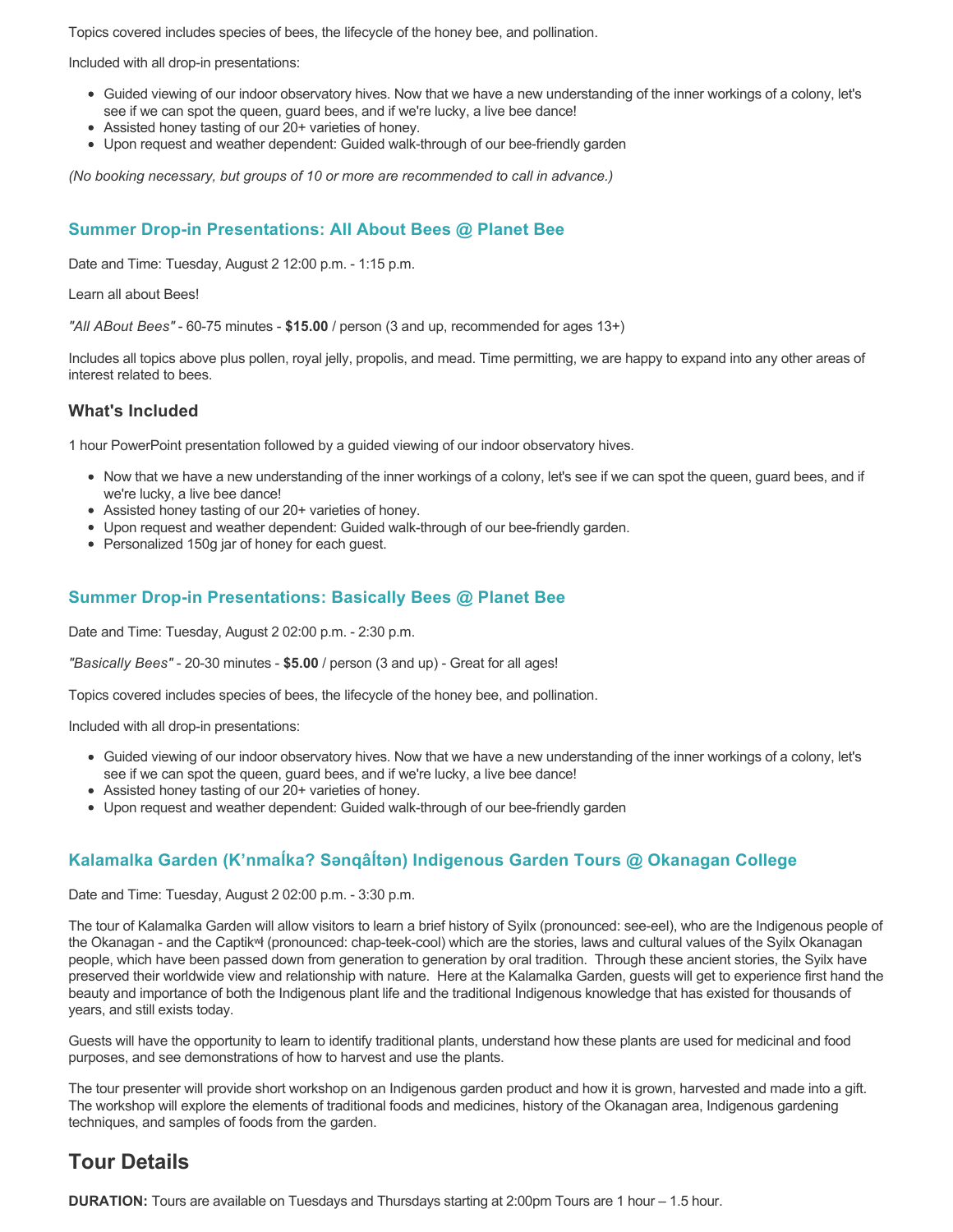**RATES:** \$30.00 – Adults \$5.00 – Children under 16 years old

All proceeds from the Garden Tours are used for operations.

Get your tickets [here!](https://www.eventbrite.ca/e/kalamalka-garden-tour-tickets-158617843239)

# **Live Music @ Range Lounge & Grill (Predator Ridge Resort)**

Date and Time: Tuesday, August 2 05:00 p.m. - 7:00 p.m.

During the summer, join us every Tuesday from 5 -7pm for our series of live music performances by local Okanagan artists.

Join us in Range & Lounge Grill to enjoy dinner during the event (dinner reservations are recommended).

## **Historic Downtown Mural Tours @ Greater Vernon Museum & Archives**

Date and Time: Tuesday, August 2 06:00 p.m. - 8:00 p.m.

The Historic Mural Tour takes you on a walking trip back into the past through Downtown Vernon. Discover all the places and ways our past meets our present.

Join our tour guides as they explore the lives and times of the individuals whose faces grace our city walls. Share in some of the stories of the people that helped create the vibrant, multicultural city that Vernon is today.

#### **Tour FAQs**

- Tours must be pre-booked. Tours will not run if there are no bookings.
- Tours are best for those aged 12+ with an intermediate level of activity anticipated (tours are ~5km and run from 1.5 2 hours).
- Comfortable shoes, layers of clothing, sunglasses and/or sun hat, raingear if necessary, water bottle, and camera are recommended.
- Tours go rain or shine and are non-refundable.
- For groups larger than 20, private bookings or community groups, please contact us for details.
- Tours start at the Museum & Archives of Vernon 3009 32nd Avenue

Get your tickets [here!](https://www.eventbrite.com/e/historic-downtown-mural-tours-tickets-304983342387)

# **Wednesday, August 3, 2022**

## **Black Horse @ Caravan Farm Theatre**

Date and Time: Wednesday, August 3 09:00 a.m. - 10:00 p.m.

#### **A SPECTACULAR NEW MUSICAL BY LINZ KENYON**

*Blackhorse* is a horse powered love story by Okinawan cowboy poet and raconteur Linz Kenyon, and marks a return to a spectacular incorporation of the horse as stage machine – a concept pioneered by Estelle Shook and Linz Kenyon in earlier works like *Cowboy King* and *IOU Land*.

Audiences can expect the same gritty, hilarious rural poetry and bust-out-of-the-gates indie rock score that is Linz's hallmark, as well as spectacular staging featuring six horses and a team of local horsewomen, led by heavy horse pulling champ Joyce Marchant. *Blackhorse* is the contemporary tale of a BC couple struggling to raise a family, own a home and cope with one parent away at work in the Alberta oilpatch.

[Tickets](https://caravanfarmtheatre.com/show/blackhorse-2/?ct=t%28EMAIL_CAMPAIGN_4_19_2022_13_43SEASON+2022%29&mc_cid=c02afad356&mc_eid=4778eb8892) go on sale April 25, 2022.

# **Audio Land Walks @ Caravan Farm Theatre**

Date and Time: Wednesday, August 3 09:00 a.m. - 5:00 p.m.

Caravan Farm Theatre presents the Audio Land Walk series.

An immersive audio experience, the Land Walks offer three unique, spellbinding audio creations that lead the listener on a 30 minute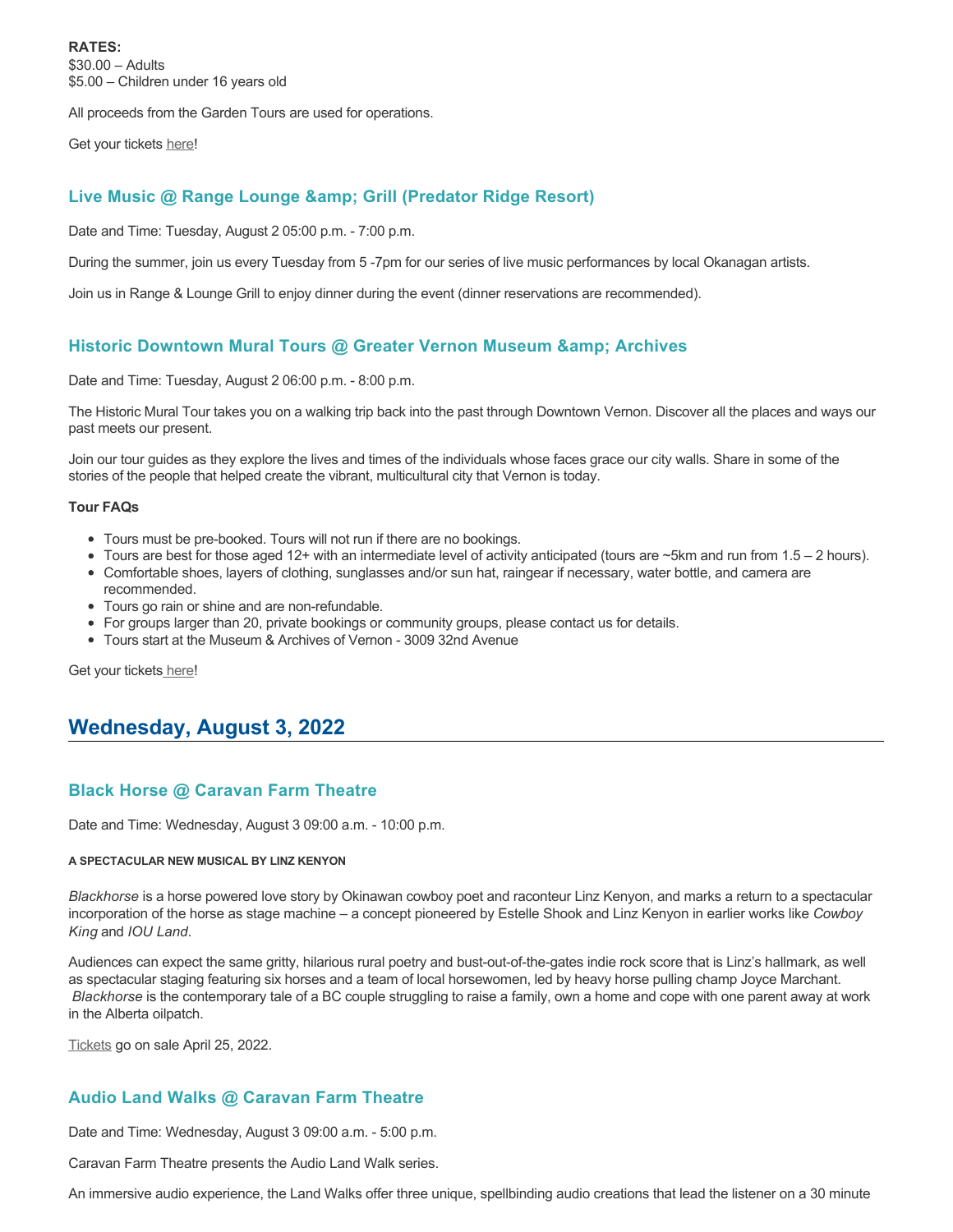walk through our 80 acres. Created by four BC based artists, each story has been purpose built to guide the listener through the land: a meditation on the natural world and an experiment in the soundscape of storytelling.

Each walk is approximately 2.5km and 30-45 minutes long. Each booking can accommodate a group of up to 6 people.

Each guest will receive a sanitized MP3 player and a sanitized pair of over-ear headphones.

#### **Showtime:**

Click "[Buy Tickets](https://caravanfarmtheatre.com/show/the-land-walks/?ct=t%28EMAIL_CAMPAIGN_4_19_2022_13_43SEASON+2022%29&mc_cid=c02afad356&mc_eid=4778eb8892)" to see available times.

## **Summer Daily Tours @ Davison Orchards**

Date and Time: Wednesday, August 3 10:00 a.m. - 4:00 p.m.

If you love tractor tours at the farm, we have some great news! Our tractor tours now run daily 10am to 4pm Monday to Saturday, and 11am to 4pm on Sundays!

#### **Private Tours @ Mackie Lake House**

Date and Time: Wednesday, August 3 10:00 a.m. - 4:00 p.m.

A tale of three teapots, a rattlesnake hunting Reverend, and a gift from the King of Naples! Discover these and a multitude of other fascinating stories at this historic grand home.

Pre-booked tours are available starting May 1, 2022. Tours can be booked from 10am-4pm Tuesdays, Wednesdays and Thursdays ONLY. We are currently unable to facilitate weekend tours due to spring and summer events.

Please call 250-545-1019 to reserve.

Tickets are \$13 per person – \$5 for young children.

Refreshing beverages are available for purchase after your tour as you enjoy the grounds at Mackie Lake House.

## **Summer Drop-in Presentations: Basically Bees @ Planet Bee**

Date and Time: Wednesday, August 3 11:00 a.m. - 11:30 a.m.

*"Basically Bees"* - 20-30 minutes - **\$5.00** / person (3 and up) - Great for all ages!

Topics covered includes species of bees, the lifecycle of the honey bee, and pollination.

Included with all drop-in presentations:

- Guided viewing of our indoor observatory hives. Now that we have a new understanding of the inner workings of a colony, let's see if we can spot the queen, guard bees, and if we're lucky, a live bee dance!
- Assisted honey tasting of our 20+ varieties of honey.
- Upon request and weather dependent: Guided walk-through of our bee-friendly garden

*(No booking necessary, but groups of 10 or more are recommended to call in advance.)*

#### **Summer Drop-in Presentations: All About Bees @ Planet Bee**

Date and Time: Wednesday, August 3 12:00 p.m. - 1:15 p.m.

Learn all about Bees!

*"All ABout Bees"* - 60-75 minutes - **\$15.00** / person (3 and up, recommended for ages 13+)

Includes all topics above plus pollen, royal jelly, propolis, and mead. Time permitting, we are happy to expand into any other areas of interest related to bees.

#### **What's Included**

1 hour PowerPoint presentation followed by a guided viewing of our indoor observatory hives.

- Now that we have a new understanding of the inner workings of a colony, let's see if we can spot the queen, guard bees, and if we're lucky, a live bee dance!
- Assisted honey tasting of our 20+ varieties of honey.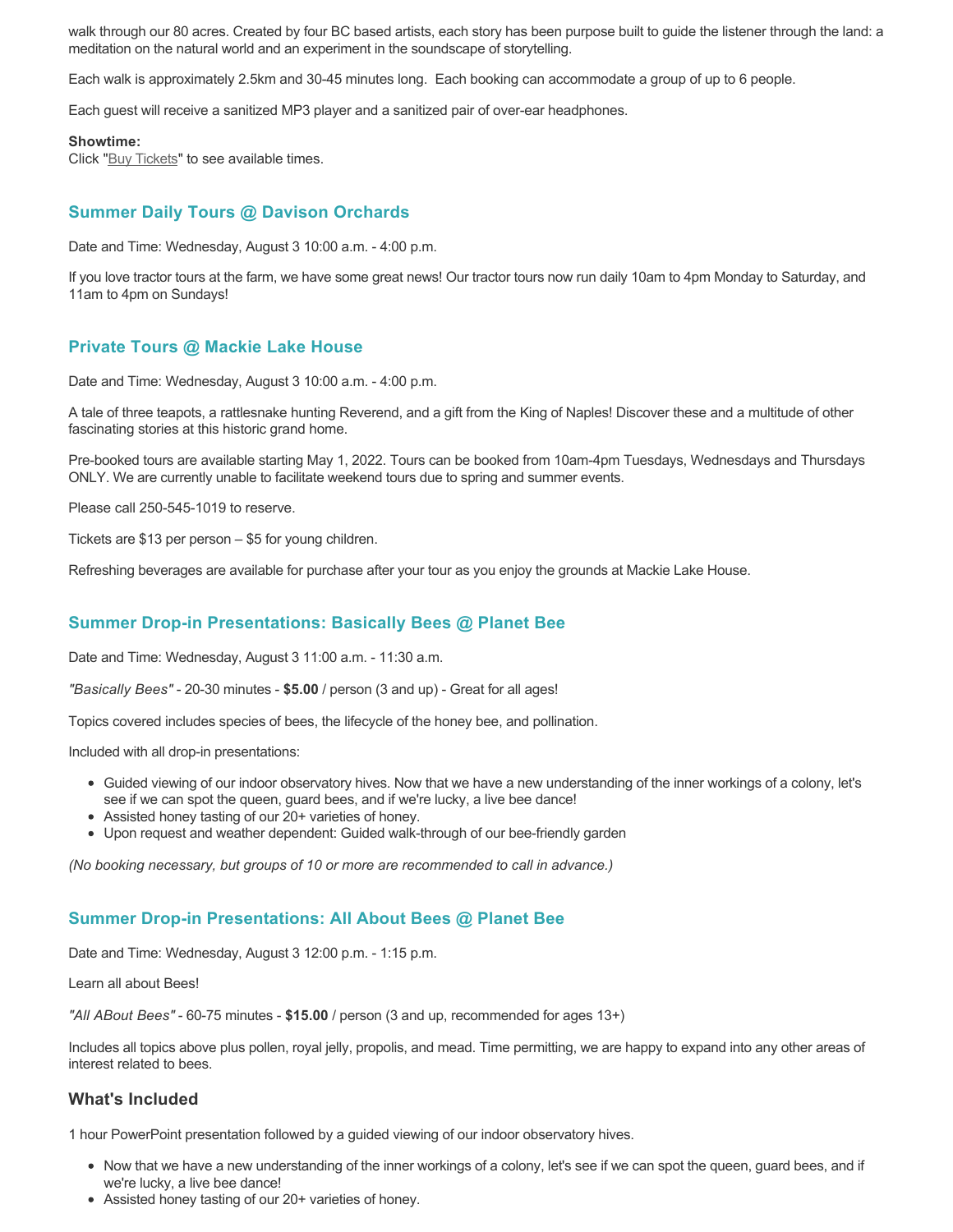- Upon request and weather dependent: Guided walk-through of our bee-friendly garden.
- Personalized 150g jar of honey for each guest.

# **Summer Drop-in Presentations: Basically Bees @ Planet Bee**

Date and Time: Wednesday, August 3 02:00 p.m. - 2:30 p.m.

*"Basically Bees"* - 20-30 minutes - **\$5.00** / person (3 and up) - Great for all ages!

Topics covered includes species of bees, the lifecycle of the honey bee, and pollination.

Included with all drop-in presentations:

- Guided viewing of our indoor observatory hives. Now that we have a new understanding of the inner workings of a colony, let's see if we can spot the queen, guard bees, and if we're lucky, a live bee dance!
- Assisted honey tasting of our 20+ varieties of honey.
- Upon request and weather dependent: Guided walk-through of our bee-friendly garden

## **Wahine Wednesday (SUP'n Social Paddle Night) @ Kalavida Surf Shop**

Date and Time: Wednesday, August 3 06:00 p.m.

A weekly womens SUP'n social paddle night! Wahine Wednesdays are all about the girls getting together on the water – *The Ladies of the Lake!* Launching from Kal Beach, each week will include something a little different – it could be a soothing sunset paddle, a cruise alongside the Okanagan Rail Trail, story telling, or maybe even a yoga move or two.

#### **How to Register?**

No need to pre-register, just drop in and register between 5pm-5:45pm each Wednesday.

#### **What's Included?**

Beverages, snacks and good vibes are supplied after the paddle. Each week will feature a new sponsor

#### **How Much?**

\$5.00 with your own board and gear \$20.00 – Includes board rental (includes pfd and paddle)

#### **Who should join in?**

This is a group paddle for those who have some experience paddle boarding. If you are new to SUP, we encourage you to rent a couple of times before joining a Wahine Paddle Night.

#### **Wahine Warm-Up**

5:30-5:50pm – Get warmed up before the official start of the paddle. 6pm: Group departs from Kal Beach

#### **Where to Park?**

We have limited space in our parking lot. If you have your own board, drop it at Kal Beach on the West side of the beach and park at Kal Beach Parking Lot or along WestKal Road. We have staff at the beach from 5:30pm onward so your board should be safe there.

Check their [website](https://kalavidasurfshop.com/wahine-wednesday-kalavida/) or [Facebook](https://www.facebook.com/kalavidasurfshop/) for more details!

## **Sunset Stretch & Sip @ Predator Ridge Resort**

Date and Time: Wednesday, August 3 06:00 p.m.

Wind down on with us from 6-8pm with a deep stretch on the outdoor yoga platform at [Predator Ridge](https://www.predatorridge.com/events) while watching the sunset. One ticket includes a guided moderate 18-minute hike up to the platform, a 60 minute yoga flow while you take in the spectacular view of Okanagan Lake and move and flow with your breath.

After Savasana enjoy a glass of local Okanagan wine as you watch the sunset over the hills from the Namaste Platform.

This class is a perfect end to a long day of riding, hiking or golfing. We meet at 6pm: directions to the meeting spot will be emailed to you once purchase is confirmed. Please wear hiking shoes, bring water, and your own mat. All levels welcome.

Purchase your own individual box of charcuterie from [Crudité & Co.](https://cruditeandco.com/product/picnic-platter/) and we will bring it to the platform for you to enjoy after class! Order must be placed with plenty of notice, minimum 48 hours.

\*Please book early as spaces are limited\*

All classes are outdoors so please prepare for the weather. Vaccination passports not required.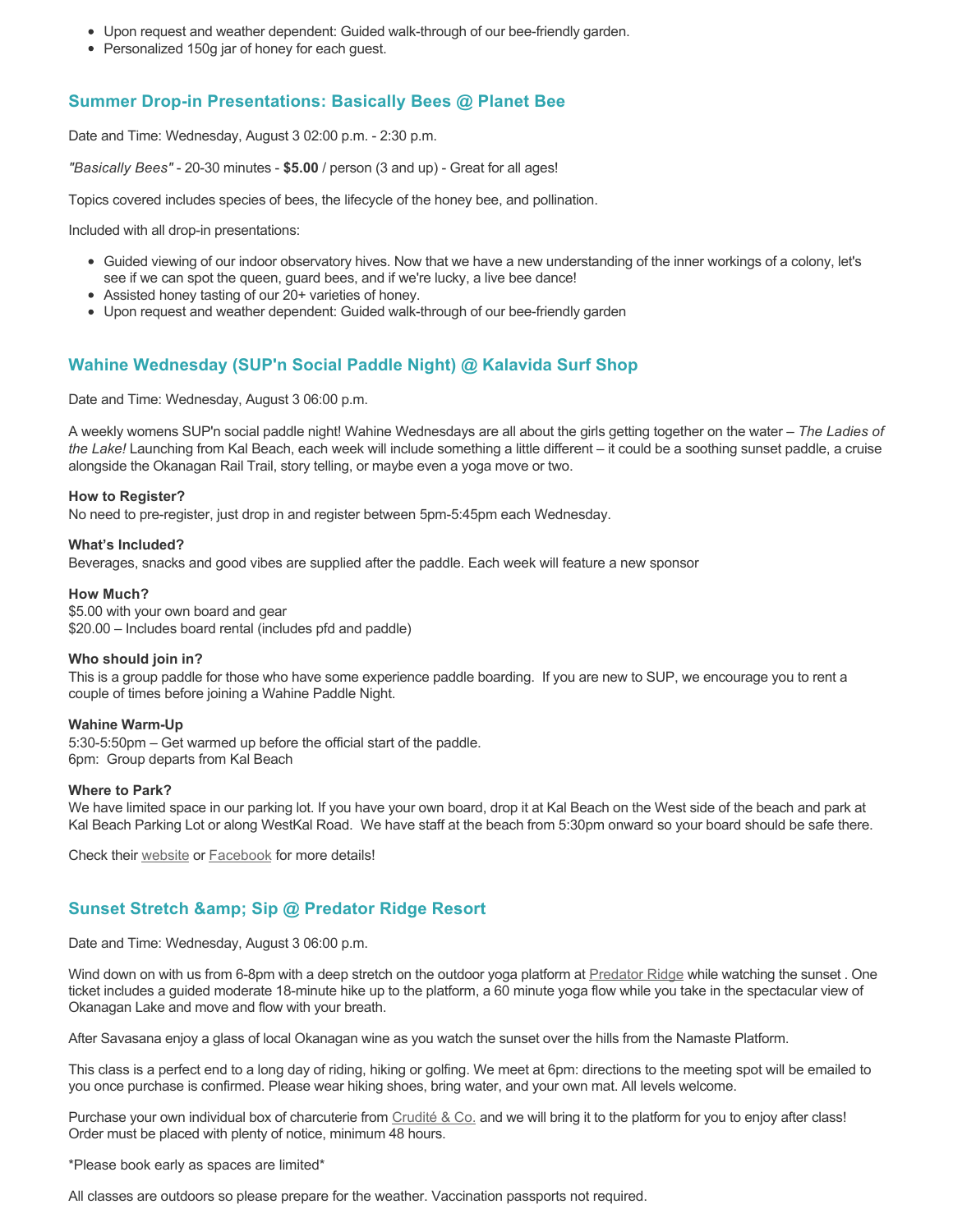# **Vernon Farmer's Market @ Kal Tire Place Parking Lot**

Date and Time: Thursday, August 4 08:00 a.m. - 1:00 p.m.

Join us every Monday and Thursday morning from 8:00 am to 1:00 pm from April to October for the Vernon Farmers' Market!

We are proud to be one of the Okanagan's oldest farmers' markets! Our market showcases a diverse number of delicious foods and one-of-a-kind products, which are all grown, made or baked by our local vendors. Discover fresh produce, fruit, eggs, meat, cheese, baked goods, plants, flowers, hand crafted products & so much more at the Vernon Farmers' Market!

# **Black Horse @ Caravan Farm Theatre**

Date and Time: Thursday, August 4 09:00 a.m. - 10:00 p.m.

#### **A SPECTACULAR NEW MUSICAL BY LINZ KENYON**

*Blackhorse* is a horse powered love story by Okinawan cowboy poet and raconteur Linz Kenyon, and marks a return to a spectacular incorporation of the horse as stage machine – a concept pioneered by Estelle Shook and Linz Kenyon in earlier works like *Cowboy King* and *IOU Land*.

Audiences can expect the same gritty, hilarious rural poetry and bust-out-of-the-gates indie rock score that is Linz's hallmark, as well as spectacular staging featuring six horses and a team of local horsewomen, led by heavy horse pulling champ Joyce Marchant. *Blackhorse* is the contemporary tale of a BC couple struggling to raise a family, own a home and cope with one parent away at work in the Alberta oilpatch.

[Tickets](https://caravanfarmtheatre.com/show/blackhorse-2/?ct=t%28EMAIL_CAMPAIGN_4_19_2022_13_43SEASON+2022%29&mc_cid=c02afad356&mc_eid=4778eb8892) go on sale April 25, 2022.

# **Audio Land Walks @ Caravan Farm Theatre**

Date and Time: Thursday, August 4 09:00 a.m. - 5:00 p.m.

Caravan Farm Theatre presents the Audio Land Walk series.

An immersive audio experience, the Land Walks offer three unique, spellbinding audio creations that lead the listener on a 30 minute walk through our 80 acres. Created by four BC based artists, each story has been purpose built to guide the listener through the land: a meditation on the natural world and an experiment in the soundscape of storytelling.

Each walk is approximately 2.5km and 30-45 minutes long. Each booking can accommodate a group of up to 6 people.

Each guest will receive a sanitized MP3 player and a sanitized pair of over-ear headphones.

#### **Showtime:**

Click "[Buy Tickets](https://caravanfarmtheatre.com/show/the-land-walks/?ct=t%28EMAIL_CAMPAIGN_4_19_2022_13_43SEASON+2022%29&mc_cid=c02afad356&mc_eid=4778eb8892)" to see available times.

# **Summer Daily Tours @ Davison Orchards**

Date and Time: Thursday, August 4 10:00 a.m. - 4:00 p.m.

If you love tractor tours at the farm, we have some great news! Our tractor tours now run daily 10am to 4pm Monday to Saturday, and 11am to 4pm on Sundays!

#### **Private Tours @ Mackie Lake House**

Date and Time: Thursday, August 4 10:00 a.m. - 4:00 p.m.

A tale of three teapots, a rattlesnake hunting Reverend, and a gift from the King of Naples! Discover these and a multitude of other fascinating stories at this historic grand home.

Pre-booked tours are available starting May 1, 2022. Tours can be booked from 10am-4pm Tuesdays, Wednesdays and Thursdays ONLY. We are currently unable to facilitate weekend tours due to spring and summer events.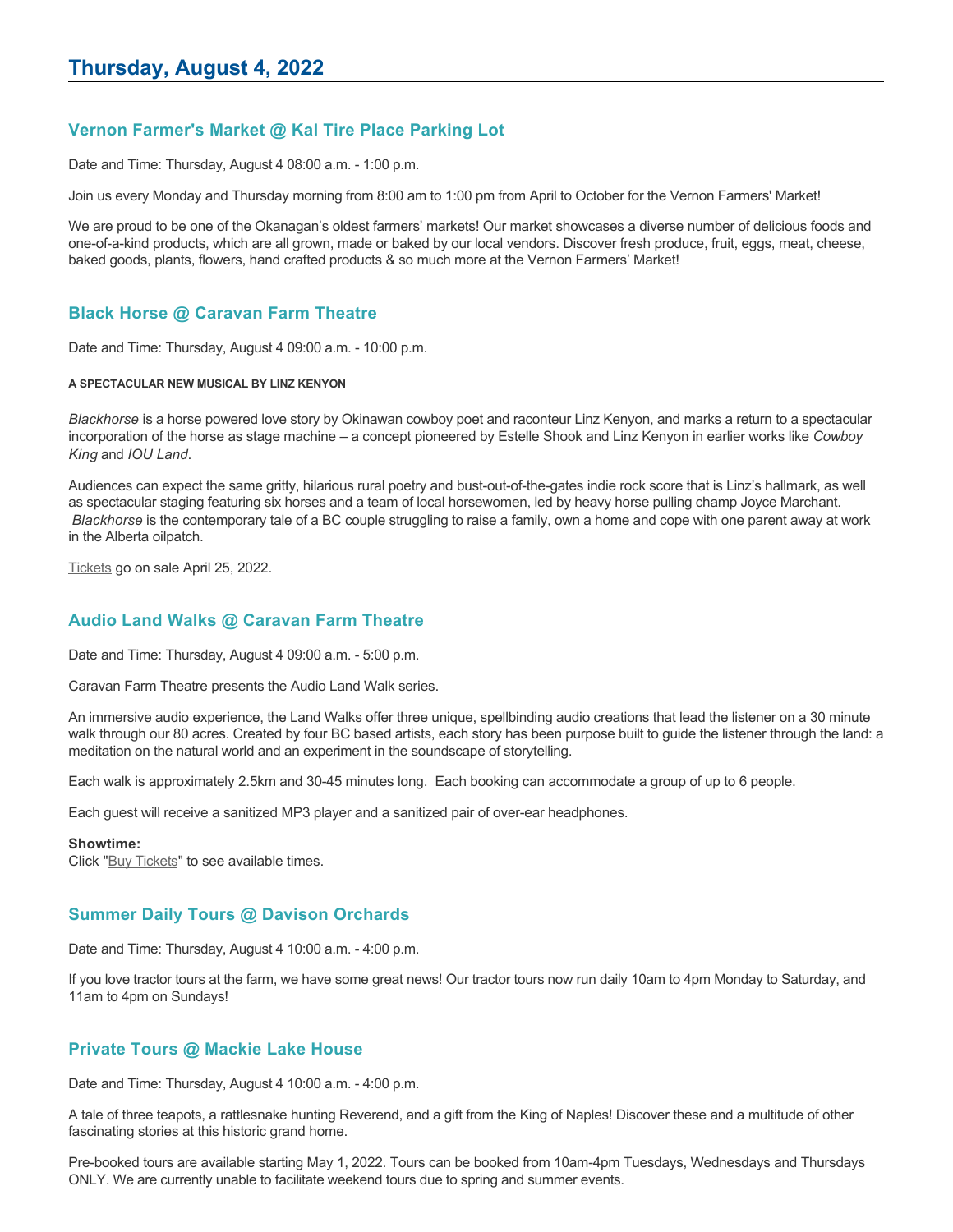Please call 250-545-1019 to reserve.

Tickets are \$13 per person – \$5 for young children.

Refreshing beverages are available for purchase after your tour as you enjoy the grounds at Mackie Lake House.

# **Summer Drop-in Presentations: Basically Bees @ Planet Bee**

Date and Time: Thursday, August 4 11:00 a.m. - 11:30 a.m.

*"Basically Bees"* - 20-30 minutes - **\$5.00** / person (3 and up) - Great for all ages!

Topics covered includes species of bees, the lifecycle of the honey bee, and pollination.

Included with all drop-in presentations:

- Guided viewing of our indoor observatory hives. Now that we have a new understanding of the inner workings of a colony, let's see if we can spot the queen, guard bees, and if we're lucky, a live bee dance!
- Assisted honey tasting of our 20+ varieties of honey.
- Upon request and weather dependent: Guided walk-through of our bee-friendly garden

*(No booking necessary, but groups of 10 or more are recommended to call in advance.)*

# **Summer Drop-in Presentations: All About Bees @ Planet Bee**

Date and Time: Thursday, August 4 12:00 p.m. - 1:15 p.m.

Learn all about Bees!

*"All ABout Bees"* - 60-75 minutes - **\$15.00** / person (3 and up, recommended for ages 13+)

Includes all topics above plus pollen, royal jelly, propolis, and mead. Time permitting, we are happy to expand into any other areas of interest related to bees.

#### **What's Included**

1 hour PowerPoint presentation followed by a guided viewing of our indoor observatory hives.

- Now that we have a new understanding of the inner workings of a colony, let's see if we can spot the queen, guard bees, and if we're lucky, a live bee dance!
- Assisted honey tasting of our 20+ varieties of honey.
- Upon request and weather dependent: Guided walk-through of our bee-friendly garden.
- Personalized 150g jar of honey for each guest.

## **Summer Drop-in Presentations: Basically Bees @ Planet Bee**

Date and Time: Thursday, August 4 02:00 p.m. - 2:30 p.m.

*"Basically Bees"* - 20-30 minutes - **\$5.00** / person (3 and up) - Great for all ages!

Topics covered includes species of bees, the lifecycle of the honey bee, and pollination.

Included with all drop-in presentations:

- Guided viewing of our indoor observatory hives. Now that we have a new understanding of the inner workings of a colony, let's see if we can spot the queen, guard bees, and if we're lucky, a live bee dance!
- Assisted honey tasting of our 20+ varieties of honey.
- Upon request and weather dependent: Guided walk-through of our bee-friendly garden

# **Kalamalka Garden (K'nmaĺka? Sәnqâĺtәn) Indigenous Garden Tours @ Okanagan College**

Date and Time: Thursday, August 4 02:00 p.m. - 3:30 p.m.

The tour of Kalamalka Garden will allow visitors to learn a brief history of Syilx (pronounced: see-eel), who are the Indigenous people of the Okanagan - and the Captikʷł (pronounced: chap-teek-cool) which are the stories, laws and cultural values of the Syilx Okanagan people, which have been passed down from generation to generation by oral tradition. Through these ancient stories, the Syilx have preserved their worldwide view and relationship with nature. Here at the Kalamalka Garden, guests will get to experience first hand the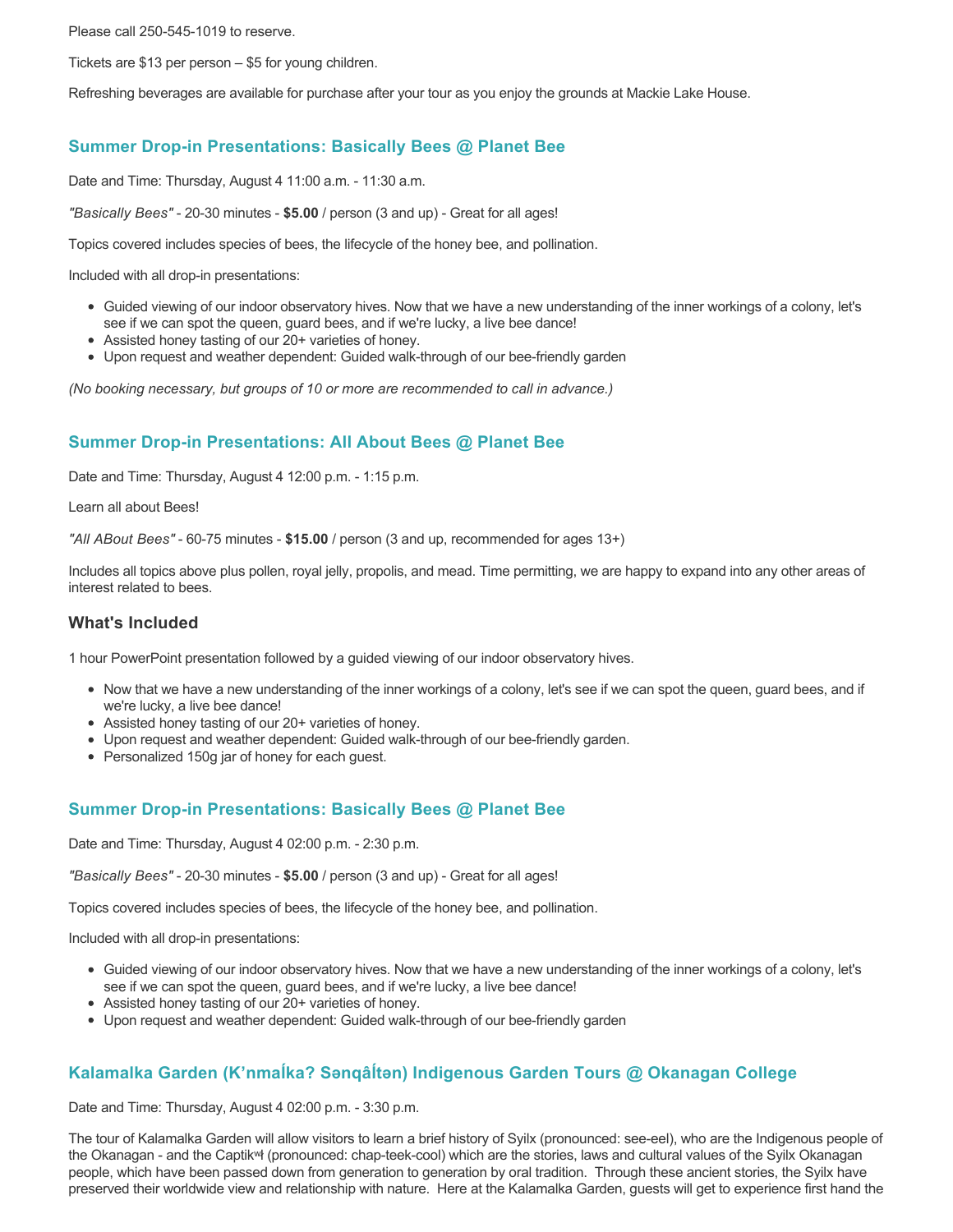beauty and importance of both the Indigenous plant life and the traditional Indigenous knowledge that has existed for thousands of years, and still exists today.

Guests will have the opportunity to learn to identify traditional plants, understand how these plants are used for medicinal and food purposes, and see demonstrations of how to harvest and use the plants.

The tour presenter will provide short workshop on an Indigenous garden product and how it is grown, harvested and made into a gift. The workshop will explore the elements of traditional foods and medicines, history of the Okanagan area, Indigenous gardening techniques, and samples of foods from the garden.

# **Tour Details**

**DURATION:** Tours are available on Tuesdays and Thursdays starting at 2:00pm Tours are 1 hour – 1.5 hour.

#### **RATES:**

\$30.00 – Adults \$5.00 – Children under 16 years old

All proceeds from the Garden Tours are used for operations.

Get your tickets [here!](https://www.eventbrite.ca/e/kalamalka-garden-tour-tickets-158617843239)

#### **Downtown Sounds @ 2900 Plaza**

Date and Time: Thursday, August 4 06:00 p.m. - 7:30 p.m.

Join us at the 2900 Plaza every Thursday this summer to enjoy some awesome (free) music from 6pm-7:30pm!

July 7- Feet First July 14- The Garcia Band July 21- Forty Foot Fred July 28- The Rockin Horse Band August 4- The Shawn Lightfoot Band August 11- The Keys August 18- The Young'uns August 25- Chipko Jones Check the [Downtown Vernon Associations Facebook](https://www.facebook.com/downtownvernon/) for more details!

# **Friday, August 5, 2022**

## **Audio Land Walks @ Caravan Farm Theatre**

Date and Time: Friday, August 5 09:00 a.m. - 5:00 p.m.

Caravan Farm Theatre presents the Audio Land Walk series.

An immersive audio experience, the Land Walks offer three unique, spellbinding audio creations that lead the listener on a 30 minute walk through our 80 acres. Created by four BC based artists, each story has been purpose built to guide the listener through the land: a meditation on the natural world and an experiment in the soundscape of storytelling.

Each walk is approximately 2.5km and 30-45 minutes long. Each booking can accommodate a group of up to 6 people.

Each guest will receive a sanitized MP3 player and a sanitized pair of over-ear headphones.

#### **Showtime:**

Click "[Buy Tickets](https://caravanfarmtheatre.com/show/the-land-walks/?ct=t%28EMAIL_CAMPAIGN_4_19_2022_13_43SEASON+2022%29&mc_cid=c02afad356&mc_eid=4778eb8892)" to see available times.

# **Black Horse @ Caravan Farm Theatre**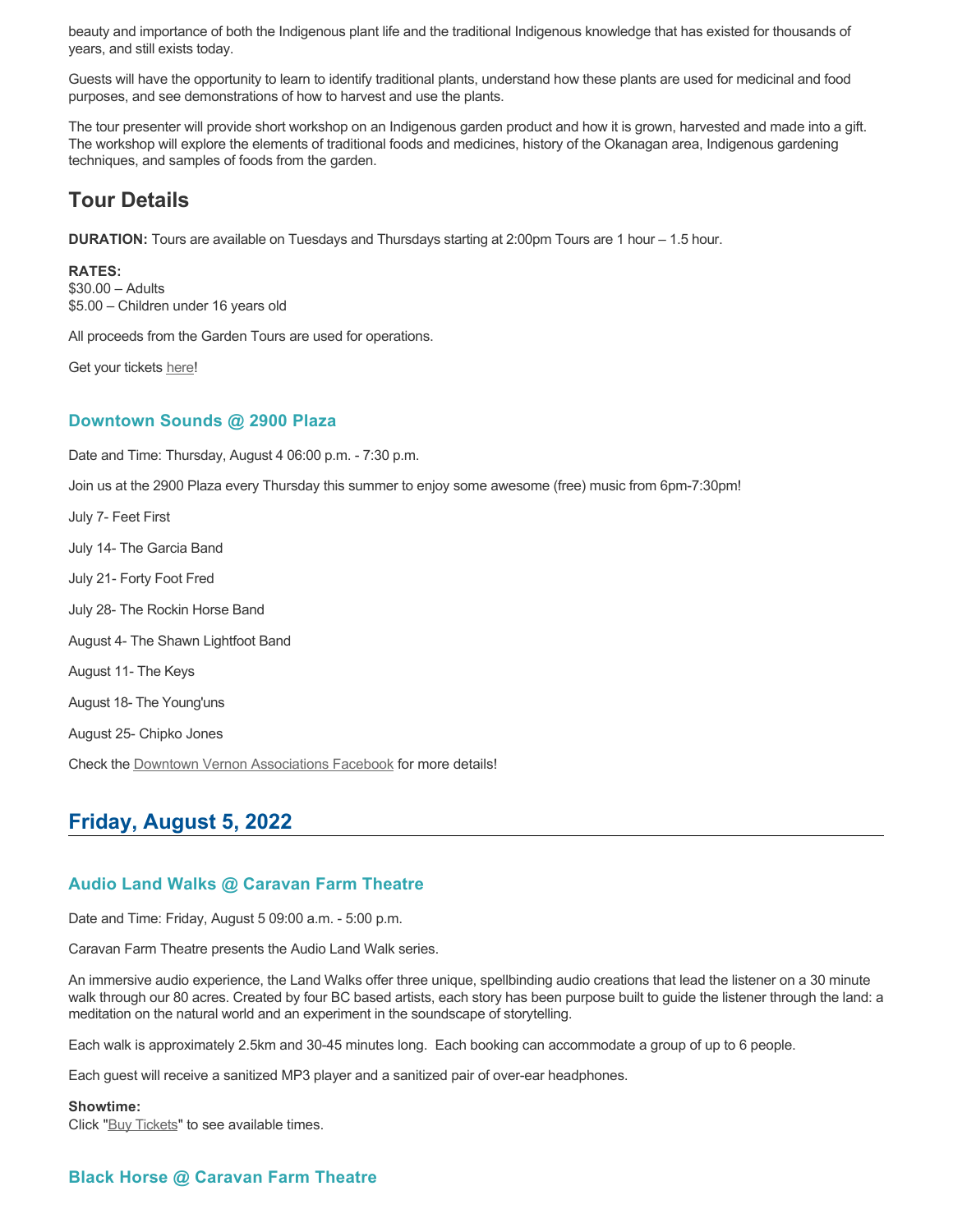Date and Time: Friday, August 5 09:00 a.m. - 10:00 p.m.

#### **A SPECTACULAR NEW MUSICAL BY LINZ KENYON**

*Blackhorse* is a horse powered love story by Okinawan cowboy poet and raconteur Linz Kenyon, and marks a return to a spectacular incorporation of the horse as stage machine – a concept pioneered by Estelle Shook and Linz Kenyon in earlier works like *Cowboy King* and *IOU Land*.

Audiences can expect the same gritty, hilarious rural poetry and bust-out-of-the-gates indie rock score that is Linz's hallmark, as well as spectacular staging featuring six horses and a team of local horsewomen, led by heavy horse pulling champ Joyce Marchant. *Blackhorse* is the contemporary tale of a BC couple struggling to raise a family, own a home and cope with one parent away at work in the Alberta oilpatch.

[Tickets](https://caravanfarmtheatre.com/show/blackhorse-2/?ct=t%28EMAIL_CAMPAIGN_4_19_2022_13_43SEASON+2022%29&mc_cid=c02afad356&mc_eid=4778eb8892) go on sale April 25, 2022.

## **Historic Downtown Mural Tours @ Greater Vernon Museum & Archives**

Date and Time: Friday, August 5 09:00 a.m. - 11:00 a.m.

The Historic Mural Tour takes you on a walking trip back into the past through Downtown Vernon. Discover all the places and ways our past meets our present.

Join our tour guides as they explore the lives and times of the individuals whose faces grace our city walls. Share in some of the stories of the people that helped create the vibrant, multicultural city that Vernon is today.

#### **Tour FAQs**

- Tours must be pre-booked. Tours will not run if there are no bookings.
- Tours are best for those aged 12+ with an intermediate level of activity anticipated (tours are ~5km and run from 1.5 2 hours).
- Comfortable shoes, layers of clothing, sunglasses and/or sun hat, raingear if necessary, water bottle, and camera are
- recommended. Tours go rain or shine and are non-refundable.
- For groups larger than 20, private bookings or community groups, please contact us for details.
- Tours start at the Museum & Archives of Vernon 3009 32 Avenue

Get your tickets [here!](https://www.eventbrite.com/e/historic-downtown-mural-tours-tickets-304983342387)

## **Summer Daily Tours @ Davison Orchards**

Date and Time: Friday, August 5 10:00 a.m. - 4:00 p.m.

If you love tractor tours at the farm, we have some great news! Our tractor tours now run daily 10am to 4pm Monday to Saturday, and 11am to 4pm on Sundays!

## **Summer Drop-in Presentations: Basically Bees @ Planet Bee**

Date and Time: Friday, August 5 11:00 a.m. - 11:30 a.m.

*"Basically Bees"* - 20-30 minutes - **\$5.00** / person (3 and up) - Great for all ages!

Topics covered includes species of bees, the lifecycle of the honey bee, and pollination.

Included with all drop-in presentations:

- Guided viewing of our indoor observatory hives. Now that we have a new understanding of the inner workings of a colony, let's see if we can spot the queen, guard bees, and if we're lucky, a live bee dance!
- Assisted honey tasting of our 20+ varieties of honey.
- Upon request and weather dependent: Guided walk-through of our bee-friendly garden

*(No booking necessary, but groups of 10 or more are recommended to call in advance.)*

## **Summer Drop-in Presentations: All About Bees @ Planet Bee**

Date and Time: Friday, August 5 12:00 p.m. - 1:15 p.m.

Learn all about Bees!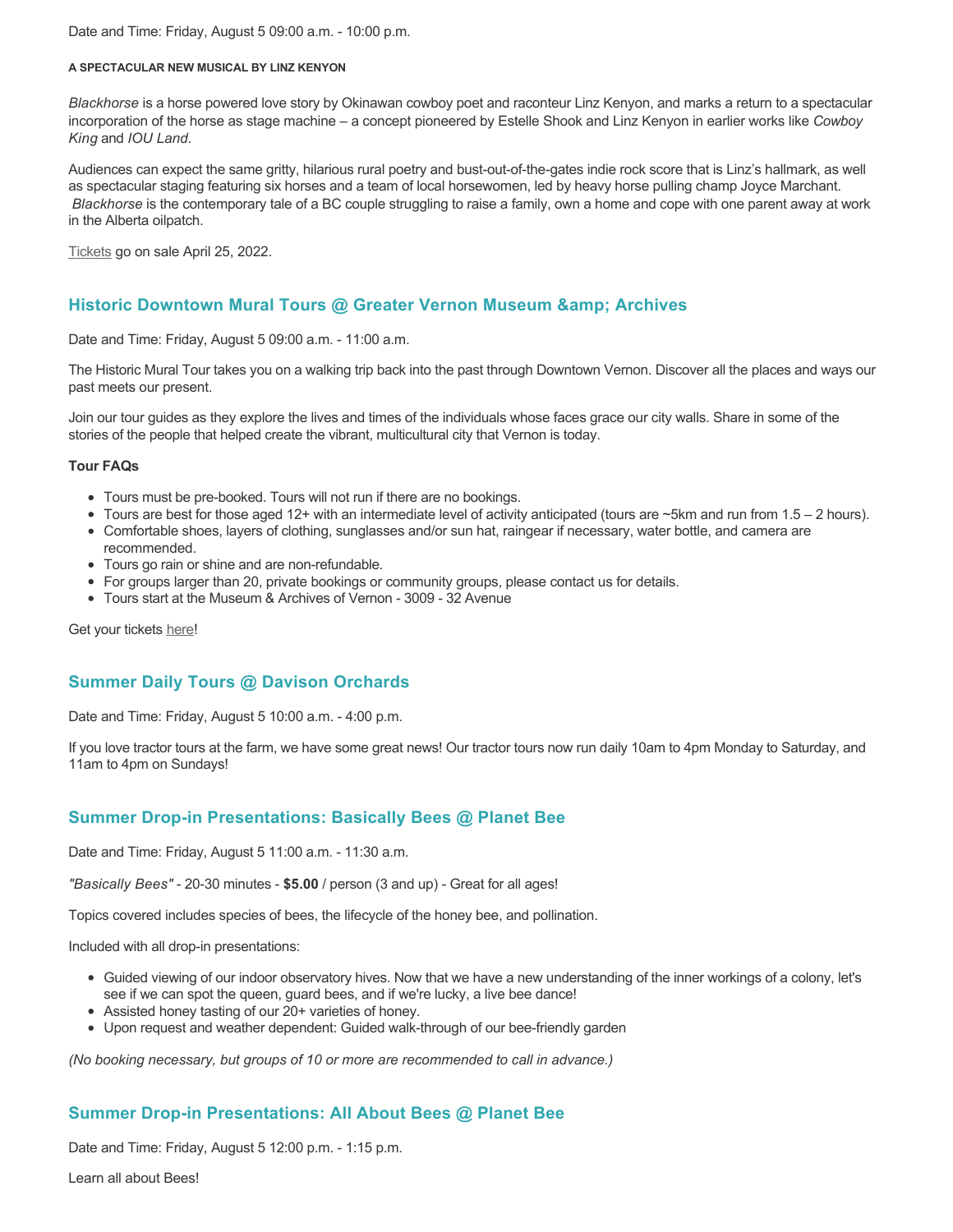*"All ABout Bees"* - 60-75 minutes - **\$15.00** / person (3 and up, recommended for ages 13+)

Includes all topics above plus pollen, royal jelly, propolis, and mead. Time permitting, we are happy to expand into any other areas of interest related to bees.

## **What's Included**

1 hour PowerPoint presentation followed by a guided viewing of our indoor observatory hives.

- Now that we have a new understanding of the inner workings of a colony, let's see if we can spot the queen, guard bees, and if we're lucky, a live bee dance!
- Assisted honey tasting of our 20+ varieties of honey.
- Upon request and weather dependent: Guided walk-through of our bee-friendly garden.
- Personalized 150g jar of honey for each guest.

# **The Audio Land Walks @ Caravan Farm Theatre**

Date and Time: Friday, August 5 01:00 p.m. - 4:30 p.m.

Caravan Farm Theatre presents the Audio Land Walk series.

An immersive audio experience, the Land Walks offer three unique, spellbinding audio creations that lead the listener on a 45 minute walk through our 80 acres. Created by four BC based artists, each story has been purpose built to guide the listener through the land: a meditation on the natural world and an experiment in the soundscape of storytelling.

Each walk is approximately 2.5km and 40-55 minutes long. Bookings can accommodate groups up to 6 people.

For more information and to buy tickets visit their [website!](https://caravanfarmtheatre.com/show/the-land-walks/)

## **Summer Drop-in Presentations: Basically Bees @ Planet Bee**

Date and Time: Friday, August 5 02:00 p.m. - 2:30 p.m.

*"Basically Bees"* - 20-30 minutes - **\$5.00** / person (3 and up) - Great for all ages!

Topics covered includes species of bees, the lifecycle of the honey bee, and pollination.

Included with all drop-in presentations:

- Guided viewing of our indoor observatory hives. Now that we have a new understanding of the inner workings of a colony, let's see if we can spot the queen, guard bees, and if we're lucky, a live bee dance!
- Assisted honey tasting of our 20+ varieties of honey.
- Upon request and weather dependent: Guided walk-through of our bee-friendly garden

## **Polson Artisan Night Market @ Polson Park**

Date and Time: Friday, August 5 04:00 p.m. - 8:00 p.m.

From May 20 to September 2, 2022, the Polson Artisan Night Market will be operating in Polson Park, Vernon BC.

Join us Friday nights at this fun event featuring 50 vendors from the surrounding area.

Come check out a mix of skilled local producers, makers and growers each week.

## Live Music @ Marten Brewing Bar & amp; Grill

Date and Time: Friday, August 5 07:00 p.m. - 11:30 p.m.

Join Marten Brewing Bar & Grill every Friday night this summer for live music!

#### **Upcoming atractions:**

- June 10- The Jaz Tex
- June 17- Tracey Lyn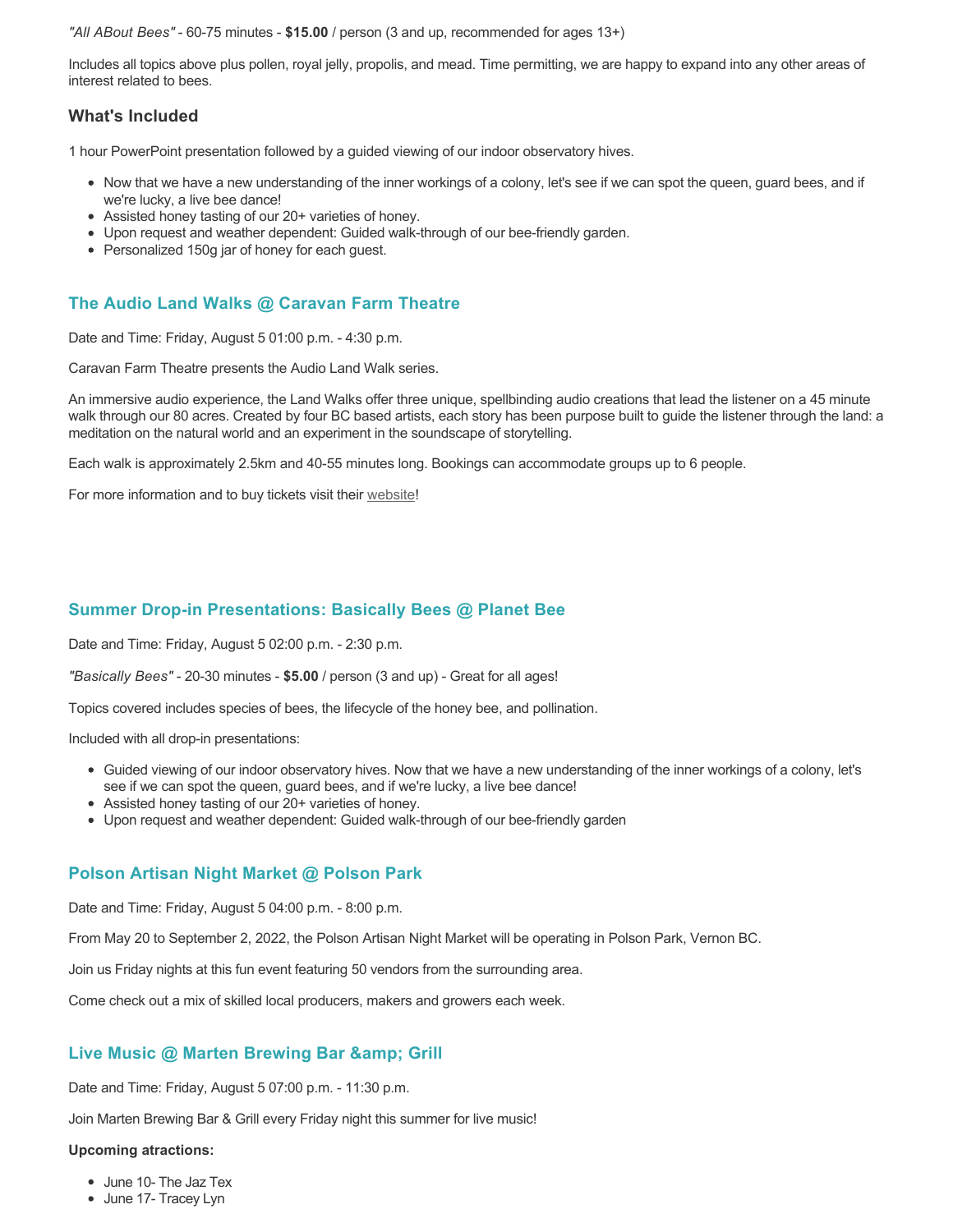- June 24-James Hay
- July 1- Three Scotch In
- July 8- Conroy Ross
- July 15- Mozi Bones
- July 22- Marv Machura
- July 29- Poppa Dawg
- Aug 5- Steve Smith
- Aug 12- Makayla Gough

# **Saturday, August 6, 2022**

## **Black Horse @ Caravan Farm Theatre**

Date and Time: Saturday, August 6 09:00 a.m. - 10:00 p.m.

#### **A SPECTACULAR NEW MUSICAL BY LINZ KENYON**

*Blackhorse* is a horse powered love story by Okinawan cowboy poet and raconteur Linz Kenyon, and marks a return to a spectacular incorporation of the horse as stage machine – a concept pioneered by Estelle Shook and Linz Kenyon in earlier works like *Cowboy King* and *IOU Land*.

Audiences can expect the same gritty, hilarious rural poetry and bust-out-of-the-gates indie rock score that is Linz's hallmark, as well as spectacular staging featuring six horses and a team of local horsewomen, led by heavy horse pulling champ Joyce Marchant. *Blackhorse* is the contemporary tale of a BC couple struggling to raise a family, own a home and cope with one parent away at work in the Alberta oilpatch.

[Tickets](https://caravanfarmtheatre.com/show/blackhorse-2/?ct=t%28EMAIL_CAMPAIGN_4_19_2022_13_43SEASON+2022%29&mc_cid=c02afad356&mc_eid=4778eb8892) go on sale April 25, 2022.

## **Audio Land Walks @ Caravan Farm Theatre**

Date and Time: Saturday, August 6 09:00 a.m. - 5:00 p.m.

Caravan Farm Theatre presents the Audio Land Walk series.

An immersive audio experience, the Land Walks offer three unique, spellbinding audio creations that lead the listener on a 30 minute walk through our 80 acres. Created by four BC based artists, each story has been purpose built to guide the listener through the land: a meditation on the natural world and an experiment in the soundscape of storytelling.

Each walk is approximately 2.5km and 30-45 minutes long. Each booking can accommodate a group of up to 6 people.

Each guest will receive a sanitized MP3 player and a sanitized pair of over-ear headphones.

#### **Showtime:**

Click "[Buy Tickets](https://caravanfarmtheatre.com/show/the-land-walks/?ct=t%28EMAIL_CAMPAIGN_4_19_2022_13_43SEASON+2022%29&mc_cid=c02afad356&mc_eid=4778eb8892)" to see available times.

## **Summer Daily Tours @ Davison Orchards**

Date and Time: Saturday, August 6 10:00 a.m. - 4:00 p.m.

If you love tractor tours at the farm, we have some great news! Our tractor tours now run daily 10am to 4pm Monday to Saturday, and 11am to 4pm on Sundays!

## **Guided Trail Tour @ Allan Brooks Nature Centre**

Date and Time: Saturday, August 6 10:00 a.m. - 10:30 a.m.

Join us on a short walk through our rare and delicate grassland ecosystem! Learn about grassland plants and animals, their special traits that allow them to live in this hot, dry habitat and how they interact. Touch, smell, and feel as we explore the wilderness all around us! This tour starts at the trailhead and follows an easy gravel path loop around the centre.

**Fee:** \$5.00 per person *(youth under 16 + ABNC members are FREE!). Registration is required.* 

\*\*\*Please note, ABNC programming will be cancelled should the temperatures exceed 35C, for the safety of all patrons and staff.

Visit their [website](https://abnc.ca/events/events-calendar/) to register!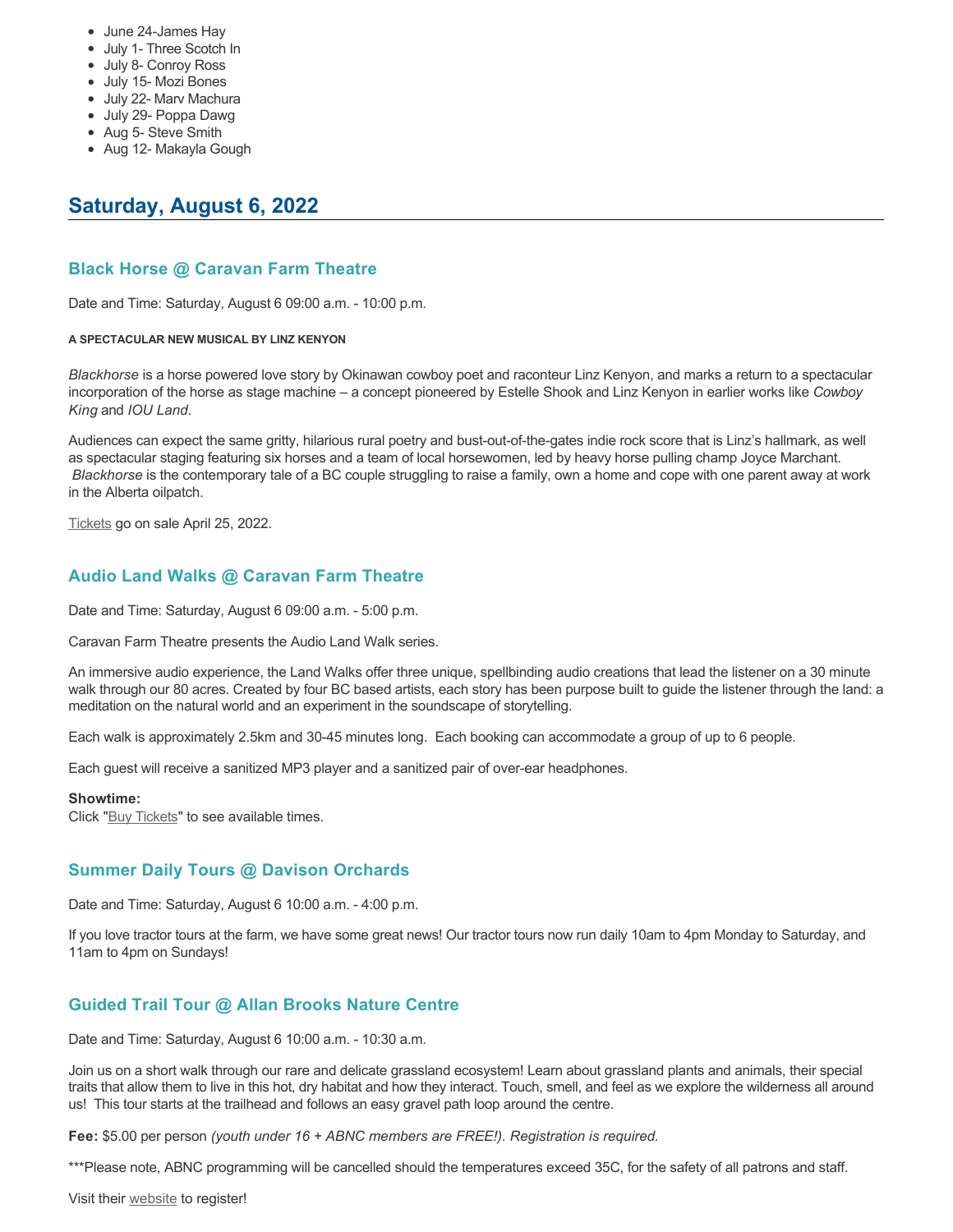# **Summer Drop-in Presentations: Basically Bees @ Planet Bee**

Date and Time: Saturday, August 6 11:00 a.m. - 11:30 a.m.

*"Basically Bees"* - 20-30 minutes - **\$5.00** / person (3 and up) - Great for all ages!

Topics covered includes species of bees, the lifecycle of the honey bee, and pollination.

Included with all drop-in presentations:

- Guided viewing of our indoor observatory hives. Now that we have a new understanding of the inner workings of a colony, let's see if we can spot the queen, guard bees, and if we're lucky, a live bee dance!
- Assisted honey tasting of our 20+ varieties of honey.
- Upon request and weather dependent: Guided walk-through of our bee-friendly garden

*(No booking necessary, but groups of 10 or more are recommended to call in advance.)*

#### **Nature Talk @ Allan Brooks Nature Centre**

Date and Time: Saturday, August 6 11:30 a.m. - 12:00 p.m.

Meet them in their grassland theatre for a short nature talk! Their ABNC interpreters will use some of our natural materials and props to teach you more about our local plants and animals and give you an up close look. A new theme every week! There is no need to preregister, simply check-in at the Interpretive Centre upon arrival and find a seat on one of our benches, or bring your own lawn chair. Nature Talks are free, but a donation is appreciated.

## **Summer Drop-in Presentations: All About Bees @ Planet Bee**

Date and Time: Saturday, August 6 12:00 p.m. - 1:15 p.m.

Learn all about Bees!

*"All ABout Bees"* - 60-75 minutes - **\$15.00** / person (3 and up, recommended for ages 13+)

Includes all topics above plus pollen, royal jelly, propolis, and mead. Time permitting, we are happy to expand into any other areas of interest related to bees.

#### **What's Included**

1 hour PowerPoint presentation followed by a guided viewing of our indoor observatory hives.

- Now that we have a new understanding of the inner workings of a colony, let's see if we can spot the queen, guard bees, and if we're lucky, a live bee dance!
- Assisted honey tasting of our 20+ varieties of honey.
- Upon request and weather dependent: Guided walk-through of our bee-friendly garden.
- Personalized 150g jar of honey for each guest.

## **The Audio Land Walks @ Caravan Farm Theatre**

Date and Time: Saturday, August 6 01:00 p.m. - 4:30 p.m.

Caravan Farm Theatre presents the Audio Land Walk series.

An immersive audio experience, the Land Walks offer three unique, spellbinding audio creations that lead the listener on a 45 minute walk through our 80 acres. Created by four BC based artists, each story has been purpose built to guide the listener through the land: a meditation on the natural world and an experiment in the soundscape of storytelling.

Each walk is approximately 2.5km and 40-55 minutes long. Bookings can accommodate groups up to 6 people.

For more information and to buy tickets visit their [website!](https://caravanfarmtheatre.com/show/the-land-walks/)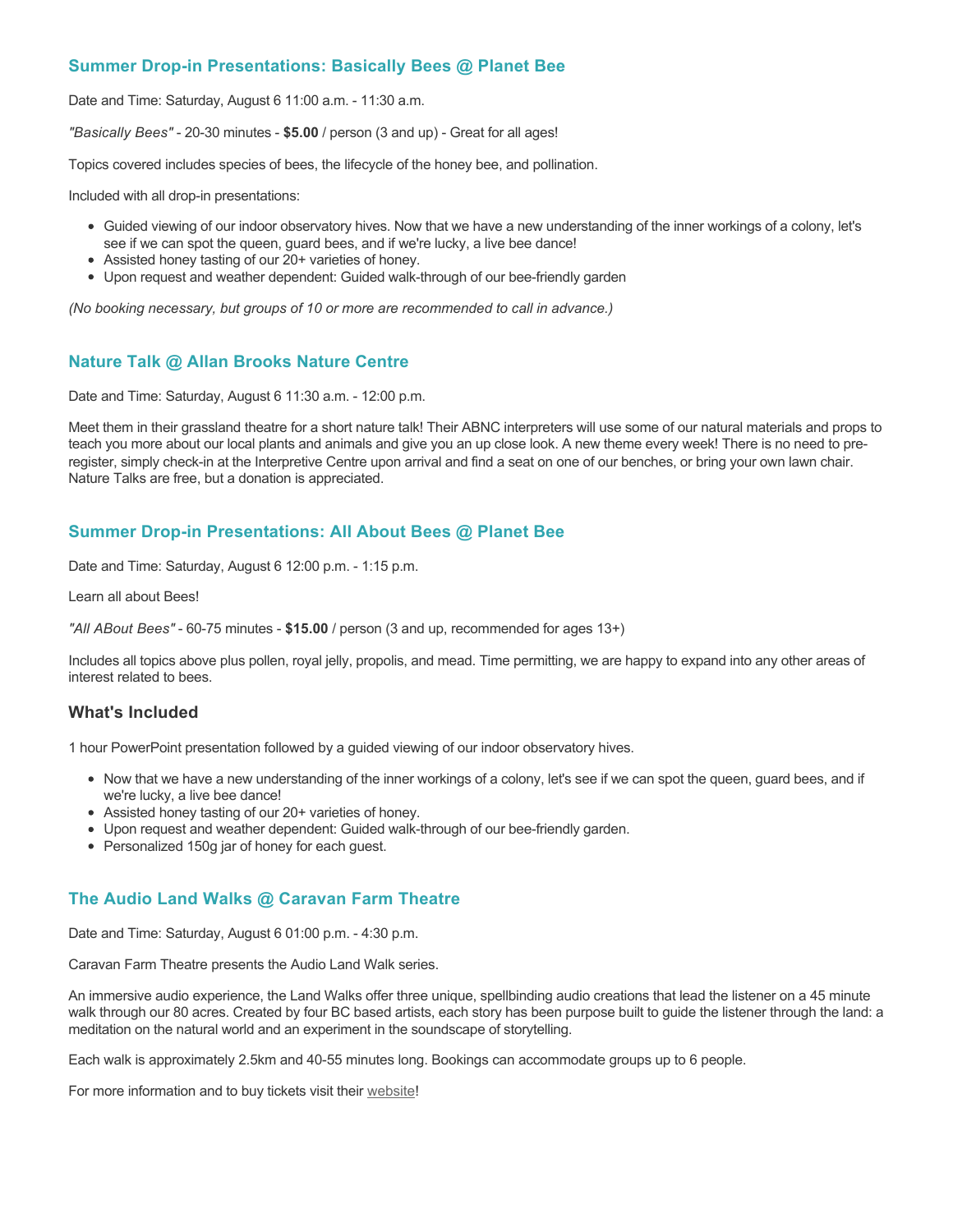## **Summer Drop-in Presentations: Basically Bees @ Planet Bee**

Date and Time: Saturday, August 6 02:00 p.m. - 2:30 p.m.

*"Basically Bees"* - 20-30 minutes - **\$5.00** / person (3 and up) - Great for all ages!

Topics covered includes species of bees, the lifecycle of the honey bee, and pollination.

Included with all drop-in presentations:

- Guided viewing of our indoor observatory hives. Now that we have a new understanding of the inner workings of a colony, let's see if we can spot the queen, guard bees, and if we're lucky, a live bee dance!
- Assisted honey tasting of our 20+ varieties of honey.
- Upon request and weather dependent: Guided walk-through of our bee-friendly garden

# **Sunday, August 7, 2022**

## **Audio Land Walks @ Caravan Farm Theatre**

Date and Time: Sunday, August 7 09:00 a.m. - 5:00 p.m.

Caravan Farm Theatre presents the Audio Land Walk series.

An immersive audio experience, the Land Walks offer three unique, spellbinding audio creations that lead the listener on a 30 minute walk through our 80 acres. Created by four BC based artists, each story has been purpose built to guide the listener through the land: a meditation on the natural world and an experiment in the soundscape of storytelling.

Each walk is approximately 2.5km and 30-45 minutes long. Each booking can accommodate a group of up to 6 people.

Each guest will receive a sanitized MP3 player and a sanitized pair of over-ear headphones.

#### **Showtime:**

Click "[Buy Tickets](https://caravanfarmtheatre.com/show/the-land-walks/?ct=t%28EMAIL_CAMPAIGN_4_19_2022_13_43SEASON+2022%29&mc_cid=c02afad356&mc_eid=4778eb8892)" to see available times.

## **Black Horse @ Caravan Farm Theatre**

Date and Time: Sunday, August 7 09:00 a.m. - 10:00 p.m.

**A SPECTACULAR NEW MUSICAL BY LINZ KENYON**

*Blackhorse* is a horse powered love story by Okinawan cowboy poet and raconteur Linz Kenyon, and marks a return to a spectacular incorporation of the horse as stage machine – a concept pioneered by Estelle Shook and Linz Kenyon in earlier works like *Cowboy King* and *IOU Land*.

Audiences can expect the same gritty, hilarious rural poetry and bust-out-of-the-gates indie rock score that is Linz's hallmark, as well as spectacular staging featuring six horses and a team of local horsewomen, led by heavy horse pulling champ Joyce Marchant. *Blackhorse* is the contemporary tale of a BC couple struggling to raise a family, own a home and cope with one parent away at work in the Alberta oilpatch.

[Tickets](https://caravanfarmtheatre.com/show/blackhorse-2/?ct=t%28EMAIL_CAMPAIGN_4_19_2022_13_43SEASON+2022%29&mc_cid=c02afad356&mc_eid=4778eb8892) go on sale April 25, 2022.

#### **Yoga + Mimosas @ Predator Ridge Resort**

Date and Time: Sunday, August 7 10:00 a.m.

Grace & Flow is back at [Predator Ridge Resort](https://www.predatorridge.com/events) to bring you *Yoga + Mimosa's!* One ticket includes a 60 min yoga flow on the outdoor Lavender Platform set amongst gorgeous lavender fields.

After Savasana enjoy a juicy mimosa while taking in the view of one of the Okanagan's many treasures.

Class begins at 10 am. Access the Lavender Platform by vehicle in the Predator Ridge Commonage Neighbourhood. All levels welcome.

\*Please book early as spaces are limited\*

All classes are outdoors so please prepare for the weather. Vaccination passports not required.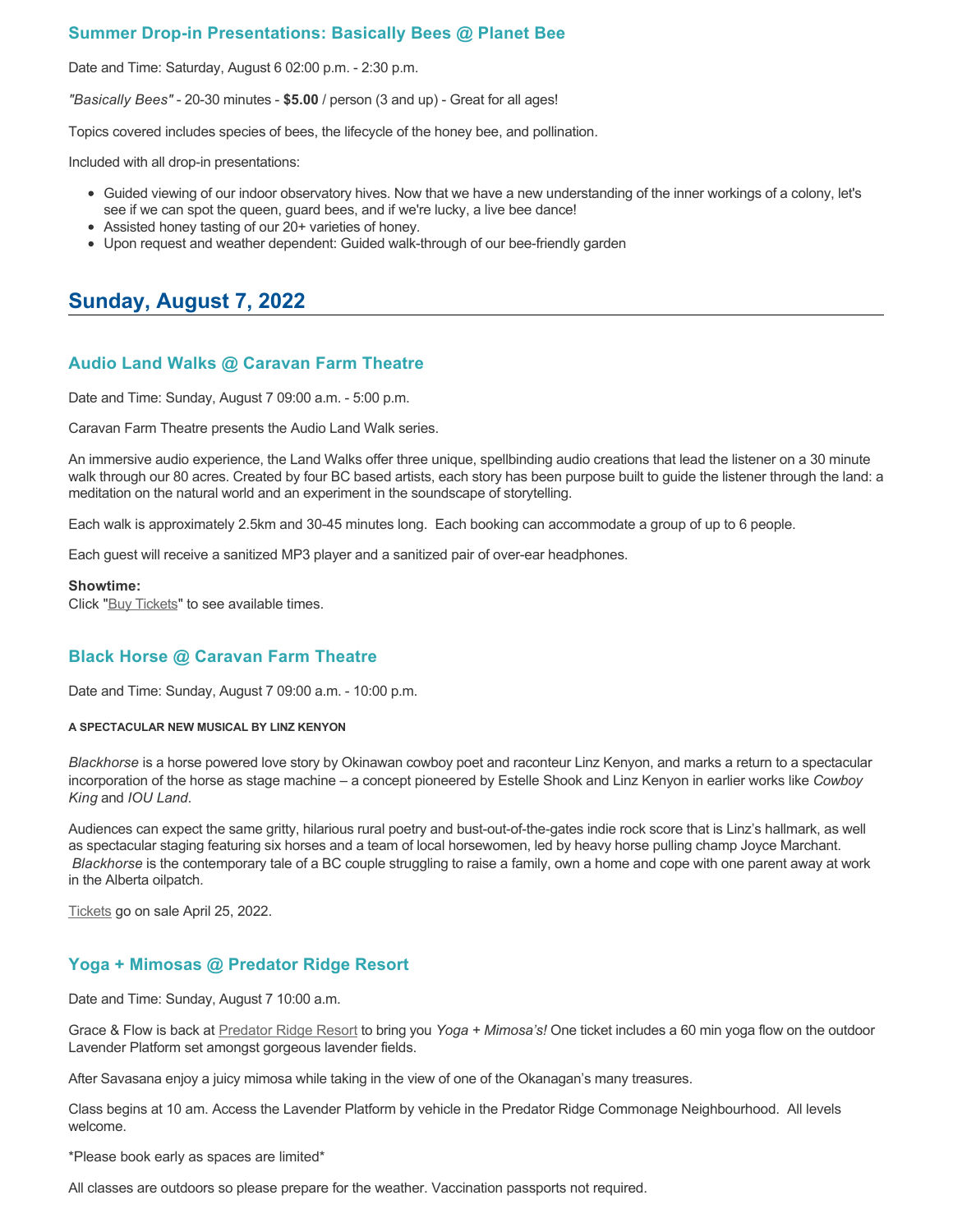Must bring your own yoga mat, no spare mats available to borrow. Directions to the platform will be emailed out to you along with a waiver once purchase is confirmed.

# **Summer Drop-in Presentations: Basically Bees @ Planet Bee**

Date and Time: Sunday, August 7 11:00 a.m. - 11:30 a.m.

*"Basically Bees"* - 20-30 minutes - **\$5.00** / person (3 and up) - Great for all ages!

Topics covered includes species of bees, the lifecycle of the honey bee, and pollination.

Included with all drop-in presentations:

- Guided viewing of our indoor observatory hives. Now that we have a new understanding of the inner workings of a colony, let's see if we can spot the queen, guard bees, and if we're lucky, a live bee dance!
- Assisted honey tasting of our 20+ varieties of honey.
- Upon request and weather dependent: Guided walk-through of our bee-friendly garden

*(No booking necessary, but groups of 10 or more are recommended to call in advance.)*

## **Summer Daily Tours @ Davison Orchards**

Date and Time: Sunday, August 7 11:00 a.m. - 4:00 p.m.

If you love tractor tours at the farm, we have some great news! Our tractor tours now run daily 10am to 4pm Monday to Saturday, and 11am to 4pm on Sundays!

## **Summer Drop-in Presentations: All About Bees @ Planet Bee**

Date and Time: Sunday, August 7 12:00 p.m. - 1:15 p.m.

Learn all about Bees!

*"All ABout Bees"* - 60-75 minutes - **\$15.00** / person (3 and up, recommended for ages 13+)

Includes all topics above plus pollen, royal jelly, propolis, and mead. Time permitting, we are happy to expand into any other areas of interest related to bees.

## **What's Included**

1 hour PowerPoint presentation followed by a guided viewing of our indoor observatory hives.

- Now that we have a new understanding of the inner workings of a colony, let's see if we can spot the queen, guard bees, and if we're lucky, a live bee dance!
- Assisted honey tasting of our 20+ varieties of honey.
- Upon request and weather dependent: Guided walk-through of our bee-friendly garden.
- Personalized 150g jar of honey for each guest.

## **The Audio Land Walks @ Caravan Farm Theatre**

Date and Time: Sunday, August 7 01:00 p.m. - 4:30 p.m.

Caravan Farm Theatre presents the Audio Land Walk series.

An immersive audio experience, the Land Walks offer three unique, spellbinding audio creations that lead the listener on a 45 minute walk through our 80 acres. Created by four BC based artists, each story has been purpose built to guide the listener through the land: a meditation on the natural world and an experiment in the soundscape of storytelling.

Each walk is approximately 2.5km and 40-55 minutes long. Bookings can accommodate groups up to 6 people.

For more information and to buy tickets visit their [website!](https://caravanfarmtheatre.com/show/the-land-walks/)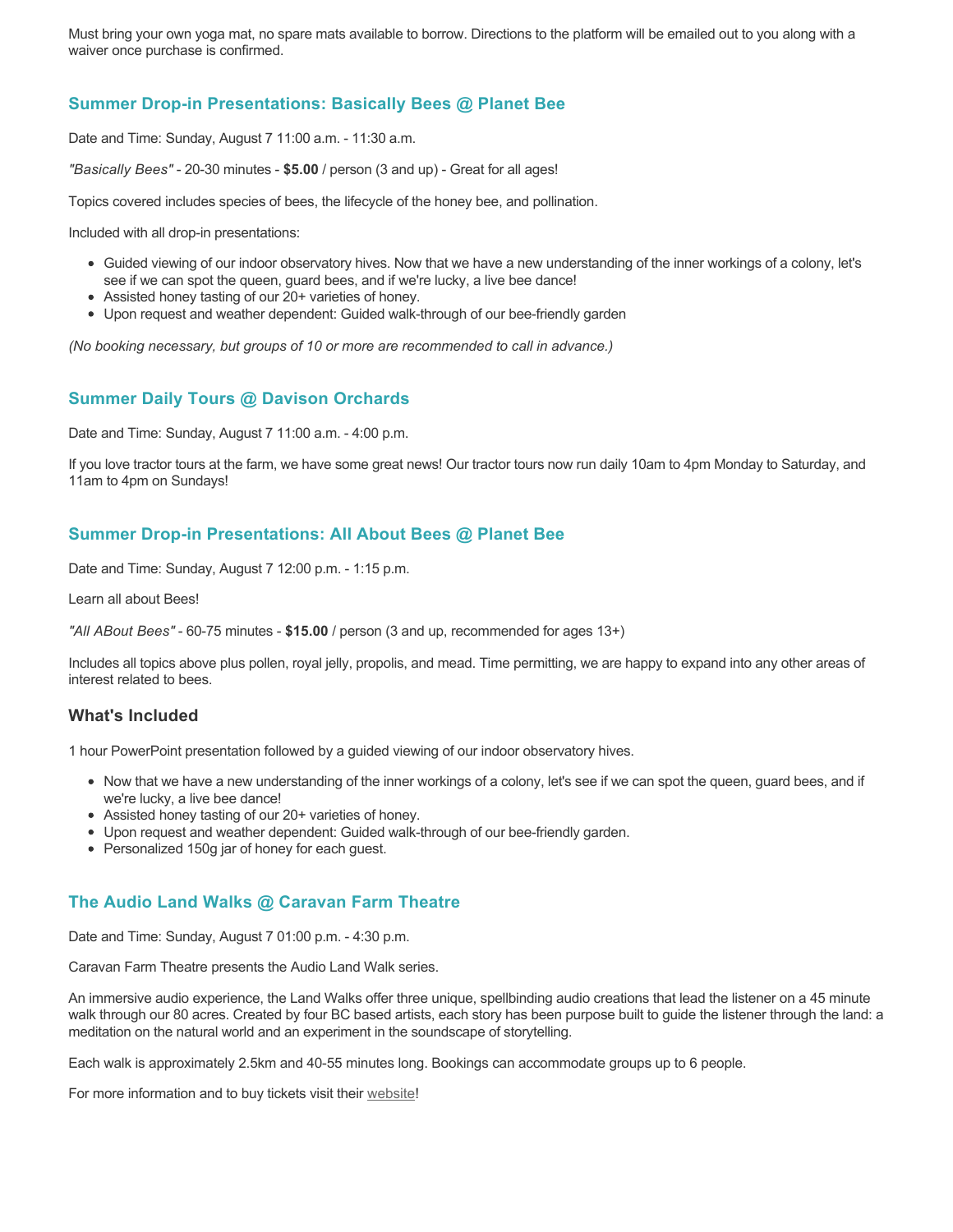# **Summer Drop-in Presentations: Basically Bees @ Planet Bee**

Date and Time: Sunday, August 7 02:00 p.m. - 2:30 p.m.

*"Basically Bees"* - 20-30 minutes - **\$5.00** / person (3 and up) - Great for all ages!

Topics covered includes species of bees, the lifecycle of the honey bee, and pollination.

Included with all drop-in presentations:

- Guided viewing of our indoor observatory hives. Now that we have a new understanding of the inner workings of a colony, let's see if we can spot the queen, guard bees, and if we're lucky, a live bee dance!
- Assisted honey tasting of our 20+ varieties of honey.
- Upon request and weather dependent: Guided walk-through of our bee-friendly garden

# **Monday, August 8, 2022**

## **Vernon Farmer's Market @ Kal Tire Place Parking Lot**

Date and Time: Monday, August 8 08:00 a.m. - 1:00 p.m.

Join us every Monday and Thursday morning from 8:00 am to 1:00 pm from April to October for the Vernon Farmers' Market!

We are proud to be one of the Okanagan's oldest farmers' markets! Our market showcases a diverse number of delicious foods and one-of-a-kind products, which are all grown, made or baked by our local vendors. Discover fresh produce, fruit, eggs, meat, cheese, baked goods, plants, flowers, hand crafted products & so much more at the Vernon Farmers' Market!

## **Audio Land Walks @ Caravan Farm Theatre**

Date and Time: Monday, August 8 09:00 a.m. - 5:00 p.m.

Caravan Farm Theatre presents the Audio Land Walk series.

An immersive audio experience, the Land Walks offer three unique, spellbinding audio creations that lead the listener on a 30 minute walk through our 80 acres. Created by four BC based artists, each story has been purpose built to guide the listener through the land: a meditation on the natural world and an experiment in the soundscape of storytelling.

Each walk is approximately 2.5km and 30-45 minutes long. Each booking can accommodate a group of up to 6 people.

Each guest will receive a sanitized MP3 player and a sanitized pair of over-ear headphones.

#### **Showtime:**

Click "[Buy Tickets](https://caravanfarmtheatre.com/show/the-land-walks/?ct=t%28EMAIL_CAMPAIGN_4_19_2022_13_43SEASON+2022%29&mc_cid=c02afad356&mc_eid=4778eb8892)" to see available times.

## **Summer Daily Tours @ Davison Orchards**

Date and Time: Monday, August 8 10:00 a.m. - 4:00 p.m.

If you love tractor tours at the farm, we have some great news! Our tractor tours now run daily 10am to 4pm Monday to Saturday, and 11am to 4pm on Sundays!

## **Summer Drop-in Presentations: Basically Bees @ Planet Bee**

Date and Time: Monday, August 8 11:00 a.m. - 11:30 a.m.

*"Basically Bees"* - 20-30 minutes - **\$5.00** / person (3 and up) - Great for all ages!

Topics covered includes species of bees, the lifecycle of the honey bee, and pollination.

Included with all drop-in presentations:

- Guided viewing of our indoor observatory hives. Now that we have a new understanding of the inner workings of a colony, let's see if we can spot the queen, guard bees, and if we're lucky, a live bee dance!
- Assisted honey tasting of our 20+ varieties of honey.
- Upon request and weather dependent: Guided walk-through of our bee-friendly garden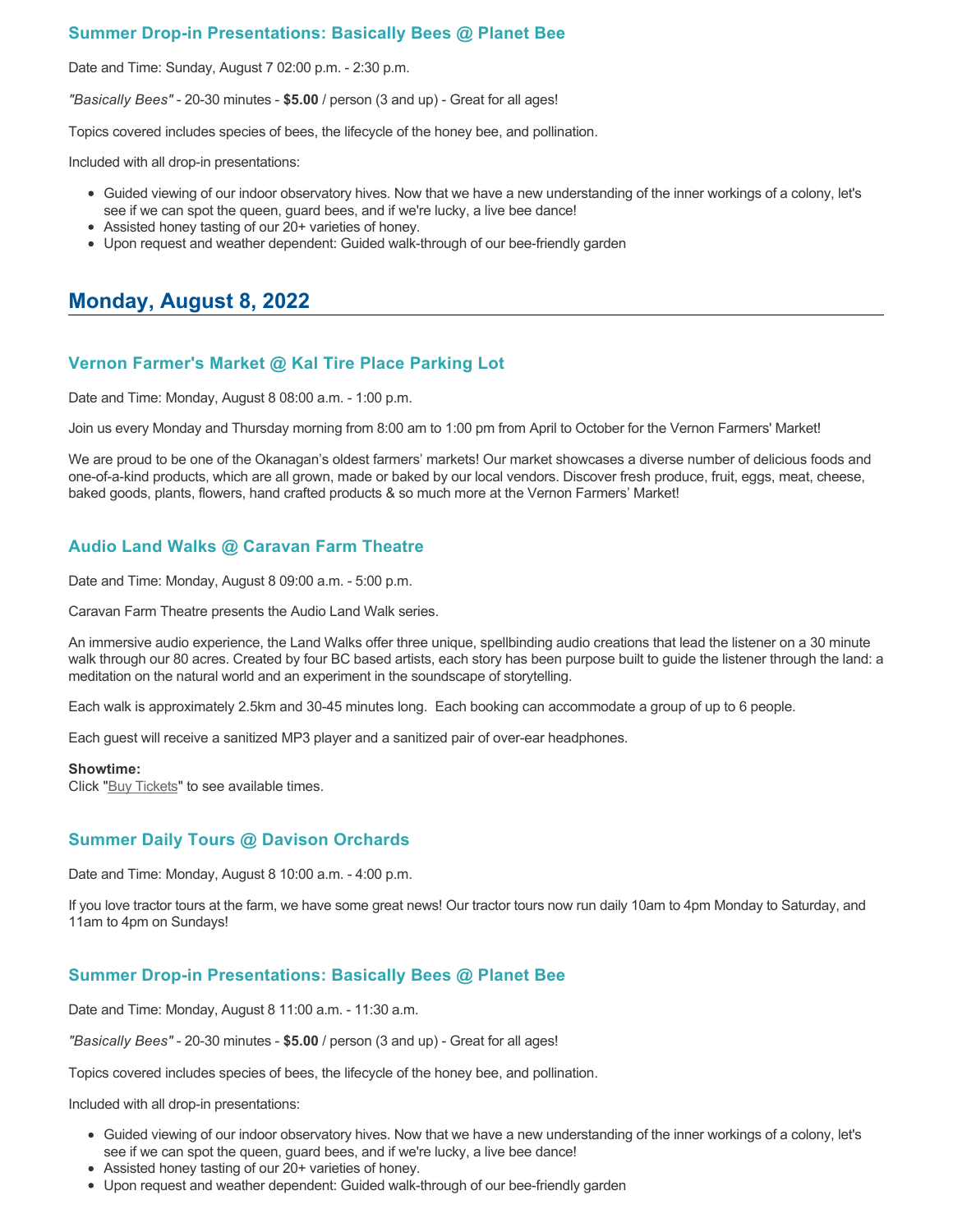# **Summer Drop-in Presentations: All About Bees @ Planet Bee**

Date and Time: Monday, August 8 12:00 p.m. - 1:15 p.m.

Learn all about Bees!

*"All ABout Bees"* - 60-75 minutes - **\$15.00** / person (3 and up, recommended for ages 13+)

Includes all topics above plus pollen, royal jelly, propolis, and mead. Time permitting, we are happy to expand into any other areas of interest related to bees.

## **What's Included**

1 hour PowerPoint presentation followed by a guided viewing of our indoor observatory hives.

- Now that we have a new understanding of the inner workings of a colony, let's see if we can spot the queen, guard bees, and if we're lucky, a live bee dance!
- Assisted honey tasting of our 20+ varieties of honey.
- Upon request and weather dependent: Guided walk-through of our bee-friendly garden.
- Personalized 150g jar of honey for each guest.

# **Summer Drop-in Presentations: Basically Bees @ Planet Bee**

Date and Time: Monday, August 8 02:00 p.m. - 2:30 p.m.

*"Basically Bees"* - 20-30 minutes - **\$5.00** / person (3 and up) - Great for all ages!

Topics covered includes species of bees, the lifecycle of the honey bee, and pollination.

Included with all drop-in presentations:

- Guided viewing of our indoor observatory hives. Now that we have a new understanding of the inner workings of a colony, let's see if we can spot the queen, guard bees, and if we're lucky, a live bee dance!
- Assisted honey tasting of our 20+ varieties of honey.
- Upon request and weather dependent: Guided walk-through of our bee-friendly garden

# **Tuesday, August 9, 2022**

## **Audio Land Walks @ Caravan Farm Theatre**

Date and Time: Tuesday, August 9 09:00 a.m. - 5:00 p.m.

Caravan Farm Theatre presents the Audio Land Walk series.

An immersive audio experience, the Land Walks offer three unique, spellbinding audio creations that lead the listener on a 30 minute walk through our 80 acres. Created by four BC based artists, each story has been purpose built to guide the listener through the land: a meditation on the natural world and an experiment in the soundscape of storytelling.

Each walk is approximately 2.5km and 30-45 minutes long. Each booking can accommodate a group of up to 6 people.

Each guest will receive a sanitized MP3 player and a sanitized pair of over-ear headphones.

#### **Showtime:**

Click "[Buy Tickets](https://caravanfarmtheatre.com/show/the-land-walks/?ct=t%28EMAIL_CAMPAIGN_4_19_2022_13_43SEASON+2022%29&mc_cid=c02afad356&mc_eid=4778eb8892)" to see available times.

## **Summer Daily Tours @ Davison Orchards**

Date and Time: Tuesday, August 9 10:00 a.m. - 4:00 p.m.

If you love tractor tours at the farm, we have some great news! Our tractor tours now run daily 10am to 4pm Monday to Saturday, and 11am to 4pm on Sundays!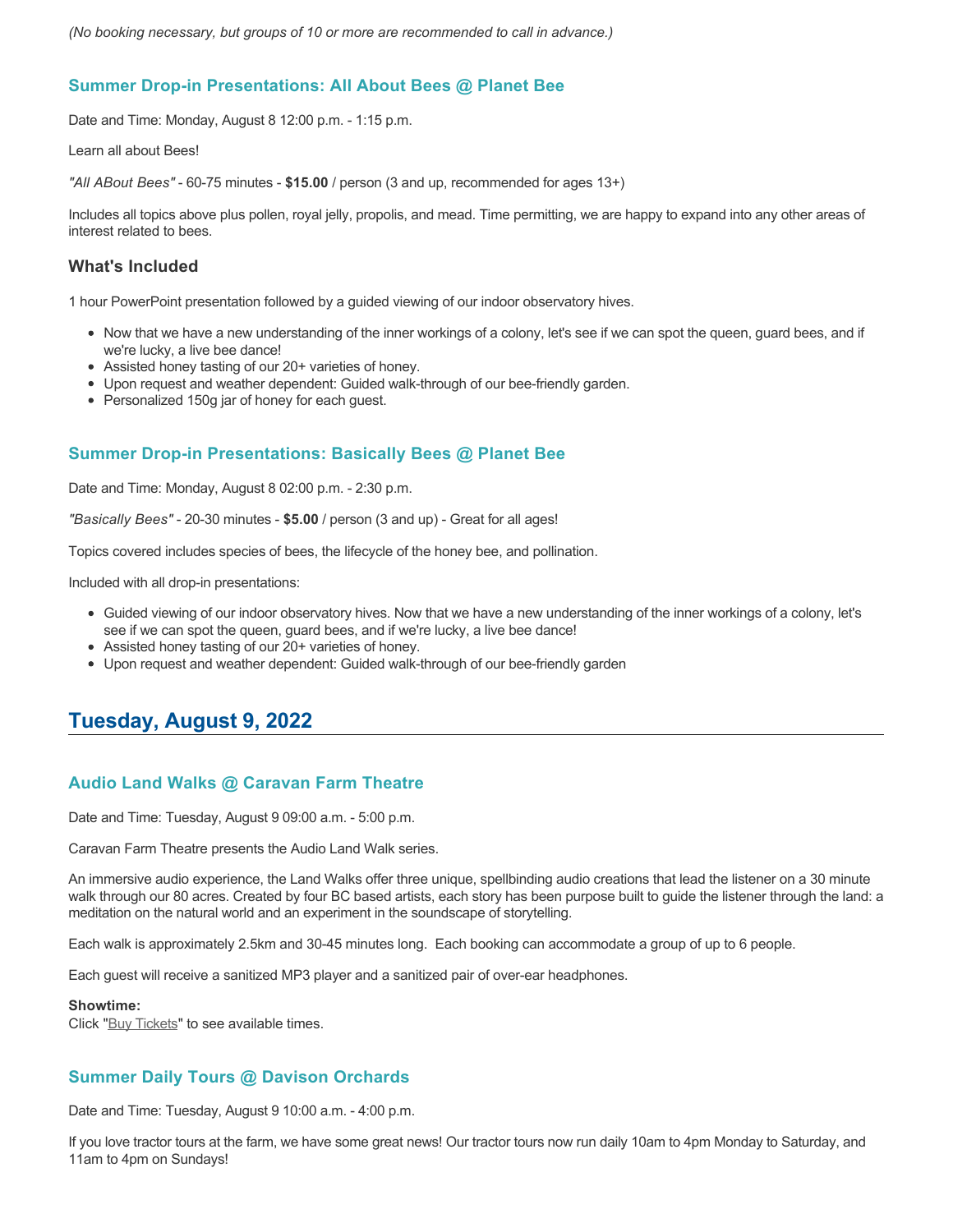# **Private Tours @ Mackie Lake House**

Date and Time: Tuesday, August 9 10:00 a.m. - 4:00 p.m.

A tale of three teapots, a rattlesnake hunting Reverend, and a gift from the King of Naples! Discover these and a multitude of other fascinating stories at this historic grand home.

Pre-booked tours are available starting May 1, 2022. Tours can be booked from 10am-4pm Tuesdays, Wednesdays and Thursdays ONLY. We are currently unable to facilitate weekend tours due to spring and summer events.

Please call 250-545-1019 to reserve.

Tickets are \$13 per person – \$5 for young children.

Refreshing beverages are available for purchase after your tour as you enjoy the grounds at Mackie Lake House.

## **Summer Drop-in Presentations: Basically Bees @ Planet Bee**

Date and Time: Tuesday, August 9 11:00 a.m. - 11:30 a.m.

*"Basically Bees"* - 20-30 minutes - **\$5.00** / person (3 and up) - Great for all ages!

Topics covered includes species of bees, the lifecycle of the honey bee, and pollination.

Included with all drop-in presentations:

- Guided viewing of our indoor observatory hives. Now that we have a new understanding of the inner workings of a colony, let's see if we can spot the queen, guard bees, and if we're lucky, a live bee dance!
- Assisted honey tasting of our 20+ varieties of honey.
- Upon request and weather dependent: Guided walk-through of our bee-friendly garden

*(No booking necessary, but groups of 10 or more are recommended to call in advance.)*

## **Summer Drop-in Presentations: All About Bees @ Planet Bee**

Date and Time: Tuesday, August 9 12:00 p.m. - 1:15 p.m.

Learn all about Bees!

*"All ABout Bees"* - 60-75 minutes - **\$15.00** / person (3 and up, recommended for ages 13+)

Includes all topics above plus pollen, royal jelly, propolis, and mead. Time permitting, we are happy to expand into any other areas of interest related to bees.

## **What's Included**

1 hour PowerPoint presentation followed by a guided viewing of our indoor observatory hives.

- Now that we have a new understanding of the inner workings of a colony, let's see if we can spot the queen, guard bees, and if we're lucky, a live bee dance!
- Assisted honey tasting of our 20+ varieties of honey.
- Upon request and weather dependent: Guided walk-through of our bee-friendly garden.
- Personalized 150g jar of honey for each guest.

## **Summer Drop-in Presentations: Basically Bees @ Planet Bee**

Date and Time: Tuesday, August 9 02:00 p.m. - 2:30 p.m.

*"Basically Bees"* - 20-30 minutes - **\$5.00** / person (3 and up) - Great for all ages!

Topics covered includes species of bees, the lifecycle of the honey bee, and pollination.

Included with all drop-in presentations:

- Guided viewing of our indoor observatory hives. Now that we have a new understanding of the inner workings of a colony, let's see if we can spot the queen, guard bees, and if we're lucky, a live bee dance!
- Assisted honey tasting of our 20+ varieties of honey.
- Upon request and weather dependent: Guided walk-through of our bee-friendly garden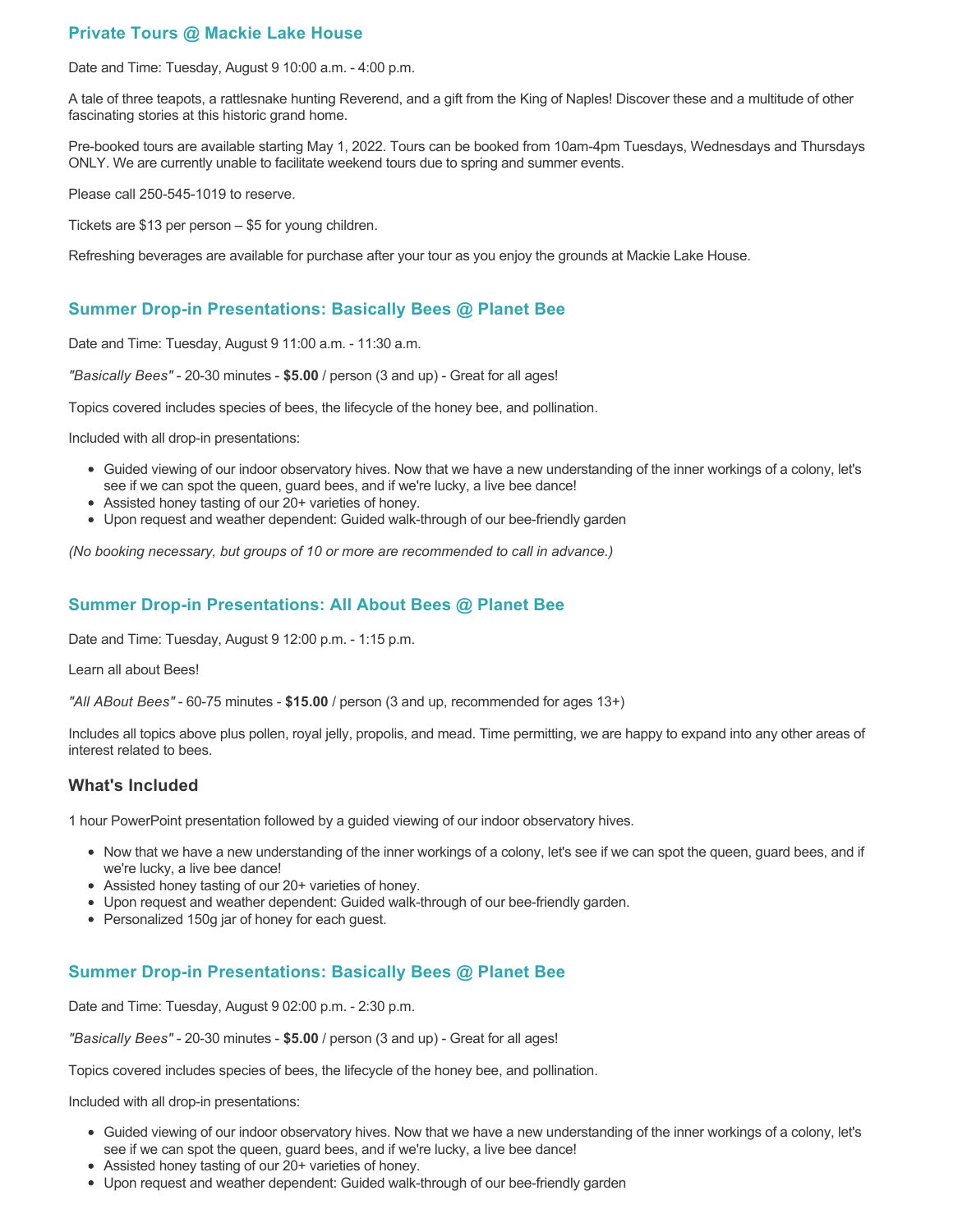# **Kalamalka Garden (K'nmaĺka? Sәnqâĺtәn) Indigenous Garden Tours @ Okanagan College**

Date and Time: Tuesday, August 9 02:00 p.m. - 3:30 p.m.

The tour of Kalamalka Garden will allow visitors to learn a brief history of Syilx (pronounced: see-eel), who are the Indigenous people of the Okanagan - and the Captikʷł (pronounced: chap-teek-cool) which are the stories, laws and cultural values of the Syilx Okanagan people, which have been passed down from generation to generation by oral tradition. Through these ancient stories, the Syilx have preserved their worldwide view and relationship with nature. Here at the Kalamalka Garden, guests will get to experience first hand the beauty and importance of both the Indigenous plant life and the traditional Indigenous knowledge that has existed for thousands of years, and still exists today.

Guests will have the opportunity to learn to identify traditional plants, understand how these plants are used for medicinal and food purposes, and see demonstrations of how to harvest and use the plants.

The tour presenter will provide short workshop on an Indigenous garden product and how it is grown, harvested and made into a gift. The workshop will explore the elements of traditional foods and medicines, history of the Okanagan area, Indigenous gardening techniques, and samples of foods from the garden.

# **Tour Details**

**DURATION:** Tours are available on Tuesdays and Thursdays starting at 2:00pm Tours are 1 hour – 1.5 hour.

**RATES:** \$30.00 – Adults \$5.00 – Children under 16 years old

All proceeds from the Garden Tours are used for operations.

Get your tickets [here!](https://www.eventbrite.ca/e/kalamalka-garden-tour-tickets-158617843239)

## **Live Music @ Range Lounge & Grill (Predator Ridge Resort)**

Date and Time: Tuesday, August 9 05:00 p.m. - 7:00 p.m.

During the summer, join us every Tuesday from 5 -7pm for our series of live music performances by local Okanagan artists.

Join us in Range & Lounge Grill to enjoy dinner during the event (dinner reservations are recommended).

## **Historic Downtown Mural Tours @ Greater Vernon Museum & Archives**

Date and Time: Tuesday, August 9 06:00 p.m. - 8:00 p.m.

The Historic Mural Tour takes you on a walking trip back into the past through Downtown Vernon. Discover all the places and ways our past meets our present.

Join our tour guides as they explore the lives and times of the individuals whose faces grace our city walls. Share in some of the stories of the people that helped create the vibrant, multicultural city that Vernon is today.

#### **Tour FAQs**

- Tours must be pre-booked. Tours will not run if there are no bookings.
- Tours are best for those aged 12+ with an intermediate level of activity anticipated (tours are ~5km and run from 1.5 2 hours).
- Comfortable shoes, layers of clothing, sunglasses and/or sun hat, raingear if necessary, water bottle, and camera are recommended.
- Tours go rain or shine and are non-refundable.
- For groups larger than 20, private bookings or community groups, please contact us for details.
- Tours start at the Museum & Archives of Vernon 3009 32nd Avenue

Get your tickets [here!](https://www.eventbrite.com/e/historic-downtown-mural-tours-tickets-304983342387)

# **Wednesday, August 10, 2022**

# **Audio Land Walks @ Caravan Farm Theatre**

Date and Time: Wednesday, August 10 09:00 a.m. - 5:00 p.m.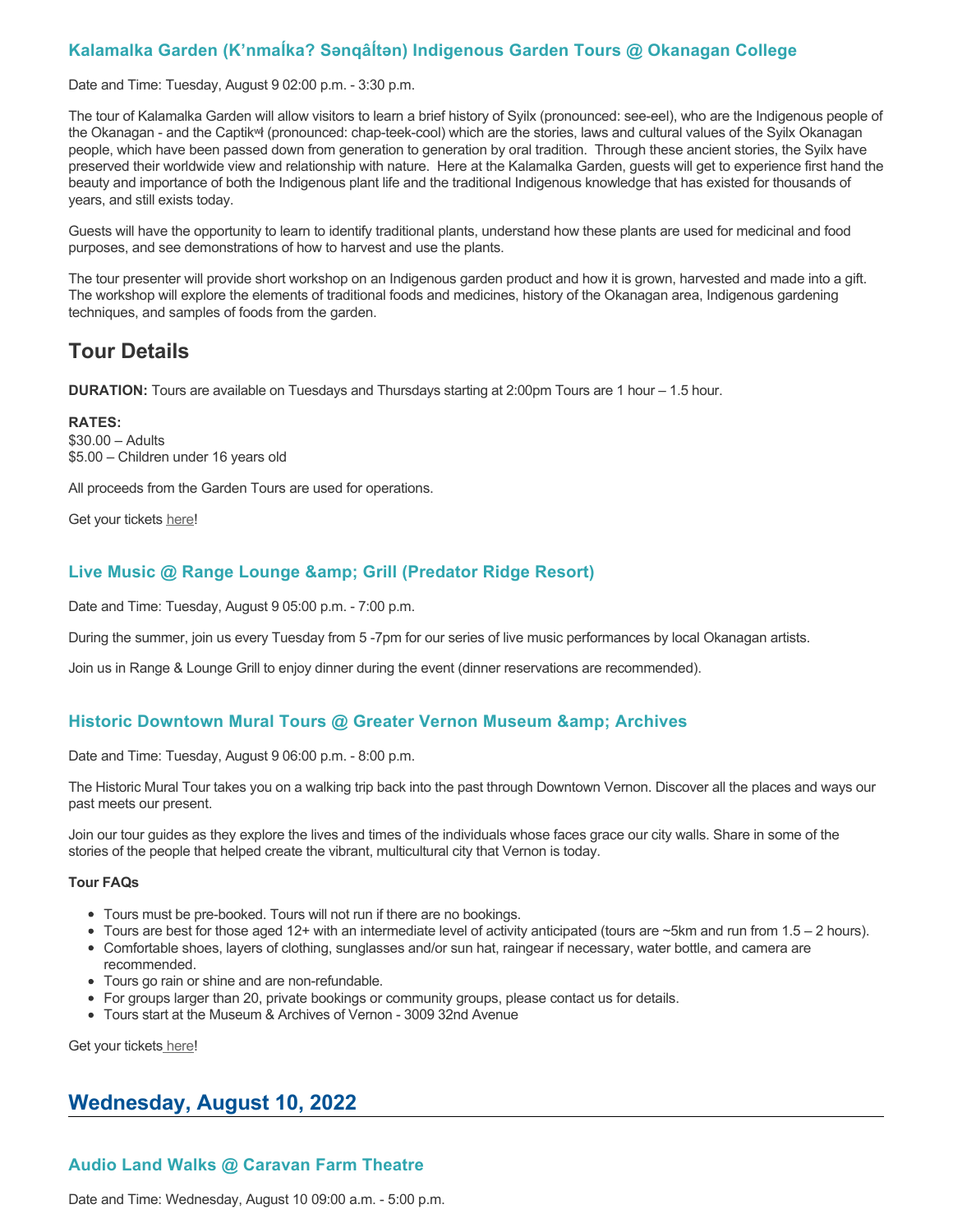Caravan Farm Theatre presents the Audio Land Walk series.

An immersive audio experience, the Land Walks offer three unique, spellbinding audio creations that lead the listener on a 30 minute walk through our 80 acres. Created by four BC based artists, each story has been purpose built to guide the listener through the land: a meditation on the natural world and an experiment in the soundscape of storytelling.

Each walk is approximately 2.5km and 30-45 minutes long. Each booking can accommodate a group of up to 6 people.

Each guest will receive a sanitized MP3 player and a sanitized pair of over-ear headphones.

**Showtime:**

Click "[Buy Tickets](https://caravanfarmtheatre.com/show/the-land-walks/?ct=t%28EMAIL_CAMPAIGN_4_19_2022_13_43SEASON+2022%29&mc_cid=c02afad356&mc_eid=4778eb8892)" to see available times.

# **Goat Yoga @ O'Keefe Ranch**

Date and Time: Wednesday, August 10 09:00 a.m. - 12:00 p.m.

Yoga with Goats is back! Join Samantha Richardson for a season of yoga with four legged friends.

Ticket includes a one-hour yoga session prior to the Ranch opening. Yoga is located outdoors in the company of the Ranch's goats. Each goat has its own personality to woo you over, whether they are looking for some extra scratches, trying to make you laugh or just want to take a nap under your downward dog, you never know what they will do!

Afterwards, enjoy the Ranches grounds, take a tour of the mansion, visit the general store, and explore the buildings. Each ticket includes a complimentary general store candy bag. If you book on a Saturday, you can also enjoy the many role play artists including live music and song, demonstrations, school sessions and much, much more. Allow yourself about 2 hours to see the grounds and another hour if you stay for lunch.

To book your tickets click [here!](https://tickets.ticketseller.ca/TheatreManager/1/login&event=3417)

## **Summer Daily Tours @ Davison Orchards**

Date and Time: Wednesday, August 10 10:00 a.m. - 4:00 p.m.

If you love tractor tours at the farm, we have some great news! Our tractor tours now run daily 10am to 4pm Monday to Saturday, and 11am to 4pm on Sundays!

## **Private Tours @ Mackie Lake House**

Date and Time: Wednesday, August 10 10:00 a.m. - 4:00 p.m.

A tale of three teapots, a rattlesnake hunting Reverend, and a gift from the King of Naples! Discover these and a multitude of other fascinating stories at this historic grand home.

Pre-booked tours are available starting May 1, 2022. Tours can be booked from 10am-4pm Tuesdays, Wednesdays and Thursdays ONLY. We are currently unable to facilitate weekend tours due to spring and summer events.

Please call 250-545-1019 to reserve.

Tickets are \$13 per person – \$5 for young children.

Refreshing beverages are available for purchase after your tour as you enjoy the grounds at Mackie Lake House.

## **Summer Drop-in Presentations: Basically Bees @ Planet Bee**

Date and Time: Wednesday, August 10 11:00 a.m. - 11:30 a.m.

*"Basically Bees"* - 20-30 minutes - **\$5.00** / person (3 and up) - Great for all ages!

Topics covered includes species of bees, the lifecycle of the honey bee, and pollination.

Included with all drop-in presentations:

- Guided viewing of our indoor observatory hives. Now that we have a new understanding of the inner workings of a colony, let's see if we can spot the queen, guard bees, and if we're lucky, a live bee dance!
- Assisted honey tasting of our 20+ varieties of honey.
- Upon request and weather dependent: Guided walk-through of our bee-friendly garden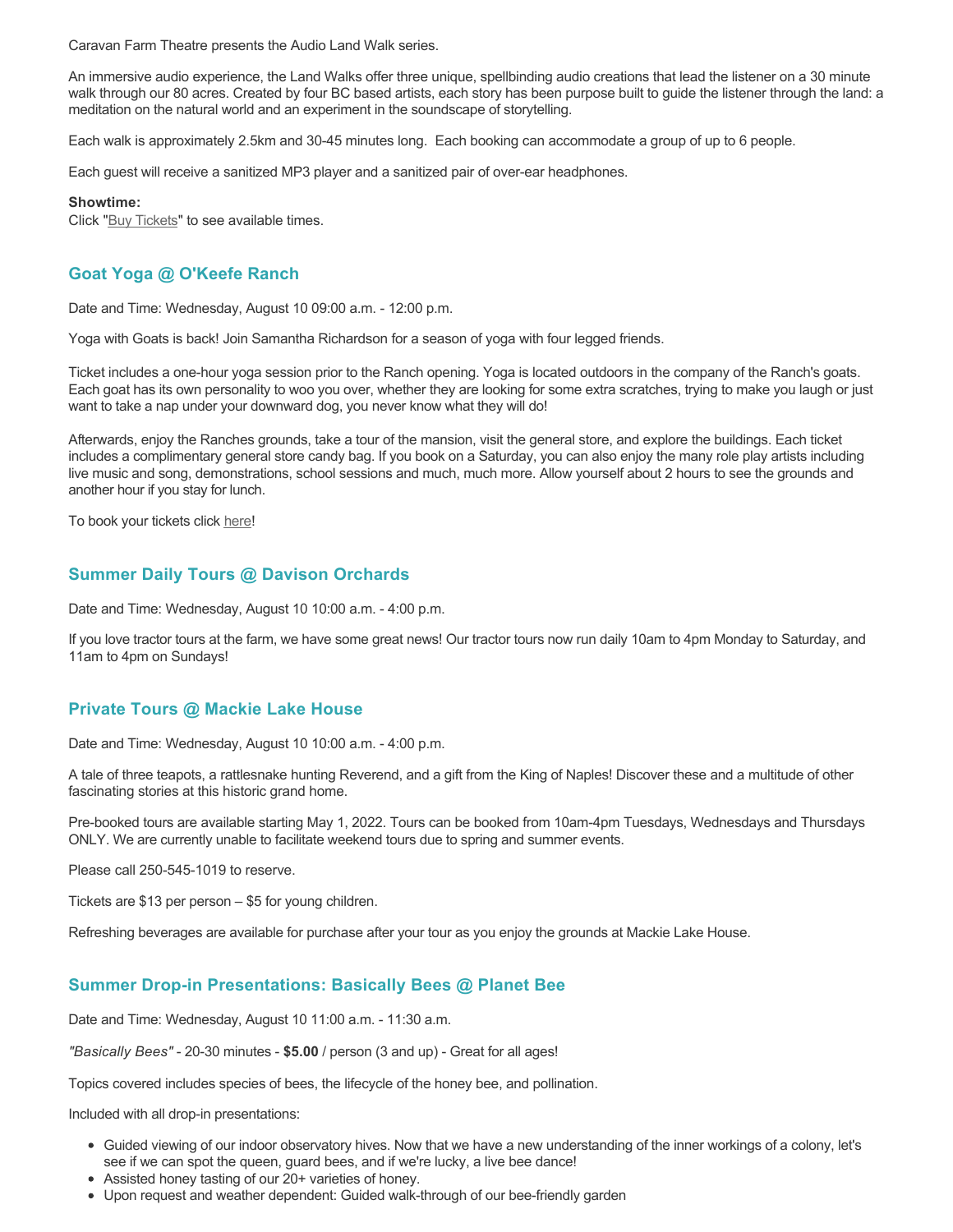## **Summer Drop-in Presentations: All About Bees @ Planet Bee**

Date and Time: Wednesday, August 10 12:00 p.m. - 1:15 p.m.

Learn all about Bees!

*"All ABout Bees"* - 60-75 minutes - **\$15.00** / person (3 and up, recommended for ages 13+)

Includes all topics above plus pollen, royal jelly, propolis, and mead. Time permitting, we are happy to expand into any other areas of interest related to bees.

#### **What's Included**

1 hour PowerPoint presentation followed by a guided viewing of our indoor observatory hives.

- Now that we have a new understanding of the inner workings of a colony, let's see if we can spot the queen, guard bees, and if we're lucky, a live bee dance!
- Assisted honey tasting of our 20+ varieties of honey.
- Upon request and weather dependent: Guided walk-through of our bee-friendly garden.
- Personalized 150g jar of honey for each guest.

## **Summer Drop-in Presentations: Basically Bees @ Planet Bee**

Date and Time: Wednesday, August 10 02:00 p.m. - 2:30 p.m.

*"Basically Bees"* - 20-30 minutes - **\$5.00** / person (3 and up) - Great for all ages!

Topics covered includes species of bees, the lifecycle of the honey bee, and pollination.

Included with all drop-in presentations:

- Guided viewing of our indoor observatory hives. Now that we have a new understanding of the inner workings of a colony, let's see if we can spot the queen, guard bees, and if we're lucky, a live bee dance!
- Assisted honey tasting of our 20+ varieties of honey.
- Upon request and weather dependent: Guided walk-through of our bee-friendly garden

## **Wahine Wednesday (SUP'n Social Paddle Night) @ Kalavida Surf Shop**

Date and Time: Wednesday, August 10 06:00 p.m.

A weekly womens SUP'n social paddle night! Wahine Wednesdays are all about the girls getting together on the water – *The Ladies of the Lake!* Launching from Kal Beach, each week will include something a little different – it could be a soothing sunset paddle, a cruise alongside the Okanagan Rail Trail, story telling, or maybe even a yoga move or two.

#### **How to Register?**

No need to pre-register, just drop in and register between 5pm-5:45pm each Wednesday.

#### **What's Included?**

Beverages, snacks and good vibes are supplied after the paddle. Each week will feature a new sponsor

#### **How Much?**

\$5.00 with your own board and gear \$20.00 – Includes board rental (includes pfd and paddle)

#### **Who should join in?**

This is a group paddle for those who have some experience paddle boarding. If you are new to SUP, we encourage you to rent a couple of times before joining a Wahine Paddle Night.

#### **Wahine Warm-Up**

5:30-5:50pm – Get warmed up before the official start of the paddle. 6pm: Group departs from Kal Beach

#### **Where to Park?**

We have limited space in our parking lot. If you have your own board, drop it at Kal Beach on the West side of the beach and park at Kal Beach Parking Lot or along WestKal Road. We have staff at the beach from 5:30pm onward so your board should be safe there.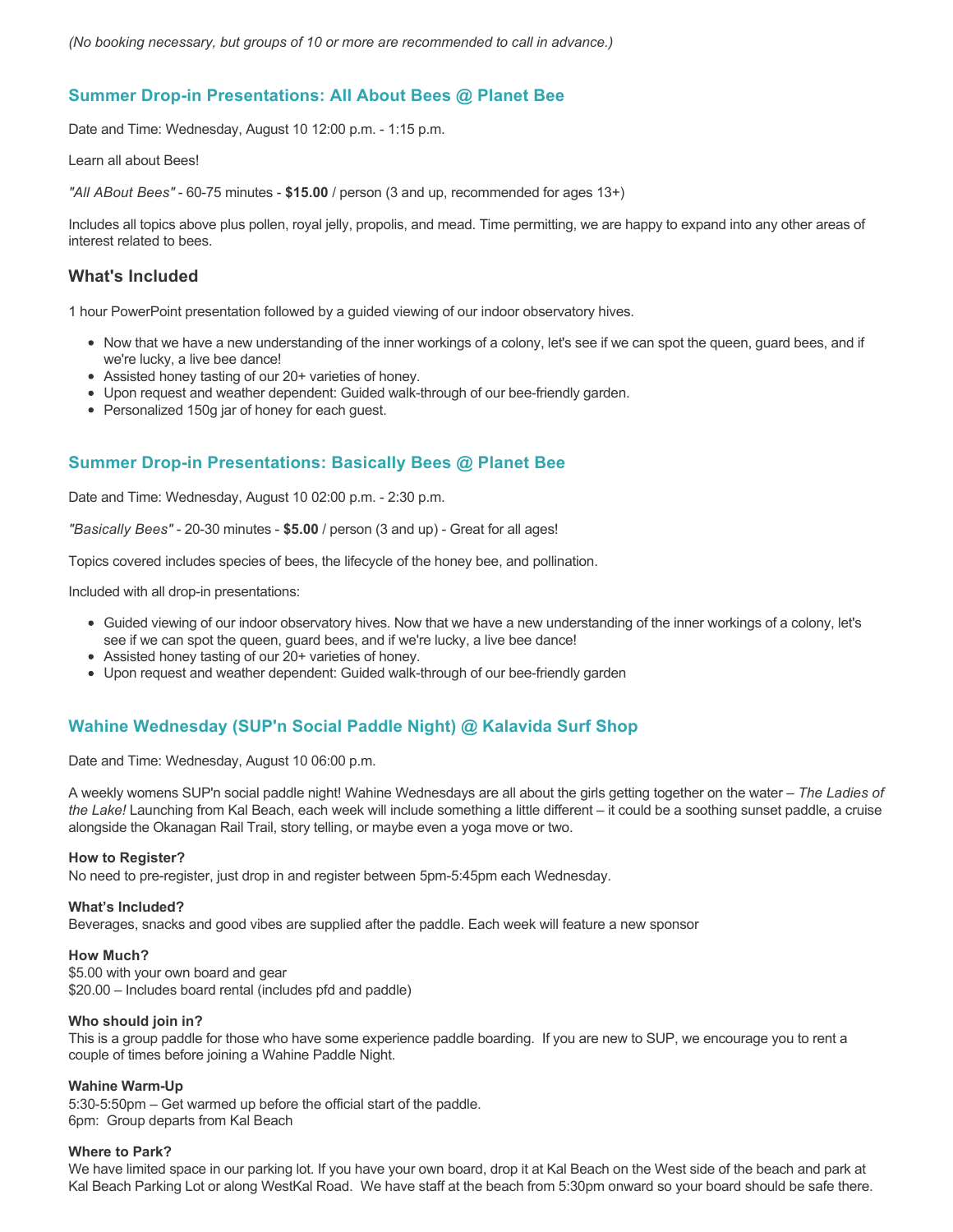# **Sunset Stretch & amp; Sip @ Predator Ridge Resort**

Date and Time: Wednesday, August 10 06:00 p.m.

Wind down on with us from 6-8pm with a deep stretch on the outdoor yoga platform at [Predator Ridge](https://www.predatorridge.com/events) while watching the sunset . One ticket includes a guided moderate 18-minute hike up to the platform, a 60 minute yoga flow while you take in the spectacular view of Okanagan Lake and move and flow with your breath.

After Savasana enjoy a glass of local Okanagan wine as you watch the sunset over the hills from the Namaste Platform.

This class is a perfect end to a long day of riding, hiking or golfing. We meet at 6pm: directions to the meeting spot will be emailed to you once purchase is confirmed. Please wear hiking shoes, bring water, and your own mat. All levels welcome.

Purchase your own individual box of charcuterie from [Crudité & Co.](https://cruditeandco.com/product/picnic-platter/) and we will bring it to the platform for you to enjoy after class! Order must be placed with plenty of notice, minimum 48 hours.

\*Please book early as spaces are limited\*

All classes are outdoors so please prepare for the weather. Vaccination passports not required.

# **Thursday, August 11, 2022**

# **Vernon Farmer's Market @ Kal Tire Place Parking Lot**

Date and Time: Thursday, August 11 08:00 a.m. - 1:00 p.m.

Join us every Monday and Thursday morning from 8:00 am to 1:00 pm from April to October for the Vernon Farmers' Market!

We are proud to be one of the Okanagan's oldest farmers' markets! Our market showcases a diverse number of delicious foods and one-of-a-kind products, which are all grown, made or baked by our local vendors. Discover fresh produce, fruit, eggs, meat, cheese, baked goods, plants, flowers, hand crafted products & so much more at the Vernon Farmers' Market!

## **Audio Land Walks @ Caravan Farm Theatre**

Date and Time: Thursday, August 11 09:00 a.m. - 5:00 p.m.

Caravan Farm Theatre presents the Audio Land Walk series.

An immersive audio experience, the Land Walks offer three unique, spellbinding audio creations that lead the listener on a 30 minute walk through our 80 acres. Created by four BC based artists, each story has been purpose built to guide the listener through the land: a meditation on the natural world and an experiment in the soundscape of storytelling.

Each walk is approximately 2.5km and 30-45 minutes long. Each booking can accommodate a group of up to 6 people.

Each guest will receive a sanitized MP3 player and a sanitized pair of over-ear headphones.

#### **Showtime:**

Click "[Buy Tickets](https://caravanfarmtheatre.com/show/the-land-walks/?ct=t%28EMAIL_CAMPAIGN_4_19_2022_13_43SEASON+2022%29&mc_cid=c02afad356&mc_eid=4778eb8892)" to see available times.

## **Summer Daily Tours @ Davison Orchards**

Date and Time: Thursday, August 11 10:00 a.m. - 4:00 p.m.

If you love tractor tours at the farm, we have some great news! Our tractor tours now run daily 10am to 4pm Monday to Saturday, and 11am to 4pm on Sundays!

## **Private Tours @ Mackie Lake House**

Date and Time: Thursday, August 11 10:00 a.m. - 4:00 p.m.

A tale of three teapots, a rattlesnake hunting Reverend, and a gift from the King of Naples! Discover these and a multitude of other fascinating stories at this historic grand home.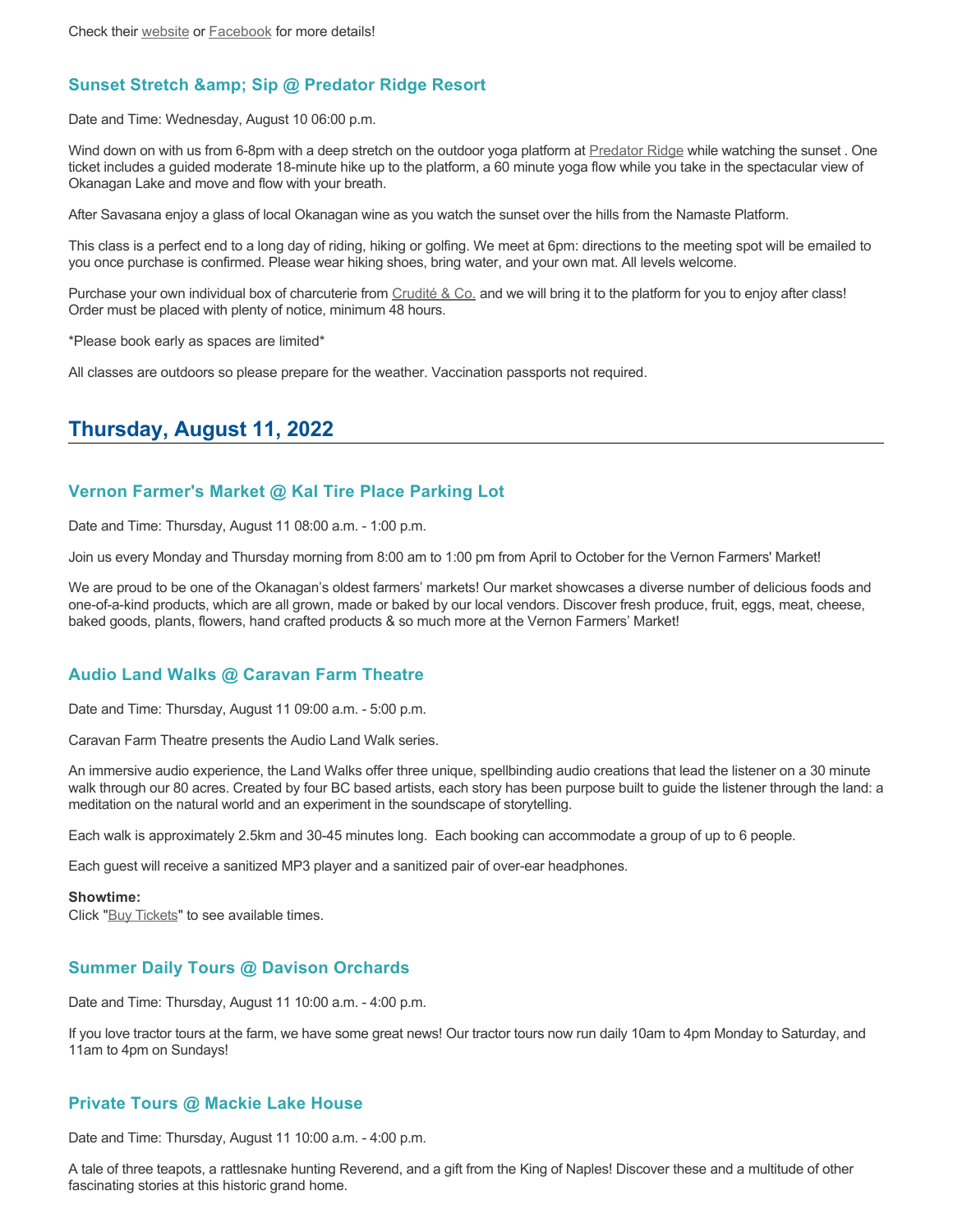Pre-booked tours are available starting May 1, 2022. Tours can be booked from 10am-4pm Tuesdays, Wednesdays and Thursdays ONLY. We are currently unable to facilitate weekend tours due to spring and summer events.

Please call 250-545-1019 to reserve.

Tickets are \$13 per person – \$5 for young children.

Refreshing beverages are available for purchase after your tour as you enjoy the grounds at Mackie Lake House.

#### **Summer Drop-in Presentations: Basically Bees @ Planet Bee**

Date and Time: Thursday, August 11 11:00 a.m. - 11:30 a.m.

*"Basically Bees"* - 20-30 minutes - **\$5.00** / person (3 and up) - Great for all ages!

Topics covered includes species of bees, the lifecycle of the honey bee, and pollination.

Included with all drop-in presentations:

- Guided viewing of our indoor observatory hives. Now that we have a new understanding of the inner workings of a colony, let's see if we can spot the queen, guard bees, and if we're lucky, a live bee dance!
- Assisted honey tasting of our 20+ varieties of honey.
- Upon request and weather dependent: Guided walk-through of our bee-friendly garden

*(No booking necessary, but groups of 10 or more are recommended to call in advance.)*

#### **Summer Drop-in Presentations: All About Bees @ Planet Bee**

Date and Time: Thursday, August 11 12:00 p.m. - 1:15 p.m.

Learn all about Bees!

*"All ABout Bees"* - 60-75 minutes - **\$15.00** / person (3 and up, recommended for ages 13+)

Includes all topics above plus pollen, royal jelly, propolis, and mead. Time permitting, we are happy to expand into any other areas of interest related to bees.

## **What's Included**

1 hour PowerPoint presentation followed by a guided viewing of our indoor observatory hives.

- Now that we have a new understanding of the inner workings of a colony, let's see if we can spot the queen, guard bees, and if we're lucky, a live bee dance!
- Assisted honey tasting of our 20+ varieties of honey.
- Upon request and weather dependent: Guided walk-through of our bee-friendly garden.
- Personalized 150g jar of honey for each guest.

## **Summer Drop-in Presentations: Basically Bees @ Planet Bee**

Date and Time: Thursday, August 11 02:00 p.m. - 2:30 p.m.

*"Basically Bees"* - 20-30 minutes - **\$5.00** / person (3 and up) - Great for all ages!

Topics covered includes species of bees, the lifecycle of the honey bee, and pollination.

Included with all drop-in presentations:

- Guided viewing of our indoor observatory hives. Now that we have a new understanding of the inner workings of a colony, let's see if we can spot the queen, guard bees, and if we're lucky, a live bee dance!
- Assisted honey tasting of our 20+ varieties of honey.
- Upon request and weather dependent: Guided walk-through of our bee-friendly garden

# **Kalamalka Garden (K'nmaĺka? Sәnqâĺtәn) Indigenous Garden Tours @ Okanagan College**

Date and Time: Thursday, August 11 02:00 p.m. - 3:30 p.m.

The tour of Kalamalka Garden will allow visitors to learn a brief history of Syilx (pronounced: see-eel), who are the Indigenous people of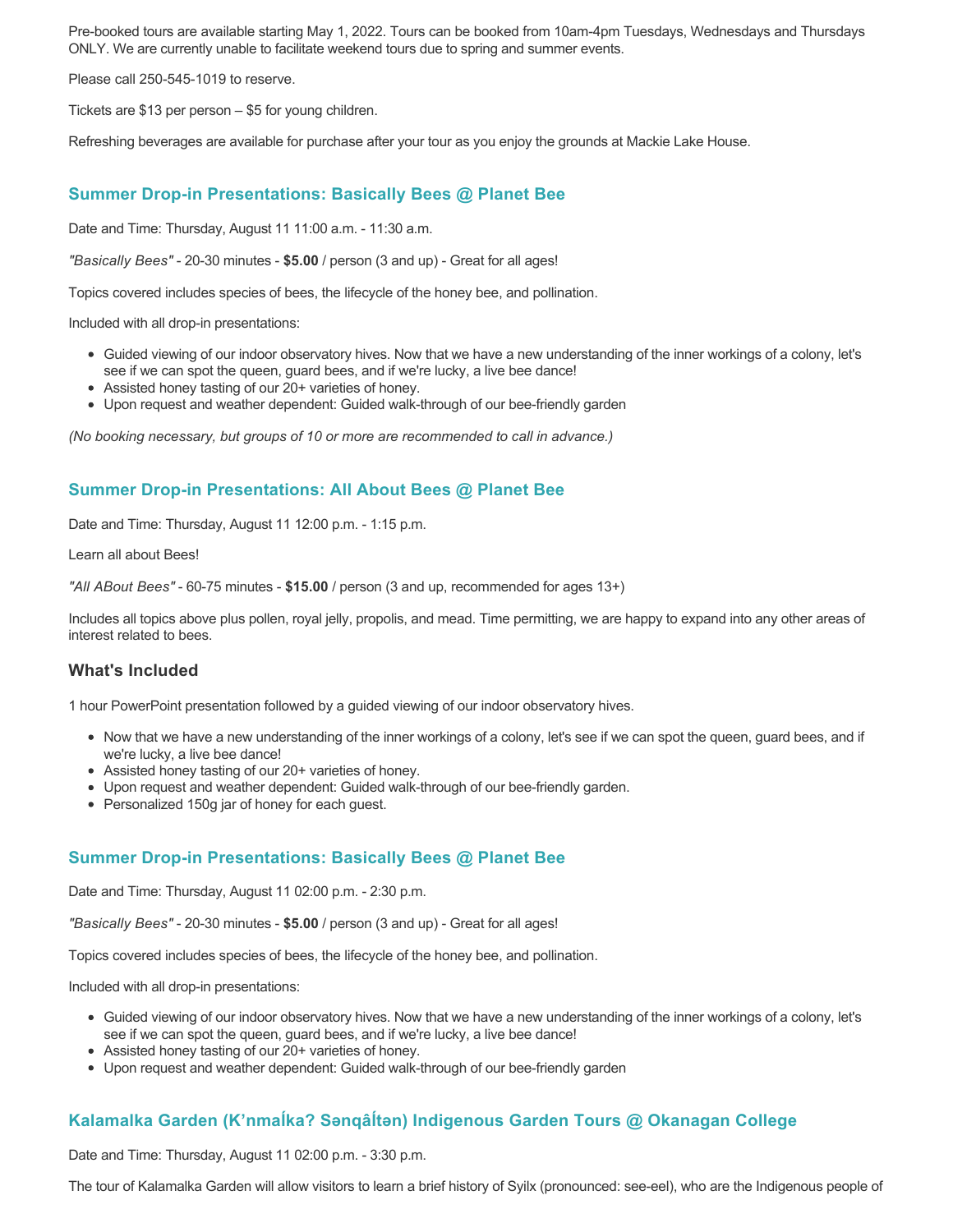the Okanagan - and the Captikʷł (pronounced: chap-teek-cool) which are the stories, laws and cultural values of the Syilx Okanagan people, which have been passed down from generation to generation by oral tradition. Through these ancient stories, the Syilx have preserved their worldwide view and relationship with nature. Here at the Kalamalka Garden, guests will get to experience first hand the beauty and importance of both the Indigenous plant life and the traditional Indigenous knowledge that has existed for thousands of years, and still exists today.

Guests will have the opportunity to learn to identify traditional plants, understand how these plants are used for medicinal and food purposes, and see demonstrations of how to harvest and use the plants.

The tour presenter will provide short workshop on an Indigenous garden product and how it is grown, harvested and made into a gift. The workshop will explore the elements of traditional foods and medicines, history of the Okanagan area, Indigenous gardening techniques, and samples of foods from the garden.

# **Tour Details**

**DURATION:** Tours are available on Tuesdays and Thursdays starting at 2:00pm Tours are 1 hour – 1.5 hour.

#### **RATES:**

\$30.00 – Adults \$5.00 – Children under 16 years old

All proceeds from the Garden Tours are used for operations.

Get your tickets [here!](https://www.eventbrite.ca/e/kalamalka-garden-tour-tickets-158617843239)

# **Downtown Sounds @ 2900 Plaza**

Date and Time: Thursday, August 11 06:00 p.m. - 7:30 p.m.

Join us at the 2900 Plaza every Thursday this summer to enjoy some awesome (free) music from 6pm-7:30pm!

July 7- Feet First July 14- The Garcia Band July 21- Forty Foot Fred July 28- The Rockin Horse Band August 4- The Shawn Lightfoot Band August 11- The Keys August 18- The Young'uns August 25- Chipko Jones Check the [Downtown Vernon Associations Facebook](https://www.facebook.com/downtownvernon/) for more details!

# **Friday, August 12, 2022**

# **Audio Land Walks @ Caravan Farm Theatre**

Date and Time: Friday, August 12 09:00 a.m. - 5:00 p.m.

Caravan Farm Theatre presents the Audio Land Walk series.

An immersive audio experience, the Land Walks offer three unique, spellbinding audio creations that lead the listener on a 30 minute walk through our 80 acres. Created by four BC based artists, each story has been purpose built to guide the listener through the land: a meditation on the natural world and an experiment in the soundscape of storytelling.

Each walk is approximately 2.5km and 30-45 minutes long. Each booking can accommodate a group of up to 6 people.

Each guest will receive a sanitized MP3 player and a sanitized pair of over-ear headphones.

#### **Showtime:**

Click "[Buy Tickets](https://caravanfarmtheatre.com/show/the-land-walks/?ct=t%28EMAIL_CAMPAIGN_4_19_2022_13_43SEASON+2022%29&mc_cid=c02afad356&mc_eid=4778eb8892)" to see available times.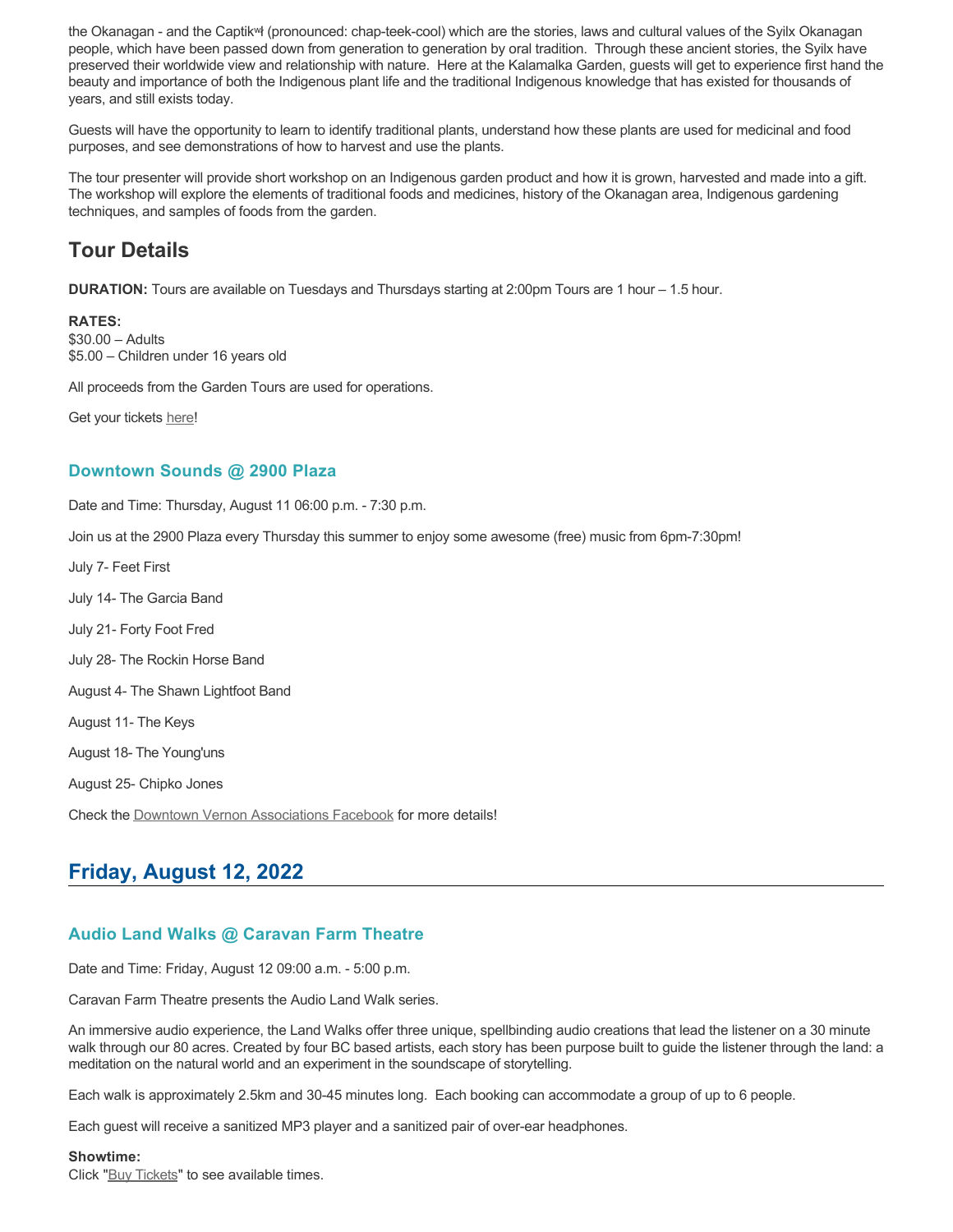# **Historic Downtown Mural Tours @ Greater Vernon Museum & Archives**

Date and Time: Friday, August 12 09:00 a.m. - 11:00 a.m.

The Historic Mural Tour takes you on a walking trip back into the past through Downtown Vernon. Discover all the places and ways our past meets our present.

Join our tour guides as they explore the lives and times of the individuals whose faces grace our city walls. Share in some of the stories of the people that helped create the vibrant, multicultural city that Vernon is today.

#### **Tour FAQs**

- Tours must be pre-booked. Tours will not run if there are no bookings.
- Tours are best for those aged 12+ with an intermediate level of activity anticipated (tours are  $\sim$ 5km and run from 1.5 2 hours).
- Comfortable shoes, layers of clothing, sunglasses and/or sun hat, raingear if necessary, water bottle, and camera are recommended.
- Tours go rain or shine and are non-refundable.
- For groups larger than 20, private bookings or community groups, please contact us for details.
- Tours start at the Museum & Archives of Vernon 3009 32 Avenue

Get your tickets [here!](https://www.eventbrite.com/e/historic-downtown-mural-tours-tickets-304983342387)

# **Summer Daily Tours @ Davison Orchards**

Date and Time: Friday, August 12 10:00 a.m. - 4:00 p.m.

If you love tractor tours at the farm, we have some great news! Our tractor tours now run daily 10am to 4pm Monday to Saturday, and 11am to 4pm on Sundays!

# **Summer Drop-in Presentations: Basically Bees @ Planet Bee**

Date and Time: Friday, August 12 11:00 a.m. - 11:30 a.m.

*"Basically Bees"* - 20-30 minutes - **\$5.00** / person (3 and up) - Great for all ages!

Topics covered includes species of bees, the lifecycle of the honey bee, and pollination.

Included with all drop-in presentations:

- Guided viewing of our indoor observatory hives. Now that we have a new understanding of the inner workings of a colony, let's see if we can spot the queen, guard bees, and if we're lucky, a live bee dance!
- Assisted honey tasting of our 20+ varieties of honey.
- Upon request and weather dependent: Guided walk-through of our bee-friendly garden

*(No booking necessary, but groups of 10 or more are recommended to call in advance.)*

# **Summer Drop-in Presentations: All About Bees @ Planet Bee**

Date and Time: Friday, August 12 12:00 p.m. - 1:15 p.m.

Learn all about Bees!

*"All ABout Bees"* - 60-75 minutes - **\$15.00** / person (3 and up, recommended for ages 13+)

Includes all topics above plus pollen, royal jelly, propolis, and mead. Time permitting, we are happy to expand into any other areas of interest related to bees.

## **What's Included**

1 hour PowerPoint presentation followed by a guided viewing of our indoor observatory hives.

- Now that we have a new understanding of the inner workings of a colony, let's see if we can spot the queen, guard bees, and if we're lucky, a live bee dance!
- Assisted honey tasting of our 20+ varieties of honey.
- Upon request and weather dependent: Guided walk-through of our bee-friendly garden.
- Personalized 150g jar of honey for each guest.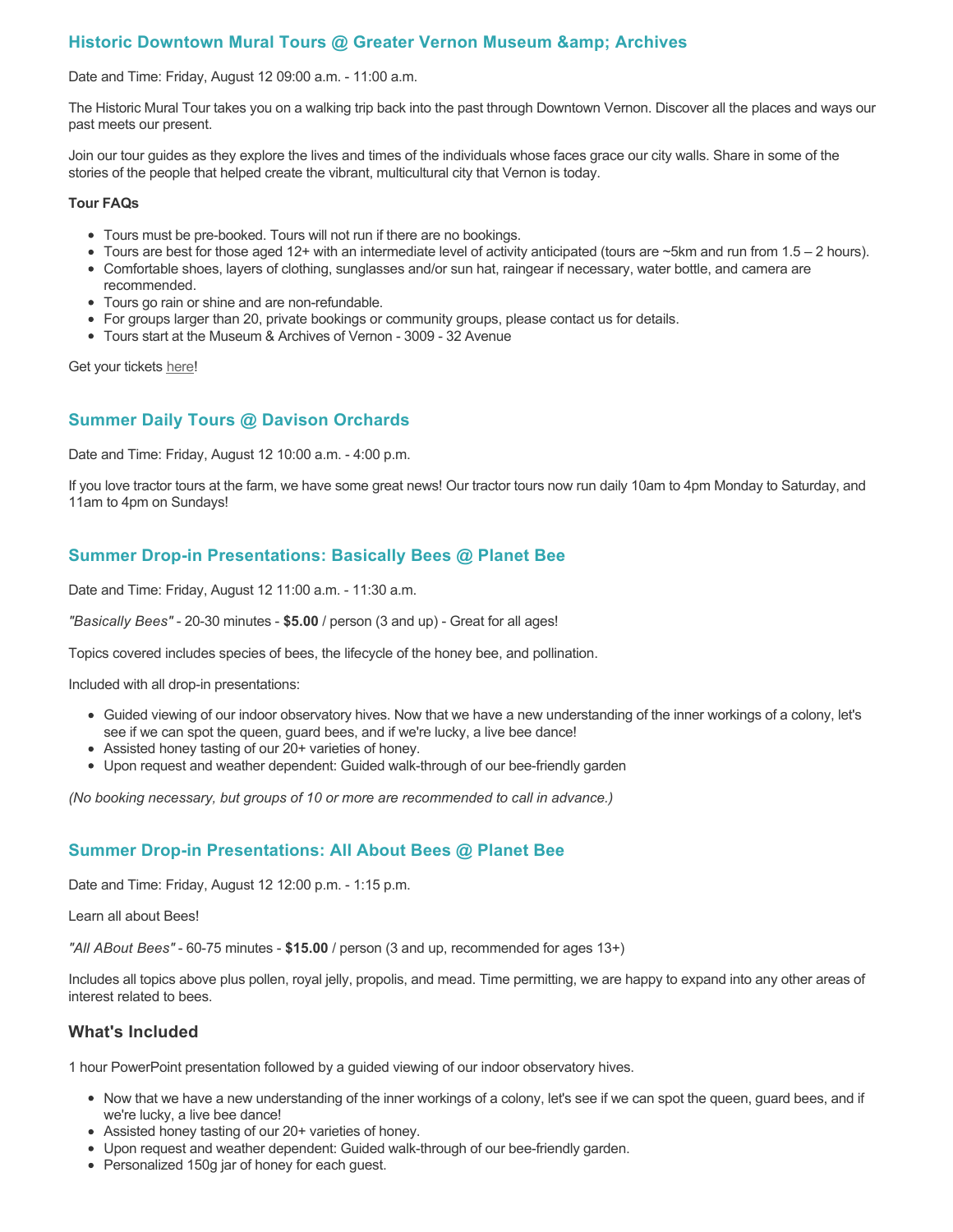# **The Audio Land Walks @ Caravan Farm Theatre**

Date and Time: Friday, August 12 01:00 p.m. - 4:30 p.m.

Caravan Farm Theatre presents the Audio Land Walk series.

An immersive audio experience, the Land Walks offer three unique, spellbinding audio creations that lead the listener on a 45 minute walk through our 80 acres. Created by four BC based artists, each story has been purpose built to guide the listener through the land: a meditation on the natural world and an experiment in the soundscape of storytelling.

Each walk is approximately 2.5km and 40-55 minutes long. Bookings can accommodate groups up to 6 people.

For more information and to buy tickets visit their [website!](https://caravanfarmtheatre.com/show/the-land-walks/)

## **Summer Drop-in Presentations: Basically Bees @ Planet Bee**

Date and Time: Friday, August 12 02:00 p.m. - 2:30 p.m.

*"Basically Bees"* - 20-30 minutes - **\$5.00** / person (3 and up) - Great for all ages!

Topics covered includes species of bees, the lifecycle of the honey bee, and pollination.

Included with all drop-in presentations:

- Guided viewing of our indoor observatory hives. Now that we have a new understanding of the inner workings of a colony, let's see if we can spot the queen, guard bees, and if we're lucky, a live bee dance!
- Assisted honey tasting of our 20+ varieties of honey.
- Upon request and weather dependent: Guided walk-through of our bee-friendly garden

## **Polson Artisan Night Market @ Polson Park**

Date and Time: Friday, August 12 04:00 p.m. - 8:00 p.m.

From May 20 to September 2, 2022, the Polson Artisan Night Market will be operating in Polson Park, Vernon BC.

Join us Friday nights at this fun event featuring 50 vendors from the surrounding area.

Come check out a mix of skilled local producers, makers and growers each week.

# **Friday Night Market @ The Vernon Community Arts Centre**

Date and Time: Friday, August 12 05:00 p.m. - 7:00 p.m.

Help the Vernon Community Arts Centre celebrate diversity in the arts! Come down to the Joining Hands Friday Night Market where you'll find an array of local art. Proceeds support local artists with diverse and differing abilities. The Joining Hands Program will be hosting these markets on the 2nd Friday of each month, as part of their Art for All initiative.

Mark your calendars and head down to the Vernon Community Arts Centre!

## **Music at Mackie Summer Concert Series @ Mackie Lake House**

Date and Time: Friday, August 12 05:00 p.m. - 10:00 p.m.

#### **Music at Mackie Summer Concert Series**

We're dedicating the first performance to all Father's and hope they had a wonderful Father's Day.

We're pleased to once again offer six (6) music events for the 2022 summer concert series. We will offer package sales and/or individual sales to each music event. Tickets go on sale in early April!

(Thursday) June 30th - We welcome back [Amy Bishop.](https://protect-ca.mimecast.com/s/97KDCk8v46IYY8Pc4eTtT?domain=mackiehouse.us3.list-manage.com) The crowd went crazy for this artist last year and we love the fact that she's joining us for our series. We will have [Shabbang Food Truck](https://protect-ca.mimecast.com/s/hGWiClxw48FOO0jTKiFD6?domain=mackiehouse.us3.list-manage.com) on site for this performance so please bring your appetite!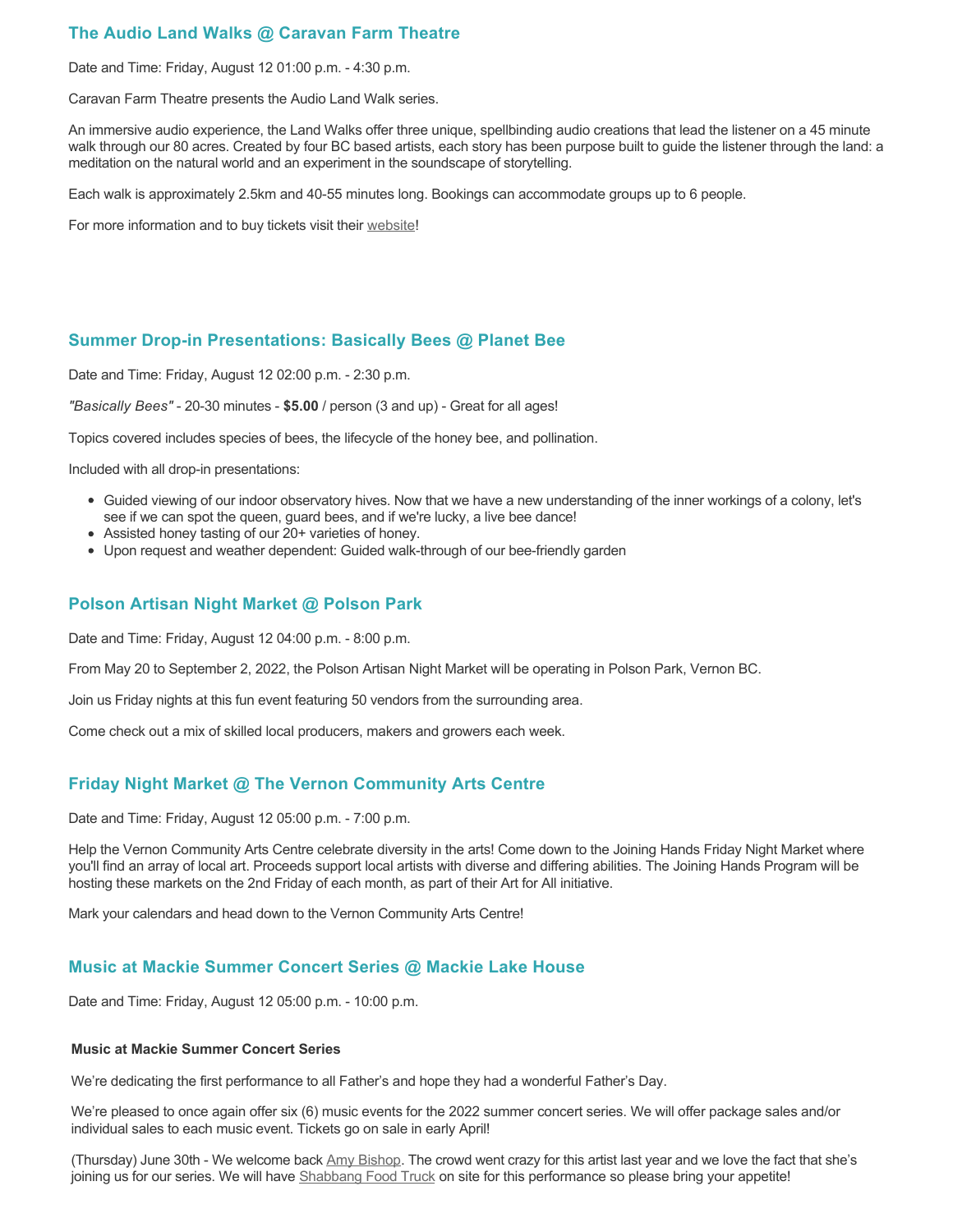(Friday) July 8th - TBD

(Friday) July 22nd - [Josh + Bex](https://protect-ca.mimecast.com/s/LfcBCmOx47s11B9u0QwFr?domain=mackiehouse.us3.list-manage.com)

This sensational folk duo will be bringing their original material and we are sure they will be a crowd pleaser. Once again, please save room and buy dinner at [Gord Oh's Food Truck](https://protect-ca.mimecast.com/s/oREECnxy4GFllAkujC-Hs?domain=mackiehouse.us3.list-manage.com) which will be on site for the performance.

#### (Friday) August 12th - [Under the Rocks Band](https://protect-ca.mimecast.com/s/wmzjCoVz4AhlljQujeM8P?domain=mackiehouse.us3.list-manage.com)

We're going to have a lot of fun with this band and we're hoping that all the bluegrass lovers out there will join us for their first-time performance at Mackie Lake House. We just know you won't be able to stay in your seat! [Mi Taqueria Mexican Cantina](https://protect-ca.mimecast.com/s/IidvCp8A59IQQ17s1mbiS?domain=mackiehouse.us3.list-manage.com) will be providing some delicious Mexican food for your dinner purchase.

#### (Friday) August 26th - [Emily Rault Duo](https://protect-ca.mimecast.com/s/1ZJZCq7B4AsLLKVczxAAc?domain=mackiehouse.us3.list-manage.com)

This young singer comes to us from Vancouver. She'll be offering a bit of Motown, a bit of Jazz, and will just be returning from a European tour, in time to perform for us at Mackie Lake House.

(Friday) Sept. 9th - We end our season with the Lent Brothers and Neil Fraser. Most of you will be familiar with their smooth blues sound and jazz repertoire. It'll be a great way to wind up our season. Make sure you don't miss it. [Mi Taqueria Mexican Cantina](https://protect-ca.mimecast.com/s/mUjmCr8D4gIwwPWTPinKw?domain=mackiehouse.us3.list-manage.com) will be the food truck on site for this event.

Ticket sales begin April 2022 on [ticketseller.ca.](https://ticketseller.ca/) You do not want to miss your chance to see all these great artists!

## Live Music @ Marten Brewing Bar & Grill

Date and Time: Friday, August 12 07:00 p.m. - 11:30 p.m.

Join Marten Brewing Bar & Grill every Friday night this summer for live music!

#### **Upcoming atractions:**

- June 10- The Jaz Tex
- June 17- Tracey Lyn
- June 24-James Hay
- July 1- Three Scotch In
- July 8- Conroy Ross
- July 15- Mozi Bones
- July 22- Marv Machura
- July 29- Poppa Dawg
- Aug 5- Steve Smith
- Aug 12- Makayla Gough

# **Behind the Scene Tour of O'Keefe Ranch**

Date and Time: Friday, August 12 08:00 p.m. - 10:00 p.m.

The Behind the Scene Tour begins in the main administrative building. Snacks and drinks will be provided when you arrive. Enjoy an overview of the O'Keefe Ranch setup and feel free to ask questions. Next we will tour through some of the staff and volunteer areas which are not historic, but are crucial, to the operation of the Ranch. By this time, the sun will have set and we will explore some of the behind the scenes of the historic buildings.

Although the tour has a planned path, questions and suggestions are welcomed and we are happy to veer off course. If you have visited the Ranch during the day and you've always wondered what's behind a specific door - we will go look!

Tickets are \$35 per person and includes snacks and drinks during the introduction. Introduction starts at 8PM and tour will last until approximately 10PM.

# **Saturday, August 13, 2022**

## **Audio Land Walks @ Caravan Farm Theatre**

Date and Time: Saturday, August 13 09:00 a.m. - 5:00 p.m.

Caravan Farm Theatre presents the Audio Land Walk series.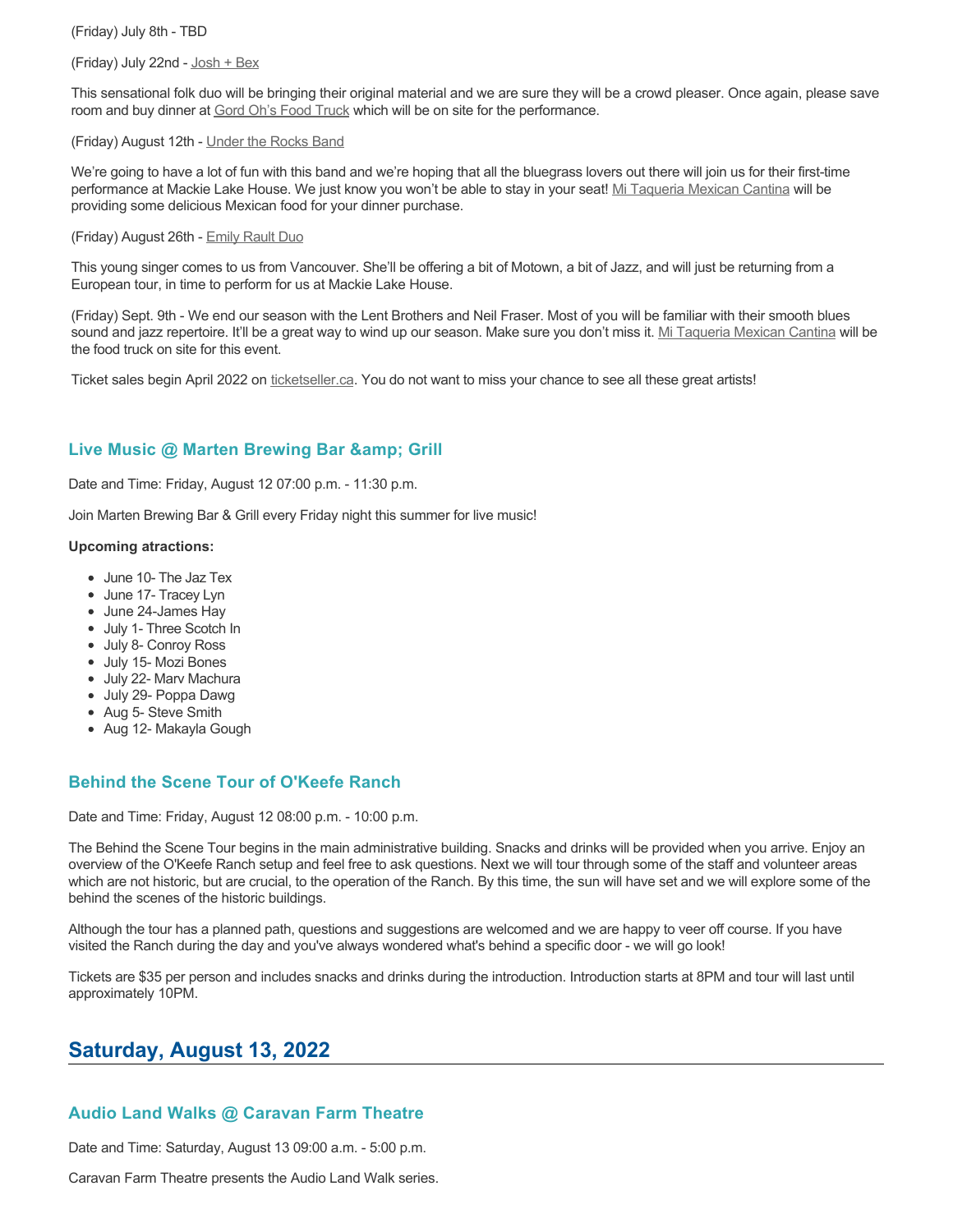An immersive audio experience, the Land Walks offer three unique, spellbinding audio creations that lead the listener on a 30 minute walk through our 80 acres. Created by four BC based artists, each story has been purpose built to guide the listener through the land: a meditation on the natural world and an experiment in the soundscape of storytelling.

Each walk is approximately 2.5km and 30-45 minutes long. Each booking can accommodate a group of up to 6 people.

Each guest will receive a sanitized MP3 player and a sanitized pair of over-ear headphones.

#### **Showtime:**

Click "[Buy Tickets](https://caravanfarmtheatre.com/show/the-land-walks/?ct=t%28EMAIL_CAMPAIGN_4_19_2022_13_43SEASON+2022%29&mc_cid=c02afad356&mc_eid=4778eb8892)" to see available times.

## **Goat Yoga @ O'Keefe Ranch**

Date and Time: Saturday, August 13 09:00 a.m. - 12:00 p.m.

Yoga with Goats is back! Join Samantha Richardson for a season of yoga with four legged friends.

Ticket includes a one-hour yoga session prior to the Ranch opening. Yoga is located outdoors in the company of the Ranch's goats. Each goat has its own personality to woo you over, whether they are looking for some extra scratches, trying to make you laugh or just want to take a nap under your downward dog, you never know what they will do!

Afterwards, enjoy the Ranches grounds, take a tour of the mansion, visit the general store, and explore the buildings. Each ticket includes a complimentary general store candy bag. If you book on a Saturday, you can also enjoy the many role play artists including live music and song, demonstrations, school sessions and much, much more. Allow yourself about 2 hours to see the grounds and another hour if you stay for lunch.

To book your tickets click [here!](https://tickets.ticketseller.ca/TheatreManager/1/login&event=3417)

## **Guided Trail Tour @ Allan Brooks Nature Centre**

Date and Time: Saturday, August 13 10:00 a.m. - 10:30 a.m.

Join us on a short walk through our rare and delicate grassland ecosystem! Learn about grassland plants and animals, their special traits that allow them to live in this hot, dry habitat and how they interact. Touch, smell, and feel as we explore the wilderness all around us! This tour starts at the trailhead and follows an easy gravel path loop around the centre.

**Fee:** \$5.00 per person *(youth under 16 + ABNC members are FREE!). Registration is required.* 

\*\*\*Please note, ABNC programming will be cancelled should the temperatures exceed 35C, for the safety of all patrons and staff.

Visit their [website](https://abnc.ca/events/events-calendar/) to register!

## **Summer Daily Tours @ Davison Orchards**

Date and Time: Saturday, August 13 10:00 a.m. - 4:00 p.m.

If you love tractor tours at the farm, we have some great news! Our tractor tours now run daily 10am to 4pm Monday to Saturday, and 11am to 4pm on Sundays!

## **Summer Drop-in Presentations: Basically Bees @ Planet Bee**

Date and Time: Saturday, August 13 11:00 a.m. - 11:30 a.m.

*"Basically Bees"* - 20-30 minutes - **\$5.00** / person (3 and up) - Great for all ages!

Topics covered includes species of bees, the lifecycle of the honey bee, and pollination.

Included with all drop-in presentations:

- Guided viewing of our indoor observatory hives. Now that we have a new understanding of the inner workings of a colony, let's see if we can spot the queen, guard bees, and if we're lucky, a live bee dance!
- Assisted honey tasting of our 20+ varieties of honey.
- Upon request and weather dependent: Guided walk-through of our bee-friendly garden

*(No booking necessary, but groups of 10 or more are recommended to call in advance.)*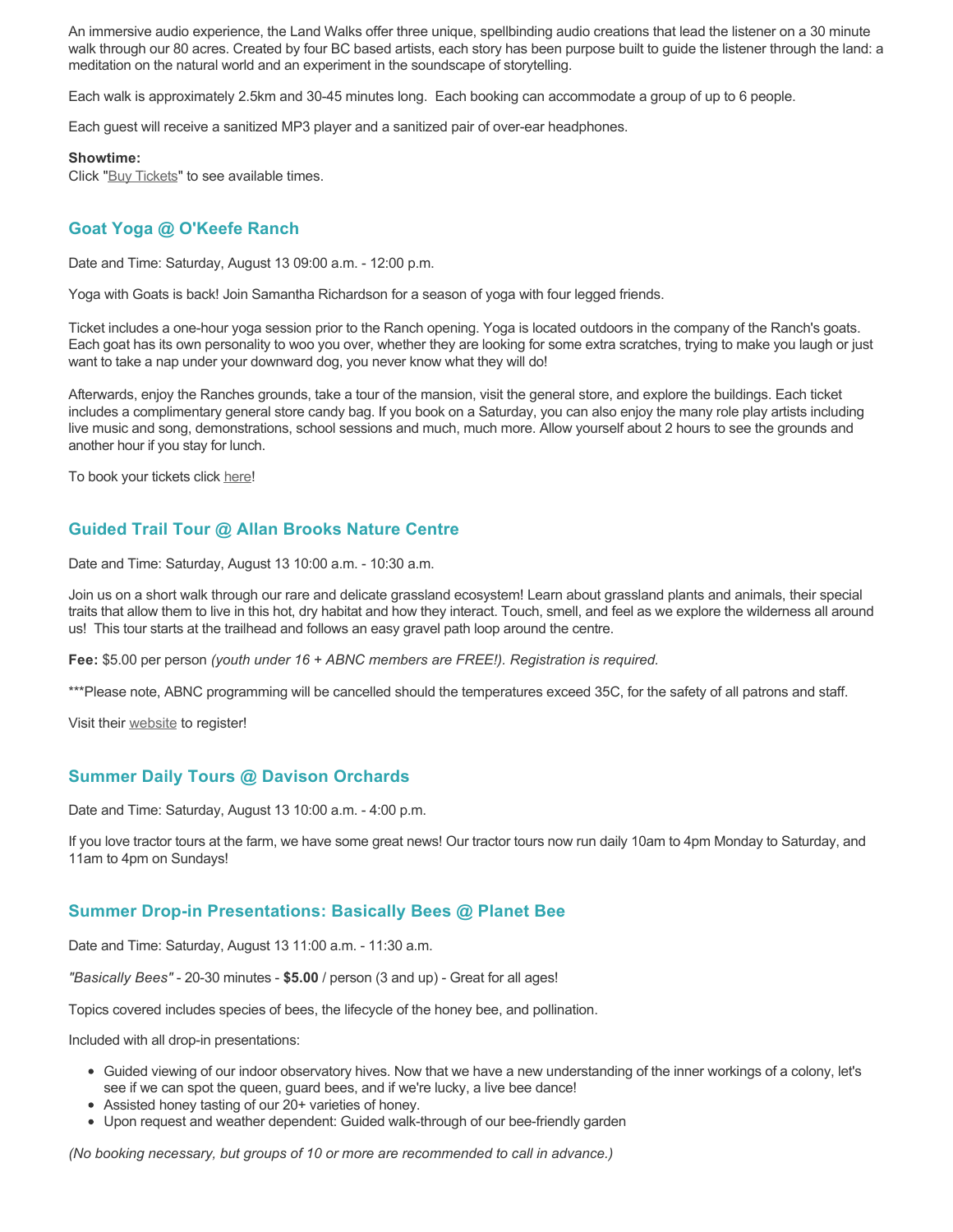# **Nature Talk @ Allan Brooks Nature Centre**

Date and Time: Saturday, August 13 11:30 a.m. - 12:00 p.m.

Meet them in their grassland theatre for a short nature talk! Their ABNC interpreters will use some of our natural materials and props to teach you more about our local plants and animals and give you an up close look. A new theme every week! There is no need to preregister, simply check-in at the Interpretive Centre upon arrival and find a seat on one of our benches, or bring your own lawn chair. Nature Talks are free, but a donation is appreciated.

#### **Summer Drop-in Presentations: All About Bees @ Planet Bee**

Date and Time: Saturday, August 13 12:00 p.m. - 1:15 p.m.

#### Learn all about Bees!

*"All ABout Bees"* - 60-75 minutes - **\$15.00** / person (3 and up, recommended for ages 13+)

Includes all topics above plus pollen, royal jelly, propolis, and mead. Time permitting, we are happy to expand into any other areas of interest related to bees.

#### **What's Included**

1 hour PowerPoint presentation followed by a guided viewing of our indoor observatory hives.

- Now that we have a new understanding of the inner workings of a colony, let's see if we can spot the queen, guard bees, and if we're lucky, a live bee dance!
- Assisted honey tasting of our 20+ varieties of honey.
- Upon request and weather dependent: Guided walk-through of our bee-friendly garden.
- Personalized 150g jar of honey for each guest.

## **The Audio Land Walks @ Caravan Farm Theatre**

Date and Time: Saturday, August 13 01:00 p.m. - 4:30 p.m.

Caravan Farm Theatre presents the Audio Land Walk series.

An immersive audio experience, the Land Walks offer three unique, spellbinding audio creations that lead the listener on a 45 minute walk through our 80 acres. Created by four BC based artists, each story has been purpose built to guide the listener through the land: a meditation on the natural world and an experiment in the soundscape of storytelling.

Each walk is approximately 2.5km and 40-55 minutes long. Bookings can accommodate groups up to 6 people.

For more information and to buy tickets visit their [website!](https://caravanfarmtheatre.com/show/the-land-walks/)

## **Summer Drop-in Presentations: Basically Bees @ Planet Bee**

Date and Time: Saturday, August 13 02:00 p.m. - 2:30 p.m.

*"Basically Bees"* - 20-30 minutes - **\$5.00** / person (3 and up) - Great for all ages!

Topics covered includes species of bees, the lifecycle of the honey bee, and pollination.

Included with all drop-in presentations:

- Guided viewing of our indoor observatory hives. Now that we have a new understanding of the inner workings of a colony, let's see if we can spot the queen, guard bees, and if we're lucky, a live bee dance!
- Assisted honey tasting of our 20+ varieties of honey.
- Upon request and weather dependent: Guided walk-through of our bee-friendly garden

# **Sunday, August 14, 2022**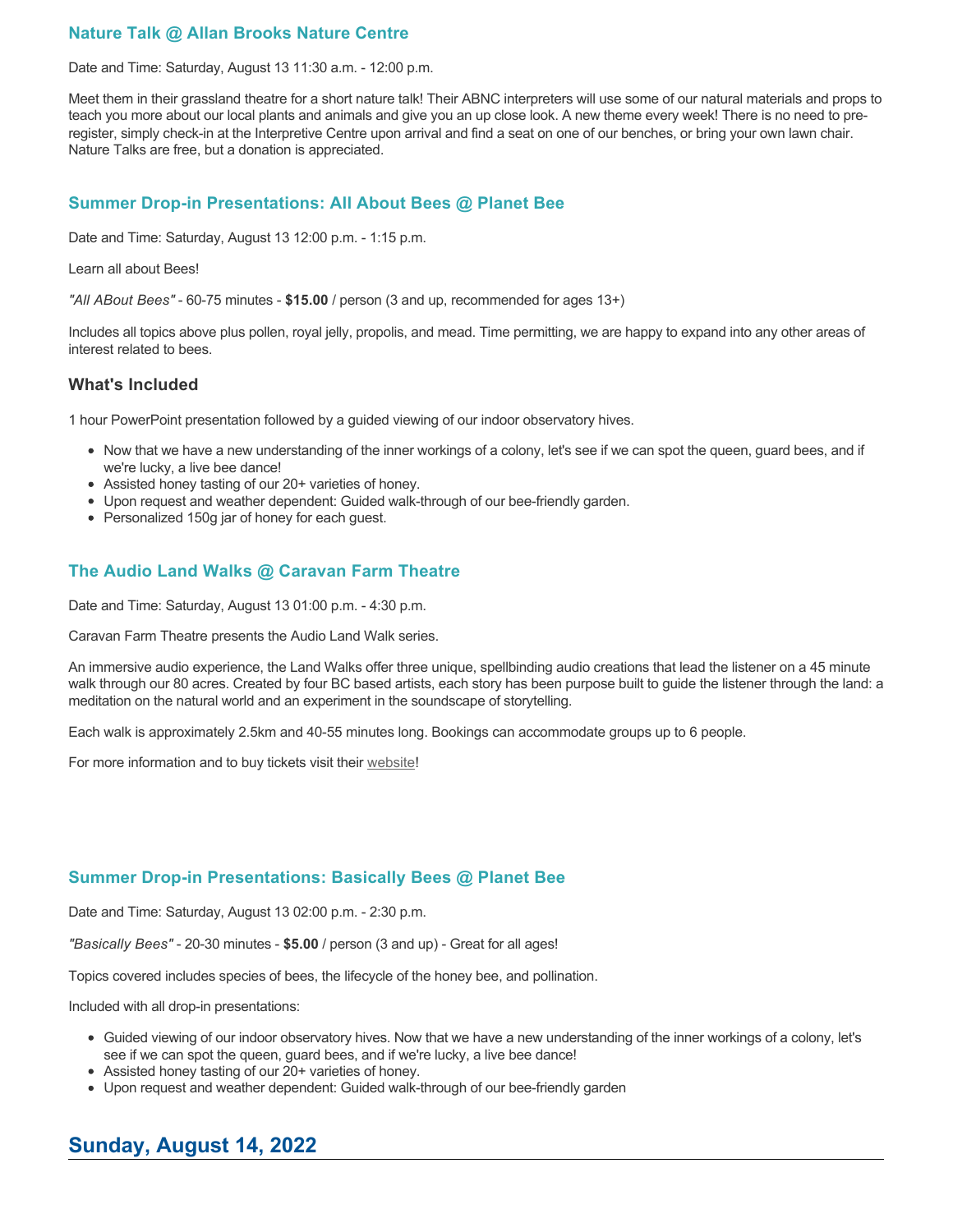# **Audio Land Walks @ Caravan Farm Theatre**

Date and Time: Sunday, August 14 09:00 a.m. - 5:00 p.m.

Caravan Farm Theatre presents the Audio Land Walk series.

An immersive audio experience, the Land Walks offer three unique, spellbinding audio creations that lead the listener on a 30 minute walk through our 80 acres. Created by four BC based artists, each story has been purpose built to guide the listener through the land: a meditation on the natural world and an experiment in the soundscape of storytelling.

Each walk is approximately 2.5km and 30-45 minutes long. Each booking can accommodate a group of up to 6 people.

Each guest will receive a sanitized MP3 player and a sanitized pair of over-ear headphones.

#### **Showtime:**

Click "[Buy Tickets](https://caravanfarmtheatre.com/show/the-land-walks/?ct=t%28EMAIL_CAMPAIGN_4_19_2022_13_43SEASON+2022%29&mc_cid=c02afad356&mc_eid=4778eb8892)" to see available times.

## **Yoga + Mimosas @ Predator Ridge Resort**

Date and Time: Sunday, August 14 10:00 a.m.

Grace & Flow is back at [Predator Ridge Resort](https://www.predatorridge.com/events) to bring you *Yoga + Mimosa's!* One ticket includes a 60 min yoga flow on the outdoor Lavender Platform set amongst gorgeous lavender fields.

After Savasana enjoy a juicy mimosa while taking in the view of one of the Okanagan's many treasures.

Class begins at 10 am. Access the Lavender Platform by vehicle in the Predator Ridge Commonage Neighbourhood. All levels welcome.

\*Please book early as spaces are limited\*

All classes are outdoors so please prepare for the weather. Vaccination passports not required.

Must bring your own yoga mat, no spare mats available to borrow. Directions to the platform will be emailed out to you along with a waiver once purchase is confirmed.

## **Summer Drop-in Presentations: Basically Bees @ Planet Bee**

Date and Time: Sunday, August 14 11:00 a.m. - 11:30 a.m.

*"Basically Bees"* - 20-30 minutes - **\$5.00** / person (3 and up) - Great for all ages!

Topics covered includes species of bees, the lifecycle of the honey bee, and pollination.

Included with all drop-in presentations:

- Guided viewing of our indoor observatory hives. Now that we have a new understanding of the inner workings of a colony, let's see if we can spot the queen, guard bees, and if we're lucky, a live bee dance!
- Assisted honey tasting of our 20+ varieties of honey.
- Upon request and weather dependent: Guided walk-through of our bee-friendly garden

*(No booking necessary, but groups of 10 or more are recommended to call in advance.)*

# **Summer Daily Tours @ Davison Orchards**

Date and Time: Sunday, August 14 11:00 a.m. - 4:00 p.m.

If you love tractor tours at the farm, we have some great news! Our tractor tours now run daily 10am to 4pm Monday to Saturday, and 11am to 4pm on Sundays!

## **Summer Drop-in Presentations: All About Bees @ Planet Bee**

Date and Time: Sunday, August 14 12:00 p.m. - 1:15 p.m.

Learn all about Bees!

*"All ABout Bees"* - 60-75 minutes - **\$15.00** / person (3 and up, recommended for ages 13+)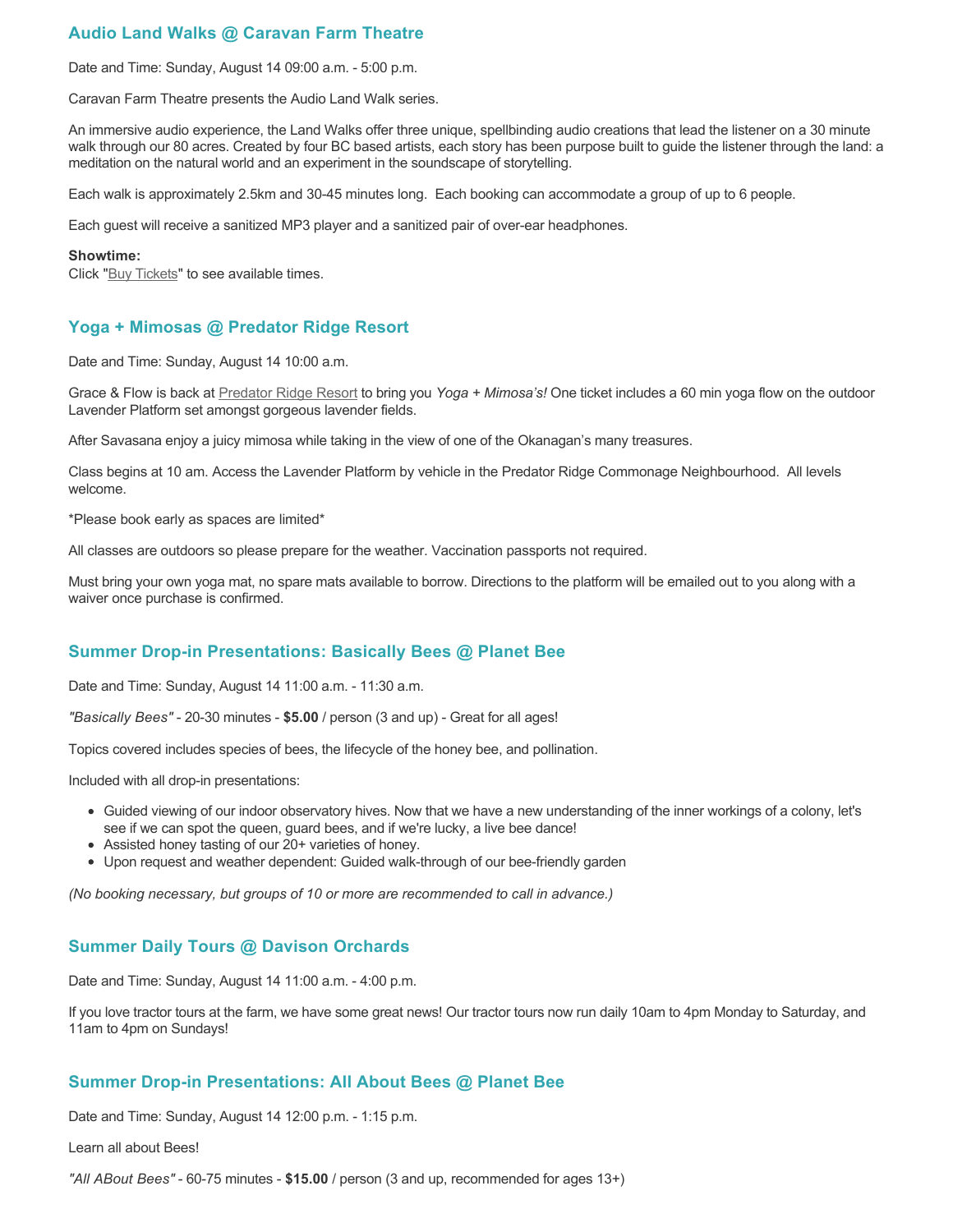Includes all topics above plus pollen, royal jelly, propolis, and mead. Time permitting, we are happy to expand into any other areas of interest related to bees.

## **What's Included**

1 hour PowerPoint presentation followed by a guided viewing of our indoor observatory hives.

- Now that we have a new understanding of the inner workings of a colony, let's see if we can spot the queen, guard bees, and if we're lucky, a live bee dance!
- Assisted honey tasting of our 20+ varieties of honey.
- Upon request and weather dependent: Guided walk-through of our bee-friendly garden.
- Personalized 150g jar of honey for each guest.

# **The Audio Land Walks @ Caravan Farm Theatre**

Date and Time: Sunday, August 14 01:00 p.m. - 4:30 p.m.

Caravan Farm Theatre presents the Audio Land Walk series.

An immersive audio experience, the Land Walks offer three unique, spellbinding audio creations that lead the listener on a 45 minute walk through our 80 acres. Created by four BC based artists, each story has been purpose built to guide the listener through the land: a meditation on the natural world and an experiment in the soundscape of storytelling.

Each walk is approximately 2.5km and 40-55 minutes long. Bookings can accommodate groups up to 6 people.

For more information and to buy tickets visit their [website!](https://caravanfarmtheatre.com/show/the-land-walks/)

## **Summer Drop-in Presentations: Basically Bees @ Planet Bee**

Date and Time: Sunday, August 14 02:00 p.m. - 2:30 p.m.

*"Basically Bees"* - 20-30 minutes - **\$5.00** / person (3 and up) - Great for all ages!

Topics covered includes species of bees, the lifecycle of the honey bee, and pollination.

Included with all drop-in presentations:

- Guided viewing of our indoor observatory hives. Now that we have a new understanding of the inner workings of a colony, let's see if we can spot the queen, guard bees, and if we're lucky, a live bee dance!
- Assisted honey tasting of our 20+ varieties of honey.
- Upon request and weather dependent: Guided walk-through of our bee-friendly garden

# **Monday, August 15, 2022**

#### **Vernon Farmer's Market @ Kal Tire Place Parking Lot**

Date and Time: Monday, August 15 08:00 a.m. - 1:00 p.m.

Join us every Monday and Thursday morning from 8:00 am to 1:00 pm from April to October for the Vernon Farmers' Market!

We are proud to be one of the Okanagan's oldest farmers' markets! Our market showcases a diverse number of delicious foods and one-of-a-kind products, which are all grown, made or baked by our local vendors. Discover fresh produce, fruit, eggs, meat, cheese, baked goods, plants, flowers, hand crafted products & so much more at the Vernon Farmers' Market!

## **Audio Land Walks @ Caravan Farm Theatre**

Date and Time: Monday, August 15 09:00 a.m. - 5:00 p.m.

Caravan Farm Theatre presents the Audio Land Walk series.

An immersive audio experience, the Land Walks offer three unique, spellbinding audio creations that lead the listener on a 30 minute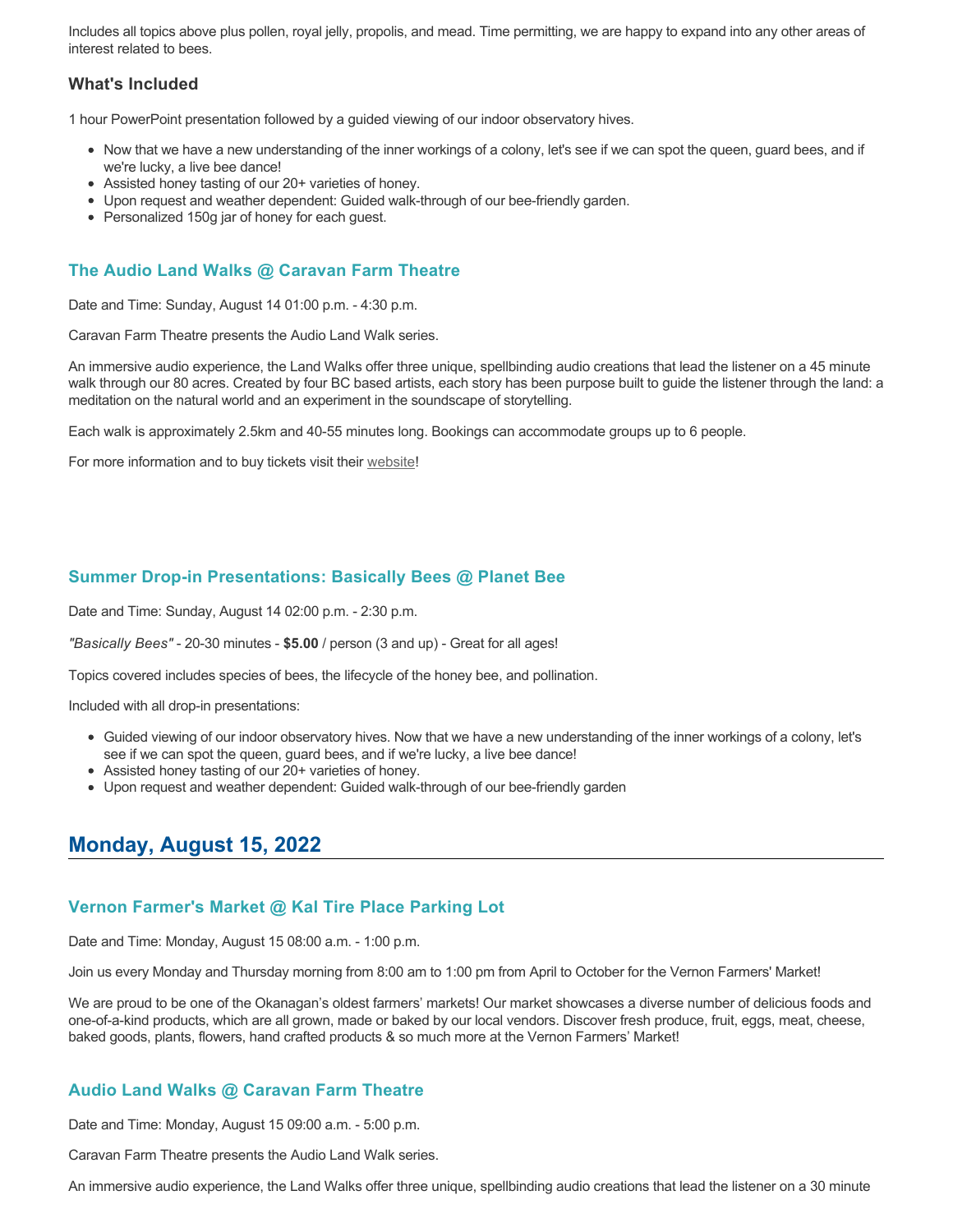walk through our 80 acres. Created by four BC based artists, each story has been purpose built to guide the listener through the land: a meditation on the natural world and an experiment in the soundscape of storytelling.

Each walk is approximately 2.5km and 30-45 minutes long. Each booking can accommodate a group of up to 6 people.

Each guest will receive a sanitized MP3 player and a sanitized pair of over-ear headphones.

#### **Showtime:**

Click "[Buy Tickets](https://caravanfarmtheatre.com/show/the-land-walks/?ct=t%28EMAIL_CAMPAIGN_4_19_2022_13_43SEASON+2022%29&mc_cid=c02afad356&mc_eid=4778eb8892)" to see available times.

# **Summer Daily Tours @ Davison Orchards**

Date and Time: Monday, August 15 10:00 a.m. - 4:00 p.m.

If you love tractor tours at the farm, we have some great news! Our tractor tours now run daily 10am to 4pm Monday to Saturday, and 11am to 4pm on Sundays!

## **Summer Drop-in Presentations: Basically Bees @ Planet Bee**

Date and Time: Monday, August 15 11:00 a.m. - 11:30 a.m.

*"Basically Bees"* - 20-30 minutes - **\$5.00** / person (3 and up) - Great for all ages!

Topics covered includes species of bees, the lifecycle of the honey bee, and pollination.

Included with all drop-in presentations:

- Guided viewing of our indoor observatory hives. Now that we have a new understanding of the inner workings of a colony, let's see if we can spot the queen, guard bees, and if we're lucky, a live bee dance!
- Assisted honey tasting of our 20+ varieties of honey.
- Upon request and weather dependent: Guided walk-through of our bee-friendly garden

*(No booking necessary, but groups of 10 or more are recommended to call in advance.)*

## **Summer Drop-in Presentations: All About Bees @ Planet Bee**

Date and Time: Monday, August 15 12:00 p.m. - 1:15 p.m.

Learn all about Bees!

*"All ABout Bees"* - 60-75 minutes - **\$15.00** / person (3 and up, recommended for ages 13+)

Includes all topics above plus pollen, royal jelly, propolis, and mead. Time permitting, we are happy to expand into any other areas of interest related to bees.

#### **What's Included**

1 hour PowerPoint presentation followed by a guided viewing of our indoor observatory hives.

- Now that we have a new understanding of the inner workings of a colony, let's see if we can spot the queen, guard bees, and if we're lucky, a live bee dance!
- Assisted honey tasting of our 20+ varieties of honey.
- Upon request and weather dependent: Guided walk-through of our bee-friendly garden.
- Personalized 150g jar of honey for each guest.

# **Summer Drop-in Presentations: Basically Bees @ Planet Bee**

Date and Time: Monday, August 15 02:00 p.m. - 2:30 p.m.

*"Basically Bees"* - 20-30 minutes - **\$5.00** / person (3 and up) - Great for all ages!

Topics covered includes species of bees, the lifecycle of the honey bee, and pollination.

Included with all drop-in presentations:

Guided viewing of our indoor observatory hives. Now that we have a new understanding of the inner workings of a colony, let's see if we can spot the queen, guard bees, and if we're lucky, a live bee dance!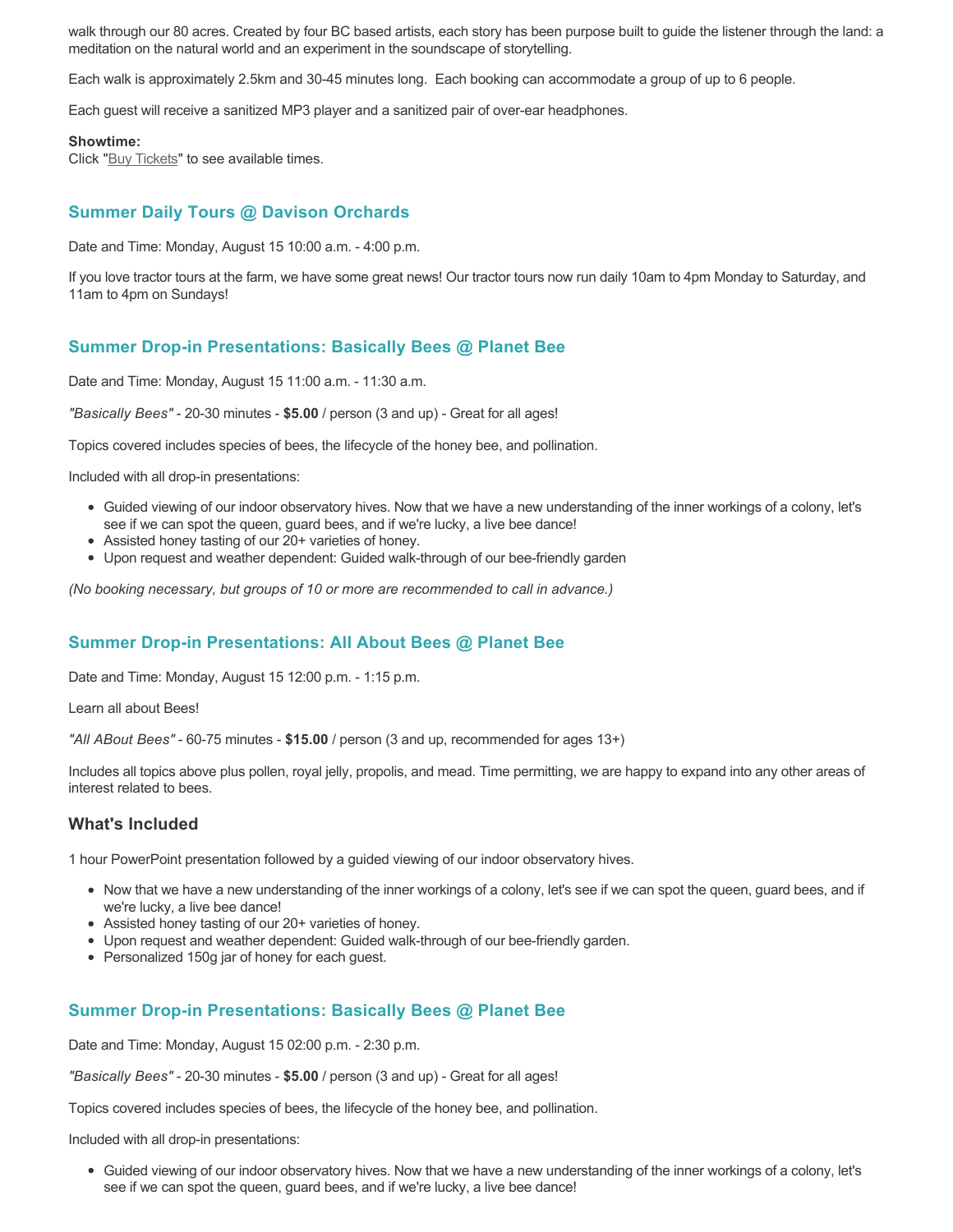- Assisted honey tasting of our 20+ varieties of honey.
- Upon request and weather dependent: Guided walk-through of our bee-friendly garden

# **Tuesday, August 16, 2022**

# **Audio Land Walks @ Caravan Farm Theatre**

Date and Time: Tuesday, August 16 09:00 a.m. - 5:00 p.m.

Caravan Farm Theatre presents the Audio Land Walk series.

An immersive audio experience, the Land Walks offer three unique, spellbinding audio creations that lead the listener on a 30 minute walk through our 80 acres. Created by four BC based artists, each story has been purpose built to guide the listener through the land: a meditation on the natural world and an experiment in the soundscape of storytelling.

Each walk is approximately 2.5km and 30-45 minutes long. Each booking can accommodate a group of up to 6 people.

Each guest will receive a sanitized MP3 player and a sanitized pair of over-ear headphones.

#### **Showtime:**

Click "[Buy Tickets](https://caravanfarmtheatre.com/show/the-land-walks/?ct=t%28EMAIL_CAMPAIGN_4_19_2022_13_43SEASON+2022%29&mc_cid=c02afad356&mc_eid=4778eb8892)" to see available times.

## **Summer Daily Tours @ Davison Orchards**

Date and Time: Tuesday, August 16 10:00 a.m. - 4:00 p.m.

If you love tractor tours at the farm, we have some great news! Our tractor tours now run daily 10am to 4pm Monday to Saturday, and 11am to 4pm on Sundays!

## **Private Tours @ Mackie Lake House**

Date and Time: Tuesday, August 16 10:00 a.m. - 4:00 p.m.

A tale of three teapots, a rattlesnake hunting Reverend, and a gift from the King of Naples! Discover these and a multitude of other fascinating stories at this historic grand home.

Pre-booked tours are available starting May 1, 2022. Tours can be booked from 10am-4pm Tuesdays, Wednesdays and Thursdays ONLY. We are currently unable to facilitate weekend tours due to spring and summer events.

Please call 250-545-1019 to reserve.

Tickets are \$13 per person – \$5 for young children.

Refreshing beverages are available for purchase after your tour as you enjoy the grounds at Mackie Lake House.

## **Summer Drop-in Presentations: Basically Bees @ Planet Bee**

Date and Time: Tuesday, August 16 11:00 a.m. - 11:30 a.m.

*"Basically Bees"* - 20-30 minutes - **\$5.00** / person (3 and up) - Great for all ages!

Topics covered includes species of bees, the lifecycle of the honey bee, and pollination.

Included with all drop-in presentations:

- Guided viewing of our indoor observatory hives. Now that we have a new understanding of the inner workings of a colony, let's see if we can spot the queen, guard bees, and if we're lucky, a live bee dance!
- Assisted honey tasting of our 20+ varieties of honey.
- Upon request and weather dependent: Guided walk-through of our bee-friendly garden

*(No booking necessary, but groups of 10 or more are recommended to call in advance.)*

## **Summer Drop-in Presentations: All About Bees @ Planet Bee**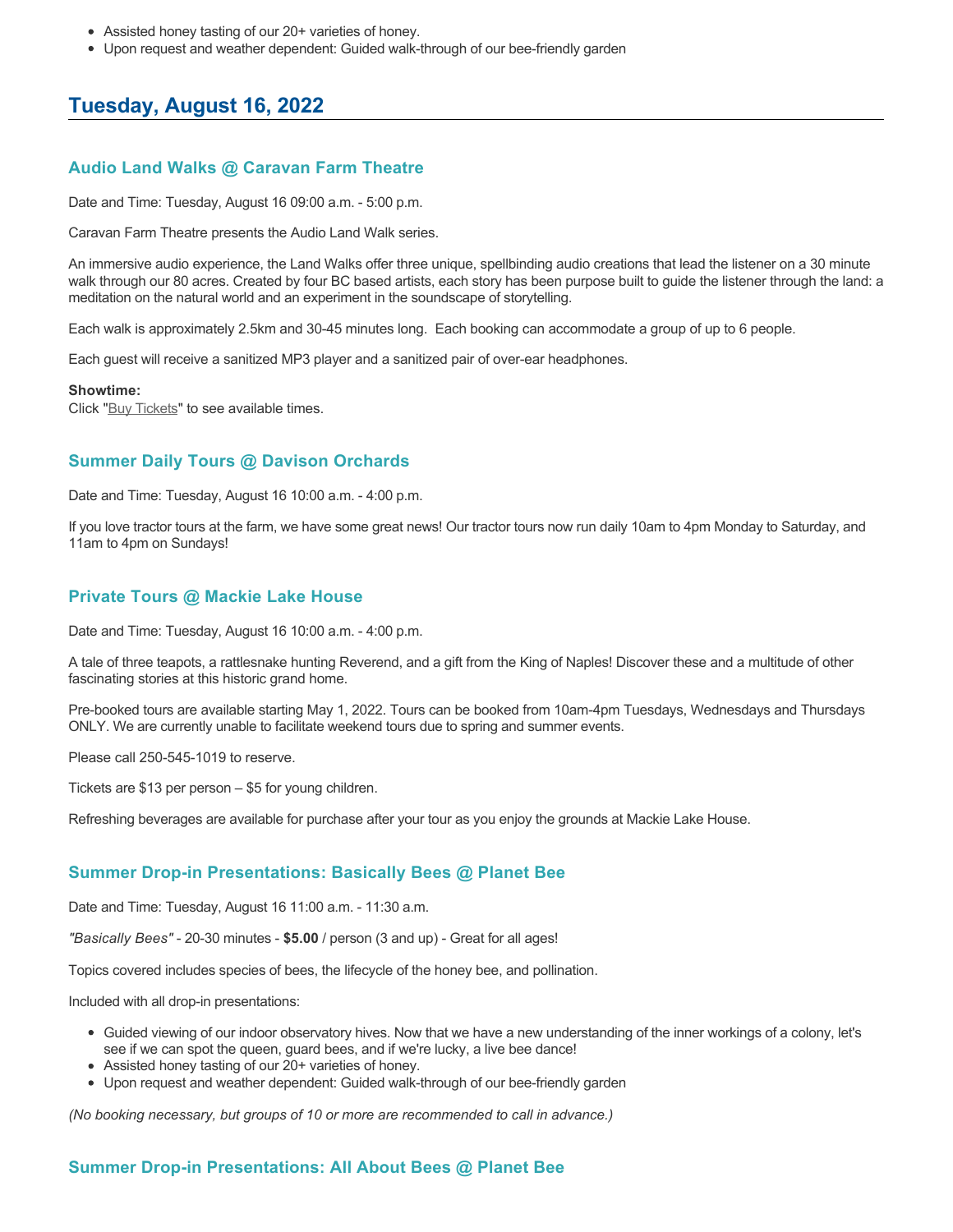Date and Time: Tuesday, August 16 12:00 p.m. - 1:15 p.m.

Learn all about Bees!

*"All ABout Bees"* - 60-75 minutes - **\$15.00** / person (3 and up, recommended for ages 13+)

Includes all topics above plus pollen, royal jelly, propolis, and mead. Time permitting, we are happy to expand into any other areas of interest related to bees.

#### **What's Included**

1 hour PowerPoint presentation followed by a guided viewing of our indoor observatory hives.

- Now that we have a new understanding of the inner workings of a colony, let's see if we can spot the queen, guard bees, and if we're lucky, a live bee dance!
- Assisted honey tasting of our 20+ varieties of honey.
- Upon request and weather dependent: Guided walk-through of our bee-friendly garden.
- Personalized 150g jar of honey for each guest.

## **Summer Drop-in Presentations: Basically Bees @ Planet Bee**

Date and Time: Tuesday, August 16 02:00 p.m. - 2:30 p.m.

*"Basically Bees"* - 20-30 minutes - **\$5.00** / person (3 and up) - Great for all ages!

Topics covered includes species of bees, the lifecycle of the honey bee, and pollination.

Included with all drop-in presentations:

- Guided viewing of our indoor observatory hives. Now that we have a new understanding of the inner workings of a colony, let's see if we can spot the queen, guard bees, and if we're lucky, a live bee dance!
- Assisted honey tasting of our 20+ varieties of honey.
- Upon request and weather dependent: Guided walk-through of our bee-friendly garden

# **Kalamalka Garden (K'nmaĺka? Sәnqâĺtәn) Indigenous Garden Tours @ Okanagan College**

Date and Time: Tuesday, August 16 02:00 p.m. - 3:30 p.m.

The tour of Kalamalka Garden will allow visitors to learn a brief history of Syilx (pronounced: see-eel), who are the Indigenous people of the Okanagan - and the Captikʷł (pronounced: chap-teek-cool) which are the stories, laws and cultural values of the Syilx Okanagan people, which have been passed down from generation to generation by oral tradition. Through these ancient stories, the Syilx have preserved their worldwide view and relationship with nature. Here at the Kalamalka Garden, guests will get to experience first hand the beauty and importance of both the Indigenous plant life and the traditional Indigenous knowledge that has existed for thousands of years, and still exists today.

Guests will have the opportunity to learn to identify traditional plants, understand how these plants are used for medicinal and food purposes, and see demonstrations of how to harvest and use the plants.

The tour presenter will provide short workshop on an Indigenous garden product and how it is grown, harvested and made into a gift. The workshop will explore the elements of traditional foods and medicines, history of the Okanagan area, Indigenous gardening techniques, and samples of foods from the garden.

# **Tour Details**

**DURATION:** Tours are available on Tuesdays and Thursdays starting at 2:00pm Tours are 1 hour – 1.5 hour.

**RATES:** \$30.00 – Adults \$5.00 – Children under 16 years old

All proceeds from the Garden Tours are used for operations.

Get your tickets [here!](https://www.eventbrite.ca/e/kalamalka-garden-tour-tickets-158617843239)

# **Live Music @ Range Lounge & Grill (Predator Ridge Resort)**

Date and Time: Tuesday, August 16 05:00 p.m. - 7:00 p.m.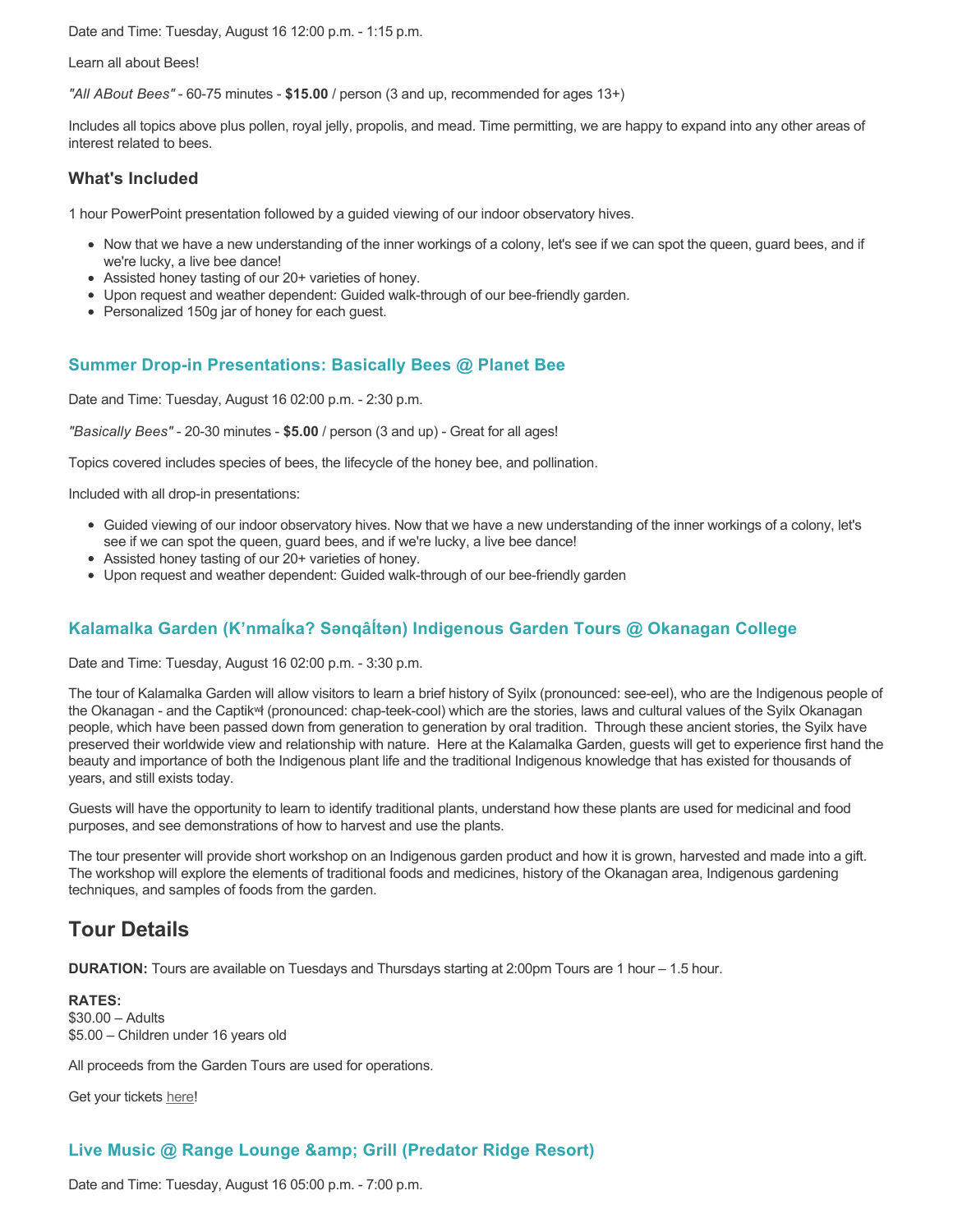During the summer, join us every Tuesday from 5 -7pm for our series of live music performances by local Okanagan artists.

Join us in Range & Lounge Grill to enjoy dinner during the event (dinner reservations are recommended).

# **Historic Downtown Mural Tours @ Greater Vernon Museum & Archives**

Date and Time: Tuesday, August 16 06:00 p.m. - 8:00 p.m.

The Historic Mural Tour takes you on a walking trip back into the past through Downtown Vernon. Discover all the places and ways our past meets our present.

Join our tour guides as they explore the lives and times of the individuals whose faces grace our city walls. Share in some of the stories of the people that helped create the vibrant, multicultural city that Vernon is today.

#### **Tour FAQs**

- Tours must be pre-booked. Tours will not run if there are no bookings.
- Tours are best for those aged 12+ with an intermediate level of activity anticipated (tours are ~5km and run from 1.5 2 hours).
- Comfortable shoes, layers of clothing, sunglasses and/or sun hat, raingear if necessary, water bottle, and camera are recommended.
- Tours go rain or shine and are non-refundable.
- For groups larger than 20, private bookings or community groups, please contact us for details.
- Tours start at the Museum & Archives of Vernon 3009 32nd Avenue

Get your tickets [here!](https://www.eventbrite.com/e/historic-downtown-mural-tours-tickets-304983342387)

# **Wednesday, August 17, 2022**

## **Audio Land Walks @ Caravan Farm Theatre**

Date and Time: Wednesday, August 17 09:00 a.m. - 5:00 p.m.

Caravan Farm Theatre presents the Audio Land Walk series.

An immersive audio experience, the Land Walks offer three unique, spellbinding audio creations that lead the listener on a 30 minute walk through our 80 acres. Created by four BC based artists, each story has been purpose built to guide the listener through the land: a meditation on the natural world and an experiment in the soundscape of storytelling.

Each walk is approximately 2.5km and 30-45 minutes long. Each booking can accommodate a group of up to 6 people.

Each guest will receive a sanitized MP3 player and a sanitized pair of over-ear headphones.

#### **Showtime:**

Click "[Buy Tickets](https://caravanfarmtheatre.com/show/the-land-walks/?ct=t%28EMAIL_CAMPAIGN_4_19_2022_13_43SEASON+2022%29&mc_cid=c02afad356&mc_eid=4778eb8892)" to see available times.

## **Summer Daily Tours @ Davison Orchards**

Date and Time: Wednesday, August 17 10:00 a.m. - 4:00 p.m.

If you love tractor tours at the farm, we have some great news! Our tractor tours now run daily 10am to 4pm Monday to Saturday, and 11am to 4pm on Sundays!

#### **Private Tours @ Mackie Lake House**

Date and Time: Wednesday, August 17 10:00 a.m. - 4:00 p.m.

A tale of three teapots, a rattlesnake hunting Reverend, and a gift from the King of Naples! Discover these and a multitude of other fascinating stories at this historic grand home.

Pre-booked tours are available starting May 1, 2022. Tours can be booked from 10am-4pm Tuesdays, Wednesdays and Thursdays ONLY. We are currently unable to facilitate weekend tours due to spring and summer events.

Please call 250-545-1019 to reserve.

Tickets are \$13 per person – \$5 for young children.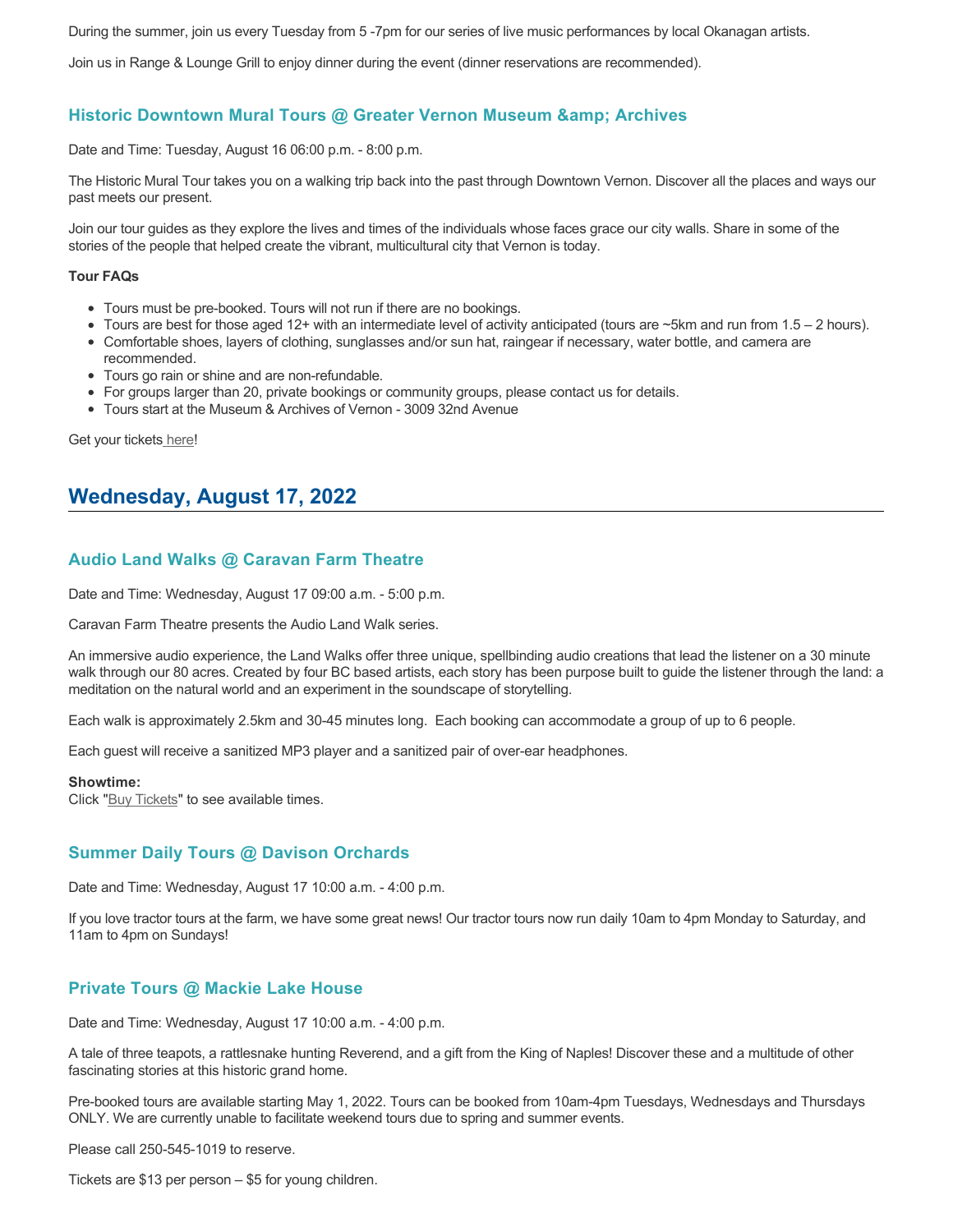Refreshing beverages are available for purchase after your tour as you enjoy the grounds at Mackie Lake House.

## **Summer Drop-in Presentations: Basically Bees @ Planet Bee**

Date and Time: Wednesday, August 17 11:00 a.m. - 11:30 a.m.

*"Basically Bees"* - 20-30 minutes - **\$5.00** / person (3 and up) - Great for all ages!

Topics covered includes species of bees, the lifecycle of the honey bee, and pollination.

Included with all drop-in presentations:

- Guided viewing of our indoor observatory hives. Now that we have a new understanding of the inner workings of a colony, let's see if we can spot the queen, guard bees, and if we're lucky, a live bee dance!
- Assisted honey tasting of our 20+ varieties of honey.
- Upon request and weather dependent: Guided walk-through of our bee-friendly garden

*(No booking necessary, but groups of 10 or more are recommended to call in advance.)*

## **Summer Drop-in Presentations: All About Bees @ Planet Bee**

Date and Time: Wednesday, August 17 12:00 p.m. - 1:15 p.m.

Learn all about Bees!

*"All ABout Bees"* - 60-75 minutes - **\$15.00** / person (3 and up, recommended for ages 13+)

Includes all topics above plus pollen, royal jelly, propolis, and mead. Time permitting, we are happy to expand into any other areas of interest related to bees.

## **What's Included**

1 hour PowerPoint presentation followed by a guided viewing of our indoor observatory hives.

- Now that we have a new understanding of the inner workings of a colony, let's see if we can spot the queen, guard bees, and if we're lucky, a live bee dance!
- Assisted honey tasting of our 20+ varieties of honey.
- Upon request and weather dependent: Guided walk-through of our bee-friendly garden.
- Personalized 150g jar of honey for each guest.

## **Summer Drop-in Presentations: Basically Bees @ Planet Bee**

Date and Time: Wednesday, August 17 02:00 p.m. - 2:30 p.m.

*"Basically Bees"* - 20-30 minutes - **\$5.00** / person (3 and up) - Great for all ages!

Topics covered includes species of bees, the lifecycle of the honey bee, and pollination.

Included with all drop-in presentations:

- Guided viewing of our indoor observatory hives. Now that we have a new understanding of the inner workings of a colony, let's see if we can spot the queen, guard bees, and if we're lucky, a live bee dance!
- Assisted honey tasting of our 20+ varieties of honey.
- Upon request and weather dependent: Guided walk-through of our bee-friendly garden

# **Wahine Wednesday (SUP'n Social Paddle Night) @ Kalavida Surf Shop**

Date and Time: Wednesday, August 17 06:00 p.m.

A weekly womens SUP'n social paddle night! Wahine Wednesdays are all about the girls getting together on the water – *The Ladies of the Lake!* Launching from Kal Beach, each week will include something a little different – it could be a soothing sunset paddle, a cruise alongside the Okanagan Rail Trail, story telling, or maybe even a yoga move or two.

#### **How to Register?**

No need to pre-register, just drop in and register between 5pm-5:45pm each Wednesday.

#### **What's Included?**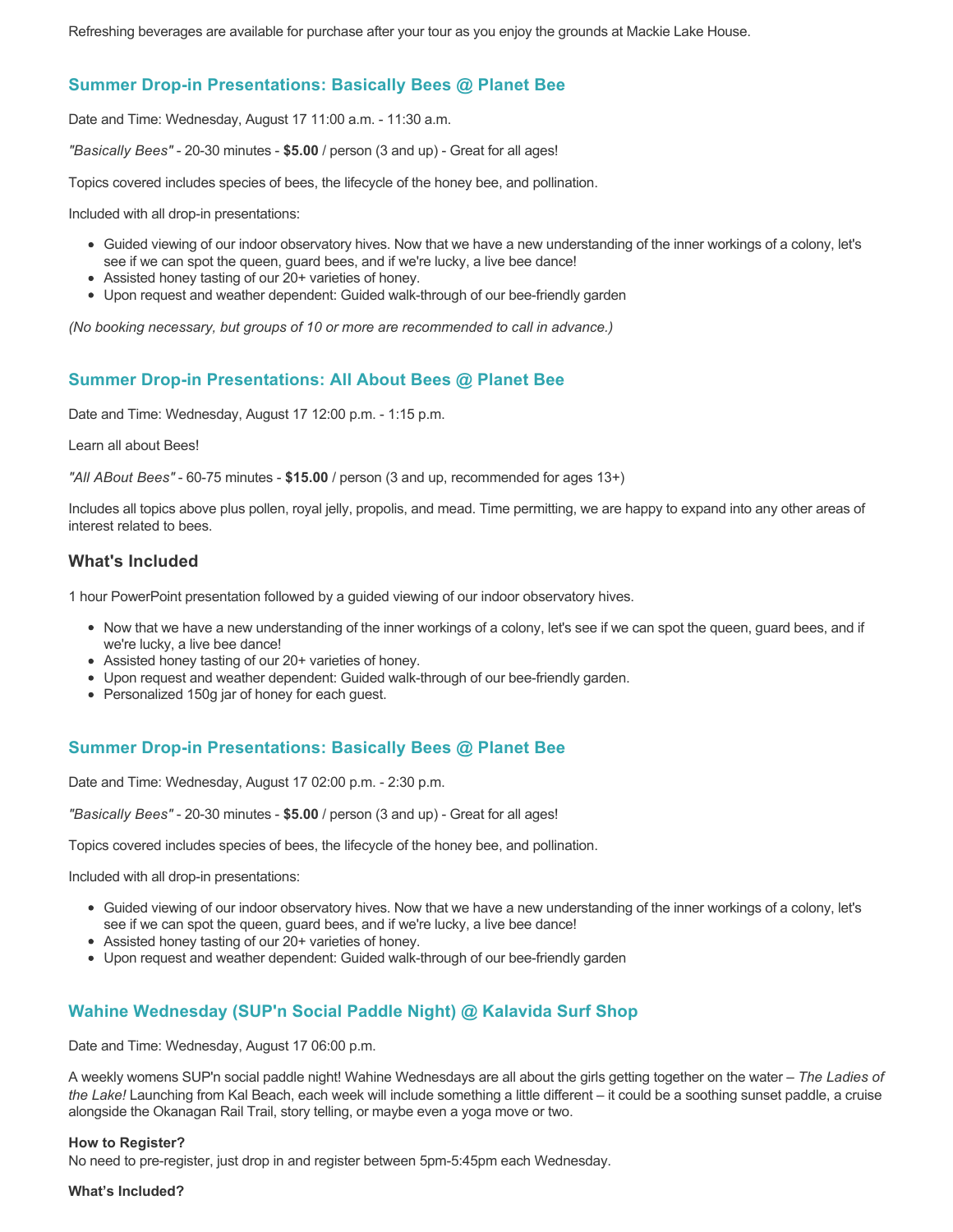Beverages, snacks and good vibes are supplied after the paddle. Each week will feature a new sponsor

#### **How Much?**

\$5.00 with your own board and gear \$20.00 – Includes board rental (includes pfd and paddle)

#### **Who should join in?**

This is a group paddle for those who have some experience paddle boarding. If you are new to SUP, we encourage you to rent a couple of times before joining a Wahine Paddle Night.

#### **Wahine Warm-Up**

5:30-5:50pm – Get warmed up before the official start of the paddle. 6pm: Group departs from Kal Beach

#### **Where to Park?**

We have limited space in our parking lot. If you have your own board, drop it at Kal Beach on the West side of the beach and park at Kal Beach Parking Lot or along WestKal Road. We have staff at the beach from 5:30pm onward so your board should be safe there.

Check their [website](https://kalavidasurfshop.com/wahine-wednesday-kalavida/) or [Facebook](https://www.facebook.com/kalavidasurfshop/) for more details!

# **Sunset Stretch & Sip @ Predator Ridge Resort**

Date and Time: Wednesday, August 17 06:00 p.m.

Wind down on with us from 6-8pm with a deep stretch on the outdoor yoga platform at [Predator Ridge](https://www.predatorridge.com/events) while watching the sunset. One ticket includes a guided moderate 18-minute hike up to the platform, a 60 minute yoga flow while you take in the spectacular view of Okanagan Lake and move and flow with your breath.

After Savasana enjoy a glass of local Okanagan wine as you watch the sunset over the hills from the Namaste Platform.

This class is a perfect end to a long day of riding, hiking or golfing. We meet at 6pm: directions to the meeting spot will be emailed to you once purchase is confirmed. Please wear hiking shoes, bring water, and your own mat. All levels welcome.

Purchase your own individual box of charcuterie from [Crudité & Co.](https://cruditeandco.com/product/picnic-platter/) and we will bring it to the platform for you to enjoy after class! Order must be placed with plenty of notice, minimum 48 hours.

\*Please book early as spaces are limited\*

All classes are outdoors so please prepare for the weather. Vaccination passports not required.

# **Thursday, August 18, 2022**

# **Vernon Farmer's Market @ Kal Tire Place Parking Lot**

Date and Time: Thursday, August 18 08:00 a.m. - 1:00 p.m.

Join us every Monday and Thursday morning from 8:00 am to 1:00 pm from April to October for the Vernon Farmers' Market!

We are proud to be one of the Okanagan's oldest farmers' markets! Our market showcases a diverse number of delicious foods and one-of-a-kind products, which are all grown, made or baked by our local vendors. Discover fresh produce, fruit, eggs, meat, cheese, baked goods, plants, flowers, hand crafted products & so much more at the Vernon Farmers' Market!

# **Audio Land Walks @ Caravan Farm Theatre**

Date and Time: Thursday, August 18 09:00 a.m. - 5:00 p.m.

Caravan Farm Theatre presents the Audio Land Walk series.

An immersive audio experience, the Land Walks offer three unique, spellbinding audio creations that lead the listener on a 30 minute walk through our 80 acres. Created by four BC based artists, each story has been purpose built to guide the listener through the land: a meditation on the natural world and an experiment in the soundscape of storytelling.

Each walk is approximately 2.5km and 30-45 minutes long. Each booking can accommodate a group of up to 6 people.

Each guest will receive a sanitized MP3 player and a sanitized pair of over-ear headphones.

**Showtime:**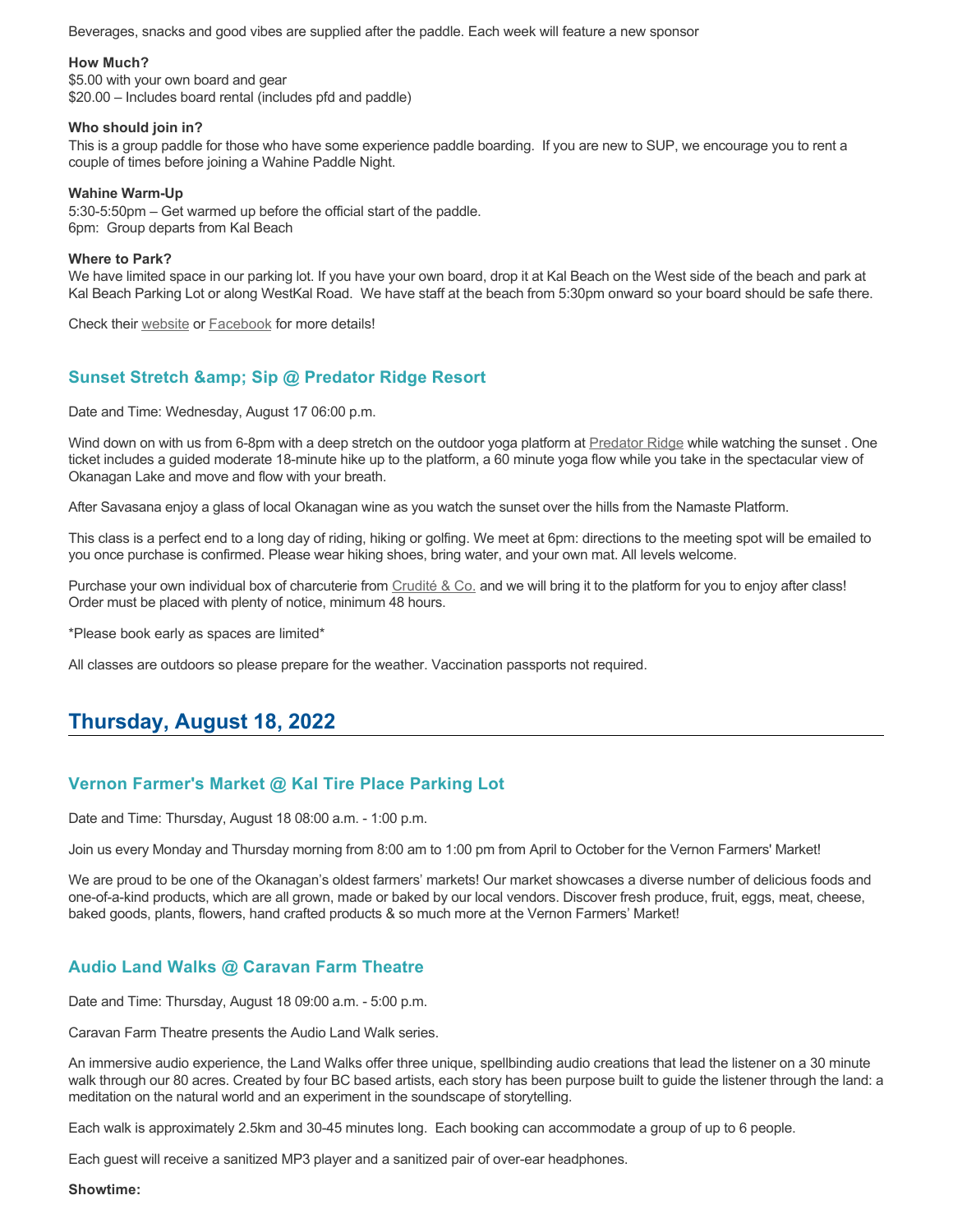## **Summer Daily Tours @ Davison Orchards**

Date and Time: Thursday, August 18 10:00 a.m. - 4:00 p.m.

If you love tractor tours at the farm, we have some great news! Our tractor tours now run daily 10am to 4pm Monday to Saturday, and 11am to 4pm on Sundays!

#### **Private Tours @ Mackie Lake House**

Date and Time: Thursday, August 18 10:00 a.m. - 4:00 p.m.

A tale of three teapots, a rattlesnake hunting Reverend, and a gift from the King of Naples! Discover these and a multitude of other fascinating stories at this historic grand home.

Pre-booked tours are available starting May 1, 2022. Tours can be booked from 10am-4pm Tuesdays, Wednesdays and Thursdays ONLY. We are currently unable to facilitate weekend tours due to spring and summer events.

Please call 250-545-1019 to reserve.

Tickets are \$13 per person – \$5 for young children.

Refreshing beverages are available for purchase after your tour as you enjoy the grounds at Mackie Lake House.

#### **Summer Drop-in Presentations: Basically Bees @ Planet Bee**

Date and Time: Thursday, August 18 11:00 a.m. - 11:30 a.m.

*"Basically Bees"* - 20-30 minutes - **\$5.00** / person (3 and up) - Great for all ages!

Topics covered includes species of bees, the lifecycle of the honey bee, and pollination.

Included with all drop-in presentations:

- Guided viewing of our indoor observatory hives. Now that we have a new understanding of the inner workings of a colony, let's see if we can spot the queen, guard bees, and if we're lucky, a live bee dance!
- Assisted honey tasting of our 20+ varieties of honey.
- Upon request and weather dependent: Guided walk-through of our bee-friendly garden

*(No booking necessary, but groups of 10 or more are recommended to call in advance.)*

## **Summer Drop-in Presentations: All About Bees @ Planet Bee**

Date and Time: Thursday, August 18 12:00 p.m. - 1:15 p.m.

Learn all about Bees!

*"All ABout Bees"* - 60-75 minutes - **\$15.00** / person (3 and up, recommended for ages 13+)

Includes all topics above plus pollen, royal jelly, propolis, and mead. Time permitting, we are happy to expand into any other areas of interest related to bees.

#### **What's Included**

1 hour PowerPoint presentation followed by a guided viewing of our indoor observatory hives.

- Now that we have a new understanding of the inner workings of a colony, let's see if we can spot the queen, guard bees, and if we're lucky, a live bee dance!
- Assisted honey tasting of our 20+ varieties of honey.
- Upon request and weather dependent: Guided walk-through of our bee-friendly garden.
- Personalized 150g jar of honey for each guest.

## **Summer Drop-in Presentations: Basically Bees @ Planet Bee**

Date and Time: Thursday, August 18 02:00 p.m. - 2:30 p.m.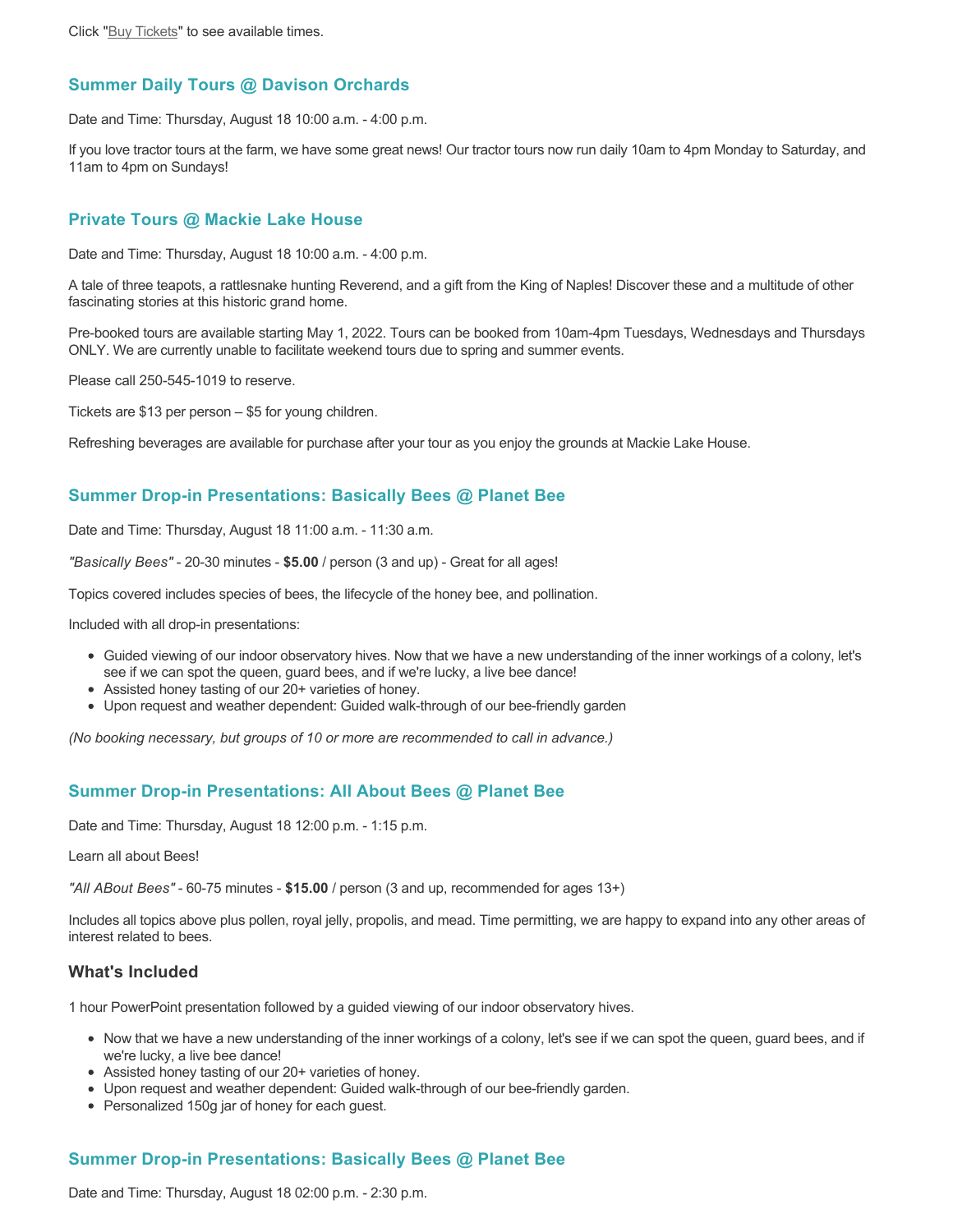#### *"Basically Bees"* - 20-30 minutes - **\$5.00** / person (3 and up) - Great for all ages!

Topics covered includes species of bees, the lifecycle of the honey bee, and pollination.

Included with all drop-in presentations:

- Guided viewing of our indoor observatory hives. Now that we have a new understanding of the inner workings of a colony, let's see if we can spot the queen, guard bees, and if we're lucky, a live bee dance!
- Assisted honey tasting of our 20+ varieties of honey.
- Upon request and weather dependent: Guided walk-through of our bee-friendly garden

# **Kalamalka Garden (K'nmaĺka? Sәnqâĺtәn) Indigenous Garden Tours @ Okanagan College**

Date and Time: Thursday, August 18 02:00 p.m. - 3:30 p.m.

The tour of Kalamalka Garden will allow visitors to learn a brief history of Syilx (pronounced: see-eel), who are the Indigenous people of the Okanagan - and the Captikʷł (pronounced: chap-teek-cool) which are the stories, laws and cultural values of the Syilx Okanagan people, which have been passed down from generation to generation by oral tradition. Through these ancient stories, the Syilx have preserved their worldwide view and relationship with nature. Here at the Kalamalka Garden, guests will get to experience first hand the beauty and importance of both the Indigenous plant life and the traditional Indigenous knowledge that has existed for thousands of years, and still exists today.

Guests will have the opportunity to learn to identify traditional plants, understand how these plants are used for medicinal and food purposes, and see demonstrations of how to harvest and use the plants.

The tour presenter will provide short workshop on an Indigenous garden product and how it is grown, harvested and made into a gift. The workshop will explore the elements of traditional foods and medicines, history of the Okanagan area, Indigenous gardening techniques, and samples of foods from the garden.

# **Tour Details**

**DURATION:** Tours are available on Tuesdays and Thursdays starting at 2:00pm Tours are 1 hour – 1.5 hour.

**RATES:** \$30.00 – Adults \$5.00 – Children under 16 years old

All proceeds from the Garden Tours are used for operations.

Get your tickets [here!](https://www.eventbrite.ca/e/kalamalka-garden-tour-tickets-158617843239)

#### **Downtown Sounds @ 2900 Plaza**

Date and Time: Thursday, August 18 06:00 p.m. - 7:30 p.m.

Join us at the 2900 Plaza every Thursday this summer to enjoy some awesome (free) music from 6pm-7:30pm!

July 7- Feet First

July 14- The Garcia Band

July 21- Forty Foot Fred

July 28- The Rockin Horse Band

August 4- The Shawn Lightfoot Band

August 11- The Keys

August 18- The Young'uns

August 25- Chipko Jones

Check the [Downtown Vernon Associations Facebook](https://www.facebook.com/downtownvernon/) for more details!

## **Queer Family Game Night @ The Boarding House Cafe**

Date and Time: Thursday, August 18 07:00 p.m. - 9:00 p.m.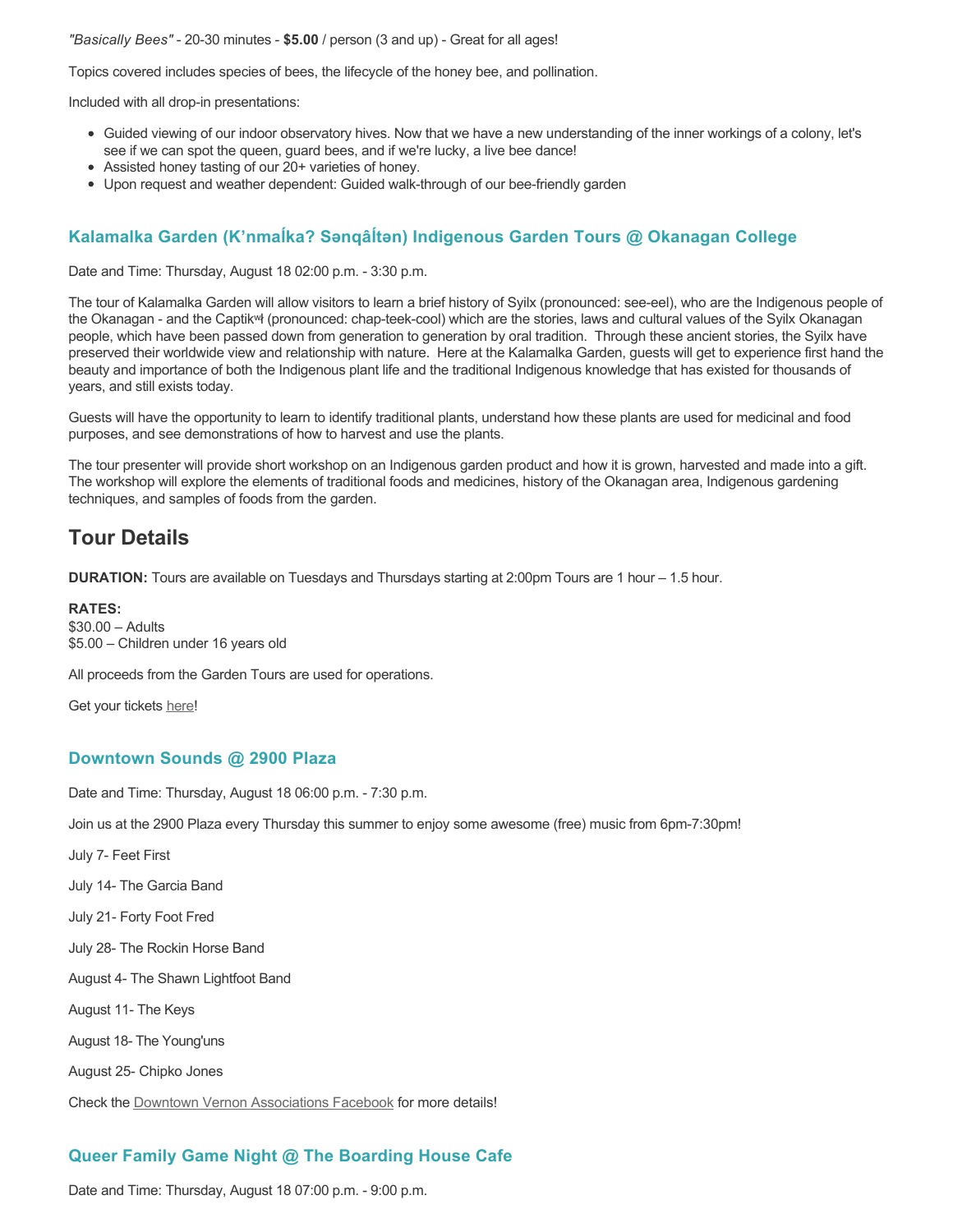Come join the Family Resource Centre for a Queer Family Game Night! Starting on June 16th, families, adults, and allies of all ages are invited for a fun night of games at The Boarding House Cafe!

# **Friday, August 19, 2022**

# **Audio Land Walks @ Caravan Farm Theatre**

Date and Time: Friday, August 19 09:00 a.m. - 5:00 p.m.

Caravan Farm Theatre presents the Audio Land Walk series.

An immersive audio experience, the Land Walks offer three unique, spellbinding audio creations that lead the listener on a 30 minute walk through our 80 acres. Created by four BC based artists, each story has been purpose built to guide the listener through the land: a meditation on the natural world and an experiment in the soundscape of storytelling.

Each walk is approximately 2.5km and 30-45 minutes long. Each booking can accommodate a group of up to 6 people.

Each guest will receive a sanitized MP3 player and a sanitized pair of over-ear headphones.

#### **Showtime:**

Click "[Buy Tickets](https://caravanfarmtheatre.com/show/the-land-walks/?ct=t%28EMAIL_CAMPAIGN_4_19_2022_13_43SEASON+2022%29&mc_cid=c02afad356&mc_eid=4778eb8892)" to see available times.

### **Historic Downtown Mural Tours @ Greater Vernon Museum & Archives**

Date and Time: Friday, August 19 09:00 a.m. - 11:00 a.m.

The Historic Mural Tour takes you on a walking trip back into the past through Downtown Vernon. Discover all the places and ways our past meets our present.

Join our tour guides as they explore the lives and times of the individuals whose faces grace our city walls. Share in some of the stories of the people that helped create the vibrant, multicultural city that Vernon is today.

#### **Tour FAQs**

- Tours must be pre-booked. Tours will not run if there are no bookings.
- Tours are best for those aged 12+ with an intermediate level of activity anticipated (tours are ~5km and run from 1.5 2 hours).
- Comfortable shoes, layers of clothing, sunglasses and/or sun hat, raingear if necessary, water bottle, and camera are recommended.
- Tours go rain or shine and are non-refundable.
- For groups larger than 20, private bookings or community groups, please contact us for details.
- Tours start at the Museum & Archives of Vernon 3009 32 Avenue

Get your tickets [here!](https://www.eventbrite.com/e/historic-downtown-mural-tours-tickets-304983342387)

### **Summer Daily Tours @ Davison Orchards**

Date and Time: Friday, August 19 10:00 a.m. - 4:00 p.m.

If you love tractor tours at the farm, we have some great news! Our tractor tours now run daily 10am to 4pm Monday to Saturday, and 11am to 4pm on Sundays!

#### **Summer Drop-in Presentations: Basically Bees @ Planet Bee**

Date and Time: Friday, August 19 11:00 a.m. - 11:30 a.m.

*"Basically Bees"* - 20-30 minutes - **\$5.00** / person (3 and up) - Great for all ages!

Topics covered includes species of bees, the lifecycle of the honey bee, and pollination.

Included with all drop-in presentations:

- Guided viewing of our indoor observatory hives. Now that we have a new understanding of the inner workings of a colony, let's see if we can spot the queen, guard bees, and if we're lucky, a live bee dance!
- Assisted honey tasting of our 20+ varieties of honey.
- Upon request and weather dependent: Guided walk-through of our bee-friendly garden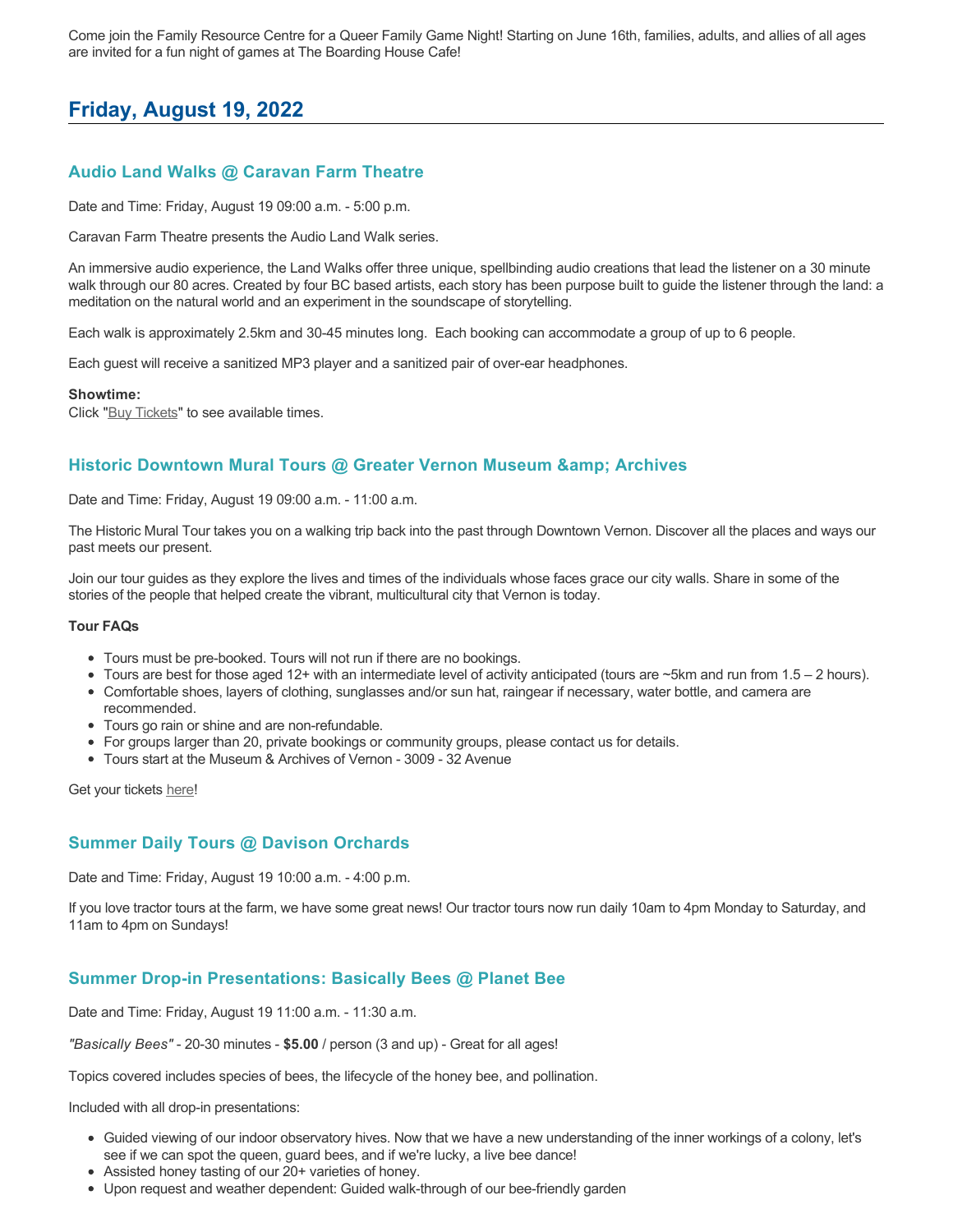### **Summer Drop-in Presentations: All About Bees @ Planet Bee**

Date and Time: Friday, August 19 12:00 p.m. - 1:15 p.m.

Learn all about Bees!

*"All ABout Bees"* - 60-75 minutes - **\$15.00** / person (3 and up, recommended for ages 13+)

Includes all topics above plus pollen, royal jelly, propolis, and mead. Time permitting, we are happy to expand into any other areas of interest related to bees.

### **What's Included**

1 hour PowerPoint presentation followed by a guided viewing of our indoor observatory hives.

- Now that we have a new understanding of the inner workings of a colony, let's see if we can spot the queen, guard bees, and if we're lucky, a live bee dance!
- Assisted honey tasting of our 20+ varieties of honey.
- Upon request and weather dependent: Guided walk-through of our bee-friendly garden.
- Personalized 150g jar of honey for each guest.

# **The Audio Land Walks @ Caravan Farm Theatre**

Date and Time: Friday, August 19 01:00 p.m. - 4:30 p.m.

Caravan Farm Theatre presents the Audio Land Walk series.

An immersive audio experience, the Land Walks offer three unique, spellbinding audio creations that lead the listener on a 45 minute walk through our 80 acres. Created by four BC based artists, each story has been purpose built to guide the listener through the land: a meditation on the natural world and an experiment in the soundscape of storytelling.

Each walk is approximately 2.5km and 40-55 minutes long. Bookings can accommodate groups up to 6 people.

For more information and to buy tickets visit their [website!](https://caravanfarmtheatre.com/show/the-land-walks/)

# **Summer Drop-in Presentations: Basically Bees @ Planet Bee**

Date and Time: Friday, August 19 02:00 p.m. - 2:30 p.m.

*"Basically Bees"* - 20-30 minutes - **\$5.00** / person (3 and up) - Great for all ages!

Topics covered includes species of bees, the lifecycle of the honey bee, and pollination.

Included with all drop-in presentations:

- Guided viewing of our indoor observatory hives. Now that we have a new understanding of the inner workings of a colony, let's see if we can spot the queen, guard bees, and if we're lucky, a live bee dance!
- Assisted honey tasting of our 20+ varieties of honey.
- Upon request and weather dependent: Guided walk-through of our bee-friendly garden

# **Polson Artisan Night Market @ Polson Park**

Date and Time: Friday, August 19 04:00 p.m. - 8:00 p.m.

From May 20 to September 2, 2022, the Polson Artisan Night Market will be operating in Polson Park, Vernon BC.

Join us Friday nights at this fun event featuring 50 vendors from the surrounding area.

Come check out a mix of skilled local producers, makers and growers each week.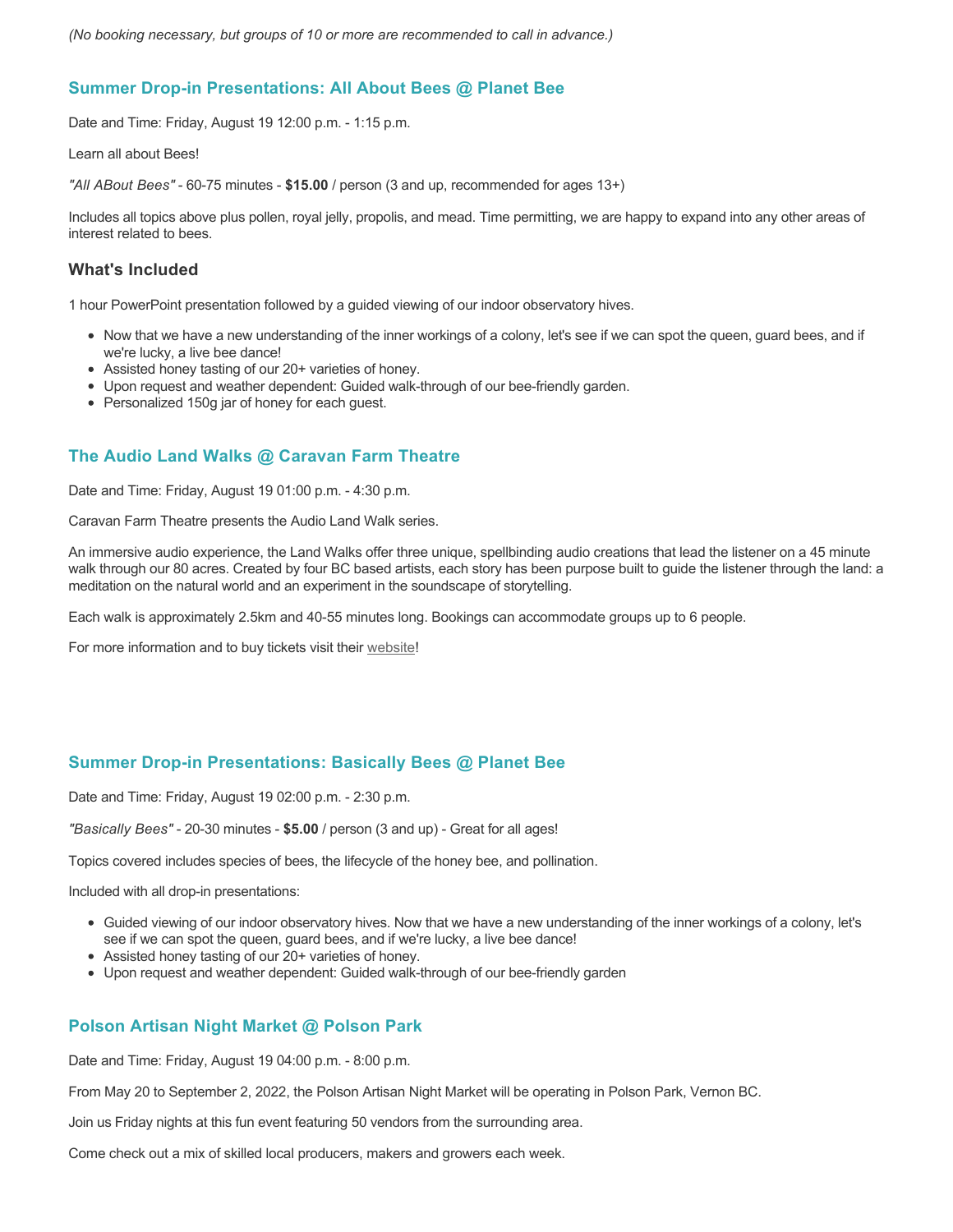# **Kal Classic - Stand Up Paddle Board Festival @ Kalamalka Beach**

Date and Time: Saturday, August 20 08:00 a.m. - 8:00 p.m.

We have missed the energy and excitement of the 'Kal Classic' and we now want get back on the water in 2022. What will be the 11th Kalamalka Classic will run on **August 20 & 21**.

The iconic 10-mile **Kalamalka Crossing** will run on the Sunday, while Saturday's events will include a kids event, inflatable SUP challenge and more.

Stay tuned for details and hype!

# **Audio Land Walks @ Caravan Farm Theatre**

Date and Time: Saturday, August 20 09:00 a.m. - 5:00 p.m.

Caravan Farm Theatre presents the Audio Land Walk series.

An immersive audio experience, the Land Walks offer three unique, spellbinding audio creations that lead the listener on a 30 minute walk through our 80 acres. Created by four BC based artists, each story has been purpose built to guide the listener through the land: a meditation on the natural world and an experiment in the soundscape of storytelling.

Each walk is approximately 2.5km and 30-45 minutes long. Each booking can accommodate a group of up to 6 people.

Each guest will receive a sanitized MP3 player and a sanitized pair of over-ear headphones.

#### **Showtime:**

Click "[Buy Tickets](https://caravanfarmtheatre.com/show/the-land-walks/?ct=t%28EMAIL_CAMPAIGN_4_19_2022_13_43SEASON+2022%29&mc_cid=c02afad356&mc_eid=4778eb8892)" to see available times.

## **Summer Daily Tours @ Davison Orchards**

Date and Time: Saturday, August 20 10:00 a.m. - 4:00 p.m.

If you love tractor tours at the farm, we have some great news! Our tractor tours now run daily 10am to 4pm Monday to Saturday, and 11am to 4pm on Sundays!

# **Guided Trail Tour @ Allan Brooks Nature Centre**

Date and Time: Saturday, August 20 10:00 a.m. - 10:30 a.m.

Join us on a short walk through our rare and delicate grassland ecosystem! Learn about grassland plants and animals, their special traits that allow them to live in this hot, dry habitat and how they interact. Touch, smell, and feel as we explore the wilderness all around us! This tour starts at the trailhead and follows an easy gravel path loop around the centre.

**Fee:** \$5.00 per person *(youth under 16 + ABNC members are FREE!). Registration is required.* 

\*\*\*Please note, ABNC programming will be cancelled should the temperatures exceed 35C, for the safety of all patrons and staff.

Visit their [website](https://abnc.ca/events/events-calendar/) to register!

### **Summer Drop-in Presentations: Basically Bees @ Planet Bee**

Date and Time: Saturday, August 20 11:00 a.m. - 11:30 a.m.

*"Basically Bees"* - 20-30 minutes - **\$5.00** / person (3 and up) - Great for all ages!

Topics covered includes species of bees, the lifecycle of the honey bee, and pollination.

Included with all drop-in presentations:

- Guided viewing of our indoor observatory hives. Now that we have a new understanding of the inner workings of a colony, let's see if we can spot the queen, guard bees, and if we're lucky, a live bee dance!
- Assisted honey tasting of our 20+ varieties of honey.
- Upon request and weather dependent: Guided walk-through of our bee-friendly garden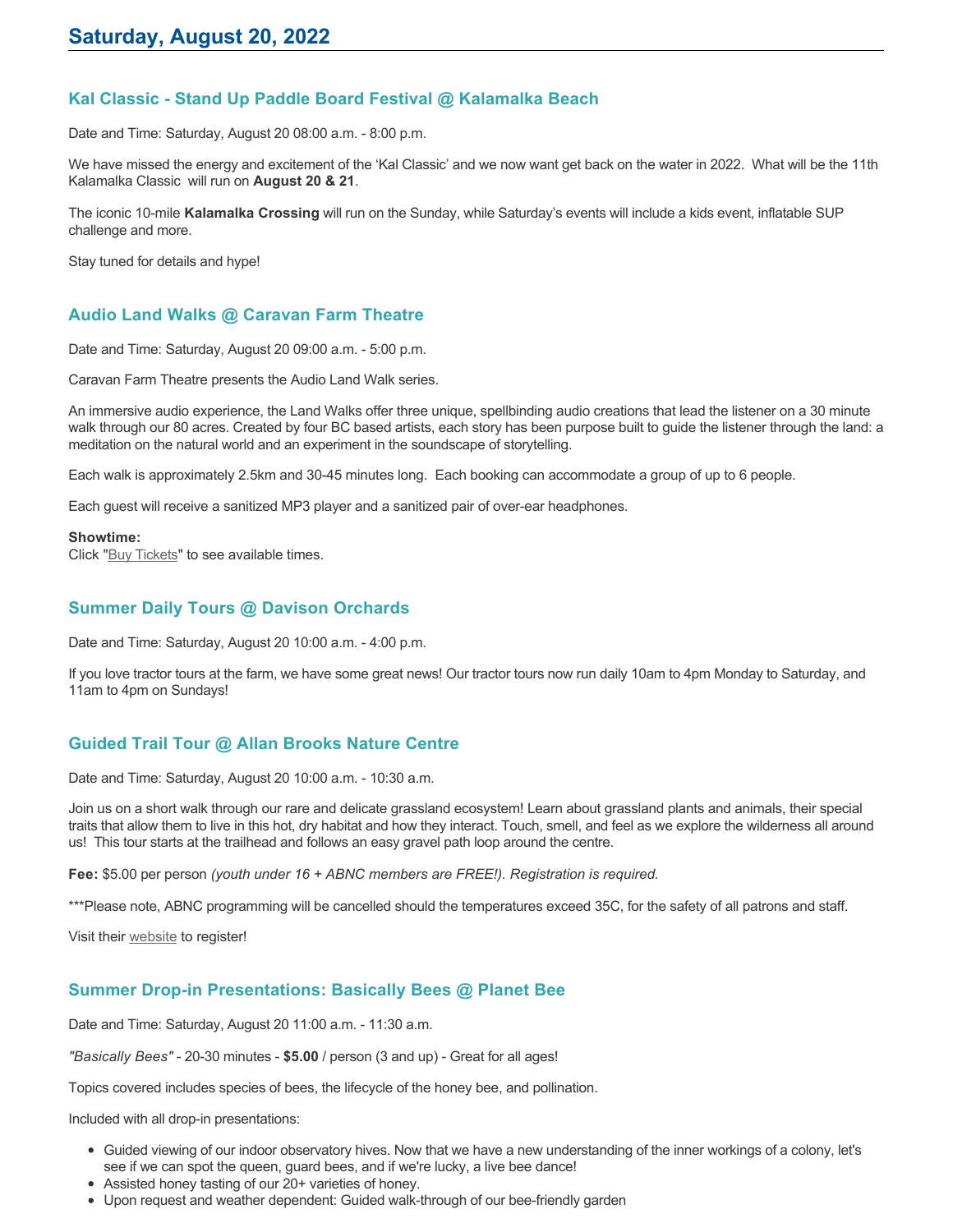### **Summer Drop-in Presentations: All About Bees @ Planet Bee**

Date and Time: Saturday, August 20 12:00 p.m. - 1:15 p.m.

Learn all about Bees!

*"All ABout Bees"* - 60-75 minutes - **\$15.00** / person (3 and up, recommended for ages 13+)

Includes all topics above plus pollen, royal jelly, propolis, and mead. Time permitting, we are happy to expand into any other areas of interest related to bees.

#### **What's Included**

1 hour PowerPoint presentation followed by a guided viewing of our indoor observatory hives.

- Now that we have a new understanding of the inner workings of a colony, let's see if we can spot the queen, guard bees, and if we're lucky, a live bee dance!
- Assisted honey tasting of our 20+ varieties of honey.
- Upon request and weather dependent: Guided walk-through of our bee-friendly garden.
- Personalized 150g jar of honey for each guest.

## **The Audio Land Walks @ Caravan Farm Theatre**

Date and Time: Saturday, August 20 01:00 p.m. - 4:30 p.m.

Caravan Farm Theatre presents the Audio Land Walk series.

An immersive audio experience, the Land Walks offer three unique, spellbinding audio creations that lead the listener on a 45 minute walk through our 80 acres. Created by four BC based artists, each story has been purpose built to guide the listener through the land: a meditation on the natural world and an experiment in the soundscape of storytelling.

Each walk is approximately 2.5km and 40-55 minutes long. Bookings can accommodate groups up to 6 people.

For more information and to buy tickets visit their [website!](https://caravanfarmtheatre.com/show/the-land-walks/)

### **Summer Drop-in Presentations: Basically Bees @ Planet Bee**

Date and Time: Saturday, August 20 02:00 p.m. - 2:30 p.m.

*"Basically Bees"* - 20-30 minutes - **\$5.00** / person (3 and up) - Great for all ages!

Topics covered includes species of bees, the lifecycle of the honey bee, and pollination.

Included with all drop-in presentations:

- Guided viewing of our indoor observatory hives. Now that we have a new understanding of the inner workings of a colony, let's see if we can spot the queen, guard bees, and if we're lucky, a live bee dance!
- Assisted honey tasting of our 20+ varieties of honey.
- Upon request and weather dependent: Guided walk-through of our bee-friendly garden

# **Sunday, August 21, 2022**

### **Kal Classic - Stand Up Paddle Board Festival @ Kalamalka Beach**

Date and Time: Sunday, August 21 08:00 a.m. - 8:00 p.m.

We have missed the energy and excitement of the 'Kal Classic' and we now want get back on the water in 2022. What will be the 11th Kalamalka Classic will run on **August 20 & 21**.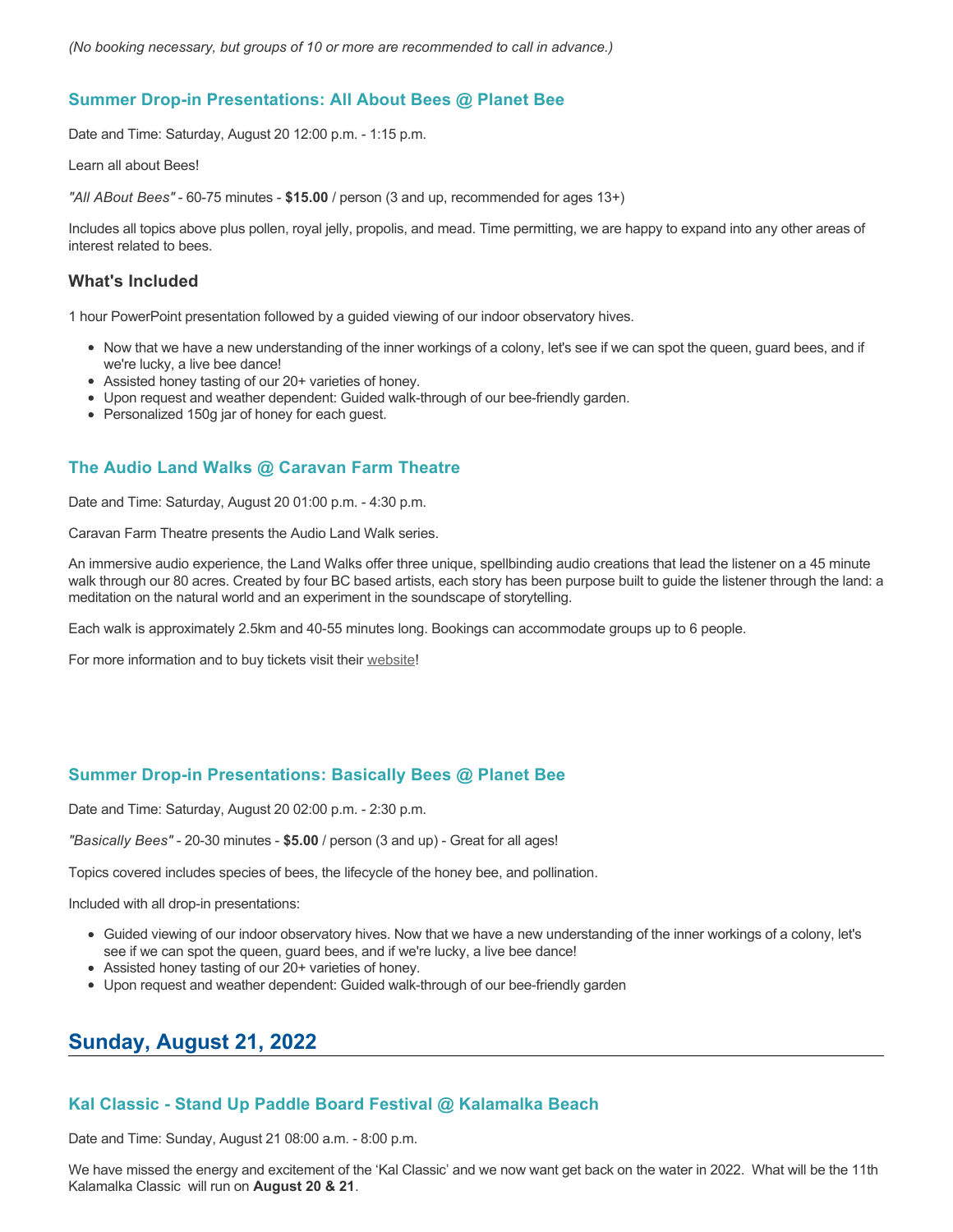The iconic 10-mile **Kalamalka Crossing** will run on the Sunday, while Saturday's events will include a kids event, inflatable SUP challenge and more.

Stay tuned for details and hype!

# **Audio Land Walks @ Caravan Farm Theatre**

Date and Time: Sunday, August 21 09:00 a.m. - 5:00 p.m.

Caravan Farm Theatre presents the Audio Land Walk series.

An immersive audio experience, the Land Walks offer three unique, spellbinding audio creations that lead the listener on a 30 minute walk through our 80 acres. Created by four BC based artists, each story has been purpose built to guide the listener through the land: a meditation on the natural world and an experiment in the soundscape of storytelling.

Each walk is approximately 2.5km and 30-45 minutes long. Each booking can accommodate a group of up to 6 people.

Each guest will receive a sanitized MP3 player and a sanitized pair of over-ear headphones.

#### **Showtime:**

Click "[Buy Tickets](https://caravanfarmtheatre.com/show/the-land-walks/?ct=t%28EMAIL_CAMPAIGN_4_19_2022_13_43SEASON+2022%29&mc_cid=c02afad356&mc_eid=4778eb8892)" to see available times.

# **Yoga + Mimosas @ Predator Ridge Resort**

Date and Time: Sunday, August 21 10:00 a.m.

Grace & Flow is back at [Predator Ridge Resort](https://www.predatorridge.com/events) to bring you *Yoga + Mimosa's!* One ticket includes a 60 min yoga flow on the outdoor Lavender Platform set amongst gorgeous lavender fields.

After Savasana enjoy a juicy mimosa while taking in the view of one of the Okanagan's many treasures.

Class begins at 10 am. Access the Lavender Platform by vehicle in the Predator Ridge Commonage Neighbourhood. All levels welcome.

\*Please book early as spaces are limited\*

All classes are outdoors so please prepare for the weather. Vaccination passports not required.

Must bring your own yoga mat, no spare mats available to borrow. Directions to the platform will be emailed out to you along with a waiver once purchase is confirmed.

### **Summer Drop-in Presentations: Basically Bees @ Planet Bee**

Date and Time: Sunday, August 21 11:00 a.m. - 11:30 a.m.

*"Basically Bees"* - 20-30 minutes - **\$5.00** / person (3 and up) - Great for all ages!

Topics covered includes species of bees, the lifecycle of the honey bee, and pollination.

Included with all drop-in presentations:

- Guided viewing of our indoor observatory hives. Now that we have a new understanding of the inner workings of a colony, let's see if we can spot the queen, guard bees, and if we're lucky, a live bee dance!
- Assisted honey tasting of our 20+ varieties of honey.
- Upon request and weather dependent: Guided walk-through of our bee-friendly garden

*(No booking necessary, but groups of 10 or more are recommended to call in advance.)*

### **Summer Daily Tours @ Davison Orchards**

Date and Time: Sunday, August 21 11:00 a.m. - 4:00 p.m.

If you love tractor tours at the farm, we have some great news! Our tractor tours now run daily 10am to 4pm Monday to Saturday, and 11am to 4pm on Sundays!

### **Summer Drop-in Presentations: All About Bees @ Planet Bee**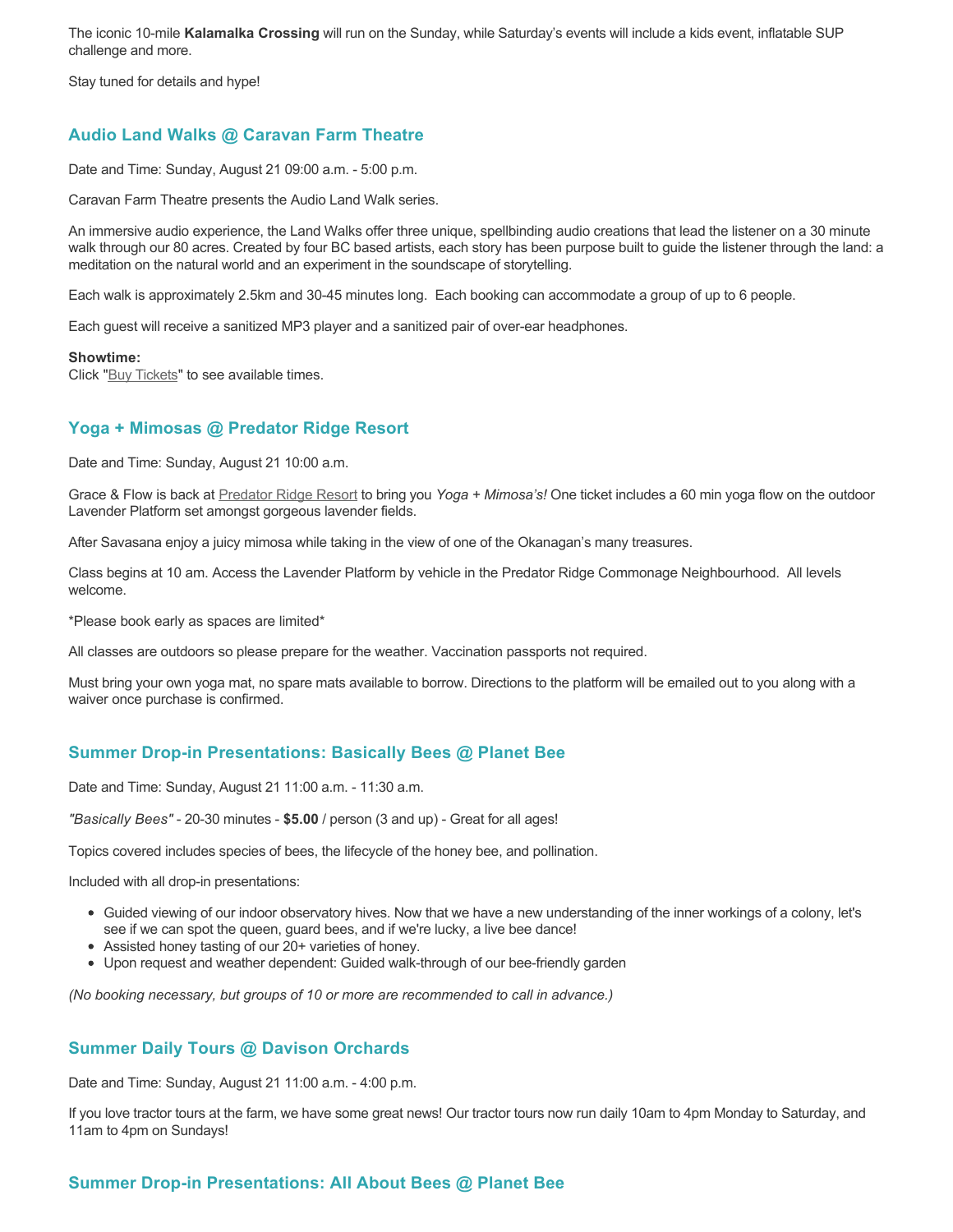Date and Time: Sunday, August 21 12:00 p.m. - 1:15 p.m.

#### Learn all about Bees!

*"All ABout Bees"* - 60-75 minutes - **\$15.00** / person (3 and up, recommended for ages 13+)

Includes all topics above plus pollen, royal jelly, propolis, and mead. Time permitting, we are happy to expand into any other areas of interest related to bees.

#### **What's Included**

1 hour PowerPoint presentation followed by a guided viewing of our indoor observatory hives.

- Now that we have a new understanding of the inner workings of a colony, let's see if we can spot the queen, guard bees, and if we're lucky, a live bee dance!
- Assisted honey tasting of our 20+ varieties of honey.
- Upon request and weather dependent: Guided walk-through of our bee-friendly garden.
- Personalized 150g jar of honey for each quest.

### **The Audio Land Walks @ Caravan Farm Theatre**

Date and Time: Sunday, August 21 01:00 p.m. - 4:30 p.m.

Caravan Farm Theatre presents the Audio Land Walk series.

An immersive audio experience, the Land Walks offer three unique, spellbinding audio creations that lead the listener on a 45 minute walk through our 80 acres. Created by four BC based artists, each story has been purpose built to guide the listener through the land: a meditation on the natural world and an experiment in the soundscape of storytelling.

Each walk is approximately 2.5km and 40-55 minutes long. Bookings can accommodate groups up to 6 people.

For more information and to buy tickets visit their [website!](https://caravanfarmtheatre.com/show/the-land-walks/)

### **Summer Drop-in Presentations: Basically Bees @ Planet Bee**

Date and Time: Sunday, August 21 02:00 p.m. - 2:30 p.m.

*"Basically Bees"* - 20-30 minutes - **\$5.00** / person (3 and up) - Great for all ages!

Topics covered includes species of bees, the lifecycle of the honey bee, and pollination.

Included with all drop-in presentations:

- Guided viewing of our indoor observatory hives. Now that we have a new understanding of the inner workings of a colony, let's see if we can spot the queen, guard bees, and if we're lucky, a live bee dance!
- Assisted honey tasting of our 20+ varieties of honey.
- Upon request and weather dependent: Guided walk-through of our bee-friendly garden

# **Monday, August 22, 2022**

### **Vernon Farmer's Market @ Kal Tire Place Parking Lot**

Date and Time: Monday, August 22 08:00 a.m. - 1:00 p.m.

Join us every Monday and Thursday morning from 8:00 am to 1:00 pm from April to October for the Vernon Farmers' Market!

We are proud to be one of the Okanagan's oldest farmers' markets! Our market showcases a diverse number of delicious foods and one-of-a-kind products, which are all grown, made or baked by our local vendors. Discover fresh produce, fruit, eggs, meat, cheese, baked goods, plants, flowers, hand crafted products & so much more at the Vernon Farmers' Market!

# **Audio Land Walks @ Caravan Farm Theatre**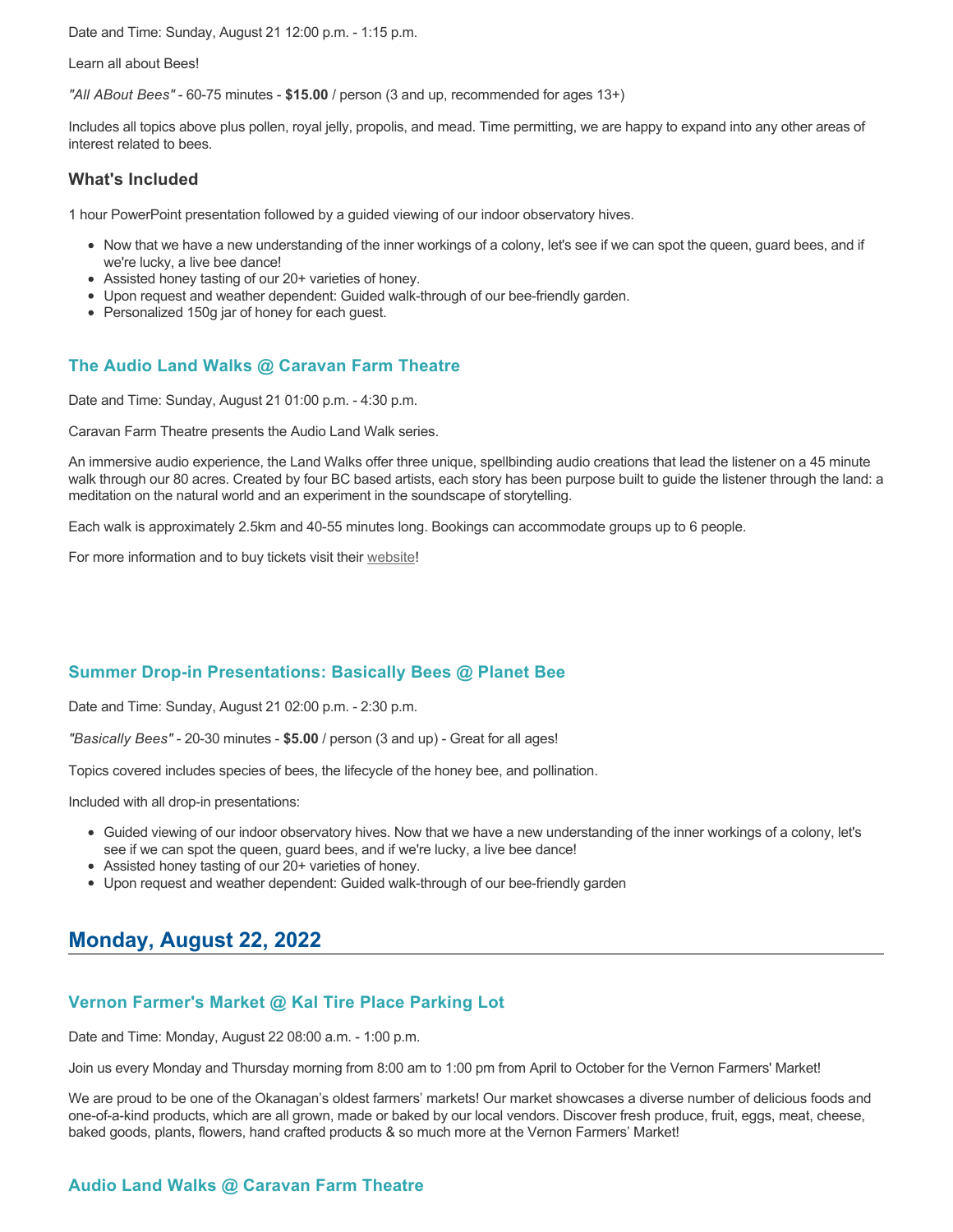Date and Time: Monday, August 22 09:00 a.m. - 5:00 p.m.

Caravan Farm Theatre presents the Audio Land Walk series.

An immersive audio experience, the Land Walks offer three unique, spellbinding audio creations that lead the listener on a 30 minute walk through our 80 acres. Created by four BC based artists, each story has been purpose built to guide the listener through the land: a meditation on the natural world and an experiment in the soundscape of storytelling.

Each walk is approximately 2.5km and 30-45 minutes long. Each booking can accommodate a group of up to 6 people.

Each guest will receive a sanitized MP3 player and a sanitized pair of over-ear headphones.

#### **Showtime:**

Click "[Buy Tickets](https://caravanfarmtheatre.com/show/the-land-walks/?ct=t%28EMAIL_CAMPAIGN_4_19_2022_13_43SEASON+2022%29&mc_cid=c02afad356&mc_eid=4778eb8892)" to see available times.

### **Summer Daily Tours @ Davison Orchards**

Date and Time: Monday, August 22 10:00 a.m. - 4:00 p.m.

If you love tractor tours at the farm, we have some great news! Our tractor tours now run daily 10am to 4pm Monday to Saturday, and 11am to 4pm on Sundays!

## **Summer Drop-in Presentations: Basically Bees @ Planet Bee**

Date and Time: Monday, August 22 11:00 a.m. - 11:30 a.m.

*"Basically Bees"* - 20-30 minutes - **\$5.00** / person (3 and up) - Great for all ages!

Topics covered includes species of bees, the lifecycle of the honey bee, and pollination.

Included with all drop-in presentations:

- Guided viewing of our indoor observatory hives. Now that we have a new understanding of the inner workings of a colony, let's see if we can spot the queen, guard bees, and if we're lucky, a live bee dance!
- Assisted honey tasting of our 20+ varieties of honey.
- Upon request and weather dependent: Guided walk-through of our bee-friendly garden

*(No booking necessary, but groups of 10 or more are recommended to call in advance.)*

### **Summer Drop-in Presentations: All About Bees @ Planet Bee**

Date and Time: Monday, August 22 12:00 p.m. - 1:15 p.m.

Learn all about Bees!

*"All ABout Bees"* - 60-75 minutes - **\$15.00** / person (3 and up, recommended for ages 13+)

Includes all topics above plus pollen, royal jelly, propolis, and mead. Time permitting, we are happy to expand into any other areas of interest related to bees.

#### **What's Included**

1 hour PowerPoint presentation followed by a guided viewing of our indoor observatory hives.

- Now that we have a new understanding of the inner workings of a colony, let's see if we can spot the queen, guard bees, and if we're lucky, a live bee dance!
- Assisted honey tasting of our 20+ varieties of honey.
- Upon request and weather dependent: Guided walk-through of our bee-friendly garden.
- Personalized 150g jar of honey for each guest.

### **Summer Drop-in Presentations: Basically Bees @ Planet Bee**

Date and Time: Monday, August 22 02:00 p.m. - 2:30 p.m.

*"Basically Bees"* - 20-30 minutes - **\$5.00** / person (3 and up) - Great for all ages!

Topics covered includes species of bees, the lifecycle of the honey bee, and pollination.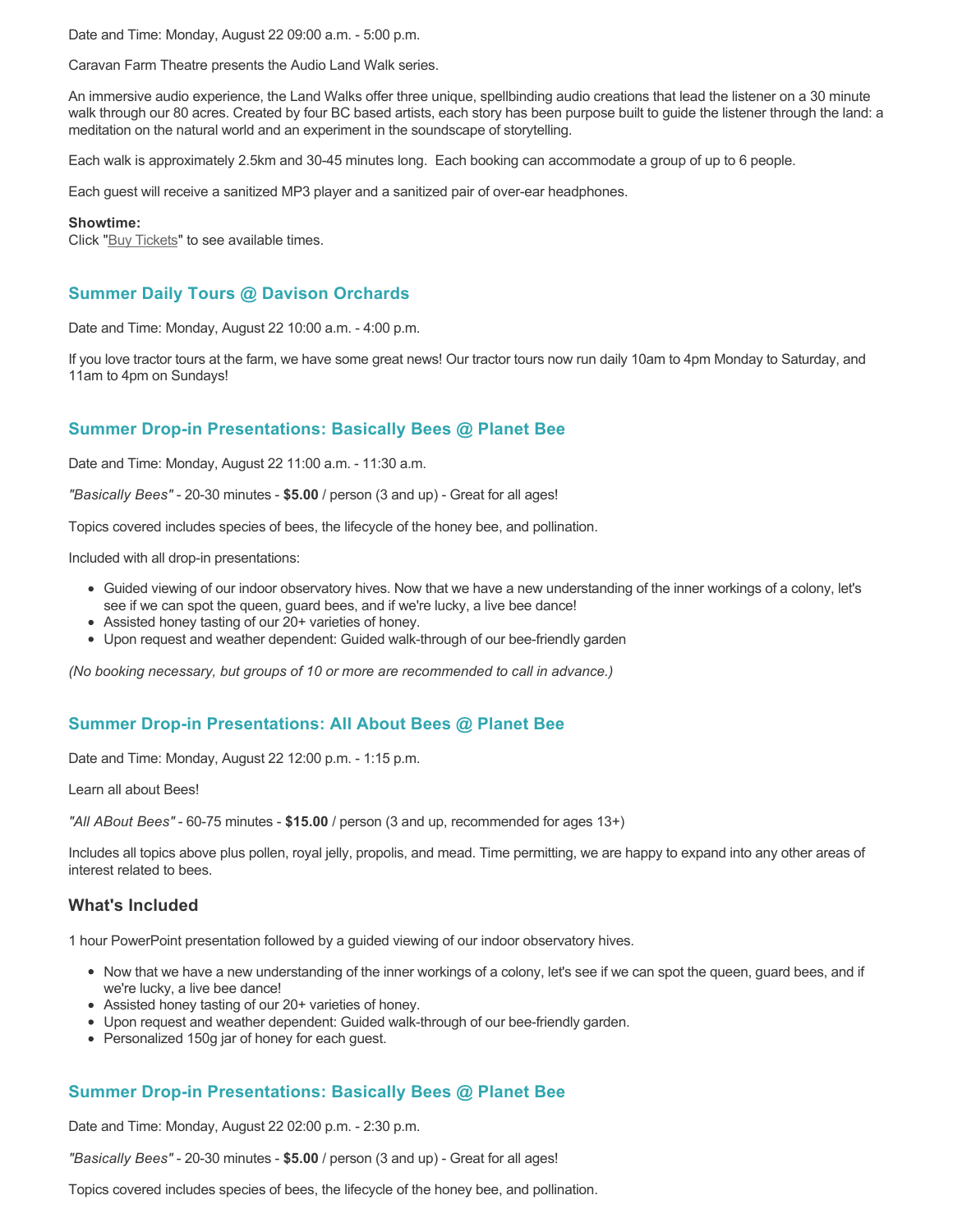Included with all drop-in presentations:

- Guided viewing of our indoor observatory hives. Now that we have a new understanding of the inner workings of a colony, let's see if we can spot the queen, guard bees, and if we're lucky, a live bee dance!
- Assisted honey tasting of our 20+ varieties of honey.
- Upon request and weather dependent: Guided walk-through of our bee-friendly garden

# **Tuesday, August 23, 2022**

#### **Audio Land Walks @ Caravan Farm Theatre**

Date and Time: Tuesday, August 23 09:00 a.m. - 5:00 p.m.

Caravan Farm Theatre presents the Audio Land Walk series.

An immersive audio experience, the Land Walks offer three unique, spellbinding audio creations that lead the listener on a 30 minute walk through our 80 acres. Created by four BC based artists, each story has been purpose built to guide the listener through the land: a meditation on the natural world and an experiment in the soundscape of storytelling.

Each walk is approximately 2.5km and 30-45 minutes long. Each booking can accommodate a group of up to 6 people.

Each guest will receive a sanitized MP3 player and a sanitized pair of over-ear headphones.

#### **Showtime:**

Click "[Buy Tickets](https://caravanfarmtheatre.com/show/the-land-walks/?ct=t%28EMAIL_CAMPAIGN_4_19_2022_13_43SEASON+2022%29&mc_cid=c02afad356&mc_eid=4778eb8892)" to see available times.

## **Summer Daily Tours @ Davison Orchards**

Date and Time: Tuesday, August 23 10:00 a.m. - 4:00 p.m.

If you love tractor tours at the farm, we have some great news! Our tractor tours now run daily 10am to 4pm Monday to Saturday, and 11am to 4pm on Sundays!

#### **Private Tours @ Mackie Lake House**

Date and Time: Tuesday, August 23 10:00 a.m. - 4:00 p.m.

A tale of three teapots, a rattlesnake hunting Reverend, and a gift from the King of Naples! Discover these and a multitude of other fascinating stories at this historic grand home.

Pre-booked tours are available starting May 1, 2022. Tours can be booked from 10am-4pm Tuesdays, Wednesdays and Thursdays ONLY. We are currently unable to facilitate weekend tours due to spring and summer events.

Please call 250-545-1019 to reserve.

Tickets are \$13 per person – \$5 for young children.

Refreshing beverages are available for purchase after your tour as you enjoy the grounds at Mackie Lake House.

### **Summer Drop-in Presentations: Basically Bees @ Planet Bee**

Date and Time: Tuesday, August 23 11:00 a.m. - 11:30 a.m.

*"Basically Bees"* - 20-30 minutes - **\$5.00** / person (3 and up) - Great for all ages!

Topics covered includes species of bees, the lifecycle of the honey bee, and pollination.

Included with all drop-in presentations:

- Guided viewing of our indoor observatory hives. Now that we have a new understanding of the inner workings of a colony, let's see if we can spot the queen, guard bees, and if we're lucky, a live bee dance!
- Assisted honey tasting of our 20+ varieties of honey.
- Upon request and weather dependent: Guided walk-through of our bee-friendly garden

*(No booking necessary, but groups of 10 or more are recommended to call in advance.)*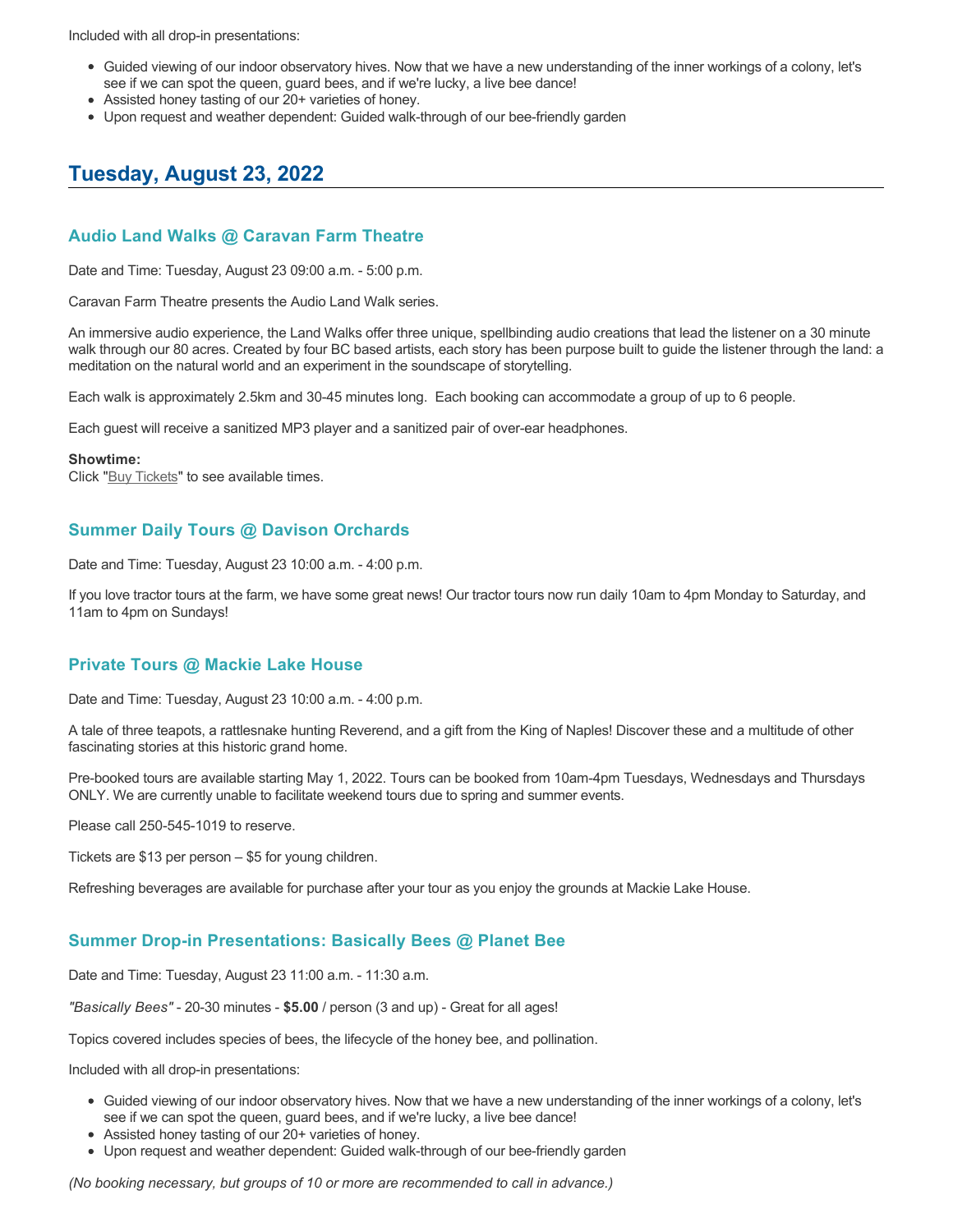# **Summer Drop-in Presentations: All About Bees @ Planet Bee**

Date and Time: Tuesday, August 23 12:00 p.m. - 1:15 p.m.

Learn all about Bees!

*"All ABout Bees"* - 60-75 minutes - **\$15.00** / person (3 and up, recommended for ages 13+)

Includes all topics above plus pollen, royal jelly, propolis, and mead. Time permitting, we are happy to expand into any other areas of interest related to bees.

## **What's Included**

1 hour PowerPoint presentation followed by a guided viewing of our indoor observatory hives.

- Now that we have a new understanding of the inner workings of a colony, let's see if we can spot the queen, guard bees, and if we're lucky, a live bee dance!
- Assisted honey tasting of our 20+ varieties of honey.
- Upon request and weather dependent: Guided walk-through of our bee-friendly garden.
- Personalized 150g jar of honey for each guest.

# **Summer Drop-in Presentations: Basically Bees @ Planet Bee**

Date and Time: Tuesday, August 23 02:00 p.m. - 2:30 p.m.

*"Basically Bees"* - 20-30 minutes - **\$5.00** / person (3 and up) - Great for all ages!

Topics covered includes species of bees, the lifecycle of the honey bee, and pollination.

Included with all drop-in presentations:

- Guided viewing of our indoor observatory hives. Now that we have a new understanding of the inner workings of a colony, let's see if we can spot the queen, guard bees, and if we're lucky, a live bee dance!
- Assisted honey tasting of our 20+ varieties of honey.
- Upon request and weather dependent: Guided walk-through of our bee-friendly garden

# **Kalamalka Garden (K'nmaĺka? Sәnqâĺtәn) Indigenous Garden Tours @ Okanagan College**

Date and Time: Tuesday, August 23 02:00 p.m. - 3:30 p.m.

The tour of Kalamalka Garden will allow visitors to learn a brief history of Syilx (pronounced: see-eel), who are the Indigenous people of the Okanagan - and the Captikʷł (pronounced: chap-teek-cool) which are the stories, laws and cultural values of the Syilx Okanagan people, which have been passed down from generation to generation by oral tradition. Through these ancient stories, the Syilx have preserved their worldwide view and relationship with nature. Here at the Kalamalka Garden, guests will get to experience first hand the beauty and importance of both the Indigenous plant life and the traditional Indigenous knowledge that has existed for thousands of years, and still exists today.

Guests will have the opportunity to learn to identify traditional plants, understand how these plants are used for medicinal and food purposes, and see demonstrations of how to harvest and use the plants.

The tour presenter will provide short workshop on an Indigenous garden product and how it is grown, harvested and made into a gift. The workshop will explore the elements of traditional foods and medicines, history of the Okanagan area, Indigenous gardening techniques, and samples of foods from the garden.

# **Tour Details**

**DURATION:** Tours are available on Tuesdays and Thursdays starting at 2:00pm Tours are 1 hour – 1.5 hour.

**RATES:** \$30.00 – Adults \$5.00 – Children under 16 years old

All proceeds from the Garden Tours are used for operations.

Get your tickets [here!](https://www.eventbrite.ca/e/kalamalka-garden-tour-tickets-158617843239)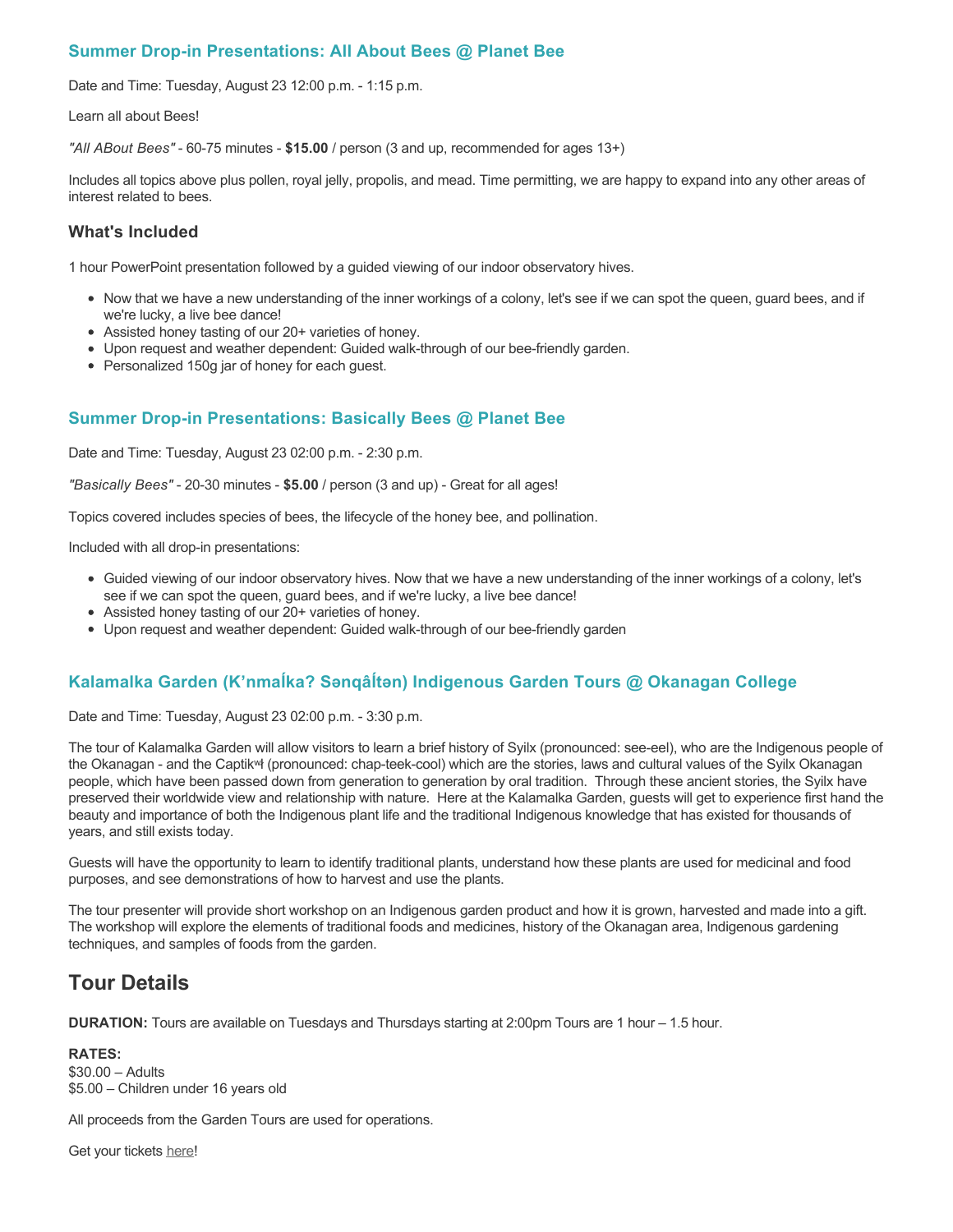## **Live Music @ Range Lounge & Grill (Predator Ridge Resort)**

Date and Time: Tuesday, August 23 05:00 p.m. - 7:00 p.m.

During the summer, join us every Tuesday from 5 -7pm for our series of live music performances by local Okanagan artists.

Join us in Range & Lounge Grill to enjoy dinner during the event (dinner reservations are recommended).

### **Film Festival & Indigenous Short Film Showcase @ Caravan Farm Theatre**

Date and Time: Tuesday, August 23 06:00 p.m. - 10:00 p.m.

Five summer nights. Five spectacular films. An outdoor cinema experience like no other.

Join us in our open-air timber barn for a line-up of five feature films by some of Canada's most exciting filmmakers. Each film will be preceded by a selection from our 2nd annual Indigenous Short-Film Showcase.

Our cinema features a ten by twenty-foot silver screen, an 8000-lumen projector, and is set against a spectacular rural backdrop. Bring a picnic and settle in at a picnic table or blanket on our shady green lawn for a pre-show dinner… Take a nature break and stroll down the path through our gently rolling fields… then get your popcorn and watch a film – Caravan Farm Theatre style.

You will be seated in our timber barn. Lawn seating is also available, outside of the barn. Bring your own lawn chairs, and/or blankets. Our Bar & Concession will be open, serving hot buttered popcorn, local fine wine, ales, muddlers, and an assortment of great local snacks.

Doors open at 6pm, Short films begin at 7:30 pm, with the feature film at 8pm.

[Tickets](https://caravanfarmtheatre.com/show/film-festival/?ct=t%28EMAIL_CAMPAIGN_4_19_2022_13_43SEASON+2022%29&mc_cid=c02afad356&mc_eid=4778eb8892) go on sale July 18, 2022.

## **Historic Downtown Mural Tours @ Greater Vernon Museum & Archives**

Date and Time: Tuesday, August 23 06:00 p.m. - 8:00 p.m.

The Historic Mural Tour takes you on a walking trip back into the past through Downtown Vernon. Discover all the places and ways our past meets our present.

Join our tour guides as they explore the lives and times of the individuals whose faces grace our city walls. Share in some of the stories of the people that helped create the vibrant, multicultural city that Vernon is today.

#### **Tour FAQs**

- Tours must be pre-booked. Tours will not run if there are no bookings.
- Tours are best for those aged 12+ with an intermediate level of activity anticipated (tours are  $\sim$ 5km and run from 1.5 2 hours).
- Comfortable shoes, layers of clothing, sunglasses and/or sun hat, raingear if necessary, water bottle, and camera are recommended.
- Tours go rain or shine and are non-refundable.
- For groups larger than 20, private bookings or community groups, please contact us for details.
- Tours start at the Museum & Archives of Vernon 3009 32nd Avenue

Get your tickets [here!](https://www.eventbrite.com/e/historic-downtown-mural-tours-tickets-304983342387)

# **Wednesday, August 24, 2022**

### **Audio Land Walks @ Caravan Farm Theatre**

Date and Time: Wednesday, August 24 09:00 a.m. - 5:00 p.m.

Caravan Farm Theatre presents the Audio Land Walk series.

An immersive audio experience, the Land Walks offer three unique, spellbinding audio creations that lead the listener on a 30 minute walk through our 80 acres. Created by four BC based artists, each story has been purpose built to guide the listener through the land: a meditation on the natural world and an experiment in the soundscape of storytelling.

Each walk is approximately 2.5km and 30-45 minutes long. Each booking can accommodate a group of up to 6 people.

Each guest will receive a sanitized MP3 player and a sanitized pair of over-ear headphones.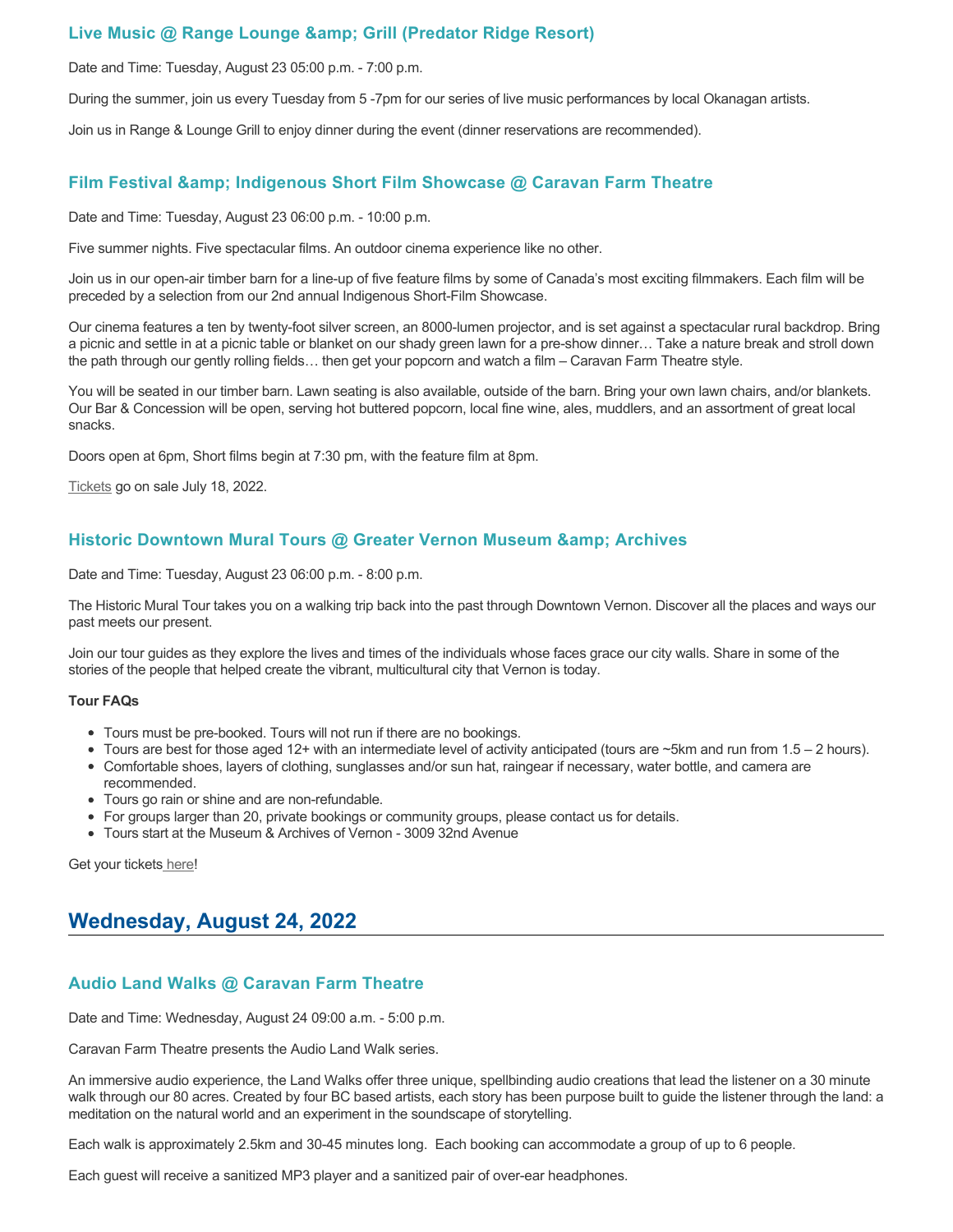Click "[Buy Tickets](https://caravanfarmtheatre.com/show/the-land-walks/?ct=t%28EMAIL_CAMPAIGN_4_19_2022_13_43SEASON+2022%29&mc_cid=c02afad356&mc_eid=4778eb8892)" to see available times.

# **Goat Yoga @ O'Keefe Ranch**

Date and Time: Wednesday, August 24 09:00 a.m. - 12:00 p.m.

Yoga with Goats is back! Join Samantha Richardson for a season of yoga with four legged friends.

Ticket includes a one-hour yoga session prior to the Ranch opening. Yoga is located outdoors in the company of the Ranch's goats. Each goat has its own personality to woo you over, whether they are looking for some extra scratches, trying to make you laugh or just want to take a nap under your downward dog, you never know what they will do!

Afterwards, enjoy the Ranches grounds, take a tour of the mansion, visit the general store, and explore the buildings. Each ticket includes a complimentary general store candy bag. If you book on a Saturday, you can also enjoy the many role play artists including live music and song, demonstrations, school sessions and much, much more. Allow yourself about 2 hours to see the grounds and another hour if you stay for lunch.

To book your tickets click [here!](https://tickets.ticketseller.ca/TheatreManager/1/login&event=3417)

## **Summer Daily Tours @ Davison Orchards**

Date and Time: Wednesday, August 24 10:00 a.m. - 4:00 p.m.

If you love tractor tours at the farm, we have some great news! Our tractor tours now run daily 10am to 4pm Monday to Saturday, and 11am to 4pm on Sundays!

## **Private Tours @ Mackie Lake House**

Date and Time: Wednesday, August 24 10:00 a.m. - 4:00 p.m.

A tale of three teapots, a rattlesnake hunting Reverend, and a gift from the King of Naples! Discover these and a multitude of other fascinating stories at this historic grand home.

Pre-booked tours are available starting May 1, 2022. Tours can be booked from 10am-4pm Tuesdays, Wednesdays and Thursdays ONLY. We are currently unable to facilitate weekend tours due to spring and summer events.

Please call 250-545-1019 to reserve.

Tickets are \$13 per person – \$5 for young children.

Refreshing beverages are available for purchase after your tour as you enjoy the grounds at Mackie Lake House.

### **Summer Drop-in Presentations: Basically Bees @ Planet Bee**

Date and Time: Wednesday, August 24 11:00 a.m. - 11:30 a.m.

*"Basically Bees"* - 20-30 minutes - **\$5.00** / person (3 and up) - Great for all ages!

Topics covered includes species of bees, the lifecycle of the honey bee, and pollination.

Included with all drop-in presentations:

- Guided viewing of our indoor observatory hives. Now that we have a new understanding of the inner workings of a colony, let's see if we can spot the queen, guard bees, and if we're lucky, a live bee dance!
- Assisted honey tasting of our 20+ varieties of honey.
- Upon request and weather dependent: Guided walk-through of our bee-friendly garden

*(No booking necessary, but groups of 10 or more are recommended to call in advance.)*

### **Summer Drop-in Presentations: All About Bees @ Planet Bee**

Date and Time: Wednesday, August 24 12:00 p.m. - 1:15 p.m.

Learn all about Bees!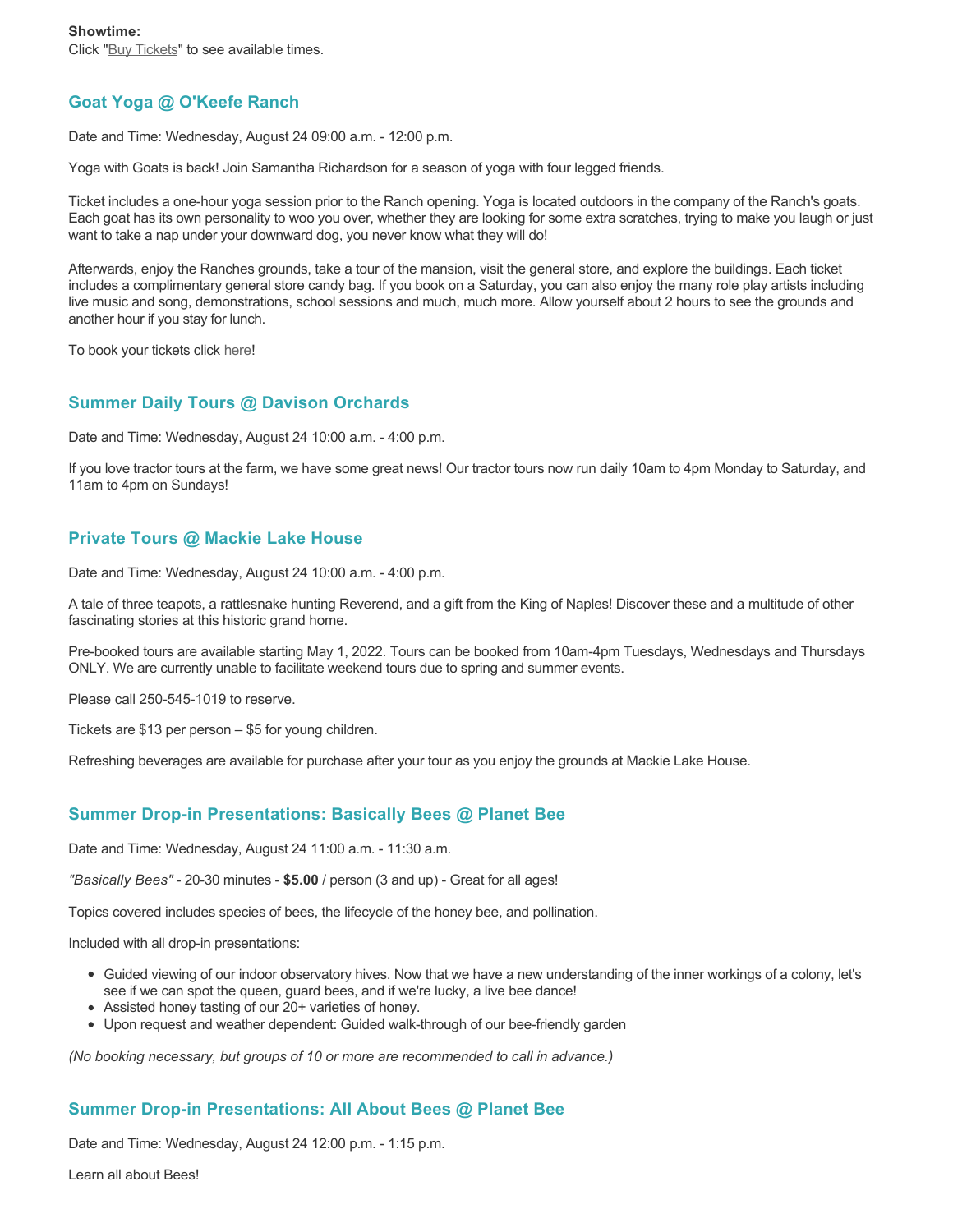*"All ABout Bees"* - 60-75 minutes - **\$15.00** / person (3 and up, recommended for ages 13+)

Includes all topics above plus pollen, royal jelly, propolis, and mead. Time permitting, we are happy to expand into any other areas of interest related to bees.

## **What's Included**

1 hour PowerPoint presentation followed by a guided viewing of our indoor observatory hives.

- Now that we have a new understanding of the inner workings of a colony, let's see if we can spot the queen, guard bees, and if we're lucky, a live bee dance!
- Assisted honey tasting of our 20+ varieties of honey.
- Upon request and weather dependent: Guided walk-through of our bee-friendly garden.
- Personalized 150g jar of honey for each guest.

### **Summer Drop-in Presentations: Basically Bees @ Planet Bee**

Date and Time: Wednesday, August 24 02:00 p.m. - 2:30 p.m.

*"Basically Bees"* - 20-30 minutes - **\$5.00** / person (3 and up) - Great for all ages!

Topics covered includes species of bees, the lifecycle of the honey bee, and pollination.

Included with all drop-in presentations:

- Guided viewing of our indoor observatory hives. Now that we have a new understanding of the inner workings of a colony, let's see if we can spot the queen, guard bees, and if we're lucky, a live bee dance!
- Assisted honey tasting of our 20+ varieties of honey.
- Upon request and weather dependent: Guided walk-through of our bee-friendly garden

### **Wahine Wednesday (SUP'n Social Paddle Night) @ Kalavida Surf Shop**

Date and Time: Wednesday, August 24 06:00 p.m.

A weekly womens SUP'n social paddle night! Wahine Wednesdays are all about the girls getting together on the water – *The Ladies of the Lake!* Launching from Kal Beach, each week will include something a little different – it could be a soothing sunset paddle, a cruise alongside the Okanagan Rail Trail, story telling, or maybe even a yoga move or two.

#### **How to Register?**

No need to pre-register, just drop in and register between 5pm-5:45pm each Wednesday.

#### **What's Included?**

Beverages, snacks and good vibes are supplied after the paddle. Each week will feature a new sponsor

#### **How Much?**

\$5.00 with your own board and gear \$20.00 – Includes board rental (includes pfd and paddle)

#### **Who should join in?**

This is a group paddle for those who have some experience paddle boarding. If you are new to SUP, we encourage you to rent a couple of times before joining a Wahine Paddle Night.

#### **Wahine Warm-Up**

5:30-5:50pm – Get warmed up before the official start of the paddle. 6pm: Group departs from Kal Beach

#### **Where to Park?**

We have limited space in our parking lot. If you have your own board, drop it at Kal Beach on the West side of the beach and park at Kal Beach Parking Lot or along WestKal Road. We have staff at the beach from 5:30pm onward so your board should be safe there.

Check their [website](https://kalavidasurfshop.com/wahine-wednesday-kalavida/) or [Facebook](https://www.facebook.com/kalavidasurfshop/) for more details!

### **Film Festival & Indigenous Short Film Showcase @ Caravan Farm Theatre**

Date and Time: Wednesday, August 24 06:00 p.m. - 10:00 p.m.

Five summer nights. Five spectacular films. An outdoor cinema experience like no other.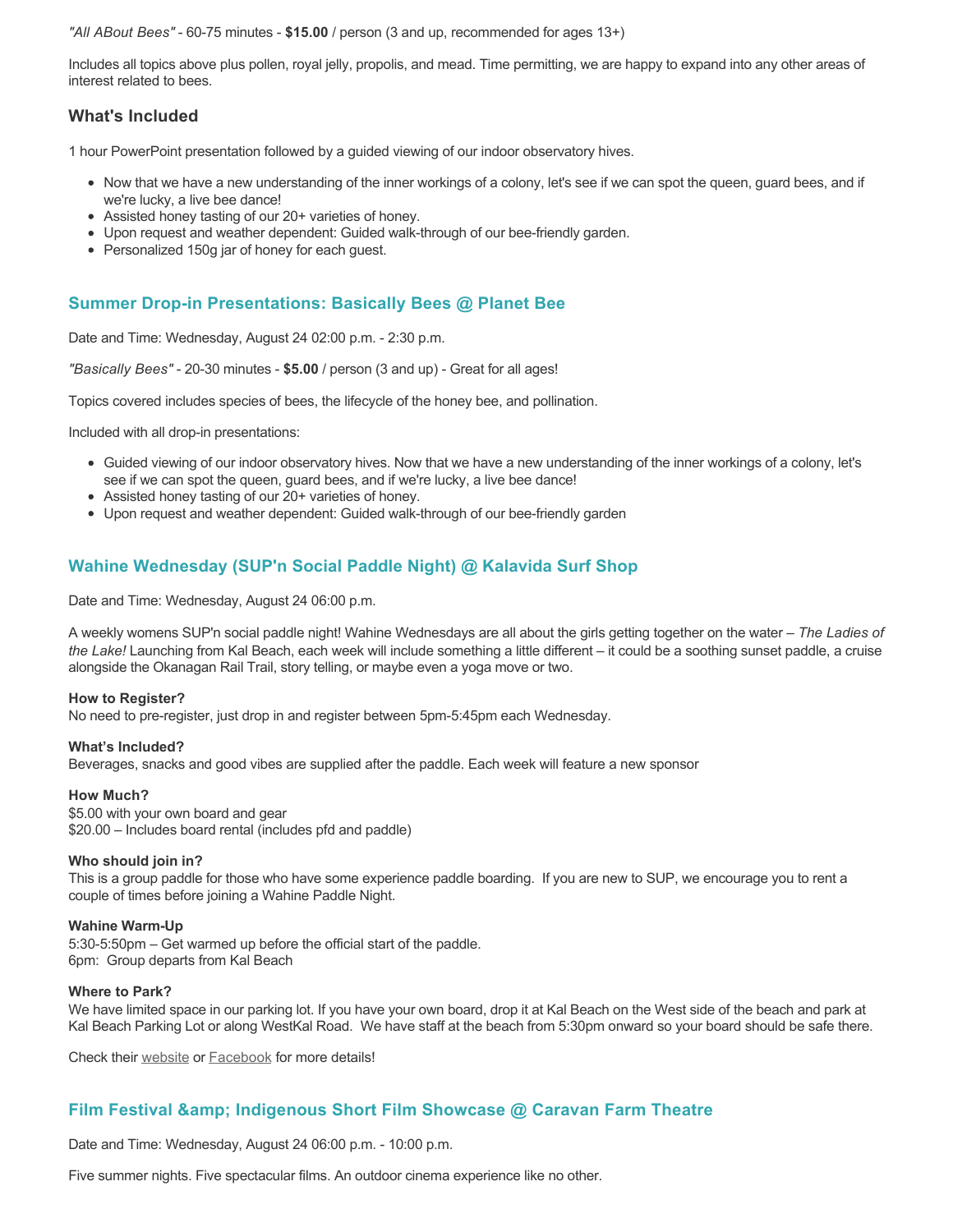Join us in our open-air timber barn for a line-up of five feature films by some of Canada's most exciting filmmakers. Each film will be preceded by a selection from our 2nd annual Indigenous Short-Film Showcase.

Our cinema features a ten by twenty-foot silver screen, an 8000-lumen projector, and is set against a spectacular rural backdrop. Bring a picnic and settle in at a picnic table or blanket on our shady green lawn for a pre-show dinner… Take a nature break and stroll down the path through our gently rolling fields… then get your popcorn and watch a film – Caravan Farm Theatre style.

You will be seated in our timber barn. Lawn seating is also available, outside of the barn. Bring your own lawn chairs, and/or blankets. Our Bar & Concession will be open, serving hot buttered popcorn, local fine wine, ales, muddlers, and an assortment of great local snacks.

Doors open at 6pm, Short films begin at 7:30 pm, with the feature film at 8pm.

[Tickets](https://caravanfarmtheatre.com/show/film-festival/?ct=t%28EMAIL_CAMPAIGN_4_19_2022_13_43SEASON+2022%29&mc_cid=c02afad356&mc_eid=4778eb8892) go on sale July 18, 2022.

#### **Sunset Stretch & Sip @ Predator Ridge Resort**

Date and Time: Wednesday, August 24 06:00 p.m.

Wind down on with us from 6-8pm with a deep stretch on the outdoor yoga platform at [Predator Ridge](https://www.predatorridge.com/events) while watching the sunset. One ticket includes a guided moderate 18-minute hike up to the platform, a 60 minute yoga flow while you take in the spectacular view of Okanagan Lake and move and flow with your breath.

After Savasana enjoy a glass of local Okanagan wine as you watch the sunset over the hills from the Namaste Platform.

This class is a perfect end to a long day of riding, hiking or golfing. We meet at 6pm: directions to the meeting spot will be emailed to you once purchase is confirmed. Please wear hiking shoes, bring water, and your own mat. All levels welcome.

Purchase your own individual box of charcuterie from [Crudité & Co.](https://cruditeandco.com/product/picnic-platter/) and we will bring it to the platform for you to enjoy after class! Order must be placed with plenty of notice, minimum 48 hours.

\*Please book early as spaces are limited\*

All classes are outdoors so please prepare for the weather. Vaccination passports not required.

# **Thursday, August 25, 2022**

#### **Vernon Farmer's Market @ Kal Tire Place Parking Lot**

Date and Time: Thursday, August 25 08:00 a.m. - 1:00 p.m.

Join us every Monday and Thursday morning from 8:00 am to 1:00 pm from April to October for the Vernon Farmers' Market!

We are proud to be one of the Okanagan's oldest farmers' markets! Our market showcases a diverse number of delicious foods and one-of-a-kind products, which are all grown, made or baked by our local vendors. Discover fresh produce, fruit, eggs, meat, cheese, baked goods, plants, flowers, hand crafted products & so much more at the Vernon Farmers' Market!

#### **Audio Land Walks @ Caravan Farm Theatre**

Date and Time: Thursday, August 25 09:00 a.m. - 5:00 p.m.

Caravan Farm Theatre presents the Audio Land Walk series.

An immersive audio experience, the Land Walks offer three unique, spellbinding audio creations that lead the listener on a 30 minute walk through our 80 acres. Created by four BC based artists, each story has been purpose built to guide the listener through the land: a meditation on the natural world and an experiment in the soundscape of storytelling.

Each walk is approximately 2.5km and 30-45 minutes long. Each booking can accommodate a group of up to 6 people.

Each guest will receive a sanitized MP3 player and a sanitized pair of over-ear headphones.

#### **Showtime:**

Click "[Buy Tickets](https://caravanfarmtheatre.com/show/the-land-walks/?ct=t%28EMAIL_CAMPAIGN_4_19_2022_13_43SEASON+2022%29&mc_cid=c02afad356&mc_eid=4778eb8892)" to see available times.

# **Summer Daily Tours @ Davison Orchards**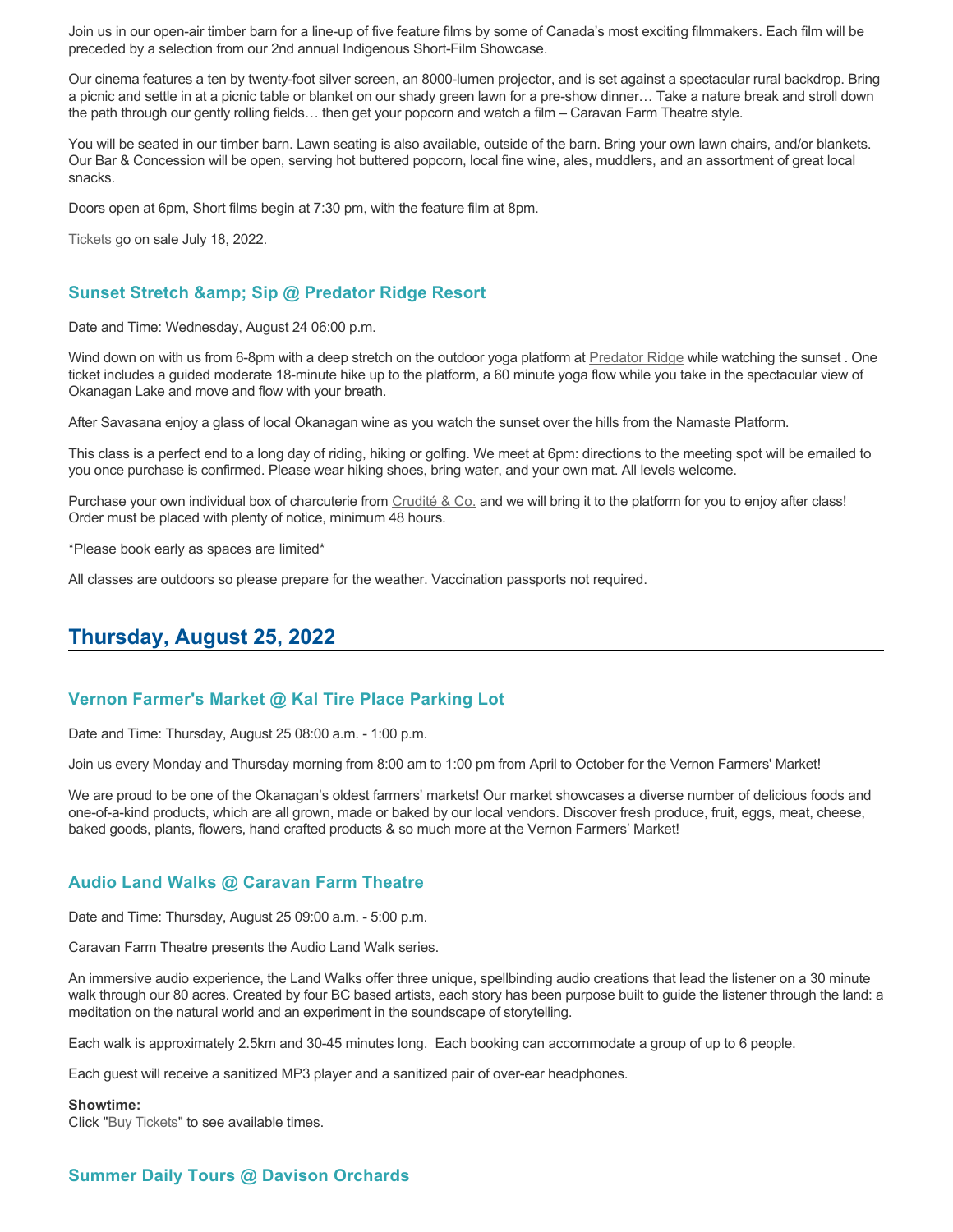Date and Time: Thursday, August 25 10:00 a.m. - 4:00 p.m.

If you love tractor tours at the farm, we have some great news! Our tractor tours now run daily 10am to 4pm Monday to Saturday, and 11am to 4pm on Sundays!

# **Private Tours @ Mackie Lake House**

Date and Time: Thursday, August 25 10:00 a.m. - 4:00 p.m.

A tale of three teapots, a rattlesnake hunting Reverend, and a gift from the King of Naples! Discover these and a multitude of other fascinating stories at this historic grand home.

Pre-booked tours are available starting May 1, 2022. Tours can be booked from 10am-4pm Tuesdays, Wednesdays and Thursdays ONLY. We are currently unable to facilitate weekend tours due to spring and summer events.

Please call 250-545-1019 to reserve.

Tickets are \$13 per person – \$5 for young children.

Refreshing beverages are available for purchase after your tour as you enjoy the grounds at Mackie Lake House.

### **Summer Drop-in Presentations: Basically Bees @ Planet Bee**

Date and Time: Thursday, August 25 11:00 a.m. - 11:30 a.m.

*"Basically Bees"* - 20-30 minutes - **\$5.00** / person (3 and up) - Great for all ages!

Topics covered includes species of bees, the lifecycle of the honey bee, and pollination.

Included with all drop-in presentations:

- Guided viewing of our indoor observatory hives. Now that we have a new understanding of the inner workings of a colony, let's see if we can spot the queen, guard bees, and if we're lucky, a live bee dance!
- Assisted honey tasting of our 20+ varieties of honey.
- Upon request and weather dependent: Guided walk-through of our bee-friendly garden

*(No booking necessary, but groups of 10 or more are recommended to call in advance.)*

### **Re-Fill Your Cup Yoga Retreat with Grace and Flow @ Predator Ridge Resort**

Date and Time: Thursday, August 25 12:00 p.m. - 6:00 p.m.

Grace & Flow brings you a weekend filled with yoga, nature, wine, and laughter. Get away to reconnect, and leave feeling rested, revitalized and clear. Join them for a getaway in a gorgeous Cottage or Lodge Suite at the World-Class Predator Ridge Resort**,** surrounded by the breathtaking Okanagan Valley.

Retreat incluides:

- Luxury all-suite accommodation at [Predator Ridge Resort](https://www.predatorridge.com/).
- Happy hour welcome with local Okanagan wine.
- Daily gourmet buffet breakfast, including Predator Ridge's celebrated Sunday Brunch.
- Farm-to-table dinners at the Range Restaurant every evening, including wine-pairing.
- Multiple heart-centered, all-levels yoga classes
- Daily guided meditation, with added support for new practitioners

For more information vist their [website](https://graceandflow.ca/products/re-fill-your-cup-yoga-retreat-august-25-28-2022)!

### **Summer Drop-in Presentations: All About Bees @ Planet Bee**

Date and Time: Thursday, August 25 12:00 p.m. - 1:15 p.m.

Learn all about Bees!

*"All ABout Bees"* - 60-75 minutes - **\$15.00** / person (3 and up, recommended for ages 13+)

Includes all topics above plus pollen, royal jelly, propolis, and mead. Time permitting, we are happy to expand into any other areas of interest related to bees.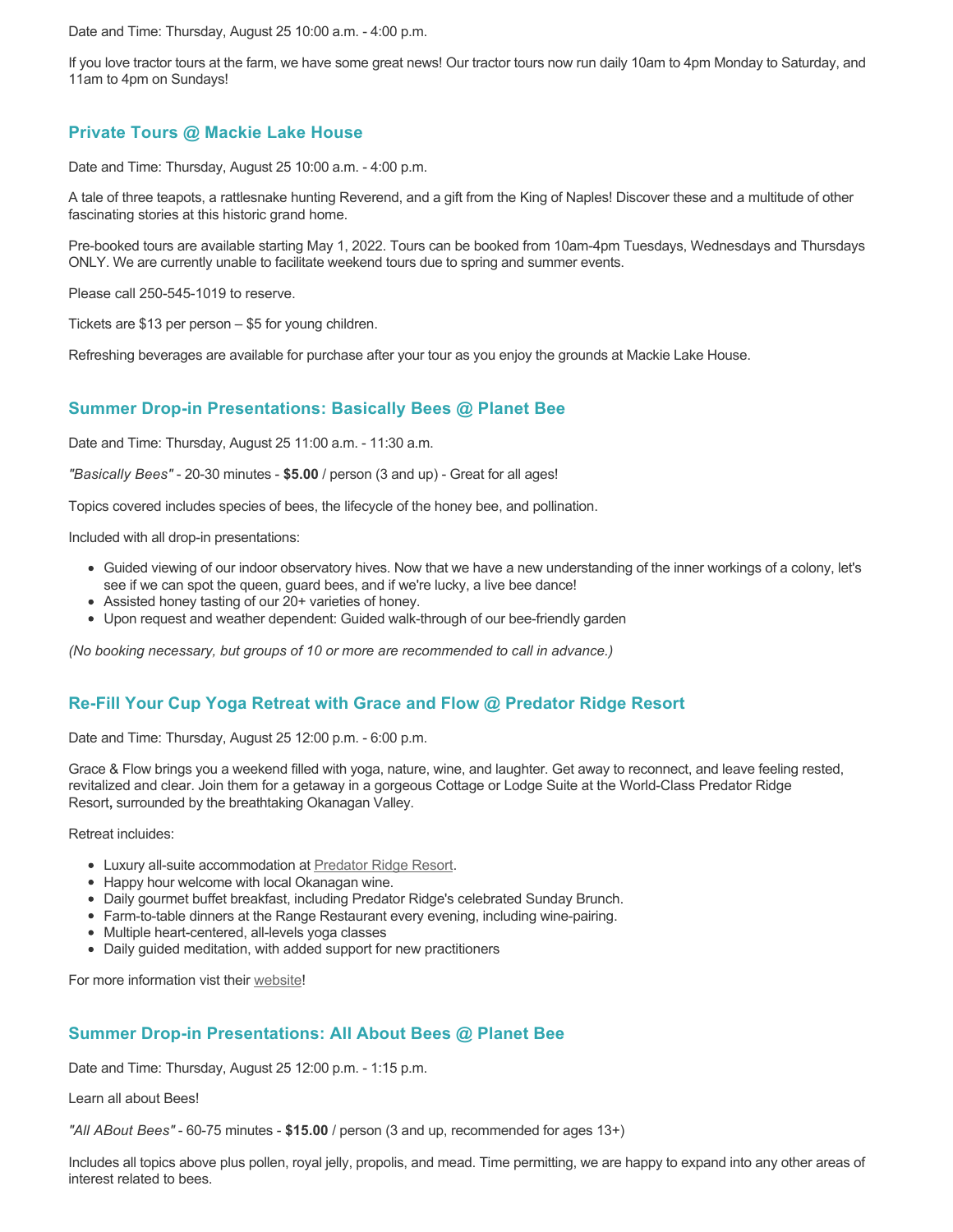## **What's Included**

1 hour PowerPoint presentation followed by a guided viewing of our indoor observatory hives.

- Now that we have a new understanding of the inner workings of a colony, let's see if we can spot the queen, guard bees, and if we're lucky, a live bee dance!
- Assisted honey tasting of our 20+ varieties of honey.
- Upon request and weather dependent: Guided walk-through of our bee-friendly garden.
- Personalized 150g jar of honey for each quest.

### **Summer Drop-in Presentations: Basically Bees @ Planet Bee**

Date and Time: Thursday, August 25 02:00 p.m. - 2:30 p.m.

*"Basically Bees"* - 20-30 minutes - **\$5.00** / person (3 and up) - Great for all ages!

Topics covered includes species of bees, the lifecycle of the honey bee, and pollination.

Included with all drop-in presentations:

- Guided viewing of our indoor observatory hives. Now that we have a new understanding of the inner workings of a colony, let's see if we can spot the queen, guard bees, and if we're lucky, a live bee dance!
- Assisted honey tasting of our 20+ varieties of honey.
- Upon request and weather dependent: Guided walk-through of our bee-friendly garden

## **Kalamalka Garden (K'nmaĺka? Sәnqâĺtәn) Indigenous Garden Tours @ Okanagan College**

Date and Time: Thursday, August 25 02:00 p.m. - 3:30 p.m.

The tour of Kalamalka Garden will allow visitors to learn a brief history of Syilx (pronounced: see-eel), who are the Indigenous people of the Okanagan - and the Captikʷł (pronounced: chap-teek-cool) which are the stories, laws and cultural values of the Syilx Okanagan people, which have been passed down from generation to generation by oral tradition. Through these ancient stories, the Syilx have preserved their worldwide view and relationship with nature. Here at the Kalamalka Garden, guests will get to experience first hand the beauty and importance of both the Indigenous plant life and the traditional Indigenous knowledge that has existed for thousands of years, and still exists today.

Guests will have the opportunity to learn to identify traditional plants, understand how these plants are used for medicinal and food purposes, and see demonstrations of how to harvest and use the plants.

The tour presenter will provide short workshop on an Indigenous garden product and how it is grown, harvested and made into a gift. The workshop will explore the elements of traditional foods and medicines, history of the Okanagan area, Indigenous gardening techniques, and samples of foods from the garden.

# **Tour Details**

**DURATION:** Tours are available on Tuesdays and Thursdays starting at 2:00pm Tours are 1 hour – 1.5 hour.

#### **RATES:**

\$30.00 – Adults \$5.00 – Children under 16 years old

All proceeds from the Garden Tours are used for operations.

Get your tickets [here!](https://www.eventbrite.ca/e/kalamalka-garden-tour-tickets-158617843239)

#### **Downtown Sounds @ 2900 Plaza**

Date and Time: Thursday, August 25 06:00 p.m. - 7:30 p.m.

Join us at the 2900 Plaza every Thursday this summer to enjoy some awesome (free) music from 6pm-7:30pm!

July 7- Feet First

July 14- The Garcia Band

July 21- Forty Foot Fred

July 28- The Rockin Horse Band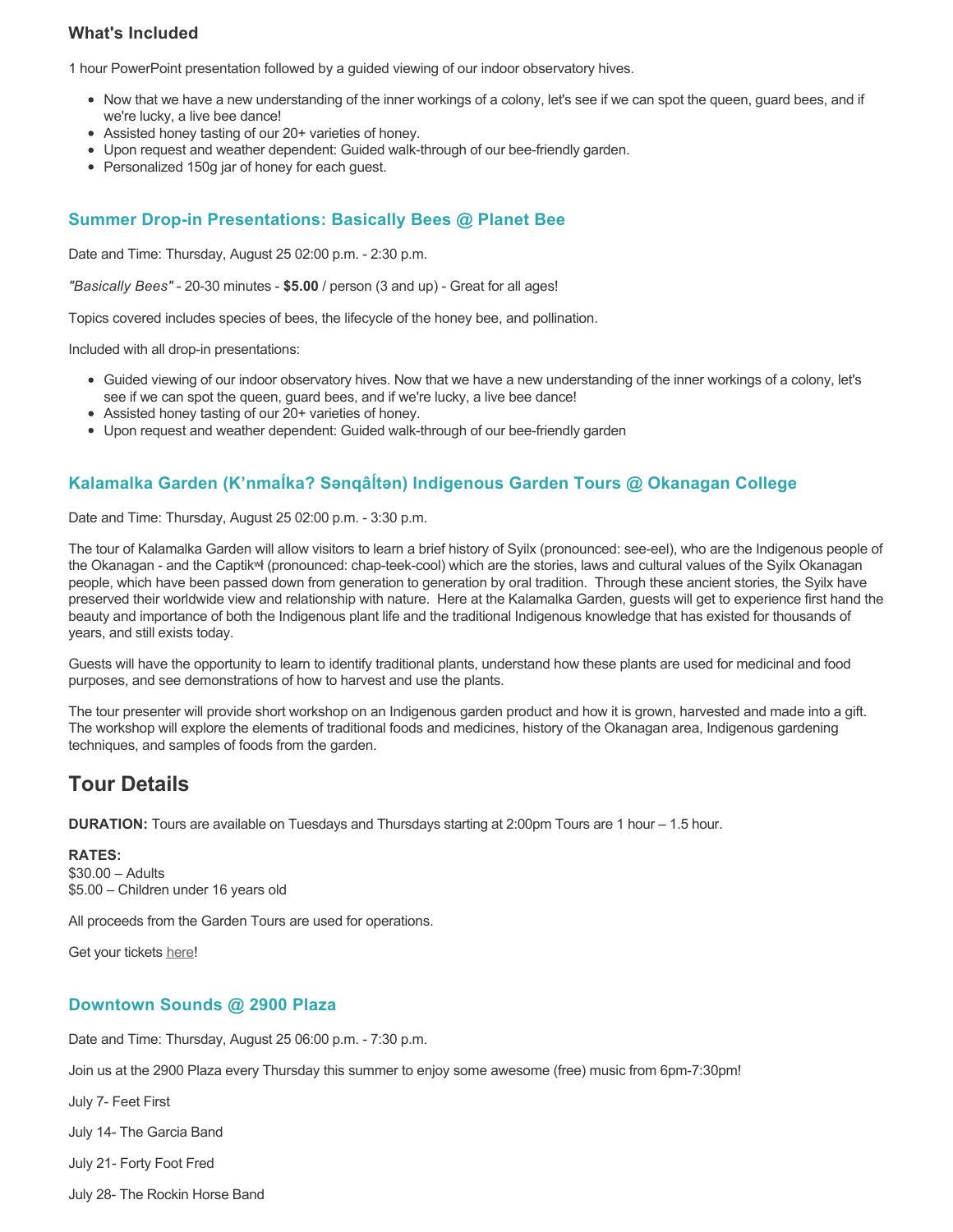August 4- The Shawn Lightfoot Band August 11- The Keys August 18- The Young'uns August 25- Chipko Jones

Check the [Downtown Vernon Associations Facebook](https://www.facebook.com/downtownvernon/) for more details!

## **Film Festival & Indigenous Short Film Showcase @ Caravan Farm Theatre**

Date and Time: Thursday, August 25 06:00 p.m. - 10:00 p.m.

Five summer nights. Five spectacular films. An outdoor cinema experience like no other.

Join us in our open-air timber barn for a line-up of five feature films by some of Canada's most exciting filmmakers. Each film will be preceded by a selection from our 2nd annual Indigenous Short-Film Showcase.

Our cinema features a ten by twenty-foot silver screen, an 8000-lumen projector, and is set against a spectacular rural backdrop. Bring a picnic and settle in at a picnic table or blanket on our shady green lawn for a pre-show dinner… Take a nature break and stroll down the path through our gently rolling fields… then get your popcorn and watch a film – Caravan Farm Theatre style.

You will be seated in our timber barn. Lawn seating is also available, outside of the barn. Bring your own lawn chairs, and/or blankets. Our Bar & Concession will be open, serving hot buttered popcorn, local fine wine, ales, muddlers, and an assortment of great local snacks.

Doors open at 6pm, Short films begin at 7:30 pm, with the feature film at 8pm.

[Tickets](https://caravanfarmtheatre.com/show/film-festival/?ct=t%28EMAIL_CAMPAIGN_4_19_2022_13_43SEASON+2022%29&mc_cid=c02afad356&mc_eid=4778eb8892) go on sale July 18, 2022.

# **Friday, August 26, 2022**

### **Audio Land Walks @ Caravan Farm Theatre**

Date and Time: Friday, August 26 09:00 a.m. - 5:00 p.m.

Caravan Farm Theatre presents the Audio Land Walk series.

An immersive audio experience, the Land Walks offer three unique, spellbinding audio creations that lead the listener on a 30 minute walk through our 80 acres. Created by four BC based artists, each story has been purpose built to guide the listener through the land: a meditation on the natural world and an experiment in the soundscape of storytelling.

Each walk is approximately 2.5km and 30-45 minutes long. Each booking can accommodate a group of up to 6 people.

Each guest will receive a sanitized MP3 player and a sanitized pair of over-ear headphones.

#### **Showtime:**

Click "[Buy Tickets](https://caravanfarmtheatre.com/show/the-land-walks/?ct=t%28EMAIL_CAMPAIGN_4_19_2022_13_43SEASON+2022%29&mc_cid=c02afad356&mc_eid=4778eb8892)" to see available times.

### **Historic Downtown Mural Tours @ Greater Vernon Museum & Archives**

Date and Time: Friday, August 26 09:00 a.m. - 11:00 a.m.

The Historic Mural Tour takes you on a walking trip back into the past through Downtown Vernon. Discover all the places and ways our past meets our present.

Join our tour guides as they explore the lives and times of the individuals whose faces grace our city walls. Share in some of the stories of the people that helped create the vibrant, multicultural city that Vernon is today.

#### **Tour FAQs**

- Tours must be pre-booked. Tours will not run if there are no bookings.
- Tours are best for those aged 12+ with an intermediate level of activity anticipated (tours are ~5km and run from 1.5 2 hours).
- Comfortable shoes, layers of clothing, sunglasses and/or sun hat, raingear if necessary, water bottle, and camera are recommended.
- Tours go rain or shine and are non-refundable.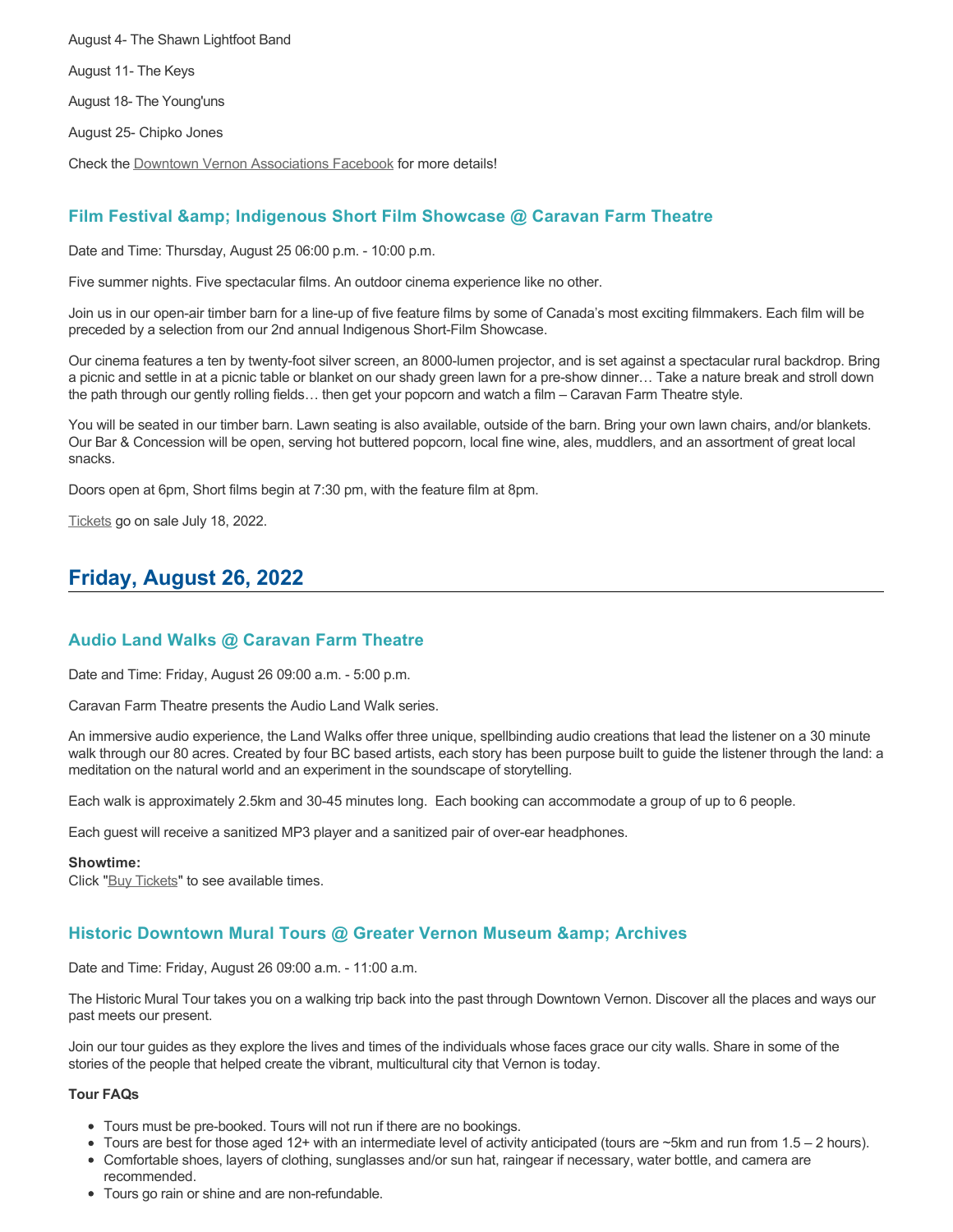- For groups larger than 20, private bookings or community groups, please contact us for details.
- Tours start at the Museum & Archives of Vernon 3009 32 Avenue

Get your tickets [here!](https://www.eventbrite.com/e/historic-downtown-mural-tours-tickets-304983342387)

# **Summer Daily Tours @ Davison Orchards**

Date and Time: Friday, August 26 10:00 a.m. - 4:00 p.m.

If you love tractor tours at the farm, we have some great news! Our tractor tours now run daily 10am to 4pm Monday to Saturday, and 11am to 4pm on Sundays!

### **Summer Drop-in Presentations: Basically Bees @ Planet Bee**

Date and Time: Friday, August 26 11:00 a.m. - 11:30 a.m.

*"Basically Bees"* - 20-30 minutes - **\$5.00** / person (3 and up) - Great for all ages!

Topics covered includes species of bees, the lifecycle of the honey bee, and pollination.

Included with all drop-in presentations:

- Guided viewing of our indoor observatory hives. Now that we have a new understanding of the inner workings of a colony, let's see if we can spot the queen, guard bees, and if we're lucky, a live bee dance!
- Assisted honey tasting of our 20+ varieties of honey.
- Upon request and weather dependent: Guided walk-through of our bee-friendly garden

*(No booking necessary, but groups of 10 or more are recommended to call in advance.)*

## **Re-Fill Your Cup Yoga Retreat with Grace and Flow @ Predator Ridge Resort**

Date and Time: Friday, August 26 12:00 p.m. - 6:00 p.m.

Grace & Flow brings you a weekend filled with yoga, nature, wine, and laughter. Get away to reconnect, and leave feeling rested, revitalized and clear. Join them for a getaway in a gorgeous Cottage or Lodge Suite at the World-Class Predator Ridge Resort**,** surrounded by the breathtaking Okanagan Valley.

Retreat incluides:

- Luxury all-suite accommodation at [Predator Ridge Resort](https://www.predatorridge.com/).
- Happy hour welcome with local Okanagan wine.
- Daily gourmet buffet breakfast, including Predator Ridge's celebrated Sunday Brunch.
- Farm-to-table dinners at the Range Restaurant every evening, including wine-pairing.
- Multiple heart-centered, all-levels yoga classes
- Daily guided meditation, with added support for new practitioners

For more information vist their [website](https://graceandflow.ca/products/re-fill-your-cup-yoga-retreat-august-25-28-2022)!

### **Summer Drop-in Presentations: All About Bees @ Planet Bee**

Date and Time: Friday, August 26 12:00 p.m. - 1:15 p.m.

Learn all about Bees!

*"All ABout Bees"* - 60-75 minutes - **\$15.00** / person (3 and up, recommended for ages 13+)

Includes all topics above plus pollen, royal jelly, propolis, and mead. Time permitting, we are happy to expand into any other areas of interest related to bees.

### **What's Included**

1 hour PowerPoint presentation followed by a guided viewing of our indoor observatory hives.

- Now that we have a new understanding of the inner workings of a colony, let's see if we can spot the queen, guard bees, and if we're lucky, a live bee dance!
- Assisted honey tasting of our 20+ varieties of honey.
- Upon request and weather dependent: Guided walk-through of our bee-friendly garden.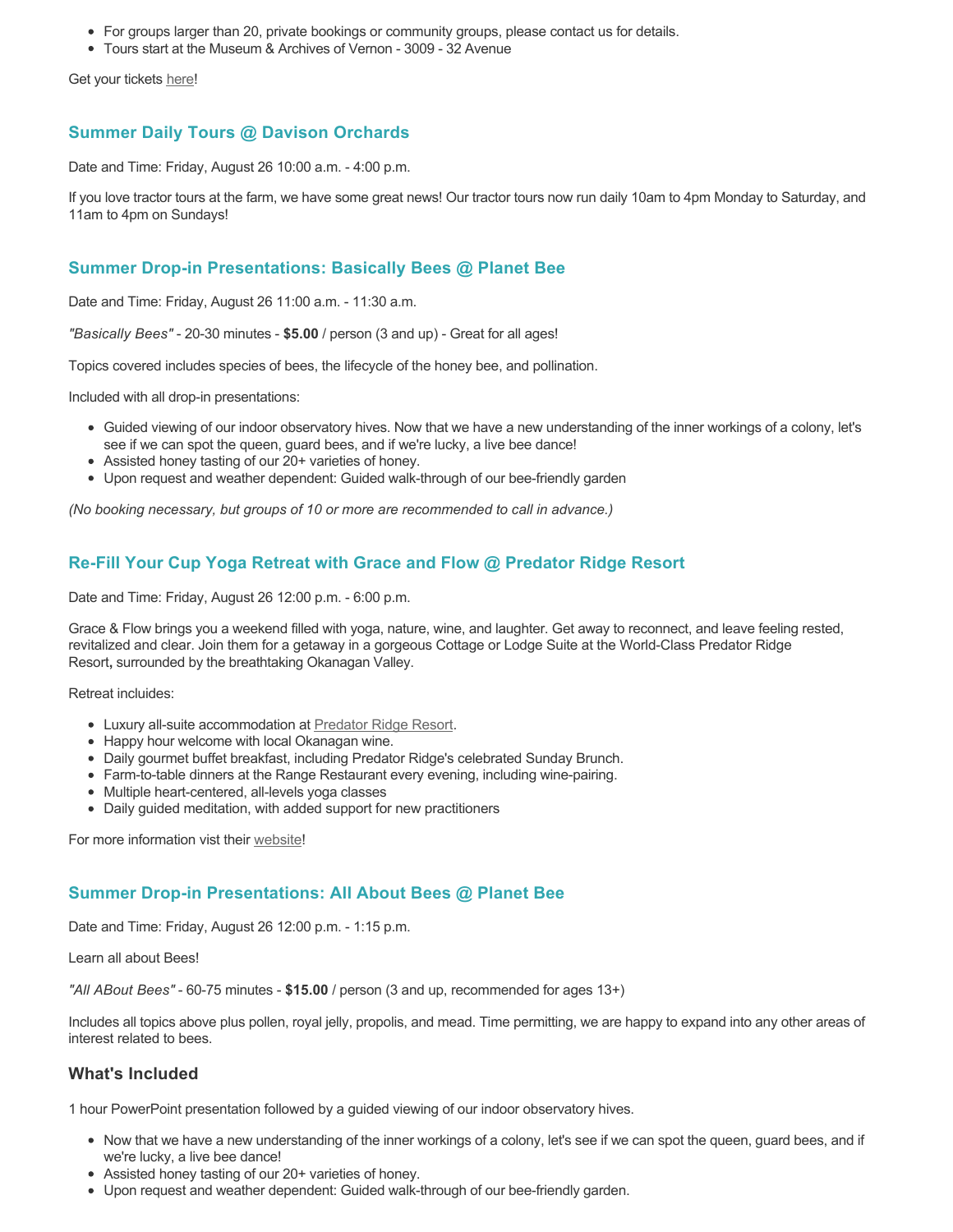• Personalized 150g jar of honey for each guest.

# **The Audio Land Walks @ Caravan Farm Theatre**

Date and Time: Friday, August 26 01:00 p.m. - 4:30 p.m.

Caravan Farm Theatre presents the Audio Land Walk series.

An immersive audio experience, the Land Walks offer three unique, spellbinding audio creations that lead the listener on a 45 minute walk through our 80 acres. Created by four BC based artists, each story has been purpose built to guide the listener through the land: a meditation on the natural world and an experiment in the soundscape of storytelling.

Each walk is approximately 2.5km and 40-55 minutes long. Bookings can accommodate groups up to 6 people.

For more information and to buy tickets visit their [website!](https://caravanfarmtheatre.com/show/the-land-walks/)

### **Summer Drop-in Presentations: Basically Bees @ Planet Bee**

Date and Time: Friday, August 26 02:00 p.m. - 2:30 p.m.

*"Basically Bees"* - 20-30 minutes - **\$5.00** / person (3 and up) - Great for all ages!

Topics covered includes species of bees, the lifecycle of the honey bee, and pollination.

Included with all drop-in presentations:

- Guided viewing of our indoor observatory hives. Now that we have a new understanding of the inner workings of a colony, let's see if we can spot the queen, guard bees, and if we're lucky, a live bee dance!
- Assisted honey tasting of our 20+ varieties of honey.
- Upon request and weather dependent: Guided walk-through of our bee-friendly garden

### **Polson Artisan Night Market @ Polson Park**

Date and Time: Friday, August 26 04:00 p.m. - 8:00 p.m.

From May 20 to September 2, 2022, the Polson Artisan Night Market will be operating in Polson Park, Vernon BC.

Join us Friday nights at this fun event featuring 50 vendors from the surrounding area.

Come check out a mix of skilled local producers, makers and growers each week.

### **Music at Mackie Summer Concert Series @ Mackie Lake House**

Date and Time: Friday, August 26 05:00 p.m. - 10:00 p.m.

#### **Music at Mackie Summer Concert Series**

We're dedicating the first performance to all Father's and hope they had a wonderful Father's Day.

We're pleased to once again offer six (6) music events for the 2022 summer concert series. We will offer package sales and/or individual sales to each music event. Tickets go on sale in early April!

(Thursday) June 30th - We welcome back [Amy Bishop.](https://protect-ca.mimecast.com/s/97KDCk8v46IYY8Pc4eTtT?domain=mackiehouse.us3.list-manage.com) The crowd went crazy for this artist last year and we love the fact that she's joining us for our series. We will have [Shabbang Food Truck](https://protect-ca.mimecast.com/s/hGWiClxw48FOO0jTKiFD6?domain=mackiehouse.us3.list-manage.com) on site for this performance so please bring your appetite!

(Friday) July 8th - TBD

(Friday) July 22nd - [Josh + Bex](https://protect-ca.mimecast.com/s/LfcBCmOx47s11B9u0QwFr?domain=mackiehouse.us3.list-manage.com)

This sensational folk duo will be bringing their original material and we are sure they will be a crowd pleaser. Once again, please save room and buy dinner at [Gord Oh's Food Truck](https://protect-ca.mimecast.com/s/oREECnxy4GFllAkujC-Hs?domain=mackiehouse.us3.list-manage.com) which will be on site for the performance.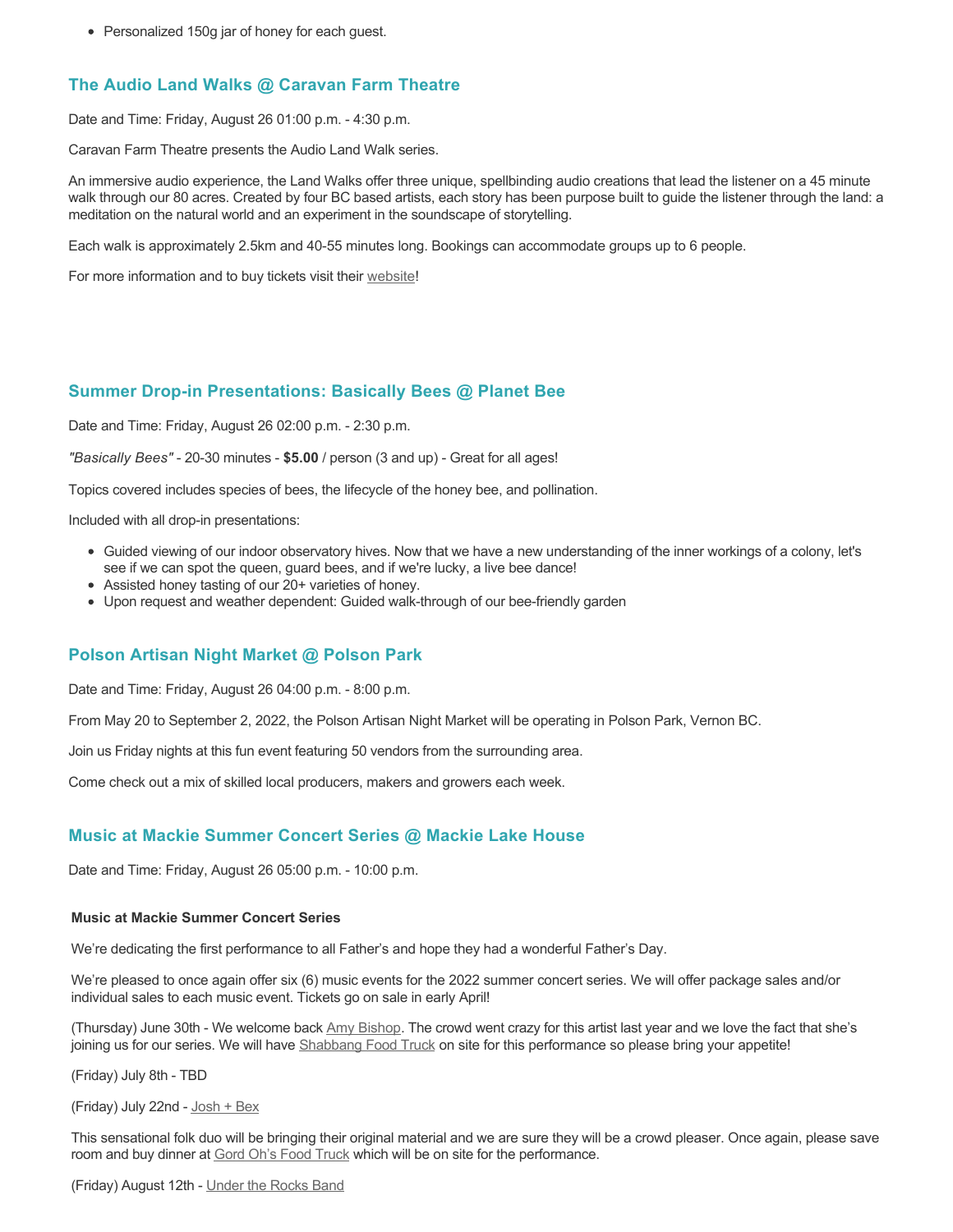We're going to have a lot of fun with this band and we're hoping that all the bluegrass lovers out there will join us for their first-time performance at Mackie Lake House. We just know you won't be able to stay in your seat! [Mi Taqueria Mexican Cantina](https://protect-ca.mimecast.com/s/IidvCp8A59IQQ17s1mbiS?domain=mackiehouse.us3.list-manage.com) will be providing some delicious Mexican food for your dinner purchase.

#### (Friday) August 26th - [Emily Rault Duo](https://protect-ca.mimecast.com/s/1ZJZCq7B4AsLLKVczxAAc?domain=mackiehouse.us3.list-manage.com)

This young singer comes to us from Vancouver. She'll be offering a bit of Motown, a bit of Jazz, and will just be returning from a European tour, in time to perform for us at Mackie Lake House.

(Friday) Sept. 9th - We end our season with the Lent Brothers and Neil Fraser. Most of you will be familiar with their smooth blues sound and jazz repertoire. It'll be a great way to wind up our season. Make sure you don't miss it. [Mi Taqueria Mexican Cantina](https://protect-ca.mimecast.com/s/mUjmCr8D4gIwwPWTPinKw?domain=mackiehouse.us3.list-manage.com) will be the food truck on site for this event.

Ticket sales begin April 2022 on [ticketseller.ca.](https://ticketseller.ca/) You do not want to miss your chance to see all these great artists!

## **Film Festival & Indigenous Short Film Showcase @ Caravan Farm Theatre**

Date and Time: Friday, August 26 06:00 p.m. - 10:00 p.m.

Five summer nights. Five spectacular films. An outdoor cinema experience like no other.

Join us in our open-air timber barn for a line-up of five feature films by some of Canada's most exciting filmmakers. Each film will be preceded by a selection from our 2nd annual Indigenous Short-Film Showcase.

Our cinema features a ten by twenty-foot silver screen, an 8000-lumen projector, and is set against a spectacular rural backdrop. Bring a picnic and settle in at a picnic table or blanket on our shady green lawn for a pre-show dinner… Take a nature break and stroll down the path through our gently rolling fields… then get your popcorn and watch a film – Caravan Farm Theatre style.

You will be seated in our timber barn. Lawn seating is also available, outside of the barn. Bring your own lawn chairs, and/or blankets. Our Bar & Concession will be open, serving hot buttered popcorn, local fine wine, ales, muddlers, and an assortment of great local snacks.

Doors open at 6pm, Short films begin at 7:30 pm, with the feature film at 8pm.

[Tickets](https://caravanfarmtheatre.com/show/film-festival/?ct=t%28EMAIL_CAMPAIGN_4_19_2022_13_43SEASON+2022%29&mc_cid=c02afad356&mc_eid=4778eb8892) go on sale July 18, 2022.

# **Saturday, August 27, 2022**

# **Audio Land Walks @ Caravan Farm Theatre**

Date and Time: Saturday, August 27 09:00 a.m. - 5:00 p.m.

Caravan Farm Theatre presents the Audio Land Walk series.

An immersive audio experience, the Land Walks offer three unique, spellbinding audio creations that lead the listener on a 30 minute walk through our 80 acres. Created by four BC based artists, each story has been purpose built to guide the listener through the land: a meditation on the natural world and an experiment in the soundscape of storytelling.

Each walk is approximately 2.5km and 30-45 minutes long. Each booking can accommodate a group of up to 6 people.

Each guest will receive a sanitized MP3 player and a sanitized pair of over-ear headphones.

#### **Showtime:**

Click "[Buy Tickets](https://caravanfarmtheatre.com/show/the-land-walks/?ct=t%28EMAIL_CAMPAIGN_4_19_2022_13_43SEASON+2022%29&mc_cid=c02afad356&mc_eid=4778eb8892)" to see available times.

# **Goat Yoga @ O'Keefe Ranch**

Date and Time: Saturday, August 27 09:00 a.m. - 12:00 p.m.

Yoga with Goats is back! Join Samantha Richardson for a season of yoga with four legged friends.

Ticket includes a one-hour yoga session prior to the Ranch opening. Yoga is located outdoors in the company of the Ranch's goats. Each goat has its own personality to woo you over, whether they are looking for some extra scratches, trying to make you laugh or just want to take a nap under your downward dog, you never know what they will do!

Afterwards, enjoy the Ranches grounds, take a tour of the mansion, visit the general store, and explore the buildings. Each ticket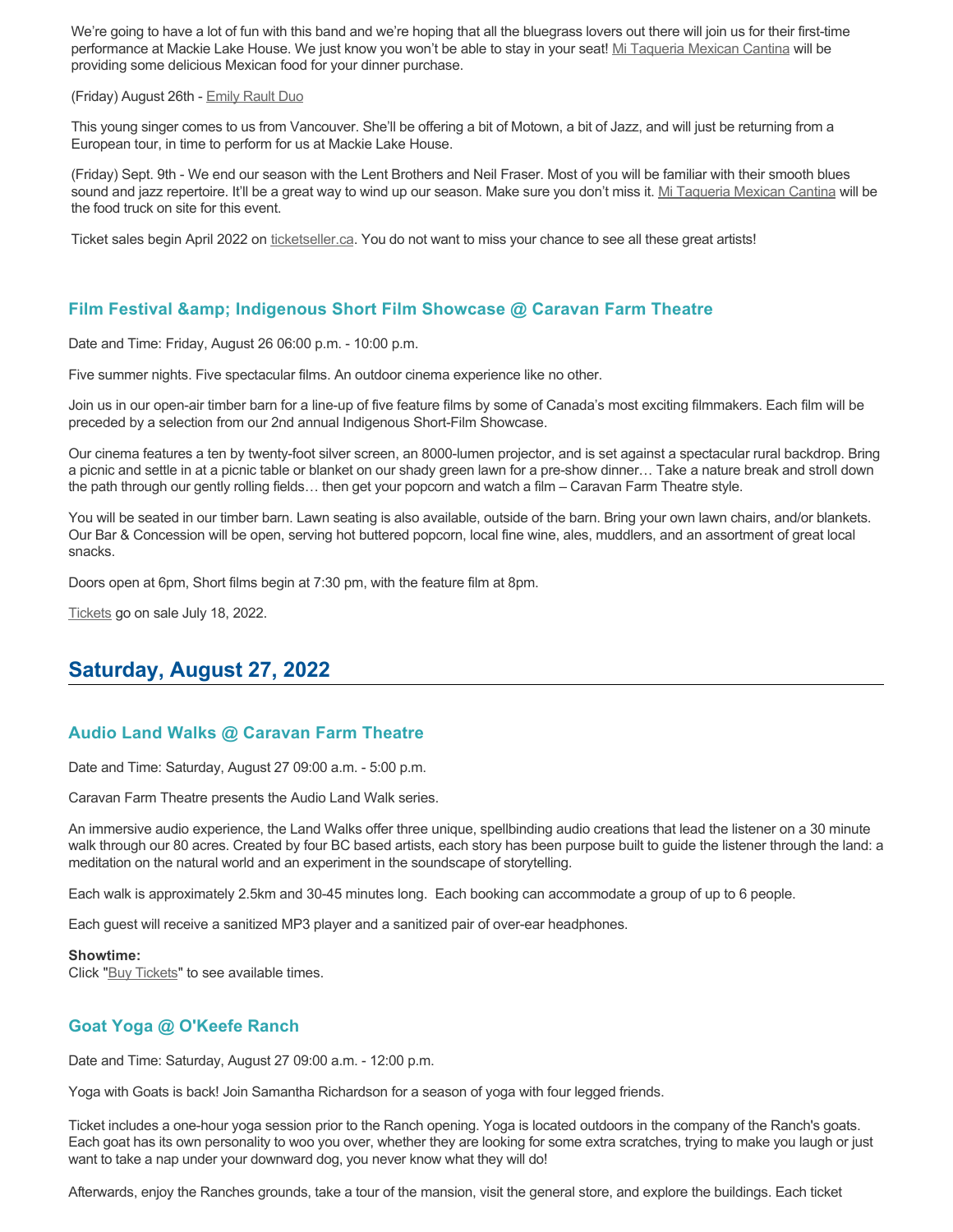includes a complimentary general store candy bag. If you book on a Saturday, you can also enjoy the many role play artists including live music and song, demonstrations, school sessions and much, much more. Allow yourself about 2 hours to see the grounds and another hour if you stay for lunch.

To book your tickets click [here!](https://tickets.ticketseller.ca/TheatreManager/1/login&event=3417)

### **VJH Foundation Charity Classic Golf Tournament @ Predator Ridge Resort**

Date and Time: Saturday, August 27 10:00 a.m. - 10:00 p.m.

After two years of virtual events, we are delighted to share that the VJH Foundation Charity Classic Golf Tournament is happening at Predator Ridge Resort on Saturday August 27th.

Registration and more details are expected in early April. Be sure to sign your team up early so you don't miss out!

### **Guided Trail Tour @ Allan Brooks Nature Centre**

Date and Time: Saturday, August 27 10:00 a.m. - 10:30 a.m.

Join us on a short walk through our rare and delicate grassland ecosystem! Learn about grassland plants and animals, their special traits that allow them to live in this hot, dry habitat and how they interact. Touch, smell, and feel as we explore the wilderness all around us! This tour starts at the trailhead and follows an easy gravel path loop around the centre.

**Fee:** \$5.00 per person *(youth under 16 + ABNC members are FREE!). Registration is required.* 

\*\*\*Please note, ABNC programming will be cancelled should the temperatures exceed 35C, for the safety of all patrons and staff.

Visit their [website](https://abnc.ca/events/events-calendar/) to register!

### **Summer Daily Tours @ Davison Orchards**

Date and Time: Saturday, August 27 10:00 a.m. - 4:00 p.m.

If you love tractor tours at the farm, we have some great news! Our tractor tours now run daily 10am to 4pm Monday to Saturday, and 11am to 4pm on Sundays!

### **Summer Drop-in Presentations: Basically Bees @ Planet Bee**

Date and Time: Saturday, August 27 11:00 a.m. - 11:30 a.m.

*"Basically Bees"* - 20-30 minutes - **\$5.00** / person (3 and up) - Great for all ages!

Topics covered includes species of bees, the lifecycle of the honey bee, and pollination.

Included with all drop-in presentations:

- Guided viewing of our indoor observatory hives. Now that we have a new understanding of the inner workings of a colony, let's see if we can spot the queen, guard bees, and if we're lucky, a live bee dance!
- Assisted honey tasting of our 20+ varieties of honey.
- Upon request and weather dependent: Guided walk-through of our bee-friendly garden

*(No booking necessary, but groups of 10 or more are recommended to call in advance.)*

# **Re-Fill Your Cup Yoga Retreat with Grace and Flow @ Predator Ridge Resort**

Date and Time: Saturday, August 27 12:00 p.m. - 6:00 p.m.

Grace & Flow brings you a weekend filled with yoga, nature, wine, and laughter. Get away to reconnect, and leave feeling rested, revitalized and clear. Join them for a getaway in a gorgeous Cottage or Lodge Suite at the World-Class Predator Ridge Resort**,** surrounded by the breathtaking Okanagan Valley.

Retreat incluides:

- Luxury all-suite accommodation at [Predator Ridge Resort](https://www.predatorridge.com/).
- Happy hour welcome with local Okanagan wine.
- Daily gourmet buffet breakfast, including Predator Ridge's celebrated Sunday Brunch.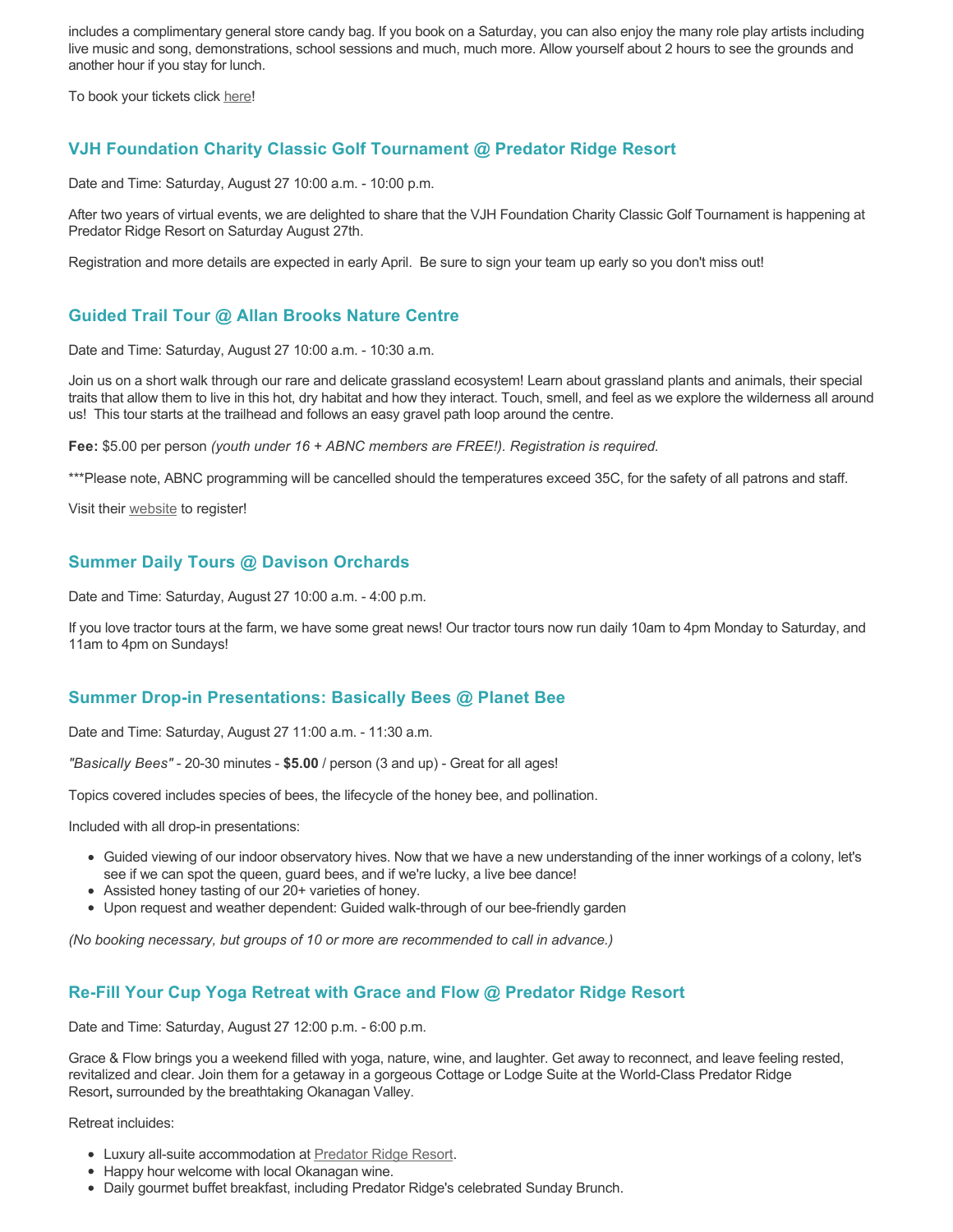- Farm-to-table dinners at the Range Restaurant every evening, including wine-pairing.
- Multiple heart-centered, all-levels yoga classes
- Daily guided meditation, with added support for new practitioners

For more information vist their [website](https://graceandflow.ca/products/re-fill-your-cup-yoga-retreat-august-25-28-2022)!

#### **Summer Drop-in Presentations: All About Bees @ Planet Bee**

Date and Time: Saturday, August 27 12:00 p.m. - 1:15 p.m.

Learn all about Bees!

*"All ABout Bees"* - 60-75 minutes - **\$15.00** / person (3 and up, recommended for ages 13+)

Includes all topics above plus pollen, royal jelly, propolis, and mead. Time permitting, we are happy to expand into any other areas of interest related to bees.

#### **What's Included**

1 hour PowerPoint presentation followed by a guided viewing of our indoor observatory hives.

- Now that we have a new understanding of the inner workings of a colony, let's see if we can spot the queen, guard bees, and if we're lucky, a live bee dance!
- Assisted honey tasting of our 20+ varieties of honey.
- Upon request and weather dependent: Guided walk-through of our bee-friendly garden.
- Personalized 150g jar of honey for each guest.

## **The Audio Land Walks @ Caravan Farm Theatre**

Date and Time: Saturday, August 27 01:00 p.m. - 4:30 p.m.

Caravan Farm Theatre presents the Audio Land Walk series.

An immersive audio experience, the Land Walks offer three unique, spellbinding audio creations that lead the listener on a 45 minute walk through our 80 acres. Created by four BC based artists, each story has been purpose built to guide the listener through the land: a meditation on the natural world and an experiment in the soundscape of storytelling.

Each walk is approximately 2.5km and 40-55 minutes long. Bookings can accommodate groups up to 6 people.

For more information and to buy tickets visit their [website!](https://caravanfarmtheatre.com/show/the-land-walks/)

#### **Summer Drop-in Presentations: Basically Bees @ Planet Bee**

Date and Time: Saturday, August 27 02:00 p.m. - 2:30 p.m.

*"Basically Bees"* - 20-30 minutes - **\$5.00** / person (3 and up) - Great for all ages!

Topics covered includes species of bees, the lifecycle of the honey bee, and pollination.

Included with all drop-in presentations:

- Guided viewing of our indoor observatory hives. Now that we have a new understanding of the inner workings of a colony, let's see if we can spot the queen, guard bees, and if we're lucky, a live bee dance!
- Assisted honey tasting of our 20+ varieties of honey.
- Upon request and weather dependent: Guided walk-through of our bee-friendly garden

### **Film Festival & Indigenous Short Film Showcase @ Caravan Farm Theatre**

Date and Time: Saturday, August 27 06:00 p.m. - 10:00 p.m.

Five summer nights. Five spectacular films. An outdoor cinema experience like no other.

Join us in our open-air timber barn for a line-up of five feature films by some of Canada's most exciting filmmakers. Each film will be preceded by a selection from our 2nd annual Indigenous Short-Film Showcase.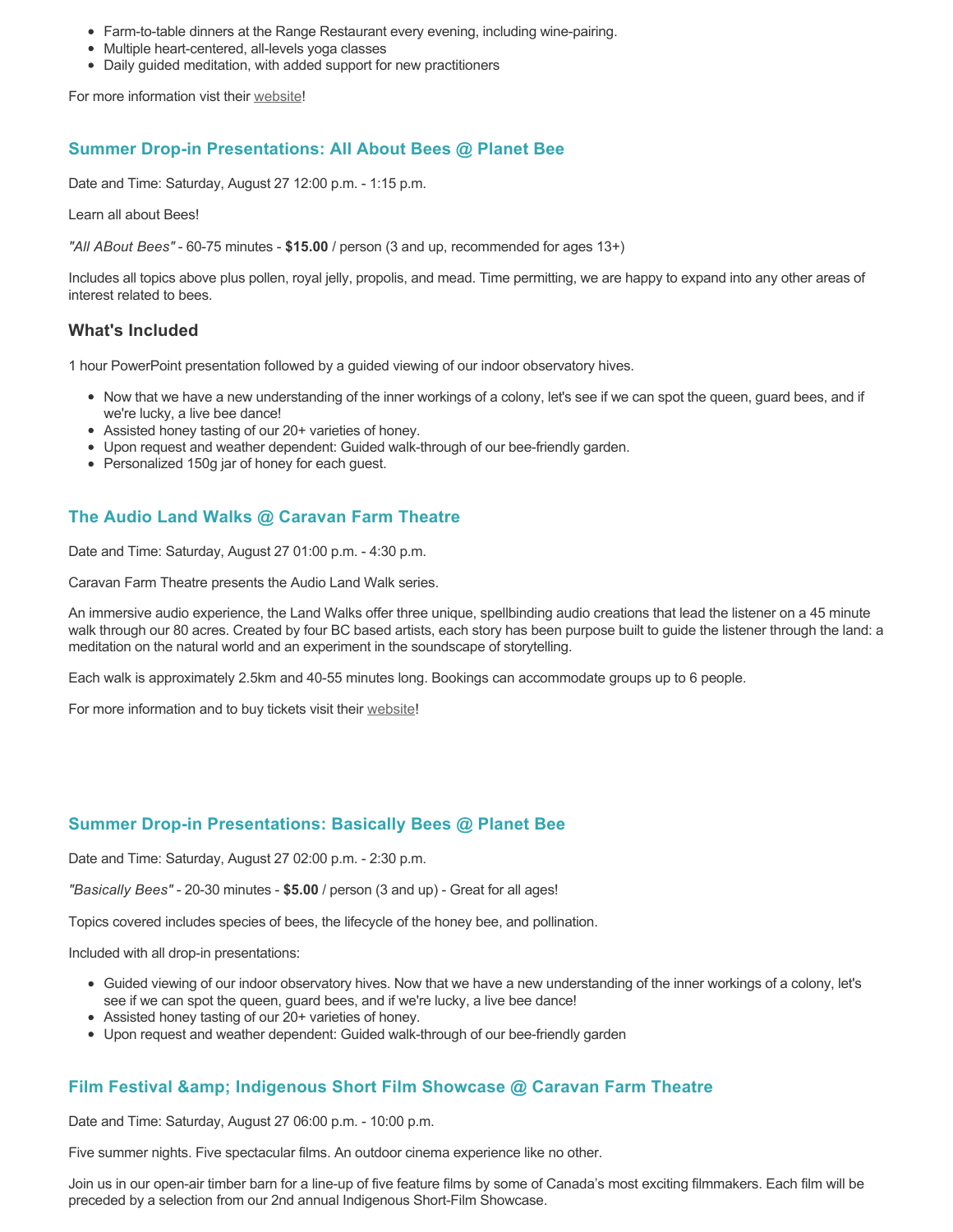Our cinema features a ten by twenty-foot silver screen, an 8000-lumen projector, and is set against a spectacular rural backdrop. Bring a picnic and settle in at a picnic table or blanket on our shady green lawn for a pre-show dinner… Take a nature break and stroll down the path through our gently rolling fields… then get your popcorn and watch a film – Caravan Farm Theatre style.

You will be seated in our timber barn. Lawn seating is also available, outside of the barn. Bring your own lawn chairs, and/or blankets. Our Bar & Concession will be open, serving hot buttered popcorn, local fine wine, ales, muddlers, and an assortment of great local snacks.

Doors open at 6pm, Short films begin at 7:30 pm, with the feature film at 8pm.

[Tickets](https://caravanfarmtheatre.com/show/film-festival/?ct=t%28EMAIL_CAMPAIGN_4_19_2022_13_43SEASON+2022%29&mc_cid=c02afad356&mc_eid=4778eb8892) go on sale July 18, 2022.

#### **Riot on the Roof @ The Vernon Public Art Gallery**

Date and Time: Saturday, August 27 07:00 p.m. - 11:30 p.m.

The countdown is on for Vernon's biggest alternative art party is on Saturday, August 27th. Live music, murals and art displays, performances, food, and so much more!

Doors open at 6:45 PM. Bring your friends!

# **Sunday, August 28, 2022**

#### **Vernon Jubilee Hospital Foundation Charity Classic**

Date and Time: Sunday, August 28 07:30 a.m. - 7:00 p.m.

The Charity Classic is the North Okanagan's premier golf tournament with a purpose to support excellence in healthcare. Join us for an exclusive day on the spectacular greens of Predator Ridge Resort. Enjoy a day of golf, networking with community members, gourmet food, handcrafted beverages and so much more. A day you do not want to miss in support of Vernon Jubilee Hospital Foundation.

### **Audio Land Walks @ Caravan Farm Theatre**

Date and Time: Sunday, August 28 09:00 a.m. - 5:00 p.m.

Caravan Farm Theatre presents the Audio Land Walk series.

An immersive audio experience, the Land Walks offer three unique, spellbinding audio creations that lead the listener on a 30 minute walk through our 80 acres. Created by four BC based artists, each story has been purpose built to guide the listener through the land: a meditation on the natural world and an experiment in the soundscape of storytelling.

Each walk is approximately 2.5km and 30-45 minutes long. Each booking can accommodate a group of up to 6 people.

Each guest will receive a sanitized MP3 player and a sanitized pair of over-ear headphones.

#### **Showtime:**

Click "[Buy Tickets](https://caravanfarmtheatre.com/show/the-land-walks/?ct=t%28EMAIL_CAMPAIGN_4_19_2022_13_43SEASON+2022%29&mc_cid=c02afad356&mc_eid=4778eb8892)" to see available times.

### **Yoga + Mimosas @ Predator Ridge Resort**

Date and Time: Sunday, August 28 10:00 a.m.

Grace & Flow is back at [Predator Ridge Resort](https://www.predatorridge.com/events) to bring you *Yoga + Mimosa's!* One ticket includes a 60 min yoga flow on the outdoor Lavender Platform set amongst gorgeous lavender fields.

After Savasana enjoy a juicy mimosa while taking in the view of one of the Okanagan's many treasures.

Class begins at 10 am. Access the Lavender Platform by vehicle in the Predator Ridge Commonage Neighbourhood. All levels welcome.

\*Please book early as spaces are limited\*

All classes are outdoors so please prepare for the weather. Vaccination passports not required.

Must bring your own yoga mat, no spare mats available to borrow. Directions to the platform will be emailed out to you along with a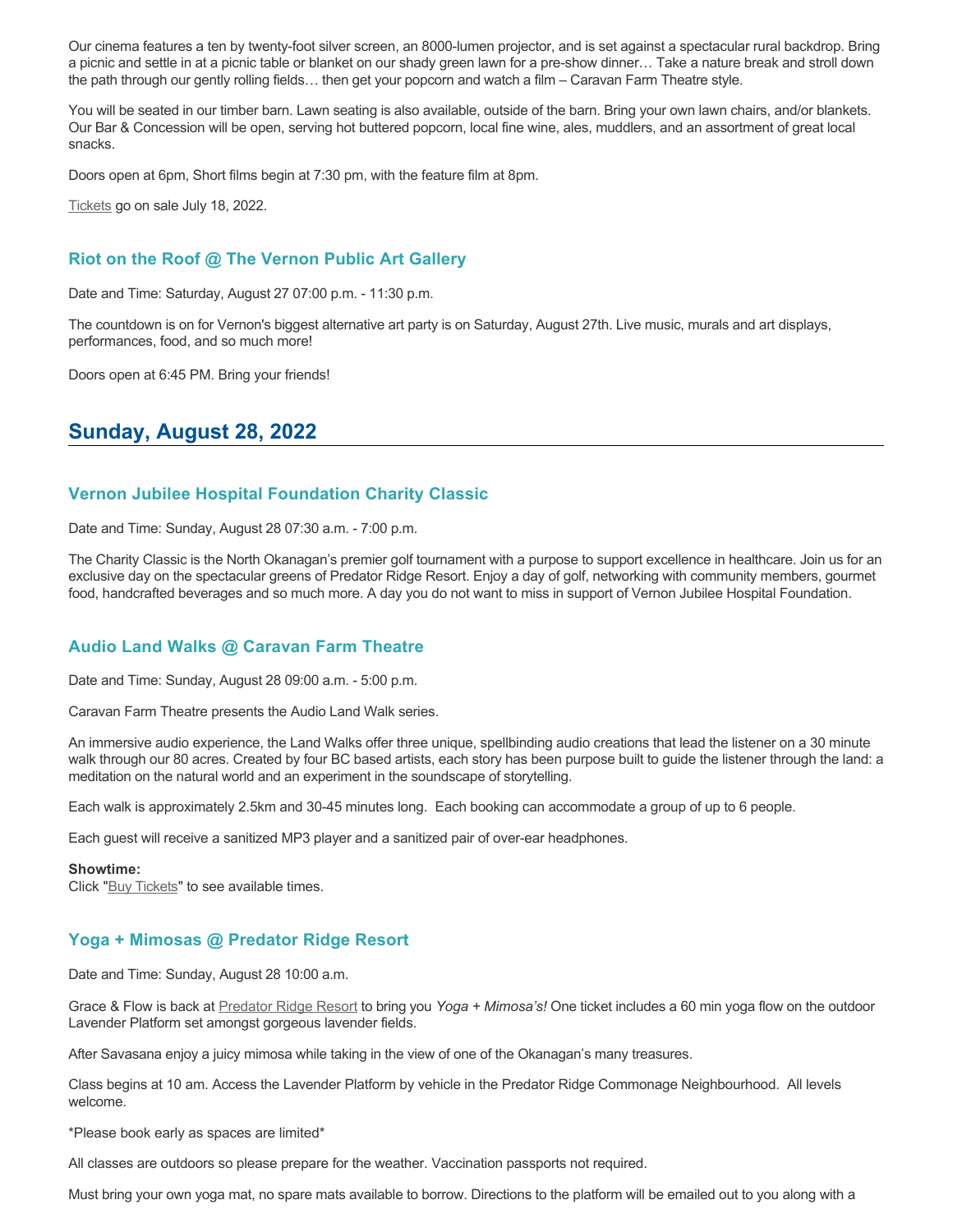## **Summer Drop-in Presentations: Basically Bees @ Planet Bee**

Date and Time: Sunday, August 28 11:00 a.m. - 11:30 a.m.

*"Basically Bees"* - 20-30 minutes - **\$5.00** / person (3 and up) - Great for all ages!

Topics covered includes species of bees, the lifecycle of the honey bee, and pollination.

Included with all drop-in presentations:

- Guided viewing of our indoor observatory hives. Now that we have a new understanding of the inner workings of a colony, let's see if we can spot the queen, guard bees, and if we're lucky, a live bee dance!
- Assisted honey tasting of our 20+ varieties of honey.
- Upon request and weather dependent: Guided walk-through of our bee-friendly garden

*(No booking necessary, but groups of 10 or more are recommended to call in advance.)*

## **Summer Daily Tours @ Davison Orchards**

Date and Time: Sunday, August 28 11:00 a.m. - 4:00 p.m.

If you love tractor tours at the farm, we have some great news! Our tractor tours now run daily 10am to 4pm Monday to Saturday, and 11am to 4pm on Sundays!

## **Re-Fill Your Cup Yoga Retreat with Grace and Flow @ Predator Ridge Resort**

Date and Time: Sunday, August 28 12:00 p.m. - 6:00 p.m.

Grace & Flow brings you a weekend filled with yoga, nature, wine, and laughter. Get away to reconnect, and leave feeling rested, revitalized and clear. Join them for a getaway in a gorgeous Cottage or Lodge Suite at the World-Class Predator Ridge Resort**,** surrounded by the breathtaking Okanagan Valley.

Retreat incluides:

- Luxury all-suite accommodation at [Predator Ridge Resort](https://www.predatorridge.com/).
- Happy hour welcome with local Okanagan wine.
- Daily gourmet buffet breakfast, including Predator Ridge's celebrated Sunday Brunch.
- Farm-to-table dinners at the Range Restaurant every evening, including wine-pairing.
- Multiple heart-centered, all-levels yoga classes
- Daily guided meditation, with added support for new practitioners

For more information vist their [website](https://graceandflow.ca/products/re-fill-your-cup-yoga-retreat-august-25-28-2022)!

### **Summer Drop-in Presentations: All About Bees @ Planet Bee**

Date and Time: Sunday, August 28 12:00 p.m. - 1:15 p.m.

Learn all about Bees!

*"All ABout Bees"* - 60-75 minutes - **\$15.00** / person (3 and up, recommended for ages 13+)

Includes all topics above plus pollen, royal jelly, propolis, and mead. Time permitting, we are happy to expand into any other areas of interest related to bees.

#### **What's Included**

1 hour PowerPoint presentation followed by a guided viewing of our indoor observatory hives.

- Now that we have a new understanding of the inner workings of a colony, let's see if we can spot the queen, guard bees, and if we're lucky, a live bee dance!
- Assisted honey tasting of our 20+ varieties of honey.
- Upon request and weather dependent: Guided walk-through of our bee-friendly garden.
- Personalized 150g jar of honey for each quest.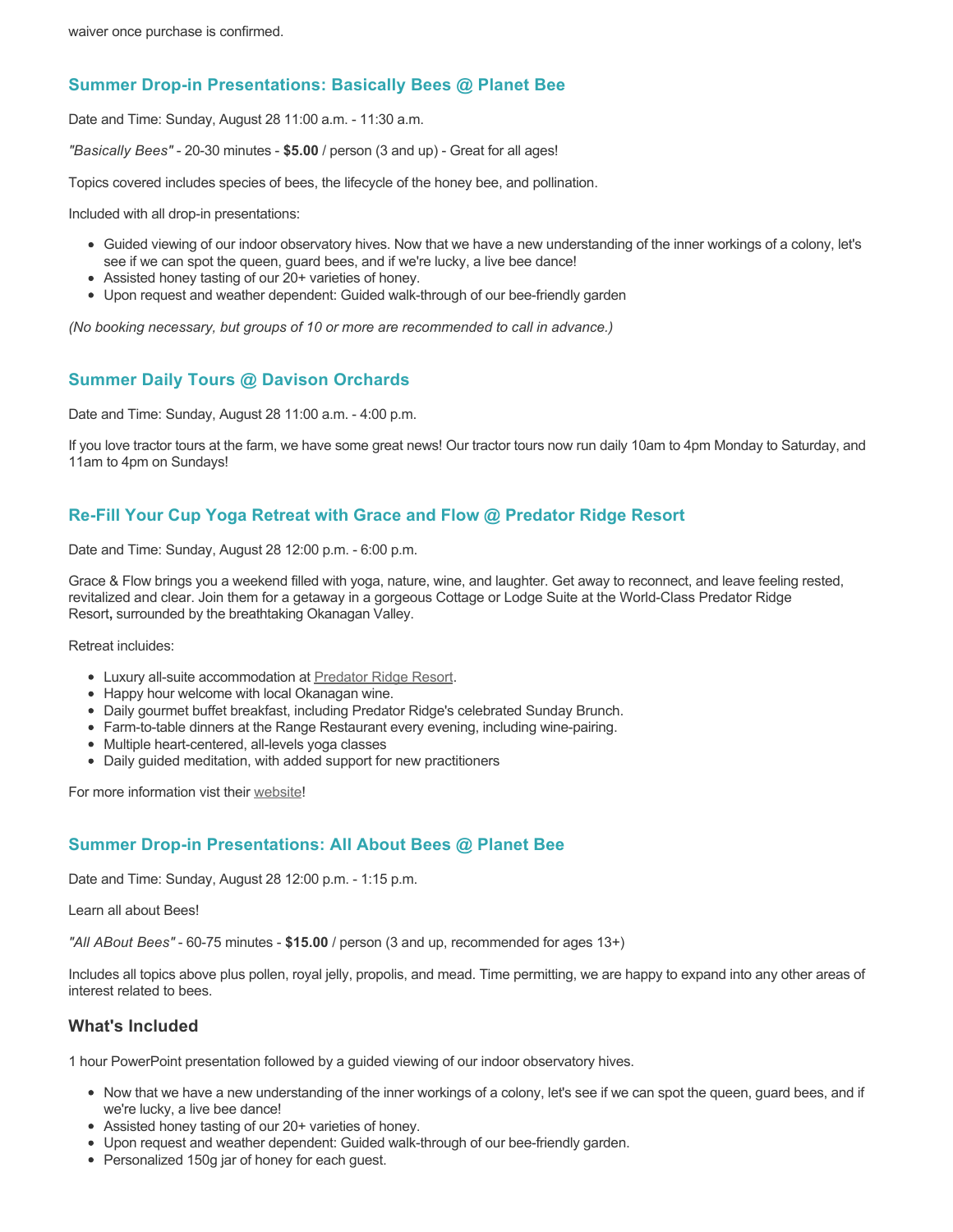# **The Audio Land Walks @ Caravan Farm Theatre**

Date and Time: Sunday, August 28 01:00 p.m. - 4:30 p.m.

Caravan Farm Theatre presents the Audio Land Walk series.

An immersive audio experience, the Land Walks offer three unique, spellbinding audio creations that lead the listener on a 45 minute walk through our 80 acres. Created by four BC based artists, each story has been purpose built to guide the listener through the land: a meditation on the natural world and an experiment in the soundscape of storytelling.

Each walk is approximately 2.5km and 40-55 minutes long. Bookings can accommodate groups up to 6 people.

For more information and to buy tickets visit their [website!](https://caravanfarmtheatre.com/show/the-land-walks/)

### **Summer Drop-in Presentations: Basically Bees @ Planet Bee**

Date and Time: Sunday, August 28 02:00 p.m. - 2:30 p.m.

*"Basically Bees"* - 20-30 minutes - **\$5.00** / person (3 and up) - Great for all ages!

Topics covered includes species of bees, the lifecycle of the honey bee, and pollination.

Included with all drop-in presentations:

- Guided viewing of our indoor observatory hives. Now that we have a new understanding of the inner workings of a colony, let's see if we can spot the queen, guard bees, and if we're lucky, a live bee dance!
- Assisted honey tasting of our 20+ varieties of honey.
- Upon request and weather dependent: Guided walk-through of our bee-friendly garden

# **Monday, August 29, 2022**

#### **Vernon Farmer's Market @ Kal Tire Place Parking Lot**

Date and Time: Monday, August 29 08:00 a.m. - 1:00 p.m.

Join us every Monday and Thursday morning from 8:00 am to 1:00 pm from April to October for the Vernon Farmers' Market!

We are proud to be one of the Okanagan's oldest farmers' markets! Our market showcases a diverse number of delicious foods and one-of-a-kind products, which are all grown, made or baked by our local vendors. Discover fresh produce, fruit, eggs, meat, cheese, baked goods, plants, flowers, hand crafted products & so much more at the Vernon Farmers' Market!

### **Audio Land Walks @ Caravan Farm Theatre**

Date and Time: Monday, August 29 09:00 a.m. - 5:00 p.m.

Caravan Farm Theatre presents the Audio Land Walk series.

An immersive audio experience, the Land Walks offer three unique, spellbinding audio creations that lead the listener on a 30 minute walk through our 80 acres. Created by four BC based artists, each story has been purpose built to guide the listener through the land: a meditation on the natural world and an experiment in the soundscape of storytelling.

Each walk is approximately 2.5km and 30-45 minutes long. Each booking can accommodate a group of up to 6 people.

Each guest will receive a sanitized MP3 player and a sanitized pair of over-ear headphones.

#### **Showtime:**

Click "[Buy Tickets](https://caravanfarmtheatre.com/show/the-land-walks/?ct=t%28EMAIL_CAMPAIGN_4_19_2022_13_43SEASON+2022%29&mc_cid=c02afad356&mc_eid=4778eb8892)" to see available times.

# **Summer Daily Tours @ Davison Orchards**

Date and Time: Monday, August 29 10:00 a.m. - 4:00 p.m.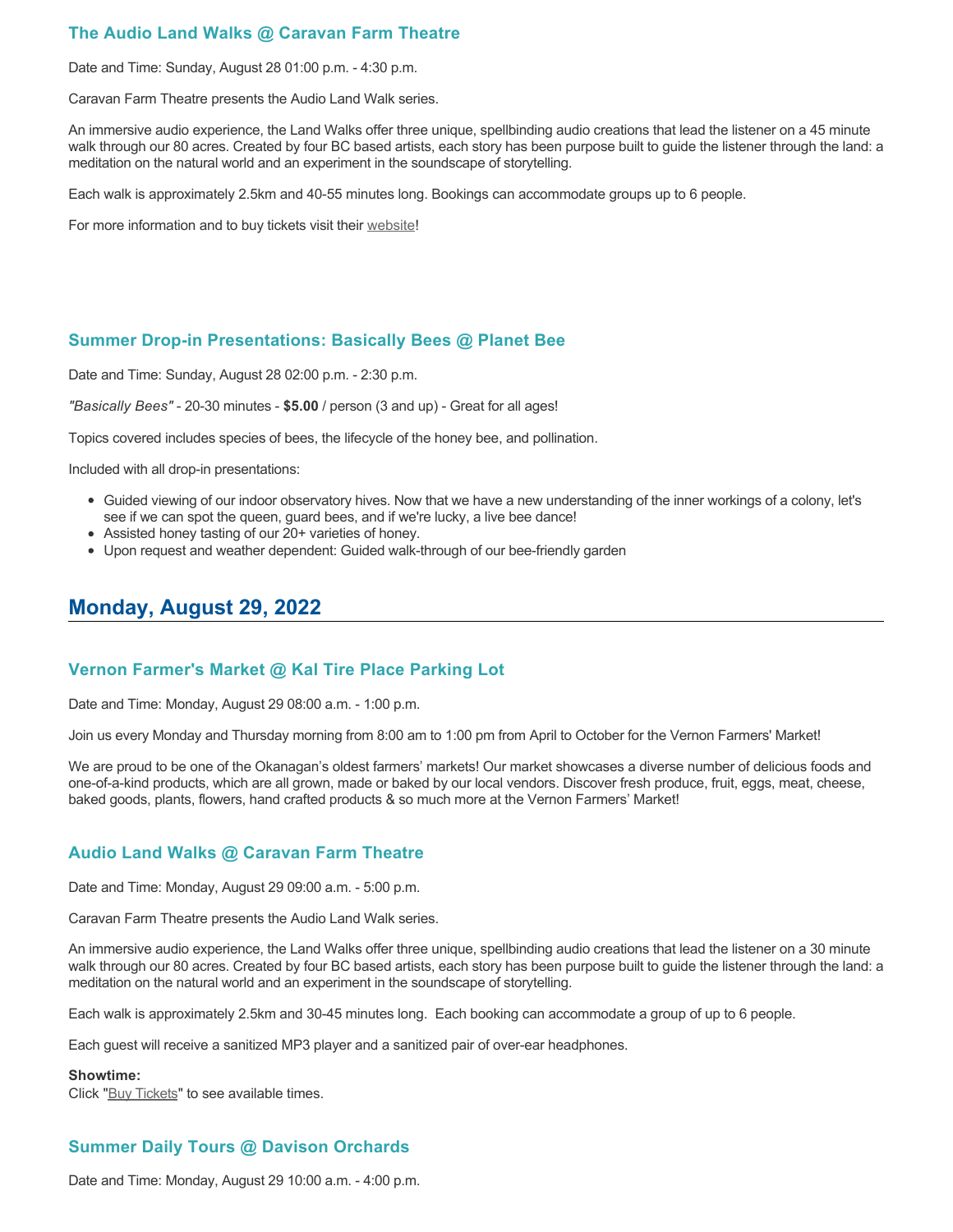If you love tractor tours at the farm, we have some great news! Our tractor tours now run daily 10am to 4pm Monday to Saturday, and 11am to 4pm on Sundays!

# **Summer Drop-in Presentations: Basically Bees @ Planet Bee**

Date and Time: Monday, August 29 11:00 a.m. - 11:30 a.m.

*"Basically Bees"* - 20-30 minutes - **\$5.00** / person (3 and up) - Great for all ages!

Topics covered includes species of bees, the lifecycle of the honey bee, and pollination.

Included with all drop-in presentations:

- Guided viewing of our indoor observatory hives. Now that we have a new understanding of the inner workings of a colony, let's see if we can spot the queen, guard bees, and if we're lucky, a live bee dance!
- Assisted honey tasting of our 20+ varieties of honey.
- Upon request and weather dependent: Guided walk-through of our bee-friendly garden

*(No booking necessary, but groups of 10 or more are recommended to call in advance.)*

### **Summer Drop-in Presentations: All About Bees @ Planet Bee**

Date and Time: Monday, August 29 12:00 p.m. - 1:15 p.m.

Learn all about Bees!

*"All ABout Bees"* - 60-75 minutes - **\$15.00** / person (3 and up, recommended for ages 13+)

Includes all topics above plus pollen, royal jelly, propolis, and mead. Time permitting, we are happy to expand into any other areas of interest related to bees.

#### **What's Included**

1 hour PowerPoint presentation followed by a guided viewing of our indoor observatory hives.

- Now that we have a new understanding of the inner workings of a colony, let's see if we can spot the queen, guard bees, and if we're lucky, a live bee dance!
- Assisted honey tasting of our 20+ varieties of honey.
- Upon request and weather dependent: Guided walk-through of our bee-friendly garden.
- Personalized 150g jar of honey for each guest.

#### **Summer Drop-in Presentations: Basically Bees @ Planet Bee**

Date and Time: Monday, August 29 02:00 p.m. - 2:30 p.m.

*"Basically Bees"* - 20-30 minutes - **\$5.00** / person (3 and up) - Great for all ages!

Topics covered includes species of bees, the lifecycle of the honey bee, and pollination.

Included with all drop-in presentations:

- Guided viewing of our indoor observatory hives. Now that we have a new understanding of the inner workings of a colony, let's see if we can spot the queen, guard bees, and if we're lucky, a live bee dance!
- Assisted honey tasting of our 20+ varieties of honey.
- Upon request and weather dependent: Guided walk-through of our bee-friendly garden

# **Tuesday, August 30, 2022**

### **Audio Land Walks @ Caravan Farm Theatre**

Date and Time: Tuesday, August 30 09:00 a.m. - 5:00 p.m.

Caravan Farm Theatre presents the Audio Land Walk series.

An immersive audio experience, the Land Walks offer three unique, spellbinding audio creations that lead the listener on a 30 minute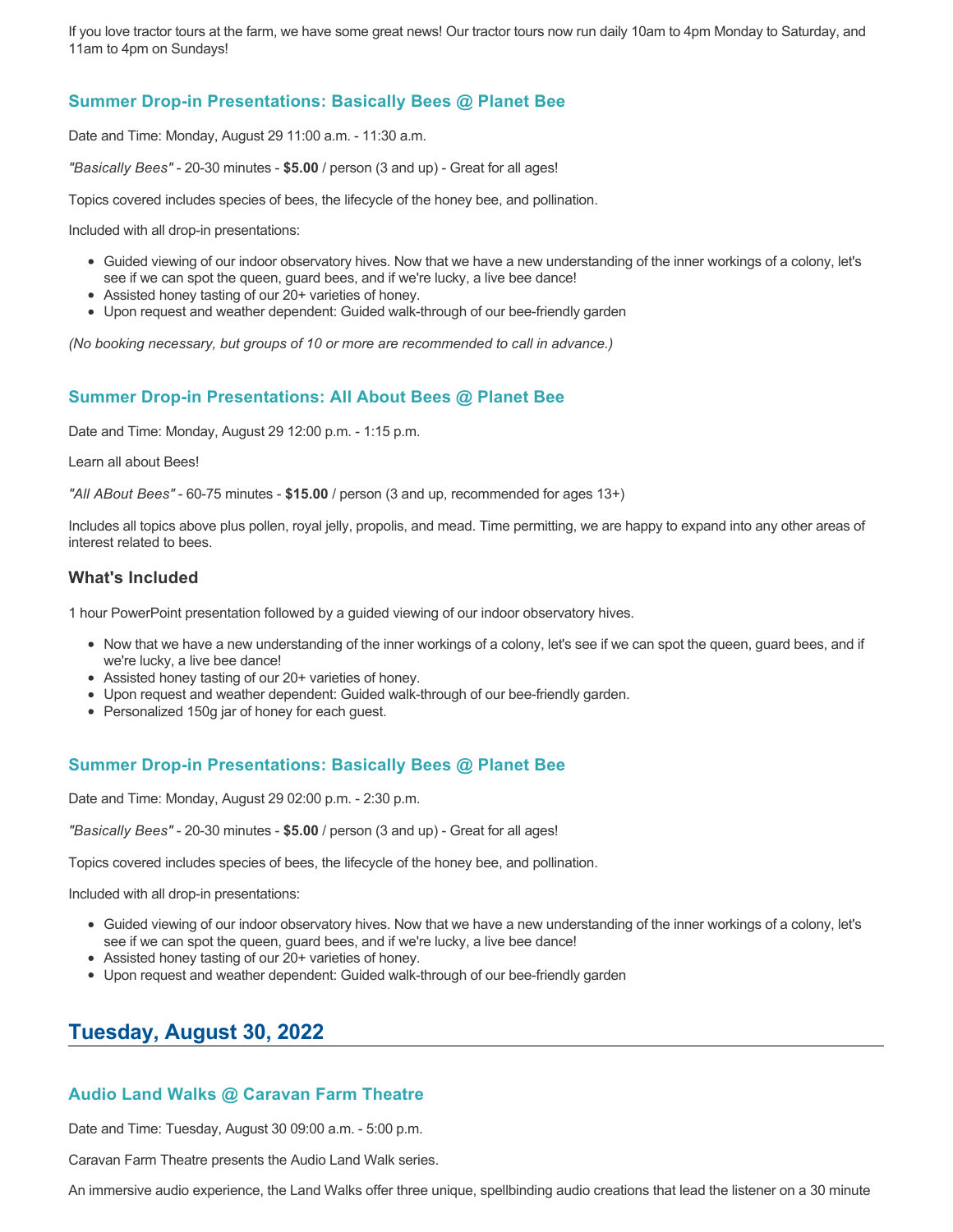walk through our 80 acres. Created by four BC based artists, each story has been purpose built to guide the listener through the land: a meditation on the natural world and an experiment in the soundscape of storytelling.

Each walk is approximately 2.5km and 30-45 minutes long. Each booking can accommodate a group of up to 6 people.

Each guest will receive a sanitized MP3 player and a sanitized pair of over-ear headphones.

#### **Showtime:**

Click "**[Buy Tickets](https://caravanfarmtheatre.com/show/the-land-walks/?ct=t%28EMAIL_CAMPAIGN_4_19_2022_13_43SEASON+2022%29&mc_cid=c02afad356&mc_eid=4778eb8892)**" to see available times.

## **Summer Daily Tours @ Davison Orchards**

Date and Time: Tuesday, August 30 10:00 a.m. - 4:00 p.m.

If you love tractor tours at the farm, we have some great news! Our tractor tours now run daily 10am to 4pm Monday to Saturday, and 11am to 4pm on Sundays!

#### **Private Tours @ Mackie Lake House**

Date and Time: Tuesday, August 30 10:00 a.m. - 4:00 p.m.

A tale of three teapots, a rattlesnake hunting Reverend, and a gift from the King of Naples! Discover these and a multitude of other fascinating stories at this historic grand home.

Pre-booked tours are available starting May 1, 2022. Tours can be booked from 10am-4pm Tuesdays, Wednesdays and Thursdays ONLY. We are currently unable to facilitate weekend tours due to spring and summer events.

Please call 250-545-1019 to reserve.

Tickets are \$13 per person – \$5 for young children.

Refreshing beverages are available for purchase after your tour as you enjoy the grounds at Mackie Lake House.

### **Summer Drop-in Presentations: Basically Bees @ Planet Bee**

Date and Time: Tuesday, August 30 11:00 a.m. - 11:30 a.m.

*"Basically Bees"* - 20-30 minutes - **\$5.00** / person (3 and up) - Great for all ages!

Topics covered includes species of bees, the lifecycle of the honey bee, and pollination.

Included with all drop-in presentations:

- Guided viewing of our indoor observatory hives. Now that we have a new understanding of the inner workings of a colony, let's see if we can spot the queen, guard bees, and if we're lucky, a live bee dance!
- Assisted honey tasting of our 20+ varieties of honey.
- Upon request and weather dependent: Guided walk-through of our bee-friendly garden

*(No booking necessary, but groups of 10 or more are recommended to call in advance.)*

#### **Summer Drop-in Presentations: All About Bees @ Planet Bee**

Date and Time: Tuesday, August 30 12:00 p.m. - 1:15 p.m.

Learn all about Bees!

*"All ABout Bees"* - 60-75 minutes - **\$15.00** / person (3 and up, recommended for ages 13+)

Includes all topics above plus pollen, royal jelly, propolis, and mead. Time permitting, we are happy to expand into any other areas of interest related to bees.

#### **What's Included**

1 hour PowerPoint presentation followed by a guided viewing of our indoor observatory hives.

- Now that we have a new understanding of the inner workings of a colony, let's see if we can spot the queen, guard bees, and if we're lucky, a live bee dance!
- Assisted honey tasting of our 20+ varieties of honey.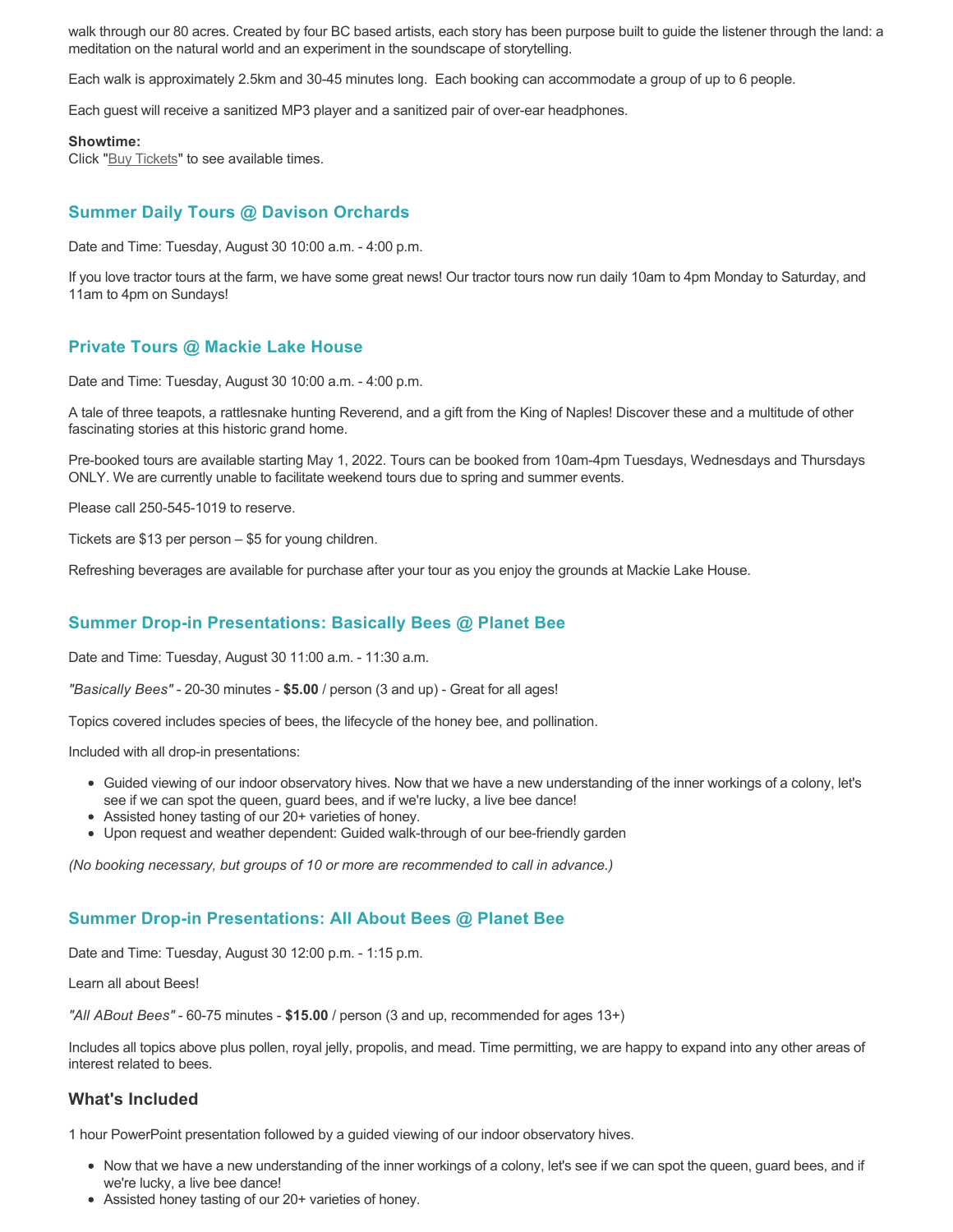- Upon request and weather dependent: Guided walk-through of our bee-friendly garden.
- Personalized 150g jar of honey for each guest.

# **Summer Drop-in Presentations: Basically Bees @ Planet Bee**

Date and Time: Tuesday, August 30 02:00 p.m. - 2:30 p.m.

*"Basically Bees"* - 20-30 minutes - **\$5.00** / person (3 and up) - Great for all ages!

Topics covered includes species of bees, the lifecycle of the honey bee, and pollination.

Included with all drop-in presentations:

- Guided viewing of our indoor observatory hives. Now that we have a new understanding of the inner workings of a colony, let's see if we can spot the queen, guard bees, and if we're lucky, a live bee dance!
- Assisted honey tasting of our 20+ varieties of honey.
- Upon request and weather dependent: Guided walk-through of our bee-friendly garden

## **Kalamalka Garden (K'nmaĺka? Sәnqâĺtәn) Indigenous Garden Tours @ Okanagan College**

Date and Time: Tuesday, August 30 02:00 p.m. - 3:30 p.m.

The tour of Kalamalka Garden will allow visitors to learn a brief history of Syilx (pronounced: see-eel), who are the Indigenous people of the Okanagan - and the Captikʷł (pronounced: chap-teek-cool) which are the stories, laws and cultural values of the Syilx Okanagan people, which have been passed down from generation to generation by oral tradition. Through these ancient stories, the Syilx have preserved their worldwide view and relationship with nature. Here at the Kalamalka Garden, guests will get to experience first hand the beauty and importance of both the Indigenous plant life and the traditional Indigenous knowledge that has existed for thousands of years, and still exists today.

Guests will have the opportunity to learn to identify traditional plants, understand how these plants are used for medicinal and food purposes, and see demonstrations of how to harvest and use the plants.

The tour presenter will provide short workshop on an Indigenous garden product and how it is grown, harvested and made into a gift. The workshop will explore the elements of traditional foods and medicines, history of the Okanagan area, Indigenous gardening techniques, and samples of foods from the garden.

# **Tour Details**

**DURATION:** Tours are available on Tuesdays and Thursdays starting at 2:00pm Tours are 1 hour – 1.5 hour.

#### **RATES:**

\$30.00 – Adults \$5.00 – Children under 16 years old

All proceeds from the Garden Tours are used for operations.

Get your tickets [here!](https://www.eventbrite.ca/e/kalamalka-garden-tour-tickets-158617843239)

### **Live Music @ Range Lounge & Grill (Predator Ridge Resort)**

Date and Time: Tuesday, August 30 05:00 p.m. - 7:00 p.m.

During the summer, join us every Tuesday from 5 -7pm for our series of live music performances by local Okanagan artists.

Join us in Range & Lounge Grill to enjoy dinner during the event (dinner reservations are recommended).

### **Historic Downtown Mural Tours @ Greater Vernon Museum & Archives**

Date and Time: Tuesday, August 30 06:00 p.m. - 8:00 p.m.

The Historic Mural Tour takes you on a walking trip back into the past through Downtown Vernon. Discover all the places and ways our past meets our present.

Join our tour guides as they explore the lives and times of the individuals whose faces grace our city walls. Share in some of the stories of the people that helped create the vibrant, multicultural city that Vernon is today.

**Tour FAQs**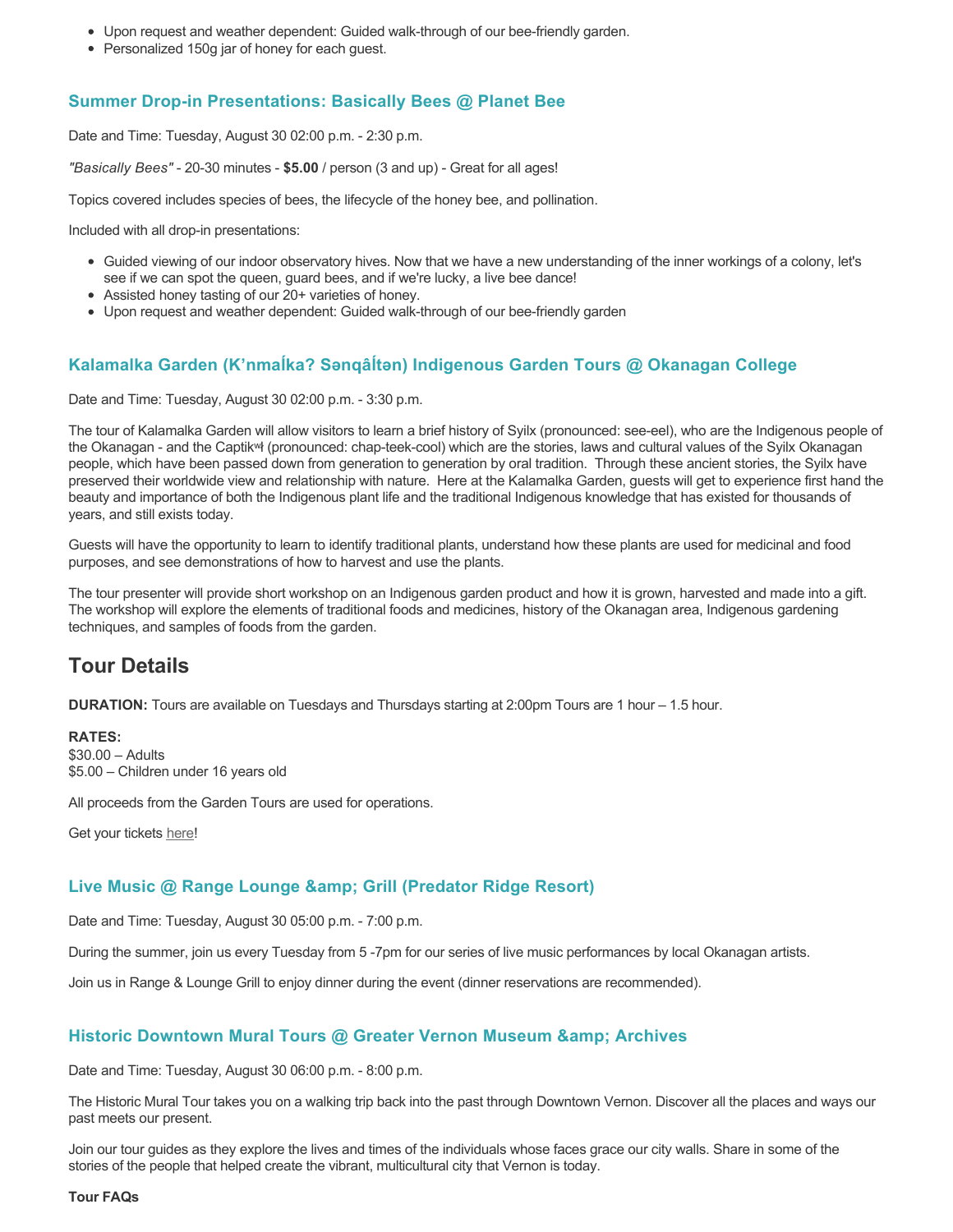- Tours must be pre-booked. Tours will not run if there are no bookings.
- Tours are best for those aged 12+ with an intermediate level of activity anticipated (tours are ~5km and run from 1.5 2 hours).
- Comfortable shoes, layers of clothing, sunglasses and/or sun hat, raingear if necessary, water bottle, and camera are recommended.
- Tours go rain or shine and are non-refundable.
- For groups larger than 20, private bookings or community groups, please contact us for details.
- Tours start at the Museum & Archives of Vernon 3009 32nd Avenue

Get your tickets [here!](https://www.eventbrite.com/e/historic-downtown-mural-tours-tickets-304983342387)

# **Wednesday, August 31, 2022**

## **Audio Land Walks @ Caravan Farm Theatre**

Date and Time: Wednesday, August 31 09:00 a.m. - 5:00 p.m.

Caravan Farm Theatre presents the Audio Land Walk series.

An immersive audio experience, the Land Walks offer three unique, spellbinding audio creations that lead the listener on a 30 minute walk through our 80 acres. Created by four BC based artists, each story has been purpose built to guide the listener through the land: a meditation on the natural world and an experiment in the soundscape of storytelling.

Each walk is approximately 2.5km and 30-45 minutes long. Each booking can accommodate a group of up to 6 people.

Each guest will receive a sanitized MP3 player and a sanitized pair of over-ear headphones.

#### **Showtime:**

Click "[Buy Tickets](https://caravanfarmtheatre.com/show/the-land-walks/?ct=t%28EMAIL_CAMPAIGN_4_19_2022_13_43SEASON+2022%29&mc_cid=c02afad356&mc_eid=4778eb8892)" to see available times.

## **Summer Daily Tours @ Davison Orchards**

Date and Time: Wednesday, August 31 10:00 a.m. - 4:00 p.m.

If you love tractor tours at the farm, we have some great news! Our tractor tours now run daily 10am to 4pm Monday to Saturday, and 11am to 4pm on Sundays!

# **Private Tours @ Mackie Lake House**

Date and Time: Wednesday, August 31 10:00 a.m. - 4:00 p.m.

A tale of three teapots, a rattlesnake hunting Reverend, and a gift from the King of Naples! Discover these and a multitude of other fascinating stories at this historic grand home.

Pre-booked tours are available starting May 1, 2022. Tours can be booked from 10am-4pm Tuesdays, Wednesdays and Thursdays ONLY. We are currently unable to facilitate weekend tours due to spring and summer events.

Please call 250-545-1019 to reserve.

Tickets are \$13 per person – \$5 for young children.

Refreshing beverages are available for purchase after your tour as you enjoy the grounds at Mackie Lake House.

### **Summer Drop-in Presentations: Basically Bees @ Planet Bee**

Date and Time: Wednesday, August 31 11:00 a.m. - 11:30 a.m.

*"Basically Bees"* - 20-30 minutes - **\$5.00** / person (3 and up) - Great for all ages!

Topics covered includes species of bees, the lifecycle of the honey bee, and pollination.

Included with all drop-in presentations:

- Guided viewing of our indoor observatory hives. Now that we have a new understanding of the inner workings of a colony, let's see if we can spot the queen, guard bees, and if we're lucky, a live bee dance!
- Assisted honey tasting of our 20+ varieties of honey.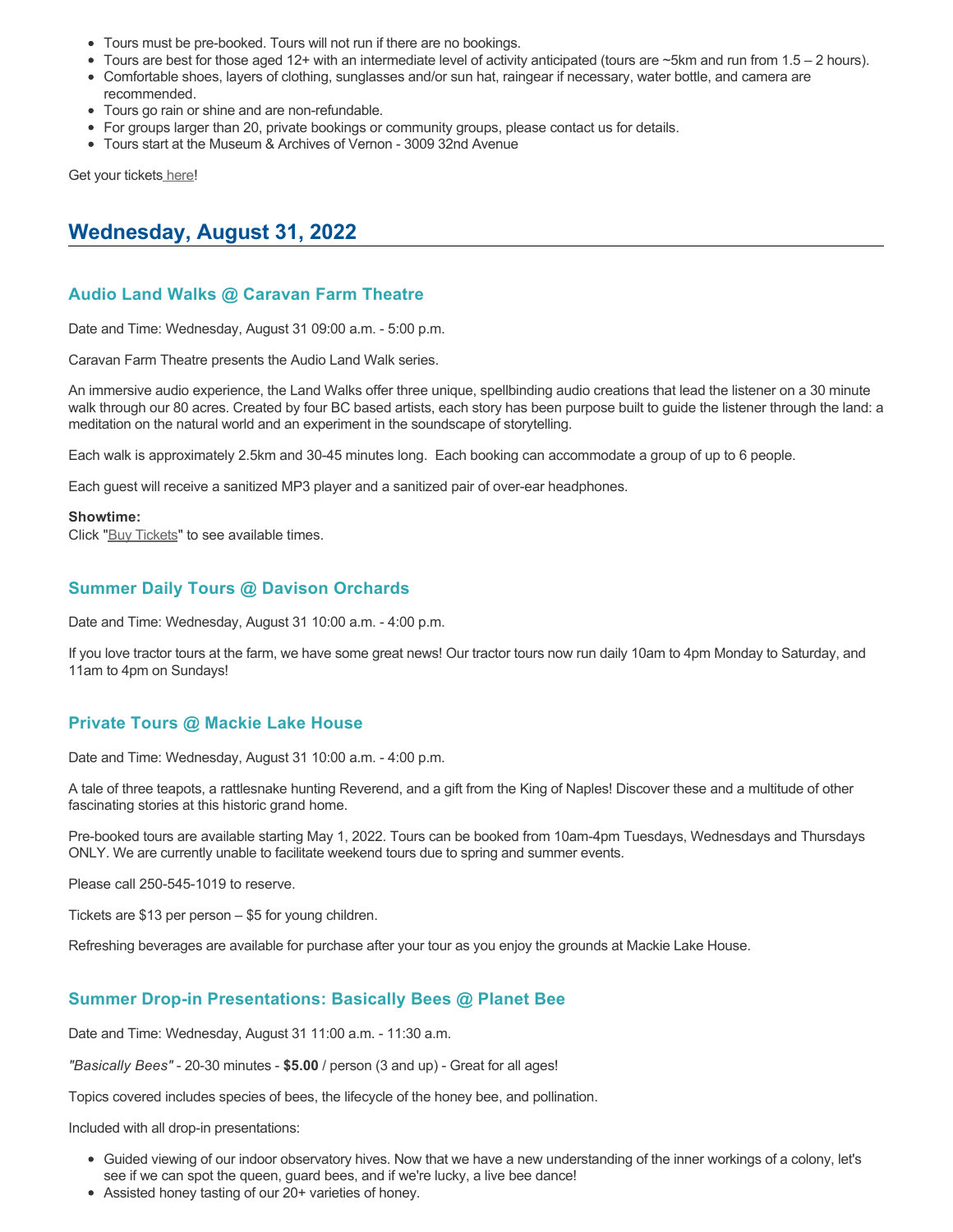Upon request and weather dependent: Guided walk-through of our bee-friendly garden

*(No booking necessary, but groups of 10 or more are recommended to call in advance.)*

### **Summer Drop-in Presentations: All About Bees @ Planet Bee**

Date and Time: Wednesday, August 31 12:00 p.m. - 1:15 p.m.

Learn all about Bees!

*"All ABout Bees"* - 60-75 minutes - **\$15.00** / person (3 and up, recommended for ages 13+)

Includes all topics above plus pollen, royal jelly, propolis, and mead. Time permitting, we are happy to expand into any other areas of interest related to bees.

#### **What's Included**

1 hour PowerPoint presentation followed by a guided viewing of our indoor observatory hives.

- Now that we have a new understanding of the inner workings of a colony, let's see if we can spot the queen, guard bees, and if we're lucky, a live bee dance!
- Assisted honey tasting of our 20+ varieties of honey.
- Upon request and weather dependent: Guided walk-through of our bee-friendly garden.
- Personalized 150g jar of honey for each guest.

### **Summer Drop-in Presentations: Basically Bees @ Planet Bee**

Date and Time: Wednesday, August 31 02:00 p.m. - 2:30 p.m.

*"Basically Bees"* - 20-30 minutes - **\$5.00** / person (3 and up) - Great for all ages!

Topics covered includes species of bees, the lifecycle of the honey bee, and pollination.

Included with all drop-in presentations:

- Guided viewing of our indoor observatory hives. Now that we have a new understanding of the inner workings of a colony, let's see if we can spot the queen, guard bees, and if we're lucky, a live bee dance!
- Assisted honey tasting of our 20+ varieties of honey.
- Upon request and weather dependent: Guided walk-through of our bee-friendly garden

# **Wahine Wednesday (SUP'n Social Paddle Night) @ Kalavida Surf Shop**

Date and Time: Wednesday, August 31 06:00 p.m.

A weekly womens SUP'n social paddle night! Wahine Wednesdays are all about the girls getting together on the water – *The Ladies of the Lake!* Launching from Kal Beach, each week will include something a little different – it could be a soothing sunset paddle, a cruise alongside the Okanagan Rail Trail, story telling, or maybe even a yoga move or two.

#### **How to Register?**

No need to pre-register, just drop in and register between 5pm-5:45pm each Wednesday.

#### **What's Included?**

Beverages, snacks and good vibes are supplied after the paddle. Each week will feature a new sponsor

#### **How Much?**

\$5.00 with your own board and gear \$20.00 – Includes board rental (includes pfd and paddle)

#### **Who should join in?**

This is a group paddle for those who have some experience paddle boarding. If you are new to SUP, we encourage you to rent a couple of times before joining a Wahine Paddle Night.

#### **Wahine Warm-Up**

5:30-5:50pm – Get warmed up before the official start of the paddle. 6pm: Group departs from Kal Beach

#### **Where to Park?**

We have limited space in our parking lot. If you have your own board, drop it at Kal Beach on the West side of the beach and park at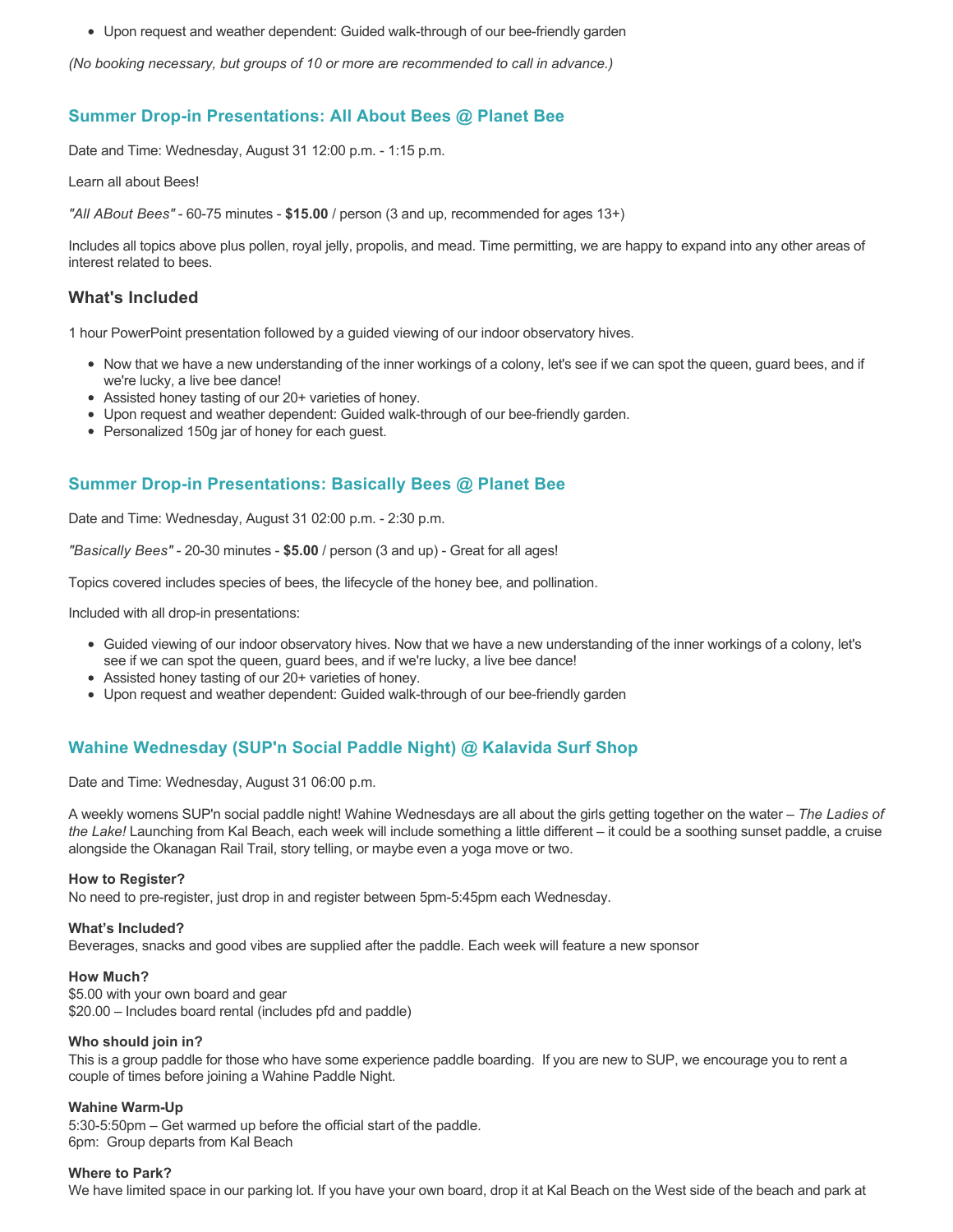Kal Beach Parking Lot or along WestKal Road. We have staff at the beach from 5:30pm onward so your board should be safe there.

Check their [website](https://kalavidasurfshop.com/wahine-wednesday-kalavida/) or [Facebook](https://www.facebook.com/kalavidasurfshop/) for more details!

## **Sunset Stretch & amp; Sip @ Predator Ridge Resort**

Date and Time: Wednesday, August 31 06:00 p.m.

Wind down on with us from 6-8pm with a deep stretch on the outdoor yoga platform at [Predator Ridge](https://www.predatorridge.com/events) while watching the sunset. One ticket includes a guided moderate 18-minute hike up to the platform, a 60 minute yoga flow while you take in the spectacular view of Okanagan Lake and move and flow with your breath.

After Savasana enjoy a glass of local Okanagan wine as you watch the sunset over the hills from the Namaste Platform.

This class is a perfect end to a long day of riding, hiking or golfing. We meet at 6pm: directions to the meeting spot will be emailed to you once purchase is confirmed. Please wear hiking shoes, bring water, and your own mat. All levels welcome.

Purchase your own individual box of charcuterie from [Crudité & Co.](https://cruditeandco.com/product/picnic-platter/) and we will bring it to the platform for you to enjoy after class! Order must be placed with plenty of notice, minimum 48 hours.

\*Please book early as spaces are limited\*

All classes are outdoors so please prepare for the weather. Vaccination passports not required.

# **Thursday, September 1, 2022**

#### **Vernon Farmer's Market @ Kal Tire Place Parking Lot**

Date and Time: Thursday, September 1 08:00 a.m. - 1:00 p.m.

Join us every Monday and Thursday morning from 8:00 am to 1:00 pm from April to October for the Vernon Farmers' Market!

We are proud to be one of the Okanagan's oldest farmers' markets! Our market showcases a diverse number of delicious foods and one-of-a-kind products, which are all grown, made or baked by our local vendors. Discover fresh produce, fruit, eggs, meat, cheese, baked goods, plants, flowers, hand crafted products & so much more at the Vernon Farmers' Market!

#### **Audio Land Walks @ Caravan Farm Theatre**

Date and Time: Thursday, September 1 09:00 a.m. - 5:00 p.m.

Caravan Farm Theatre presents the Audio Land Walk series.

An immersive audio experience, the Land Walks offer three unique, spellbinding audio creations that lead the listener on a 30 minute walk through our 80 acres. Created by four BC based artists, each story has been purpose built to guide the listener through the land: a meditation on the natural world and an experiment in the soundscape of storytelling.

Each walk is approximately 2.5km and 30-45 minutes long. Each booking can accommodate a group of up to 6 people.

Each guest will receive a sanitized MP3 player and a sanitized pair of over-ear headphones.

#### **Showtime:**

Click "[Buy Tickets](https://caravanfarmtheatre.com/show/the-land-walks/?ct=t%28EMAIL_CAMPAIGN_4_19_2022_13_43SEASON+2022%29&mc_cid=c02afad356&mc_eid=4778eb8892)" to see available times.

### **Summer Daily Tours @ Davison Orchards**

Date and Time: Thursday, September 1 10:00 a.m. - 4:00 p.m.

If you love tractor tours at the farm, we have some great news! Our tractor tours now run daily 10am to 4pm Monday to Saturday, and 11am to 4pm on Sundays!

### **Private Tours @ Mackie Lake House**

Date and Time: Thursday, September 1 10:00 a.m. - 4:00 p.m.

A tale of three teapots, a rattlesnake hunting Reverend, and a gift from the King of Naples! Discover these and a multitude of other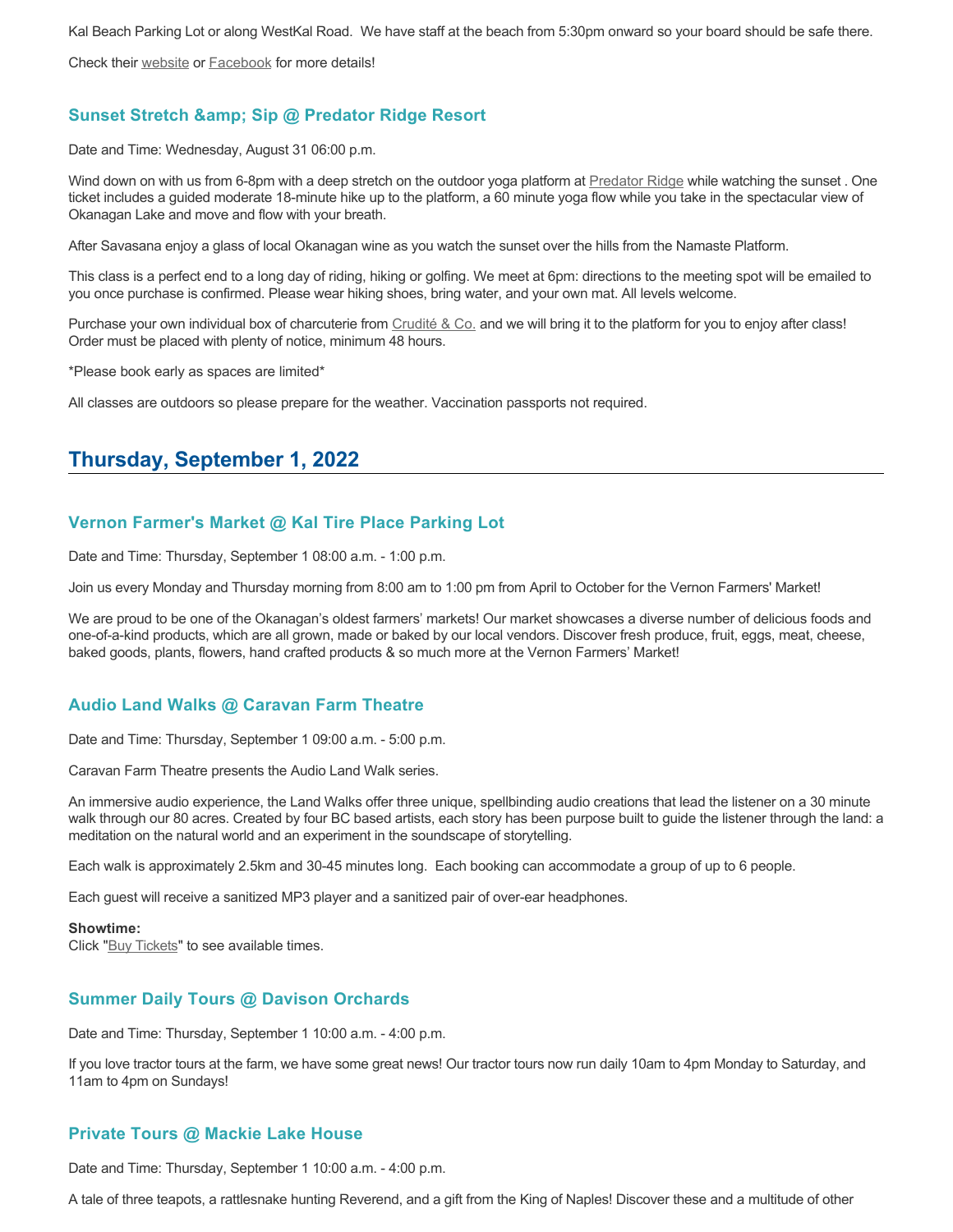fascinating stories at this historic grand home.

Pre-booked tours are available starting May 1, 2022. Tours can be booked from 10am-4pm Tuesdays, Wednesdays and Thursdays ONLY. We are currently unable to facilitate weekend tours due to spring and summer events.

Please call 250-545-1019 to reserve.

Tickets are \$13 per person – \$5 for young children.

Refreshing beverages are available for purchase after your tour as you enjoy the grounds at Mackie Lake House.

# **Friday, September 2, 2022**

#### **Historic Downtown Mural Tours @ Greater Vernon Museum & Archives**

Date and Time: Friday, September 2 09:00 a.m. - 11:00 a.m.

The Historic Mural Tour takes you on a walking trip back into the past through Downtown Vernon. Discover all the places and ways our past meets our present.

Join our tour guides as they explore the lives and times of the individuals whose faces grace our city walls. Share in some of the stories of the people that helped create the vibrant, multicultural city that Vernon is today.

#### **Tour FAQs**

- Tours must be pre-booked. Tours will not run if there are no bookings.
- Tours are best for those aged 12+ with an intermediate level of activity anticipated (tours are  $\sim$ 5km and run from 1.5 2 hours).
- Comfortable shoes, layers of clothing, sunglasses and/or sun hat, raingear if necessary, water bottle, and camera are recommended.
- Tours go rain or shine and are non-refundable.
- For groups larger than 20, private bookings or community groups, please contact us for details.
- Tours start at the Museum & Archives of Vernon 3009 32 Avenue

Get your tickets [here!](https://www.eventbrite.com/e/historic-downtown-mural-tours-tickets-304983342387)

#### **Audio Land Walks @ Caravan Farm Theatre**

Date and Time: Friday, September 2 09:00 a.m. - 5:00 p.m.

Caravan Farm Theatre presents the Audio Land Walk series.

An immersive audio experience, the Land Walks offer three unique, spellbinding audio creations that lead the listener on a 30 minute walk through our 80 acres. Created by four BC based artists, each story has been purpose built to guide the listener through the land: a meditation on the natural world and an experiment in the soundscape of storytelling.

Each walk is approximately 2.5km and 30-45 minutes long. Each booking can accommodate a group of up to 6 people.

Each guest will receive a sanitized MP3 player and a sanitized pair of over-ear headphones.

#### **Showtime:**

Click "[Buy Tickets](https://caravanfarmtheatre.com/show/the-land-walks/?ct=t%28EMAIL_CAMPAIGN_4_19_2022_13_43SEASON+2022%29&mc_cid=c02afad356&mc_eid=4778eb8892)" to see available times.

### **Summer Daily Tours @ Davison Orchards**

Date and Time: Friday, September 2 10:00 a.m. - 4:00 p.m.

If you love tractor tours at the farm, we have some great news! Our tractor tours now run daily 10am to 4pm Monday to Saturday, and 11am to 4pm on Sundays!

### **The Audio Land Walks @ Caravan Farm Theatre**

Date and Time: Friday, September 2 01:00 p.m. - 4:30 p.m.

Caravan Farm Theatre presents the Audio Land Walk series.

An immersive audio experience, the Land Walks offer three unique, spellbinding audio creations that lead the listener on a 45 minute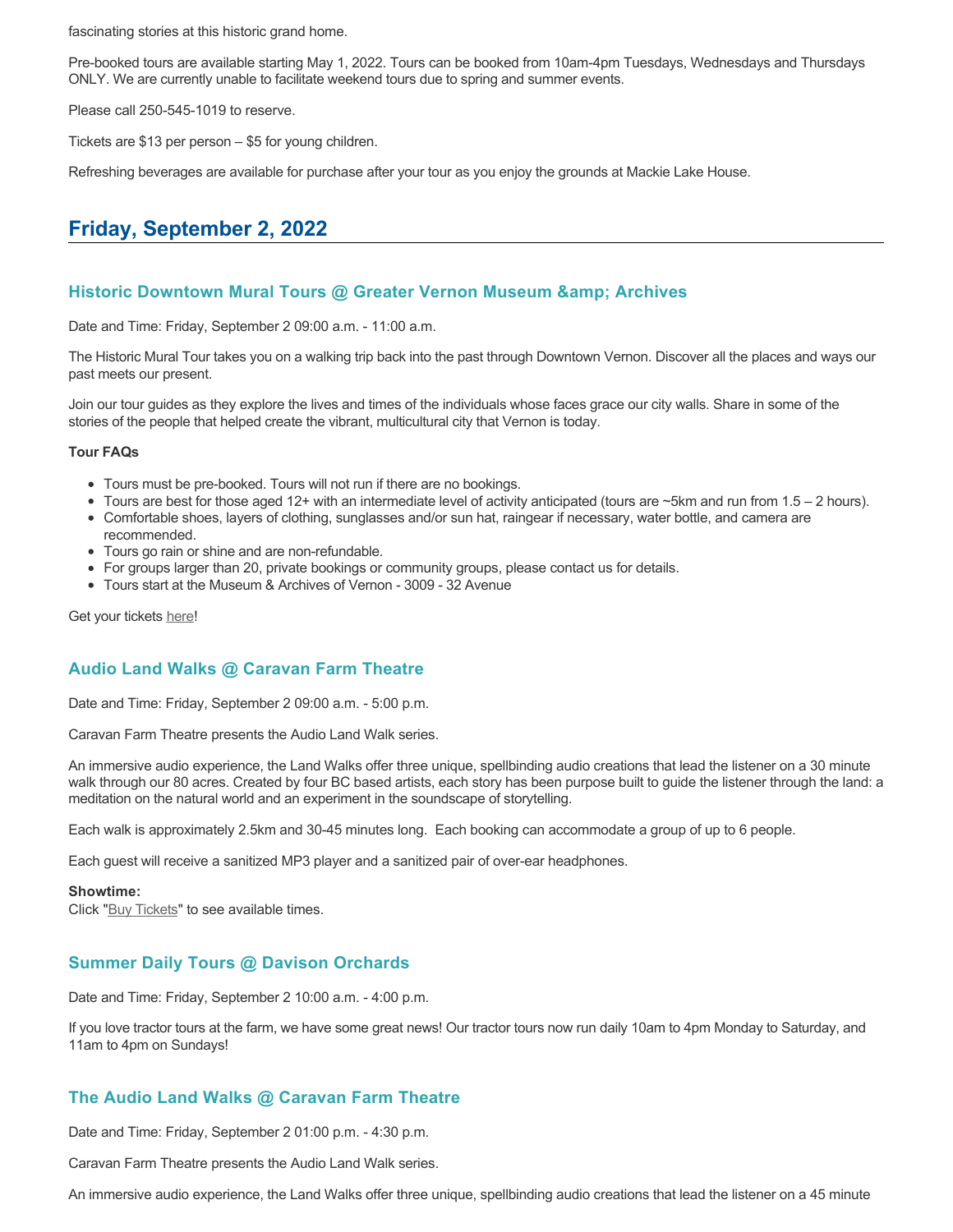walk through our 80 acres. Created by four BC based artists, each story has been purpose built to guide the listener through the land: a meditation on the natural world and an experiment in the soundscape of storytelling.

Each walk is approximately 2.5km and 40-55 minutes long. Bookings can accommodate groups up to 6 people.

For more information and to buy tickets visit their [website!](https://caravanfarmtheatre.com/show/the-land-walks/)

#### **Polson Artisan Night Market @ Polson Park**

Date and Time: Friday, September 2 04:00 p.m. - 8:00 p.m.

From May 20 to September 2, 2022, the Polson Artisan Night Market will be operating in Polson Park, Vernon BC.

Join us Friday nights at this fun event featuring 50 vendors from the surrounding area.

Come check out a mix of skilled local producers, makers and growers each week.

# **Saturday, September 3, 2022**

#### **Audio Land Walks @ Caravan Farm Theatre**

Date and Time: Saturday, September 3 09:00 a.m. - 5:00 p.m.

Caravan Farm Theatre presents the Audio Land Walk series.

An immersive audio experience, the Land Walks offer three unique, spellbinding audio creations that lead the listener on a 30 minute walk through our 80 acres. Created by four BC based artists, each story has been purpose built to guide the listener through the land: a meditation on the natural world and an experiment in the soundscape of storytelling.

Each walk is approximately 2.5km and 30-45 minutes long. Each booking can accommodate a group of up to 6 people.

Each guest will receive a sanitized MP3 player and a sanitized pair of over-ear headphones.

#### **Showtime:**

Click "[Buy Tickets](https://caravanfarmtheatre.com/show/the-land-walks/?ct=t%28EMAIL_CAMPAIGN_4_19_2022_13_43SEASON+2022%29&mc_cid=c02afad356&mc_eid=4778eb8892)" to see available times.

#### **Summer Daily Tours @ Davison Orchards**

Date and Time: Saturday, September 3 10:00 a.m. - 4:00 p.m.

If you love tractor tours at the farm, we have some great news! Our tractor tours now run daily 10am to 4pm Monday to Saturday, and 11am to 4pm on Sundays!

#### **Guided Trail Tour @ Allan Brooks Nature Centre**

Date and Time: Saturday, September 3 10:00 a.m. - 10:30 a.m.

Join us on a short walk through our rare and delicate grassland ecosystem! Learn about grassland plants and animals, their special traits that allow them to live in this hot, dry habitat and how they interact. Touch, smell, and feel as we explore the wilderness all around us! This tour starts at the trailhead and follows an easy gravel path loop around the centre.

**Fee:** \$5.00 per person *(youth under 16 + ABNC members are FREE!). Registration is required.* 

\*\*\*Please note, ABNC programming will be cancelled should the temperatures exceed 35C, for the safety of all patrons and staff.

Visit their [website](https://abnc.ca/events/events-calendar/) to register!

### **Summer Drop-in Presentations: Basically Bees @ Planet Bee**

Date and Time: Saturday, September 3 11:00 a.m. - 11:30 a.m.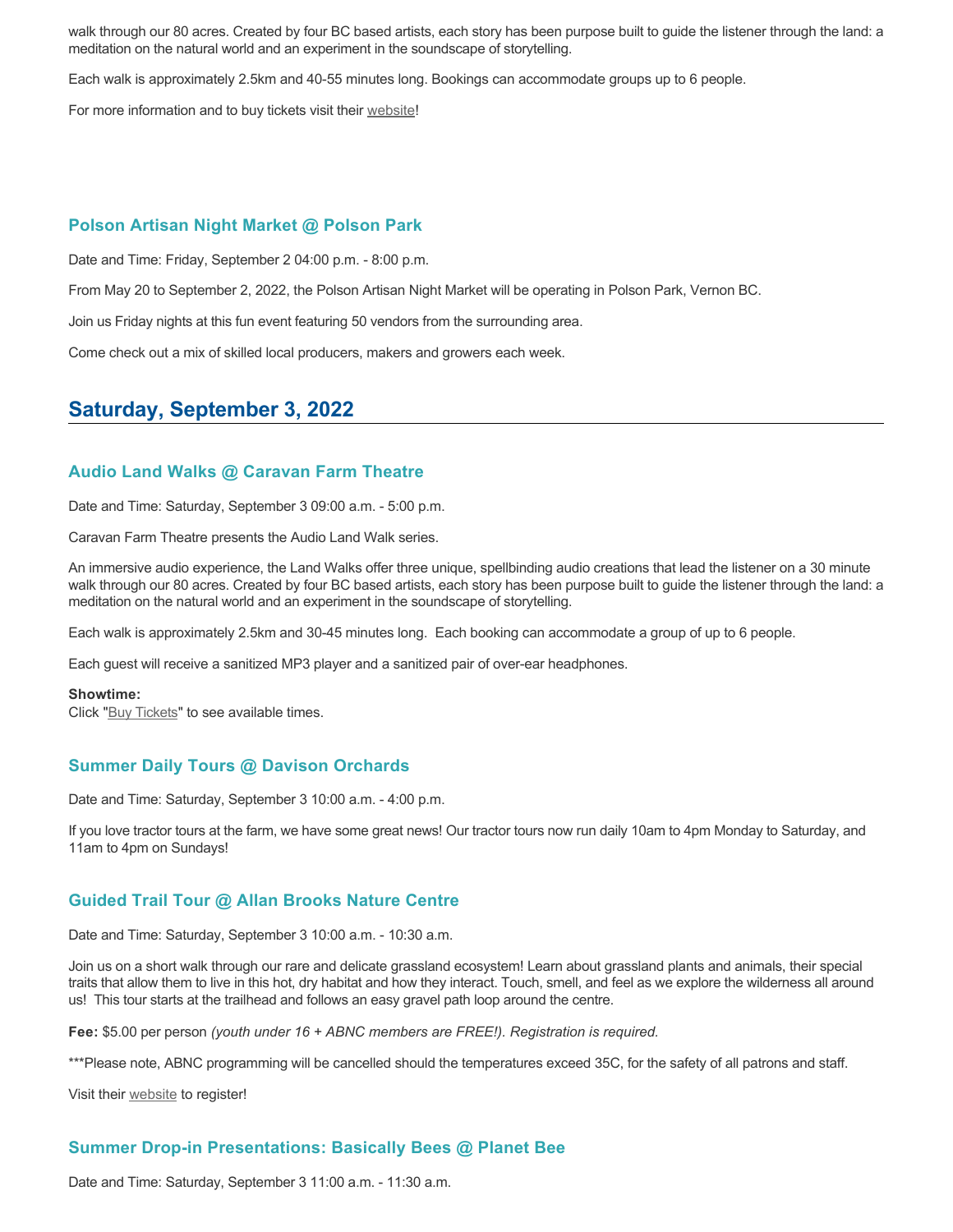*"Basically Bees"* - 20-30 minutes - **\$5.00** / person (3 and up) - Great for all ages!

Topics covered includes species of bees, the lifecycle of the honey bee, and pollination.

Included with all drop-in presentations:

- Guided viewing of our indoor observatory hives. Now that we have a new understanding of the inner workings of a colony, let's see if we can spot the queen, guard bees, and if we're lucky, a live bee dance!
- Assisted honey tasting of our 20+ varieties of honey.
- Upon request and weather dependent: Guided walk-through of our bee-friendly garden

*(No booking necessary, but groups of 10 or more are recommended to call in advance.)*

### **Nature Talk @ Allan Brooks Nature Centre**

Date and Time: Saturday, September 3 11:30 a.m. - 12:00 p.m.

Meet them in their grassland theatre for a short nature talk! Their ABNC interpreters will use some of our natural materials and props to teach you more about our local plants and animals and give you an up close look. A new theme every week! There is no need to preregister, simply check-in at the Interpretive Centre upon arrival and find a seat on one of our benches, or bring your own lawn chair. Nature Talks are free, but a donation is appreciated.

### **Summer Drop-in Presentations: All About Bees @ Planet Bee**

Date and Time: Saturday, September 3 12:00 p.m. - 1:15 p.m.

Learn all about Bees!

*"All ABout Bees"* - 60-75 minutes - **\$15.00** / person (3 and up, recommended for ages 13+)

Includes all topics above plus pollen, royal jelly, propolis, and mead. Time permitting, we are happy to expand into any other areas of interest related to bees.

#### **What's Included**

1 hour PowerPoint presentation followed by a guided viewing of our indoor observatory hives.

- Now that we have a new understanding of the inner workings of a colony, let's see if we can spot the queen, guard bees, and if we're lucky, a live bee dance!
- Assisted honey tasting of our 20+ varieties of honey.
- Upon request and weather dependent: Guided walk-through of our bee-friendly garden.
- Personalized 150g jar of honey for each guest.

### **The Audio Land Walks @ Caravan Farm Theatre**

Date and Time: Saturday, September 3 01:00 p.m. - 4:30 p.m.

Caravan Farm Theatre presents the Audio Land Walk series.

An immersive audio experience, the Land Walks offer three unique, spellbinding audio creations that lead the listener on a 45 minute walk through our 80 acres. Created by four BC based artists, each story has been purpose built to guide the listener through the land: a meditation on the natural world and an experiment in the soundscape of storytelling.

Each walk is approximately 2.5km and 40-55 minutes long. Bookings can accommodate groups up to 6 people.

For more information and to buy tickets visit their [website!](https://caravanfarmtheatre.com/show/the-land-walks/)

#### **Summer Drop-in Presentations: Basically Bees @ Planet Bee**

Date and Time: Saturday, September 3 02:00 p.m. - 2:30 p.m.

*"Basically Bees"* - 20-30 minutes - **\$5.00** / person (3 and up) - Great for all ages!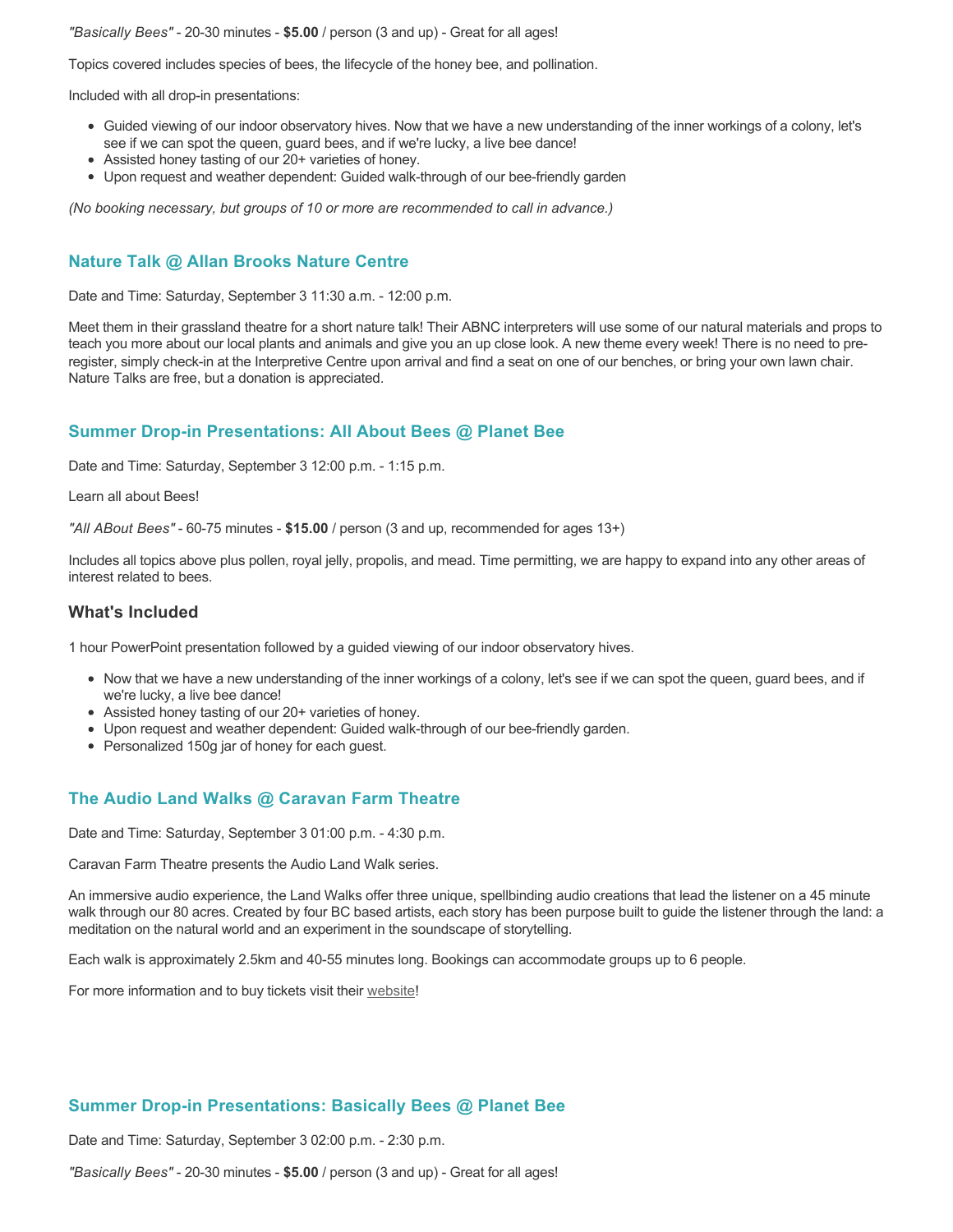Topics covered includes species of bees, the lifecycle of the honey bee, and pollination.

Included with all drop-in presentations:

- Guided viewing of our indoor observatory hives. Now that we have a new understanding of the inner workings of a colony, let's see if we can spot the queen, guard bees, and if we're lucky, a live bee dance!
- Assisted honey tasting of our 20+ varieties of honey.
- Upon request and weather dependent: Guided walk-through of our bee-friendly garden

*(No booking necessary, but groups of 10 or more are recommended to call in advance.)*

# **Sunday, September 4, 2022**

#### **Audio Land Walks @ Caravan Farm Theatre**

Date and Time: Sunday, September 4 09:00 a.m. - 5:00 p.m.

Caravan Farm Theatre presents the Audio Land Walk series.

An immersive audio experience, the Land Walks offer three unique, spellbinding audio creations that lead the listener on a 30 minute walk through our 80 acres. Created by four BC based artists, each story has been purpose built to guide the listener through the land: a meditation on the natural world and an experiment in the soundscape of storytelling.

Each walk is approximately 2.5km and 30-45 minutes long. Each booking can accommodate a group of up to 6 people.

Each guest will receive a sanitized MP3 player and a sanitized pair of over-ear headphones.

#### **Showtime:**

Click "[Buy Tickets](https://caravanfarmtheatre.com/show/the-land-walks/?ct=t%28EMAIL_CAMPAIGN_4_19_2022_13_43SEASON+2022%29&mc_cid=c02afad356&mc_eid=4778eb8892)" to see available times.

#### **Yoga + Mimosas @ Predator Ridge Resort**

Date and Time: Sunday, September 4 10:00 a.m.

Grace & Flow is back at [Predator Ridge Resort](https://www.predatorridge.com/events) to bring you *Yoga + Mimosa's!* One ticket includes a 60 min yoga flow on the outdoor Lavender Platform set amongst gorgeous lavender fields.

After Savasana enjoy a juicy mimosa while taking in the view of one of the Okanagan's many treasures.

Class begins at 10 am. Access the Lavender Platform by vehicle in the Predator Ridge Commonage Neighbourhood. All levels welcome.

\*Please book early as spaces are limited\*

All classes are outdoors so please prepare for the weather. Vaccination passports not required.

Must bring your own yoga mat, no spare mats available to borrow. Directions to the platform will be emailed out to you along with a waiver once purchase is confirmed.

#### **Summer Daily Tours @ Davison Orchards**

Date and Time: Sunday, September 4 11:00 a.m. - 4:00 p.m.

If you love tractor tours at the farm, we have some great news! Our tractor tours now run daily 10am to 4pm Monday to Saturday, and 11am to 4pm on Sundays!

#### **Summer Drop-in Presentations: Basically Bees @ Planet Bee**

Date and Time: Sunday, September 4 11:00 a.m. - 11:30 a.m.

*"Basically Bees"* - 20-30 minutes - **\$5.00** / person (3 and up) - Great for all ages!

Topics covered includes species of bees, the lifecycle of the honey bee, and pollination.

Included with all drop-in presentations: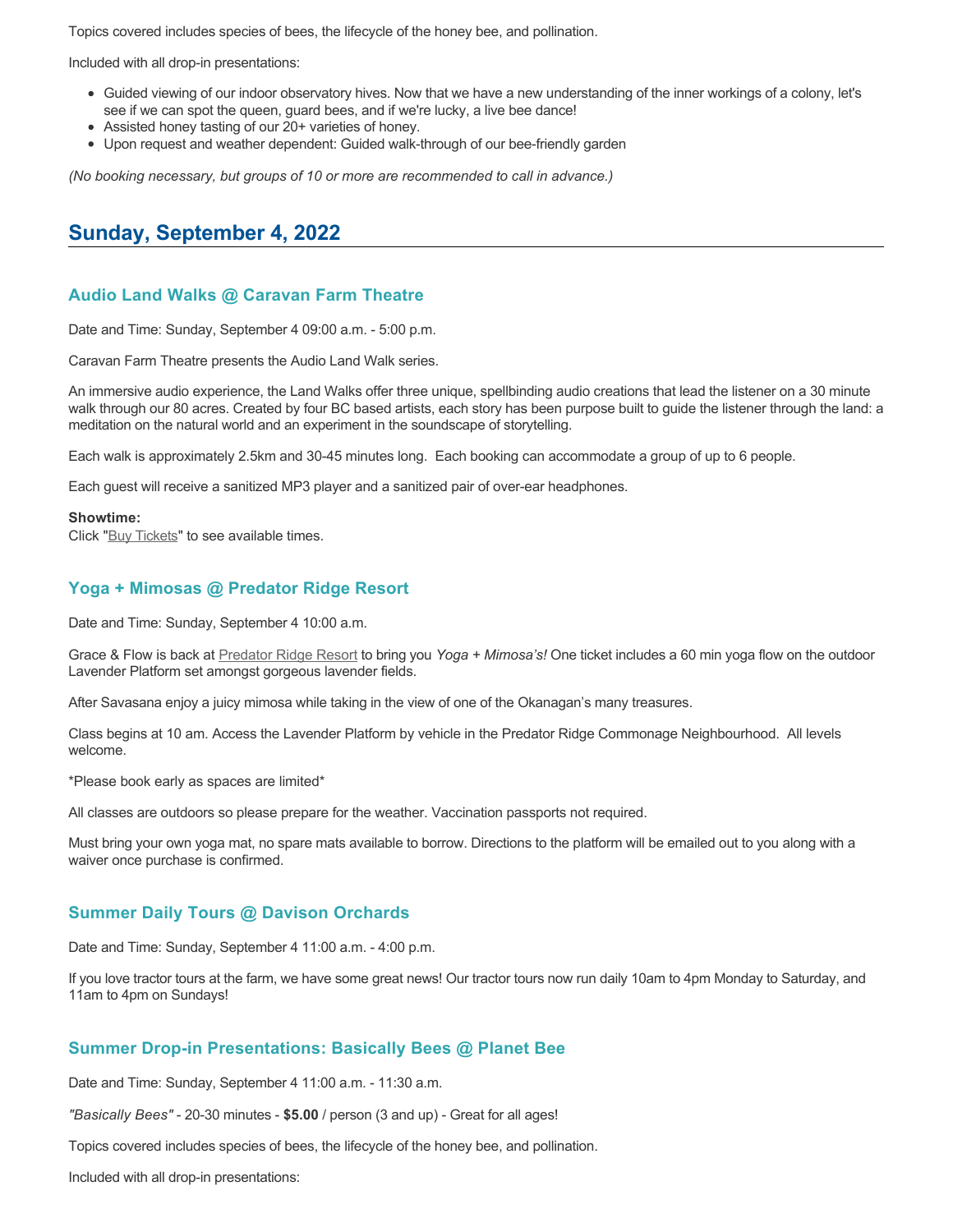- Guided viewing of our indoor observatory hives. Now that we have a new understanding of the inner workings of a colony, let's see if we can spot the queen, guard bees, and if we're lucky, a live bee dance!
- Assisted honey tasting of our 20+ varieties of honey.
- Upon request and weather dependent: Guided walk-through of our bee-friendly garden

*(No booking necessary, but groups of 10 or more are recommended to call in advance.)*

## **Summer Drop-in Presentations: All About Bees @ Planet Bee**

Date and Time: Sunday, September 4 12:00 p.m. - 1:15 p.m.

Learn all about Bees!

*"All ABout Bees"* - 60-75 minutes - **\$15.00** / person (3 and up, recommended for ages 13+)

Includes all topics above plus pollen, royal jelly, propolis, and mead. Time permitting, we are happy to expand into any other areas of interest related to bees.

### **What's Included**

1 hour PowerPoint presentation followed by a guided viewing of our indoor observatory hives.

- Now that we have a new understanding of the inner workings of a colony, let's see if we can spot the queen, guard bees, and if we're lucky, a live bee dance!
- Assisted honey tasting of our 20+ varieties of honey.
- Upon request and weather dependent: Guided walk-through of our bee-friendly garden.
- Personalized 150g jar of honey for each guest.

# **The Audio Land Walks @ Caravan Farm Theatre**

Date and Time: Sunday, September 4 01:00 p.m. - 4:30 p.m.

Caravan Farm Theatre presents the Audio Land Walk series.

An immersive audio experience, the Land Walks offer three unique, spellbinding audio creations that lead the listener on a 45 minute walk through our 80 acres. Created by four BC based artists, each story has been purpose built to guide the listener through the land: a meditation on the natural world and an experiment in the soundscape of storytelling.

Each walk is approximately 2.5km and 40-55 minutes long. Bookings can accommodate groups up to 6 people.

For more information and to buy tickets visit their [website!](https://caravanfarmtheatre.com/show/the-land-walks/)

### **Summer Drop-in Presentations: Basically Bees @ Planet Bee**

Date and Time: Sunday, September 4 02:00 p.m. - 2:30 p.m.

*"Basically Bees"* - 20-30 minutes - **\$5.00** / person (3 and up) - Great for all ages!

Topics covered includes species of bees, the lifecycle of the honey bee, and pollination.

Included with all drop-in presentations:

- Guided viewing of our indoor observatory hives. Now that we have a new understanding of the inner workings of a colony, let's see if we can spot the queen, guard bees, and if we're lucky, a live bee dance!
- Assisted honey tasting of our 20+ varieties of honey.
- Upon request and weather dependent: Guided walk-through of our bee-friendly garden

*(No booking necessary, but groups of 10 or more are recommended to call in advance.)*

# **Monday, September 5, 2022**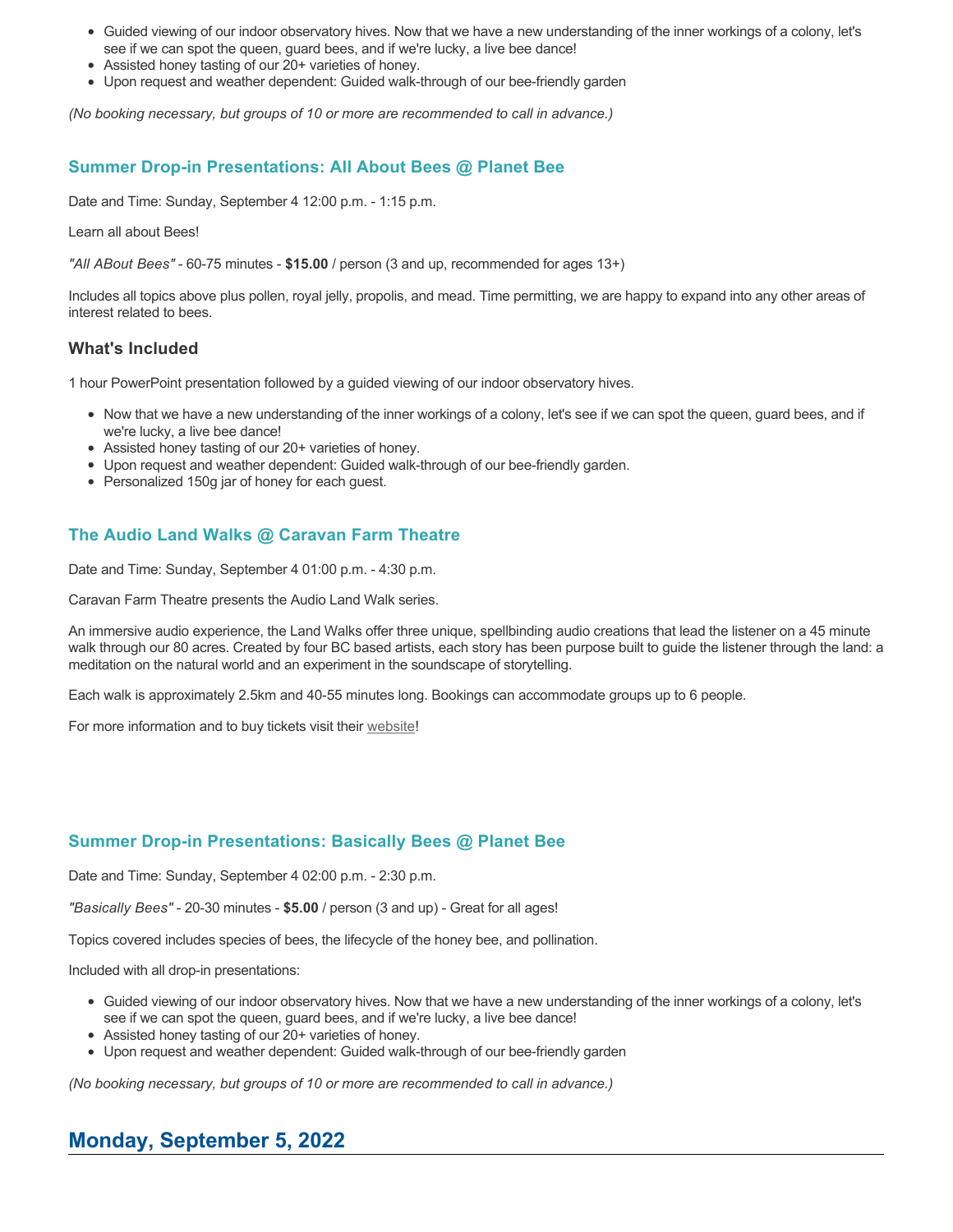# **Vernon Farmer's Market @ Kal Tire Place Parking Lot**

Date and Time: Monday, September 5 08:00 a.m. - 1:00 p.m.

Join us every Monday and Thursday morning from 8:00 am to 1:00 pm from April to October for the Vernon Farmers' Market!

We are proud to be one of the Okanagan's oldest farmers' markets! Our market showcases a diverse number of delicious foods and one-of-a-kind products, which are all grown, made or baked by our local vendors. Discover fresh produce, fruit, eggs, meat, cheese, baked goods, plants, flowers, hand crafted products & so much more at the Vernon Farmers' Market!

#### **Audio Land Walks @ Caravan Farm Theatre**

Date and Time: Monday, September 5 09:00 a.m. - 5:00 p.m.

Caravan Farm Theatre presents the Audio Land Walk series.

An immersive audio experience, the Land Walks offer three unique, spellbinding audio creations that lead the listener on a 30 minute walk through our 80 acres. Created by four BC based artists, each story has been purpose built to guide the listener through the land: a meditation on the natural world and an experiment in the soundscape of storytelling.

Each walk is approximately 2.5km and 30-45 minutes long. Each booking can accommodate a group of up to 6 people.

Each guest will receive a sanitized MP3 player and a sanitized pair of over-ear headphones.

#### **Showtime:**

Click "[Buy Tickets](https://caravanfarmtheatre.com/show/the-land-walks/?ct=t%28EMAIL_CAMPAIGN_4_19_2022_13_43SEASON+2022%29&mc_cid=c02afad356&mc_eid=4778eb8892)" to see available times.

#### **Summer Daily Tours @ Davison Orchards**

Date and Time: Monday, September 5 10:00 a.m. - 4:00 p.m.

If you love tractor tours at the farm, we have some great news! Our tractor tours now run daily 10am to 4pm Monday to Saturday, and 11am to 4pm on Sundays!

# **Tuesday, September 6, 2022**

#### **Live Music @ Range Lounge & Grill (Predator Ridge Resort)**

Date and Time: Tuesday, September 6 05:00 p.m. - 7:00 p.m.

During the summer, join us every Tuesday from 5 -7pm for our series of live music performances by local Okanagan artists.

Join us in Range & Lounge Grill to enjoy dinner during the event (dinner reservations are recommended).

### **Historic Downtown Mural Tours @ Greater Vernon Museum & Archives**

Date and Time: Tuesday, September 6 06:00 p.m. - 8:00 p.m.

The Historic Mural Tour takes you on a walking trip back into the past through Downtown Vernon. Discover all the places and ways our past meets our present.

Join our tour guides as they explore the lives and times of the individuals whose faces grace our city walls. Share in some of the stories of the people that helped create the vibrant, multicultural city that Vernon is today.

#### **Tour FAQs**

- Tours must be pre-booked. Tours will not run if there are no bookings.
- Tours are best for those aged 12+ with an intermediate level of activity anticipated (tours are  $\sim$ 5km and run from 1.5 2 hours).
- Comfortable shoes, layers of clothing, sunglasses and/or sun hat, raingear if necessary, water bottle, and camera are recommended.
- Tours go rain or shine and are non-refundable.
- For groups larger than 20, private bookings or community groups, please contact us for details.
- Tours start at the Museum & Archives of Vernon 3009 32nd Avenue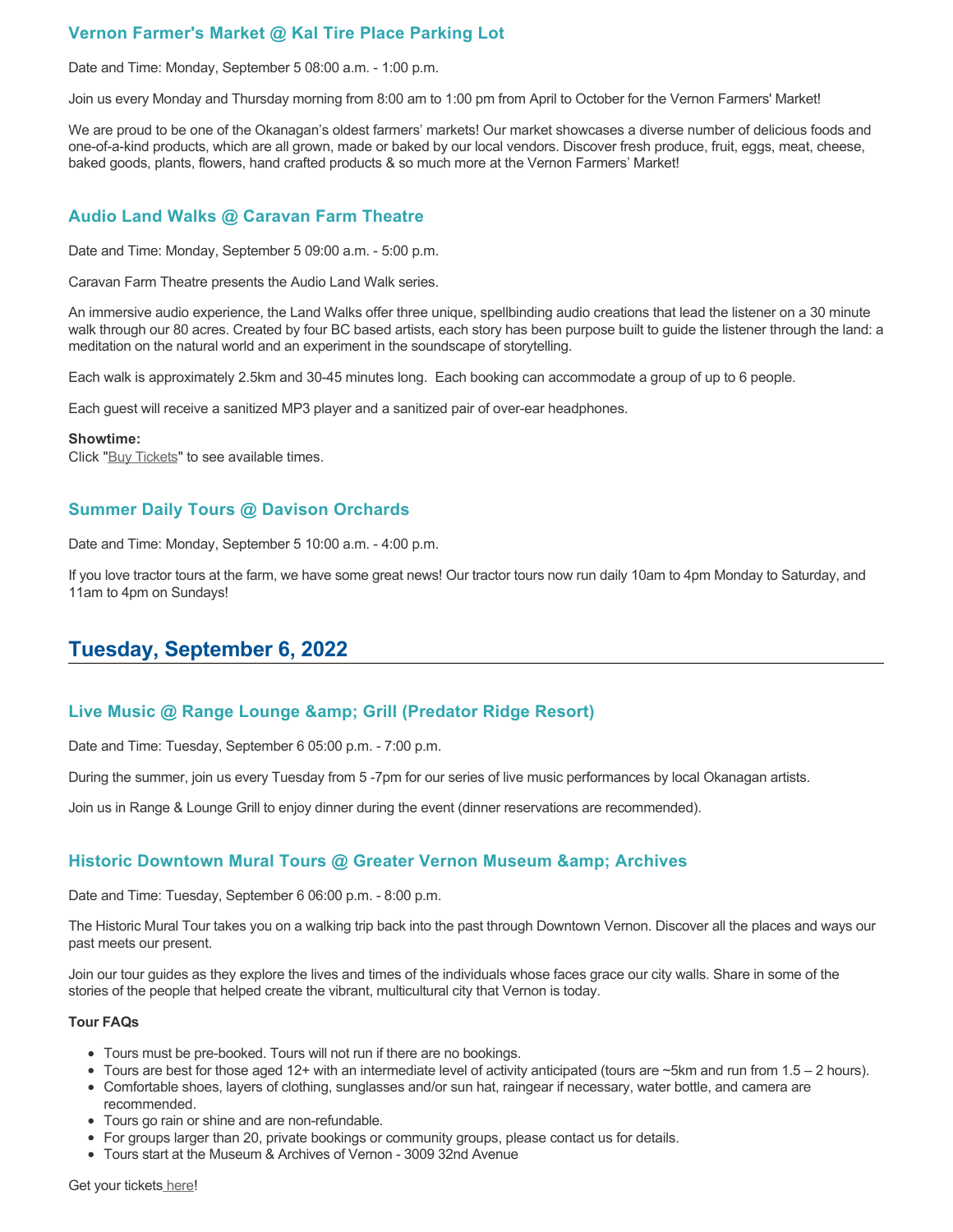## **Sunset Stretch & Sip @ Predator Ridge Resort**

Date and Time: Wednesday, September 7 06:00 p.m.

Wind down on with us from 6-8pm with a deep stretch on the outdoor yoga platform at [Predator Ridge](https://www.predatorridge.com/events) while watching the sunset. One ticket includes a guided moderate 18-minute hike up to the platform, a 60 minute yoga flow while you take in the spectacular view of Okanagan Lake and move and flow with your breath.

After Savasana enjoy a glass of local Okanagan wine as you watch the sunset over the hills from the Namaste Platform.

This class is a perfect end to a long day of riding, hiking or golfing. We meet at 6pm: directions to the meeting spot will be emailed to you once purchase is confirmed. Please wear hiking shoes, bring water, and your own mat. All levels welcome.

Purchase your own individual box of charcuterie from [Crudité & Co.](https://cruditeandco.com/product/picnic-platter/) and we will bring it to the platform for you to enjoy after class! Order must be placed with plenty of notice, minimum 48 hours.

\*Please book early as spaces are limited\*

All classes are outdoors so please prepare for the weather. Vaccination passports not required.

# **Thursday, September 8, 2022**

#### **Vernon Farmer's Market @ Kal Tire Place Parking Lot**

Date and Time: Thursday, September 8 08:00 a.m. - 1:00 p.m.

Join us every Monday and Thursday morning from 8:00 am to 1:00 pm from April to October for the Vernon Farmers' Market!

We are proud to be one of the Okanagan's oldest farmers' markets! Our market showcases a diverse number of delicious foods and one-of-a-kind products, which are all grown, made or baked by our local vendors. Discover fresh produce, fruit, eggs, meat, cheese, baked goods, plants, flowers, hand crafted products & so much more at the Vernon Farmers' Market!

## **Friday, September 9, 2022**

#### **Historic Downtown Mural Tours @ Greater Vernon Museum & Archives**

Date and Time: Friday, September 9 09:00 a.m. - 11:00 a.m.

The Historic Mural Tour takes you on a walking trip back into the past through Downtown Vernon. Discover all the places and ways our past meets our present.

Join our tour guides as they explore the lives and times of the individuals whose faces grace our city walls. Share in some of the stories of the people that helped create the vibrant, multicultural city that Vernon is today.

#### **Tour FAQs**

- Tours must be pre-booked. Tours will not run if there are no bookings.
- Tours are best for those aged 12+ with an intermediate level of activity anticipated (tours are  $\sim$ 5km and run from 1.5 2 hours).
- Comfortable shoes, layers of clothing, sunglasses and/or sun hat, raingear if necessary, water bottle, and camera are recommended.
- Tours go rain or shine and are non-refundable.
- For groups larger than 20, private bookings or community groups, please contact us for details.
- Tours start at the Museum & Archives of Vernon 3009 32 Avenue

Get your tickets [here!](https://www.eventbrite.com/e/historic-downtown-mural-tours-tickets-304983342387)

#### **Music at Mackie Summer Concert Series @ Mackie Lake House**

Date and Time: Friday, September 9 05:00 p.m. - 10:00 p.m.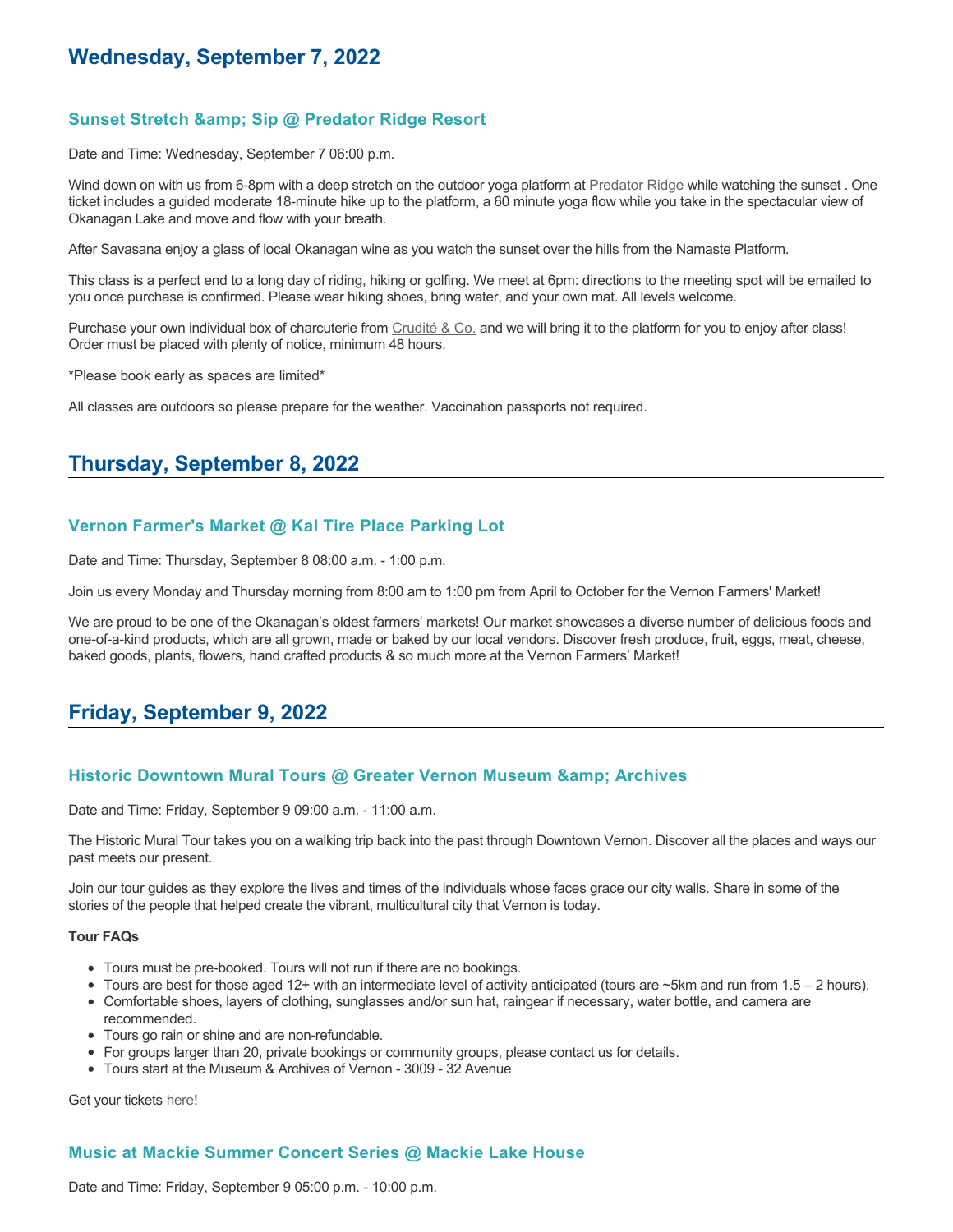#### **Music at Mackie Summer Concert Series**

We're dedicating the first performance to all Father's and hope they had a wonderful Father's Day.

We're pleased to once again offer six (6) music events for the 2022 summer concert series. We will offer package sales and/or individual sales to each music event. Tickets go on sale in early April!

(Thursday) June 30th - We welcome back [Amy Bishop.](https://protect-ca.mimecast.com/s/97KDCk8v46IYY8Pc4eTtT?domain=mackiehouse.us3.list-manage.com) The crowd went crazy for this artist last year and we love the fact that she's joining us for our series. We will have [Shabbang Food Truck](https://protect-ca.mimecast.com/s/hGWiClxw48FOO0jTKiFD6?domain=mackiehouse.us3.list-manage.com) on site for this performance so please bring your appetite!

(Friday) July 8th - TBD

(Friday) July 22nd - [Josh + Bex](https://protect-ca.mimecast.com/s/LfcBCmOx47s11B9u0QwFr?domain=mackiehouse.us3.list-manage.com)

This sensational folk duo will be bringing their original material and we are sure they will be a crowd pleaser. Once again, please save room and buy dinner at [Gord Oh's Food Truck](https://protect-ca.mimecast.com/s/oREECnxy4GFllAkujC-Hs?domain=mackiehouse.us3.list-manage.com) which will be on site for the performance.

(Friday) August 12th - [Under the Rocks Band](https://protect-ca.mimecast.com/s/wmzjCoVz4AhlljQujeM8P?domain=mackiehouse.us3.list-manage.com)

We're going to have a lot of fun with this band and we're hoping that all the bluegrass lovers out there will join us for their first-time performance at Mackie Lake House. We just know you won't be able to stay in your seat! [Mi Taqueria Mexican Cantina](https://protect-ca.mimecast.com/s/IidvCp8A59IQQ17s1mbiS?domain=mackiehouse.us3.list-manage.com) will be providing some delicious Mexican food for your dinner purchase.

(Friday) August 26th - [Emily Rault Duo](https://protect-ca.mimecast.com/s/1ZJZCq7B4AsLLKVczxAAc?domain=mackiehouse.us3.list-manage.com)

This young singer comes to us from Vancouver. She'll be offering a bit of Motown, a bit of Jazz, and will just be returning from a European tour, in time to perform for us at Mackie Lake House.

(Friday) Sept. 9th - We end our season with the Lent Brothers and Neil Fraser. Most of you will be familiar with their smooth blues sound and jazz repertoire. It'll be a great way to wind up our season. Make sure you don't miss it. [Mi Taqueria Mexican Cantina](https://protect-ca.mimecast.com/s/mUjmCr8D4gIwwPWTPinKw?domain=mackiehouse.us3.list-manage.com) will be the food truck on site for this event.

Ticket sales begin April 2022 on [ticketseller.ca.](https://ticketseller.ca/) You do not want to miss your chance to see all these great artists!

## **Saturday, September 10, 2022**

#### **Summer Drop-in Presentations: Basically Bees @ Planet Bee**

Date and Time: Saturday, September 10 11:00 a.m. - 11:30 a.m.

*"Basically Bees"* - 20-30 minutes - **\$5.00** / person (3 and up) - Great for all ages!

Topics covered includes species of bees, the lifecycle of the honey bee, and pollination.

Included with all drop-in presentations:

- Guided viewing of our indoor observatory hives. Now that we have a new understanding of the inner workings of a colony, let's see if we can spot the queen, guard bees, and if we're lucky, a live bee dance!
- Assisted honey tasting of our 20+ varieties of honey.
- Upon request and weather dependent: Guided walk-through of our bee-friendly garden

*(No booking necessary, but groups of 10 or more are recommended to call in advance.)*

#### **Summer Drop-in Presentations: All About Bees @ Planet Bee**

Date and Time: Saturday, September 10 12:00 p.m. - 1:15 p.m.

Learn all about Bees!

*"All ABout Bees"* - 60-75 minutes - **\$15.00** / person (3 and up, recommended for ages 13+)

Includes all topics above plus pollen, royal jelly, propolis, and mead. Time permitting, we are happy to expand into any other areas of interest related to bees.

#### **What's Included**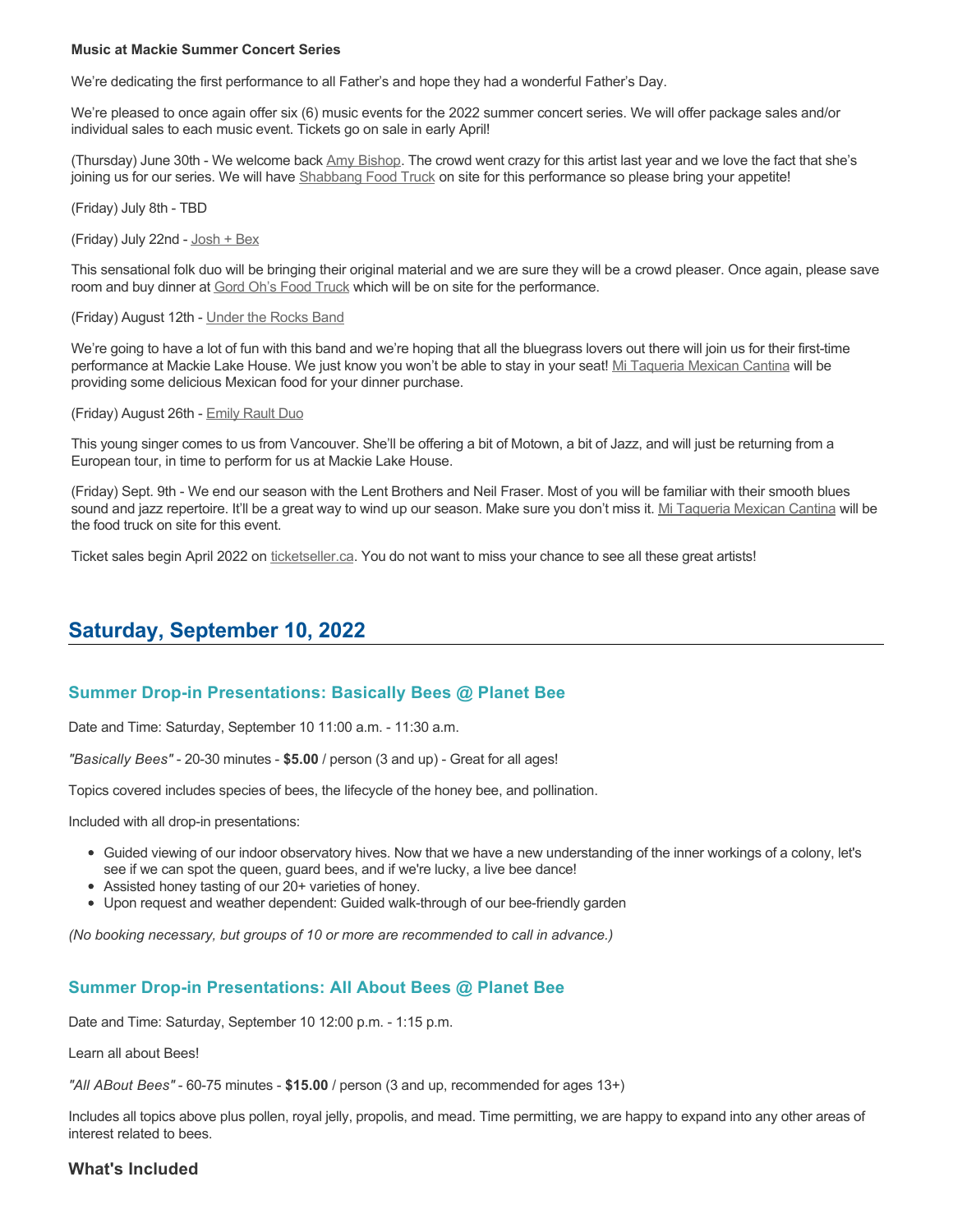1 hour PowerPoint presentation followed by a guided viewing of our indoor observatory hives.

- Now that we have a new understanding of the inner workings of a colony, let's see if we can spot the queen, guard bees, and if we're lucky, a live bee dance!
- Assisted honey tasting of our 20+ varieties of honey.
- Upon request and weather dependent: Guided walk-through of our bee-friendly garden.
- Personalized 150g jar of honey for each guest.

### **Summer Drop-in Presentations: Basically Bees @ Planet Bee**

Date and Time: Saturday, September 10 02:00 p.m. - 2:30 p.m.

*"Basically Bees"* - 20-30 minutes - **\$5.00** / person (3 and up) - Great for all ages!

Topics covered includes species of bees, the lifecycle of the honey bee, and pollination.

Included with all drop-in presentations:

- Guided viewing of our indoor observatory hives. Now that we have a new understanding of the inner workings of a colony, let's see if we can spot the queen, guard bees, and if we're lucky, a live bee dance!
- Assisted honey tasting of our 20+ varieties of honey.
- Upon request and weather dependent: Guided walk-through of our bee-friendly garden

*(No booking necessary, but groups of 10 or more are recommended to call in advance.)*

# **Sunday, September 11, 2022**

### **Yoga + Mimosas @ Predator Ridge Resort**

Date and Time: Sunday, September 11 10:00 a.m.

Grace & Flow is back at [Predator Ridge Resort](https://www.predatorridge.com/events) to bring you *Yoga + Mimosa's!* One ticket includes a 60 min yoga flow on the outdoor Lavender Platform set amongst gorgeous lavender fields.

After Savasana enjoy a juicy mimosa while taking in the view of one of the Okanagan's many treasures.

Class begins at 10 am. Access the Lavender Platform by vehicle in the Predator Ridge Commonage Neighbourhood. All levels welcome.

\*Please book early as spaces are limited\*

All classes are outdoors so please prepare for the weather. Vaccination passports not required.

Must bring your own yoga mat, no spare mats available to borrow. Directions to the platform will be emailed out to you along with a waiver once purchase is confirmed.

#### **Summer Drop-in Presentations: Basically Bees @ Planet Bee**

Date and Time: Sunday, September 11 11:00 a.m. - 11:30 a.m.

*"Basically Bees"* - 20-30 minutes - **\$5.00** / person (3 and up) - Great for all ages!

Topics covered includes species of bees, the lifecycle of the honey bee, and pollination.

Included with all drop-in presentations:

- Guided viewing of our indoor observatory hives. Now that we have a new understanding of the inner workings of a colony, let's see if we can spot the queen, guard bees, and if we're lucky, a live bee dance!
- Assisted honey tasting of our 20+ varieties of honey.
- Upon request and weather dependent: Guided walk-through of our bee-friendly garden

*(No booking necessary, but groups of 10 or more are recommended to call in advance.)*

## **Summer Drop-in Presentations: All About Bees @ Planet Bee**

Date and Time: Sunday, September 11 12:00 p.m. - 1:15 p.m.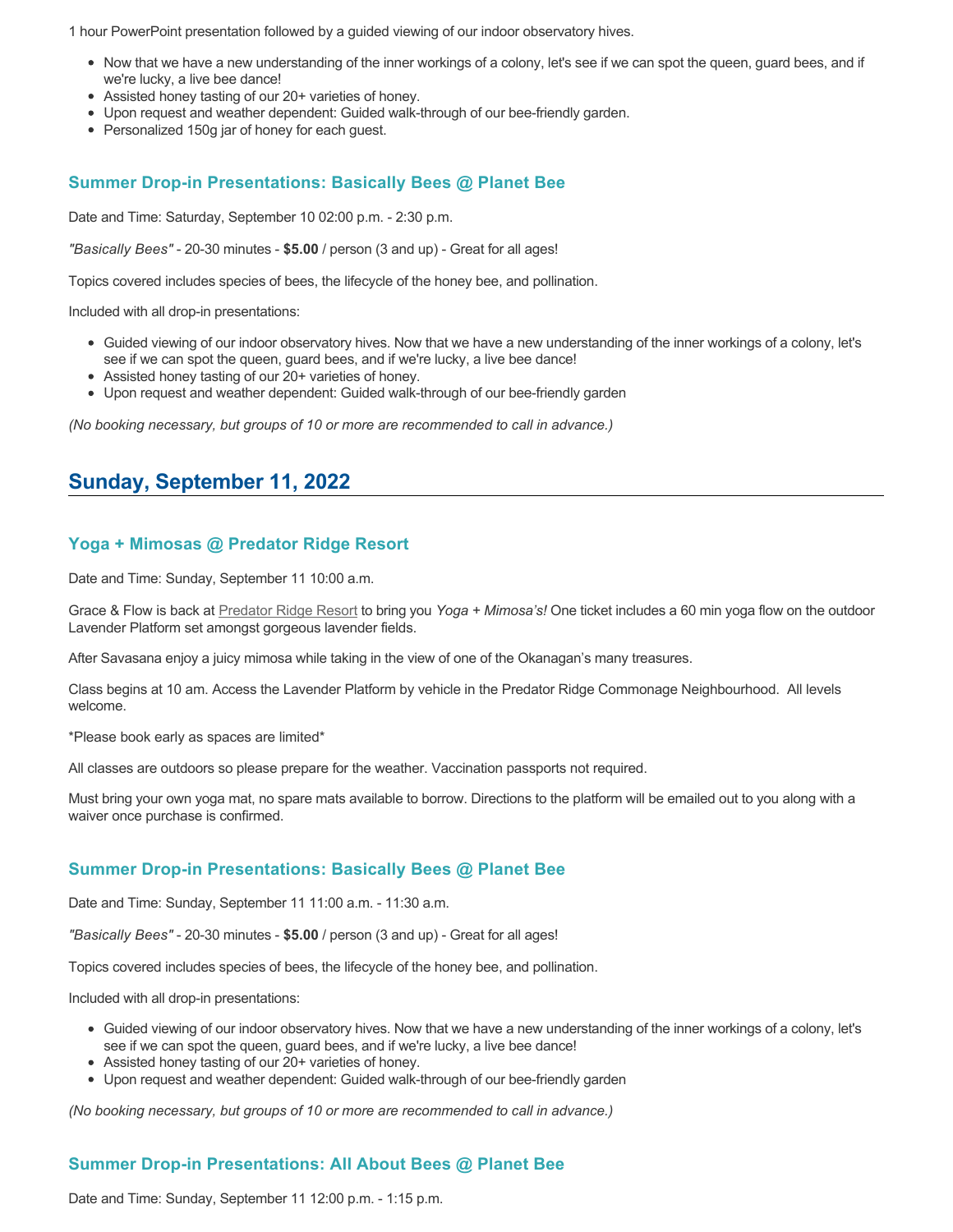Learn all about Bees!

*"All ABout Bees"* - 60-75 minutes - **\$15.00** / person (3 and up, recommended for ages 13+)

Includes all topics above plus pollen, royal jelly, propolis, and mead. Time permitting, we are happy to expand into any other areas of interest related to bees.

#### **What's Included**

1 hour PowerPoint presentation followed by a guided viewing of our indoor observatory hives.

- Now that we have a new understanding of the inner workings of a colony, let's see if we can spot the queen, guard bees, and if we're lucky, a live bee dance!
- Assisted honey tasting of our 20+ varieties of honey.
- Upon request and weather dependent: Guided walk-through of our bee-friendly garden.
- Personalized 150g jar of honey for each guest.

### **Summer Drop-in Presentations: Basically Bees @ Planet Bee**

Date and Time: Sunday, September 11 02:00 p.m. - 2:30 p.m.

*"Basically Bees"* - 20-30 minutes - **\$5.00** / person (3 and up) - Great for all ages!

Topics covered includes species of bees, the lifecycle of the honey bee, and pollination.

Included with all drop-in presentations:

- Guided viewing of our indoor observatory hives. Now that we have a new understanding of the inner workings of a colony, let's see if we can spot the queen, guard bees, and if we're lucky, a live bee dance!
- Assisted honey tasting of our 20+ varieties of honey.
- Upon request and weather dependent: Guided walk-through of our bee-friendly garden

*(No booking necessary, but groups of 10 or more are recommended to call in advance.)*

## **Monday, September 12, 2022**

#### **Vernon Farmer's Market @ Kal Tire Place Parking Lot**

Date and Time: Monday, September 12 08:00 a.m. - 1:00 p.m.

Join us every Monday and Thursday morning from 8:00 am to 1:00 pm from April to October for the Vernon Farmers' Market!

We are proud to be one of the Okanagan's oldest farmers' markets! Our market showcases a diverse number of delicious foods and one-of-a-kind products, which are all grown, made or baked by our local vendors. Discover fresh produce, fruit, eggs, meat, cheese, baked goods, plants, flowers, hand crafted products & so much more at the Vernon Farmers' Market!

## **Tuesday, September 13, 2022**

### **Historic Downtown Mural Tours @ Greater Vernon Museum & Archives**

Date and Time: Tuesday, September 13 06:00 p.m. - 8:00 p.m.

The Historic Mural Tour takes you on a walking trip back into the past through Downtown Vernon. Discover all the places and ways our past meets our present.

Join our tour guides as they explore the lives and times of the individuals whose faces grace our city walls. Share in some of the stories of the people that helped create the vibrant, multicultural city that Vernon is today.

#### **Tour FAQs**

- Tours must be pre-booked. Tours will not run if there are no bookings.
- Tours are best for those aged 12+ with an intermediate level of activity anticipated (tours are ~5km and run from 1.5 2 hours).
- Comfortable shoes, layers of clothing, sunglasses and/or sun hat, raingear if necessary, water bottle, and camera are recommended.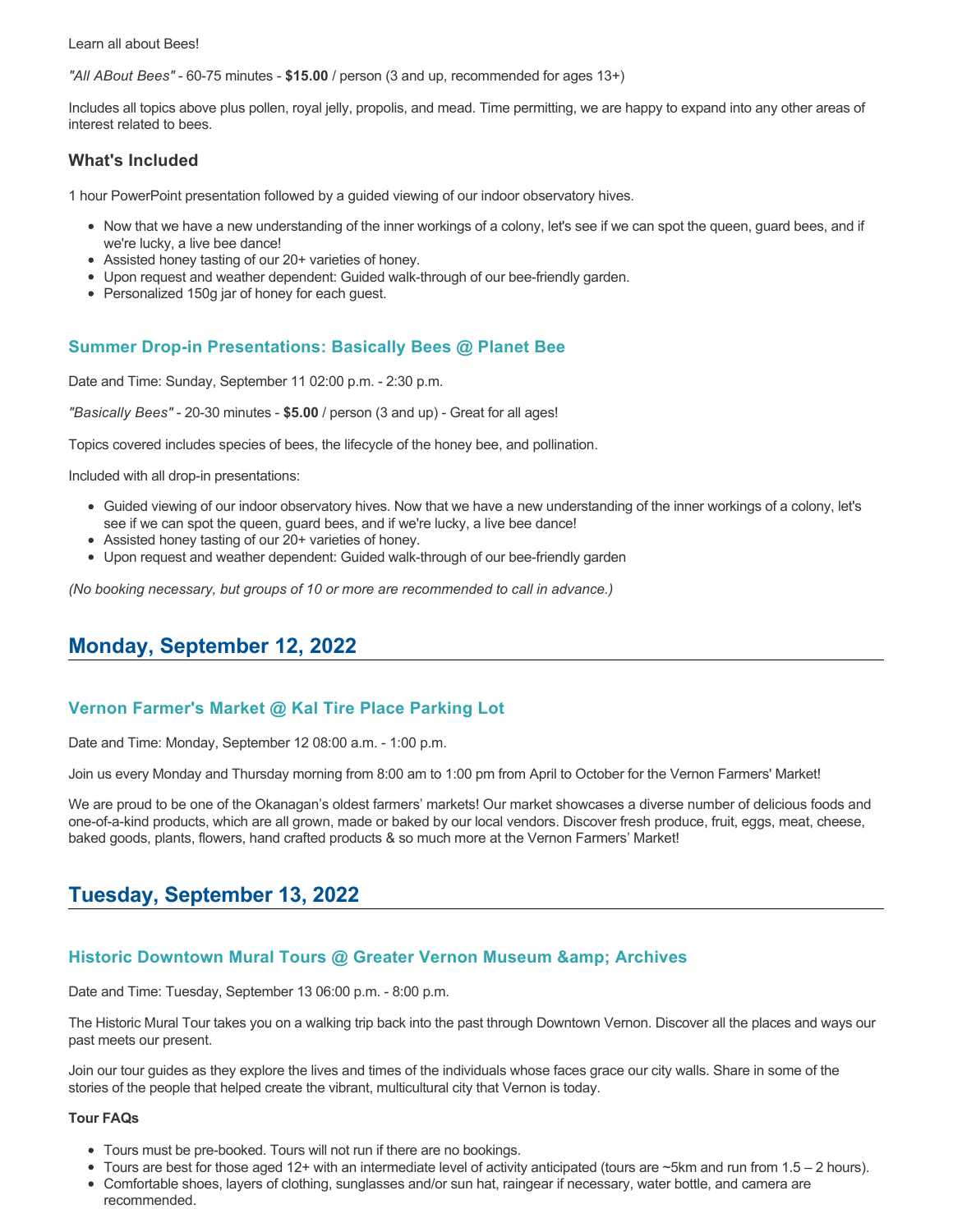- Tours go rain or shine and are non-refundable.
- For groups larger than 20, private bookings or community groups, please contact us for details.
- Tours start at the Museum & Archives of Vernon 3009 32nd Avenue

Get your tickets [here!](https://www.eventbrite.com/e/historic-downtown-mural-tours-tickets-304983342387)

# **Wednesday, September 14, 2022**

### **Mountain Bike Tourism Symposium @ SilverStar Mountain**

Date and Time: Wednesday, September 14 09:00 a.m. - 10:00 p.m.

The MTB Tourism Symposium is a gathering of creative minds with a vested interest in advancing the future of mountain bike tourism and recreation in British Columbia.

Our goal is to make mountain biking more accessible, more inclusive, and more sustainable while delivering key social and economic benefits to our communities and destinations

British Columbia has long been a major contributor to the world of mountain biking. From its clandestine beginnings to its growth into the mainstream, mountain biking has become an established form of outdoor recreation and lifestyle that people enjoy in every corner of the province. The diverse trails and inspiring landscapes that are cherished by so many British Columbians have caught the attention of riders from around the globe.

The 2022 Mountain Bike Tourism Symposium is an opportunity for stakeholders and experts to share insights and knowledge about how to progress toward a more sustainable and vibrant future for mountain biking. Learn from the successes and challenges of those that have been working in the field and explore what is necessary to take mountain biking to the next level.

This year's theme is "**Partnering for Success**". Partnerships have an important role to play to meet the challenges of a postpandemic world and will help make our communities stronger and more resilient. They can strengthen our vision of what is possible and help us achieve our common goals. In the mountain bike sector, where many values and goals are aligned, partnerships are the key to success.

Here's what's happening…

- **Pre-Symposium Trail Building Worksho**p; TBA
- **Welcome Reception and Registration**; September 14th
- **Two full days of sessions, guided rides and social events**; September 15th & 16th
- Stay for the weekend and enjoy all that SilverStar and the Vernon area in the North Okanagan have to offer.

Click [HERE](http://mtbtourismsymposium.ca/) for more information

Reigister [HERE](https://ccnbikes.com/#!/events/mountain-bike-tourism-symposium-2022)

#### **Sunset Stretch & amp; Sip @ Predator Ridge Resort**

Date and Time: Wednesday, September 14 06:00 p.m.

Wind down on with us from 6-8pm with a deep stretch on the outdoor yoga platform at [Predator Ridge](https://www.predatorridge.com/events) while watching the sunset . One ticket includes a guided moderate 18-minute hike up to the platform, a 60 minute yoga flow while you take in the spectacular view of Okanagan Lake and move and flow with your breath.

After Savasana enjoy a glass of local Okanagan wine as you watch the sunset over the hills from the Namaste Platform.

This class is a perfect end to a long day of riding, hiking or golfing. We meet at 6pm: directions to the meeting spot will be emailed to you once purchase is confirmed. Please wear hiking shoes, bring water, and your own mat. All levels welcome.

Purchase your own individual box of charcuterie from [Crudité & Co.](https://cruditeandco.com/product/picnic-platter/) and we will bring it to the platform for you to enjoy after class! Order must be placed with plenty of notice, minimum 48 hours.

\*Please book early as spaces are limited\*

All classes are outdoors so please prepare for the weather. Vaccination passports not required.

# **Thursday, September 15, 2022**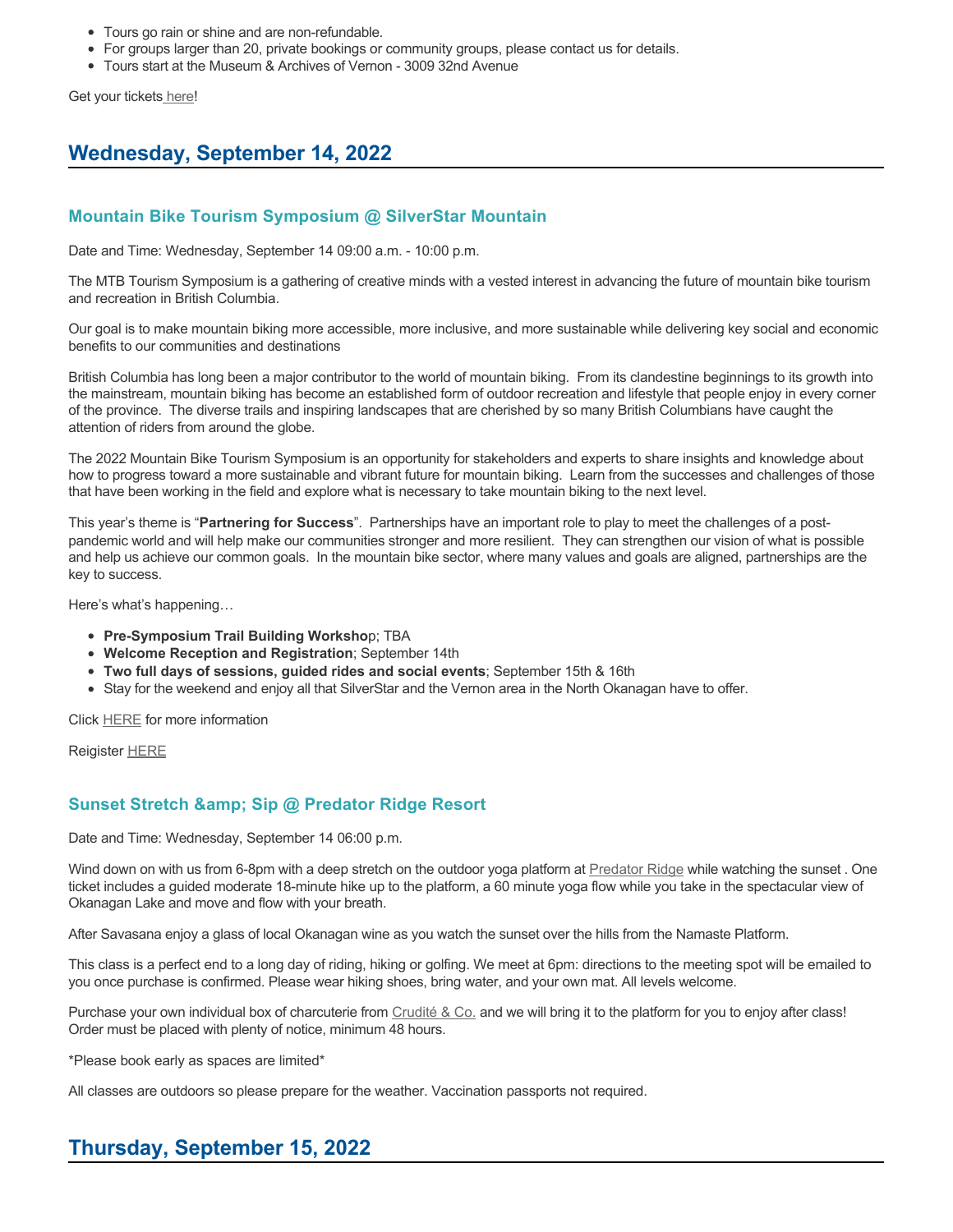## **Mountain Bike Tourism Symposium @ SilverStar Mountain**

Date and Time: Thursday, September 15 07:30 a.m. - 10:00 p.m.

The MTB Tourism Symposium is a gathering of creative minds with a vested interest in advancing the future of mountain bike tourism and recreation in British Columbia.

Our goal is to make mountain biking more accessible, more inclusive, and more sustainable while delivering key social and economic benefits to our communities and destinations

British Columbia has long been a major contributor to the world of mountain biking. From its clandestine beginnings to its growth into the mainstream, mountain biking has become an established form of outdoor recreation and lifestyle that people enjoy in every corner of the province. The diverse trails and inspiring landscapes that are cherished by so many British Columbians have caught the attention of riders from around the globe.

The 2022 Mountain Bike Tourism Symposium is an opportunity for stakeholders and experts to share insights and knowledge about how to progress toward a more sustainable and vibrant future for mountain biking. Learn from the successes and challenges of those that have been working in the field and explore what is necessary to take mountain biking to the next level.

This year's theme is "**Partnering for Success**". Partnerships have an important role to play to meet the challenges of a postpandemic world and will help make our communities stronger and more resilient. They can strengthen our vision of what is possible and help us achieve our common goals. In the mountain bike sector, where many values and goals are aligned, partnerships are the key to success.

Here's what's happening…

- **Pre-Symposium Trail Building Worksho**p; TBA
- **Welcome Reception and Registration**; September 14th
- **Two full days of sessions, guided rides and social events**; September 15th & 16th
- Stay for the weekend and enjoy all that SilverStar and the Vernon area in the North Okanagan have to offer.

Click [HERE](http://mtbtourismsymposium.ca/) for more information

Reigister [HERE](https://ccnbikes.com/#!/events/mountain-bike-tourism-symposium-2022)

#### **Vernon Farmer's Market @ Kal Tire Place Parking Lot**

Date and Time: Thursday, September 15 08:00 a.m. - 1:00 p.m.

Join us every Monday and Thursday morning from 8:00 am to 1:00 pm from April to October for the Vernon Farmers' Market!

We are proud to be one of the Okanagan's oldest farmers' markets! Our market showcases a diverse number of delicious foods and one-of-a-kind products, which are all grown, made or baked by our local vendors. Discover fresh produce, fruit, eggs, meat, cheese, baked goods, plants, flowers, hand crafted products & so much more at the Vernon Farmers' Market!

#### **Queer Family Game Night @ The Boarding House Cafe**

Date and Time: Thursday, September 15 07:00 p.m. - 9:00 p.m.

Come join the Family Resource Centre for a Queer Family Game Night! Starting on June 16th, families, adults, and allies of all ages are invited for a fun night of games at The Boarding House Cafe!

## **Friday, September 16, 2022**

#### **Mountain Bike Tourism Symposium @ SilverStar Mountain**

Date and Time: Friday, September 16 07:30 a.m. - 7:00 p.m.

The MTB Tourism Symposium is a gathering of creative minds with a vested interest in advancing the future of mountain bike tourism and recreation in British Columbia.

Our goal is to make mountain biking more accessible, more inclusive, and more sustainable while delivering key social and economic benefits to our communities and destinations

British Columbia has long been a major contributor to the world of mountain biking. From its clandestine beginnings to its growth into the mainstream, mountain biking has become an established form of outdoor recreation and lifestyle that people enjoy in every corner of the province. The diverse trails and inspiring landscapes that are cherished by so many British Columbians have caught the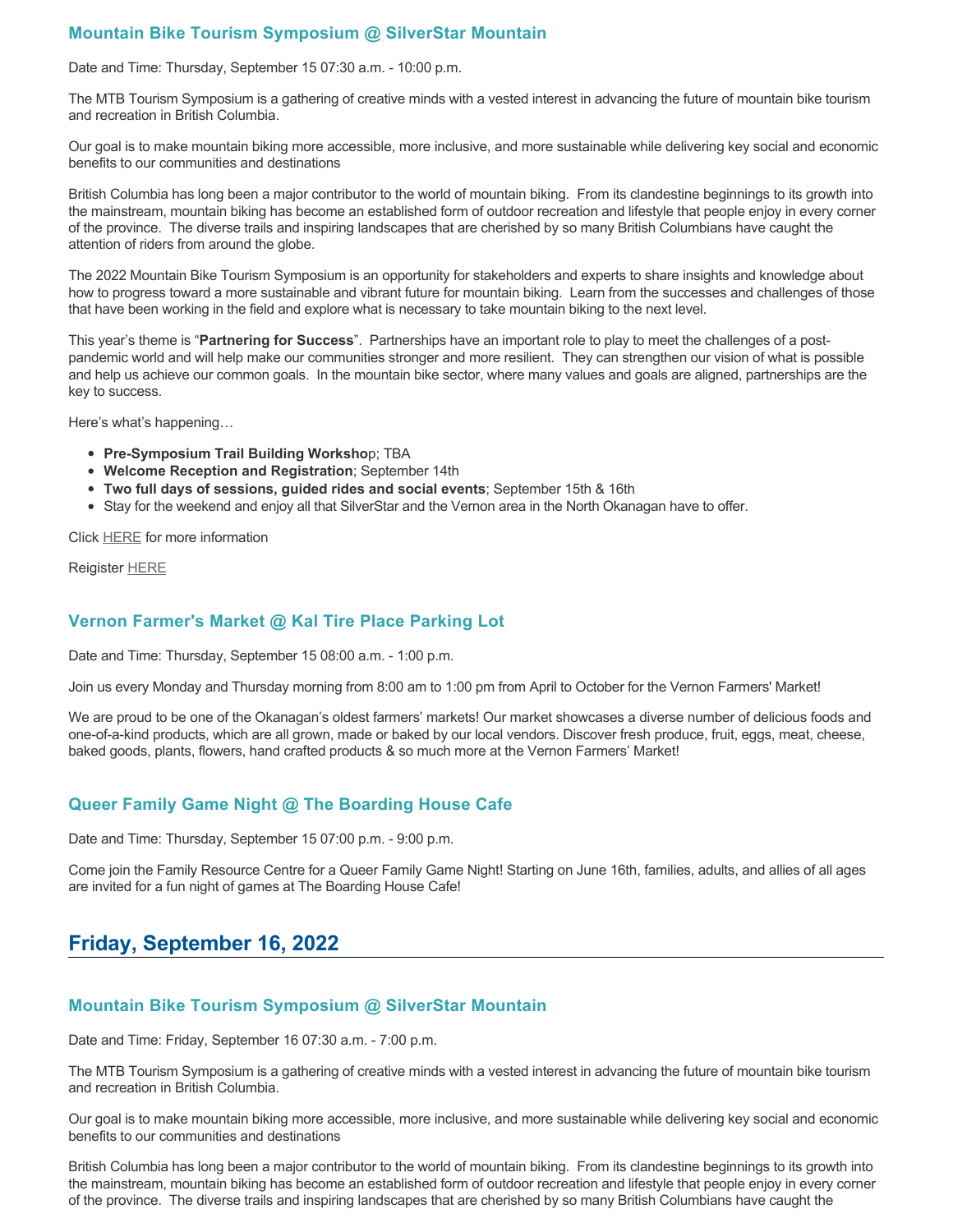attention of riders from around the globe.

The 2022 Mountain Bike Tourism Symposium is an opportunity for stakeholders and experts to share insights and knowledge about how to progress toward a more sustainable and vibrant future for mountain biking. Learn from the successes and challenges of those that have been working in the field and explore what is necessary to take mountain biking to the next level.

This year's theme is "**Partnering for Success**". Partnerships have an important role to play to meet the challenges of a postpandemic world and will help make our communities stronger and more resilient. They can strengthen our vision of what is possible and help us achieve our common goals. In the mountain bike sector, where many values and goals are aligned, partnerships are the key to success.

Here's what's happening…

- **Pre-Symposium Trail Building Worksho**p; TBA
- **Welcome Reception and Registration**; September 14th
- **Two full days of sessions, guided rides and social events**; September 15th & 16th
- Stay for the weekend and enjoy all that SilverStar and the Vernon area in the North Okanagan have to offer.

Click [HERE](http://mtbtourismsymposium.ca/) for more information

Reigister [HERE](https://ccnbikes.com/#!/events/mountain-bike-tourism-symposium-2022)

#### **Historic Downtown Mural Tours @ Greater Vernon Museum & Archives**

Date and Time: Friday, September 16 09:00 a.m. - 11:00 a.m.

The Historic Mural Tour takes you on a walking trip back into the past through Downtown Vernon. Discover all the places and ways our past meets our present.

Join our tour guides as they explore the lives and times of the individuals whose faces grace our city walls. Share in some of the stories of the people that helped create the vibrant, multicultural city that Vernon is today.

#### **Tour FAQs**

- Tours must be pre-booked. Tours will not run if there are no bookings.
- Tours are best for those aged 12+ with an intermediate level of activity anticipated (tours are  $\sim$ 5km and run from 1.5 2 hours).
- Comfortable shoes, layers of clothing, sunglasses and/or sun hat, raingear if necessary, water bottle, and camera are recommended.
- Tours go rain or shine and are non-refundable.
- For groups larger than 20, private bookings or community groups, please contact us for details.
- Tours start at the Museum & Archives of Vernon 3009 32 Avenue

Get your tickets [here!](https://www.eventbrite.com/e/historic-downtown-mural-tours-tickets-304983342387)

## **Mystic A-Fair - The Little Psychic Fair @ Okanagan Centre for Spiritual Living**

Date and Time: Friday, September 16 12:00 p.m. - 6:00 p.m.

**Mystic A-Fair – The Little Psychic Fair** Mystic A-Fair happens **once a month** on Fridays in our new and intimate venue in downtown Vernon. We have added some two-day events in 2022 to our already awesome Friday schedule. We look forward to seeing you at our two-day shows as well! Friday and Saturdays – check our website for dates. www.mysticafair.com

 Featuring popular local psychics and healers, offering readings and sessions. **NEW**: Check out specialty merchandise in the Essence Spiritual Bookstore and Teahouse. Books, crystals, oils, natural products, unique and imported gifts and Classes. Admission is \$2.00 at the door. (and is a donation to the Centre).

Come and Go all day. Enter your name into our Doorprize draw.

Location: Okanagan Centre for Spiritual Living - 2913 29<sup>th</sup> Ave. Vernon, BC

**Time:** Noon 12pm – 6pm

**DATES:** Fridays in 2022 Fri. Feb. 18

Fri. March 18

Fri. April 15

FRIDAY AND SATURDAY May 20/21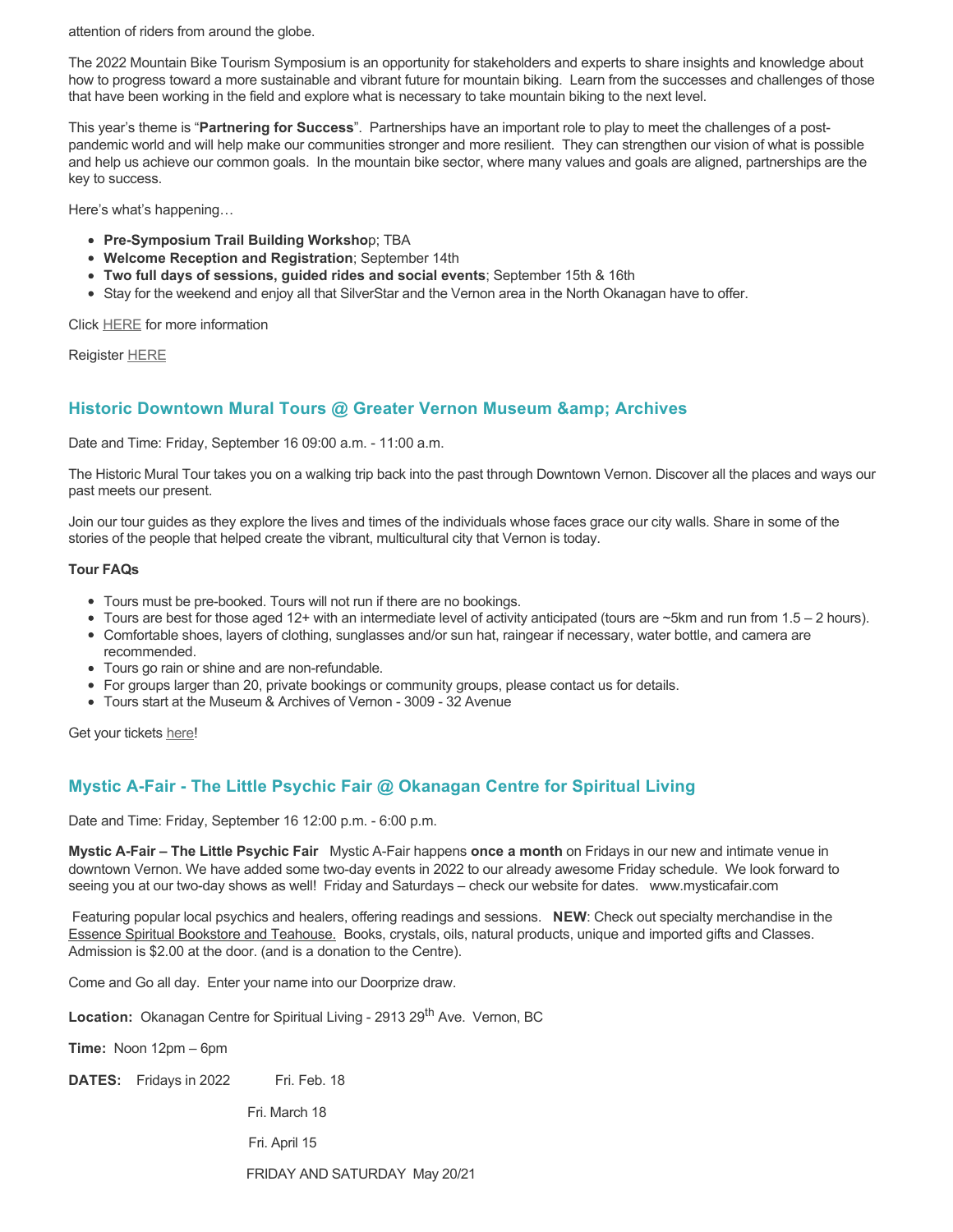Fri. June 17 FRIDAY AND SATURDAY Sept 16/17 Fri Oct 14 FRIDAY AND SATURDAY Nov 18/19

#### **The Comic Strippers**

Date and Time: Friday, September 16 07:30 p.m. - 9:30 p.m.

A Show For All Genders.. 19+ Only!

The award winning improv comedians are back with a new show, more moves and even quicker wits.

WARNING! No extreme nudity, just extreme hilarity.

A fictitious male stripper troupe (played by a cast of some of Canada's best improvisational comedians) performs a sexylarious improv comedy show. They try to be sexy… it just comes out funny. Constantly grooving and gyrating in between scenes they banter with the crowd and perform their hilarious twist on improv sketches. They sing, they "dance", and they are ready to make you laugh. Semi undressed and completely unscripted, The Comic Strippers take off their shirts and take on your suggestions to create a whole new genre of comedy.

\$45 Adult - No Minors 19+

\$40 Groups of 6 or more - Adult - No Minors 19+ Group discount automatically applied at checkout

[Buy Tickets Now!](https://tickets.ticketseller.ca/TheatreManager/1/login&event=3433) or call 250-549-SHOW (7469)

# **Saturday, September 17, 2022**

#### **Freaky Creeky 50 Races @ Kalamalka Lake Provincial Park**

Date and Time: Saturday, September 17 08:00 a.m. - 8:00 p.m.

Freaky Creeky has four distances (11km, 27km, 50km & 100km) that will take you through Okanagan grassland dotted with ponderosa pine and groves of Douglas-fir, amazing lake views, and km after km of single track trail, some gnarly climbs, rolling terrain and a cross between technical and cruisey descents.

We are here to offer runners a challenging & scenic race course that leaves you feeling exhausted but overjoyed upon completion. Come and enjoy the beautiful Kalamalka Lake Provincial Park, located virtually at the back door of the City of Vernon.

Register [here](https://ultrasignup.com/register.aspx?did=88702)!

#### **Summer Drop-in Presentations: Basically Bees @ Planet Bee**

Date and Time: Saturday, September 17 11:00 a.m. - 11:30 a.m.

*"Basically Bees"* - 20-30 minutes - **\$5.00** / person (3 and up) - Great for all ages!

Topics covered includes species of bees, the lifecycle of the honey bee, and pollination.

Included with all drop-in presentations:

- Guided viewing of our indoor observatory hives. Now that we have a new understanding of the inner workings of a colony, let's see if we can spot the queen, guard bees, and if we're lucky, a live bee dance!
- Assisted honey tasting of our 20+ varieties of honey.
- Upon request and weather dependent: Guided walk-through of our bee-friendly garden

*(No booking necessary, but groups of 10 or more are recommended to call in advance.)*

## **Summer Drop-in Presentations: All About Bees @ Planet Bee**

Date and Time: Saturday, September 17 12:00 p.m. - 1:15 p.m.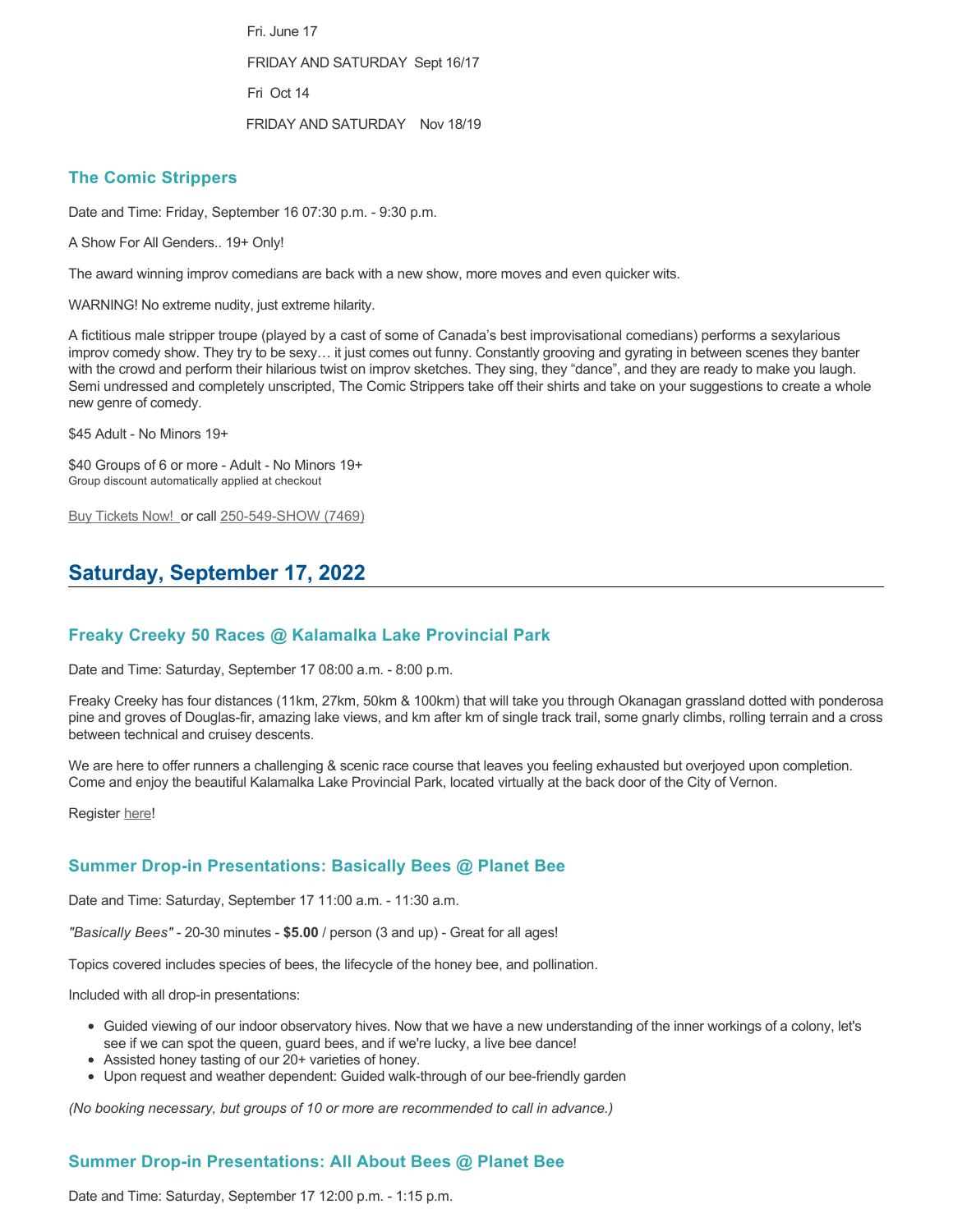Learn all about Bees!

*"All ABout Bees"* - 60-75 minutes - **\$15.00** / person (3 and up, recommended for ages 13+)

Includes all topics above plus pollen, royal jelly, propolis, and mead. Time permitting, we are happy to expand into any other areas of interest related to bees.

### **What's Included**

1 hour PowerPoint presentation followed by a guided viewing of our indoor observatory hives.

- Now that we have a new understanding of the inner workings of a colony, let's see if we can spot the queen, guard bees, and if we're lucky, a live bee dance!
- Assisted honey tasting of our 20+ varieties of honey.
- Upon request and weather dependent: Guided walk-through of our bee-friendly garden.
- Personalized 150g jar of honey for each guest.

### **Mystic A-Fair - The Little Psychic Fair @ Okanagan Centre for Spiritual Living**

Date and Time: Saturday, September 17 12:00 p.m. - 6:00 p.m.

**Mystic A-Fair – The Little Psychic Fair** Mystic A-Fair happens **once a month** on Fridays in our new and intimate venue in downtown Vernon. We have added some two-day events in 2022 to our already awesome Friday schedule. We look forward to seeing you at our two-day shows as well! Friday and Saturdays – check our website for dates. www.mysticafair.com

 Featuring popular local psychics and healers, offering readings and sessions. **NEW**: Check out specialty merchandise in the Essence Spiritual Bookstore and Teahouse. Books, crystals, oils, natural products, unique and imported gifts and Classes. Admission is \$2.00 at the door. (and is a donation to the Centre).

Come and Go all day. Enter your name into our Doorprize draw.

Location: Okanagan Centre for Spiritual Living - 2913 29<sup>th</sup> Ave. Vernon, BC

**Time:** Noon 12pm – 6pm

**DATES:** Fridays in 2022 Fri. Feb. 18

 Fri. March 18 Fri. April 15 FRIDAY AND SATURDAY May 20/21 Fri. June 17 FRIDAY AND SATURDAY Sept 16/17 Fri Oct 14 FRIDAY AND SATURDAY Nov 18/19

#### **Summer Drop-in Presentations: Basically Bees @ Planet Bee**

Date and Time: Saturday, September 17 02:00 p.m. - 2:30 p.m.

*"Basically Bees"* - 20-30 minutes - **\$5.00** / person (3 and up) - Great for all ages!

Topics covered includes species of bees, the lifecycle of the honey bee, and pollination.

Included with all drop-in presentations:

- Guided viewing of our indoor observatory hives. Now that we have a new understanding of the inner workings of a colony, let's see if we can spot the queen, guard bees, and if we're lucky, a live bee dance!
- Assisted honey tasting of our 20+ varieties of honey.
- Upon request and weather dependent: Guided walk-through of our bee-friendly garden

*(No booking necessary, but groups of 10 or more are recommended to call in advance.)*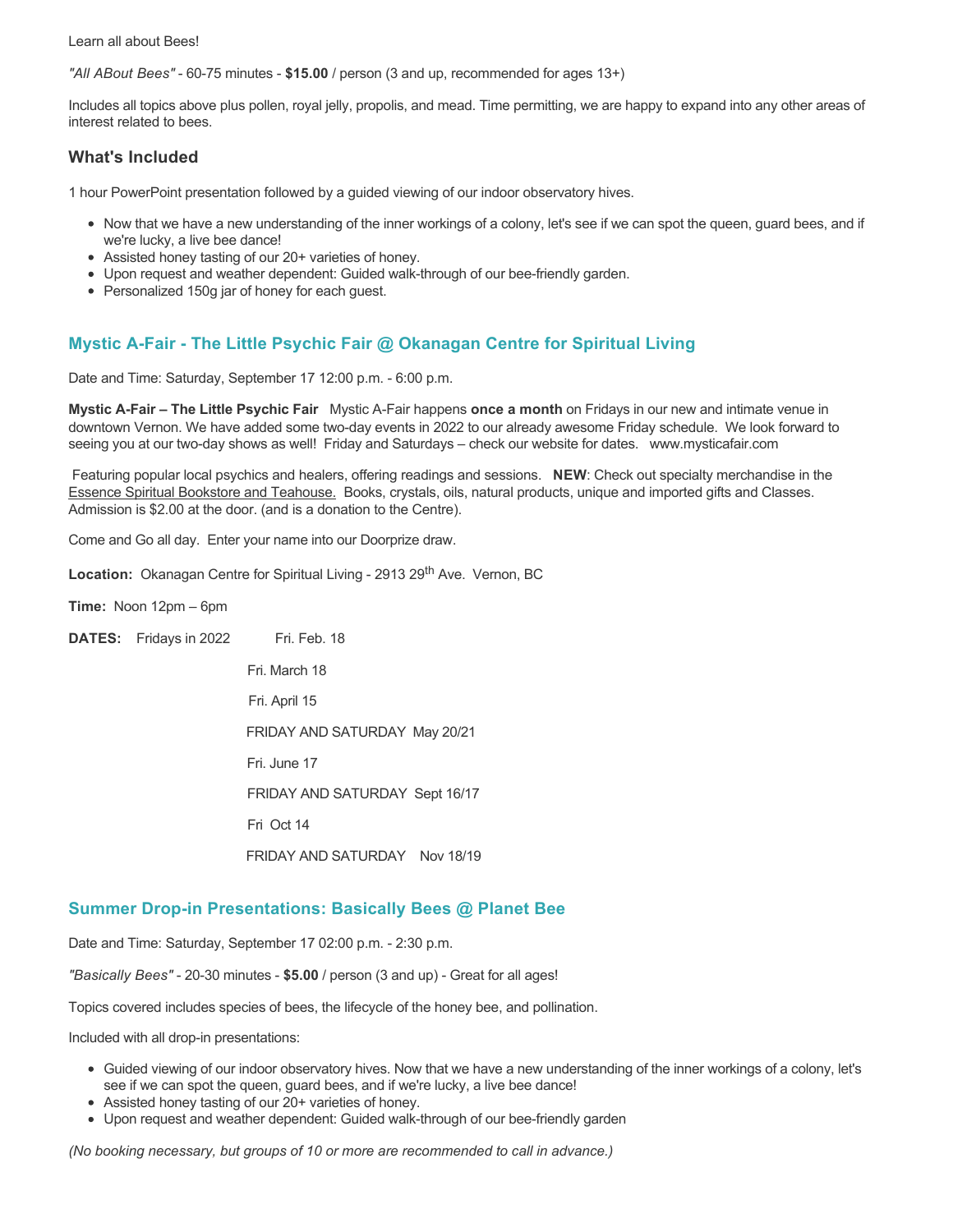### **Okanagan Rail Ride**

Date and Time: Sunday, September 18 09:00 a.m. - 3:00 p.m.

Join us for the 2nd Annual Okanagan Rail Ride! The route is 52km total starting in Coldstream to the Okanagan Rail Trail then along beautiful Kalamalka Lake to Oyama, then around the east side of Wood Lake to Lake Country/ Winfield then turn around back to Oyama then back to Coldstream.

What's included?:

- BBQ at finish area (Alexanders Beach Pub)
- Event t-shirt (high quality) (everyone registered before September 6)
- Professional photography
- Souvenir wine glass
- Wine or beer or cider at the finish
- Live music
- 5 refreshment stations on route with snacks and drinks (bagels, fruit, water, sport drink, sunrype juice)
- Mechanical support on route provided by local Okanagan bike shops
- First Aid on route provided by Canadian Ski Patrol
- Secure bike parking during the post event celebrations
- Souvenir bike plate
- Draw prizes

Click [here](https://zone4.ca/register.asp?id=22184&lan=1&cartlevel=1) to register!

### **Yoga + Mimosas @ Predator Ridge Resort**

Date and Time: Sunday, September 18 10:00 a.m.

Grace & Flow is back at [Predator Ridge Resort](https://www.predatorridge.com/events) to bring you *Yoga + Mimosa's!* One ticket includes a 60 min yoga flow on the outdoor Lavender Platform set amongst gorgeous lavender fields.

After Savasana enjoy a juicy mimosa while taking in the view of one of the Okanagan's many treasures.

Class begins at 10 am. Access the Lavender Platform by vehicle in the Predator Ridge Commonage Neighbourhood. All levels welcome.

\*Please book early as spaces are limited\*

All classes are outdoors so please prepare for the weather. Vaccination passports not required.

Must bring your own yoga mat, no spare mats available to borrow. Directions to the platform will be emailed out to you along with a waiver once purchase is confirmed.

## **Summer Drop-in Presentations: Basically Bees @ Planet Bee**

Date and Time: Sunday, September 18 11:00 a.m. - 11:30 a.m.

*"Basically Bees"* - 20-30 minutes - **\$5.00** / person (3 and up) - Great for all ages!

Topics covered includes species of bees, the lifecycle of the honey bee, and pollination.

Included with all drop-in presentations:

- Guided viewing of our indoor observatory hives. Now that we have a new understanding of the inner workings of a colony, let's see if we can spot the queen, guard bees, and if we're lucky, a live bee dance!
- Assisted honey tasting of our 20+ varieties of honey.
- Upon request and weather dependent: Guided walk-through of our bee-friendly garden

*(No booking necessary, but groups of 10 or more are recommended to call in advance.)*

## **Summer Drop-in Presentations: All About Bees @ Planet Bee**

Date and Time: Sunday, September 18 12:00 p.m. - 1:15 p.m.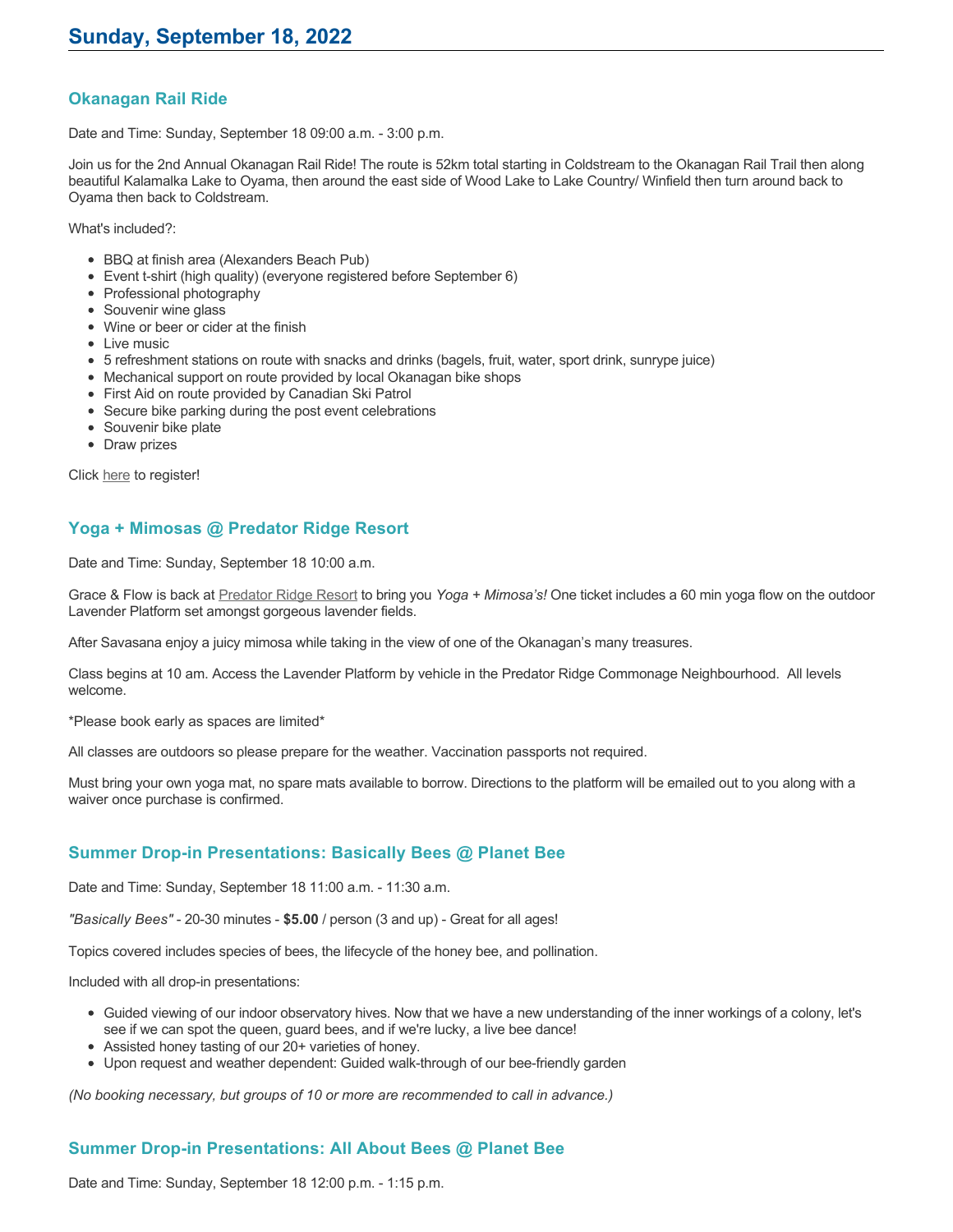Learn all about Bees!

*"All ABout Bees"* - 60-75 minutes - **\$15.00** / person (3 and up, recommended for ages 13+)

Includes all topics above plus pollen, royal jelly, propolis, and mead. Time permitting, we are happy to expand into any other areas of interest related to bees.

#### **What's Included**

1 hour PowerPoint presentation followed by a guided viewing of our indoor observatory hives.

- Now that we have a new understanding of the inner workings of a colony, let's see if we can spot the queen, guard bees, and if we're lucky, a live bee dance!
- Assisted honey tasting of our 20+ varieties of honey.
- Upon request and weather dependent: Guided walk-through of our bee-friendly garden.
- Personalized 150g jar of honey for each guest.

#### **Summer Drop-in Presentations: Basically Bees @ Planet Bee**

Date and Time: Sunday, September 18 02:00 p.m. - 2:30 p.m.

*"Basically Bees"* - 20-30 minutes - **\$5.00** / person (3 and up) - Great for all ages!

Topics covered includes species of bees, the lifecycle of the honey bee, and pollination.

Included with all drop-in presentations:

- Guided viewing of our indoor observatory hives. Now that we have a new understanding of the inner workings of a colony, let's see if we can spot the queen, guard bees, and if we're lucky, a live bee dance!
- Assisted honey tasting of our 20+ varieties of honey.
- Upon request and weather dependent: Guided walk-through of our bee-friendly garden

*(No booking necessary, but groups of 10 or more are recommended to call in advance.)*

## **Monday, September 19, 2022**

#### **Vernon Farmer's Market @ Kal Tire Place Parking Lot**

Date and Time: Monday, September 19 08:00 a.m. - 1:00 p.m.

Join us every Monday and Thursday morning from 8:00 am to 1:00 pm from April to October for the Vernon Farmers' Market!

We are proud to be one of the Okanagan's oldest farmers' markets! Our market showcases a diverse number of delicious foods and one-of-a-kind products, which are all grown, made or baked by our local vendors. Discover fresh produce, fruit, eggs, meat, cheese, baked goods, plants, flowers, hand crafted products & so much more at the Vernon Farmers' Market!

## **Tuesday, September 20, 2022**

#### **BC Bike Race @ Kalamalka Provincial Park**

Date and Time: Tuesday, September 20 08:00 a.m. - 8:00 p.m.

## **September 20th, 2022**

## **Vernon**

## **43KM - 1761M Elevation**

The folks at North Okanagan Cycling Society have good reason to brag about the internationally renowned Kalamalka Lake Park trails! These modern mountain bike trails are built for modern bikes and BCBR Vernon Stage will show racers every view worth seeing as they tackle the 43km ride climbing and descending 1761m of elevation.